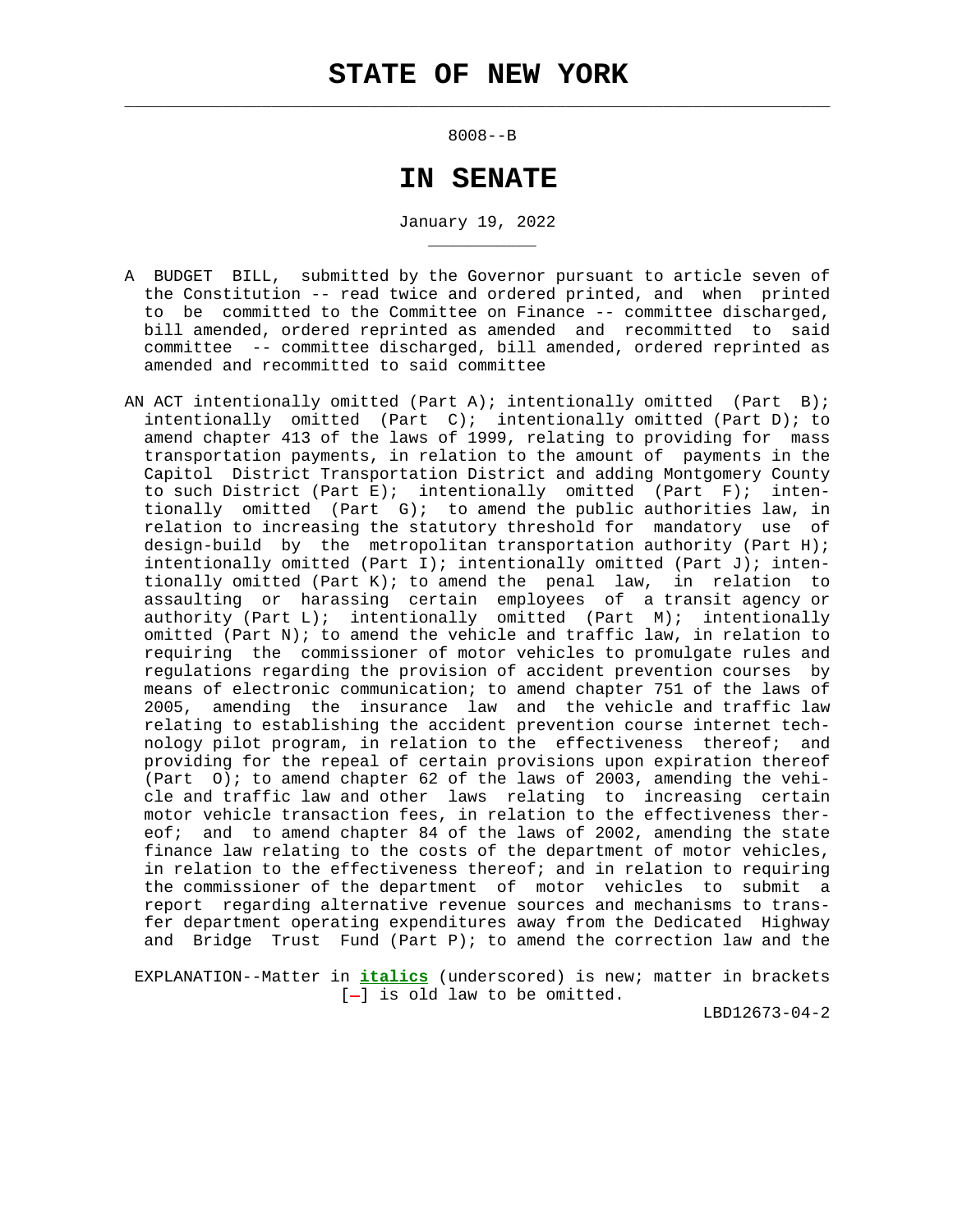vehicle and traffic law, in relation to providing identification cards to incarcerated individuals upon release from incarceration (Part Q); to amend the civil rights law, in relation to requiring all state agencies to update all applicable forms and data systems to include a gender "x" option (Part R); to amend the public officers law, in relation to authorizing the disclosure of records for the public service loan forgiveness program (Part S); to amend chapter 495 of the laws of 2004, amending the insurance law and the public health law relating to the New York state health insurance continuation assist ance demonstration project, in relation to the effectiveness thereof (Part T); to amend the general municipal law, in relation to brown field opportunity areas; and to amend the public authorities law, in relation to funding for certain projects by the dormitory authority (Part U); to amend chapter 537 of the laws of 1976, relating to paid, free and reduced price breakfast for eligible pupils in certain school districts, in relation to purchases of food products from New York state farmers, growers, producers or processors (Part V); inten tionally omitted (Part W); intentionally omitted (Part X); to amend chapter 393 of the laws of 1994 amending the New York state urban development corporation act relating to the powers of the New York state urban development corporation to make loans, in relation to extending loan powers (Part Y); to amend the urban development corpo ration act, in relation to extending the authority of the New York state urban development corporation to administer the empire state economic development fund (Part Z); to amend the infrastructure investment act, in relation to requiring project labor agreements when undertaking an authorized project and extending the effectiveness thereof; to amend chapter 749 of the laws of 2019, relating to author izing, for certain public works undertaken pursuant to project labor agreements, use of the alternative delivery method known as design build contracts, in relation to the effectiveness thereof; and to amend the state finance law, in relation to the cost effectiveness of consultant contracts by state agencies and ensuring the efficient and effective use of state tax dollars (Part AA); to amend the state finance law, in relation to the excelsior linked deposit program (Part BB); to amend the New York state urban development corporation act, in relation to creating the small business seed funding grant program (Part CC); to amend chapter 584 of the laws of 2011, amending the public authorities law relating to the powers and duties of the dormitory authority of the state of New York relative to the estab lishment of subsidiaries for certain purposes, in relation to the effectiveness thereof; and to amend the public authorities law, in relation to restricting the dormitory authority's ability to form subsidiaries (Part DD); intentionally omitted (Part EE); intentionally omitted (Part FF); intentionally omitted (Part GG); intentionally omitted (Part HH); intentionally omitted (Part II); intentionally omitted (Part JJ); to amend the environmental conservation law, in relation to removing a program cap and allowing funding of the solid waste mitigation program's inactive landfill initiative (Part KK); to amend the environmental conservation law and the tax law, in relation to eligibility for participation in the brownfield cleanup program, assignment of the brownfield redevelopment tax credits and brownfield opportunity areas; and to amend part H of chapter 1 of the laws of 2003, amending the tax law relating to brownfield redevelopment tax credits, remediated brownfield credit for real property taxes for qualified sites and environmental remediation insurance credits, in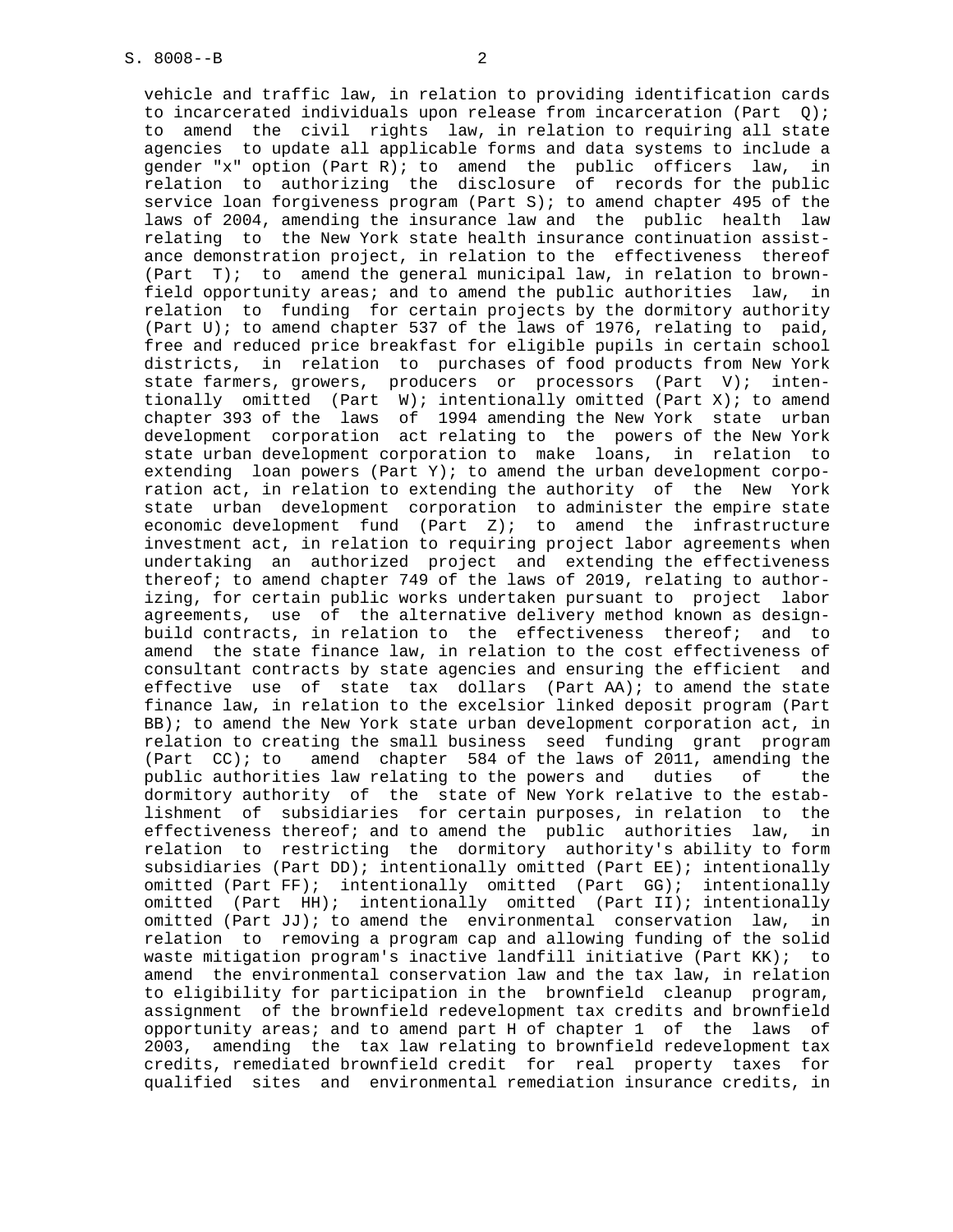relation to the effectiveness thereof (Subpart A); to amend the tax law, in relation to clarifying that aspects of certain athletic projects should be counted as capital improvements for the brownfield redevelopment tax credit(Subpart B); and to amend the labor law, in relation to requirements for public works contracts on brownfield sites (Subpart C) (Part LL); to amend the environmental conservation law, in relation to extending the waste tire management fee for five years and conforming the applicable administrative provisions to arti cle 28 of the tax law (Part MM); to amend part TT of chapter 59 of the laws of 2021 authorizing the creation of state debt in the amount of three billion dollars, in relation to creating the environmental bond act of 2022 "restore mother nature" for the purposes of environmental improvements that preserve, enhance, and restore New York's natural resources and reduce the impact of climate change; and providing for the submission to the people of a proposition or question therefor to be voted upon at the general election to be held in November, 2022, in relation to creating the Clean Water, Clean Air, and Green Jobs Envi ronmental Bond Act of 2022 (Part NN); to amend the environmental conservation law, the state finance law, and part UU of chapter 59 of the laws of 2021 amending the environmental conservation law and the state finance law relating to the implementation of the environmental bond act of 2022 "restore mother nature", in relation to renaming such act "clean water, clean air, and green jobs" (Part OO); to amend the tax law, in relation to increasing the transfer amount from the real estate transfer tax to the environmental protection fund (Part PP); to amend the environmental conservation law, in relation to freshwater wetlands; and to repeal certain provisions of such law relating there to (Part  $QQ$ ); to amend the environmental conservation law, in relation to establishing the extended producer responsibility act (Part RR); to amend the environmental conservation law, in relation to enacting the toxics in packaging act to restrict PFAS in all packaging and adding restrictions for phthalates in all packaging; and to repeal title 2 of article 37 of the environmental conservation law relating to hazardous packaging (Part SS); to amend the county law, in relation to the territory of a county district (Part TT); to amend the environmental conservation law, in relation to the water pollution control revolving fund (Part UU); to amend the executive law, in relation to ensuring proper administration and enforcement of the uniform fire prevention and building code and the state energy conservation construction code (Part VV); to amend the vehicle and traffic law and the state finance law, in relation to the vessel surcharge; and to repeal certain provisions of the state finance law relating thereto (Part WW); to amend the environmental conservation law and the real property tax law, in relation to river regulating district payment of taxes on lands owned by the state (Part XX); to amend the parks, recreation and historic preservation law, in relation to the powers, functions and duties of the state council of parks, recreation and historic preser vation and the regional park, recreation and historic preservation commissions; and to repeal certain provisions of such law relating thereto (Part YY); intentionally omitted (Part ZZ); to authorize the energy research and development authority to finance a portion of its research, development and demonstration, policy and planning, and Fuel NY program, as well as climate change related expenses of the depart ment of environmental conservation and the department of agriculture and markets' Fuel NY program, from an assessment on gas and electric corporations (Part AAA); to authorize utility and cable television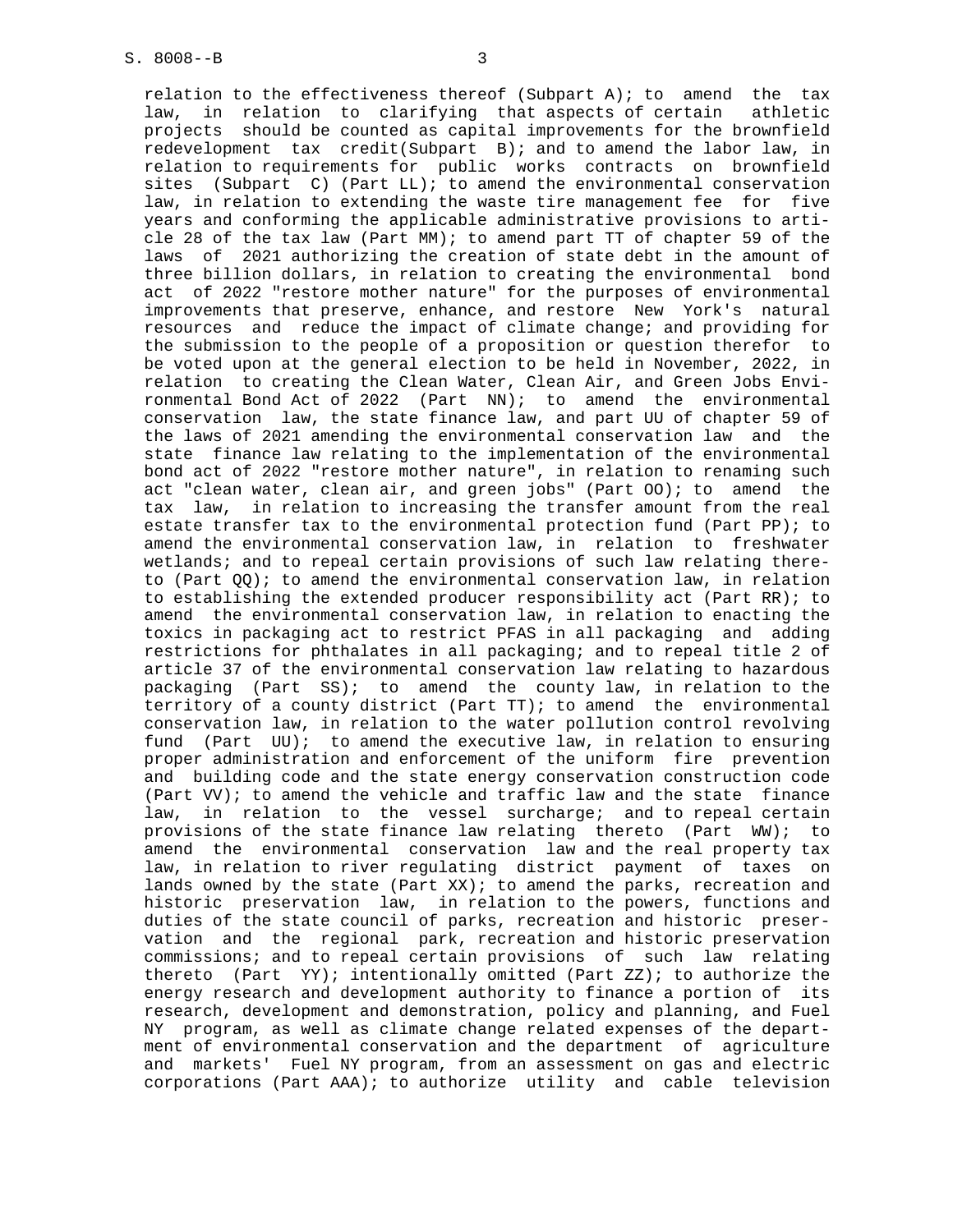assessments that provide funds to the department of health from cable television assessment revenues and to the department of agriculture and markets, department of environmental conservation, department of state, and the office of parks, recreation and historic preservation from utility assessment revenues; and providing for the repeal of such provisions upon the expiration thereof (Part BBB); intentionally omit ted (Part CCC); intentionally omitted (Part DDD); to amend the execu tive law, the energy law and the state finance law, in relation to building all-electric buildings, building energy codes and appliance standards (Part EEE); intentionally omitted (Part FFF); to amend the vehicle and traffic law, in relation to establishing the commercial driver's license (CDL) class A young adult training program; and to repeal subdivision 36 of section 14 of the transportation law relating thereto (Part GGG); to amend the urban development corporation act, in relation to expanding the Restore New York's Communities Initiative (Part HHH); to amend the New York state urban development corporation act and the economic development law, in relation to the creation of a searchable database (Part III); to amend the administrative code of the city of New York, in relation to school bus parking on city streets (Part JJJ); to amend the transportation law, in relation to establishing the hyperloop and high speed rail commission(Part KKK); to amend the highway law, in relation to enabling safe access to public roads for all users by utilizing complete street design princi ples (Part LLL); to amend the transportation law, in relation to the service area for paratransit transportation (Part MMM); to amend the highway law, in relation to complete street design features and fund ing of construction and improvements at a municipalities' expense (Part NNN); to amend the highway law, in relation to the rate paid by the state to a city for maintenance and repair of highways (Part  $000$ ); to amend the vehicle and traffic law, in relation to establishing scramble crosswalks leading to and from school buildings during times of student arrival and dismissal (Part PPP); to repeal subdivision 6 of section 51 of the public authorities law, relating to voting by members of the New York state authorities control board (Part QQQ); to amend the state finance law and the executive law, in relation to establishing the "climate disaster and hurricane relief program" (Part RRR); to amend the public authorities law, in relation to requiring the metropolitan transportation authority to publish certain data on the authority's website (Part SSS); to amend the New York state urban development corporation act, in relation to authorizing independent arts contractors to be eligible for such COVID-19 pandemic small busi ness recovery grant program (Part TTT); to amend the environmental conservation law, in relation to establishing the "clean fuel standard of 2022" (Part UUU); to amend the tax law, in relation to requiring an independent analysis of all tax credits, tax deductions and tax incen tives (Part VVV); and to amend the economic development law, the general municipal law, the public service law, the highway law, the transportation corporations law and the labor law, in relation to enacting the working to implement reliable and equitable deployment of broadband act (Part WWW)

 **The People of the State of New York, represented in Senate and Assem bly, do enact as follows:**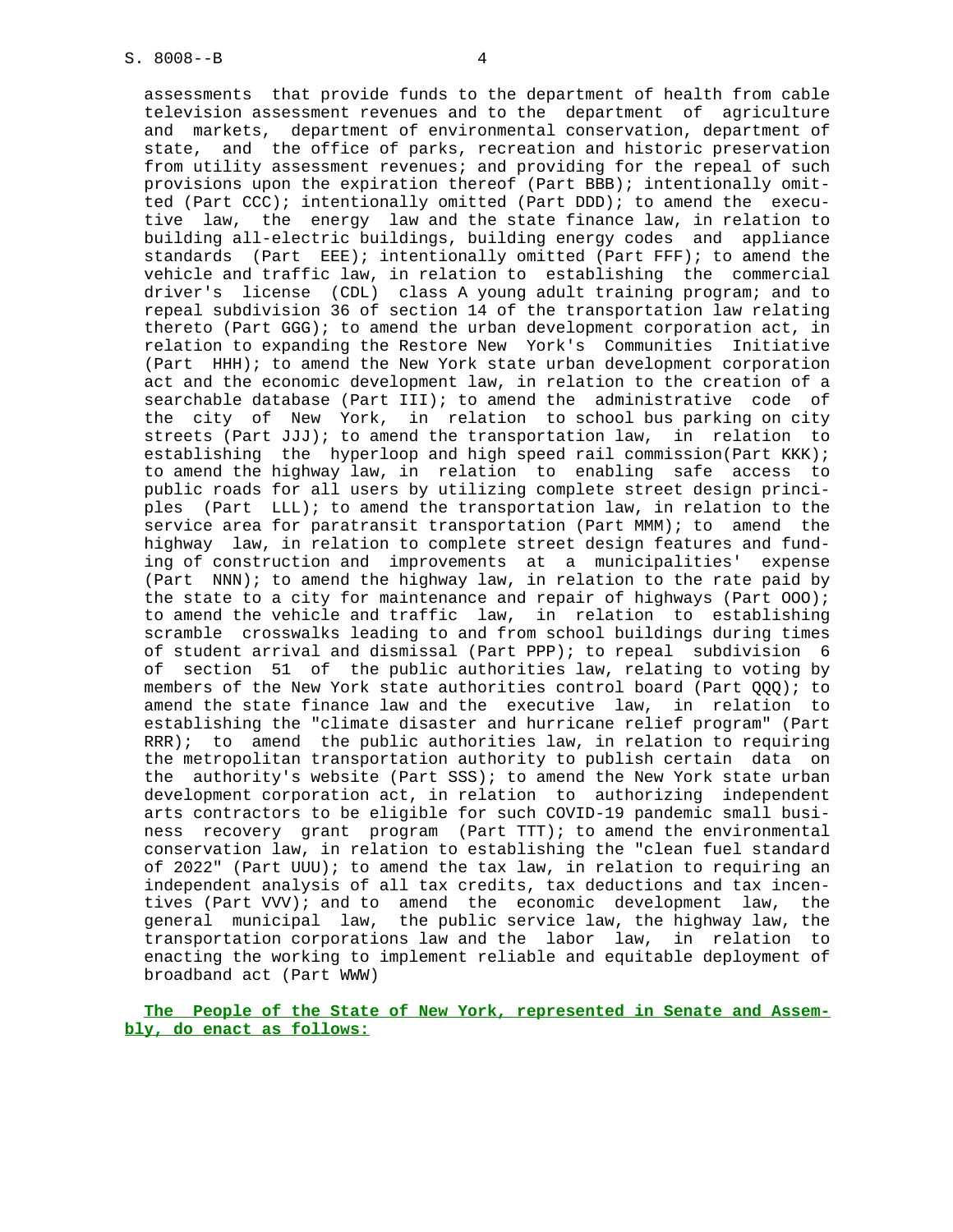1 Section 1. This act enacts into law major components of legislation 2 necessary to implement the state transportation, economic development 3 and environmental conservation budget for the 2022-2023 state fiscal 4 year. Each component is wholly contained within a Part identified as 5 Parts A through WWW. The effective date for each particular provision 6 contained within such Part is set forth in the last section of such 7 Part. Any provision in any section contained within a Part, including 8 the effective date of the Part, which makes a reference to a section "of 9 this act", when used in connection with that particular component, shall 10 be deemed to mean and refer to the corresponding section of the Part in 11 which it is found. Section three of this act sets forth the general 12 effective date of this act.

| PART A                | 13 |
|-----------------------|----|
| Intentionally Omitted | 14 |
| PART B                | 15 |
| Intentionally Omitted | 16 |
| PART C                | 17 |
| Intentionally Omitted | 18 |
| PART D                | 19 |
| Intentionally Omitted | 20 |

#### 21 PART E

 22 Section 1. Section 1 of part I of chapter 413 of the laws of 1999, 23 relating to providing for mass transportation payments, as amended by 24 section 1 of part D of chapter 58 of the laws of 2015, is amended to 25 read as follows:

 26 Section 1. Notwithstanding any other law, rule or regulation to the 27 contrary, payment of mass transportation operating assistance pursuant 28 to section 18-b of the transportation law shall be subject to the 29 provisions contained herein and the amounts made available therefor by 30 appropriation.

 31 In establishing service and usage formulas for distribution of mass 32 transportation operating assistance, the commissioner of transportation 33 may combine and/or take into consideration those formulas used to 34 distribute mass transportation operating assistance payments authorized 35 by separate appropriations in order to facilitate program administration 36 and to ensure an orderly distribution of such funds.

 37 To improve the predictability in the level of funding for those 38 systems receiving operating assistance payments under service and usage 39 formulas, the commissioner of transportation is authorized with the 40 approval of the director of the budget, to provide service payments 41 based on service and usage statistics of the preceding year.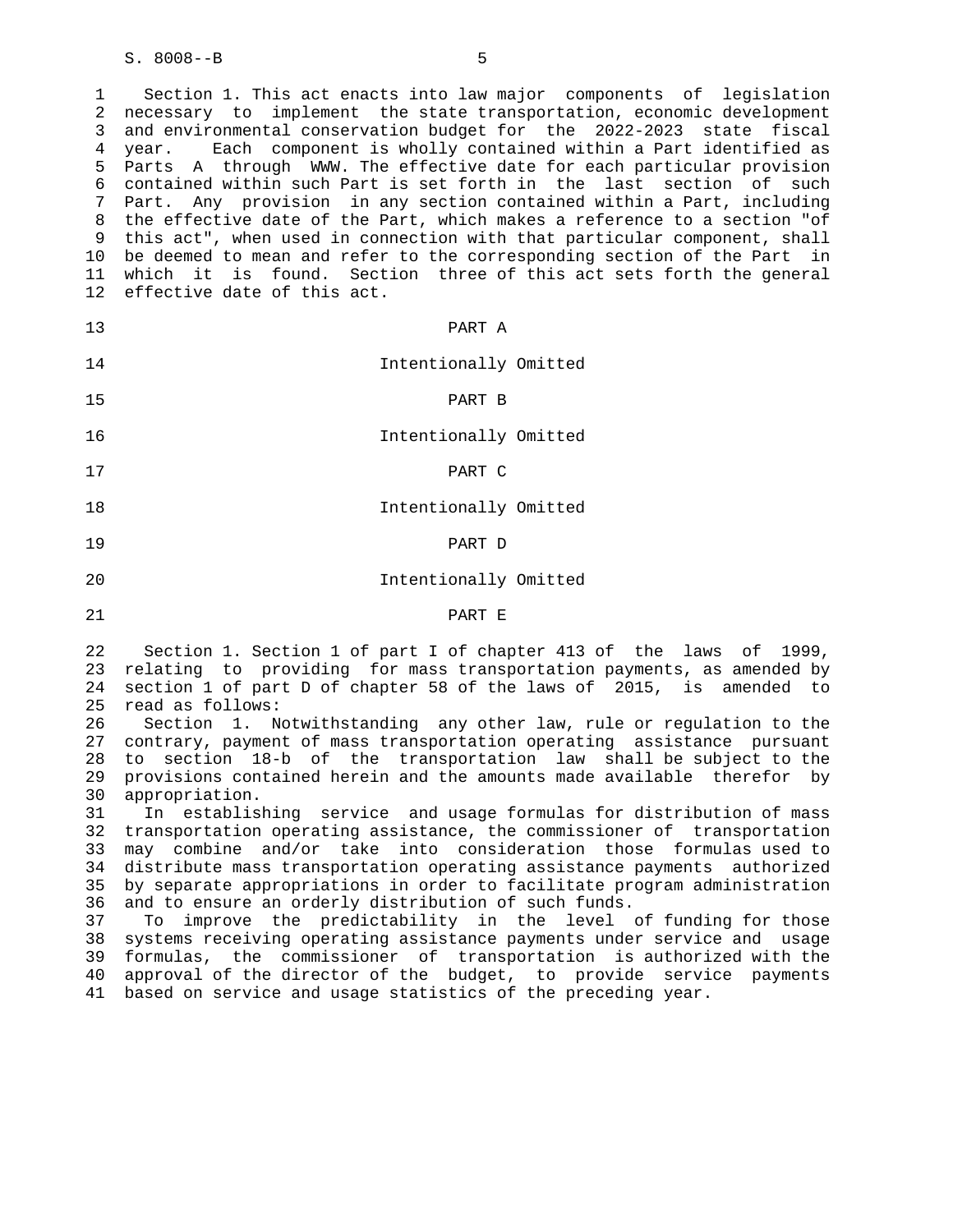1 In the case of a service payment made, pursuant to section 18-b of the 2 transportation law, to a regional transportation authority on account of 3 mass transportation services provided to more than one county (consider- 4 ing the city of New York to be one county), the respective shares of the 5 matching payments required to be made by a county to any such authority 6 shall be as follows:

| 7<br>8 |                                | Percentage<br>of Matching |       |
|--------|--------------------------------|---------------------------|-------|
| 9      | Local Jurisdiction             |                           |       |
| 10     |                                | Payment                   |       |
| 11     | In the Metropolitan Commuter   |                           |       |
| 12     | Transportation District:       |                           |       |
| 13     | New York City                  | 6.40                      |       |
| 14     | Dutchess                       | 1.30                      |       |
| 15     | Nassau                         | 39.60                     |       |
| 16     |                                | 0.50                      |       |
| 17     | Orange<br>Putnam               | 1.30                      |       |
| 18     | Rockland                       | 0.10                      |       |
| 19     | Suffolk                        | 25.70                     |       |
| 20     | Westchester                    | 25.10                     |       |
| 21     | In the Capital District Trans- |                           |       |
| 22     | portation District:            |                           |       |
| 23     | Albany  [56.10] 55.27          |                           |       |
| 24     | Rensselaer  [23.30] 22.96      |                           |       |
| 25     | Saratoga  [4.10] 4.04          |                           |       |
| 26     | Schenectady  [16.50] 16.26     |                           |       |
| 27     |                                |                           |       |
| 28     | In the Central New York Re-    |                           |       |
| 29     | gional Transportation Dis-     |                           |       |
| 30     | trict:                         |                           |       |
| 31     | Cayuga                         | 5.11                      |       |
| 32     | Onondaga                       | 75.83                     |       |
| 33     | Oswego                         | 2.85                      |       |
| 34     | Oneida                         | 16.21                     |       |
| 35     | In the Rochester-Genesee Re-   |                           |       |
| 36     | gional Transportation Dis-     |                           |       |
| 37     | trict:                         |                           |       |
| 38     | Genesee                        | 1.36                      |       |
| 39     | Livingston                     | .90                       |       |
| 40     | Monroe                         | 90.14                     |       |
| 41     | Wayne                          | .98                       |       |
| 42     | Wyoming                        | .51                       |       |
| 43     | Seneca                         | .64                       |       |
| 44     | Orleans                        | .77                       |       |
| 45     | Ontario                        | 4.69                      |       |
| 46     | In the Niagara Frontier Trans- |                           |       |
| 47     | portation District: Erie       |                           | 89.20 |
| 48     | Niagara                        | 10.80                     |       |
|        |                                |                           |       |

 49 Notwithstanding any other inconsistent provisions of section 18-b of 50 the transportation law or any other law, any moneys provided to a public 51 benefit corporation constituting a transportation authority or to other 52 public transportation systems in payment of state operating assistance 53 or such lesser amount as the authority or public transportation system 54 shall make application for, shall be paid by the commissioner of trans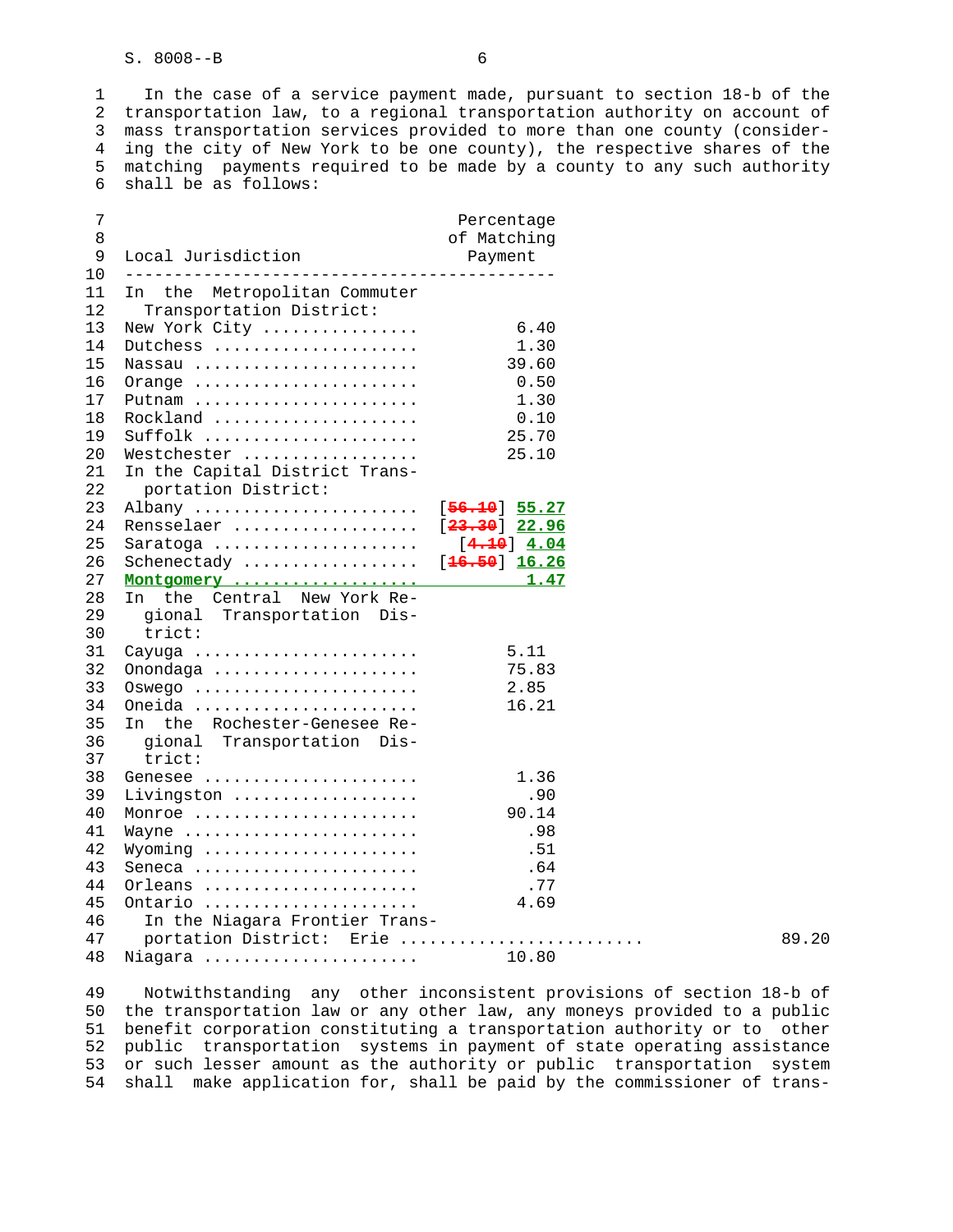1 portation to such authority or public transportation system in lieu, and 2 in full satisfaction, of any amounts which the authority would otherwise 3 be entitled to receive under section 18-b of the transportation law.

 4 Notwithstanding the reporting date provision of section 17-a of the 5 transportation law, the reports of each regional transportation authori- 6 ty and other major public transportation systems receiving mass trans- 7 portation operating assistance shall be submitted on or before July 15 8 of each year in the format prescribed by the commissioner of transporta- 9 tion. Copies of such reports shall also be filed with the chairpersons 10 of the senate finance committee and the assembly ways and means commit- 11 tee and the director of the budget. The commissioner of transportation 12 may withhold future state operating assistance payments to public trans- 13 portation systems or private operators that do not provide such reports. 14 Payments may be made in quarterly installments as provided in subdivi- 15 sion 2 of section 18-b of the transportation law or in such other manner 16 and at such other times as the commissioner of transportation, with the 17 approval of the director of the budget, may provide; and where payment 18 is not made in the manner provided by such subdivision 2, the matching 19 payments required of any city, county, Indian tribe or intercity bus 20 company shall be made within 30 days of the payment of state operating 21 assistance pursuant to this section or on such other basis as may be 22 agreed upon by the commissioner of transportation, the director of the 23 budget, and the chief executive officer of such city, county, Indian 24 tribe or intercity bus company.

 25 The commissioner of transportation shall be required to annually eval- 26 uate the operating and financial performance of each major public trans- 27 portation system. Where the commissioner's evaluation process has iden- 28 tified a problem related to system performance, the commissioner may 29 request the system to develop plans to address the performance deficien- 30 cies. The commissioner of transportation may withhold future state oper- 31 ating assistance payments to public transportation systems or private 32 operators that do not provide such operating, financial, or other infor- 33 mation as may be required by the commissioner to conduct the evaluation 34 process.

 35 Payments shall be made contingent upon compliance with regulations 36 deemed necessary and appropriate, as prescribed by the commissioner of 37 transportation and approved by the director of the budget, which shall 38 promote the economy, efficiency, utility, effectiveness, and coordinated 39 service delivery of public transportation systems. The chief executive 40 officer of each public transportation system receiving a payment shall 41 certify to the commissioner of transportation, in addition to informa- 42 tion required by section 18-b of the transportation law, such other 43 information as the commissioner of transportation shall determine is 44 necessary to determine compliance and carry out the purposes herein.

 45 Counties, municipalities or Indian tribes that propose to allocate 46 service payments to operators on a basis other than the amount earned by 47 the service payment formula shall be required to describe the proposed 48 method of distributing governmental operating aid and submit it one 49 month prior to the start of the operator's fiscal year to the commis- 50 sioner of transportation in writing for review and approval prior to the 51 distribution of state aid. The commissioner of transportation shall only 52 approve alternate distribution methods which are consistent with the 53 transportation needs of the people to be served and ensure that the 54 system of private operators does not exceed established maximum service 55 payment limits. Copies of such approvals shall be submitted to the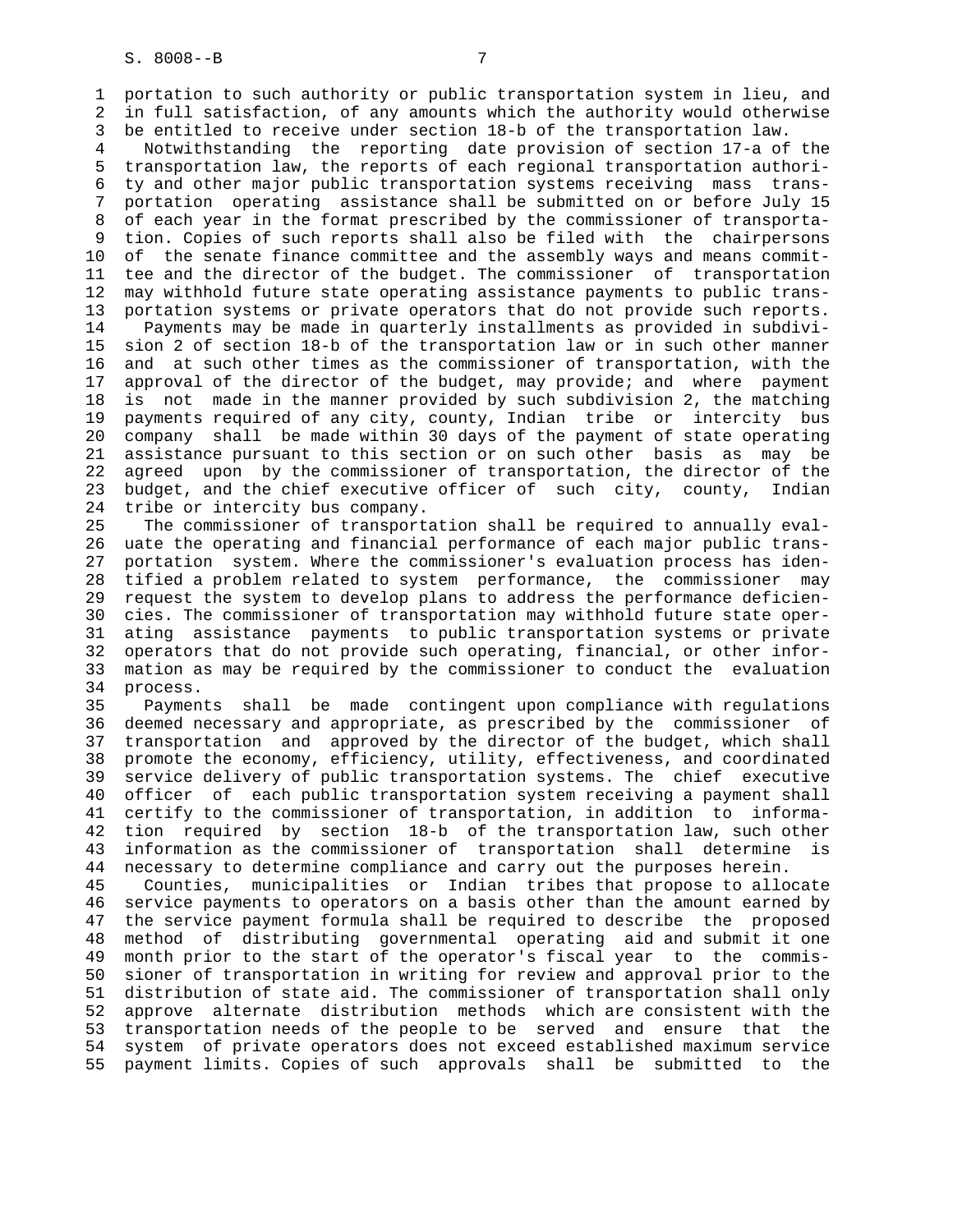1 chairpersons of the senate finance and assembly ways and means commit- 2 tees.

 3 Notwithstanding the provisions of subdivision 4 of section 18-b of the 4 transportation law, the commissioner of transportation is authorized to 5 continue to use prior quarter statistics to determine current quarter 6 payment amounts, as initiated in the April to June quarter of 1981. In 7 the event that actual revenue passengers and actual total number of 8 vehicle, nautical or car miles are not available for the preceding quar- 9 ter, estimated statistics may be used as the basis of payment upon<br>10 approval by the commissioner of transportation. In such event, the approval by the commissioner of transportation. In such event, the 11 succeeding payment shall be adjusted to reflect the difference between 12 the actual and estimated total number of revenue passengers and vehicle, 13 nautical or car miles used as the basis of the estimated payment. The 14 chief executive officer may apply for less aid than the system is eligi- 15 ble to receive. Each quarterly payment shall be attributable to operat- 16 ing expenses incurred during the quarter in which it is received, unless 17 otherwise specified by such commissioner. In the event that a public 18 transportation system ceases to participate in the program, operating 19 assistance due for the final quarter that service is provided shall be 20 based upon the actual total number of revenue passengers and the actual 21 total number of vehicle, nautical or car miles carried during that quar- 22 ter.

 23 Payments shall be contingent on compliance with audit requirements 24 determined by the commissioner of transportation.

 25 In the event that an audit of a public transportation system or 26 private operator receiving funds discloses the existence of an overpay- 27 ment of state operating assistance, regardless of whether such an over- 28 payment results from an audit of revenue passengers and the actual 29 number of revenue vehicle miles statistics, or an audit of private oper- 30 ators in cases where more than a reasonable return based on equity or 31 operating revenues and expenses has resulted, the commissioner of trans- 32 portation, in addition to recovering the amount of state operating 33 assistance overpaid, shall also recover interest, as defined by the 34 department of taxation and finance, on the amount of the overpayment.

 35 Notwithstanding any other law, rule or regulation to the contrary, 36 whenever the commissioner of transportation is notified by the comp- 37 troller that the amount of revenues available for payment from an 38 account is less than the total amount of money for which the public mass 39 transportation systems are eligible pursuant to the provisions of 40 section 88-a of the state finance law and any appropriations enacted for 41 these purposes, the commissioner of transportation shall establish a 42 maximum payment limit which is proportionally lower than the amounts set 43 forth in appropriations.

 44 Notwithstanding paragraphs (b) of subdivisions 5 and 7 of section 88-a 45 of the state finance law and any other general or special law, payments 46 may be made in quarterly installments or in such other manner and at 47 such other times as the commissioner of transportation, with the 48 approval of the director of the budget may prescribe.

 49 § 2. This act shall take effect immediately and shall be deemed to 50 have been in full force and effect on and after April 1, 2022.

52 Intentionally Omitted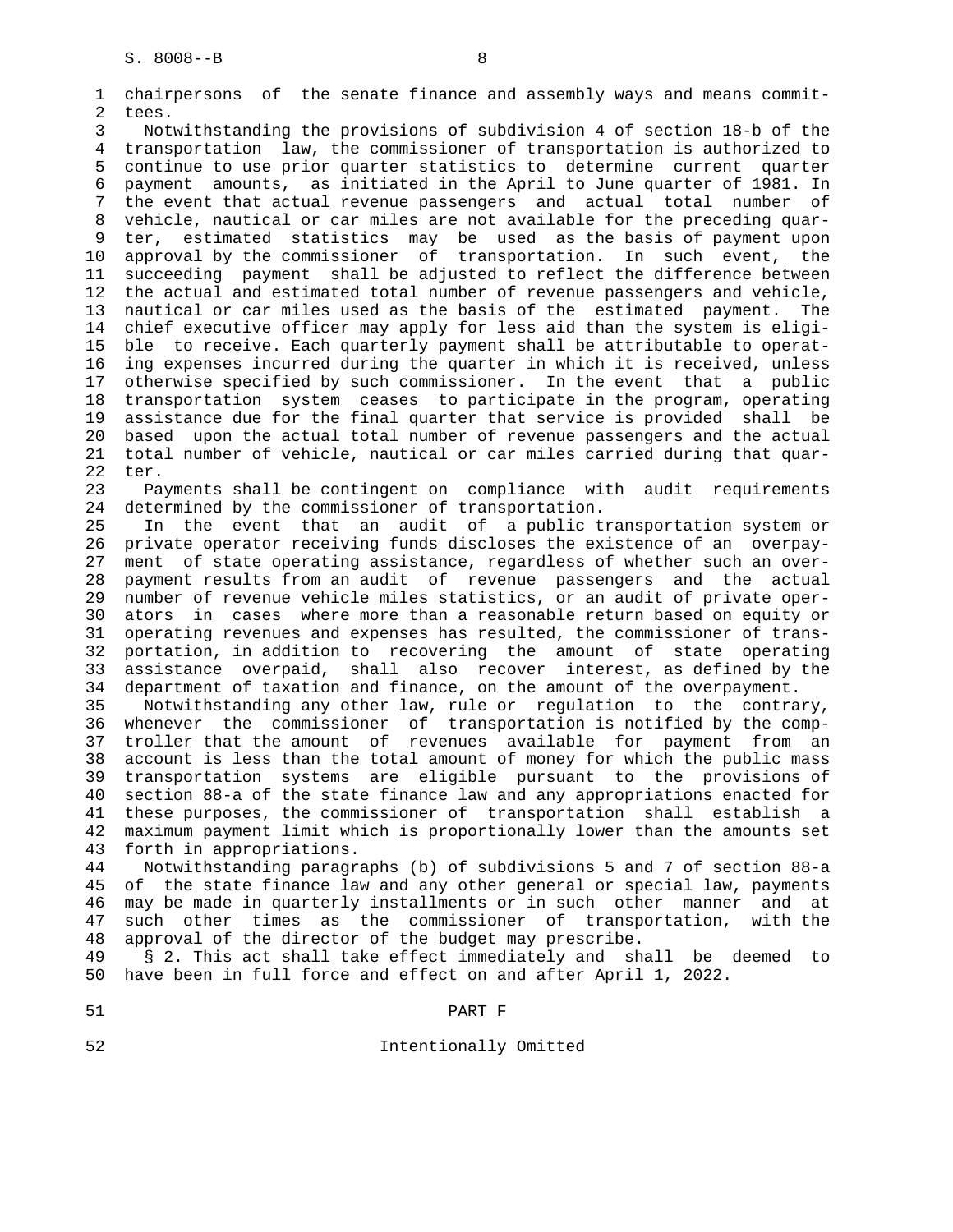| 1                                                                                                                                                  | PART G                                                                                                                                                                                                                                                                                                                                                                                                                                                                                                                                                                                                                                                                                                                                                                                                                                                                                                                                                                                                                                                                                                                                                                                                                                                                                                                                                                                                                                                                                                                                                                                                                                                                                                                                                                                                                                                                                                     |
|----------------------------------------------------------------------------------------------------------------------------------------------------|------------------------------------------------------------------------------------------------------------------------------------------------------------------------------------------------------------------------------------------------------------------------------------------------------------------------------------------------------------------------------------------------------------------------------------------------------------------------------------------------------------------------------------------------------------------------------------------------------------------------------------------------------------------------------------------------------------------------------------------------------------------------------------------------------------------------------------------------------------------------------------------------------------------------------------------------------------------------------------------------------------------------------------------------------------------------------------------------------------------------------------------------------------------------------------------------------------------------------------------------------------------------------------------------------------------------------------------------------------------------------------------------------------------------------------------------------------------------------------------------------------------------------------------------------------------------------------------------------------------------------------------------------------------------------------------------------------------------------------------------------------------------------------------------------------------------------------------------------------------------------------------------------------|
| 2                                                                                                                                                  | Intentionally Omitted                                                                                                                                                                                                                                                                                                                                                                                                                                                                                                                                                                                                                                                                                                                                                                                                                                                                                                                                                                                                                                                                                                                                                                                                                                                                                                                                                                                                                                                                                                                                                                                                                                                                                                                                                                                                                                                                                      |
| 3                                                                                                                                                  | PART H                                                                                                                                                                                                                                                                                                                                                                                                                                                                                                                                                                                                                                                                                                                                                                                                                                                                                                                                                                                                                                                                                                                                                                                                                                                                                                                                                                                                                                                                                                                                                                                                                                                                                                                                                                                                                                                                                                     |
| 4<br>5<br>6<br>7<br>8<br>9<br>10<br>11<br>12<br>13<br>14<br>15<br>16<br>17<br>18<br>19<br>20<br>21<br>22<br>23<br>24<br>25<br>26<br>27<br>28<br>29 | 1. Subdivision 1 of section 1264 of the public authorities<br>Section<br>law, as amended by section 2 of subpart B of part ZZZ of chapter 59<br>of<br>the laws of 2019, is amended to read as follows:<br>The purposes of the authority shall be the continuance, further<br>1.<br>development and improvement of commuter transportation and<br>other<br>services related thereto within the metropolitan commuter transportation<br>district, including but not limited to such transportation by railroad,<br>omnibus, marine and air, in accordance with the provisions of this<br>title. It shall be the further purpose of the authority, consistent with<br>its status as the ex officio board of both the New York city transit<br>authority and the triborough bridge and tunnel authority, to develop and<br>implement a unified mass transportation policy for such district in an<br>efficient and cost-effective manner that includes the use of design-<br>build contracting on all projects over [twenty-five] two hundred million<br>dollars in cost for new construction and all projects over four hundred<br>million dollars in cost for projects that are predominantly rehabili-<br>tation or replacement of existing assets except where a waiver is grant-<br>ed by the New York state budget director pursuant to a request in writ-<br>ing from the metropolitan transportation authority. For purposes of<br>granting a waiver pursuant to this section, such review shall consider<br>whether the design build contracting method is appropriate for the<br>project that such waiver is sought for, and the amount of savings<br>and<br>efficiencies that could be achieved using such method. The determination<br>for such waiver shall be made in writing within forty-five days from<br>request or shall be deemed granted.<br>§ 2. This act shall take effect immediately. |
| 30                                                                                                                                                 | PART I                                                                                                                                                                                                                                                                                                                                                                                                                                                                                                                                                                                                                                                                                                                                                                                                                                                                                                                                                                                                                                                                                                                                                                                                                                                                                                                                                                                                                                                                                                                                                                                                                                                                                                                                                                                                                                                                                                     |
| 31                                                                                                                                                 | Intentionally Omitted                                                                                                                                                                                                                                                                                                                                                                                                                                                                                                                                                                                                                                                                                                                                                                                                                                                                                                                                                                                                                                                                                                                                                                                                                                                                                                                                                                                                                                                                                                                                                                                                                                                                                                                                                                                                                                                                                      |
| 32                                                                                                                                                 | PART J                                                                                                                                                                                                                                                                                                                                                                                                                                                                                                                                                                                                                                                                                                                                                                                                                                                                                                                                                                                                                                                                                                                                                                                                                                                                                                                                                                                                                                                                                                                                                                                                                                                                                                                                                                                                                                                                                                     |
| 33                                                                                                                                                 | Intentionally Omitted                                                                                                                                                                                                                                                                                                                                                                                                                                                                                                                                                                                                                                                                                                                                                                                                                                                                                                                                                                                                                                                                                                                                                                                                                                                                                                                                                                                                                                                                                                                                                                                                                                                                                                                                                                                                                                                                                      |
| 34                                                                                                                                                 | PART K                                                                                                                                                                                                                                                                                                                                                                                                                                                                                                                                                                                                                                                                                                                                                                                                                                                                                                                                                                                                                                                                                                                                                                                                                                                                                                                                                                                                                                                                                                                                                                                                                                                                                                                                                                                                                                                                                                     |
| 35                                                                                                                                                 | Intentionally Omitted                                                                                                                                                                                                                                                                                                                                                                                                                                                                                                                                                                                                                                                                                                                                                                                                                                                                                                                                                                                                                                                                                                                                                                                                                                                                                                                                                                                                                                                                                                                                                                                                                                                                                                                                                                                                                                                                                      |
| 36                                                                                                                                                 | PART L                                                                                                                                                                                                                                                                                                                                                                                                                                                                                                                                                                                                                                                                                                                                                                                                                                                                                                                                                                                                                                                                                                                                                                                                                                                                                                                                                                                                                                                                                                                                                                                                                                                                                                                                                                                                                                                                                                     |
| 37<br>38<br>39                                                                                                                                     | Section 1. Subdivision 11 of section 120.05 of the penal law, as sepa-<br>rately amended by chapters 268 and 281 of the laws of 2016, is<br>amended<br>to read as follows:                                                                                                                                                                                                                                                                                                                                                                                                                                                                                                                                                                                                                                                                                                                                                                                                                                                                                                                                                                                                                                                                                                                                                                                                                                                                                                                                                                                                                                                                                                                                                                                                                                                                                                                                 |

 40 11. With intent to cause physical injury to a train operator, ticket 41 inspector, conductor, signalperson, bus operator, station agent, station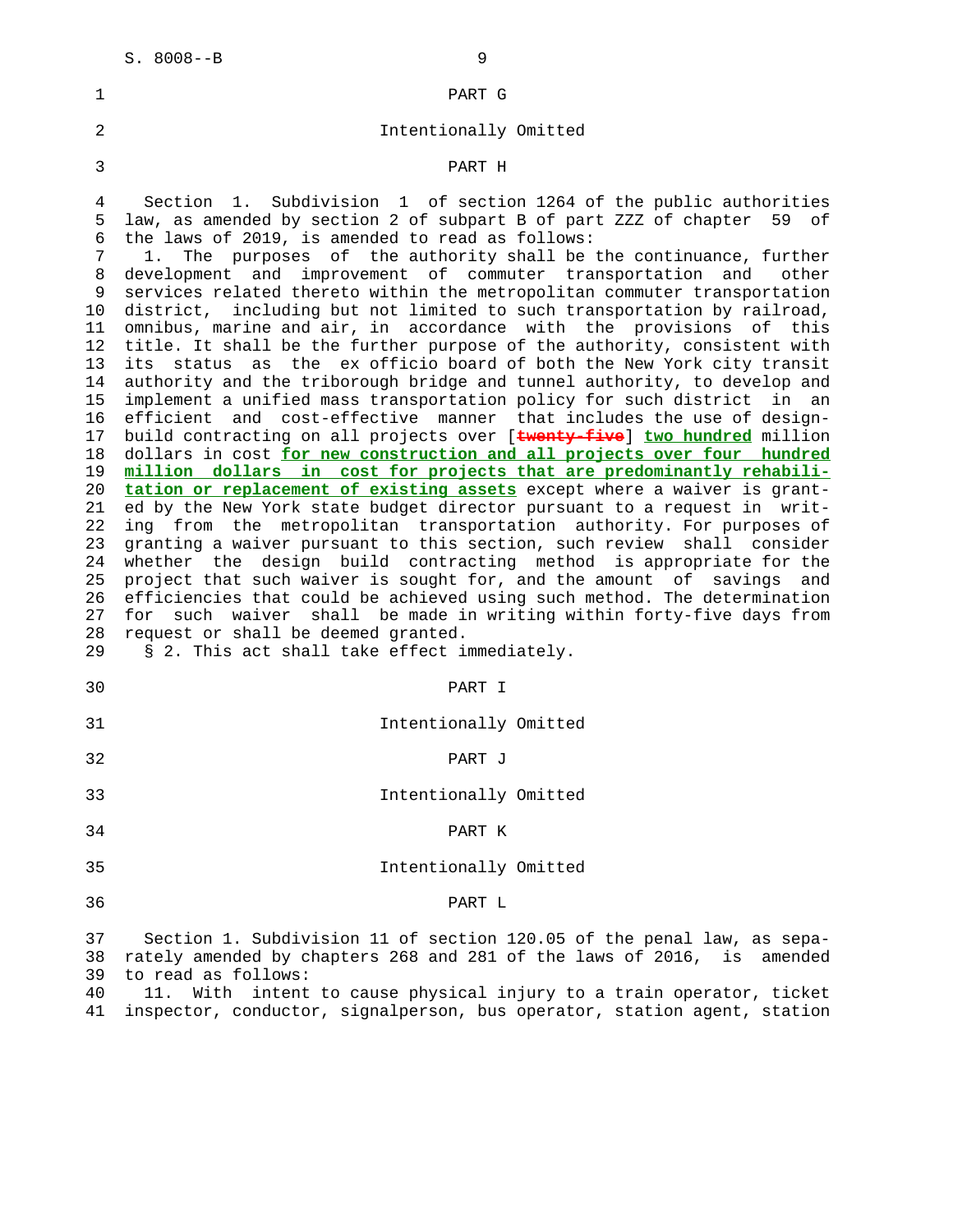1 cleaner [**or**]**,** terminal cleaner**, station customer assistant; person whose** 2 **official duties include the sale or collection of tickets, passes,** 3 **vouchers, or other fare payment media for use on a train or bus; a** 4 **person whose official duties include the maintenance, repair,** 5 **inspection, troubleshooting, testing or cleaning of a transit signal** 6 **system, elevated or underground subway tracks, transit station struc-** 7 **ture, commuter rail tracks or stations, train yard, revenue train in** 8 **passenger service, bus while on the road, or a train or bus station or** 9 **terminal; or a supervisor of such personnel,** employed by any transit **or** 10 **commuter railroad** agency, authority or company, public or private, whose 11 operation is authorized by New York state or any of its political subdi- 12 visions, a city marshal, a school crossing guard appointed pursuant to 13 section two hundred eight-a of the general municipal law, a traffic 14 enforcement officer, traffic enforcement agent, prosecutor as defined in 15 subdivision thirty-one of section 1.20 of the criminal procedure law, 16 sanitation enforcement agent, New York city sanitation worker, public 17 health sanitarian, New York city public health sanitarian, registered 18 nurse, licensed practical nurse, emergency medical service paramedic, or 19 emergency medical service technician, he or she causes physical injury 20 to such train operator, ticket inspector, conductor, signalperson, bus 21 operator, station agent, station cleaner [**or**]**,** terminal cleaner, **station** 22 **customer assistant; person whose official duties include the sale or** 23 **collection of tickets, passes, vouchers or other fare payment media for** 24 **use on a train or bus; a person whose official duties include the main-** 25 **tenance, repair, inspection, troubleshooting, testing or cleaning of a** 26 **transit signal system, elevated or underground subway tracks, transit** 27 **station structure, commuter rail tracks or stations, train yard, revenue** 28 **train in passenger service, bus while on the road, or a train or bus** 29 **station or terminal; or a supervisor of such personnel,** city marshal, 30 school crossing guard appointed pursuant to section two hundred eight-a 31 of the general municipal law, traffic enforcement officer, traffic 32 enforcement agent, prosecutor as defined in subdivision thirty-one of 33 section 1.20 of the criminal procedure law, registered nurse, licensed 34 practical nurse, public health sanitarian, New York city public health 35 sanitarian, sanitation enforcement agent, New York city sanitation work- 36 er, emergency medical service paramedic, or emergency medical service 37 technician, while such employee is performing an assigned duty on, or 38 directly related to, the operation of a train or bus, [**including the**] 39 cleaning of a train or bus station or terminal, **assisting customers, the** 40 **sale or collection of tickets, passes, vouchers, or other fare media for** 41 **use on a train or bus, or maintenance of a train or bus station or** 42 **terminal, signal system, elevated or underground subway tracks, transit** 43 **station structure, commuter rail tracks or stations, train yard, revenue** 44 **train in passenger service or bus while on the road**, or such city 45 marshal, school crossing guard, traffic enforcement officer, traffic 46 enforcement agent, prosecutor as defined in subdivision thirty-one of 47 section 1.20 of the criminal procedure law, registered nurse, licensed 48 practical nurse, public health sanitarian, New York city public health 49 sanitarian, sanitation enforcement agent, New York city sanitation work- 50 er, emergency medical service paramedic, or emergency medical service 51 technician is performing an assigned duty; or 52 § 2. Section 240.30 of the penal law is amended by adding a new subdi- 53 vision 3-a to read as follows:

 54 **3-a. Strikes, shoves, kicks, or otherwise subjects another person to** 55 **physical contact, which includes spitting on such other person, and such** 56 **other person is an on-duty train operator; ticket inspector; conductor;**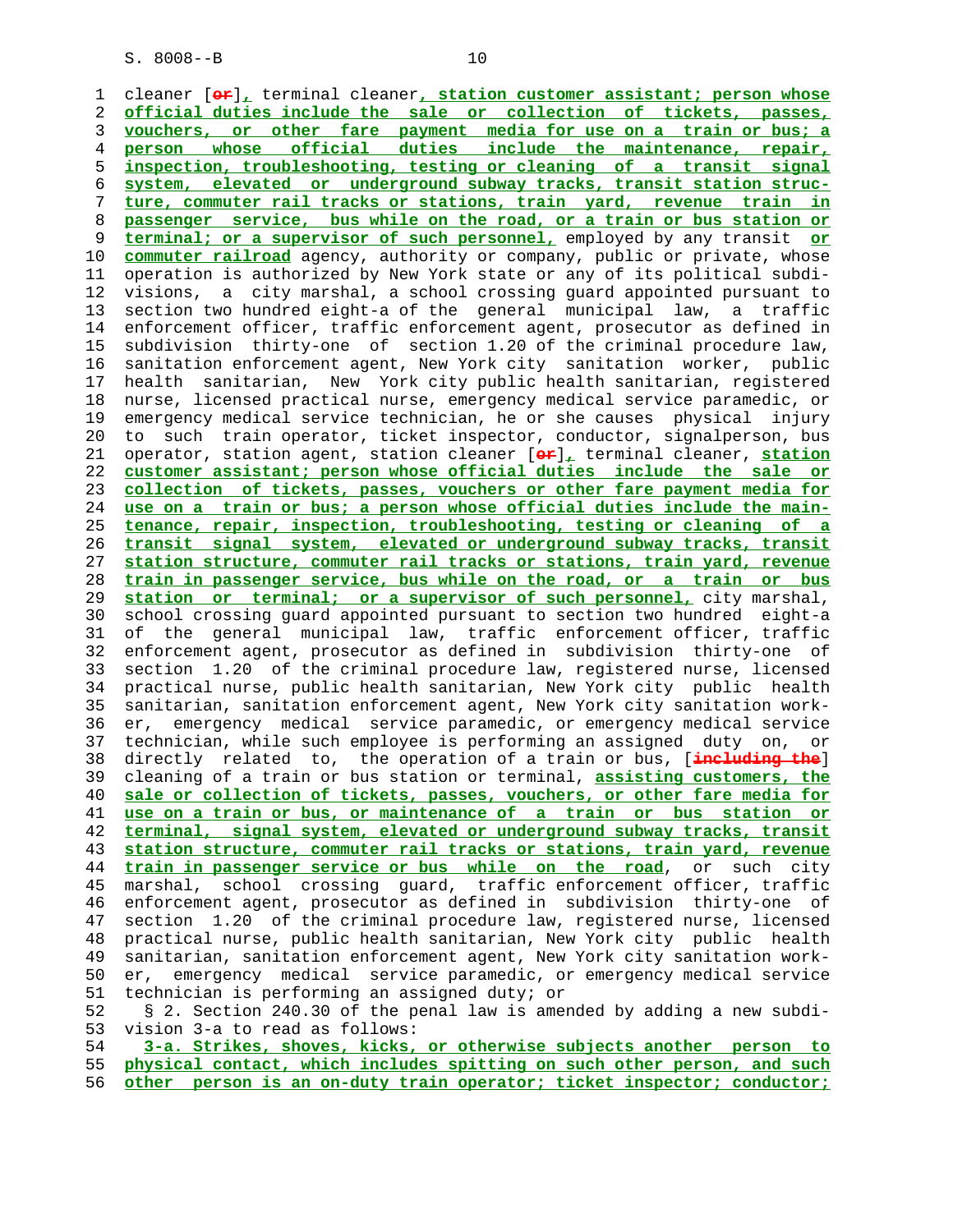| ı             | signalperson; bus operator; station agent; station cleaner; terminal        |
|---------------|-----------------------------------------------------------------------------|
| 2             | cleaner; station customer assistant; person whose official duties           |
| 3             | include the sale or collection of tickets, passes, vouchers or other        |
| 4             | fare payment media for use on a train or bus; person whose official         |
| 5             | duties include the maintenance, repair, inspection, troubleshooting,        |
| 6             | testing or cleaning of a transit signal system, elevated or underground     |
| 7             | subway tracks, transit station structure, commuter rail tracks or           |
| 8             | stations, train yard, revenue train in passenger service, bus while on      |
|               | the road, or train or bus station or terminal, or a supervisor of such      |
| 9<br>10       | personnel, employed by any transit or commuter railroad agency, authori-    |
| 11            | ty or company, public or private, whose operation is authorized by New      |
| 12            | York state or any of its political subdivisions; or                         |
| 13            | § 3. This act shall take effect on the ninetieth day after it shall         |
|               | have become a law.                                                          |
|               |                                                                             |
|               | PART M                                                                      |
|               |                                                                             |
|               | Intentionally Omitted                                                       |
|               |                                                                             |
|               | PART N                                                                      |
|               |                                                                             |
|               | Intentionally Omitted                                                       |
|               |                                                                             |
|               | PART O                                                                      |
|               |                                                                             |
|               | Section 1. Section 5 of chapter 751 of the laws of 2005, amending the       |
| $20 \,$<br>21 | insurance law and the vehicle and traffic law relating to establishing      |
|               | the accident prevention course internet technology pilot program, as        |
|               | amended by section 4 of part ZZ of chapter 58 of the laws of 2020, is       |
|               | amended to read as follows:                                                 |
|               | § 5. This act shall take effect on the one hundred eightieth day after      |
|               |                                                                             |
|               | it shall have become a law and shall expire and be deemed repealed April    |
|               | 1, [2022] 2024; provided that any rules and regulations necessary to        |
|               | implement the provisions of this act on its effective date<br>are author-   |
|               | ized and directed to be completed on or before such date.                   |
|               | Subdivision 2 of section 399-e of the vehicle and traffic law<br>1-a.<br>S. |
|               | is renumbered subdivision 3 and a new subdivision 2 is added to read as     |
|               | follows:                                                                    |
|               | 2. Additionally, the commissioner shall promulgate such rules and           |
|               | regulations as are necessary to permit an approved sponsoring or deliv-     |
|               | ery agency to offer an accident prevention course partially or solely by    |
|               | means of electronic communication. A course provided through distance       |
|               | learning must:                                                              |
|               | (a) Be delivered live, in real-time, with certified instructors pres-       |
|               | ent during video sessions. The school's teleconferencing option must        |
|               | provide for interaction between instructors and students, in a manner as    |
|               | analogous as possible to a traditional classroom. Software or computer      |
|               | programs to deliver the course without a certified instructor are not       |
|               | allowed.                                                                    |
|               | (b) Students must pre-register and present their proof of identifica-       |
| 44<br>45      | tion so the delivery agency can determine eligibility and record the        |
|               | student's information. Sponsoring and delivery agencies must abide by       |
|               | all applicable quidance issued by the department of health or any other     |
| 47            | agency, and to any required public health and safety protocols or           |
| 48            |                                                                             |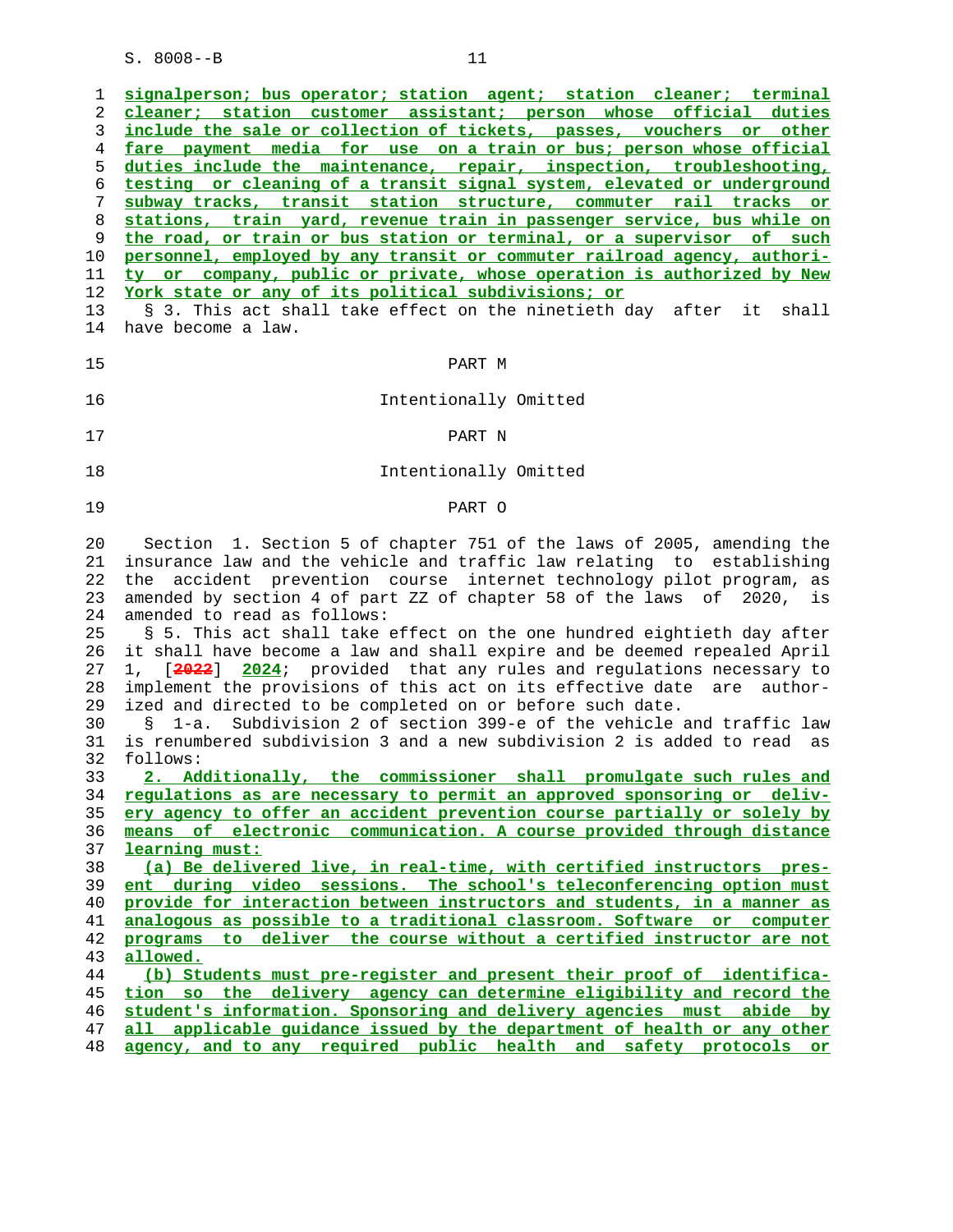| 1  | restrictions, if pre-registration is done in-person at the agency's        |
|----|----------------------------------------------------------------------------|
| 2  | place of business.                                                         |
| 3  | (c) Provide the student with instructions explaining the requirements      |
| 4  | for course participation and completion at the time of pre-registration,   |
| 5  | including any technology requirements of which the student must be         |
| 6  | aware.                                                                     |
| 7  | (d) Deliver approved student workbooks and/or manuals before issuing a     |
| 8  | course completion certificate, and ensure that course completion certif-   |
| 9  | icates are issued only to eligible students who have completed the         |
| 10 | course. Upon course completion, the instructor-signed certificate may be   |
|    |                                                                            |
| 11 | mailed to the address on the student's license with instructions for the   |
| 12 | student to sign it before submitting to insurance companies.               |
| 13 | (e) Distance learning courses are not subject to classroom approval        |
| 14 | requirements, but the location where the instructor presents from must     |
| 15 | be appropriate, free of distraction, and conducive to learning as deter-   |
| 16 | mined by the commissioner.                                                 |
| 17 | (f) Maintain records in accordance with applicable regulations and, in     |
| 18 | the case of distance learning, must also maintain and record the deliv-    |
| 19 | ery method and instructor delivering the course. Provided that no spon-    |
| 20 | soring or delivery agency may disclose or otherwise make available to      |
| 21 | any person or entity any personal information obtained by such provider    |
| 22 | about any student who registers for such course. For the purposes of       |
| 23 | this article, "personal information" shall mean information that identi-   |
| 24 | fies an individual, including an individual's photo image, social secu-    |
| 25 | rity number, driver identification number, name, address, but not the      |
| 26 | five-digit zip code, telephone number, and medical or disability infor-    |
| 27 | mation.                                                                    |
| 28 | (q) Otherwise comply with the standards established for approved           |
| 29 | courses in this article.                                                   |
| 30 | § 1-b. Section 399-f of the vehicle and traffic law, as added by chap-     |
| 31 | ter 290 of the laws of 1998, is amended to read as follows:                |
| 32 | § 399-f. Proof of effectiveness. Proof of effectiveness shall be veri-     |
| 33 | fiable research documentation submitted by the applicant for sponsorship   |
| 34 | evidence of effectiveness comparable to that of the national<br>showing    |
| 35 | safety council's defensive driving course as determined by the commis-     |
| 36 | terms                                                                      |
|    | of<br>reduced convictions or accidents or both. This<br>sioner<br>in       |
| 37 | research documentation shall employ accepted research principles and       |
| 38 | include treatment and non-treatment control groups comprised of samples    |
| 39 | of the representative driver base. In order to establish verifiable        |
| 40 | effectiveness, each sample group should be comprised of a minimum of       |
| 41 | three thousand drivers selected randomly. The documentation shall          |
| 42 | include conviction or accident data for each motorist for a period of at   |
| 43 | least eighteen months prior to the course completion date and at least     |
| 44 | eighteen months subsequent to such date, and equivalent time periods for   |
| 45 | non-treatment control groups. The documentation shall also<br>include a    |
| 46 | description of the sampling and analytic procedures used, and the motor-   |
| 47 | identification number and course completion date for all course<br>ist     |
| 48 | attendees. The applicant for sponsorship shall provide, at the request     |
| 49 | the commissioner and at the applicant's expense, all driving record<br>оf  |
| 50 | data and analysis used in the development of the submitted research        |
| 51 | Submission of any fraudulent or intentionally misleading<br>documentation. |
| 52 | data will disqualify that organization and all owners and principals       |
| 53 | from participating or approval in the accident prevention course for a     |
| 54 | period of ten years from submission date. The commissioner may, by regu-   |
| 55 | lation, provide for a smaller sample group for specialized courses.        |
| 56 | Additionally, provided that within three years of the implementation of    |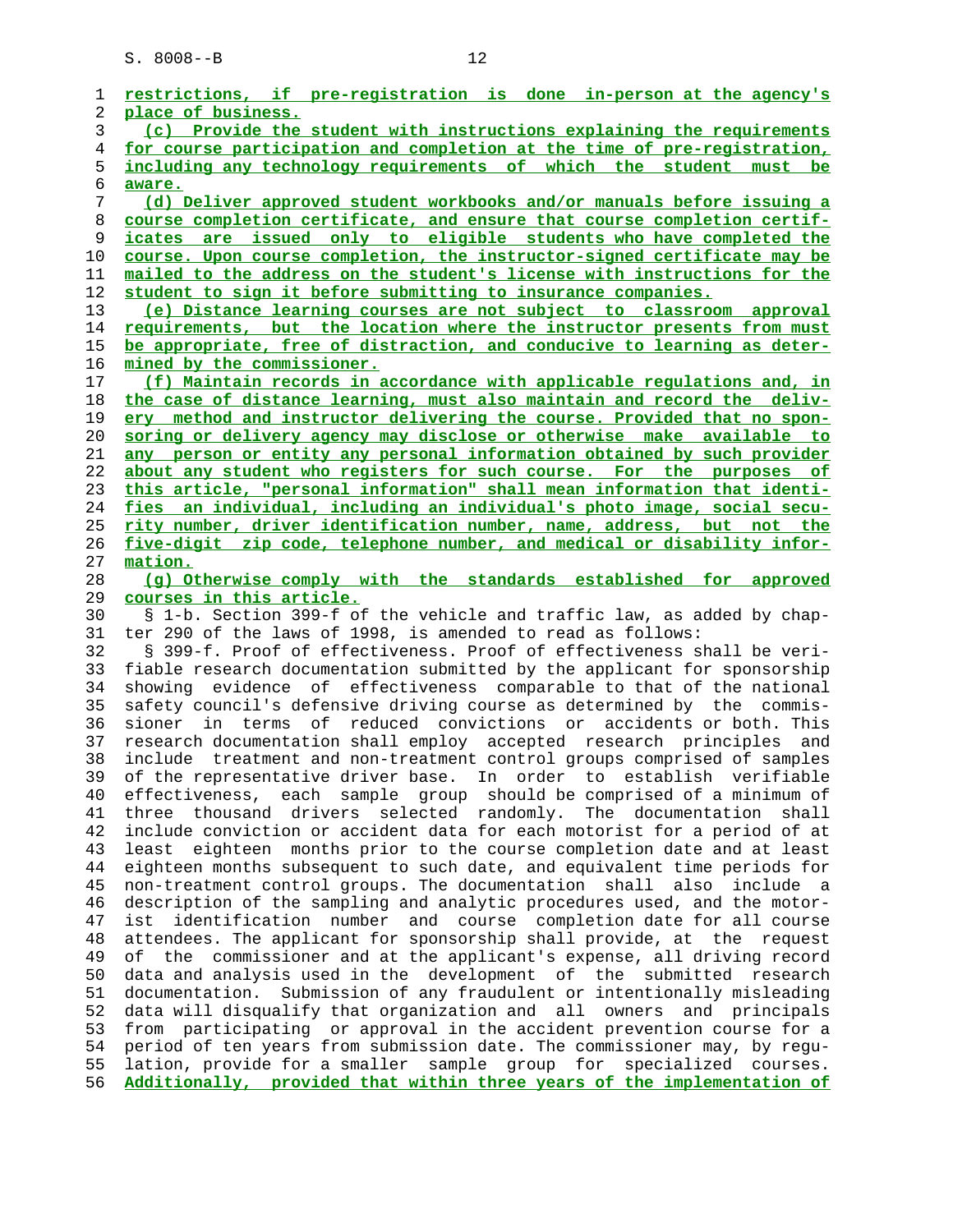| 1        | courses offered entirely through distance learning, the commissioner                                                                             |
|----------|--------------------------------------------------------------------------------------------------------------------------------------------------|
| 2        | shall publish a report documenting proof of effectiveness comparing the                                                                          |
| 3        | effectiveness of courses provided in person in comparison with live                                                                              |
| 4        | courses provided through distance learning. Such additional report shall                                                                         |
| 5        | include recommendations as to the future use of live internet and other                                                                          |
| 6        | distance learning tools as an effective way to deliver approved accident                                                                         |
| 7        | prevention courses.                                                                                                                              |
| 8        | § 1-c. Paragraph (f) of subdivision 4 of section 502 of the vehicle                                                                              |
| 9        | and traffic law, as added by chapter 719 of the laws of 1983, is amended                                                                         |
| 10       | to read as follows:                                                                                                                              |
| 11       | (i)<br>The commissioner shall promulgate such rules and regulations<br>(f)                                                                       |
| 12       | as are necessary to carry out the provisions of this section.                                                                                    |
| 13       | (ii) The commissioner shall promulgate such rules and regulations as                                                                             |
| 14       | are necessary to permit a driver education teacher pursuant to section                                                                           |
| 15<br>16 | eight hundred six-a of the education law or a driving school instructor                                                                          |
| $17$     | pursuant to subdivision seven-a of section three hundred ninety-four of<br>this chapter or sponsoring or delivery agency authorized to offer an  |
| 18       | approved pre-licensing course as required by subparagraph (i) of para-                                                                           |
| 19       | graph (a) of this subdivision partially or solely by means of electronic                                                                         |
| 20       | communication. A course provided through distance learning must:                                                                                 |
| 21       | (1) Be delivered live, in real-time, by pre-licensing course qualified                                                                           |
| 22       | instructors present during video sessions. The school's teleconferencing                                                                         |
| 23       | option must provide for interaction between instructors and students, in                                                                         |
| 24       | a manner as analogous as possible to a traditional classroom. Software                                                                           |
| 25       | or computer programs to deliver the course without a pre-licensing                                                                               |
| 26       | course qualified instructor are not allowed.                                                                                                     |
| 27       | (2) Students must pre-register and present their learner's permit so                                                                             |
| 28       | the delivery agency or instructor can determine eligibility and record                                                                           |
| 29       | the student's information. Sponsoring and delivery agencies and instruc-                                                                         |
| 30       | tors must abide by all applicable guidance issued by the department of                                                                           |
| 31       | health or any other agency, and to any required public health and safety                                                                         |
| 32       | protocols or restrictions, if pre-registration is done in-person at the                                                                          |
| 33       | agency's or instructor's place of business.                                                                                                      |
| 34       | (3) Provide the student with instructions explaining the requirements                                                                            |
| 35<br>36 | for course participation and completion at the time of pre-registration,<br>including any technology requirements of which the student must be   |
| 37       | aware.                                                                                                                                           |
| 38       | (4) Deliver approved student workbooks and/or manuals before issuing a                                                                           |
| 39       | course completion certificate, and ensure that course completion certif-                                                                         |
| 40       | icates are issued only to eligible students who have completed the                                                                               |
| 41       | course. Upon course completion, the instructor-signed certificate may be                                                                         |
| 42       | mailed to the address on the student's license with instructions for the                                                                         |
| 43       | student to sign it before scheduling a road test.                                                                                                |
| 44       | Distance learning courses are not subject to classroom approval<br>(5)                                                                           |
| 45       | requirements, but the location where the instructor presents from must                                                                           |
| 46       | be appropriate, free of distraction, and conducive to learning as deter-                                                                         |
| 47       | mined by the commissioner.                                                                                                                       |
| 48       | (6) Maintain records in accordance with applicable regulations and, in                                                                           |
| 49       | the case of distance learning, must also maintain and record the deliv-                                                                          |
| 50       | ery method and instructor delivering the course. Provided that no spon-                                                                          |
| 51       | soring or delivery agency or instructor may disclose or otherwise make                                                                           |
| 52       | available to any person or entity any personal information obtained by                                                                           |
| 53       | such provider about any student who registers for such course. For the                                                                           |
| 54<br>55 | purposes of this article, "personal information" shall mean information<br>that identifies an individual, including an individual's photo image, |
| 56       | social security number, driver identification number, name, address, but                                                                         |
|          |                                                                                                                                                  |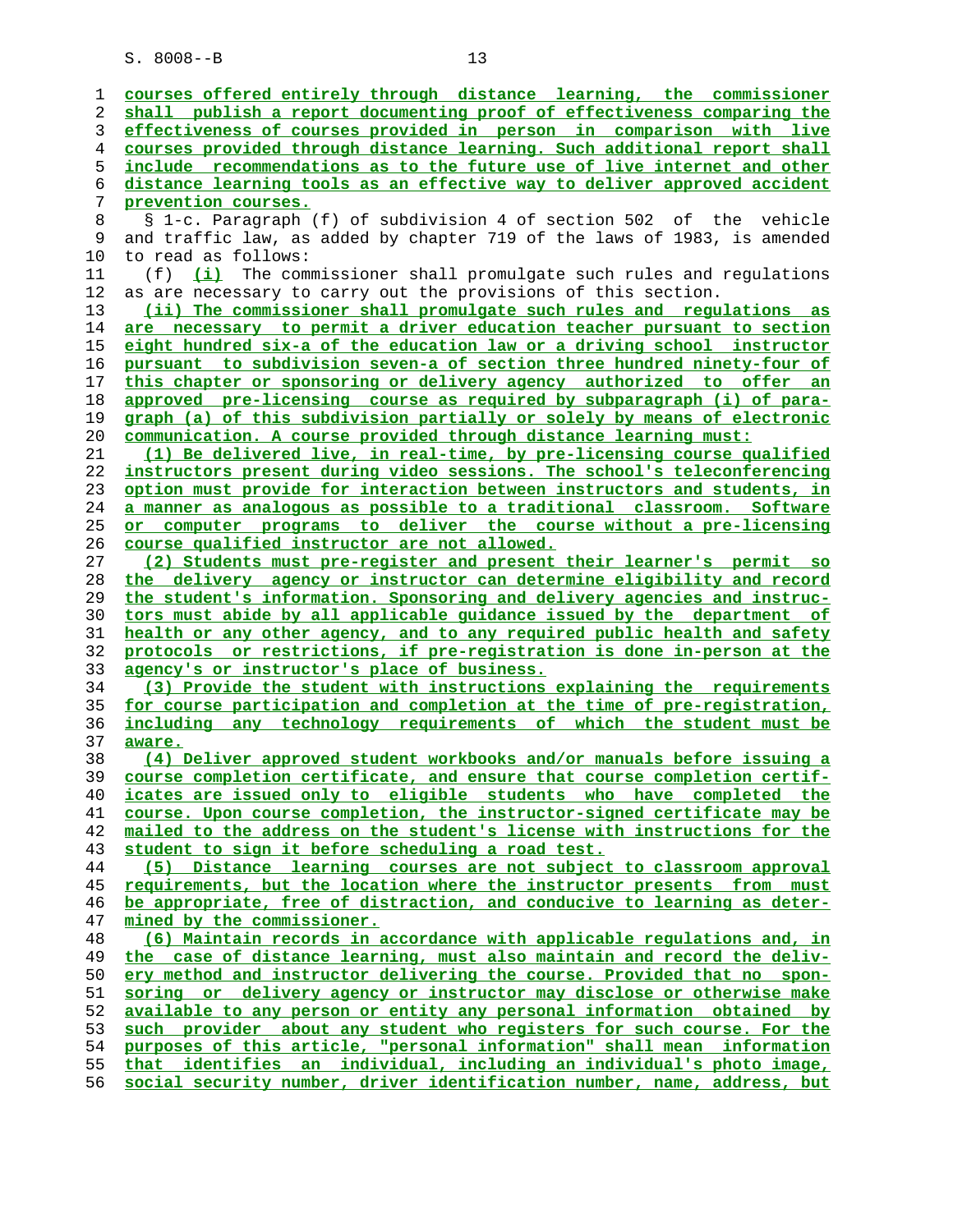| 1  | not the five-digit zip code, telephone number, and medical or disability |
|----|--------------------------------------------------------------------------|
| 2  | information.                                                             |
| 3  | (7) Must have a valid pre-licensing endorsement to deliver courses and   |
| 4  | employ one or more qualified instructors.                                |
| 5  | (8) Otherwise comply with the standards established for approved         |
| 6  | courses pursuant to this chapter.                                        |
| 7  | (iii) Within three years of the implementation of courses offered        |
| 8  | entirely through distance learning, the commissioner shall publish a     |
| 9  | report documenting proof of effectiveness comparing the effectiveness of |
| 10 | courses provided in person with live courses provided through distance   |
| 11 | learning. Such report shall include recommendations as to the future use |
| 12 | of internet and other distance learning tools as an effective way to     |
| 13 | deliver approved pre-licensing courses. Proof of effectiveness of        |
| 14 | distance learning shall be verifiable research documentation submitted   |
| 15 | by the sponsoring or delivery agency or driver education teacher showing |
| 16 | evidence of effectiveness of distance learning programs comparable to    |
| 17 | that of the national safety council's defensive driving course as deter- |
| 18 | mined by the commissioner in terms of reduced convictions or accidents   |
| 19 | or both. This research documentation shall employ accepted research      |
| 20 | principles and include treatment and non-treatment control groups        |
| 21 | comprised of samples of the representative driver base. In order to      |
| 22 | establish verifiable effectiveness, each sample group should be          |
| 23 | comprised of a minimum of three thousand drivers selected randomly,      |
| 24 | though the commissioner may provide for a smaller sample group for       |
| 25 | specialized courses by regulation. The documentation shall include       |
| 26 | conviction or accident data for each motorist for a period of at least   |
| 27 | eighteen months prior to the course completion date and at least eigh-   |
| 28 | teen months subsequent to such date, and equivalent time periods for     |
| 29 | non-treatment control groups. The documentation shall also include a     |
| 30 | description of the sampling and analytic procedures used, and the motor- |
| 31 | ist identification number and course completion date for all course      |
| 32 | attendees. The sponsoring or delivery agency or driver education teacher |
| 33 | shall provide, at the request of the commissioner and at the applicant's |
| 34 | expense, all driving record data and analysis used in the development of |
| 35 | the submitted research documentation. Submission of any fraudulent or    |
| 36 | intentionally misleading data will disqualify that organization and all  |
| 37 | owners and principals from participating or approval in the pre-licens-  |
| 38 | ing course for a period of ten years from submission date.               |
| 39 | (iv) Violations of law, regulation, or policy are subject to suspen-     |

**sion or revocation of the sponsoring or delivery agency and instructor's certification.**

 42 § 2. This act shall take effect immediately; provided that sections 43 one-a and one-b of this act shall take effect on the ninetieth day after 44 it shall have become a law and shall expire and be deemed repealed April 45 1, 2024; provided further that section one-c of this act shall take 46 effect on the ninetieth day after it shall have become a law and shall 47 expire and be deemed repealed June 30, 2025. Effective immediately, the 48 addition, amendment and/or repeal of any rule or regulation necessary 49 for the implementation of this act on its effective date are authorized 50 to be made and completed on or before such effective date.

### 51 PART P

 52 Section 1. Section 13 of part U1 of chapter 62 of the laws of 2003, 53 amending the vehicle and traffic law and other laws relating to increas- 54 ing certain motor vehicle transaction fees, as amended by section 1 of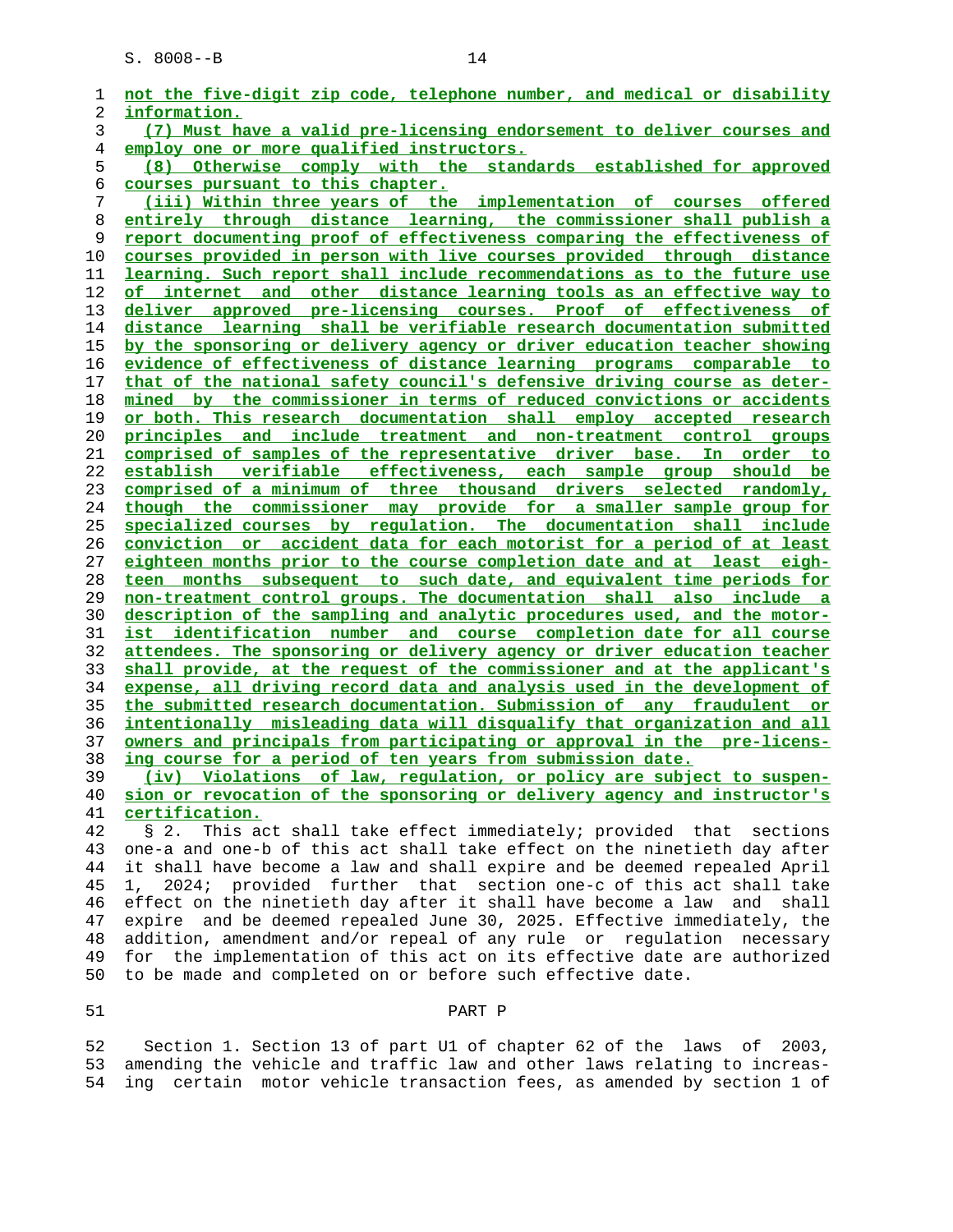2 follows:

 10 § 2. Section 2 of part B of chapter 84 of the laws of 2002, amending 11 the state finance law relating to the costs of the department of motor 12 vehicles, as amended by section 2 of part YY of chapter 58 of the laws 13 of 2020, is amended to read as follows:

 14 § 2. This act shall take effect April 1, 2002; provided, however, if 15 this act shall become a law after such date it shall take effect imme- 16 diately and shall be deemed to have been in full force and effect on and 17 after April 1, 2002; provided further, however, that this act shall 18 expire and be deemed repealed on April 1, [**2022**] **2024**.

 19 § 3. The commissioner of the department of motor vehicles shall issue 20 a final report and recommendations to the governor, the temporary presi- 21 dent of the senate, the speaker of the assembly, the chairs of the 22 assembly ways and means and senate finance committees, and the chairs of 23 the assembly and senate transportation committees regarding alternative 24 revenue sources and mechanisms to transfer department operating expendi- 25 tures away from the Dedicated Highway and Bridge Trust Fund established 26 pursuant to section 89-b of the state finance law by December 31, 2026. 27 Such report shall be issued no later than April 1, 2024.

28 § 4. This act shall take effect immediately.

### 29 PART Q

 30 Section 1. The correction law is amended by adding a new section 11 to 31 read as follows:

 32 **§ 11. Identification card program. 1. For purposes of this section,** 33 **"identification card" shall have the same meaning as defined in section** 34 **four hundred ninety of the vehicle and traffic law.**

**2. The commissioner, in consultation with the commissioner of motor vehicles, shall develop a program that would allow incarcerated individ- uals without an identification card, or individuals whose driver's license or learner's permit has not been issued by the commissioner of motor vehicles, or individuals whose driver's license or learner's permit is expired, suspended, revoked or surrendered, or individuals whose identification card is expired, to obtain an identification card prior to the incarcerated individual's release from a correctional facility under the jurisdiction of the department or upon the individ- ual's release from a correctional facility under the jurisdiction of the department. 3. The sentence and commitment or certificate of conviction of an incarcerated individual shall be deemed sufficient to grant authori- zation to the department of corrections and community supervision to apply for and/or obtain an identification card on behalf of an incarcer- ated individual in an institution or correctional facility under the**

51 **jurisdiction of the department.**

 52 **4. (a) The department shall make diligent efforts to ensure that an** 53 **incarcerated individual is provided with an identification card prior to**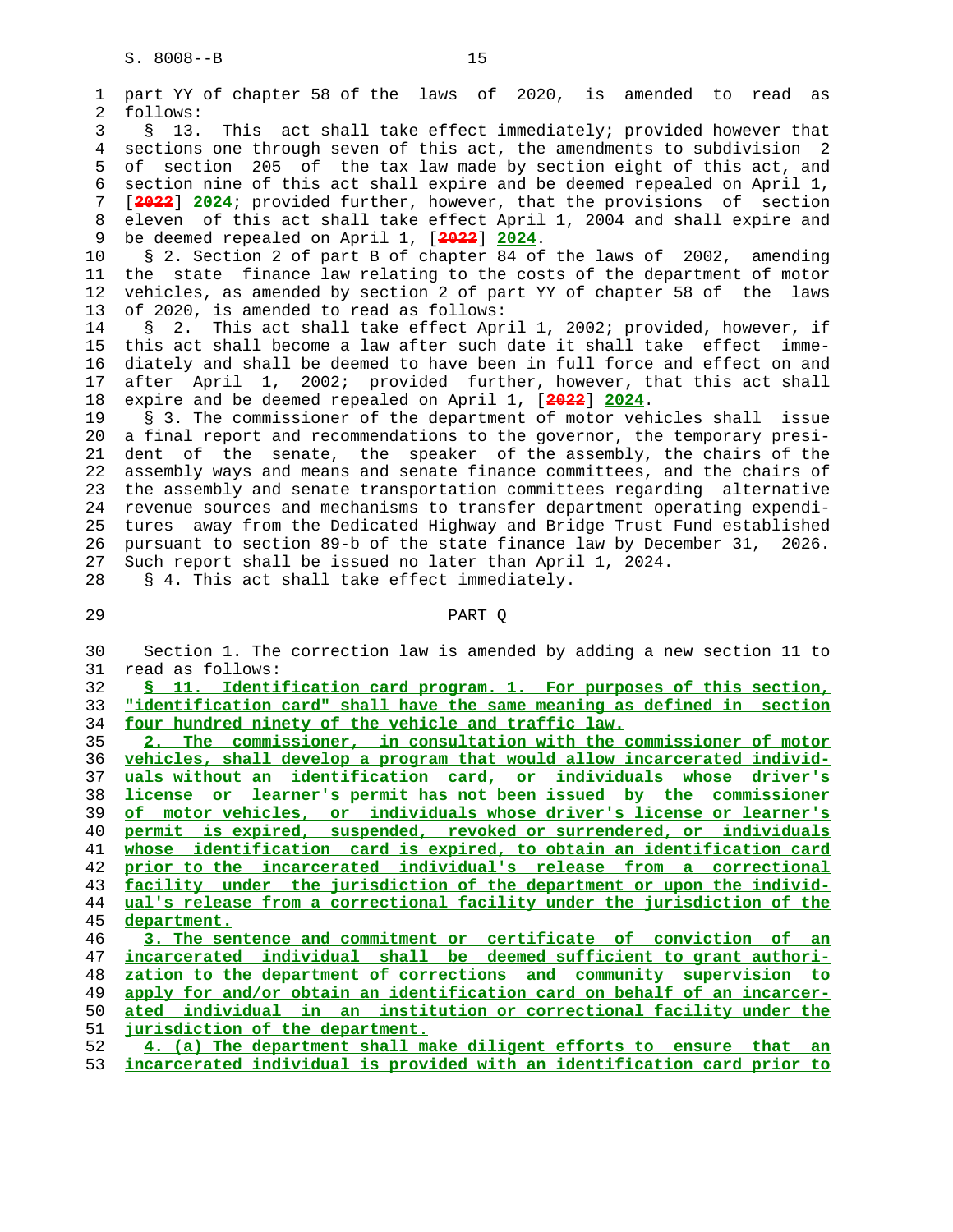| 1  | or upon the release of such individual from an institution or correc-    |
|----|--------------------------------------------------------------------------|
| 2  | tional facility under the jurisdiction of the department.                |
| 3  | (b) If an identification card is obtained by the department on behalf    |
| 4  | of an incarcerated individual prior to such individual's release from    |
| 5  | the department's custody, the identification card shall be kept in the   |
| 6  | incarcerated individual's records until such individual is released from |
| 7  | an institution or correctional facility under the jurisdiction of the    |
| 8  | department; upon such individual's release, the identification card      |
| 9  | shall be provided to the individual.                                     |
| 10 | 5. Fees associated with the original issuance of an identification       |
| 11 | card shall be paid for by the department if such fees are not waived by  |
| 12 | the commissioner of the department of motor vehicles.                    |
| 13 | § 2. The opening paragraph of paragraph (a) of subdivision 2<br>of       |
| 14 | section 490 of the vehicle and traffic law, as amended by chapter 158 of |
| 15 | the laws of 2021, is amended to read as follows:                         |
| 16 | Any person to whom a driver's license or learner's permit has not been   |
| 17 | issued by the commissioner, or whose driver's license or learner's       |
| 18 | permit is expired, suspended, revoked or surrendered, may make applica-  |
| 19 | tion to the commissioner for the issuance of an identification card. For |
| 20 | incarcerated individuals, the department of corrections and community    |
| 21 | supervision may make application to the commissioner for the issuance of |
| 22 | an identification card on behalf of an incarcerated individual in an     |
| 23 | institution or correctional facility under the jurisdiction of such      |
| 24 | department upon providing sufficient proof of the sentence and commit-   |
| 25 | ment or certificate of conviction of such incarcerated individual. The   |
| 26 | commissioner shall ensure that space is provided on the application so   |
| 27 | that the applicant shall register or decline registration in the donate  |
| 28 | life registry for organ and tissue donations pursuant to section forty-  |
| 29 | three hundred ten of the public health law and that the following is     |
| 30 | stated on the application in clear and conspicuous type:                 |
| 31 | § 3. Subdivision 3 of section 491 of the vehicle and traffic law,<br>as  |
| 32 | added by section 1 of part H of chapter 58 of the laws of 2017, is       |
| 33 | amended to read as follows:                                              |
| 34 | 3. Waiver of fee. The commissioner may waive the payment of fees         |
| 35 | required by subdivision two of this section if the applicant is (a) an   |
| 36 | incarcerated individual in an institution under the jurisdiction of a    |
| 37 | state department or agency, or (b) a victim of a crime and the identifi- |
| 38 | cation card applied for is a replacement for one that was lost or        |
| 39 | destroyed as a result of the crime.                                      |
| 40 | § 4. This act shall take effect on the first of April next succeeding    |
| 41 | the date on which it shall have become a law. Effective immediately, the |
| 42 | amendment and/or repeal of any rule or regulation necessary<br>addition, |
| 43 | for the implementation of this act on its effective date are authorized  |
| 44 | to be made and completed on or before such effective date.               |
|    |                                                                          |
| 45 | PART R                                                                   |
|    |                                                                          |
| 46 | Section 1. The civil<br>rights law is amended by adding a new section    |
| 47 | 79-q to read as follows:                                                 |
| 48 | § 79-q. Collection of gender or sex designation information by state     |
| 49 | agencies. 1. All New York state agencies that collect demographic infor- |
| 50 | mation about a person's gender or sex shall make available to the person |
| 51 | at the point of data collection an option to mark their gender or sex as |
| 52 | $"x"$ .                                                                  |
| 53 | 2. Where applicable federal law requires a state agency to collect sex   |
| 54 | or gender data as either "m" or "f", the state agency shall create a     |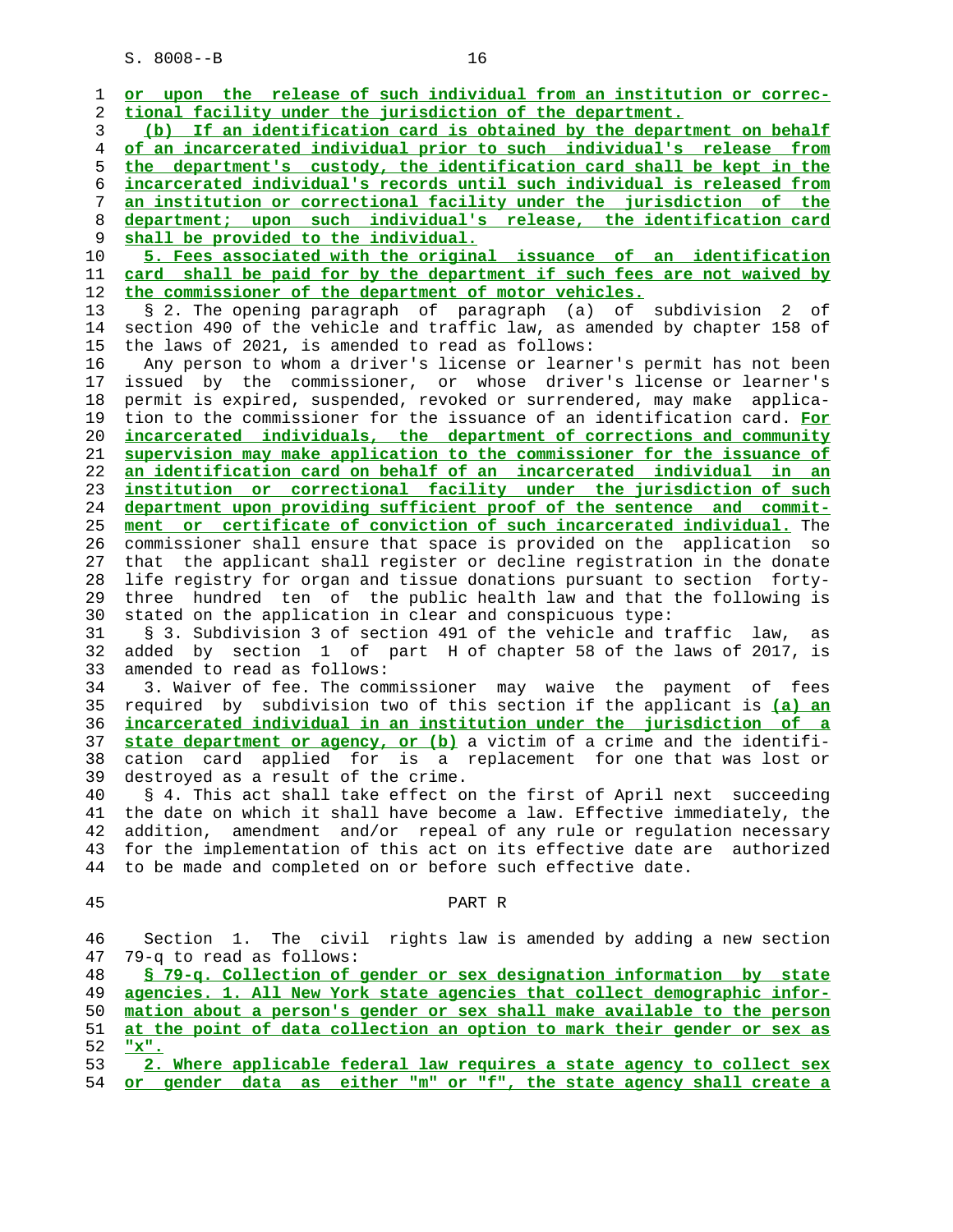| 1        | separate field for state purposes so that a person has the option to                                                                               |
|----------|----------------------------------------------------------------------------------------------------------------------------------------------------|
| 2        | mark their gender or sex as "x" to be collected by the state.                                                                                      |
| 3        | 3. All state agencies shall update any applicable physical and online                                                                              |
| 4        | forms or data systems within ninety days of the effective date of this                                                                             |
| 5        | section.                                                                                                                                           |
| 6        | 4. A state agency that cannot comply with the requirements of this                                                                                 |
| 7        | section shall post publicly on its website a written report of the steps                                                                           |
| 8        | the agency has taken to comply with this section and the time frame for                                                                            |
| 9        | compliance at least sixty days before the date required by this section.                                                                           |
| 10       | The written report shall be updated every six months from the date of                                                                              |
| 11       | the original posting.                                                                                                                              |
| 12       | § 2. Intentionally omitted.                                                                                                                        |
| 13       | § 3. This act shall take effect immediately.                                                                                                       |
| 14       | PART S                                                                                                                                             |
|          |                                                                                                                                                    |
| 15       | Section 1. Paragraph (o) of subdivision 1 of section 96 of the public                                                                              |
| 16       | officers law, as added by chapter 319 of the laws of 2014, is amended to                                                                           |
| 17       | read as follows:                                                                                                                                   |
| 18       | (o) to officers or employees of a public retirement system of the city                                                                             |
| 19       | of New York if the information sought to be disclosed is necessary for                                                                             |
| 20       | the receiving public retirement system to process benefits under the                                                                               |
| 21       | retirement and social security law, the administrative code of the city                                                                            |
| 22       | of New York, or the education law or any other applicable provision of                                                                             |
| 23       | law. A written request or consent from the data subject pursuant to                                                                                |
| 24       | paragraph (a) of this subdivision shall not be required for the disclo-                                                                            |
| 25<br>26 | sure of records pursuant to this paragraph: or                                                                                                     |
| 27       | (p) to officers or employees of the United States department of educa-<br>tion for such department to process credit for qualifying employment and |
| 28       | loan forgiveness under the public service loan forgiveness program. A                                                                              |
| 29       | written request or consent from the data subject pursuant to paragraph                                                                             |
| 30       | (a) of this subdivision shall not be required for the disclosure of                                                                                |
| 31       | records pursuant to this paragraph.                                                                                                                |
| 32       | § 2. This act shall take effect immediately.                                                                                                       |
|          |                                                                                                                                                    |
| 33       | PART T                                                                                                                                             |
|          |                                                                                                                                                    |
| 34       | Section 1. Section 4 of chapter 495 of the laws of 2004, amending the                                                                              |
| 35       | insurance law and the public health law relating to the New York state                                                                             |
| 36       | health insurance continuation assistance demonstration project, as                                                                                 |
| 37       | amended by section 1 of part KK of chapter 57 of the laws of 2021, is                                                                              |
| 38       | amended to read as follows:                                                                                                                        |
| 39       | § 4. This act shall take effect on the sixtieth day after it shall                                                                                 |
| 40       | have become a law; provided, however, that this act shall remain in                                                                                |
| 41       | effect until July 1, [2022] 2023 when upon such date the provisions of                                                                             |
| 42       | this act shall expire and be deemed repealed; provided, further, that a                                                                            |
| 43       | displaced worker shall be eligible for continuation assistance retroac-                                                                            |
| 44       | tive to July 1, 2004.                                                                                                                              |
| 45       | § 2. This act shall take effect immediately.                                                                                                       |
| 46       | PART U                                                                                                                                             |
|          |                                                                                                                                                    |
| 47       | Section 1. Subparagraph 7 of paragraph b of subdivision 2 of section                                                                               |
| 48<br>49 | 970-r of the general municipal law, as amended by section 1 of part U of<br>chapter 58 of the laws of 2018, is amended to read as follows:         |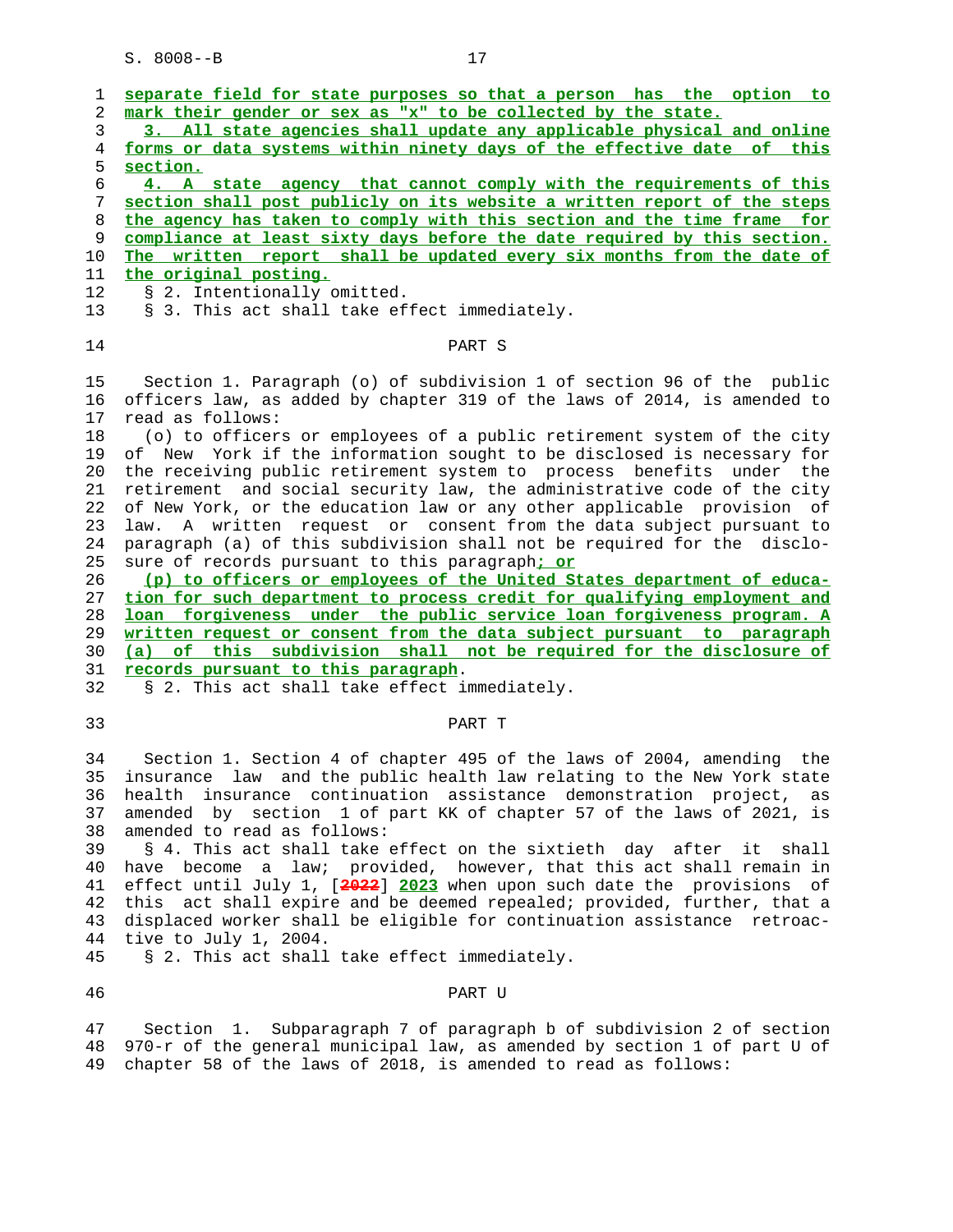1 (7) preliminary descriptions of possible remediation strategies, reuse 2 opportunities, necessary infrastructure improvements and other public or 3 private measures needed to stimulate investment, promote revitalization, 4 [**and**] **support job growth, reduce greenhouse gas emissions, increase** 5 **climate resilience,** enhance community health and environmental condi- 6 tions**, and achieve environmental justice**. 7 § 2. Subparagraph 11 of paragraph d of subdivision 3 of section 970-r 8 of the general municipal law, as amended by section 1 of part U of chap- 9 ter 58 of the laws of 2018, is amended to read as follows: 10 (11) descriptions of possible remediation strategies, reuse opportu- 11 nities, brownfield redevelopment, necessary infrastructure improvements 12 and other public or private measures needed to stimulate investment, 13 promote revitalization, [**and**] **support job growth, reduce greenhouse gas** 14 **emissions, increase climate resilience,** enhance community health and 15 environmental conditions**, and achieve environmental justice**; 16 § 3. Paragraph a of subdivision 3-a of section 970-r of the general 17 municipal law, as added by section 1 of part U of chapter 58 of the laws 18 of 2018, is amended to read as follows: 19 a. Within amounts appropriated therefor, the secretary is authorized 20 to provide, on a competitive basis, financial assistance to munici- 21 palities, to community based organizations, to community boards, or to 22 community based organizations acting in cooperation with a municipality, 23 to conduct predevelopment activities within a designated brownfield 24 opportunity area to advance the goals and priorities of the brownfield 25 opportunity area program set forth in the nomination of such area. Such 26 financial assistance shall not exceed ninety percent of the costs of 27 such activities. Activities eligible to receive such assistance shall 28 include: development and implementation of marketing strategies; devel- 29 opment of plans and specifications; real estate services; building 30 condition studies; infrastructure analyses; zoning and regulatory 31 updates; environmental, housing and economic studies, analyses and 32 reports**; renewable energy feasibility studies, legal and financial** 33 **services; impact analyses; demolition; site preparation; asbestos** 34 **removal**; and public outreach. 35 § 4. Paragraphs c, d, f, and g of subdivision 6 of section 970-r of 36 the general municipal law, as amended by section 1 of part U of chapter 37 58 of the laws of 2018, are amended to read as follows: 38 c. Brownfield site assessment activities eligible for funding include, 39 but are not limited to, testing of properties to determine the nature 40 and extent of the contamination (including soil and groundwater), envi- 41 ronmental assessments, the development of a proposed remediation strate- 42 gy to address any identified contamination, and any other activities 43 deemed appropriate by the [**commissioner**] **secretary of state** in consulta- 44 tion with the [**secretary of state**] **commissioner**. Any environmental 45 assessment shall be subject to the review and approval of such **secretary** 46 **in consultation with such** commissioner. 47 d. Applications for such assistance shall be submitted to the [**commis-** 48 **sioner**] **secretary** in a format, and containing such information, as 49 prescribed by the [**commissioner**] **secretary** in consultation with the 50 [**secretary of state**] **commissioner**. 51 f. The [**commissioner**] **secretary**, upon the receipt of an application 52 for such assistance from a community based organization not in cooper- 53 ation with the local government having jurisdiction over the proposed 54 brownfield opportunity area, shall request the municipal government to 55 review and state the municipal government's support or lack of support.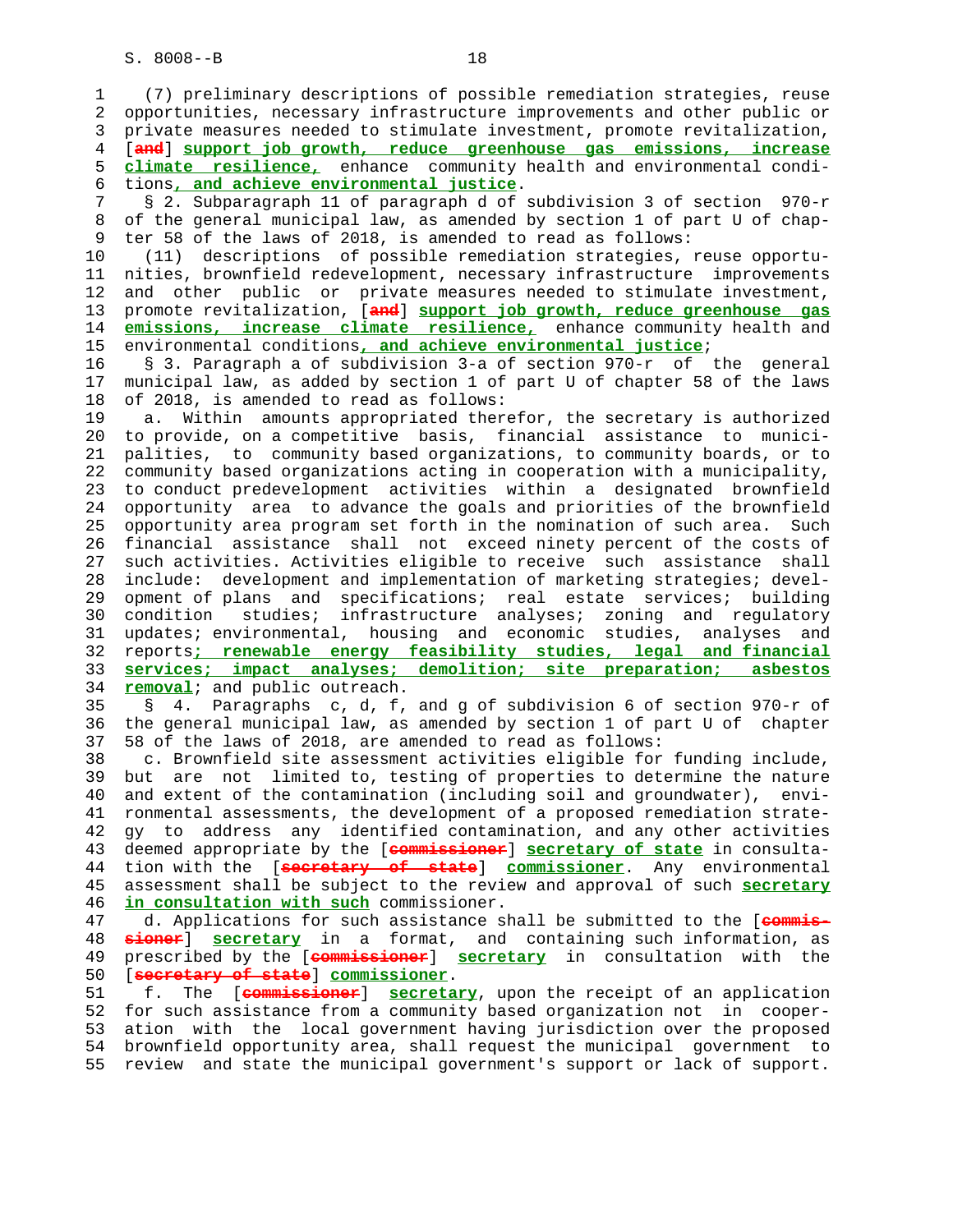| 1  | The municipal government's statement shall be considered a part of the      |
|----|-----------------------------------------------------------------------------|
| 2  | application.                                                                |
| 3  | g. Prior to making an award for assistance, the [commissioner] secre-       |
| 4  | tary shall notify the temporary president of the senate and the speaker     |
| 5  | of the assembly.                                                            |
| 6  | Subdivision 8 of section 970-r of the general municipal law, as<br>5.<br>Š. |
| 7  | amended by section 1 of part U of chapter 58 of the laws of 2018,<br>is     |
| 8  | amended to read as follows:                                                 |
| 9  | [Applications] Community participation requirements. a. All appli-<br>8.    |
| 10 | cations for financial assistance for pre-nomination or nomination study     |
| 11 | [assistance] or applications for designation of a brownfield opportunity    |
|    |                                                                             |
| 12 | area shall demonstrate that the following community participation activ-    |
| 13 | ities have been or will be performed by the applicant:                      |
| 14 | identification of the interested public and preparation of a<br>(1)         |
| 15 | contact list;                                                               |
| 16 | (2) identification of major issues of public concern;                       |
| 17 | (3) [public access to (i) the draft and final application for pre-no-       |
| 18 | mination assistance and brownfield opportunity area-designation, and        |
| 19 | (ii) any supporting documents in a manner convenient to the public;         |
| 20 | (4) public notice and newspaper notice of (i) the intent of the muni-       |
| 21 | cipality and/or community based organization to undertake a pre-nomina-     |
| 22 | tion [process] or nomination study or [prepare] apply for designation of    |
| 23 | a brownfield opportunity area [plan], and (ii) the availability of such     |
| 24 | application and any supporting documents in a manner convenient to the      |
| 25 | public.                                                                     |
| 26 | b. Application for [nomination] designation of a brownfield opportu-        |
| 27 | nity area shall provide the following minimum community participation       |
| 28 | activities:                                                                 |
| 29 | (1) a comment period of at least thirty days on a draft [application]       |
| 30 | nomination;                                                                 |
| 31 | (2) a public meeting on [a brownfield opportunity area draft]<br>an         |
| 32 | application.                                                                |
| 33 | § 6. Section 970-r of the general municipal law is amended by adding a      |
| 34 | new subdivision 11 to read as follows:                                      |
| 35 | 11. All applicants for financial assistance and participation in any        |
| 36 | other activity authorized under this section, as determined by the          |
| 37 | secretary, may contract with the dormitory authority of the state of New    |
| 38 | York in use of such financial assistance and in completion of such other    |
| 39 | activities that the secretary determines and requires under this            |
| 40 | section. The dormitory authority of the state of New York is authorized     |
| 41 | to provide planning, design and construction services and to contract       |
| 42 | for and render any such services the secretary determines and requires      |
| 43 | to such applicants under this section.                                      |
| 44 | § 7. Paragraph (b) of subdivision 2 of section 1676 of the public           |
| 45 | is amended by adding a new undesignated paragraph to<br>authorities law     |
| 46 | read as follows:                                                            |
| 47 | Applicants for financial assistance for pre-nomination or nomination        |
| 48 | study of a brownfield opportunity area or for pre-development activities    |
| 49 | site assessments within a brownfield opportunity area designated by<br>or   |
| 50 | the secretary that has been awarded pursuant to section nine hundred        |
| 51 | seventy-r of the general municipal law, as determined by the secretary      |
| 52 | and for the purposes authorized by section nine hundred seventy-r of the    |
| 53 | general municipal law.                                                      |
| 54 | § 8. Subdivision 1 of section 1680 of the public authorities law<br>is      |
| 55 | amended by adding a new undesignated paragraph to read as follows:          |
|    |                                                                             |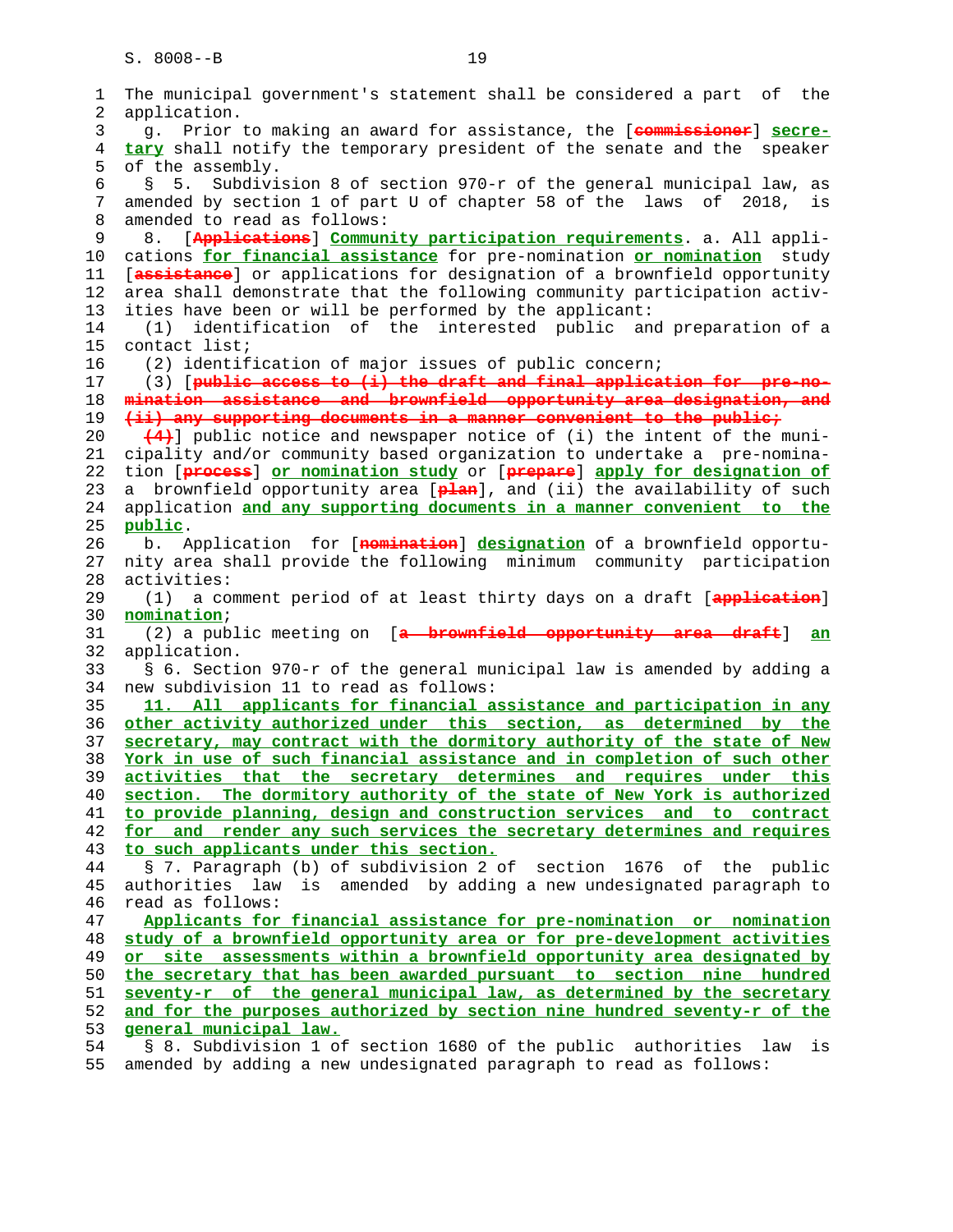| 1  | Applicants for financial assistance for pre-nomination or nomination      |
|----|---------------------------------------------------------------------------|
| 2  | study of a brownfield opportunity area or for pre-development activities  |
| 3  | or site assessments within a brownfield opportunity area designated by    |
| 4  | the secretary that has been awarded pursuant to section nine hundred      |
| 5  | seventy-r of the general municipal law, as determined by the secretary    |
| 6  | and for the purposes authorized by section nine hundred seventy-r of the  |
| 7  | general municipal law.                                                    |
| 8  | § 9. This act shall take effect immediately.                              |
| 9  | PART V                                                                    |
| 10 | Section 1. Section 5 of chapter 537 of the laws of 1976, relating to      |
| 11 | paid, free and reduced price breakfast for eligible pupils in certain     |
| 12 | school districts, as added by section 2 of part B of chapter 56 of the    |
| 13 | laws of 2018, is amended to read as follows:                              |
| 14 | 5. a. Notwithstanding any monetary limitations with respect to<br>Ş.      |
| 15 | school lunch programs contained in any law or regulation, for school      |
| 16 | lunch meals served in the school year commencing July 1, 2019 and each    |
| 17 | July 1 thereafter, a school food authority shall be eligible for a lunch  |
| 18 | meal State subsidy of twenty-five cents, which shall include any annual   |
| 19 | State subsidy received by such school food authority under any other      |
| 20 | provision of State law, for any school lunch meal served by such school   |
| 21 | food authority; provided that the school food authority certifies to the  |
| 22 | State Education Department through the application submitted pursuant to  |
| 23 | subdivision b of this section that such food authority has purchased at   |
| 24 | least thirty percent of its total cost of food products for its<br>school |
| 25 | lunch service program from New York state farmers, growers, producers or  |
| 26 | in the preceding school year. Commencing July 1, 2022, and<br>processors  |
| 27 | each July 1 thereafter, a school food authority shall be allowed to       |
| 28 | attribute moneys spent on purchases of food products from New York state  |
| 29 | farmers, growers, producers or processors made for all in school meal     |
| 30 | programs, such as breakfast and snacks, to the thirty percent of costs    |
| 31 | for school lunch service programs.                                        |
| 32 | The State Education Department, in cooperation with the Department<br>b.  |
| 33 | of Agriculture and Markets, shall develop an application for school food  |
| 34 | authorities to seek an additional State subsidy pursuant to this section  |
| 35 | in a timeline and format prescribed by the commissioner of education      |

 34 authorities to seek an additional State subsidy pursuant to this section timeline and format prescribed by the commissioner of education. 36 Such application shall include, but not be limited to, documentation 37 demonstrating the school food authority's total food purchases for its 38 school lunch service program, and documentation demonstrating its total 39 food purchases and percentages for such program**, permitted to be counted** 40 **under this section,** from New York State farmers, growers, producers or 41 processors in the preceding school year. The application shall also 42 include an attestation from the school food authority's chief operating 43 officer that it purchased at least thirty percent of its total cost of 44 food products **permitted to be counted under this section** for its school 45 lunch service program from New York State farmers, growers, producers or 46 processors in the preceding school year in order to meet the require- 47 ments for this additional State subsidy. School food authorities shall 48 be required to annually apply for this subsidy.

 49 c. The State Education Department shall annually publish information 50 on its website commencing on September 1, 2019 and each September 1 51 thereafter, relating to each school food authority that applied for and 52 received this additional State subsidy, including but not limited to: 53 the school food authority name, student enrollment, average daily lunch 54 participation, total food costs for its school lunch service program,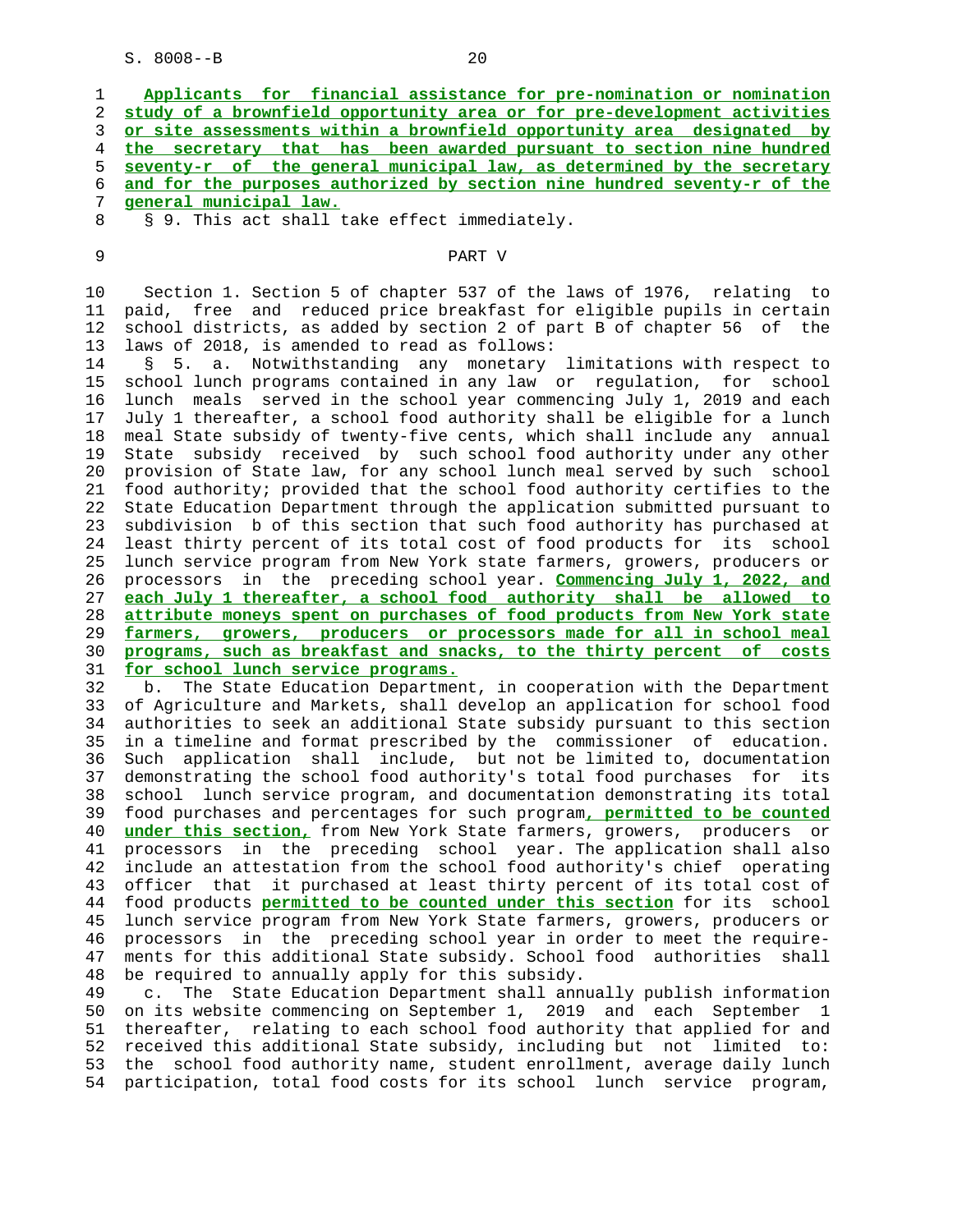| 1<br>2<br>3<br>4<br>5<br>6                            | total cost of food products for its school lunch service program<br>purchased from New York State farmers, growers, producers or processors,<br>and the percent of total food costs that were purchased from New York<br>State farmers, growers, producers or processors for its school lunch<br>service program.<br>§ 2. This act shall take effect immediately.                                                                                                                                |
|-------------------------------------------------------|--------------------------------------------------------------------------------------------------------------------------------------------------------------------------------------------------------------------------------------------------------------------------------------------------------------------------------------------------------------------------------------------------------------------------------------------------------------------------------------------------|
| 7                                                     | PART W                                                                                                                                                                                                                                                                                                                                                                                                                                                                                           |
| 8                                                     | Intentionally Omitted                                                                                                                                                                                                                                                                                                                                                                                                                                                                            |
| 9                                                     | PART X                                                                                                                                                                                                                                                                                                                                                                                                                                                                                           |
| 10                                                    | Intentionally Omitted                                                                                                                                                                                                                                                                                                                                                                                                                                                                            |
| 11                                                    | PART Y                                                                                                                                                                                                                                                                                                                                                                                                                                                                                           |
| $12 \overline{ }$<br>13<br>14<br>15<br>16<br>17<br>18 | Section 1. Section 2 of chapter 393 of the laws of 1994, amending the<br>New York state urban development corporation act, relating to the powers<br>of the New York state urban development corporation to make loans, as<br>amended by section 1 of part J of chapter 58 of the laws of 2021, is<br>amended to read as follows:<br>2. This act shall take effect immediately provided, however, that<br>$\mathcal{S}$<br>section one of this act shall expire on July 1, [2022] 2023, at which |
| 19<br>20<br>21<br>22<br>23<br>24                      | time the provisions of subdivision 26 of section 5 of the New York state<br>urban development corporation act shall be deemed repealed; provided,<br>however, that neither the expiration nor the repeal of such subdivision<br>as provided for herein shall be deemed to affect or impair in any manner<br>loan made pursuant to the authority of such subdivision prior to<br>any<br>such expiration and repeal.                                                                               |

 25 § 2. This act shall take effect immediately and shall be deemed to 26 have been in full force and effect on and after July 1, 2021.

## 27 PART Z

 28 Section 1. Subdivision 3 of section 16-m of section 1 of chapter 174 29 of the laws of 1968 constituting the New York state urban development 30 corporation act, as amended by section 1 of part K of chapter 58 of the 31 laws of 2021, is amended to read as follows:

 32 3. The provisions of this section shall expire, notwithstanding any 33 inconsistent provision of subdivision 4 of section 469 of chapter 309 of 34 the laws of 1996 or of any other law, on July 1, [**2022**] **2023**.

 35 § 2. This act shall take effect immediately and shall be deemed to 36 have been in full force and effect on and after July 1, 2021.

### 37 PART AA

 38 Section 1. Subdivision (a) of section 2 of part F of chapter 60 of the 39 laws of 2015, constituting the infrastructure investment act, as amended 40 by section 1 of part DD of chapter 58 the laws of 2020, is amended and a 41 new subdivision (g) is added to read as follows:

 42 (a) (i) "authorized state entity" shall mean the New York state thru- 43 way authority, the department of transportation, the office of parks, 44 recreation and historic preservation, the department of environmental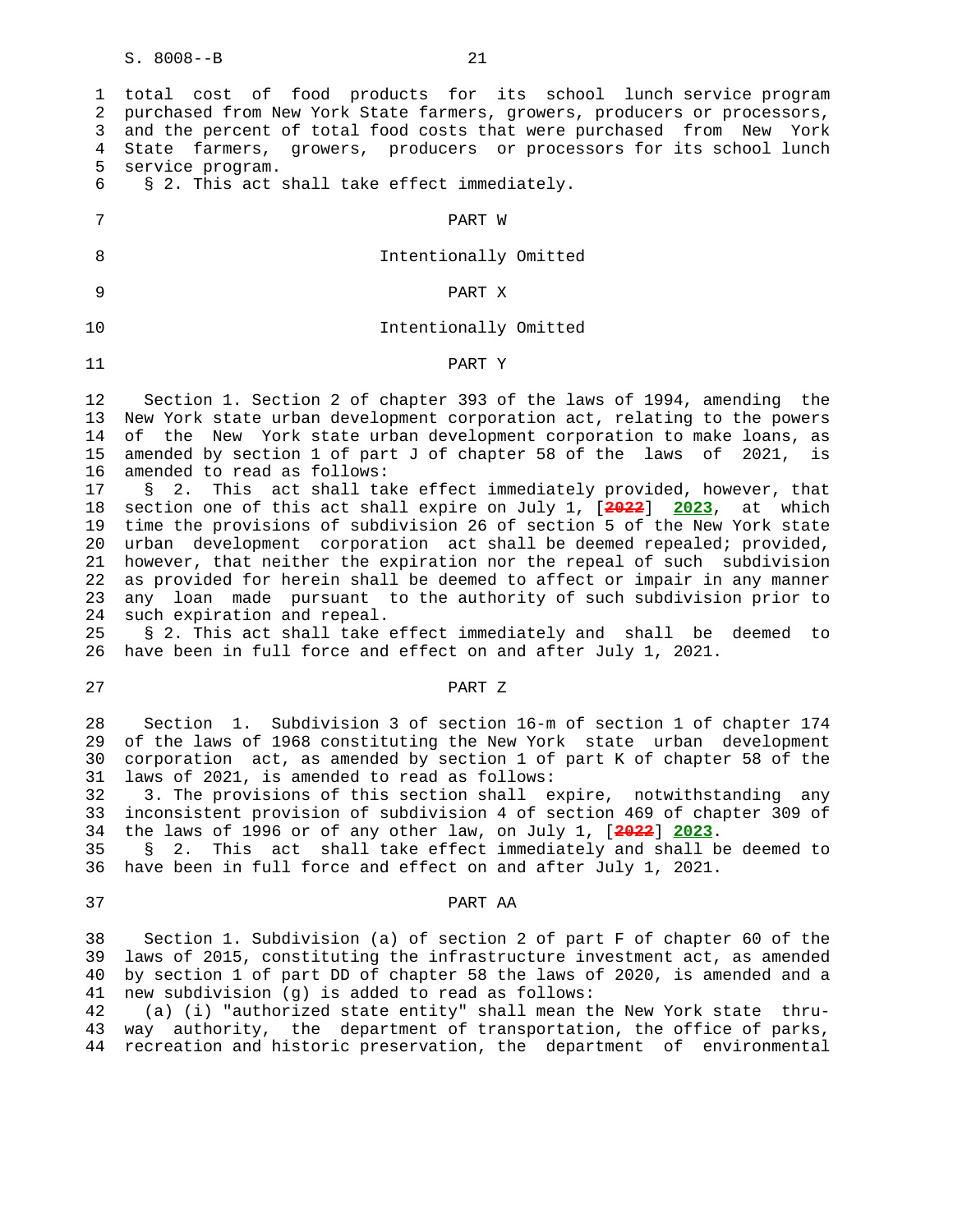1 conservation, the New York state bridge authority, the office of general 2 services, the dormitory authority, the urban development corporation, 3 the state university construction fund, the New York state Olympic 4 regional development authority and the battery park city authority. 5 (ii) Notwithstanding the provisions of subdivision 26 of section 1678 6 of the public authorities law, section 8 of the public buildings law, 7 sections 8 and 9 of section 1 of chapter 359 of the laws of 1968 as 8 amended, section 103 of the general municipal law, and the provisions of 9 any other law to the contrary, the term "authorized state entity" shall 10 also refer to only those agencies or authorities identified below solely 11 in connection with the following authorized projects, provided that such 12 an authorized state entity may utilize the alternative delivery method 13 referred to as design-build contracts solely in connection with the 14 following authorized projects should the total cost of each such project 15 not be less than five million dollars(\$5,000,000):

| 16       |    | Authorized Projects                            | Authorized State Entity                                  |
|----------|----|------------------------------------------------|----------------------------------------------------------|
|          |    | 17 1. Frontier Town                            | Urban Development Corporation                            |
| 18<br>19 |    | 2. Life Sciences Laboratory                    | Dormitory Authority & Urban<br>Development Corporation   |
| 20<br>21 |    | 3. Whiteface Transformative Projects           | New York State Olympic Regional<br>Development Authority |
| 22<br>23 |    | 4. Gore Transformative Projects                | New York State Olympic Regional<br>Development Authority |
| 24<br>25 | 5. | Belleayre Transformative Projects              | New York State Olympic Regional<br>Development Authority |
| 26<br>27 | б. | Mt. Van Hoevenberg Transformative<br>Projects  | New York State Olympic Regional<br>Development Authority |
| 28<br>29 | 7. | Olympic Training Center                        | New York State Olympic Regional<br>Development Authority |
| 30<br>31 | 8. | Olympic Arena and Convention<br>Center Complex | New York State Olympic Regional<br>Development Authority |
| 32<br>33 | 9. | State Fair Revitalization<br>Projects          | Office of General<br>Services                            |
| 34<br>35 |    | 10. State Police Forensic<br>Laboratory        | Office of General<br>Services                            |
|          |    |                                                |                                                          |

 36 Notwithstanding any provision of law to the contrary, all rights or 37 benefits, including terms and conditions of employment, and protection 38 of civil service and collective bargaining status of all existing 39 employees of authorized state entities shall be preserved and protected. 40 Nothing in this section shall result in the: (1) displacement of any 41 currently employed worker or loss of position (including partial 42 displacement such as a reduction in the hours of non-overtime work, 43 wages, or employment benefits) or result in the impairment of existing 44 collective bargaining agreements; (2) transfer of existing duties and 45 functions related to maintenance and operations currently performed by 46 existing employees of authorized state entities to a contracting entity; 47 or (3) transfer of future duties and functions ordinarily performed by 48 employees of authorized state entities to the contracting entity. Noth- 49 ing contained herein shall be construed to affect (A) the existing 50 rights of employees pursuant to an existing collective bargaining agree-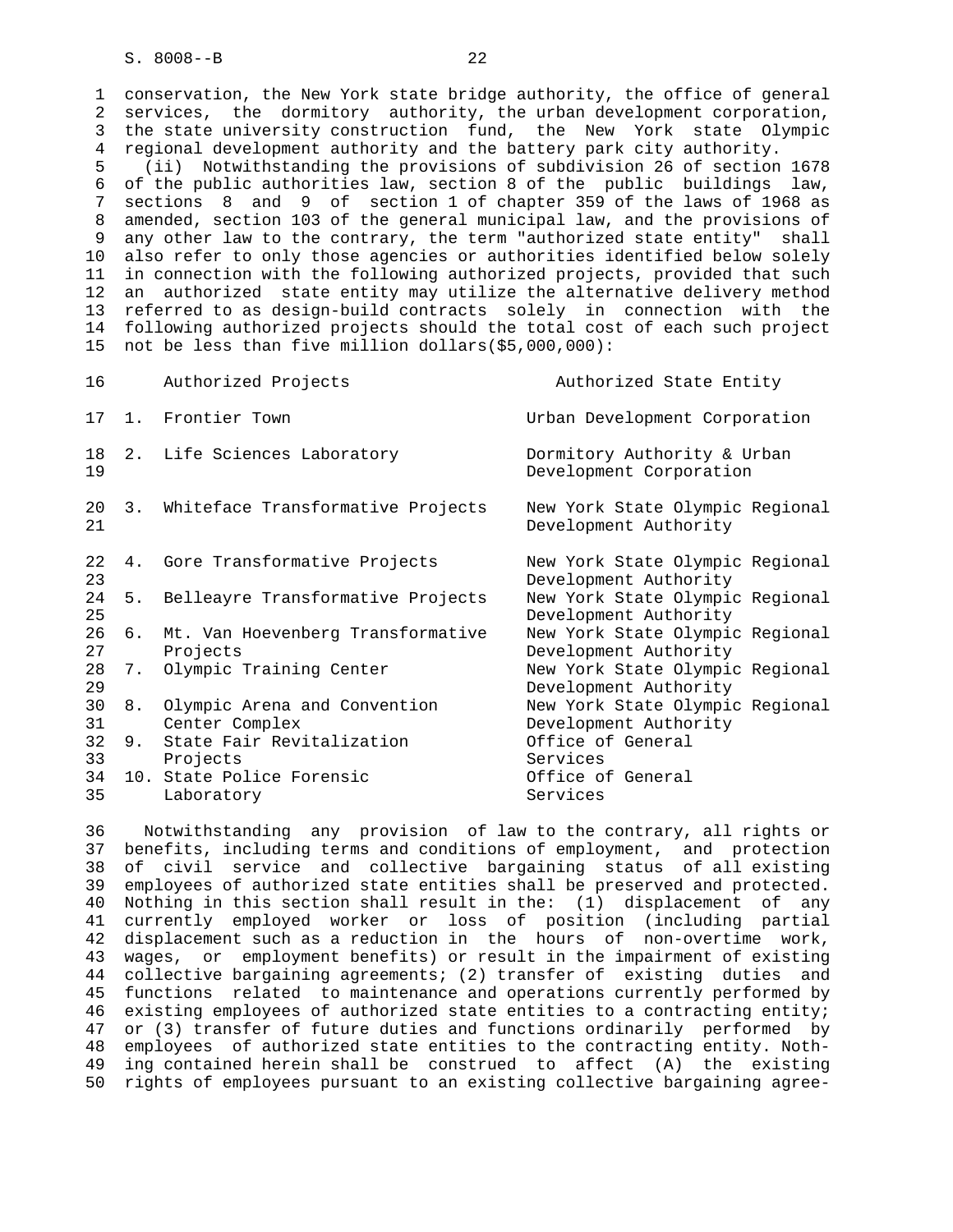1 ment, and (B) the existing representational relationships among employee 2 organizations or the bargaining relationships between the employer and 3 an employee organization. 4 If otherwise applicable, authorized projects undertaken by the author- 5 ized state entities listed above solely in connection with the 6 provisions of this act shall be subject to section 135 of the state 7 finance law, section 101 of the general municipal law, and section 222 8 of the labor law; provided, however, that an authorized state entity may 9 fulfill its obligations under section 135 of the state finance law or<br>10 section 101 of the general municipal law by requiring the contractor to section 101 of the general municipal law by requiring the contractor to 11 prepare separate specifications in accordance with section 135 of the 12 state finance law or section 101 of the general municipal law, as the 13 case may be. **Provided further, that authorized projects undertaken by** 14 **the authorized state entities listed above solely in connection with the** 15 **provisions of this act, after a chapter of the laws of 2022 amending** 16 **this paragraph takes effect, shall only be undertaken pursuant to a** 17 **project labor agreement in accordance with section 222 of the labor law.** 18 **(g) "project labor agreement" shall have the meaning set forth in** 19 **subdivision 1 of section 222 of the labor law. A project labor agreement** 20 **shall require participation in apprentice training programs.** 21 § 2. Section 3 of part F of chapter 60 of the laws of 2015, constitut- 22 ing the infrastructure investment act, as amended by section 1 of part 23 DD of chapter 58 of the laws of 2020, is amended to read as follows: 24 § 3. Notwithstanding the provisions of section 38 of the highway law, 25 section 136-a of the state finance law, sections 359, 1678, 1680 and 26 1680-a of the public authorities law, sections 376, 407-a, 6281 and 7210 27 of the education law, sections 8 and 9 of the public buildings law, 28 section 103 of the general municipal law, and the provisions of any 29 other law to the contrary, and in conformity with the requirements of 30 this act, an authorized state entity may utilize the alternative deliv- 31 ery method referred to as design-build contracts[**, in consultation with** 32 **relevant local labor organizations and construction industry,**] for capi- 33 tal projects **undertaken pursuant to a project labor agreement in accord-** 34 **ance with section 222 of the labor law and** located in the state related 35 to physical infrastructure, including, but not limited to, highways, 36 bridges, buildings and appurtenant structures, dams, flood control 37 projects, canals, and parks, including, but not limited to, to repair 38 damage caused by natural disaster, to correct health and safety defects, 39 to comply with federal and state laws, standards, and regulations, to 40 extend the useful life of or replace highways, bridges, buildings and 41 appurtenant structures, dams, flood control projects, canals, and parks 42 or to improve or add to highways, bridges, buildings and appurtenant 43 structures, dams, flood control projects, canals, and parks; provided 44 that for the contracts executed by the department of transportation, the 45 office of parks, recreation and historic preservation, or the department 46 of environmental conservation, the total cost of each such project shall 47 not be less than ten million dollars (\$10,000,000). 48 § 3. Section 15-a of part F of chapter 60 of the laws of 2015, consti- 49 tuting the infrastructure investment act, is REPEALED and a new section 50 15-a is added to read as follows: 51 **§ 15-a. All contracts awarded shall require a public employee or** 52 **employees, as defined by paragraph (a) of subdivision 7 of section 201** 53 **of the civil service law and who are employed by authorized entities as** 54 **defined by paragraph (i) of subdivision (a) of section two of this act** 55 **and who are licensed under articles 145, 147 and 148 of the education** 56 **law to be on the site of the project for the duration of such project to**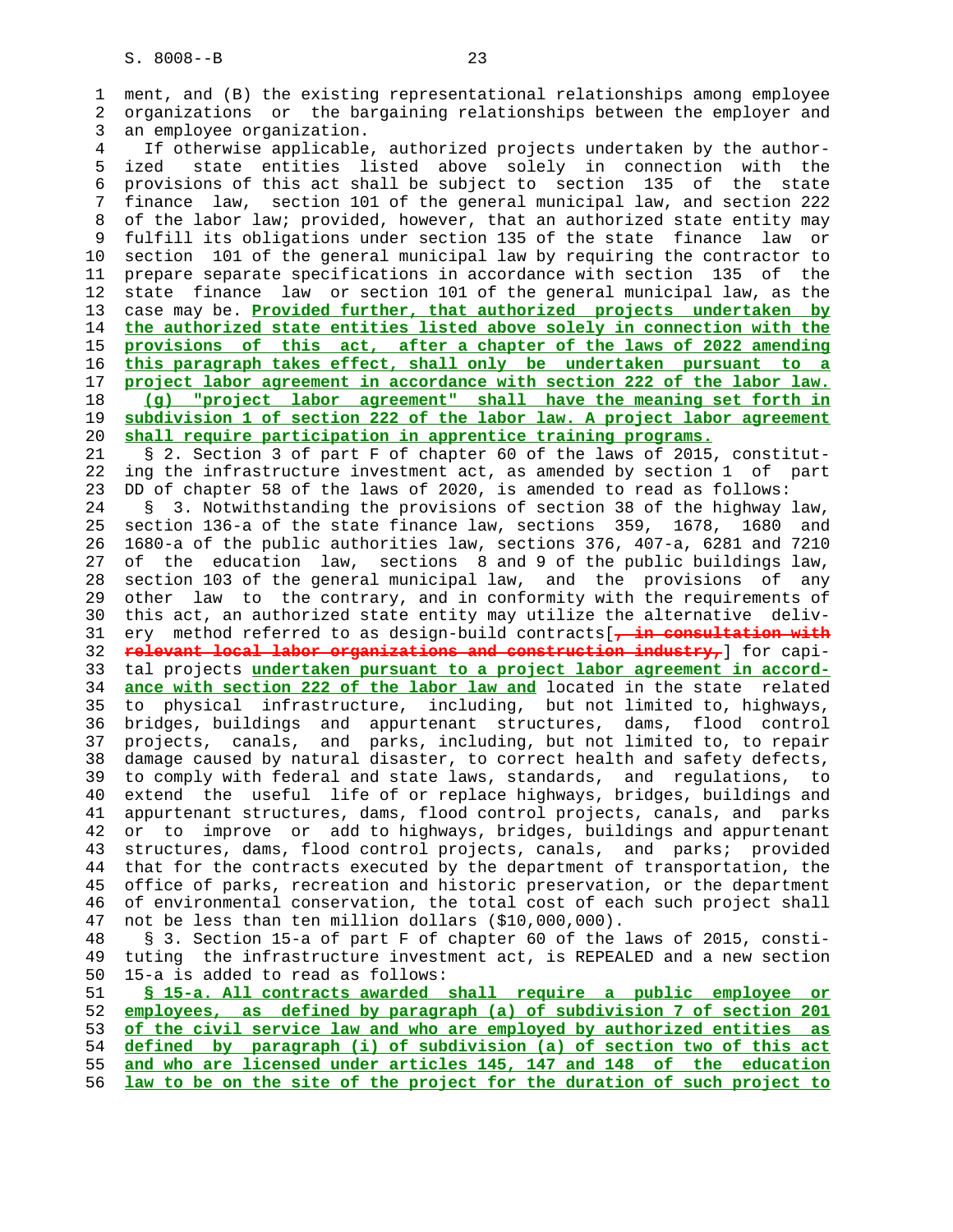1 **the extent deemed appropriate by such public employee or employees. Such** 2 **requirement shall not limit contractors' obligations under design-build** 3 **contracts to issue their own initial certifications of substantial** 4 **completion and final completion or any other obligations under the** 5 **design-build contracts.** 6 § 4. Section 15-b of part F of chapter 60 of the laws of 2015, consti- 7 tuting the infrastructure investment act, as added by part DD of chapter 8 58 of the laws of 2020, is amended to read as follows: 9 § 15-b. Public employees as defined by paragraph (a) of subdivision 7 10 of section 201 of the civil service law and who are employed by author- 11 ized entities as defined in paragraph (i) of subdivision (a) of section 12 two of this act shall examine [**and**]**,** review [**certifications provided by** 13 **contractors for conformance with**]**, and determine whether the work** 14 **performed by contractors is acceptable and has been performed in accord-** 15 **ance with the applicable design-build contracts. Such examination,** 16 **review, and determination shall include, but not be limited to** material 17 source testing, certifications testing, surveying, monitoring of envi- 18 ronmental compliance, independent quality control testing and inspection 19 and quality assurance audits. Performance by authorized entities of any 20 review described in this subdivision shall not be construed to modify or 21 limit contractors' obligations to perform work in strict accordance with 22 the applicable design-build contracts or the contractors' or any subcon- 23 tractors' obligations or liabilities under any law. 24 § 5. Section 17 of part F of chapter 60 of the laws of 2015, consti- 25 tuting the infrastructure investment act, as amended by section 7 of 26 part DD of chapter 58 of the laws of 2020, is amended to read as 27 follows: 28 § 17. This act shall take effect immediately and shall expire and be 29 deemed repealed December 31, [**2022**] **2027**, provided that, projects with 30 requests for qualifications issued prior to such repeal shall be permit- 31 ted to continue under this act notwithstanding such repeal. 32 § 6. Section 14 of chapter 749 of the laws of 2019, relating to 33 authorizing, for certain public works undertaken pursuant to project 34 labor agreements, use of the alternative delivery method known as 35 design-build contracts, is amended to read as follows: 36 § 14. This act shall take effect immediately and shall expire and be 37 deemed repealed [**three**] **eight** years after such date, provided that, 38 public works with requests for qualifications issued prior to such 39 repeal shall be permitted to continue under this act notwithstanding 40 such repeal. 41 § 7. Section 163 of the state finance law is amended by adding a new 42 subdivision 16 to read as follows: 43 **16. Consultant services. a. Before a state agency enters into a** 44 **contract for consultant services which is anticipated to cost more than** 45 **one million dollars in a twelve month period the state agency shall** 46 **conduct a cost comparison review to determine whether the services to be** 47 **provided by the consultant can be performed at equal or lower cost by** 48 **utilizing state employees, unless the contract meets one of the** 49 **exceptions set forth in paragraph g of this subdivision. As used in this** 50 **section, the term "consultant services" shall mean any contract entered** 51 **into by a state agency for analysis, evaluation, research, training,** 52 **data processing, computer programming, the design, development and** 53 **implementation of technology, communications or telecommunications** 54 **systems or the infrastructure pertaining thereto, including hardware and** 55 **software, engineering including inspection and professional design** 56 **services, health services, mental health services, accounting, auditing,**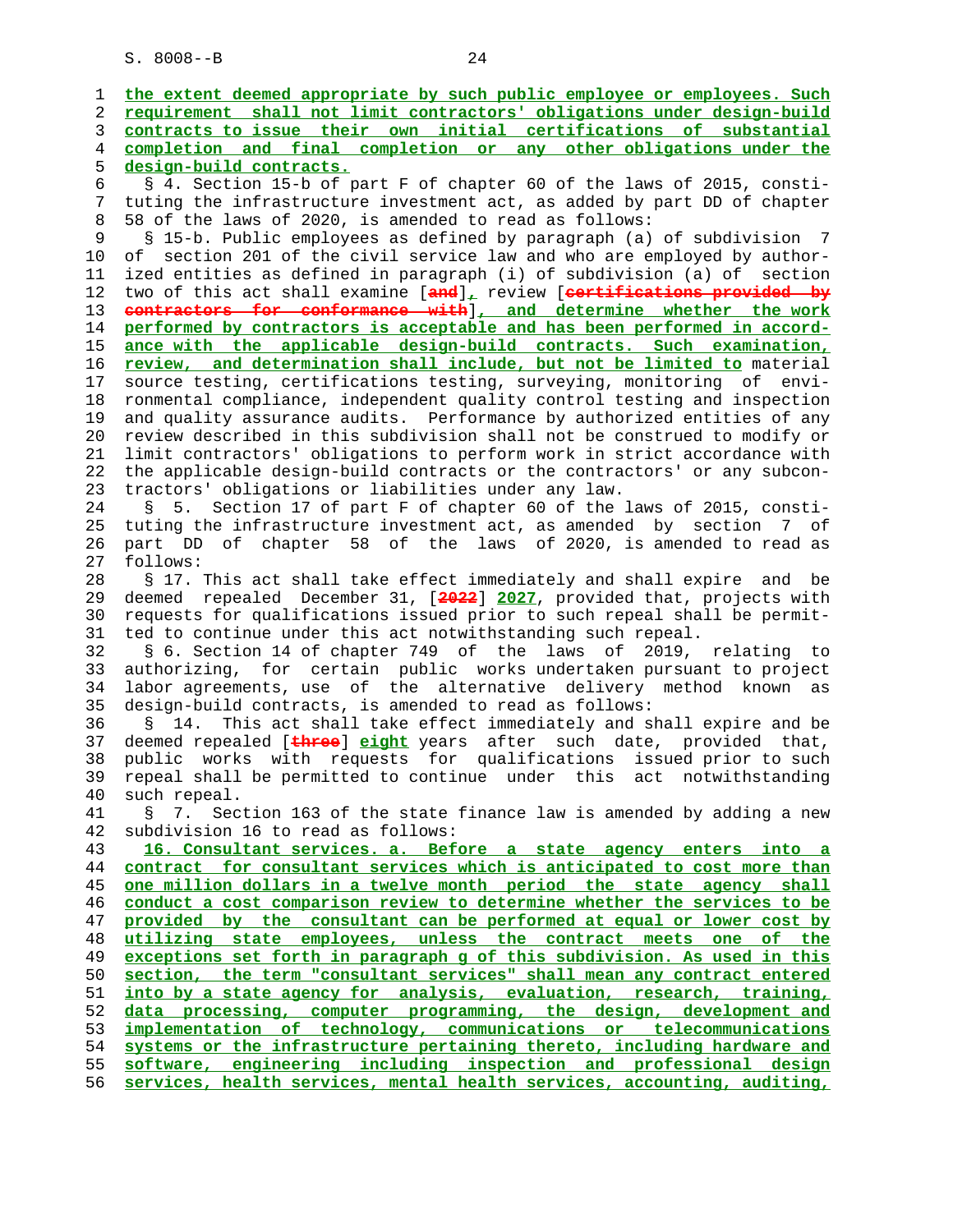**or similar services and such services that are substantially similar to and in lieu of services provided, in whole or in part, by state employ- ees, but shall not include legal services or services in connection with litigation including expert witnesses and shall not include contracts for construction of public works. For purposes of this subdivision, the costs of performing the services by state employees shall include any salary, pension costs, all other benefit costs, costs that are required for equipment, facilities and all other overhead. The costs of consult- ant services shall include the total cost of the contract including costs that are required for equipment, facilities and all other overhead and any continuing state costs directly associated with a contractor providing a contracted function including, but not limited to, those costs for inspection, supervision, monitoring of the contractor's work and any pro rata share of existing costs or expenses, including adminis- trative salaries and benefits, rent, equipment costs, utilities and materials. The cost comparison shall be expressed where feasible as an hourly rate, or where such a calculation is not feasible, as a total estimated cost for the anticipated term of the contract. b. Prior to entering any consultation services contract for the priva- tization of a state service that is not currently privatized, the state agency shall develop a cost comparison review in accordance with the provisions of paragraph a of this subdivision. c. (i) If such cost comparison review identifies a cost savings to the state of ten percent or more, and such consultant services contract will not diminish the quality of such service, the state agency shall develop a business plan, in accordance with the provisions of paragraph d of this subdivision, in order to evaluate the feasibility of entering any such contract and to identify the potential results, effectiveness and efficiency of such contract. (ii) If such cost comparison review identifies a cost savings of less than ten percent to the state and such consultant services contract will not diminish the quality of such service, the state agency may develop a business plan, in order to evaluate the feasibility of entering any such contract and to identify the potential results, effectiveness and effi- ciency of such contract, provided there is a significant public policy reason to enter into such consultant services contract. (iii) If any such proposed consultant services contract would result in the layoff, transfer or reassignment of fifty or more state agency employees, after consulting with the potentially affected bargaining units, if any, the state agency shall notify the state employees of such bargaining unit, after such cost comparison review is completed. Such state agency shall provide an opportunity for said employees to reduce the costs of conducting the operations to be privatized and provide reasonable resources for the purpose of encouraging and assisting such state employees to organize and submit a bid to provide the services that are the subject of the potential consultant services contact. d. Any business plan developed by a state agency for the purpose of complying with paragraph c of this subdivision shall include: (i) the cost comparison review as described in paragraph b of this subdivision, (ii) a detailed description of the service or activity that is the subject of such business plan, (iii) a description and analysis of the state agency's current performance of such service or activity, (iv) the goals to be achieved through the proposed consultant services contract**

**and the rationale for such goals, (v) a description of available options for achieving such goals, (vi) an analysis of the advantages and disad- vantages of each option, including, at a minimum, potential performance**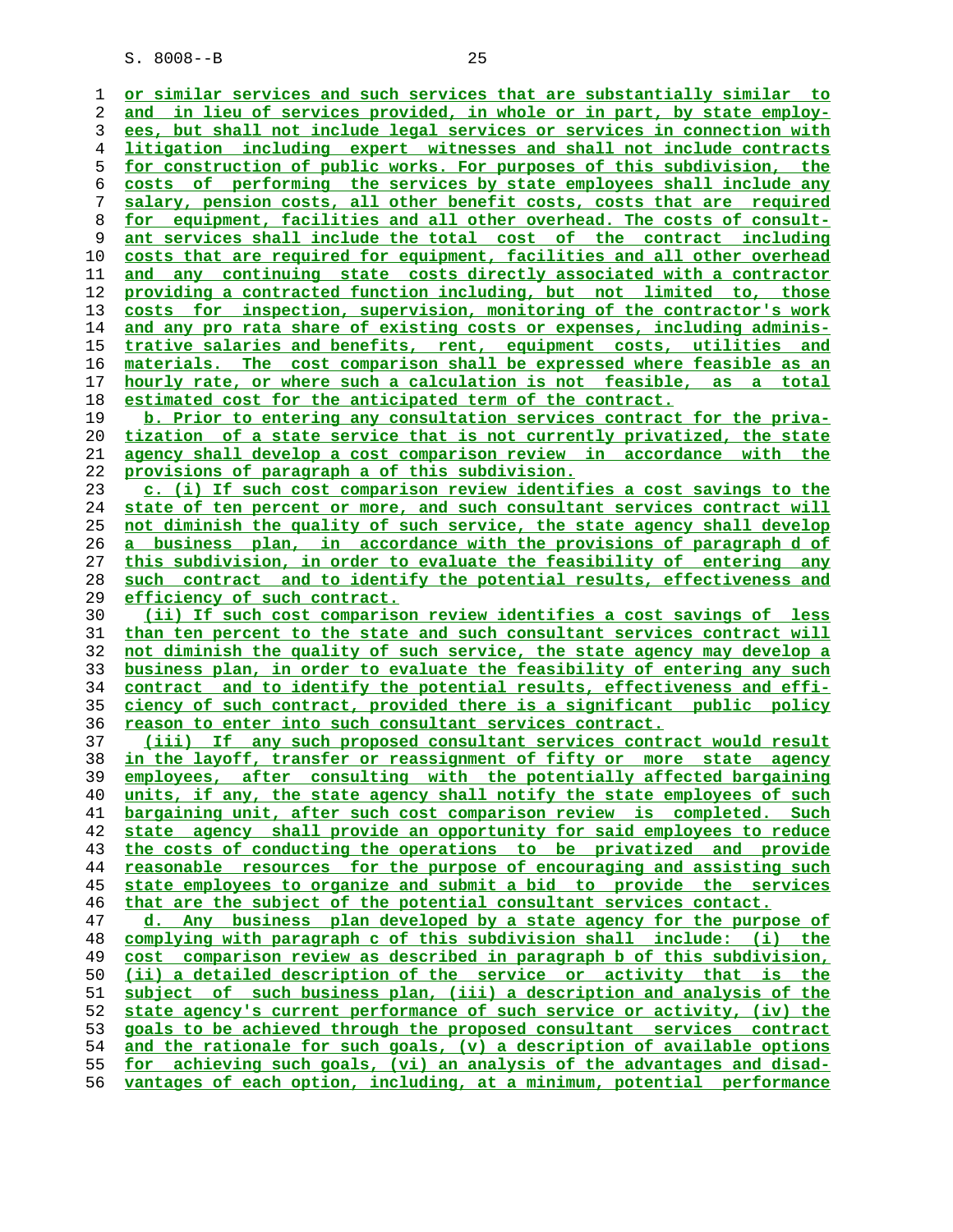**improvements and risks attendant to termination of the contract or rescission of such contract, (vii) a description of the current market for the services or activities that are the subject of such business plan, (viii) an analysis of the quality of services as gauged by stand- ardized measures and key performance requirements including compen- sation, turnover, and staffing ratios, (ix) a description of the specif- ic results based performance standards that shall, at a minimum be met, to ensure adequate performance by any party performing such service or activity, (x) the projected time frame for key events from the beginning of the procurement process through the expiration of a contract, if applicable, (xi) a specific and feasible contingency plan that addresses contractor nonperformance and a description of the tasks involved in and costs required for implementation of such plan, and (xii) a transition plan, if appropriate, for addressing changes in the number of agency personnel, affected business processes, employee transition issues, and communications with affected stakeholders, such as agency clients and members of the public, if applicable. Such transition plan shall contain a reemployment and retraining assistance plan for employees who are not retained by the state or employed by the contractor. If any part of such business plan is based upon evidence that the state agency is not suffi- ciently staffed to provide the services required by the consultant services contract, the state agency shall also include within such busi- ness plan a recommendation for remediation of the understaffing to allow such services to be provided directly by the state agency in the future. e. Upon the completion of such business plan, the state agency shall submit the business plan to the state comptroller. f. (i) Not later than sixty days after receipt of any business plan, the state comptroller shall transmit a report detailing its review, evaluation and disposition regarding such business plan to the state agency that submitted such cost comparison review. Such sixty-day period may be extended for an additional thirty days upon a showing of good cause. (ii) The state comptroller's report shall include the business plan prepared by the state agency, the reasons for approval or disapproval, any recommendations or other information to assist the state agency in determining if additional steps are necessary to move forward with a consultant services contract. (iii) If the state comptroller does not act on a business plan submit- ted by a state agency within ninety days of receipt of such business plan, such business plan shall be deemed approved. g. A cost comparison shall not be required if the contracting agency demonstrates: (i) the services are incidental to the purchase of real or personal property; or (ii) the contract is necessary in order to avoid a conflict of inter- est on the part of the agency or its employees; or (iii) the services are of such a highly specialized nature that it is not feasible to utilize state employees to perform them or require special equipment that is not feasible for the state to purchase or lease; or (iv) the services are of such an urgent nature that it is not feasible to utilize state employees; or (v) the services are anticipated to be short term and are not likely to be extended or repeated after the contract is completed; or (vi) a quantifiable improvement in services that cannot be reasonably**

**duplicated.**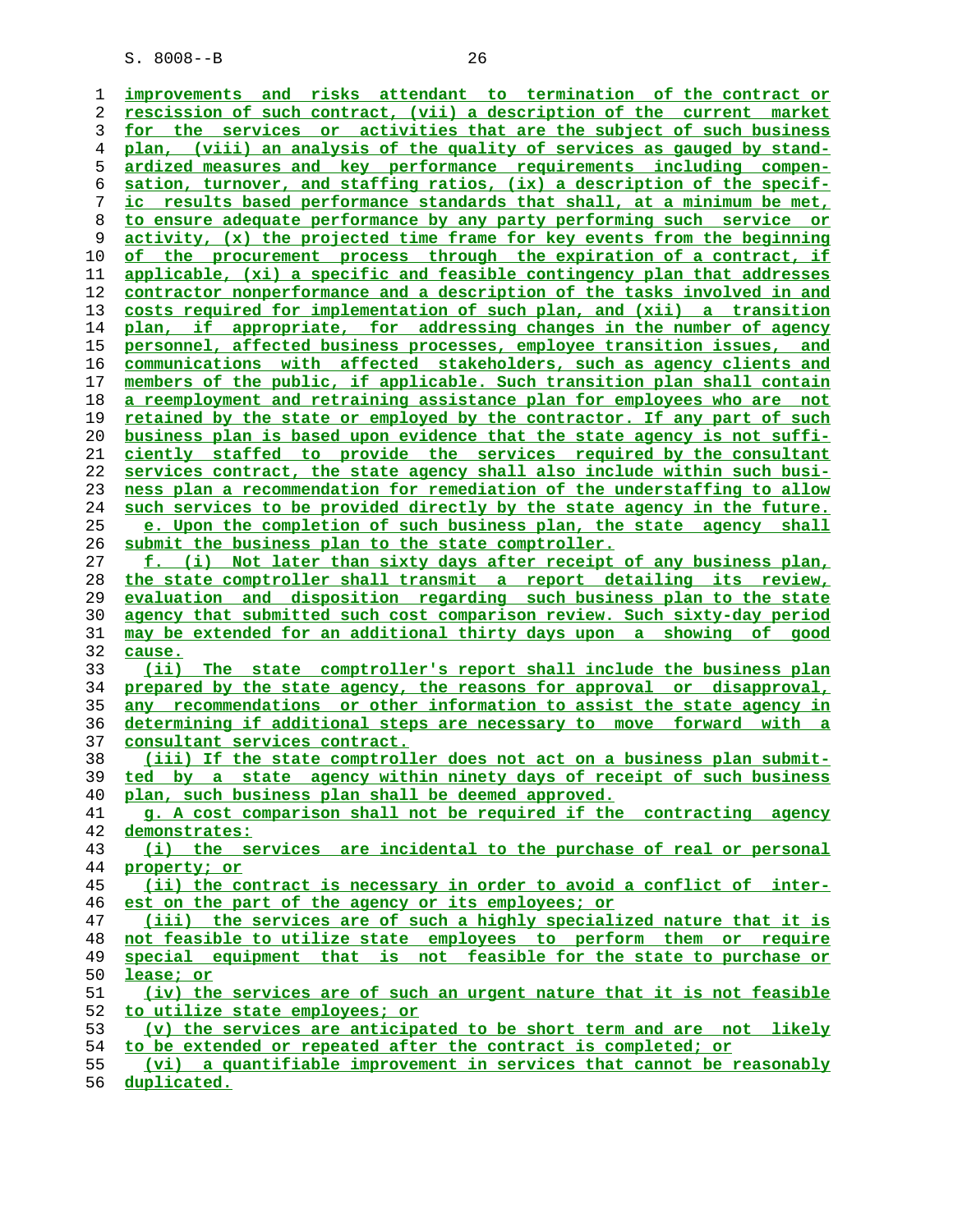1 **h. Nothing in this section shall be deemed to authorize a state agency** 2 **to enter into a contract which is otherwise prohibited by law.**

**i. All documents related to the cost comparison and business plan required by this subdivision and the determinations made pursuant to paragraph g of this subdivision shall be public records subject to disclosure pursuant to article six of the public officers law.**

 7 § 8. On or before December 31, 2023 the state comptroller shall 8 prepare a report, to be delivered to the governor, the temporary presi- 9 dent of the senate and the speaker of the assembly. Such report shall<br>10 include, but need not be limited to, an analysis of the effectiveness of include, but need not be limited to, an analysis of the effectiveness of 11 the cost comparison review program and an analysis of the cost savings 12 associated with performing such cost comparison.

 13 § 9. This act shall take effect immediately; provided, however, that 14 sections seven and eight of this act shall take effect on the ninetieth 15 day after it shall have become a law and shall apply to all contracts 16 solicited or entered into by state agencies after such effective date; 17 provided, further, that the amendments to part F of chapter 60 of the 18 laws of 2015 made by sections one, two, three and four of this act shall 19 not affect the repeal of such part and shall be deemed repealed there- 20 with; and provided, further, that the amendments to section 163 of the 21 state finance law made by section seven of this act shall not affect the 22 repeal of such section and shall be deemed repealed therewith.

23 PART BB

 24 Section 1. Subparagraph 6 of paragraph (g) of subdivision 11 of 25 section 213 of the state finance law, as added by section 1 of part HH 26 of chapter 59 of the laws of 2013, is amended and a new paragraph (h) is 27 added to read as follows:

28 (6) small scale systems integration and packaging[**.**]**; or**

29 **(h) a community development financial institution.**

 30 § 2. Paragraph (e) of subdivision 12 of section 213 of the state 31 finance law, as added by chapter 705 of the laws of 1993, is amended and 32 a new paragraph (f) is added to read as follows:

 33 (e) for certified minority-and women-owned businesses, projects to 34 provide financing necessary to carry out a procurement contract with an 35 agency or authority or other entity of the state or federal govern- 36 ment[**.**]**; or**

**(f) projects in which community development financial institutions make loans to manufacturing, agricultural, and service funds. A communi- ty development financial institution that accepts funds from the Excels- ior Linked Deposit Program shall meet the requirements of the State Community Reinvestment Act.**

 42 § 3. Section 213 of the state finance law is amended by adding a new 43 subdivision 25 to read as follows:

 44 **25. "Community development financial institution" means an organiza-** 45 **tion as defined in 12 U.S.C. 4702(5)(a).**

46 § 4. This act shall take effect immediately.

#### 47 PART CC

 48 Section 1. Section 1 of chapter 174 of the laws of 1968, constituting 49 the New York state urban development corporation act, is amended by 50 adding a new section 16-gg to read as follows: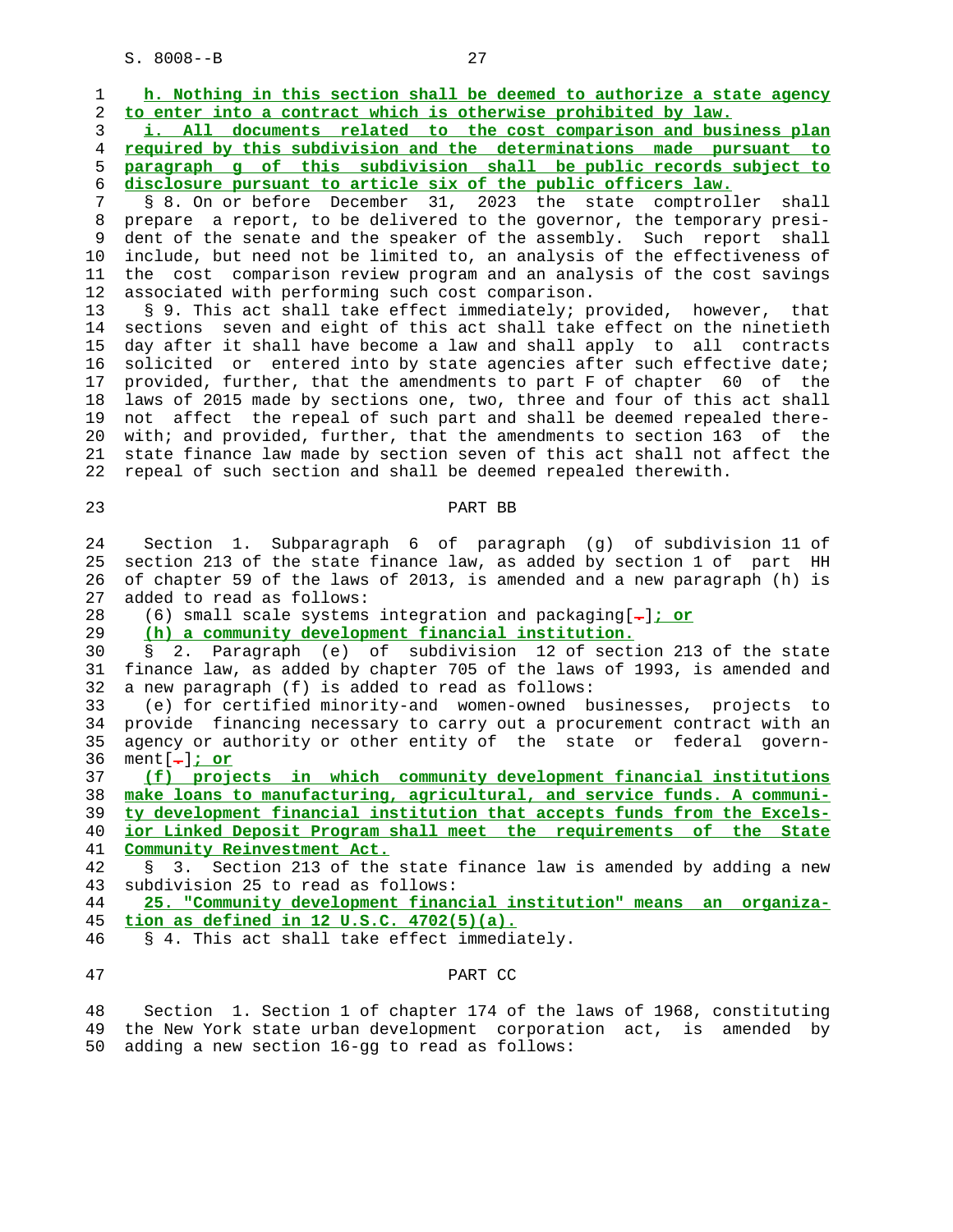| 1              | § 16-gq. Small business seed funding grant program. 1. Definitions.           |
|----------------|-------------------------------------------------------------------------------|
| 2              | As used in this section, the following terms shall have the following         |
| 3              | meanings:                                                                     |
| $\overline{4}$ | "Small business" shall mean a business which is resident in this<br>(a)       |
| 5              | state, independently owned and operated, not dominant in its field, and       |
| 6              | employs one hundred or less persons, was started on March 1, 2019 or          |
| 7              | later and has been operational for a minimum of six months prior to           |
| 8              | application.                                                                  |
| 9              | (b) "Micro-business" shall mean a business which is a resident in this        |
| 10             | state, independently owned and operated, not dominant in its field, and       |
| 11             | employs ten or less persons.                                                  |
| 12             | (c) "Ceased small business" shall mean a business which was a resident        |
|                |                                                                               |
| 13             | <u>in this state, independently owned and operated, not dominant in its</u>   |
| 14             | field, and employed one hundred or less persons, that was in operation        |
| 15             | <u>prior to March 1, 2019 and closed business after June 1, 2020 or later</u> |
| 16             | due to demonstratable economic hardships related to COVID-19.                 |
| 17             | (d) "For-profit independent arts and cultural organization" shall mean        |
| 18             | a small or medium sized private for-profit, independently operated live-      |
| 19             | performance venue, promoter, production company, or performance related       |
| 20             | business located in New York state negatively impacted by COVID-19            |
| 21             | health and safety protocols, and having one hundred or less full-time         |
| 22             | employees, excluding seasonal employees. The qualifying organizations         |
| 23             | under this definition may include businesses engaged in a field includ-       |
| 24             | ing, but not limited to, architecture, dance, design, film, music, thea-      |
| 25             | ter, opera, media, literature, museum activities, visual arts, folk arts      |
| 26             | <u>and casting.</u>                                                           |
| 27             | (e) "The program" shall mean the small business seed funding grant            |
| 28             | program established pursuant to subdivision two of this section.              |
| 29             | (f) "Applicant" shall mean a small business, a ceased small business,         |
| 30             | or a for-profit independent arts and cultural organization submitting an      |
| 31             | application for a grant award to the program.                                 |
| 32             | 2. Small business seed funding grant program established. The small           |
| 33             | business seed funding grant program is hereby created to provide assist-      |
| 34             | ance to early-stage small businesses, for-profit independent arts             |
| 35             | programs and cultural organizations, and ceased small businesses that         |
| 36             | can show demonstratable COVID-19 losses or expenses which attributed to       |
| 37             | their demise, to succeed or reopen business in a recovering New York          |
| 38             | state economy.                                                                |
| 39             | 3. Authorization. The corporation is hereby authorized, using avail-          |
| 40             | able funds, to issue grants and provide technical assistance and              |
| 41             | outreach to small businesses and technical assistance partners for the        |
| 42             | purpose of aiding the recovery of the New York state economy, and may         |
| 43             | promulgate quidelines to effectuate the purposes herein.                      |
| 44             | 4. Selection criteria and application process. (a) In order to be             |
|                |                                                                               |
| 45             | eligible for a grant or additional form of support under the program, an      |
| 46             | eligible small business or a for-profit independent arts and cultural         |
| 47             | organization shall:                                                           |
| 48             | (i) be incorporated in New York state or licensed or registered to do         |
| 49             | business in New York state and must be resident in the state of New           |
| 50             | <u>York;</u>                                                                  |
| 51             | (ii) be a currently viable small business that started business on            |
| 52             | March 1, 2019 or later and has been operational for at least six months       |
| 53             | before application;                                                           |
| 54             | (iii) have between five thousand and one million dollars in gross             |
| 55             | receipts or be able to demonstrate ten thousand dollars in business           |
| 56             | expenses;                                                                     |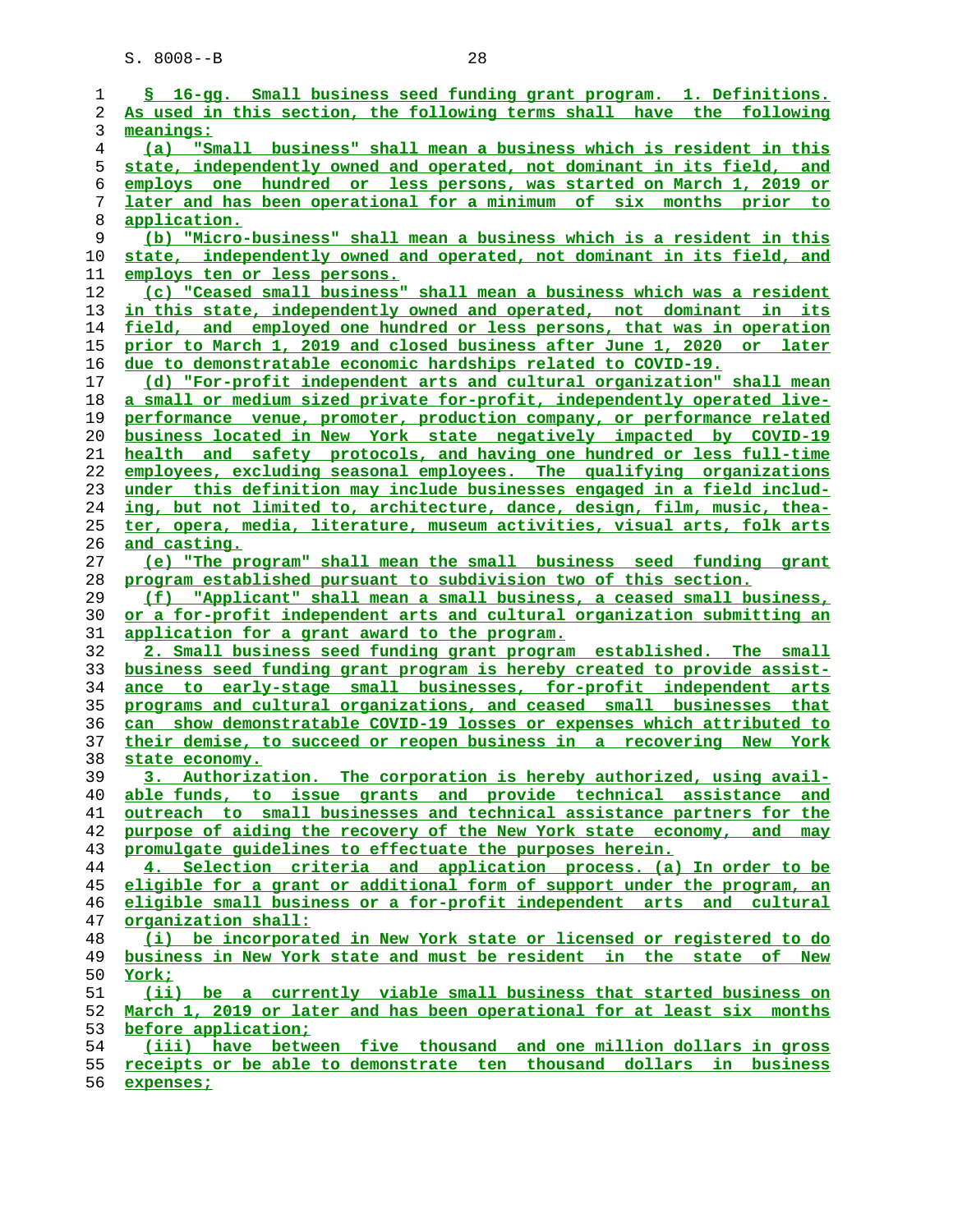| 1  | (iv) be in substantial compliance with applicable federal, state and             |
|----|----------------------------------------------------------------------------------|
| 2  | local laws, requlations, codes and requirements; and                             |
| 3  | not owe any federal, state or local taxes, or have an approved<br>$(\mathbf{v})$ |
| 4  | repayment, deferral plan, or agreement with appropriate federal, state,          |
| 5  | <u>and local taxing authorities.</u>                                             |
| 6  | (b) In order to be eligible for a grant or additional form of support            |
| 7  | under the program, an eligible ceased small business shall:                      |
| 8  | (i) have been incorporated in New York state or licensed or registered           |
| 9  | to do business in New York state and shall be a resident in the state of         |
| 10 | New York;                                                                        |
| 11 | (ii) be able to show they had between five thousand and one million              |
| 12 | dollars in gross receipts or be able to demonstrate that they had ten            |
| 13 | thousand dollars in business expenses;                                           |
| 14 | (iii) have been in substantial compliance with applicable federal,               |
| 15 | state and local laws, regulations, codes and requirements; and                   |
| 16 | (iv) be current with any federal, state or local taxes, or have an               |
| 17 | approved repayment, deferral plan, or agreement with appropriate feder-          |
| 18 | al, state, and local taxing authorities.                                         |
| 19 | (c) Grants awarded from this program shall be available to:                      |
| 20 | (i) eligible micro-businesses, small businesses, ceased small busi-              |
| 21 | nesses, and for-profit independent arts and cultural organizations that          |
| 22 | do not qualify for business assistance grant programs under the federal          |
| 23 | American Rescue Plan Act of 2021 or any other available federal COVID-19         |
| 24 | economic recovery or business assistance grant programs, including loans         |
| 25 | forgiven under the federal Paycheck Protection Program, or:                      |
| 26 | (ii) are unable to obtain sufficient business assistance from such               |
| 27 | federal programs. Receipt of the maximum assistance award from such              |
| 28 | federal programs including, but not limited to, the Paycheck Protection          |
| 29 | Program, the Economic Injury Disaster Loan, or the Restaurant Revitali-          |
| 30 | zation Fund, shall not exclude a business from eligibility under this            |
| 31 | program. Priority shall be given to socially and economically disadvan-          |
| 32 | taged business owners including, but not limited to, minority and                |
| 33 | women-owned business enterprises, service-disabled veteran-owned busi-           |
| 34 | nesses, and veteran-owned businesses, or businesses located in communi-          |
| 35 | ties that were economically distressed prior to March 1, 2020, as deter-         |
| 36 | mined by the most recent census data.                                            |
| 37 | 5. Eligible costs. (a) Eligible costs considered for micro-businesses,           |
| 38 | small businesses, ceased small businesses, and for-profit independent            |
| 39 | arts and cultural organizations under this program must have been                |
| 40 | incurred between March 1, 2019 and January 1, 2022.                              |
| 41 | (b) (i) The following costs incurred by a micro-business, small busi-            |
| 42 | ness, ceased small business, and for-profit independent arts and                 |
| 43 | cultural organization, shall be considered eligible under the program at         |
| 44 | a minimum: payroll costs; costs of rent or mortgage as provided for in           |
| 45 | subparagraph (ii) of this paragraph; costs of repayment of local proper-         |
| 46 | ty or school taxes associated with such small business's location as             |
| 47 | provided for in subparagraph (iii) of this paragraph; insurance costs;           |
| 48 | utility costs; costs of personal protection equipment (PPE) necessary to         |
| 49 | protect worker and consumer health and safety; heating, ventilation, and         |
| 50 | air conditioning (HVAC) costs, or other machinery or equipment costs, or         |
| 51 | supplies and materials necessary for compliance with COVID-19 health and         |
| 52 | safety protocols, and other documented COVID-19 costs as approved by the         |
| 53 | corporation.                                                                     |
| 54 | (ii) Mortgage payments or commercial rent shall be considered eligible           |
|    |                                                                                  |

**costs.**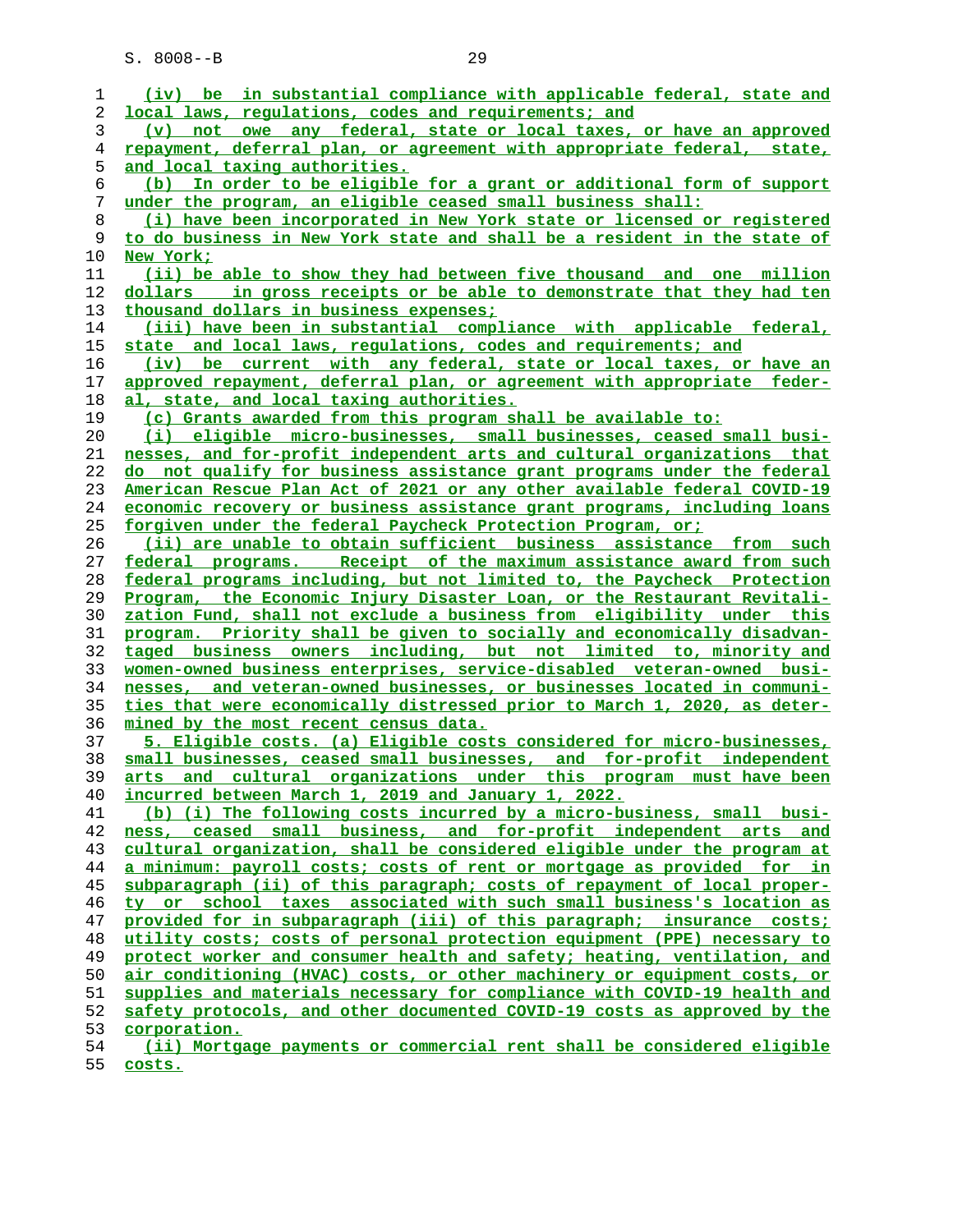| 1          | (iii) Payment of local property taxes and school taxes shall be                  |
|------------|----------------------------------------------------------------------------------|
| 2          | considered eligible costs.                                                       |
| 3          | (c) Grants awarded under the program shall not be used to re-pay or              |
| 4          | pay down any portion of a loan obtained through a federal coronavirus            |
| 5          | relief package for business assistance or any New York state business            |
| $\epsilon$ | assistance programs.                                                             |
| 7          | 6. Application and approval process. (a) An eligible micro-business,             |
| 8          | small business, ceased small business, or for-profit independent arts            |
| 9          | and cultural organization shall submit a complete application in a form          |
| 10         | and manner prescribed by the corporation.                                        |
| 11         | (b) The corporation shall establish the procedures and time period for           |
| 12         | micro-businesses, small businesses, ceased small businesses, and for-            |
| 13         | profit independent arts and cultural organizations to submit applica-            |
| 14         | tions to the program. As part of the application each micro-business,            |
| 15         | small business, ceased small business, and for-profit independent arts           |
| 16         | and cultural organization, shall provide sufficient documentation in a           |
| 17         | manner prescribed by the corporation to demonstrate hardship, and                |
| 18         | prevent fraud, waste, and abuse.                                                 |
| 19         | 7. Technical assistance and outreach. The corporation may offer or               |
| 20         | make available to all applicants, regardless of approval status, direct          |
| 21         | or indirect access to financial and business planning, legal consulta-           |
| 22         | tion, language assistance services, mentoring services for post-pandemic         |
| 23         | planning, reopening planning assistance and other assistance and support         |
| 24         | as determined by the corporation. Assistance, support, outreach and              |
| 25         | other services may be provided by or through partner organizations,              |
| 26         | including but not limited to chambers of commerce, local business devel-         |
| 27         | opment corporations, trade associations and other community organiza-            |
| 28         | tions that have expertise and background in providing technical assist-          |
| 29         | ance, at the discretion of the corporation.                                      |
| 30         | § 2. This act shall take effect immediately.                                     |
| 31         | PART DD                                                                          |
|            |                                                                                  |
| 32         | Section 1. Section 2 of chapter 584 of the laws of 2011, amending the            |
| 33         | public authorities law relating to the powers and duties of the dormito-         |
| 34         | ry authority of the state of New York relative to the establishment of           |
| 35         | subsidiaries for certain purposes, as amended by section 1 of part CC of         |
| 36         | chapter 58 of the laws of 2020, is amended to read as follows:                   |
| 37         | § 2. This act shall take effect immediately [and shall expire and be             |
| 38         | deemed repealed on July 1, 2022]; provided however, that the [expira-            |
| 39         | <b>tion</b> ] provisions of this act shall not impair or otherwise affect any of |
| 40         | the powers, duties, responsibilities, functions, rights or liabilities           |
| 41         | subsidiary duly created pursuant to subdivision twenty-five of<br>of<br>any      |
| 42         | section 1678 of the public authorities law prior to [such expiration]            |

**the enactment of this act into law**.

 44 § 1-a. Subdivision 25 of section 1678 of the public authorities law is 45 amended by adding a new paragraph (d-1) to read as follows:

**(d-1) Notwithstanding any other law, the authority shall not form a subsidiary unless the legislature shall have enacted a law granting specific authorization for each such subsidiary, in addition to the authorization provided in this section.**

50 § 2. This act shall take effect immediately.

- 51 PART EE
- 

52 Intentionally Omitted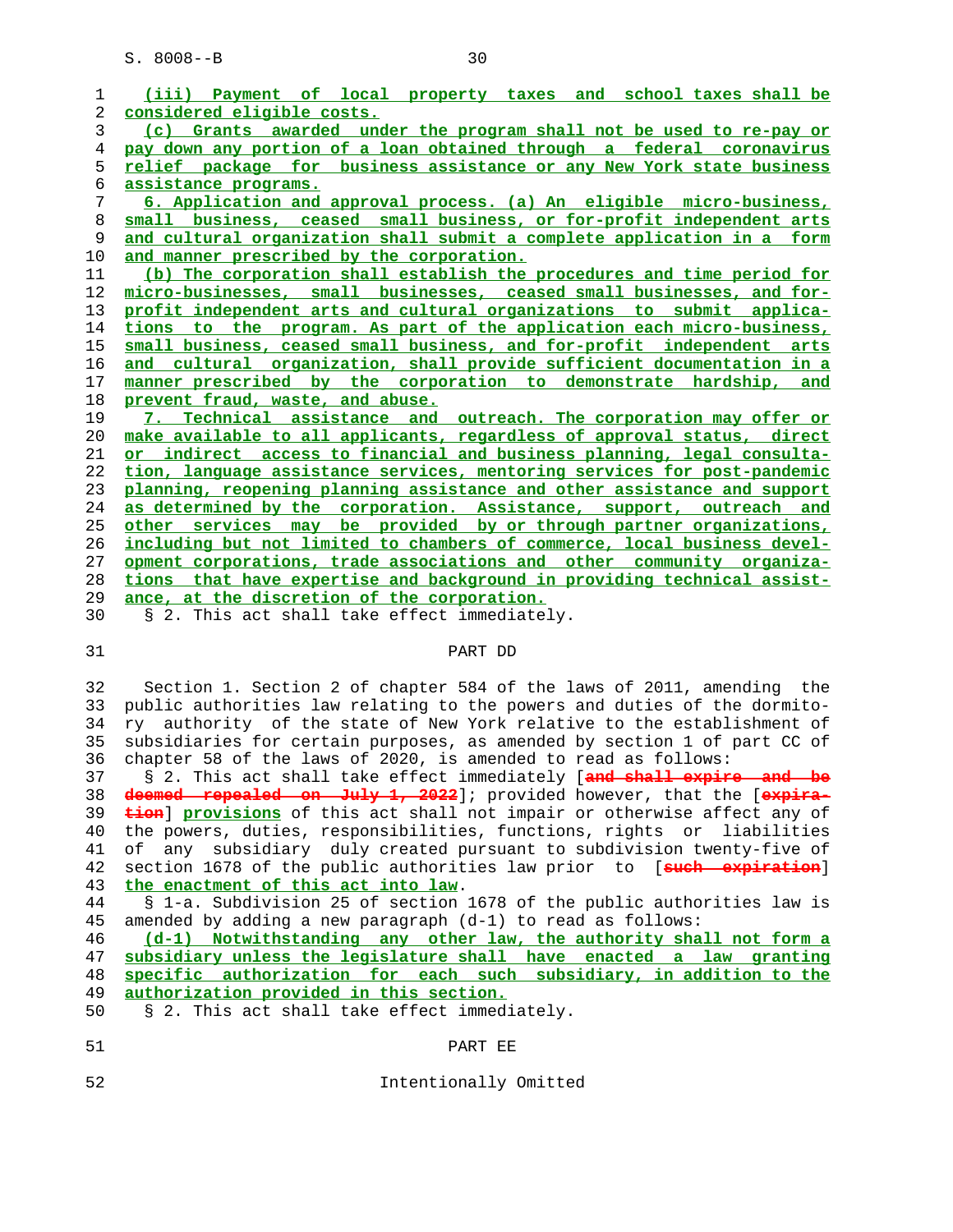| 1                                                                                            | PART FF                                                                                                                                                                                                                                                                                                                                                                                                                                                                                                                                                                                                                                                                                                                                                                                                                                                                                                                                        |
|----------------------------------------------------------------------------------------------|------------------------------------------------------------------------------------------------------------------------------------------------------------------------------------------------------------------------------------------------------------------------------------------------------------------------------------------------------------------------------------------------------------------------------------------------------------------------------------------------------------------------------------------------------------------------------------------------------------------------------------------------------------------------------------------------------------------------------------------------------------------------------------------------------------------------------------------------------------------------------------------------------------------------------------------------|
| 2                                                                                            | Intentionally Omitted                                                                                                                                                                                                                                                                                                                                                                                                                                                                                                                                                                                                                                                                                                                                                                                                                                                                                                                          |
| $\mathfrak{Z}$                                                                               | PART GG                                                                                                                                                                                                                                                                                                                                                                                                                                                                                                                                                                                                                                                                                                                                                                                                                                                                                                                                        |
| 4                                                                                            | Intentionally Omitted                                                                                                                                                                                                                                                                                                                                                                                                                                                                                                                                                                                                                                                                                                                                                                                                                                                                                                                          |
| 5                                                                                            | PART HH                                                                                                                                                                                                                                                                                                                                                                                                                                                                                                                                                                                                                                                                                                                                                                                                                                                                                                                                        |
| 6                                                                                            | Intentionally Omitted                                                                                                                                                                                                                                                                                                                                                                                                                                                                                                                                                                                                                                                                                                                                                                                                                                                                                                                          |
| 7                                                                                            | PART II                                                                                                                                                                                                                                                                                                                                                                                                                                                                                                                                                                                                                                                                                                                                                                                                                                                                                                                                        |
| 8                                                                                            | Intentionally Omitted                                                                                                                                                                                                                                                                                                                                                                                                                                                                                                                                                                                                                                                                                                                                                                                                                                                                                                                          |
| 9                                                                                            | PART JJ                                                                                                                                                                                                                                                                                                                                                                                                                                                                                                                                                                                                                                                                                                                                                                                                                                                                                                                                        |
| 10                                                                                           | Intentionally Omitted                                                                                                                                                                                                                                                                                                                                                                                                                                                                                                                                                                                                                                                                                                                                                                                                                                                                                                                          |
| 11                                                                                           | PART KK                                                                                                                                                                                                                                                                                                                                                                                                                                                                                                                                                                                                                                                                                                                                                                                                                                                                                                                                        |
| 12<br>13<br>14<br>15<br>16<br>17<br>18<br>19<br>20<br>21<br>22<br>23<br>24<br>25<br>26<br>27 | Subdivision 2 of section 27-1207 of the environmental<br>Section 1.<br>conservation law, as amended by section 7 of part AA of chapter 58<br>οf<br>the laws of 2018, is amended to read as follows:<br>2. [The] Appropriations for the solid waste mitigation program [chall<br>receive no more than twenty-five million dollars] from the clean water<br>infrastructure act of 2017 [and] shall be made available to the depart-<br>ment and the department of health, as applicable, for the following<br>purposes:<br>a. enumeration and assessment of solid waste sites;<br>b. investigation and environmental characterization of solid waste<br>sites, including environmental sampling;<br>c. mitigation and remediation of solid waste sites;<br>d. monitoring of solid waste sites; and<br>e. administration and enforcement of the requirements of section<br>27-1203 of this title.<br>§ 2. This act shall take effect immediately. |
| 28                                                                                           | PART LL                                                                                                                                                                                                                                                                                                                                                                                                                                                                                                                                                                                                                                                                                                                                                                                                                                                                                                                                        |
| 29                                                                                           | Section 1. This act enacts into law components of legislation relating                                                                                                                                                                                                                                                                                                                                                                                                                                                                                                                                                                                                                                                                                                                                                                                                                                                                         |

 30 to brownfields cleanup and redevelopment projects. Each component is 31 wholly contained within a Subpart identified as Subparts A through C. 32 The effective date for each particular provision contained within such 33 Subpart is set forth in the last section of such Subpart. Any provision 34 in any section contained within a Subpart, including the effective 35 date of the Subpart, which makes a reference to a section "of this act", 36 when used in connection with that particular component, shall be deemed 37 to mean and refer to the corresponding section of the Subpart in which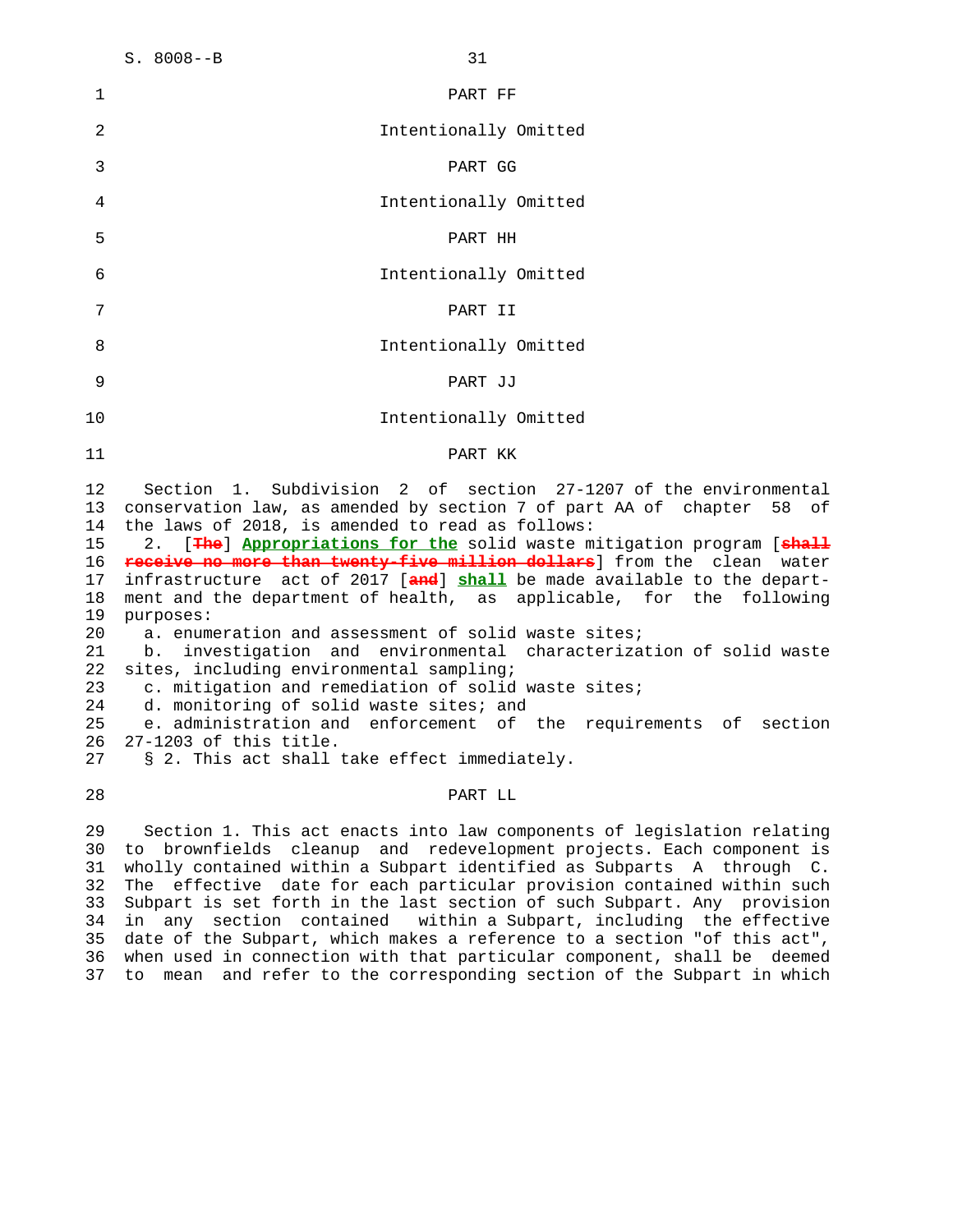1 it is found. Section three of this act sets forth the general effective 2 date of this act.

#### 3 SUBPART A

 4 Section 1. Subdivision 29 of section 27-1405 of the environmental 5 conservation law, as added by section 2 of part BB of chapter 56 of the 6 laws of 2015, is amended and a new subdivision 32 is added to read as 7 follows:

 8 29. "Affordable housing project" **shall mean either (a) a project as** 9 shall be defined in regulation by the department, after consultation 10 with the division of housing and community renewal, which shall at a 11 minimum, establish the percentage of units in the project that must be 12 below a defined percentage of the area median income**; or (b) a project situated on a brownfield site that is the subject of a determination by a state or local government housing agency that all or a portion of the project or site will qualify for benefits, including but not limited to real property taxation exemptions, under an affordable housing program which defines a percentage of residential rental or home ownership dwelling units to be dedicated to tenants or home owners at a defined maximum percentage or percentages of area median income based on the occupants' households annual gross income. For purposes of this subdivi- sion, "area median income" shall mean the area median income for the primary metropolitan statistical area or for the county if located outside a metropolitan statistical area, as determined by the United States department of housing and urban development or its successor for a family of four, as adjusted for family size**.

**32. "Conforming BOA site" shall mean a site located within an area designated by the secretary of state as a brownfield opportunity area pursuant to section nine hundred seventy-r of the general municipal law and for which the secretary of state has issued an affirmative conform- ance determination pursuant to subdivision ten of section nine hundred seventy-r of the general municipal law.**

 32 § 2. Subdivision 1-a of section 27-1407 of the environmental conserva- 33 tion law, as added by section 3 of part BB of chapter 56 of the laws of 34 2015, is amended to read as follows:

 35 1-a. If the person is also seeking a determination that the site is 36 eligible for the tangible property credit component of the brownfield 37 redevelopment tax credit pursuant to paragraph three of subdivision (a) 38 of section twenty-one of the tax law for a site located in a city having 39 a population of one million or more, such person shall submit informa- 40 tion sufficient to demonstrate that: (a) at least half of the site area 41 is located in an environmental zone as defined in section twenty-one of 42 the tax law; (b) the property is upside down or underutilized; or (c) 43 the project is an affordable housing project **as described in paragraph** 44 **(a) of subdivision twenty-nine of section 27-1405 of this title**. An 45 applicant may request an eligibility determination for tangible property 46 credits at any time from application until the site receives a certif- 47 icate of completion [**pursuant to section 27-1419 of this title except** 48 **for sites seeking eligibility under the underutilized category**]**.** 49 **Notwithstanding the foregoing, a site located in a city having a popu-** 50 **lation of one million or more and which is a conforming BOA site or** 51 **which is described in paragraph (b) of subdivision twenty-nine of** 52 **section 27-1405 of this title, shall also be eligible for the tangible** 53 **property credit component of the brownfield redevelopment tax credit**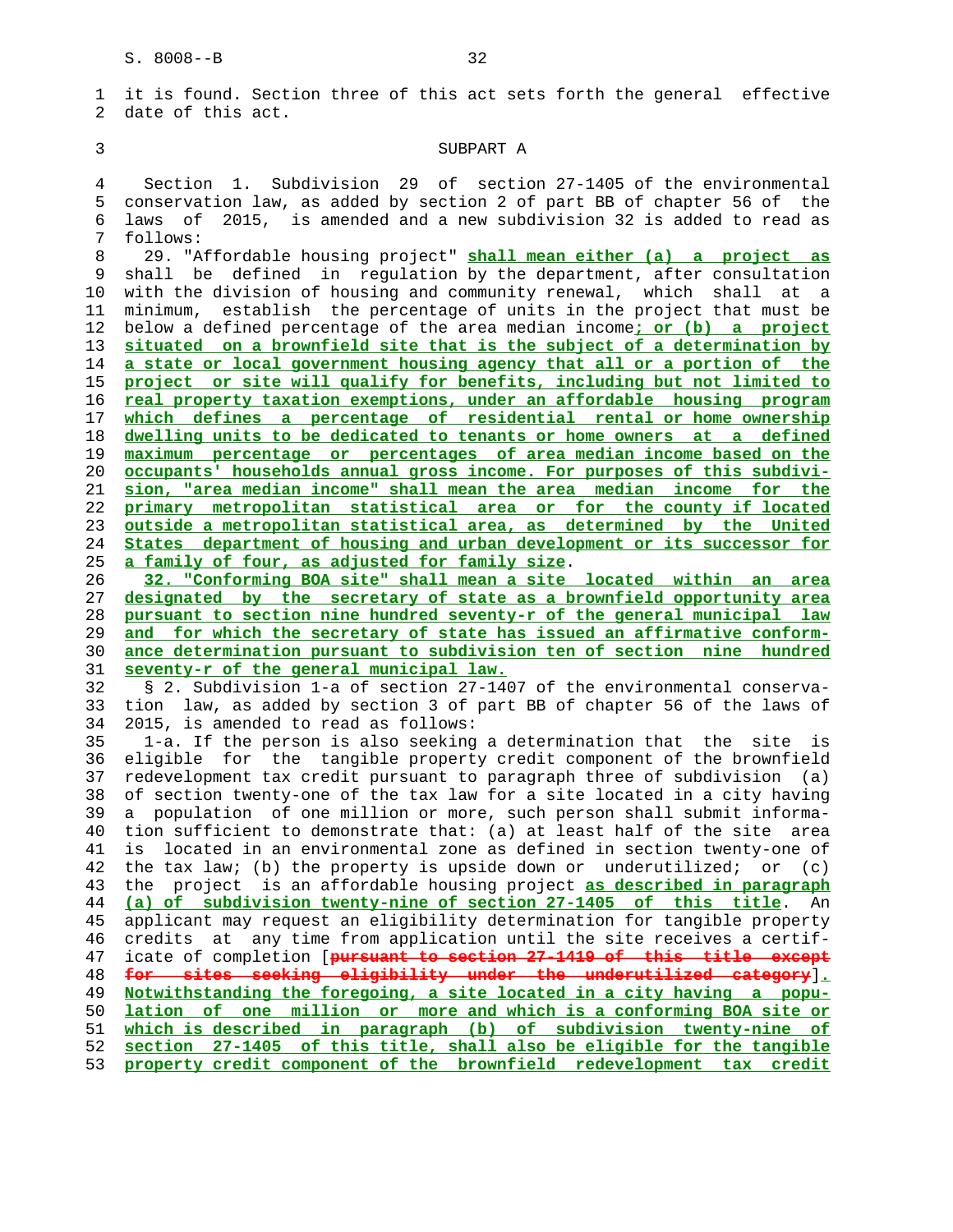1 **pursuant to paragraph three of subdivision (a) of section twenty-one of** 2 **the tax law**. 3 Sites are not eligible for tangible property tax credits if: (a) the 4 contamination from ground water or soil vapor is solely emanating from 5 property other than the site subject to the present application; or (b) 6 the department has determined that the property has previously been 7 remediated pursuant to titles nine, thirteen and fourteen of this arti- 8 cle, title five of article fifty-six of this chapter and article twelve 9 of the navigation law such that it may be developed for its then 10 intended use. 11 § 3. Subparagraph (i) of paragraph 3 of subdivision (a) of section 21 12 of the tax law, as amended by section 1 of part AA of chapter 58 of the 13 laws of 2021, is amended to read as follows: 14 (i) The tangible property credit component shall be equal to the 15 applicable percentage of the cost or other basis for federal income tax 16 purposes of tangible personal property and other tangible property, 17 including buildings and structural components of buildings, which 18 constitute qualified tangible property and may include any related party 19 service fee paid; provided that in determining the cost or other basis 20 of such property, the taxpayer shall exclude the acquisition cost of any 21 item of property with respect to which a credit under this section was 22 allowable to another taxpayer. A related party service fee shall be 23 allowed only in the calculation of the tangible property credit compo- 24 nent and shall not be allowed in the calculation of the site preparation 25 credit component or the on-site groundwater remediation credit compo- 26 nent. The portion of the tangible property credit component which is 27 attributable to related party service fees shall be allowed only as 28 follows: (A) in the taxable year in which the qualified tangible proper- 29 ty described in subparagraph (iii) of this paragraph is placed in 30 service, for that portion of the related party service fees which have 31 been earned and actually paid to the related party on or before the last 32 day of such taxable year; and (B) with respect to any other taxable year 33 for which the tangible property credit component may be claimed under 34 this subparagraph and in which the amount of any additional related 35 party service fees are actually paid by the taxpayer to the related 36 party, the tangible property credit component for such amount shall be 37 allowed in such taxable year. The credit component amount so determined 38 shall be allowed for the taxable year in which such qualified tangible 39 property is first placed in service on a qualified site with respect to 40 which a certificate of completion has been issued to the taxpayer, or 41 for the taxable year in which the certificate of completion is issued if 42 the qualified tangible property is placed in service prior to the issu- 43 ance of the certificate of completion. This credit component shall only 44 be allowed for up to one hundred twenty months after the date of the 45 issuance of such certificate of completion[**, provided, however, that for** 46 **qualified sites to which a certificate of completion is issued on or** 47 **after March twentieth, two thousand ten, but prior to January first, two** 48 **thousand twelve, the commissioner may extend the credit component for up** 49 **to one hundred forty-four months after the date of such issuance, if the** 50 **commissioner, in consultation with the commissioner of environmental** 51 **conservation, determines that the requirements for the credit would have** 52 **been met if not for the restrictions related to the state disaster emer-** 53 **gency declared pursuant to executive order 202 of 2020 or any extension** 54 **thereof or subsequent executive order issued in response to the novel** 55 **coronavirus (COVID-19) pandemic**]**; provided, however, with respect to any** 56 **qualified site for which the department of environmental conservation**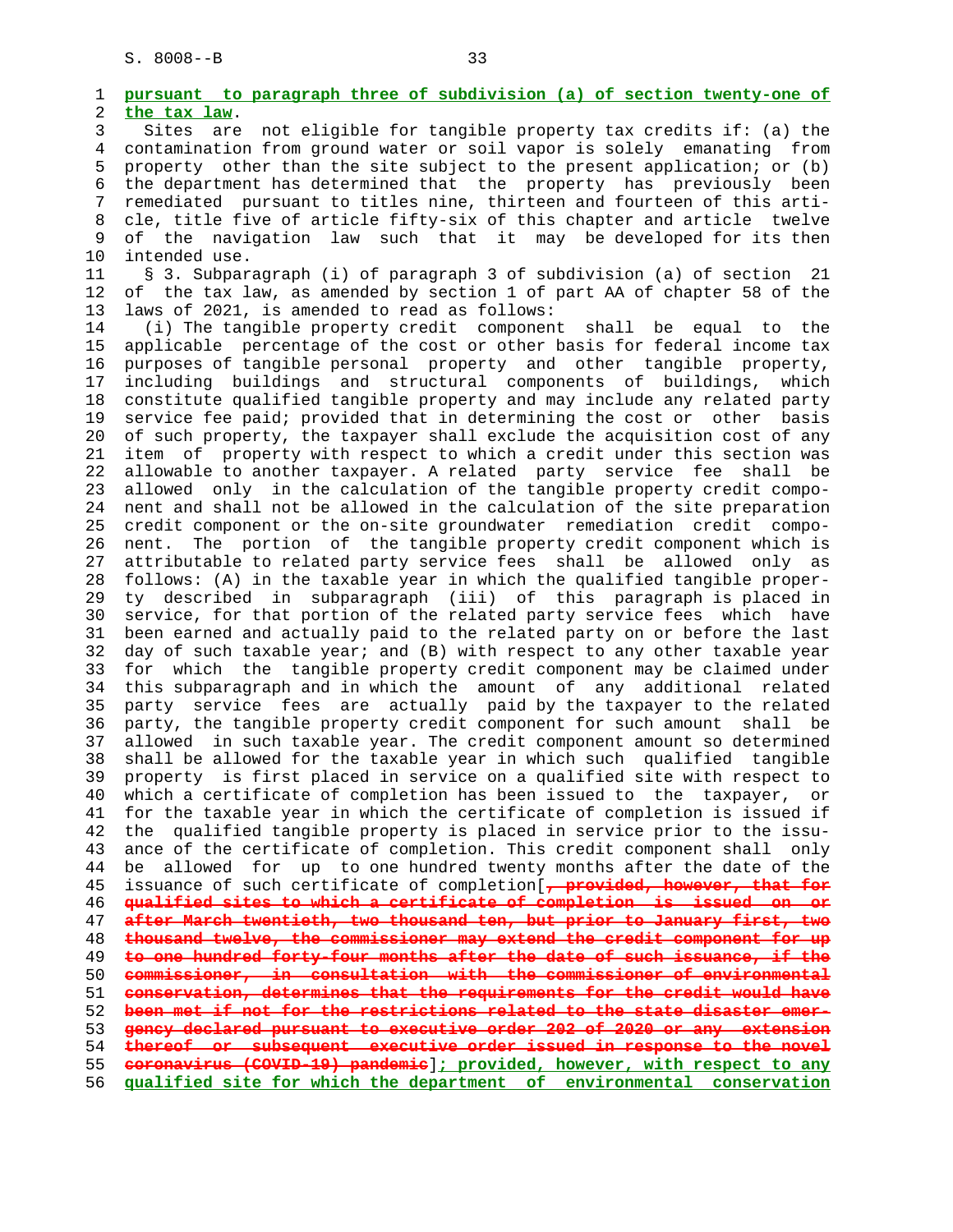**has issued a notice to the taxpayer before July first, two thousand fifteen or the date of publication in the state register of proposed regulations defining "underutilized" as provided in subdivision thirty of section 27-1405 of the environmental conservation law, whichever shall be later, that its request for participation has been accepted under subdivision six of section 27-1407 of the environmental conserva- tion law, this credit component shall only be allowed for up to one hundred eighty months after the date of the issuance of such certificate of completion; provided, however, with respect to any qualified site for which the department of environmental conservation has issued a notice to the taxpayer on or after July first, two thousand fifteen or the date of publication in the state register of proposed regulations defining "underutilized" as provided in subdivision thirty of section 27-1405 of the environmental conservation law, whichever shall be later, that its request for participation has been accepted under subdivision six of section 27-1407 of the environmental conservation law, or which received such notice of acceptance prior to that date but is eligible for the brownfield redevelopment tax credits as if the site was accepted into the brownfield cleanup program after that date as provided in section thirty-three of chapter fifty-six of the laws of two thousand fifteen, this credit component shall only be allowed for up to one hundred eighty months after the date of the issuance of such certificate of completion**. 23 § 4. Paragraph 2 of subdivision (a) of section 21 of the tax law, as 24 amended by section 1 of part H of chapter 577 of the laws of 2004, is 25 amended to read as follows: 26 (2) Site preparation credit component. The site preparation credit 27 component shall be equal to the applicable percentage of the site prepa- 28 ration costs paid or incurred by the taxpayer with respect to a quali- 29 fied site. The credit component amount so determined with respect to a 30 site's qualification for a certificate of completion shall be allowed 31 for the taxable year in which the effective date of the certificate of 32 completion occurs. The credit component amount determined other than 33 with respect to such qualification shall be allowed for the taxable year 34 in which the improvement to which the applicable costs apply is placed 35 in service for up to five taxable years after the issuance of such 36 certificate of completion**, provided, however, that for any qualified site to which a certificate of completion is issued on or after March twentieth, two thousand fifteen the site preparation credit component for such costs shall be allowed for up to seven taxable years after the certificate of completion; and provided further that the credit compo- nent amount for any costs necessary for compliance with the certificate of completion or subsequent modifications thereof or the remedial program defined in such certificate which were paid or incurred but not included in the calculation of a credit allowed under this section in any taxable year beginning prior to January first, two thousand twenty- one, shall be allowed for the taxpayer's first taxable year beginning on or after January first, two thousand twenty-one, and the credit compo- nent amount for any such costs paid or incurred in any taxable year beginning on or after January first, two thousand twenty-one shall be allowed in the taxable year such costs are paid or incurred for up to seven taxable years after the issuance of the certificate of completion**. 52 § 5. Paragraph 2 of subdivision (b) of section 21 of the tax law, as 53 amended by section 23 of part BB of chapter 56 of the laws of 2015, is 54 amended to read as follows: 55 (2) Site preparation costs. The term "site preparation costs" shall

56 mean all amounts properly chargeable to a capital account, which are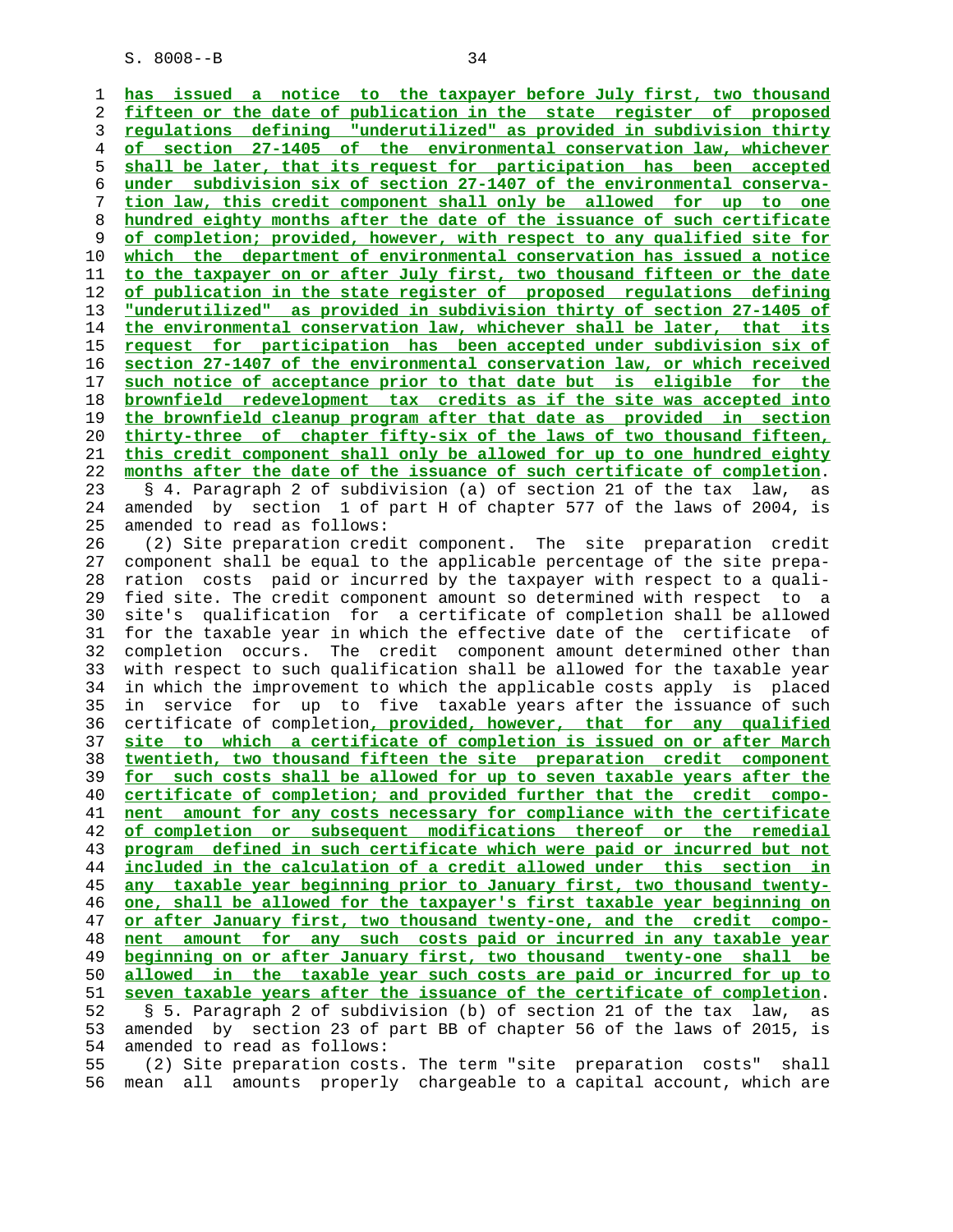1 paid or incurred which are necessary to implement a site's investi- 2 gation, remediation, or qualification for a certificate of completion, 3 and shall include costs of: excavation; demolition; activities undertak- 4 en under the oversight of the department of labor or in accordance with 5 standards established by the department of health to remediate and 6 dispose of regulated materials including asbestos, lead or polychlori- 7 nated biphenyls; environmental consulting; engineering; legal costs; 8 transportation, disposal, treatment or containment of contaminated soil; 9 remediation measures taken to address contaminated soil vapor; cover 10 systems consistent with applicable regulations; physical support of 11 excavation; dewatering and other work to facilitate or enable remedi- 12 ation activities; sheeting, shoring, and other engineering controls 13 required to prevent off-site migration of contamination from the quali- 14 fied site or migrating onto the qualified site; and the costs of fenc- 15 ing, temporary electric wiring, scaffolding, and security facilities 16 until such time as the certificate of completion has been issued. Site 17 preparation shall include all costs paid or incurred within sixty months 18 after the last day of the tax year in which the certificate of 19 completion is issued that are necessary for compliance with the certif- 20 icate of completion or subsequent modifications thereof, or the remedial 21 program defined in such certificate of completion including but not 22 limited to institutional controls, engineering controls, an approved 23 site management plan, and an environmental easement with respect to the 24 qualified site**; provided, however, with respect to any qualified site** 25 **for which the department of environmental conservation has issued a** 26 **notice to the taxpayer on or after July first, two thousand fifteen or** 27 **the date of publication in the state register of proposed regulations** 28 **defining "underutilized" as provided in subdivision thirty of section** 29 **27-1405 of the environmental conservation law, whichever shall be later,** 30 **that its request for participation has been accepted under subdivision** 31 **six of section 27-1407 of the environmental conservation law, site prep-** 32 **aration shall include all costs paid or incurred within eighty-four** 33 **months after the last day of the tax year in which the certificate of** 34 **completion is issued that are necessary for compliance with the certif-** 35 **icate of completion or subsequent modifications thereof, or the remedial** 36 **program defined in such certificate of completion including but not** 37 **limited to institutional controls, engineering controls, an approved** 38 **site management plan, and an environmental easement with respect to the** 39 **qualified site**. Site preparation cost shall not include the costs of 40 foundation systems that exceed the cover system requirements in the 41 regulations applicable to the qualified site. 42 § 6. Subdivision (b) of section 21 of the tax law is amended by adding 43 a new paragraph 7 to read as follows: 44 **(7) Certain environmental zones (EN-Zones). An "environmental zone"** 45 **shall mean, with respect to any qualified site for which the department** 46 **of environmental conservation has issued a notice to the taxpayer on or** 47 **after July first, two thousand fifteen or the date of publication in the** 48 **state register of proposed regulations defining "underutilized" as** 49 **provided in subdivision thirty of section 27-1405 of the environmental** 50 **conservation law, whichever shall be later, that its request for partic-** 51 **ipation has been accepted under subdivision six of section 27-1407 of** 52 **the environmental conservation law:** 53 **(A) an area designated as such by the commissioner of labor. Such** 54 **areas shall be census tracts that satisfy either of the following crite-** 55 **ria:**

56 **(i) areas that have both:**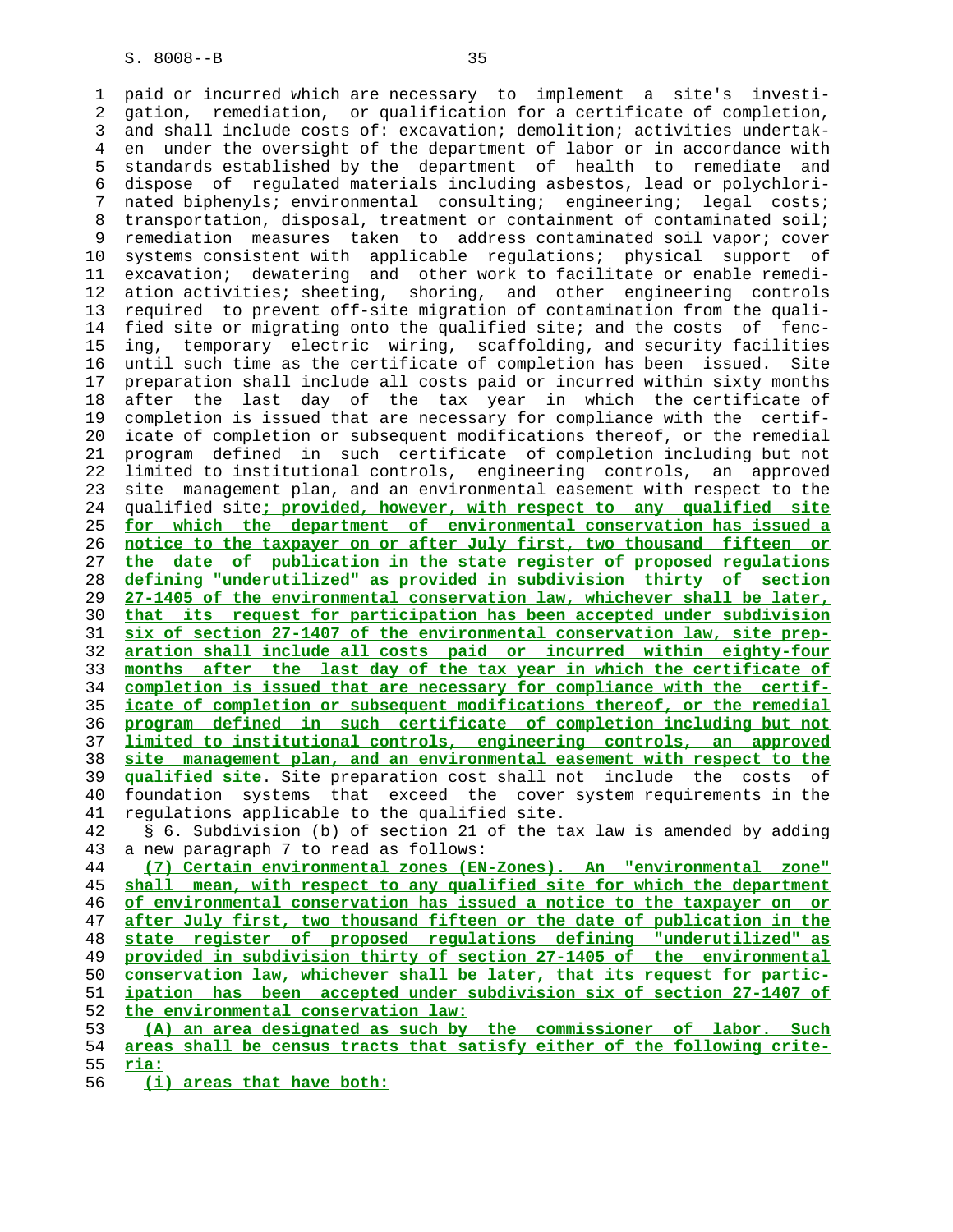| 1  | (I) a poverty rate of at least twenty percent based on the most recent          |
|----|---------------------------------------------------------------------------------|
| 2  | five year American Community Survey; and                                        |
| 3  | (II) an unemployment rate of at least one and one-quarter times the             |
| 4  | statewide unemployment rate based on the most recent five year American         |
| 5  | Community Survey, or:                                                           |
| 6  | (ii) areas that have a poverty rate of at least two times the poverty           |
| 7  | <u>rate for the county in which the areas are located based on the most</u>     |
| 8  | <u>recent five year American Community Survey.</u>                              |
| 9  | (iii) Such designation shall be made and a list of all such environ-            |
| 10 | mental zones shall be established by the commissioner of labor based on         |
| 11 | the most recent American Community Survey, or its successor.                    |
| 12 | an area designated by the commissioner of the department of envi-<br>(B)        |
| 13 | ronmental conservation to be a potential environmental justice area.            |
| 14 | (i) "Potential environmental justice area" means a minority or low-in-          |
| 15 | come community that may bear a disproportionate share of the negative           |
| 16 | environmental consequences resulting from industrial, municipal, and            |
| 17 | commercial operations or the execution of federal, state, local, and            |
| 18 | tribal programs and policies and which are shown on maps created by the         |
| 19 | department of environmental conservation.                                       |
| 20 | (ii) "Minority community" means a census block group, or contiguous             |
| 21 | area with multiple census block groups, having a minority population            |
| 22 | equal to or greater than 51.1 percent in an urban area and 33.8 percent         |
| 23 | in a rural area of the total population.                                        |
| 24 | (iii) "Minority population" means a population that is identified or            |
| 25 | <u>recognized by the United States Census Bureau as Hispanic, African-Amer-</u> |
| 26 | <u>ican or Black, Asian and Pacific Islander or American Indian.</u>            |
| 27 | (iv) "Low-income community" means a census block group, or contiguous           |
| 28 | area with multiple census block groups, having a low-income population          |
| 29 | equal to or greater than 23.59 percent of the total population.                 |
| 30 | (v) "Low-income population" means a population having an annual income          |
| 31 | that is less than the poverty threshold, as such thresholds are estab-          |
| 32 | lished by the United States Census Bureau.                                      |
| 33 | "Census block group" means a unit for the United States census<br>(vi)          |
| 34 | used for reporting. Census block groups generally contain between two           |
| 35 | hundred fifty and five hundred housing units.                                   |
| 36 | (vii) "Urban area" means all territory, population, and housing units           |
| 37 | <u>located in urbanized areas and in places of two thousand five hundred or</u> |
| 38 | more inhabitants outside of an urbanized area. An urbanized area is a           |
| 39 | continuously built-up area with a population of fifty thousand or more.         |
| 40 | (viii)<br>"Rural area" means territory, population, and housing units           |
| 41 | that are not classified as an urban area. The determination whether a           |
| 42 | site is located in an environmental zone pursuant to this subdivision           |
| 43 | shall be based on the date the department of environmental conservation         |
| 44 | issued a notice to the taxpayer that its request for participation in           |
| 45 | the brownfield cleanup program has been deemed complete pursuant to             |
| 46 | subdivision three of section 27-1407 of the environmental conservation          |
| 47 | law; provided, however, if the area in which a site is located is desig-        |
| 48 | nated an environmental zone subsequent to the issuance of such notice           |
| 49 | and before qualified tangible property as defined in paragraph three of         |
| 50 | this subdivision is placed in service, then the site shall be deemed            |
| 51 | located in an environmental zone.                                               |
| 52 | Section 31 of part H of chapter 1 of the laws of 2003, amending<br>Š.<br>7.     |
| 53 | the tax law relating to brownfield redevelopment tax credits, remediated        |
| 54 | brownfield credit for real property taxes for qualified sites and envi-         |

55 ronmental remediation insurance credits, as amended by section 32 of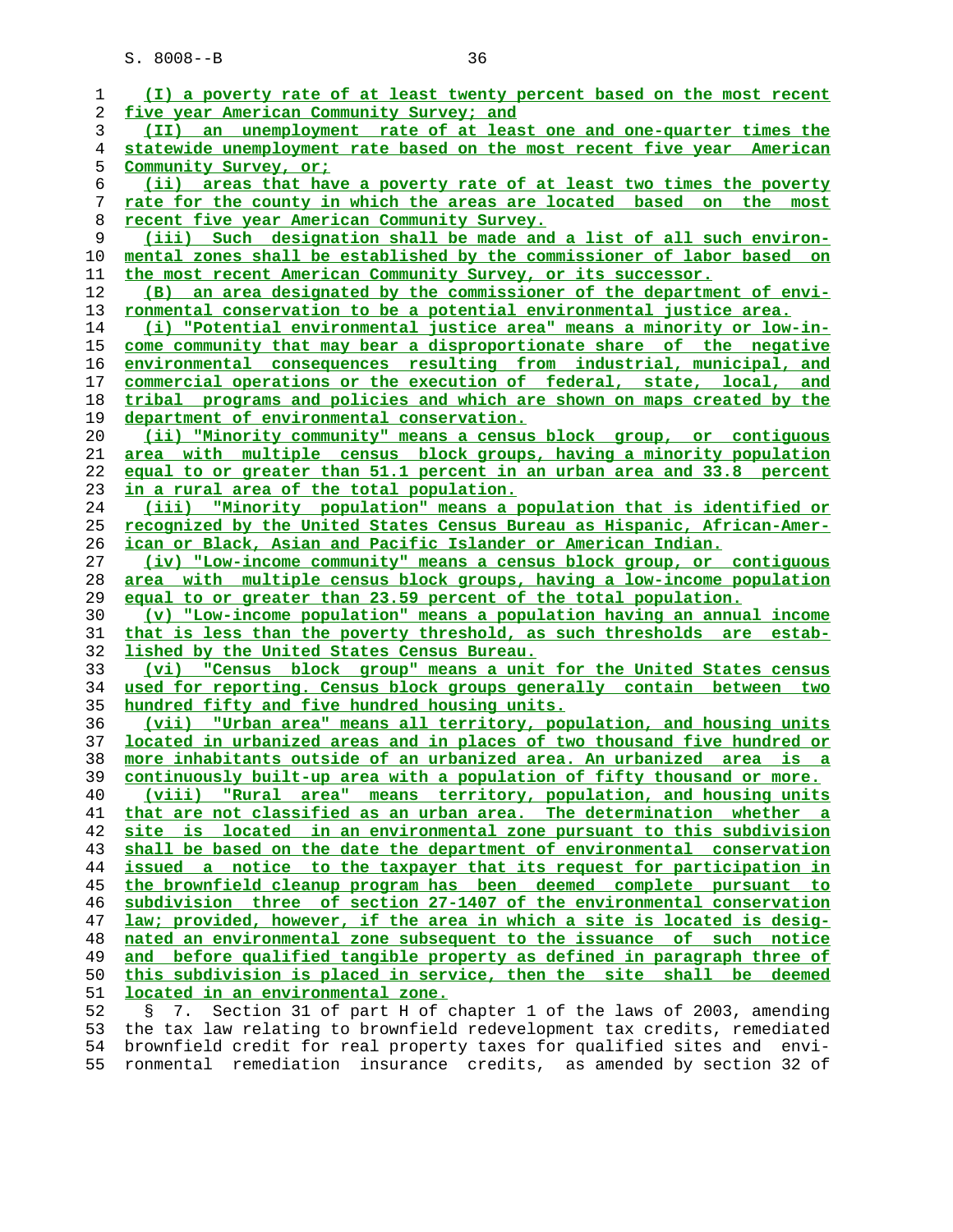1 part BB of chapter 56 of the laws of 2015, is amended to read as 2 follows: 3 § 31. The tax credits allowed under section 22 or 23 of the tax law 4 and the corresponding provisions in articles 9, 9-A, 22 and 33 of the 5 tax law, as added by the provisions of sections one through twenty-nine 6 of this act, shall not be applicable to any site accepted into the 7 brownfield cleanup program on and after July 1, 2015 or the date of 8 publication in the state register of proposed regulations defining 9 "underutilized" as provided in subdivision 30 of section 27-1405 of the<br>10 environmental conservation law, whichever shall be later. The tax credenvironmental conservation law, whichever shall be later. The tax cred- 11 its allowed under section 21 of the tax law and the corresponding 12 provisions in articles 9, 9-A, 22 and 33 of the tax law, as added by the 13 provisions of sections one through twenty-nine of this act, shall not be 14 applicable to any site accepted into the brownfield cleanup program 15 after December 31, [**2022**] **2027**, provided, however that any sites 16 accepted on or before December 31, [**2022**] **2027** must have received the 17 certificate of completion required to qualify for any of such credits on 18 or before [**March**] **December** 31, [**2026**] **2031**. 19 § 8. A site which is in a potential environmental justice area, as 20 defined in clause (i) of subparagraph (B) of paragraph 7 of subdivision 21 (b) of section 21 of the tax law, as of the effective date of this act 22 shall be deemed to be in an environmental zone from and after January 1, 23 2021 for all purposes including but not limited to the site's eligibil- 24 ity for the tangible property credit component under subdivision 1-a of 25 section 27-1407 of the environmental conservation law and the calcu- 26 lation of the brownfield redevelopment tax credit pursuant to section 21 27 of the tax law as amended by this act for all taxable years beginning on 28 or after January 1, 2021. 29 § 9. This act shall take effect immediately; provided, however: 30 (a) the amendments made by sections one and two of this act shall 31 apply to sites for which the department of environmental conservation 32 has issued a notice to the applicant that its request for participation 33 has been accepted under subdivision 6 of section 27-1407 of the environ- 34 mental conservation law, regardless of the date of such notice;

 35 provided, however, that the amendments made by section two of this act 36 regarding eligibility for the tangible property credit component of the 37 brownfield redevelopment tax credit under paragraph 3 of subdivision (a) 38 of section 21 of the tax law shall apply to taxable years beginning on 39 and after January 1, 2021; and

 40 (b) a site which is in a potential environmental justice area as of 41 such effective date shall be deemed to be in an environmental zone from 42 and after January 1, 2021 for all purposes including but not limited to 43 the site's eligibility for the tangible property credit component under 44 subdivision 1-a of section 27-1407 of the environmental conservation law 45 and the calculation of the brownfield redevelopment tax credit pursuant 46 to section 21 of the tax law as amended by this act for all taxable 47 years beginning on and after January 1, 2021.

### 48 SUBPART B

 49 Section 1. Subparagraphs (i) and (iv) of paragraph 3 of subdivision 50 (a) of section 21 of the tax law, subparagraph (i) as amended by section 51 1 of part AA of chapter 58 of the laws of 2021, subparagraph (iv) as 52 amended by section 17 of part BB of chapter 56 of the laws of 2015, are 53 amended to read as follows: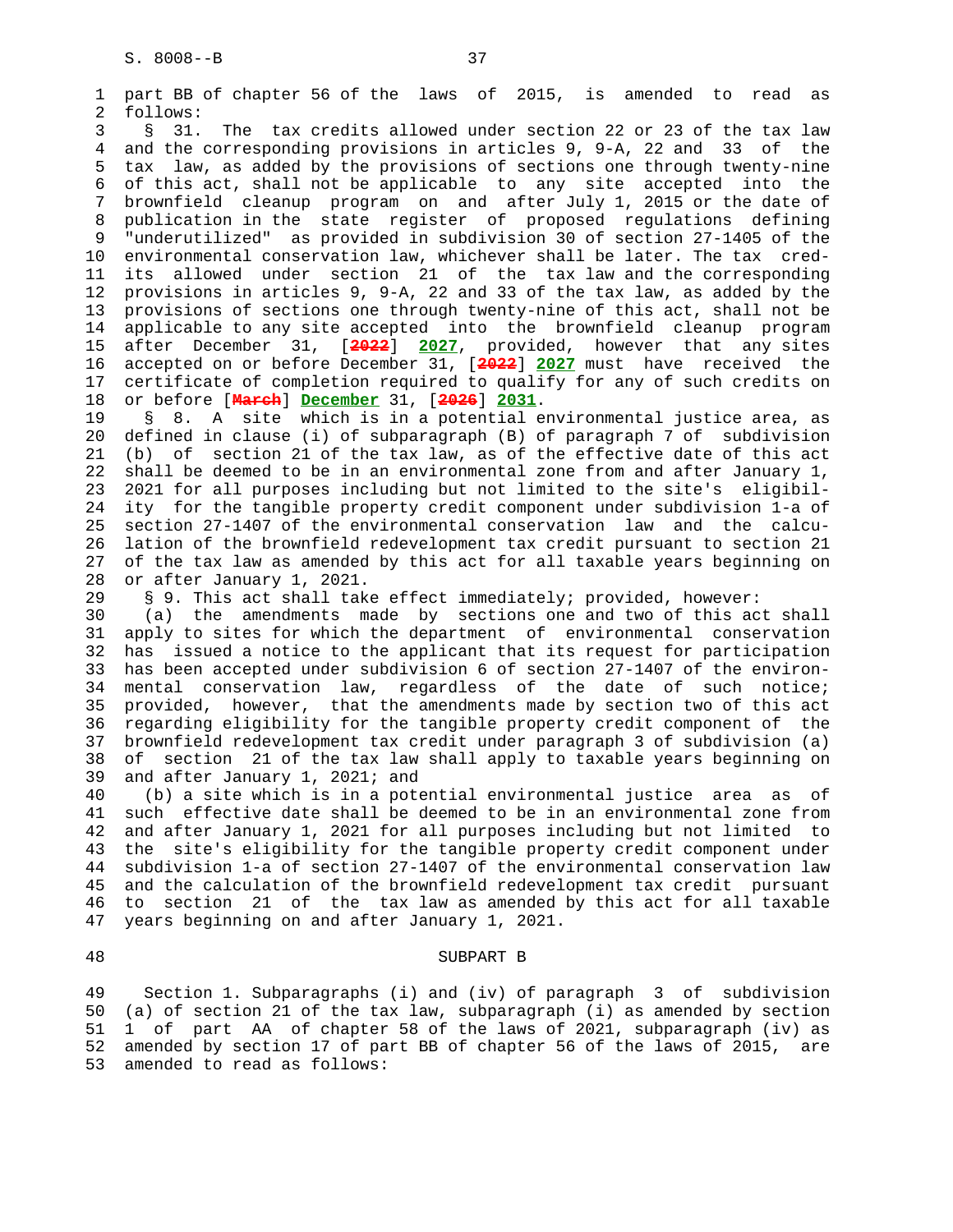1 (i) The tangible property credit component shall be equal to the 2 applicable percentage of the cost or other basis for federal income tax 3 purposes of tangible personal property and other tangible property, 4 including buildings and structural components of buildings, which 5 constitute qualified tangible property and may include any related party 6 service fee paid; provided that in determining the cost or other basis 7 of such property, the taxpayer shall exclude the acquisition cost of any 8 item of property with respect to which a credit under this section was 9 allowable to another taxpayer**; and provided further that for the** purposes of this section, starting with taxable year two thousand eigh- 11 **teen, stadiums, parks, basketball courts and other recreational facili-** 12 **ties shall be considered buildings, and that components of stadiums,** 13 **parks, basketball courts, and other recreational facilities including** 14 **sports field turf, site lighting, parking lots, sidewalks, access and** 15 **entry ways, and other improvements not directly to or added to land** 16 **shall be considered structural components of buildings under the inter-** 17 **nal revenue code, and shall be included in the definition of tangible** 18 **property for the purposes of this section, and shall not be considered** 19 **on the basis of real property**. A related party service fee shall be 20 allowed only in the calculation of the tangible property credit compo- 21 nent and shall not be allowed in the calculation of the site preparation 22 credit component or the on-site groundwater remediation credit compo- 23 nent. The portion of the tangible property credit component which is 24 attributable to related party service fees shall be allowed only as 25 follows: (A) in the taxable year in which the qualified tangible proper- 26 ty described in subparagraph (iii) of this paragraph is placed in 27 service, for that portion of the related party service fees which have 28 been earned and actually paid to the related party on or before the last 29 day of such taxable year; and (B) with respect to any other taxable year 30 for which the tangible property credit component may be claimed under 31 this subparagraph and in which the amount of any additional related 32 party service fees are actually paid by the taxpayer to the related 33 party, the tangible property credit component for such amount shall be 34 allowed in such taxable year. The credit component amount so determined 35 shall be allowed for the taxable year in which such qualified tangible 36 property is first placed in service on a qualified site with respect to 37 which a certificate of completion has been issued to the taxpayer, or 38 for the taxable year in which the certificate of completion is issued if 39 the qualified tangible property is placed in service prior to the issu- 40 ance of the certificate of completion. This credit component shall only 41 be allowed for up to one hundred twenty months after the date of the 42 issuance of such certificate of completion, provided, however, that for 43 qualified sites to which a certificate of completion is issued on or 44 after March twentieth, two thousand ten, but prior to January first, two 45 thousand twelve, the commissioner may extend the credit component for up 46 to one hundred forty-four months after the date of such issuance, if the 47 commissioner, in consultation with the commissioner of environmental 48 conservation, determines that the requirements for the credit would have 49 been met if not for the restrictions related to the state disaster emer- 50 gency declared pursuant to executive order 202 of 2020 or any extension 51 thereof or subsequent executive order issued in response to the novel 52 coronavirus (COVID-19) pandemic.

 53 (iv) Eligible costs for the tangible property credit component are 54 limited to costs for tangible property that has a depreciable life for 55 federal income tax purposes of [**fifteen**] **four** years or more, costs asso- 56 ciated with demolition and excavation on the site and the foundation of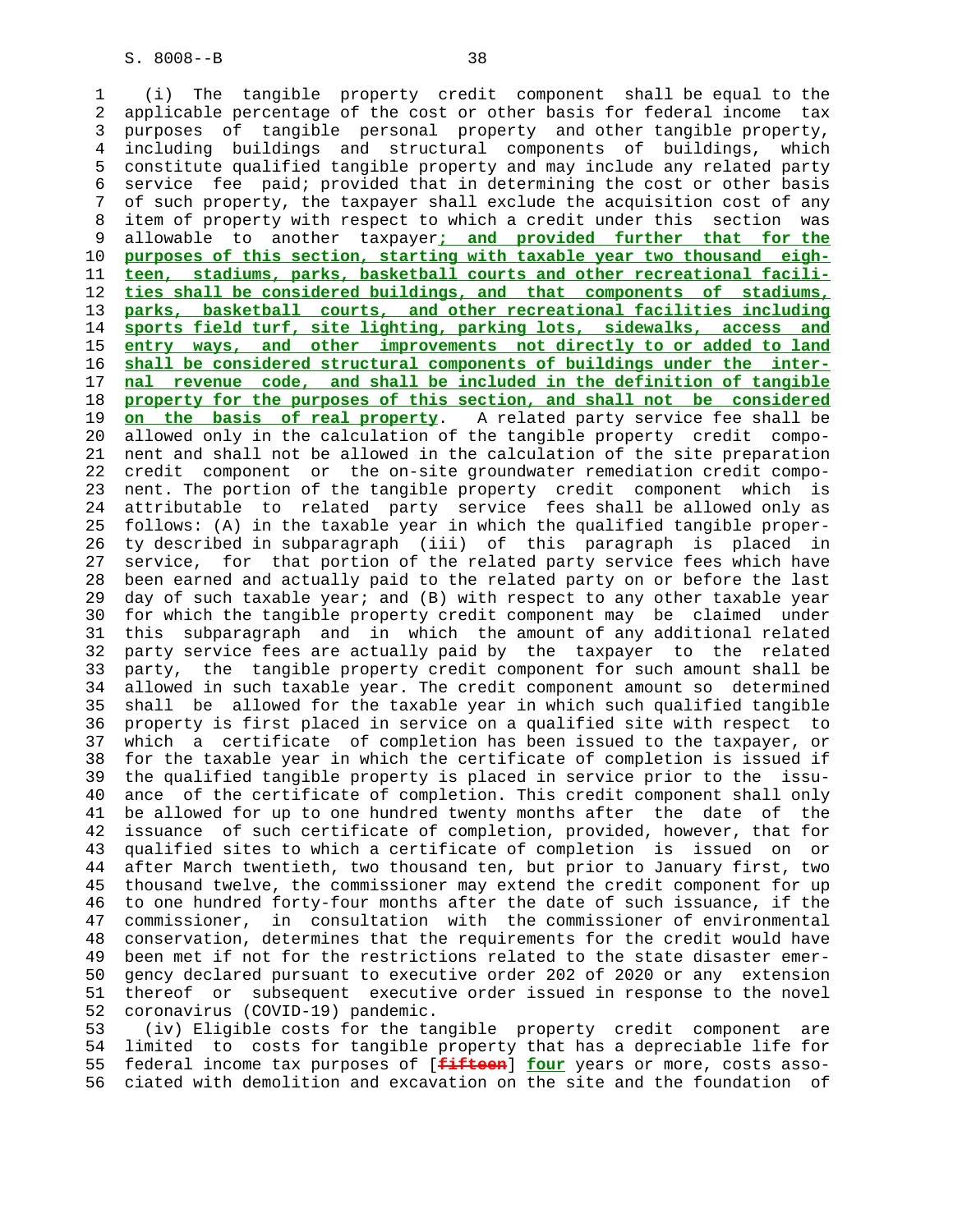1 any buildings constructed as part of the site cover that are not proper- 2 ly included in the site preparation component and costs associated with 3 non-portable equipment, machinery and associated fixtures and appurte- 4 nances used exclusively on the site, whether or not such property has a 5 depreciable life for federal income tax purposes of [**fifteen**] **four** years 6 or more. 7 § 2. This act shall take effect immediately. 8 SUBPART C 9 Section 1. Section 220 of the labor law is amended by adding a new 10 subdivision 2-b to read as follows: 11 **2-b. Nothing in this section shall be construed to exclude a project** 12 **that is situated on a brownfield site as defined in subdivision two of** 13 **section 27-1405 of the environmental conservation law that is otherwise** 14 **subject to the provisions of subdivision two of this section.** 15 § 2. This act shall take effect immediately. 16 § 2. Severability clause. If any clause, sentence, paragraph, subdivi- 17 sion, section, subpart or part of this act shall be adjudged by a court 18 of competent jurisdiction to be invalid, such judgment shall not affect, 19 impair, or invalidate the remainder thereof, but shall be confined in 20 its operation to the clause, sentence, paragraph, subdivision, section, 21 subpart or part thereof directly involved in the controversy in which 22 such judgment shall have been rendered. It is hereby declared to be the 23 intent of the legislature that this act would have been enacted even if 24 such invalid provisions had not been included herein. 25 § 3. This act shall take effect immediately provided, however, that 26 the applicable effective date of Subparts A through C of this act shall 27 be as specifically set forth in the last section of such Subparts. 28 PART MM 29 Section 1. Subdivision 1 and the opening paragraph of subdivision 2 of 30 section 27-1905 of the environmental conservation law, as amended by 31 section 1 of part E of chapter 58 of the laws of 2019, are amended to 32 read as follows: 33 1. Until December thirty-first, two thousand [**twenty-two**] 34 **twenty-seven**, accept from a customer, waste tires of approximately the 35 same size and in a quantity equal to the number of new tires purchased 36 or installed by the customer; and 37 Until December thirty-first, two thousand [**twenty-two**] **twenty-seven**, 38 post written notice in a prominent location, which must be at least 39 eight and one-half inches by fourteen inches in size and contain the 40 following language: 41 § 2. Subdivisions 1, 2, 3 and paragraph (a) of subdivision 6 of

 42 section 27-1913 of the environmental conservation law, as amended by 43 section 2 of part E of chapter 58 of the laws of 2019, are amended to 44 read as follows:

 45 1. Until December thirty-first, two thousand [**twenty-two**] 46 **twenty-seven**, a waste tire management and recycling fee of two dollars 47 and fifty cents shall be charged on each new tire sold. The fee shall be 48 paid by the purchaser to the tire service at the time the new tire or 49 new motor vehicle is purchased.

- 50 The waste tire management and recycling fee does not apply to:
- 51 (a) recapped or resold tires;
- 52 (b) mail-order sales; or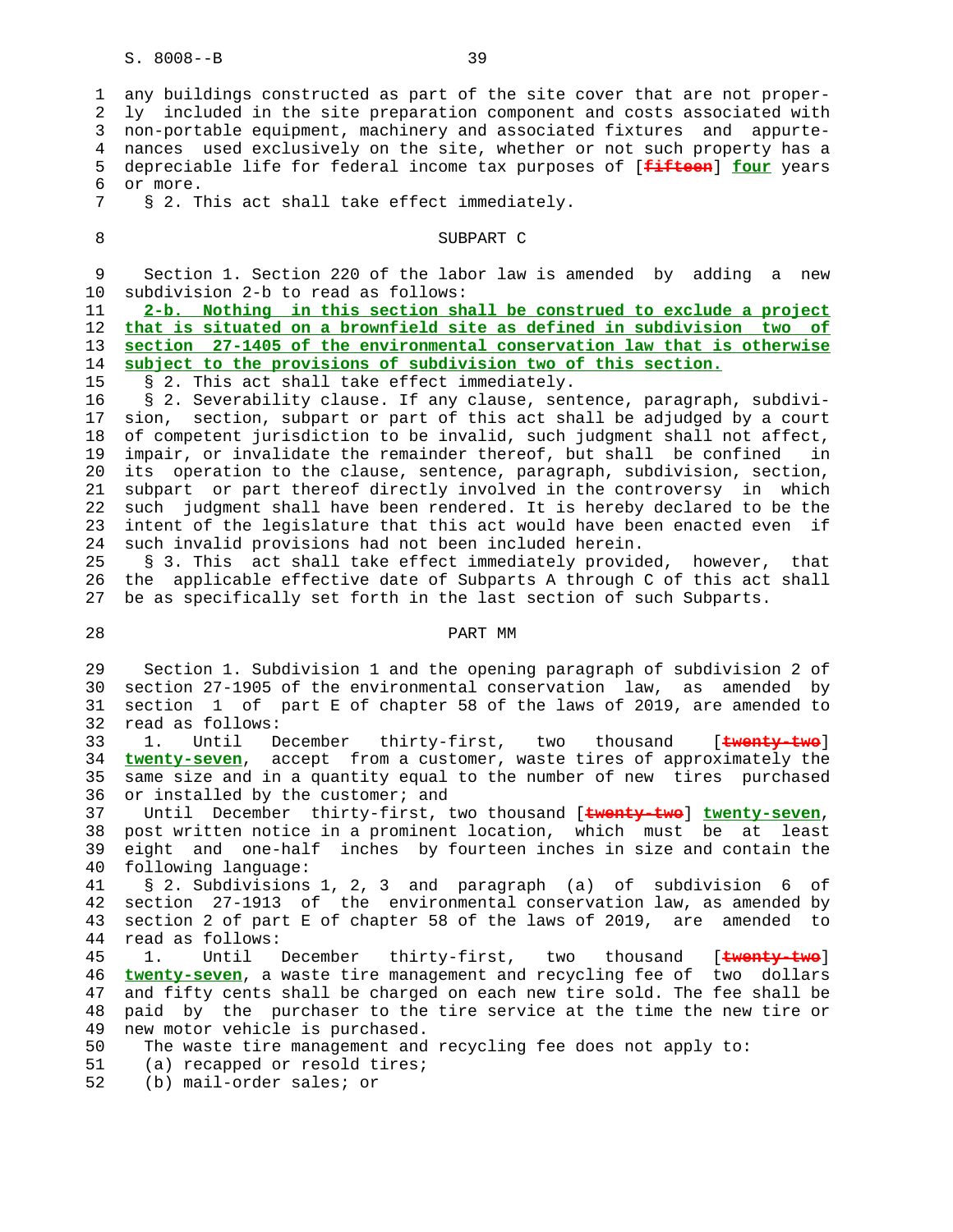1 (c) the sale of new motor vehicle tires to a person solely for the 2 purpose of resale provided the subsequent retail sale in this state is 3 subject to such fee. 4 2. Until December thirty-first, two thousand [**twenty-two**] 5 **twenty-seven**, the tire service shall collect the waste tire management 6 and recycling fee from the purchaser at the time of the sale and shall 7 remit such fee to the department of taxation and finance with the quar- 8 terly report filed pursuant to subdivision three of this section. 9 (a) The fee imposed shall be stated as an invoice item separate and 10 distinct from the selling price of the tire. 11 (b) The tire service shall be entitled to retain an allowance of twen- 12 ty-five cents per tire from fees collected. 13 3. [**Until March thirty-first, two thousand twenty-three, each**] **Each** 14 tire service maintaining a place of business in this state shall make a 15 return to the department of taxation and finance on a quarterly basis, 16 with the return for December, January, and February being due on or 17 before the immediately following March thirty-first; the return for 18 March, April, and May being due on or before the immediately following 19 June thirtieth; the return for June, July, and August being due on or 20 before the immediately following September thirtieth; and the return for 21 September, October, and November being due on or before the immediately 22 following December thirty-first. 23 (a) Each return shall include: 24 (i) the name of the tire service; 25 (ii) the address of the tire service's principal place of business and 26 the address of the principal place of business (if that is a different 27 address) from which the tire service engages in the business of making 28 retail sales of tires; 29 (iii) the name and signature of the person preparing the return; 30 (iv) the total number of new tires sold at retail for the preceding 31 quarter and the total number of new tires placed on motor vehicles prior 32 to original retail sale; 33 (v) the amount of waste tire management and recycling fees due; and 34 (vi) such other reasonable information as the department of taxation 35 and finance may require. 36 (b) Copies of each report shall be retained by the tire service for 37 three years. 38 If a tire service ceases business, it shall file a final return and 39 remit all fees due under this title with the department of taxation and 40 finance not more than one month after discontinuing that business. 41 (a) Until December thirty-first, two thousand [**twenty-two**] **twenty-sev-** 42 **en**, any additional waste tire management and recycling costs of the tire 43 service in excess of the amount authorized to be retained pursuant to 44 paragraph (b) of subdivision two of this section may be included in the 45 published selling price of the new tire, or charged as a separate per- 46 tire charge on each new tire sold. When such costs are charged as a 47 separate per-tire charge: (i) such charge shall be stated as an invoice 48 item separate and distinct from the selling price of the tire; (ii) the 49 invoice shall state that the charge is imposed at the sole discretion of 50 the tire service; and (iii) the amount of such charge shall reflect the 51 actual cost to the tire service for the management and recycling of 52 waste tires accepted by the tire service pursuant to section 27-1905 of 53 this title, provided however, that in no event shall such charge exceed 54 two dollars and fifty cents on each new tire sold.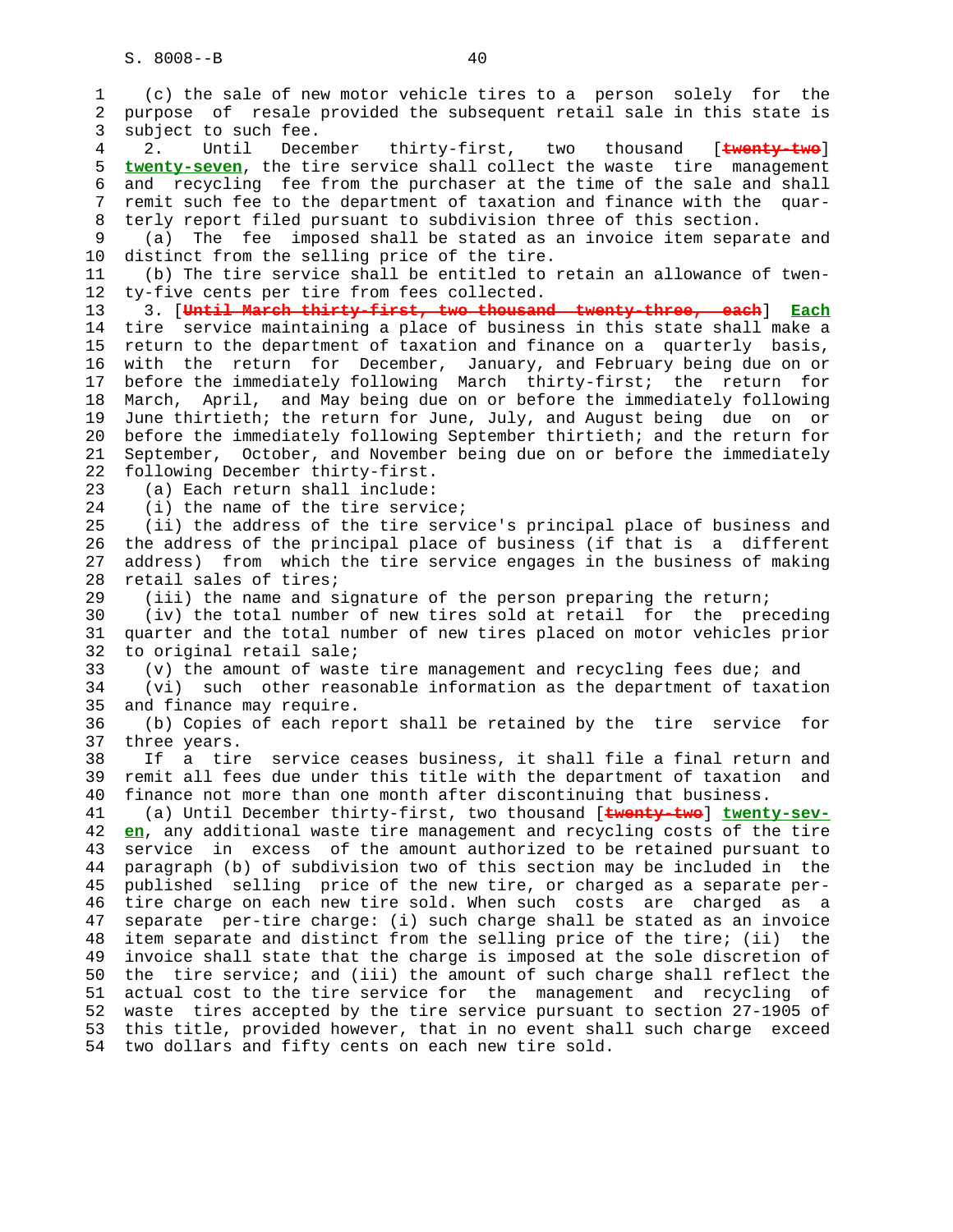| $\mathbf 1$ | Subdivision 3 of section 27-1913 of the environmental conserva-<br>$\S$ 3.    |
|-------------|-------------------------------------------------------------------------------|
| 2           | tion law, as amended by section two of this act, is amended to read as        |
|             |                                                                               |
| 3           | follows:                                                                      |
| 4           | Each tire service maintaining a place of business in this state<br>3.         |
| 5           | shall make a return to the department of taxation and finance [on a           |
| 6           | quarterly basis, with the return for December, January, and February          |
|             |                                                                               |
| 7           | being due on or before the immediately following March thirty-first, the      |
| 8           | return for March, April, and May being due on or before the immediately       |
| 9           | following June thirtieth, the return for June, July, and August being         |
| 10          | due on or before the immediately following September thirtieth, and the       |
| 11          | return for September, October, and November being due on or before the        |
| 12          | immediately following December thirty-first.                                  |
|             | (a) Each return shall include:                                                |
| 13          |                                                                               |
| 14          | $(i)$ the name of the tire service;                                           |
| 15          | (ii) the address of the tire service's principal place of business and        |
| 16          | the address of the principal place of business (if that is a different        |
| 17          | address) from which the tire service engages in the business of making        |
| 18          | retail sales of tires,                                                        |
|             | (iii) the name and signature of the person preparing the return,              |
| 19          |                                                                               |
| 20          | (iv) the total number of new tires sold at retail for the preseding           |
| 21          | quarter and the total number of new tires placed on motor vehicles prior      |
| 22          | to original retail sale;                                                      |
| 23          | (v) the amount of waste tire management and recycling fees due, and           |
| 24          | (vi) such other reasonable information as the department of taxation          |
| 25          | and finance may require.                                                      |
|             |                                                                               |
| 26          | (b) Copies of each report shall be retained by the tire service for           |
| 27          | three years.                                                                  |
| 28          | If a tire service ceases business, it shall file a final return and           |
|             |                                                                               |
| 29          | remit all fees due under this title with the department of taxation and       |
|             |                                                                               |
| 30          | finance not more than one month after discontinuing that business 3 on        |
| 31          | such form and including such information as the commissioner of taxation      |
| 32          | and finance may require. Such returns shall be due at the same time and       |
| 33          | for the same periods as the sales tax return of such tire service, in         |
| 34          | accordance with section eleven hundred thirty-six of the tax law, and         |
| 35          | payment of all fees due for such periods shall be remitted with such          |
| 36          | returns.                                                                      |
|             |                                                                               |
| 37          | § 4. Subdivision 5 of section 27-1913 of the environmental<br>conserva-       |
| 38          | tion law, as added by section 2 of part E of chapter 686 of the laws of       |
| 39          | 2003, is amended to read as follows:                                          |
| 40          | 5. (a) The provisions of article [twenty-seven] twenty-eight of the           |
| 41          | tax law, including the provisions relating to definitions, exemptions,        |
| 42          | returns, personal liability for the tax, collection of tax from the           |
|             |                                                                               |
| 43          | customer, payment of tax and the administration of the tax imposed,           |
| 44          | shall apply to the provisions of this section in the same manner<br>and       |
| 45          | with the same force and effect as if the language of such article had         |
| 46          | been incorporated in full into this section and had expressly referred        |
| 47          | fee under this section, except to the extent that any provision<br>the<br>to. |
| 48          | of such article is either inconsistent with a provision of this section       |
| 49          | not relevant to this section. For purposes of this section, any<br>or<br>is   |
|             |                                                                               |
| 50          | reference to a tax or the taxes imposed by article twenty-eight of the        |
| 51          | tax law shall be deemed also to refer to the waste tire management and        |
| 52          | recycling fee imposed under the authority of this section unless a            |
| 53          | different meaning is clearly required.                                        |
| 54          | (b) Notwithstanding the provisions of paragraph (a) of this subdivi-          |
| 55          | sion, the exemptions provided in section eleven hundred sixteen of the        |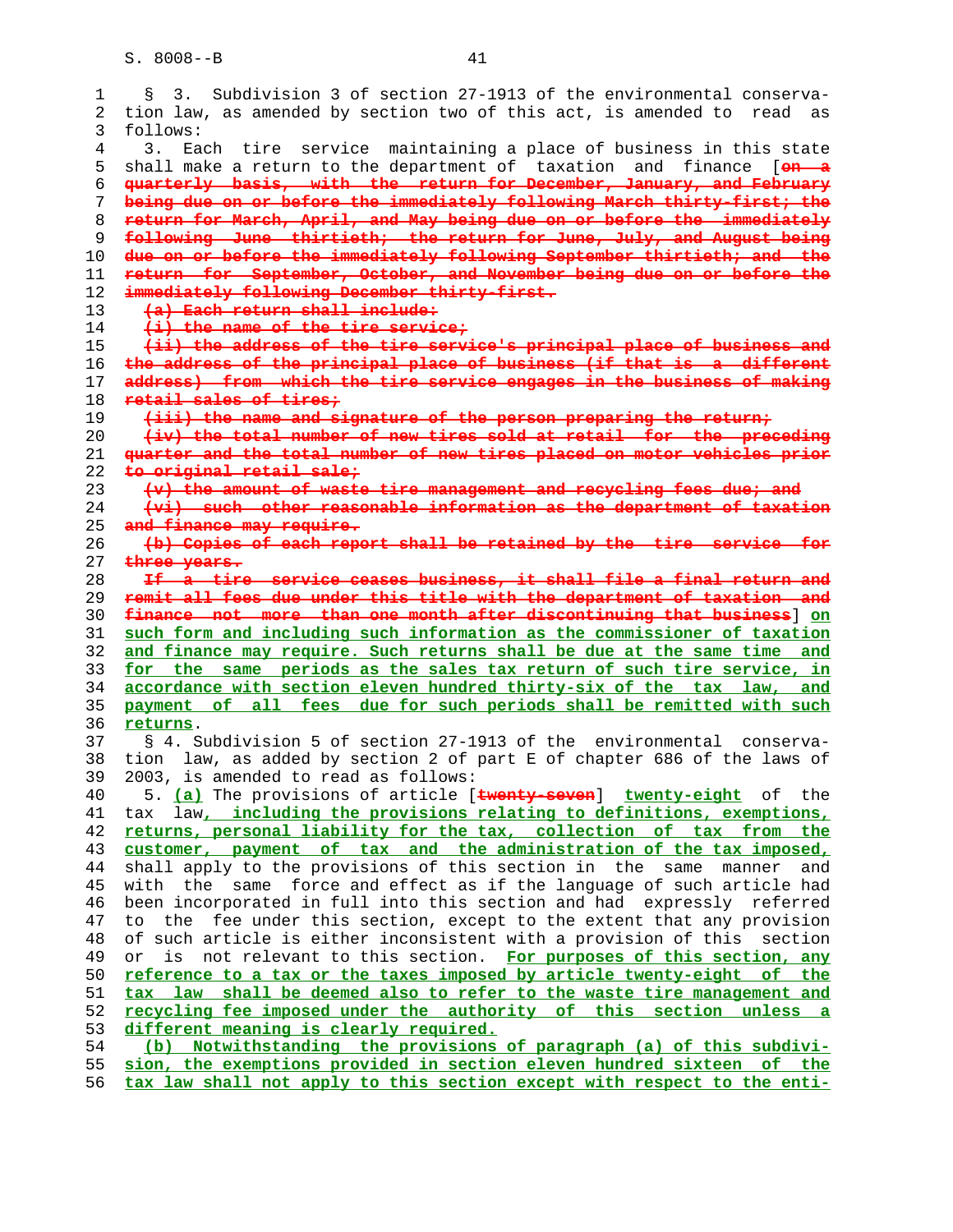1 **ties described in paragraphs one, two, three and six of subdivision (a)** 2 **of such section.** 3 § 5. This act shall take effect immediately; provided that sections 4 three and four of this act shall take effect on March 1, 2023; provided, 5 further, that the return for the quarterly period ending on the last day

 6 of February, 2023 shall be due on March 31, 2023, and any fees required 7 to be collected and paid for such period must be remitted with such 8 return.

# 9 PART NN

 10 Section 1. Sections 1, 2, and 3 of section 1 and section 2 of part TT 11 of chapter 59 of the laws of 2021 authorizing the creation of state debt 12 in the amount of three billion dollars, in relation to creating the 13 environmental bond act of 2022 "restore mother nature" for the purposes 14 of environmental improvements that preserve, enhance, and restore New 15 York's natural resources and reduce the impact of climate change; and 16 providing for the submission to the people of a proposition or question 17 therefor to be voted upon at the general election to be held in Novem- 18 ber, 2022, are amended to read as follows:

 19 § 1. Short title. This act shall be known and may be cited as the 20 "**clean water, clean air, and green jobs** environmental bond act of 2022 21 [**restore mother nature**]".

 22 § 2. Creation of state debt. The creation of state debt in an amount 23 not exceeding in the aggregate [**three**] **six** billion dollars 24 [**(\$3,000,000,000)**] **(\$6,000,000,000)** is hereby authorized to provide 25 moneys for the single purpose of making environmental improvements that 26 preserve, enhance, and restore New York's natural resources and reduce 27 the impact of climate change by funding capital projects for: restora- 28 tion and flood risk reduction not less than one billion **two hundred** 29 **million** dollars [**(\$1,000,000,000)**] **(\$1,200,000,000)**; open space land 30 conservation and recreation up to [**five**] **six** hundred fifty million 31 dollars [**(\$550,000,000)**] **(\$650,000,000)**; climate change mitigation up to 32 [**seven hundred**] **one billion one hundred** million dollars [**(\$700,000,000)**] 33 **(\$1,100,000,000)**; [**and,**] water quality improvement and resilient infras- 34 tructure not less than [**five**] **six** hundred fifty million dollars 35 [**(\$550,000,000)**] **(\$650,000,000); capital grants to communities not less** 36 **than four hundred million dollars (\$400,000,000); renewable heating and** 37 **cooling and weatherization for low- and moderate-income households not** 38 **less than one billion dollars (\$1,000,000,000); and zero emission school** 39 **and transit buses and EV charging infrastructure for buses and passenger** 40 **vehicles not less than one billion dollars (\$1,000,000,000)**.

 41 § 3. Bonds of the state. The state comptroller is hereby authorized 42 and empowered to issue and sell bonds of the state up to the aggregate 43 amount of [**three**] **six** billion dollars [**(\$3,000,000,000)**] 44 **(\$6,000,000,000)** for the purposes of this act, subject to the provisions 45 of article 5 of the state finance law. The aggregate principal amount of 46 such bonds shall not exceed [**three**] **six** billion dollars 47 [**(\$3,000,000,000)**] **(\$6,000,000,000)** excluding bonds issued to refund or 48 otherwise repay bonds heretofore issued for such purpose; provided, 49 however, that upon any such refunding or repayment, the total aggregate 50 principal amount of outstanding bonds may be greater than [**three**] **six** 51 billion dollars [**(\$3,000,000,000)**] **(\$6,000,000,000)** only if the present 52 value of the aggregate debt service of the refunding or repayment bonds 53 to be issued shall not exceed the present value of the aggregate debt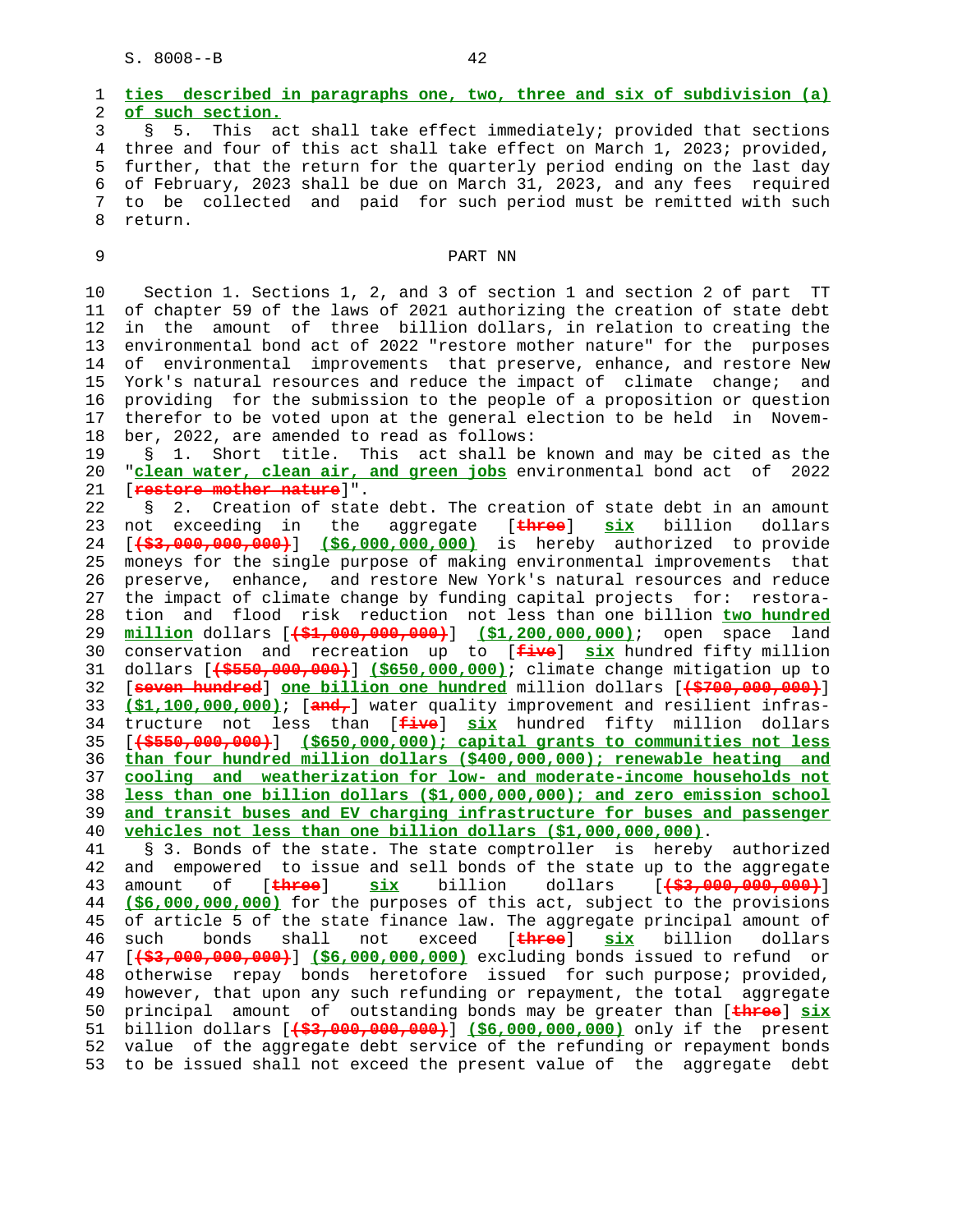1 service of the bonds to be refunded or repaid. The method for calculat- 2 ing present value shall be determined by law.

 3 § 2. This act shall take effect immediately, provided that the 4 provisions of section one of this act shall not take effect unless and 5 until this act shall have been submitted to the people at the general 6 election to be held in November 2022 and shall have been approved by a 7 majority of all votes cast for and against it at such general election. 8 Upon approval by the people, section one of this act shall take effect 9 immediately. The ballots to be furnished for the use of voters upon<br>10 submission of this act shall be in the form prescribed by the election submission of this act shall be in the form prescribed by the election 11 law and the proposition or question to be submitted shall be printed 12 thereon in the following form, namely "To address and combat the impact 13 of climate change and damage to the environment, the **"Clean Water, Clean** 14 **Air, and Green Jobs** Environmental Bond Act of 2022 [**"Restore Mother** 15 **Nature**]" authorizes the sale of state bonds up to [**three**] **six** billion 16 dollars to fund environmental protection, natural restoration, resilien- 17 cy, and clean energy projects. Shall the Environmental Bond Act of 2022 18 be approved?".

 19 § 2. This act shall take effect immediately; provided, however, that 20 sections 1, 2 and 3 of section 1 of part TT of chapter 59 of the laws of 21 2021, as amended by section one of this act, shall take effect on the 22 same date and the same manner as such part of such chapter of the laws 23 of 2021, takes effect.

24 PART OO

 25 Section 1. The article heading of article 58 of the environmental 26 conservation law, as added by section 1 of part UU of chapter 59 of the 27 laws of 2021, is amended to read as follows:

 28 IMPLEMENTATION OF THE ENVIRONMENTAL BOND ACT OF 2022 "[**RESTORE MOTHER** 29 **NATURE**] **CLEAN WATER, CLEAN AIR, AND GREEN JOBS**"

 30 § 2. Subdivision 1 of section 58-0101 of the environmental conserva- 31 tion law, as added by section 1 of part UU of chapter 59 of the laws of 32 2021, is amended and two new subdivisions 16 and 17 are added to read as 33 follows:

 34 1. "Bonds" shall mean general obligation bonds issued pursuant to the 35 environmental bond act of 2022 "[**restore mother nature**] **clean water,** 36 **clean air, and green jobs**" in accordance with article VII of the New 37 York state constitution and article five of the state finance law.

 38 **16. "Prevailing wage" for the purposes of this article, means compli-** 39 **ance with sections two hundred twenty and two hundred thirty-one of the** 40 **labor law.**

**17. "Project labor agreement" for purposes of this article means a pre-hire collective bargaining agreement with a bona fide building and construction trade labor organization establishing the labor organiza- tion as the collective bargaining representative for all persons who will perform construction work on a project associated with this arti- cle, and which provides that only contractors and subcontractors who sign a pre-negotiated agreement with the labor organization can perform project work.**

 49 § 3. Section 58-0103 of the environmental conservation law, as added 50 by section 1 of part UU of chapter 59 of the laws of 2021, is amended to 51 read as follows:

52 § 58-0103. Allocation of moneys.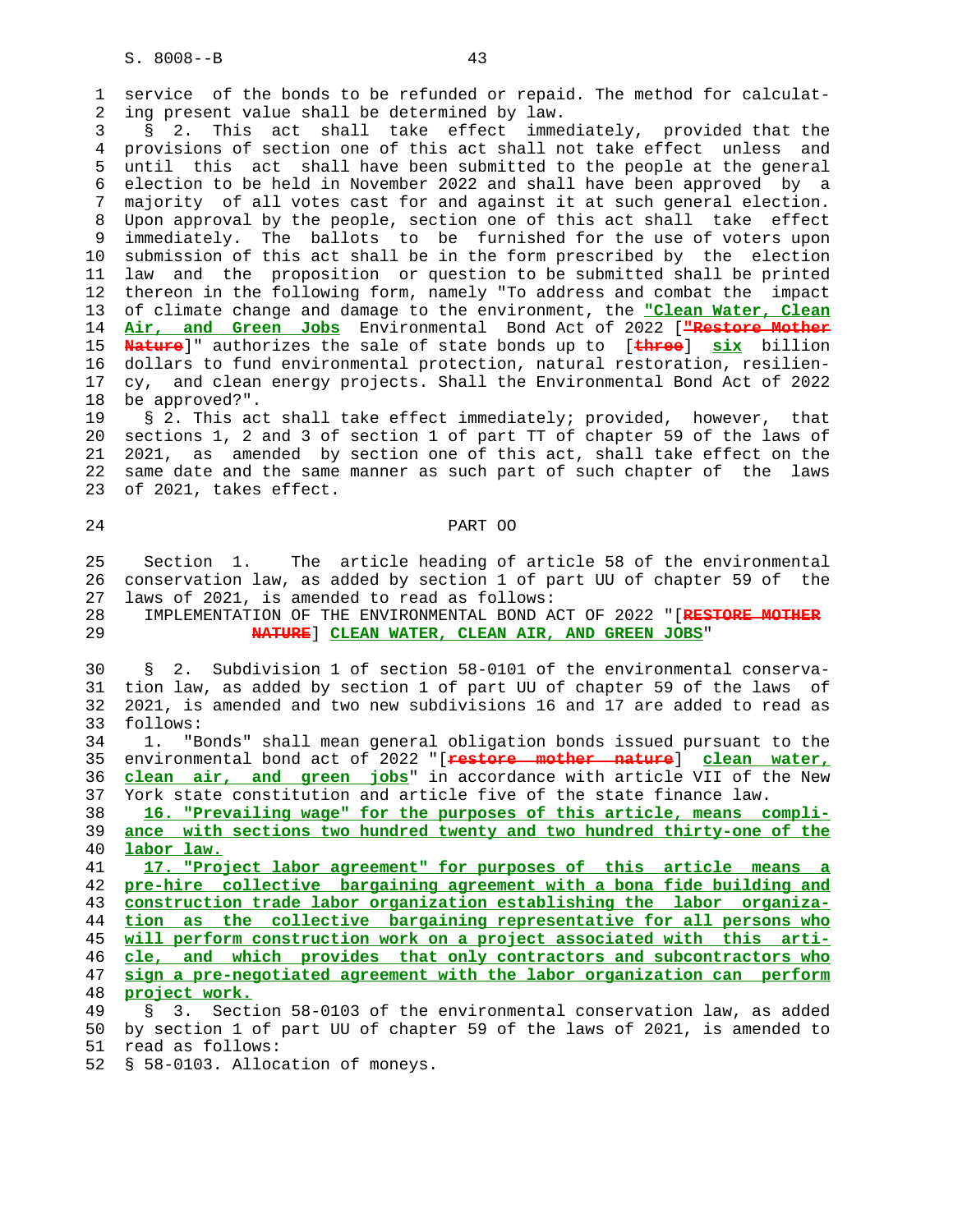1 The moneys received by the state from the sale of bonds pursuant to 2 the environmental bond act of 2022 shall be disbursed in the following 3 amounts pursuant to appropriations as specifically provided for in 4 titles three, five, seven, and nine of this article: 5 1. Not less than one billion **two hundred million** dollars 6 [**(\$1,000,000,000)**] **(\$1,200,000,000)** for restoration and flood risk 7 reduction as set forth in title three of this article. 8 2. Up to [**five**] **six** hundred fifty million dollars [**(\$550,000,000)**] 9 **(\$650,000,000)** for open space land conservation and recreation as set 10 forth in title five of this article. 11 3. Up to [**seven**] **one billion one** hundred million dollars 12 [**(\$700,000,000)**] **(\$1,100,000,000)** for climate change mitigation as set 13 forth in title seven of this article. 14 4. Not less than [**five**] **six** hundred fifty million dollars 15 [**(\$550,000,000)**] **(\$650,000,000)** for water quality improvement and resil- 16 ient infrastructure as set forth in title nine of this article. 17 **5. Not less than four hundred million dollars (\$400,000,000) for capi-** 18 **tal grants to communities as set forth in title eleven of this article.** 19 **6. Not less than one billion dollars (\$1,000,000,000) for renewable** 20 **heating and cooling and weatherization of low- to moderate-income house-** 21 **holds as set forth in title thirteen of this article.** 22 **7. Not less than one billion dollars (\$1,000,000,000) for purchase of** 23 **or conversion to zero emission school and transit buses and EV charging** 24 **infrastructure for buses and passenger vehicles as set forth in title** 25 **fifteen of this article.** 26 § 4. Subdivision 1 of section 58-0105 of the environmental conserva- 27 tion law, as added by section 1 of part UU of chapter 59 of the laws of 28 2021, is amended to read as follows: 29 1. Administer funds generated pursuant to the environmental bond act 30 of 2022 "[**restore mother nature**] **clean water, clean air, and green** 31 **jobs**". 32 § 5. Section 58-0301 of the environmental conservation law, as added 33 by section 1 of part UU of chapter 59 of the laws of 2021, is amended to 34 read as follows: 35 § 58-0301. Allocation of moneys. 36 Of the moneys received by the state from the sale of bonds pursuant to 37 the environmental bond act of 2022, not less than one billion **two** 38 **hundred million** dollars [**(\$1,000,000,000)**] **(\$1,200,000,000)** shall be 39 available for disbursements for restoration and flood risk reduction 40 projects developed pursuant to section 58-0303 of this title. Not more 41 than two hundred fifty million dollars (\$250,000,000) of this amount 42 shall be available for projects pursuant to subdivision two of section 43 58-0303 of this title [**and**]**,** not less than one hundred million dollars 44 (\$100,000,000) each shall be available for coastal rehabilitation and 45 shoreline restoration projects and projects which address inland flood- 46 ing, pursuant to paragraph a of subdivision one of section 58-0303 of 47 this title**, and not less than five hundred million dollars** 48 **(\$500,000,000) shall be available for flood risk reduction projects for** 49 **purposes of climate change adaptation pursuant to section 58-0303 of** 50 **this title**. 51 § 6. Section 58-0501 of the environmental conservation law, as added 52 by section 1 of part UU of chapter 59 of the laws of 2021, is amended to 53 read as follows: 54 § 58-0501. Allocation of moneys. 55 Of the moneys received by the state from the sale of bonds pursuant to 56 the environmental bond act of 2022 to be used for open space land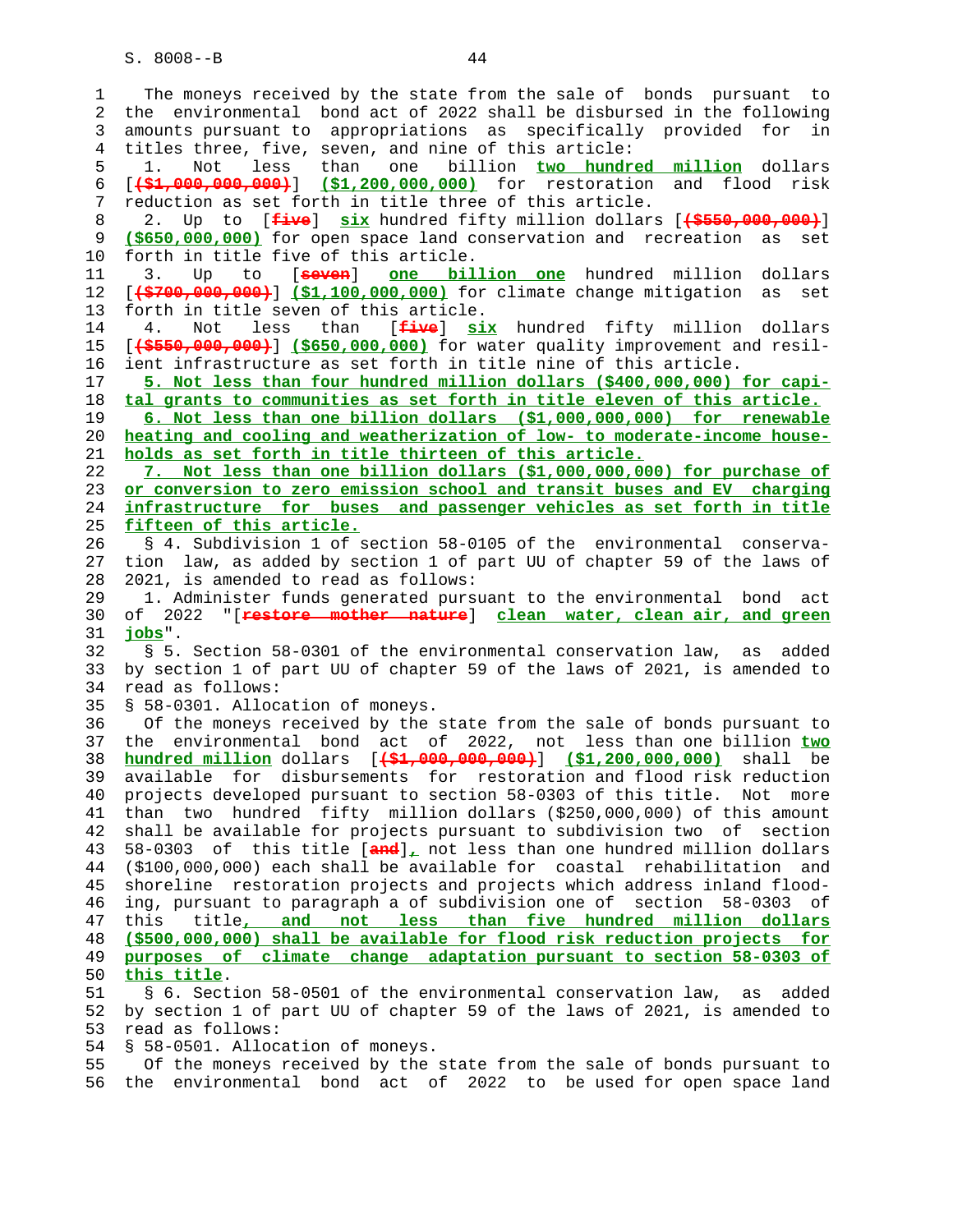1 conservation and recreation projects, up to [**five**] **six** hundred fifty 2 million dollars [**(\$550,000,000)**] **(\$650,000,000)** shall be available for 3 programs, plans, and projects developed pursuant to section 58-0503 of 4 this title, however, not more than seventy-five million dollars 5 (\$75,000,000) shall be made available for the creation of a fish hatch- 6 ery, or the improvement, expansion, repair or maintenance of existing 7 fish hatcheries, not less than two hundred million dollars 8 (\$200,000,000) shall be made available for open space land conservation 9 projects pursuant to paragraph a of subdivision one of section 58-0503<br>10 of this title and not less than one hundred million dollars this title and not less than one hundred million dollars 11 (\$100,000,000) shall be made available for farmland protection pursuant 12 to paragraph b of subdivision one of section 58-0503 of this title.

 13 § 7. Section 58-0701 of the environmental conservation law, as added 14 by section 1 of part UU of chapter 59 of the laws of 2021, is amended to 15 read as follows:

16 § 58-0701. Allocation of moneys.

 17 Of the moneys received by the state from the sale of bonds pursuant to 18 the environmental bond act of 2022, up to [**seven**] **one billion one** 19 hundred million dollars [**(\$700,000,000)**] **(\$1,100,000,000)** shall be made 20 available for disbursements for climate change mitigation projects 21 developed pursuant to section 58-0703 of this title. Not less than three 22 hundred fifty million dollars (\$350,000,000) of this amount shall be 23 available for green buildings projects.

 24 § 8. Section 58-0901 of the environmental conservation law, as added 25 by section 1 of part UU of chapter 59 of the laws of 2021, is amended to 26 read as follows:

27 § 58-0901. Allocation of moneys.

 28 Of the moneys received by the state from the sale of bonds pursuant to 29 the environmental bond act of 2022 for disbursements for state assist- 30 ance for water quality improvement projects as defined by title one of 31 this article, not less than [**five**] **six** hundred fifty million dollars 32 [**(\$550,000,000)**] **(\$650,000,000)** shall be available for water quality 33 improvement projects developed pursuant to section 58-0903 of this 34 title. Not less than two hundred million dollars (\$200,000,000) of this 35 amount shall be available for wastewater infrastructure projects under- 36 taken pursuant to the New York state water infrastructure improvement 37 act of 2017 pursuant to paragraph e of subdivision one of section 38 58-0903 of this title, and not less than one hundred million dollars 39 (\$100,000,000) shall be available for municipal stormwater projects 40 pursuant to paragraph a of subdivision one of section 58-0903 of this 41 title.

 42 § 9. Title 11 of article 58 of the environmental conservation law, is 43 renumbered title 17, sections 58-1701 and 58-1703 as added by section 1 44 of part UU of chapter 59 of the laws of 2021, are amended and four new 45 titles 11, 13, 15 and 19 are added to read as follows:

| 47<br>RENEWABLE ENERGY SYSTEMS, MICROGRIDS AND URBAN HEAT EFFECTS<br>48<br>Section 58-1101. Allocation of moneys.<br>49<br>58-1103. Programs, plans and projects.<br>50<br>\$58-1101. Allocation of moneys.<br>51<br>52<br>53<br>grants to communities pursuant to section 58-1103 of this title.<br>54 | 46 | TITLE 11                                                                 |
|---------------------------------------------------------------------------------------------------------------------------------------------------------------------------------------------------------------------------------------------------------------------------------------------------------|----|--------------------------------------------------------------------------|
|                                                                                                                                                                                                                                                                                                         |    |                                                                          |
|                                                                                                                                                                                                                                                                                                         |    |                                                                          |
|                                                                                                                                                                                                                                                                                                         |    |                                                                          |
|                                                                                                                                                                                                                                                                                                         |    |                                                                          |
|                                                                                                                                                                                                                                                                                                         |    |                                                                          |
|                                                                                                                                                                                                                                                                                                         |    | Of the moneys received by the state from the sale of bonds pursuant to   |
|                                                                                                                                                                                                                                                                                                         |    | the environmental bond act of 2022, not less than four hundred million   |
|                                                                                                                                                                                                                                                                                                         |    | dollars (\$400,000,000) shall be available for disbursements for capital |
|                                                                                                                                                                                                                                                                                                         |    |                                                                          |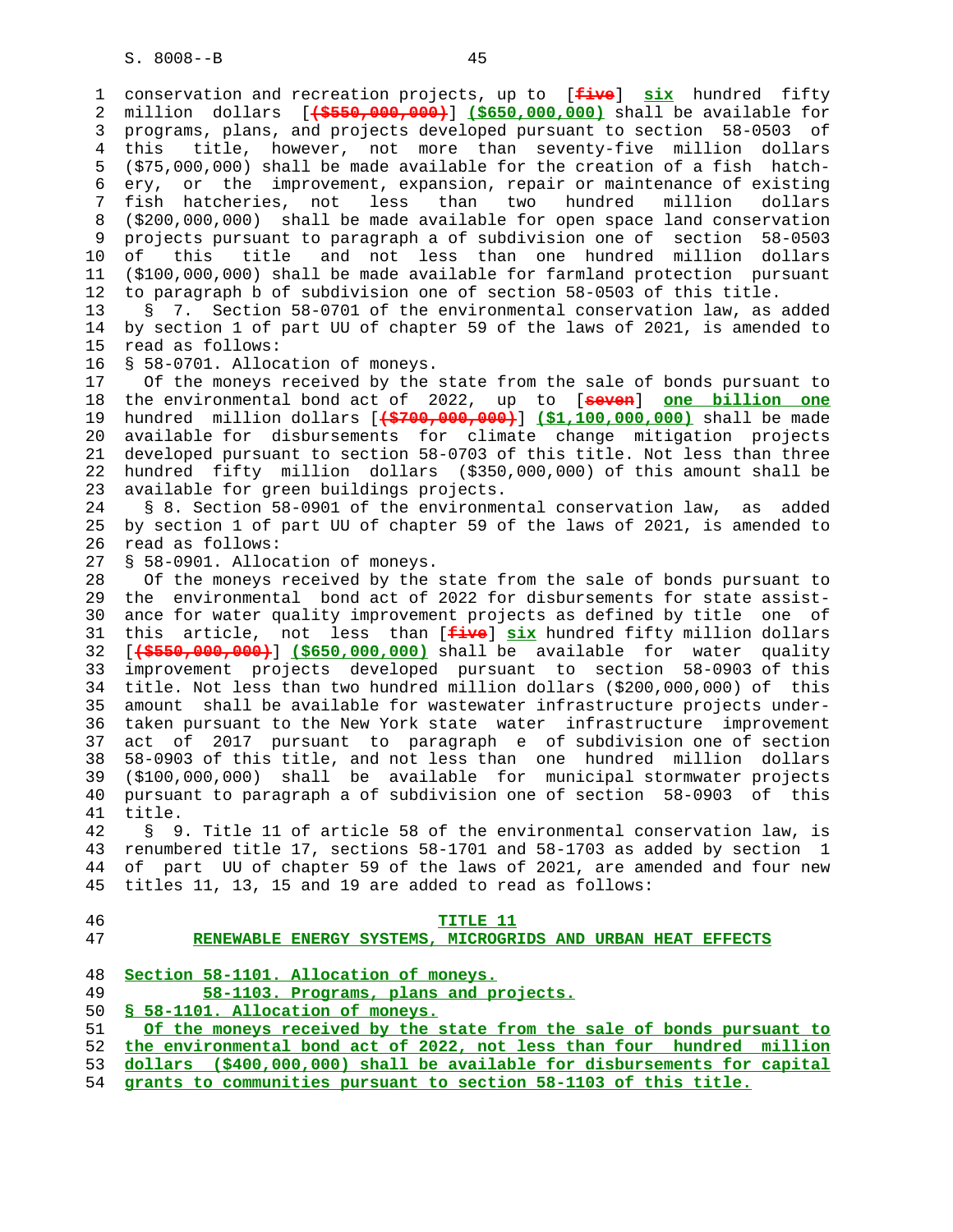|          | § 58-1103. Programs, plans and projects.                                                                                                            |
|----------|-----------------------------------------------------------------------------------------------------------------------------------------------------|
| 2        | Projects eligible for capital grants to communities include renewable                                                                               |
| 3        | energy systems as defined by section sixty-six-p of the public service                                                                              |
| 4        | law that are community-owned, creation and expansion of local renewable                                                                             |
| 5        | energy microgrids and projects to reduce, mitigate or adapt to urban                                                                                |
|          |                                                                                                                                                     |
| 6        | heat effects. For purposes of this section, "communities" eligible for                                                                              |
| 7        | funding shall include municipalities, Indian nations and non-profit                                                                                 |
| 8        | community organizations.                                                                                                                            |
|          |                                                                                                                                                     |
| 9        | TITLE 13                                                                                                                                            |
| 10       | RENEWABLE HEATING AND COOLING FOR LOW- AND MODERATE-INCOME HOUSEHOLDS                                                                               |
|          |                                                                                                                                                     |
| 11       | Section 58-1301. Allocation of moneys.                                                                                                              |
| 12       | 58-1303. Programs, plans and projects.                                                                                                              |
| 13       | § 58-1301. Allocation of moneys.                                                                                                                    |
| 14       | Of the moneys received by the state from the sale of bonds pursuant to                                                                              |
| 15       | the environmental bond act of 2022, not less than one billion dollars                                                                               |
|          |                                                                                                                                                     |
| 16       | (\$1,000,000,000) shall be available for disbursement for renewable heat-                                                                           |
| 17       | ing and cooling and weatherization for low- and moderate-income house-                                                                              |
| 18       | holds pursuant to section 58-1303 of this title.                                                                                                    |
| 19       | § 58-1303. Programs, plans and projects.                                                                                                            |
| 20       | Projects eligible for funding pursuant to this title include the                                                                                    |
| 21       | following:                                                                                                                                          |
| 22       | 1. Costs associated with installation of renewable heating and cooling                                                                              |
| 23       | systems in low- and moderate-income households.                                                                                                     |
| 24       | 2. Costs associated with weatherization of low- and moderate-income                                                                                 |
| 25       | households.                                                                                                                                         |
|          |                                                                                                                                                     |
| 26       | TITLE 15                                                                                                                                            |
| 27       | ELECTRIC SCHOOL AND TRANSIT BUSES AND EV CHARGING INFRASTRUCTURE                                                                                    |
|          |                                                                                                                                                     |
| 28       | Section 58-1501. Allocation of moneys.                                                                                                              |
| 29       | 58-1503. Programs, plans and projects.                                                                                                              |
| 30       |                                                                                                                                                     |
|          |                                                                                                                                                     |
|          | § 58-1501. Allocation of moneys.                                                                                                                    |
| 31       | Of the moneys received by the state from the sale of bonds pursuant to                                                                              |
| 32       | the environmental bond act of 2022, not less than one billion dollars                                                                               |
| 33       | (\$1,000,000,000) shall be available for disbursement for zero emission                                                                             |
| 34       | school and transit buses and EV charging infrastructure pursuant to                                                                                 |
| 35       | section 58-1503 of this title.                                                                                                                      |
| 36       | § 58-1503. Programs, plans and projects.                                                                                                            |
| 37       | Projects eligible for funding pursuant to this title include the                                                                                    |
| 38       | following:                                                                                                                                          |
| 39       | 1. Costs associated with purchase of or conversion to zero emission                                                                                 |
| 40       | school and transit buses.                                                                                                                           |
| 41       | 2. Costs associated with installation of EV charging infrastructure                                                                                 |
| 42       | for buses and passenger vehicles.                                                                                                                   |
| 43       | § 58-1701. Benefits of funds.                                                                                                                       |
|          |                                                                                                                                                     |
| 44       | department shall make every effort practicable to ensure that<br>The                                                                                |
| 45       | thirty-five percent of the funds pursuant to this article benefit [envi-                                                                            |
| 46       | ronmental justice] disadvantaged communities.                                                                                                       |
| 47       | § 58-1703. Reporting.                                                                                                                               |
| 48       | 1. No later than sixty days following the end of each fiscal year,                                                                                  |
| 49       | each department, agency, public benefit corporation, and public authori-                                                                            |
| 50       | ty receiving an allocation or allocations of appropriation financed from                                                                            |
| 51<br>52 | the [restore mother nature] clean water, clean air, and green jobs envi-<br>ronmental bond act of 2022 shall submit to the commissioner in a manner |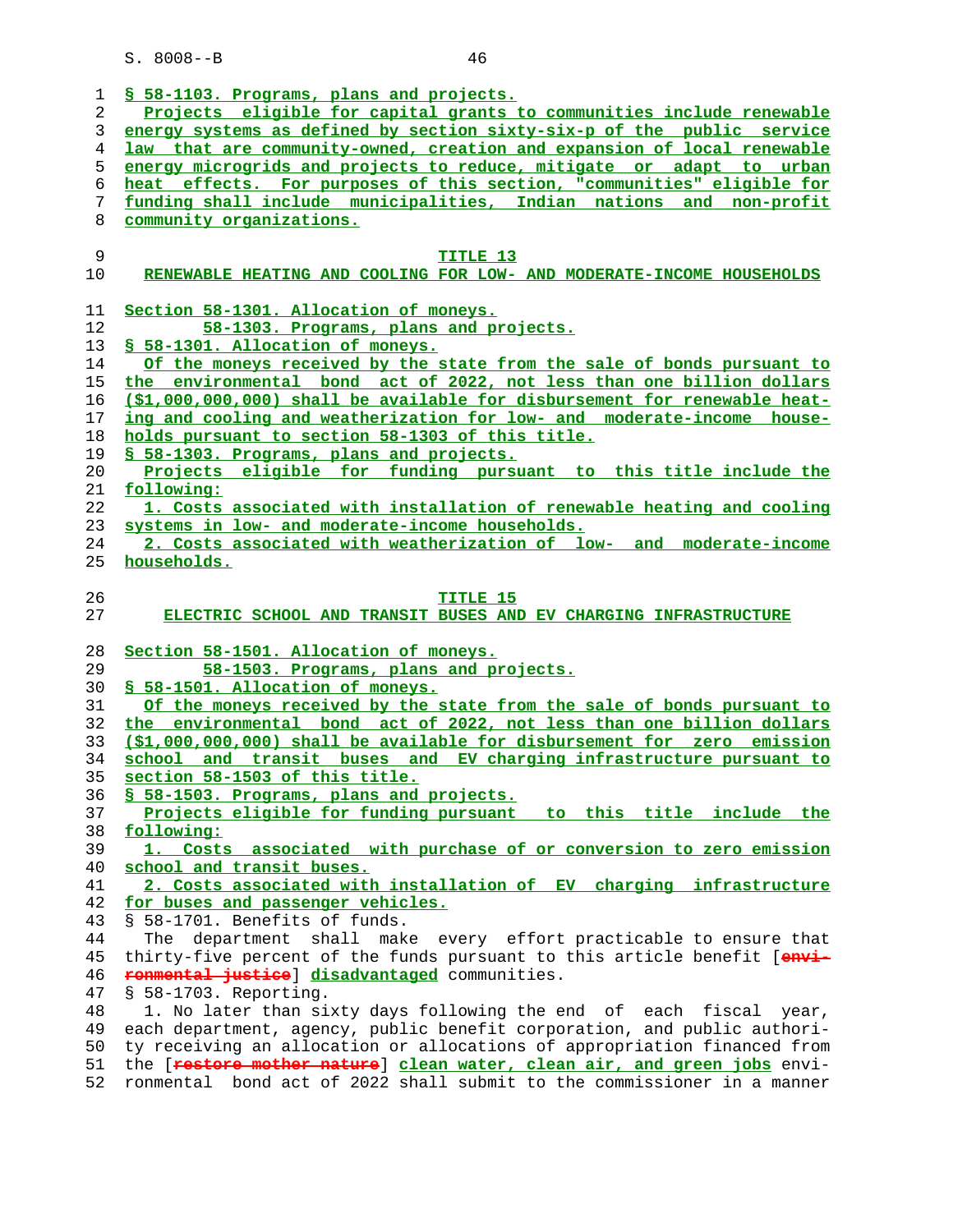1 and form prescribed by the department, the following information as of 2 March thirty-first of such fiscal year, within each category listed in 3 this title: the total appropriation; total commitments; year-to-date 4 disbursements; remaining uncommitted balances; and a description of each 5 project. 6 2. No later than one hundred twenty days following the end of each 7 fiscal year, the department shall submit to the governor, the temporary 8 president of the senate, and the speaker of the assembly a report that 9 includes the information received. A copy of the report shall be posted 10 on the department's website. **TITLE 19 LABOR STANDARDS Section 58-1901. Labor standards. § 58-1901. Labor standards. 1. Projects funded pursuant to this title shall require compliance with prevailing wage. 2. Projects funded pursuant to this title shall require use of appren- ticeship agreements as defined by article twenty-three of the labor law. 3. (a) Any state entity or municipality receiving at least five million dollars (\$5,000,000) from funds allocated pursuant to this arti- cle for a project which involves the construction, reconstruction, alteration, maintenance, moving, demolition, excavation, development or other improvement of any building, structure or land, shall be subject to section two hundred twenty-two of the labor law. (b) Any privately owned project receiving funds allocated pursuant to this title which utilizes a project labor agreement on such project shall not be subject to article eight of the labor law. 4. If determined applicable, a municipality or state entity may require that the private owner of a project, or a third party acting on the owner's behalf, enter into a labor peace agreement with at least one bona fide labor organization either: (a) where such bona fide labor organization is actively representing non-construction employees; or (b) upon notice by a bona fide labor organization that is attempting to represent non-construction employees. For purposes of this section "labor peace agreement" means an agreement between an entity and labor organization that, at a minimum, protects the state's proprietary inter- ests by prohibiting labor organizations and members from engaging in picketing, work stoppages, boycotts, and any other economic interfer- ence. 5.(a) Any municipality or state entity, or a third party acting on behalf and for the benefit of the municipality or state entity, in each contract for construction, reconstruction, alteration, repair, improve- ment or maintenance of a covered project under this article that is a public work, shall ensure that such contract contains a provision that the iron and structural steel used or supplied in the performance of the contract or any subcontract thereto and that is permanently incorporated into the public work, shall be produced or made in whole or substantial part in the United States, its territories or possessions. In the case of a structural iron or structural steel product, all manufacturing must take place in the United States, from the initial melting stage through the application of coatings, except metallurgical processes involving the refinement of steel additives. For the purposes of this subdivision, "permanently incorporated" shall mean an iron or steel product that is required to remain in place at the end of the project contract, in a**

**fixed location, affixed to the public work to which it was incorporated.**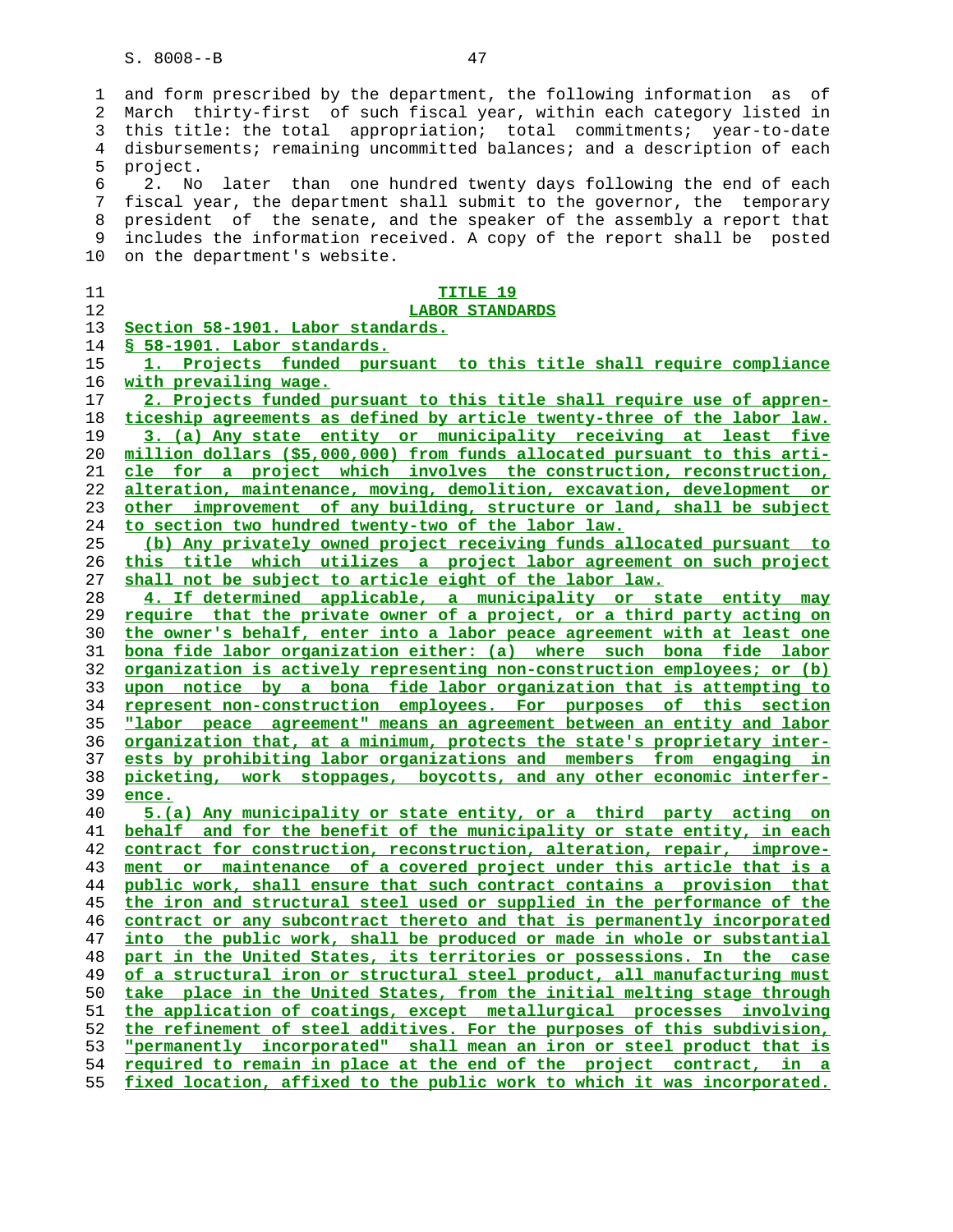1 **Iron and steel products that are capable of being moved from one** 2 **location to another are not permanently incorporated into a public work.** 3 **(b) The provisions of paragraph (a) of this subdivision shall not** 4 **apply if the head of the department or agency constructing the public** 5 **work, in his or her sole discretion, determines that the provisions** 6 **would not be in the public interest, would result in unreasonable costs,** 7 **or that obtaining such steel or iron in the United States would increase** 8 **the cost of the contract by an unreasonable amount, or such iron or** 9 **steel, including without limitation structural iron and structural** 10 **steel, cannot be produced or made in the United States in sufficient and** 11 **reasonably available quantities and of satisfactory quality. The head of** 12 **the department or agency constructing the public work shall include this** 13 **determination in an advertisement or solicitation of a request for** 14 **proposal, invitation for bid, or solicitation of proposal, or any other** 15 **method provided for by law or regulation for soliciting a response from** 16 **offerors intending to result in a contract pursuant to this subdivision.** 17 **The provisions of paragraph (a) of this subdivision shall not apply for** 18 **equipment purchased by a covered renewable energy system prior to the** 19 **effective date of this title.** 20 § 10. Section 97-tttt of the state finance law, as added by section 2 21 of part UU of chapter 59 of the laws of 2021, is amended to read as 22 follows: 23 § 97-tttt. [**Restore mother nature**] **Clean water, clean air, and green** 24 **jobs** bond fund. 1. There is hereby established in the joint custody of 25 the state comptroller and the commissioner of taxation and finance a 26 special fund to be known as the "[**restore mother nature**] **clean water,** 27 **clean air, and green jobs** bond fund". 28 2. The state comptroller shall deposit into the [**restore mother** 29 **nature**] **clean water, clean air, and green jobs** bond fund all moneys 30 received by the state from the sale of bonds and/or notes for uses 31 eligible pursuant to [**section four of**] the environmental bond act of 32 2022 "[**restore mother nature**] **clean water, clean air, and green jobs**". 33 3. Moneys in the [**restore mother nature**] **clean water, clean air, and** 34 **green jobs** bond fund, following appropriation by the legislature and 35 allocation by the director of the budget, shall be available only for 36 reimbursement of expenditures made from appropriations from the capital 37 projects fund for the purpose of the [**restore mother nature**] **clean** 38 **water, clean air, and green jobs** bond fund, as set forth in the environ- 39 mental bond act of 2022 "[**restore mother nature**] **clean water, clean air,** 40 **and green jobs**". 41 4. No moneys received by the state from the sale of bonds and/or notes 42 sold pursuant to the environmental bond act of 2022 "[**restore mother** 43 **nature**] **clean water, clean air, and green jobs**" shall be expended for 44 any project until funds therefor have been allocated pursuant to the 45 provisions of this section and copies of the appropriate certificates of 46 approval filed with the chair of the senate finance committee, the chair 47 of the assembly ways and means committee and the state comptroller. 48 § 11. Subdivision 32 of section 61 of the state finance law, as added 49 by section 3 of part UU of chapter 59 of the laws of 2021, is amended to read as follows: 51 32. Thirty years. For the payment of "[**restore mother nature**] **clean** 52 **water, clean air, and green jobs**" projects, as defined in article 53 fifty-eight of the environmental conservation law and undertaken pursu- 54 ant to a chapter of the laws of two thousand twenty-one, enacting and 55 constituting the environmental bond act of 2022 "[**restore mother nature**] 56 **clean water, clean air, and green jobs**". Thirty years for flood control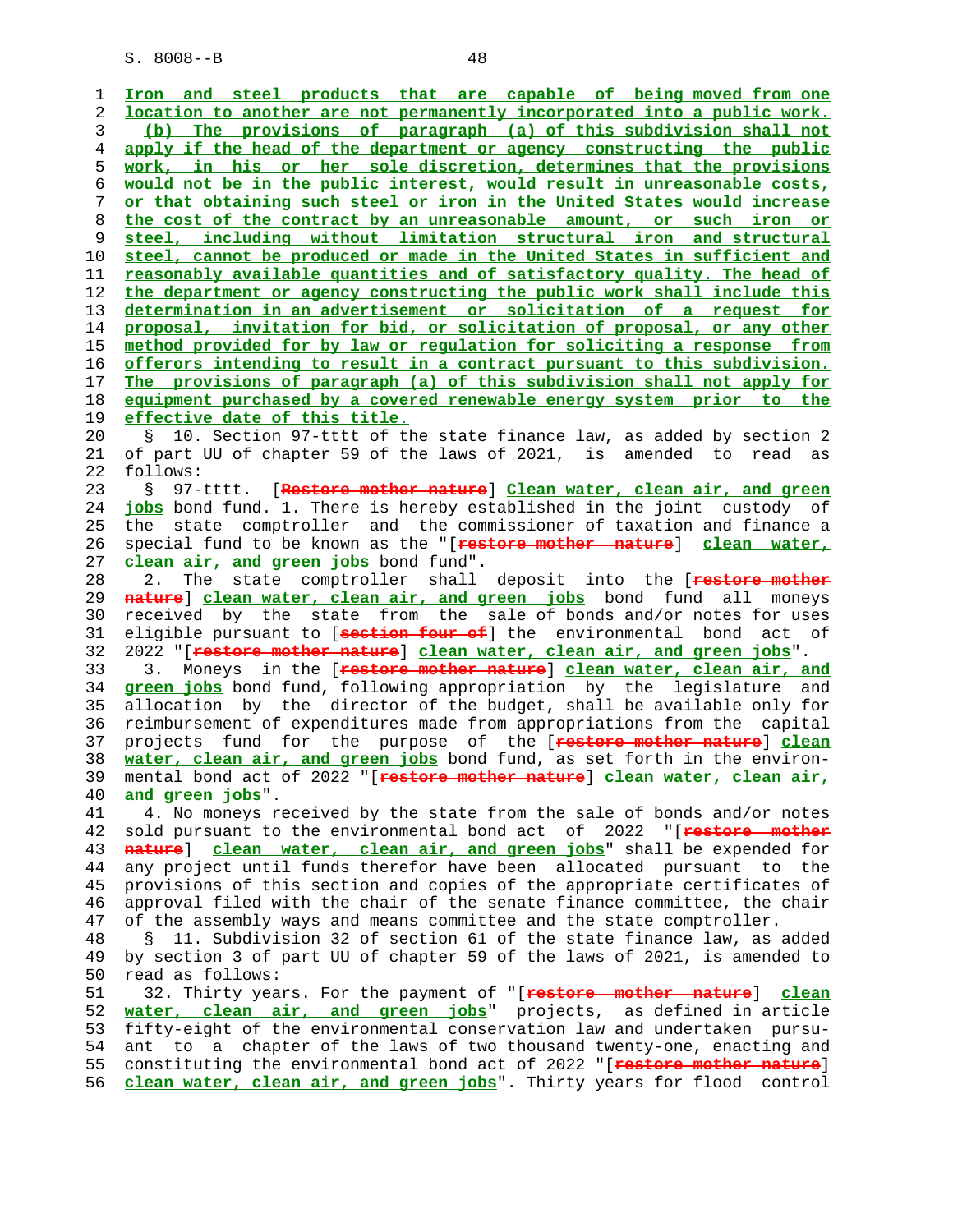1 infrastructure, other environmental infrastructure, wetland and other 2 habitat restoration, water quality projects, acquisition of land, 3 including acquisition of real property, and renewable energy projects. 4 Notwithstanding the foregoing, for the purposes of calculating annual 5 debt service, the state comptroller shall apply a weighted average peri- 6 od of probable life of [**restore mother nature**] **clean water, clean air,** 7 **and green jobs** projects, including any other works or purposes to be 8 financed with state debt. Weighted average period of probable life shall 9 be determined by computing the sum of the products derived from multi- 10 plying the dollar value of the portion of the debt contracted for each 11 work or purpose (or class of works or purposes) by the probable life of 12 such work or purpose (or class of works or purposes) and dividing the 13 resulting sum by the dollar value of the entire debt after taking into 14 consideration any original issue premium or discount.

 15 § 12. Section 5 of part UU of chapter 59 of the laws of 2021 amending 16 the environmental conservation law and the state finance law relating to 17 the implementation of the environmental bond act of 2022 "restore mother 18 nature", is amended to read as follows:

 19 § 5. This act shall take effect only in the event that section 1 of 20 part TT of the chapter of the laws of 2021 enacting the environmental 21 bond act of 2022 "[**restore mother nature**] **clean water, clean air, and** 22 **green jobs**" is submitted to the people at the general election to be 23 held in November 2022 and is approved by a majority of all votes cast 24 for and against it at such election. Upon such approval, this act shall 25 take effect immediately; provided that the commissioner of environmental 26 conservation shall notify the legislative bill drafting commission upon 27 the occurrence of the enactment of section 1 of part TT of the chapter 28 of the laws of 2021 enacting the environmental bond act of 2022 29 "[**restore mother nature**] **clean water, clean air, and green jobs**", in 30 order that the commission may maintain an accurate and timely effective 31 data base of the official text of the laws of the state of New York in 32 furtherance of effectuating the provisions of section 44 of the legisla- 33 tive law and section 70-b of the public officers law. Effective imme- 34 diately, the addition, amendment, and/or repeal of any rule or regu- 35 lation necessary for the implementation of the foregoing sections of 36 this act are authorized [**and directed**] to be made and completed on or 37 before such effective date.

 38 § 13. This act shall take effect immediately; provided, however that 39 sections one, two, three, four, five, six, seven, eight, nine, ten and 40 eleven of this act shall take effect on the same date and in the same 41 manner as part UU of chapter 59 of the laws of 2021, takes effect.

### 42 PART PP

 43 Section 1. Subdivision (a) of section 1421 of the tax law, as amended 44 by section 4 of part OOO of chapter 59 of the laws of 2019, is amended 45 to read as follows:

 46 (a) From the taxes, interest and penalties attributable to the tax 47 imposed pursuant to section fourteen hundred two of this article, the 48 amount of one hundred ninety-nine million three hundred thousand dollars 49 shall be deposited by the comptroller in the environmental protection 50 fund established pursuant to section ninety-two-s of the state finance 51 law for the fiscal year beginning April first, two thousand nine; the 52 amount of one hundred nineteen million one hundred thousand dollars 53 shall be deposited in such fund for the fiscal year beginning April 54 first, two thousand ten; **the amount of two hundred fifty-seven million**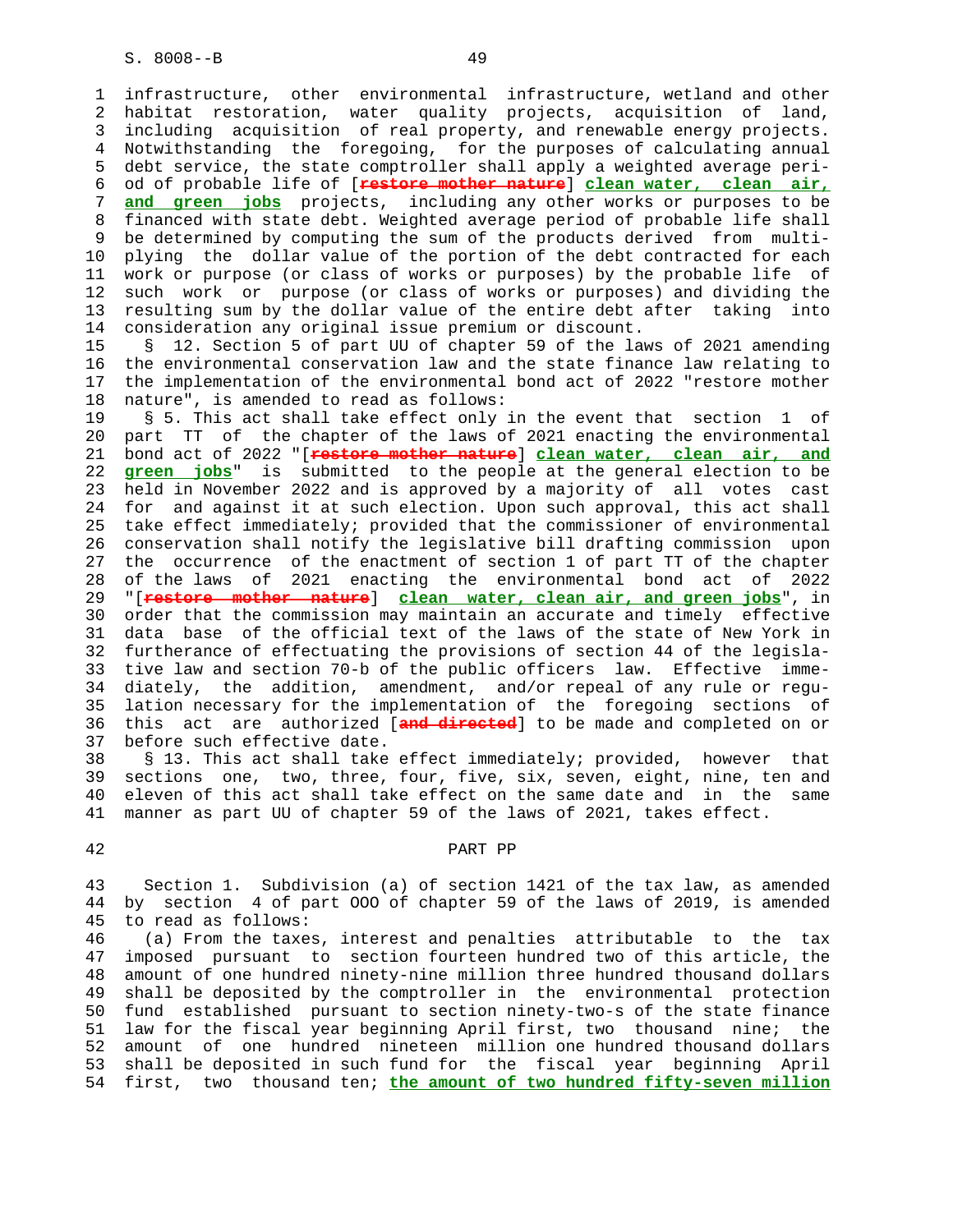1 **three hundred fifty thousand dollars shall be deposited into such fund** 2 **for the fiscal year beginning April first, two thousand twenty-two;** and 3 for each fiscal year thereafter. On or before June twelfth, nineteen 4 hundred ninety-five and on or before the twelfth day of each month ther- 5 eafter (excepting the first and second months of each fiscal year), the 6 comptroller shall deposit into such fund from the taxes, interest and 7 penalties collected pursuant to such section fourteen hundred two of 8 this article which have been deposited and remain to the comptroller's 9 credit in the banks, banking houses or trust companies referred to in 10 section one hundred seventy-one-a of this chapter at the close of busi- 11 ness on the last day of the preceding month, an amount equal to one- 12 tenth of the annual amount required to be deposited in such fund pursu- 13 ant to this section for the fiscal year in which such deposit is 14 required to be made. In the event such amount of taxes, interest and 15 penalties so remaining to the comptroller's credit is less than the 16 amount required to be deposited in such fund by the comptroller, an 17 amount equal to the shortfall shall be deposited in such fund by the 18 comptroller with subsequent deposits, as soon as the revenue is avail- 19 able. Beginning April first, nineteen hundred ninety-seven, the comp- 20 troller shall transfer monthly to the clean water/clean air fund estab- 21 lished pursuant to section ninety-seven-bbb of the state finance law, 22 all moneys remaining from such taxes, interest and penalties collected 23 that are not required for deposit in the environmental protection fund. 24 § 2. This act shall take effect immediately.

## 25 PART QQ

 26 Section 1. Subdivisions 2, 3 and 7 of section 24-0105 of the environ- 27 mental conservation law, as added by chapter 614 of the laws of 1975, 28 subdivision 7 as renumbered by chapter 654 of the laws of 1977, are 29 amended to read as follows:

 30 2. Considerable acreage of freshwater wetlands in the state of New 31 York has been lost, despoiled or impaired by unregulated draining, 32 dredging, filling, excavating, building, pollution or other [**acts**] 33 **activities** inconsistent with the natural uses of such areas. [**Other** 34 **freshwater**] **Freshwater** wetlands are in jeopardy of being lost, despoiled 35 or impaired by such [**unrelated acts**] **activities and because of the** 36 **recent curtailment of federal wetland protections**.

 37 3. Recurrent flooding aggravated or caused by the loss of freshwater 38 wetlands has serious effects upon natural ecosystems. **The increasing** 39 **severity and duration of storm-related flooding due to climate change,** 40 **which has caused billions of dollars of property damage in the state,** 41 **makes protection of all freshwater wetlands in the state of vital impor-** 42 **tance.**

 43 7. Any loss of freshwater wetlands deprives the people of the state of 44 some or all of the many and multiple benefits to be derived from 45 wetlands, to wit:

 46 (a) flood and storm control by the hydrologic absorption and storage 47 capacity of freshwater wetlands;

 48 (b) wildlife habitat by providing breeding, nesting and feeding 49 grounds and cover for many forms of wildlife, wildfowl and shorebirds, 50 including migratory wildfowl and rare**, endangered or threatened** species 51 [**such as the bald eagle and osprey**];

 52 (c) protection of subsurface water resources and provision for valu- 53 able watersheds and recharging ground water supplies;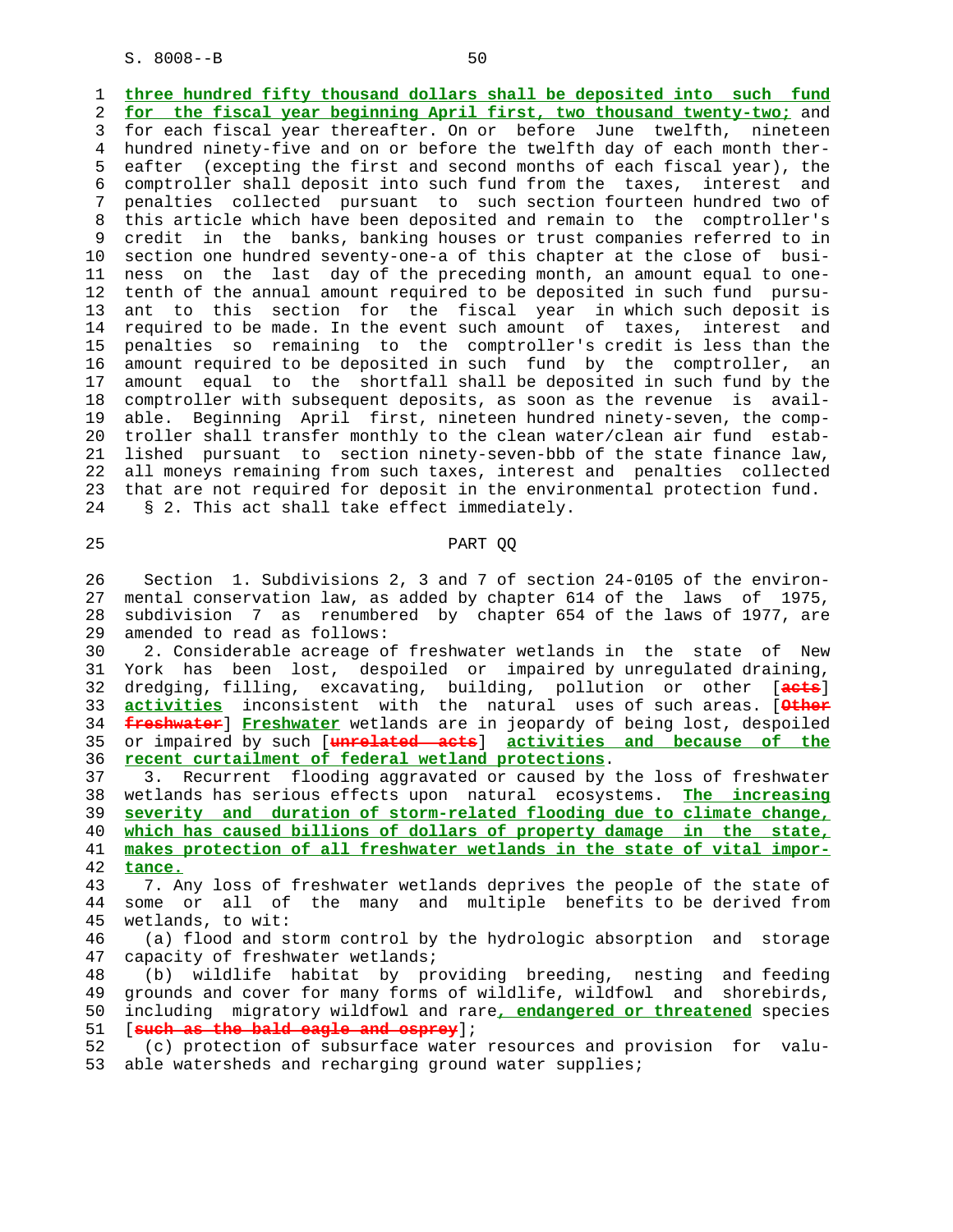| recreation by providing areas for hunting, fishing, boating,<br>(d)                                   |
|-------------------------------------------------------------------------------------------------------|
| hiking, bird watching, photography, camping and other uses;                                           |
| (e) pollution treatment by serving as biological and chemical oxida-                                  |
| tion basins;                                                                                          |
| (f) erosion control by serving as sedimentation areas and filtering                                   |
|                                                                                                       |
| basins, absorbing silt and organic matter and protecting channels and                                 |
| harbors;                                                                                              |
| (g) education and scientific research by providing readily accessible                                 |
| outdoor bio-physical laboratories, living classrooms and vast training                                |
| and education resources; [and]                                                                        |
| (h) open space and aesthetic appreciation by providing often the only                                 |
| remaining open areas along crowded river fronts and coastal Great Lakes                               |
| regions; [and]                                                                                        |
|                                                                                                       |
| (i) sources of nutrients in freshwater food cycles and nursery grounds                                |
| and sanctuaries for freshwater fish[-];                                                               |
| (j) preservation of plant species that are rare, endangered or threat-                                |
| ened, or exploitably vulnerable as defined in section 9-1503 of this                                  |
| chapter; and                                                                                          |
| (k) preservation of communities of plants and animals that are deemed                                 |
| by the commissioner to be rare in the state or in a region of the state.                              |
| § 2. The opening paragraph and paragraphs (c) and (d) of subdivision                                  |
|                                                                                                       |
| 1, and subdivisions 2, 3 and 8 of section 24-0107 of the environmental                                |
| conservation law, as amended by chapter 654 of the laws of 1977, are                                  |
| amended and two new subdivisions 9 and 10 are added to read as follows:                               |
| "Freshwater wetlands" means lands and waters of the state [as shown on                                |
| the freshwater wetlands map] that have an area of at least twelve and                                 |
| four-tenths acres or, if less than twelve and four-tenths acres in size,                              |
| are of unusual importance and which contain any or all of the following:                              |
| (c) lands and waters substantially enclosed by aquatic or semi-aquatic                                |
|                                                                                                       |
| vegetation as set forth in paragraph (a) of this subdivision or by dead                               |
| vegetation as set forth in paragraph (b) of this subdivision, the regu-                               |
| lation of which is necessary to protect and preserve the aquatic and                                  |
|                                                                                                       |
| semi-aquatic vegetation; and                                                                          |
| (d) the waters overlying the areas set forth in <b>paragraphs</b> (a) and (b)                         |
|                                                                                                       |
| of this subdivision and the lands underlying paragraph (c) of this                                    |
| subdivision.                                                                                          |
| "Freshwater wetlands map" shall mean a map promulgated by the<br>2.                                   |
| department pursuant to section 24-0301 of this article on which are                                   |
| indicated the boundaries of any freshwater wetlands. Freshwater wetland                               |
| maps will serve the purpose of educating the public on the approximate                                |
| location of wetlands, are for educational purposes only, and are not                                  |
| controlling for purposes of determining if a wetlands permit is required                              |
| pursuant to section 24-0701 of this article.                                                          |
| "Boundaries of a freshwater wetland" shall mean the outer limit of<br>3.                              |
| the vegetation specified in paragraphs (a) and (b) of subdivision one of                              |
| this section [24-0107] and of the lands and waters specified in para-                                 |
|                                                                                                       |
| graph (c) of such subdivision.                                                                        |
| 8.<br>"Pollution" shall mean the presence in the environment of [man-in-                              |
| duced] human-induced conditions or contaminants in quantities or charac-                              |
| teristics which are or may be injurious to human, plant or wildlife,<br>or                            |
| other animal life or to property.                                                                     |
| 9. "Unusual importance" shall mean a freshwater wetland, regardless of                                |
| size, that possesses one or more of the following characteristics as<br>determined by the department: |
|                                                                                                       |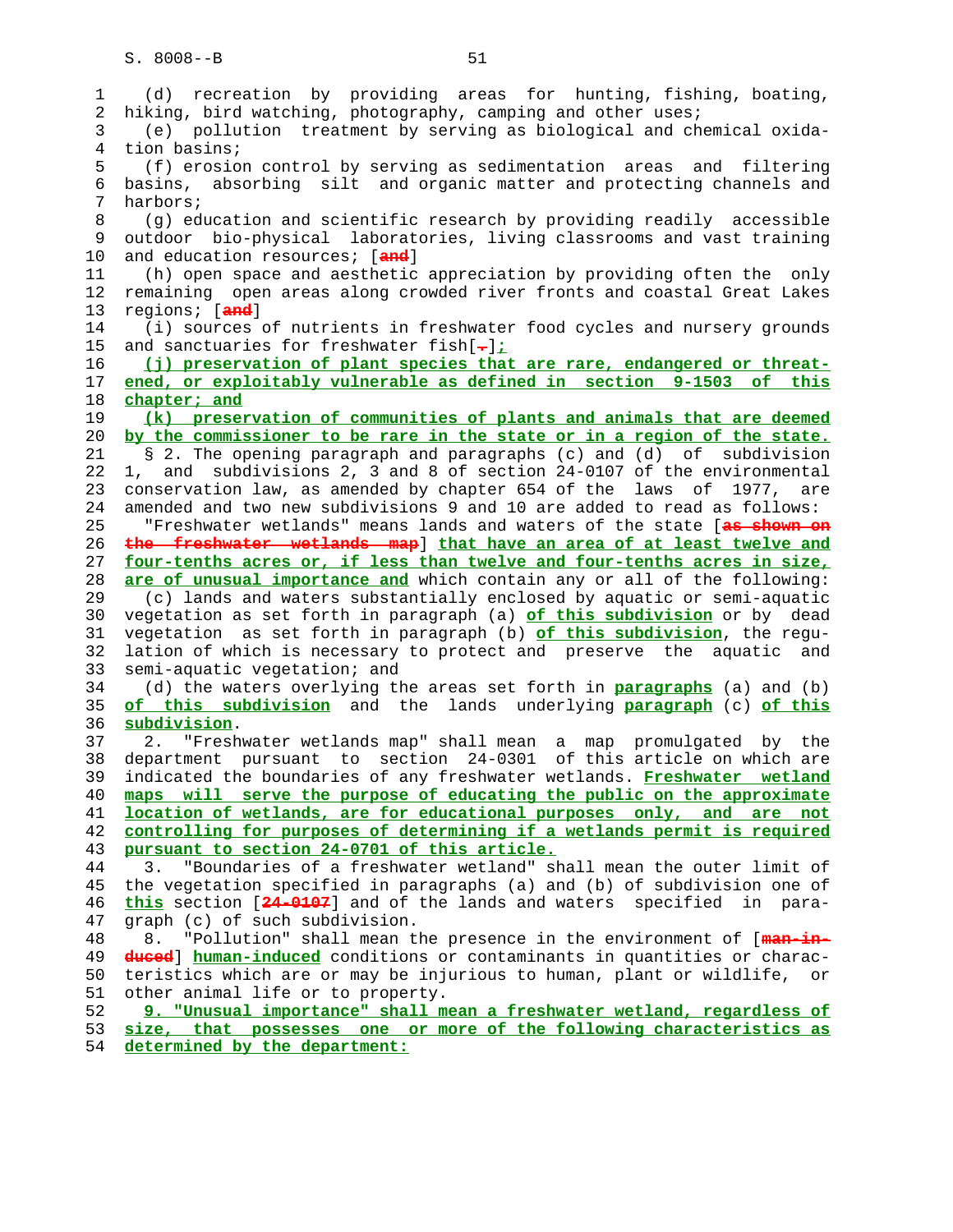| 1              | (a) it is located in an area designated as a special flood hazard area   |
|----------------|--------------------------------------------------------------------------|
| 2              | on the most current federal emergency management agency flood insurance  |
| 3              | rate map that has experienced significant flooding in the past;          |
| $\overline{4}$ | (b) it contains occupied habitat or habitat for an essential behavior,   |
| 5              | as confirmed by the department, of an endangered or threatened species   |
| 6              | or a species of special concern as defined under section 11-0535 of this |
| 7              | chapter and/or listed as a species of greatest conservation need in New  |
| 8              | York's wildlife action plan;                                             |
|                |                                                                          |
| 9              | (c) it is classified by the department as a Class I wetland;             |
| 10             | (d) it is classified by the department as a Class II wetland and the     |
| 11             | department determines based on criteria established by regulation that   |
| 12             | its wetland functions and values are of local or regional significance;  |
| 13             | or                                                                       |
| 14             | (e) it was previously classified and mapped by the department as a       |
| 15             | wetland of unusual local importance.                                     |
| 16             | 10. "Delineation" shall mean a precise description of a regulated        |
| 17             | freshwater wetland as defined in subdivisions one and three of this      |
| 18             | section, including the regulated adjacent area with sufficient scale and |
| 19             | clarity to permit ready identification.                                  |
| 20             | 3. Subdivisions 1, 2, 3, 4 and 5 of section 24-0301 of the environ-      |
| 21             | mental conservation law are REPEALED.                                    |
| 22             | § 4. Subdivisions 6, 7 and 8 of section 24-0301 of the environmental     |
|                |                                                                          |
| 23             | conservation law, subdivision 6 as amended by chapter 16 of the laws of  |
| 24             | 2010 and subdivision 7 as amended and subdivision 8 as added by chapter  |
| 25             | 654 of the laws of 1977, are amended to read as follows:                 |
| 26             | [6.] 1. Except as provided in subdivision [eight] three of this          |
| 27             | section, the commissioner shall supervise the maintenance of [such boun- |
| 28             | dary] freshwater wetlands maps, which shall be available to the public   |
| 29             | [for inspection and examination at the regional office of the department |
| 30             | in which the wetlands are wholly or partly located and in the office of  |
| 31             | the clerk of each county in which each such wetland or a portion thereof |
| 32             | is located] on the department's website. The commissioner may, upon      |
| 33             | notice in a form and manner to be determined by the department to the    |
| 34             | property owner or owners affected, readjust the map [thereafter to clar- |
| 35             | ify the boundaries of the wetlands, to correct any errors on the map, to |
| 36             | effect any additions, deletions or technical changes on the map, and to  |
| 37             | reflect changes as have occurred as a result of the granting of permits  |
| 38             | pursuant to section 24-0703 of this article, or natural changes which    |
| 39             | may have occurred through erosion, accretion, or otherwise. Notice of    |
| 40             | such readjustment shall be given in the same manner as set forth in      |
| 41             | subdivision five of this section for the promulgation of final freshwa-  |
| 42             | ter wetlands maps. In addition, at the time notice is provided pursuant  |
|                | to subdivision five of this section, the commissioner shall update any   |
| 43             | digital image of the map posted on the department's website to reflect   |
| 44             |                                                                          |
| 45             | such readjustment] at any time prior to the filing of the delineation of |
| 46             | a freshwater wetland boundary to more accurately depict the approximate  |
| 47             | location of wetlands.                                                    |
| 48             | [7.] 2. Except as provided in subdivision [eight] three of this          |
| 49             | section, the commissioner may, upon his or her own initiative, and       |
| 50             | shall, upon a written request by a landowner whose land or a portion     |
| 51             | thereof may be included within a wetland, or upon the written request of |
| 52             | another person or persons or an official body whose interests are shown  |
| 53             | to be affected, cause to be delineated [more precisely] the boundary     |
| 54             | line or lines of a freshwater wetland or a portion thereof and the regu- |
| 55             | lated freshwater wetland adjacent area as set forth in subdivision two   |
|                |                                                                          |

**of section 24-0701 of this article**. [**Such more precise delineation of a**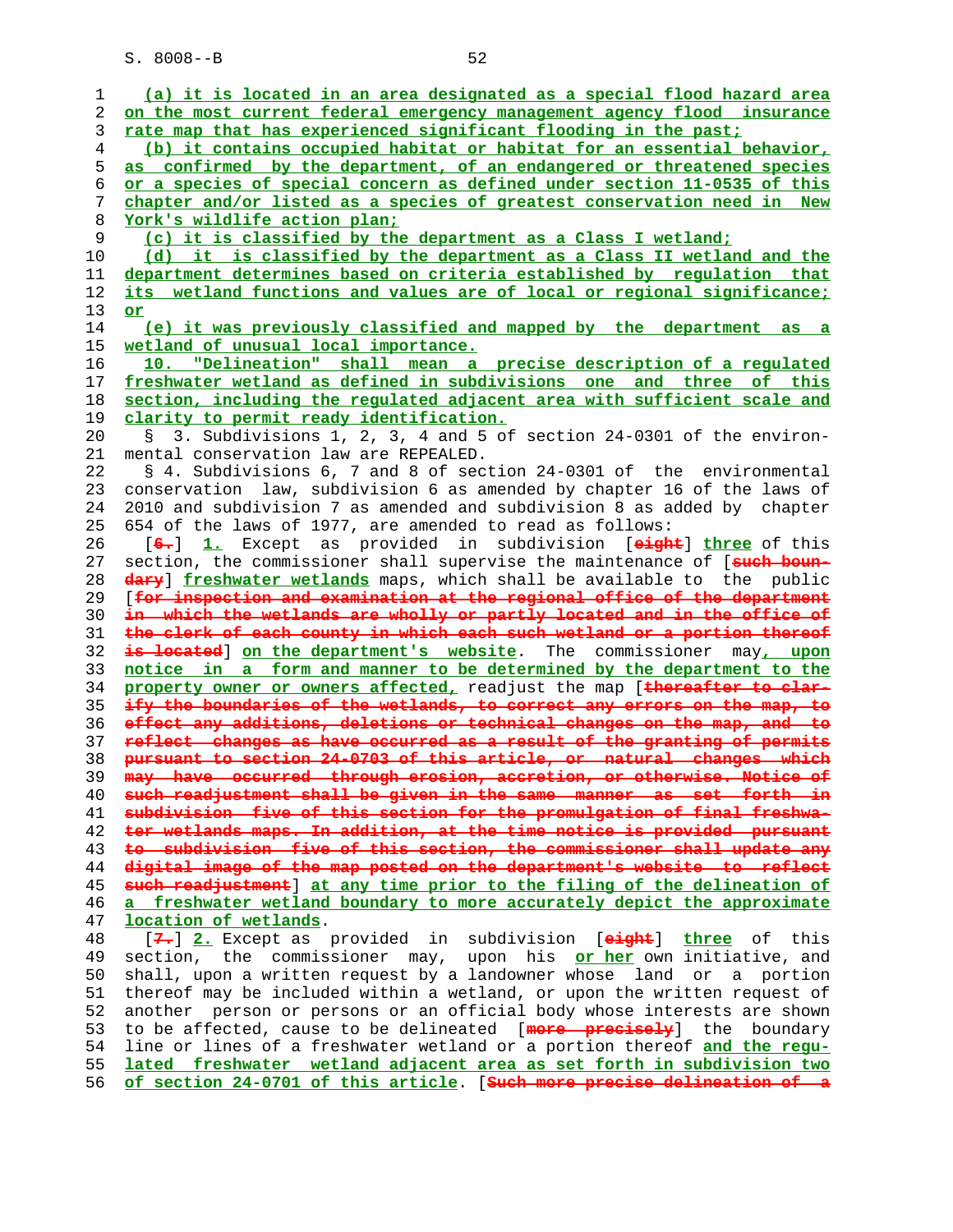1 **freshwater wetland boundary line or lines shall be of appropriate scale** 2 **and sufficient clarity to permit the ready identification of individual** 3 **buildings and of other major man-made structures or facilities or** 4 **significant geographical features with respect to the boundary of any** 5 **freshwater wetland.**] The commissioner shall [**undertake to delineate the** 6 **boundary of a particular wetland or wetlands, or a particular part of** 7 **the boundary thereof only upon a showing by the applicant therefor of** 8 **good cause for such more precise delineation and the establishment of** 9 **such more precise line**] **file any delineation of a wetland boundary made** 10 **or accepted by the department and such delineation shall be effective** 11 **and binding for a period of five years from the date such delineation is** 12 **filed. The commissioner shall supervise the filing and maintenance of** 13 **delineations, which shall be made available to the public on the depart-** 14 **ment's website**. 15 [**8.**] **3.** The supervision of the maintenance of any freshwater wetlands 16 map or portion thereof applicable to wetlands within the Adirondack 17 park, the readjustment and precise delineation of wetland boundary lines 18 and the other functions and duties ascribed to the commissioner by 19 subdivisions [**six and seven**] **one and two** of this section shall be 20 performed by the Adirondack park agency, which shall make such maps **and** 21 **delineations** available [**for public inspection and examination at its** 22 **headquarters**] **on the agency's website**. 23 § 5. Subdivisions 1, 2 and 4 of section 24-0701 of the environmental 24 conservation law, subdivisions 1 and 2 as amended by chapter 654 of the 25 laws of 1977 and subdivision 4 as amended by chapter 697 of the laws of 26 1979, are amended to read as follows: 27 1. [**After issuance of the official freshwater wetlands map of the** 28 **state, or of any selected section or region thereof, any**] **Any** person 29 desiring to conduct on freshwater wetlands [**as so designated thereon**] **or** 30 **on the regulated freshwater wetland adjacent area as set forth in subdi-** 31 **vision two of this section** any of the regulated activities set forth in 32 subdivision two of this section must obtain a permit as provided in this 33 title. 34 2. Activities subject to regulation shall include any form of drain- 35 ing, dredging, excavation, removal of soil, mud, sand, shells, gravel or 36 other aggregate from any freshwater wetland, either directly or indi- 37 rectly; and any form of dumping, filling, or depositing of any soil, 38 stones, sand, gravel, mud, rubbish or fill of any kind, either directly 39 or indirectly; erecting any structures, roads, the driving of pilings, 40 or placing of any other obstructions whether or not changing the ebb and 41 flow of the water; any form of pollution, including but not limited to, 42 installing a septic tank, running a sewer outfall, discharging sewage 43 treatment effluent or other liquid wastes into or so as to drain into a 44 freshwater wetland; and any other activity which substantially impairs 45 any of the several functions served by freshwater wetlands or the bene- 46 fits derived therefrom which are set forth in section 24-0105 of this 47 article. These activities are subject to regulation whether or not they 48 occur upon the wetland itself, if they impinge upon or otherwise 49 substantially affect the wetlands and are located**: (a)** not more than one 50 hundred feet from the boundary of [**such**] **a** wetland**: (i) that has an area** 51 **of at least twelve and four-tenths acres; (ii) that is a wetland of** 52 **unusual importance and has an area of at least ten acres; (iii) that is** 53 **classified as a Class I wetland by the department and has an area of at** 54 **least five acres; or (iv) that was previously classified and mapped by** 55 **the department as a wetland of unusual local importance; (b) not more** 56 **than fifty feet from the boundary of a wetland if it is a wetland of**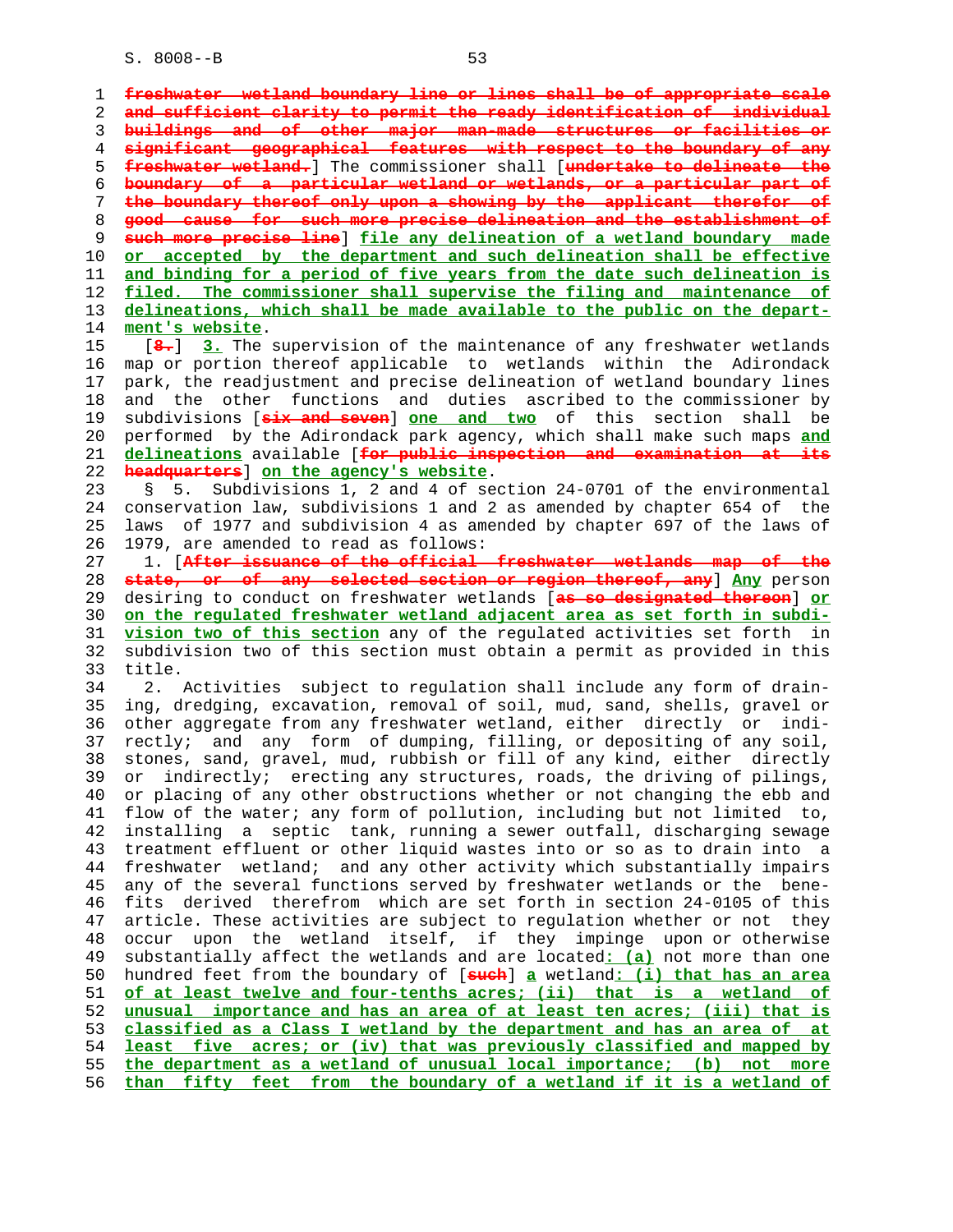1 **unusual importance and has an area of at least five acres and less than** 2 **ten acres; and (c) not more than twenty-five feet from the boundary of a** 3 **wetland if it is a wetland of unusual importance and has an area of less** 4 **than five acres**. Provided, that a greater distance from any such 5 wetland may be regulated pursuant to this article by the appropriate 6 local government or by the department, whichever has jurisdiction over 7 such wetland, where necessary to protect and preserve the wetland. 8 4. [**The**] **On lands in active agricultural or silvicultural use, the** 9 activities of farmers and other landowners in grazing and watering live- 10 stock, making reasonable use of water resources, harvesting natural 11 products of the wetlands, selectively cutting timber, draining land or 12 wetlands for growing agricultural products and otherwise engaging in the 13 use of wetlands or other land for growing agricultural products shall be 14 excluded from regulated activities and shall not require a permit under 15 subdivision one [**hereof**] **of this section**, except that structures not 16 required for enhancement or maintenance of the agricultural productivity 17 of the land and any filling activities shall not be excluded hereunder, 18 and provided that the use of land [**designated as a freshwater wetland** 19 **upon the freshwater wetlands map at the effective date thereof**] **that** 20 **meets the definition of a freshwater wetland in section 24-0107 of this** 21 **article** for uses other than those referred to in this subdivision shall 22 be subject to the provisions of this article. 23 § 6. Subdivision 5 of section 24-0703 of the environmental conserva- 24 tion law, as amended by section 38 of part D of chapter 60 of the laws 25 of 2012, is amended to read as follows: 26 5. [**Prior to the promulgation of the final freshwater wetlands map in** 27 **a particular area and the implementation of a freshwater wetlands** 28 **protection law or ordinance, no person shall conduct, or cause to be** 29 **conducted, any activity for which a permit is required under section** 30 **24-0701 of this title on any freshwater wetland unless he has obtained a** 31 **permit from the commissioner under this section.**] Any person may inquire 32 of the department as to whether or not a given parcel of land [**will be** 33 **designated**] **includes** a freshwater wetland subject to regulation **or a** 34 **regulated freshwater wetland adjacent area and whether a permit under** 35 **subdivision one of this section is required for a proposed activity**. The 36 department shall give a definite answer in writing within [**thirty**] **sixty** 37 days of such request as to [**whether**] **the status of** such parcel [**will or** 38 **will not be so designated**] **and whether a permit is required for the** 39 **proposed activity**. Provided that, in the event that weather or ground 40 conditions prevent the department from making a determination within 41 [**thirty**] **sixty** days, it may extend such period until a determination can 42 be made. Such answer in the affirmative shall be reviewable; such an 43 answer in the negative shall be a complete defense to the enforcement of 44 this article as to such parcel of land **for a period of five years from** 45 **the date the department issues the negative answer**. [**The commissioner** 46 **may by regulation adopted after public hearing exempt categories or** 47 **classes of wetlands or individual wetlands which he determines not to be** 48 **critical to the furtherance of the policies and purposes of this arti-** 49 **cle.**] 50 § 7. Subdivision 1 of section 24-0901 of the environmental conserva- 51 tion law, as added by chapter 614 of the laws of 1975, is amended to 52 read as follows: 53 1. [**Upon completion of the freshwater wetlands map, the**] **The** commis- 54 sioner shall confer with local government officials in each region in 55 which the inventory has been conducted to establish a program for the 56 protection of the freshwater wetlands of the state.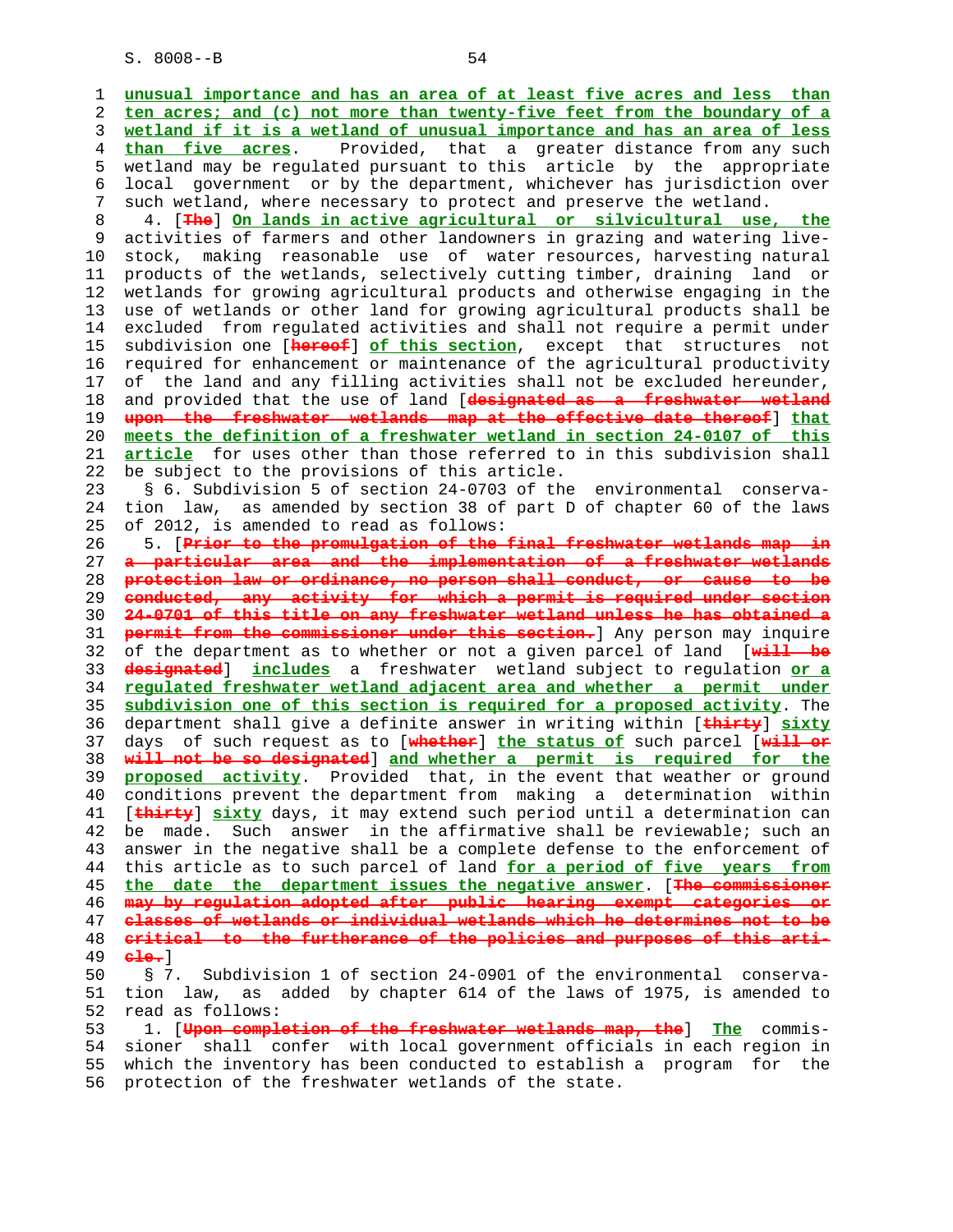1 § 8. Subdivisions 1 and 5 of section 24-0903 of the environmental 2 conservation law, as added by chapter 614 of the laws of 1975, are 3 amended to read as follows: 4 1. [**Upon completion of the freshwater wetlands map of the state, or of** 5 **any selected section or region thereof, the**] **The** commissioner shall 6 [**proceed to**] classify freshwater wetlands so designated thereon accord- 7 ing to their most appropriate uses, in light of the values set forth in 8 section 24-0105 of this article and the present conditions of such 9 wetlands. The commissioner shall determine what uses of such wetlands<br>10 are most compatible with the foregoing and shall prepare minimum land are most compatible with the foregoing and shall prepare minimum land 11 use regulations to permit only such compatible uses. The classifications 12 may cover freshwater wetlands in more than one governmental subdivision. 13 Permits pursuant to section 24-0701 of this article are required whether 14 or not a classification has been promulgated. 15 5. Prior to the adoption of any land use regulations governing fresh- 16 water wetlands, the commissioner shall hold a public hearing thereon in 17 the area in which the affected freshwater wetlands are located, and give 18 fifteen days prior notice thereof by **posting on the department's website** 19 **or by** publication at least once in a newspaper having general circu- 20 lation in the area of the local government involved. The commissioner 21 shall promulgate the regulations within thirty days of such hearing and 22 **post such order on the department's website or** publish such order [**at** 23 **least once**] in a newspaper having general circulation in the area of the 24 local government affected and make such plan available for public 25 inspection and review; such order shall not take effect until thirty 26 days after the filing thereof with the clerk of the county in which such 27 wetland is located. 28 § 9. Paragraph (c) of subdivision 8 of section 70-0117 of the environ- 29 mental conservation law, as added by section 1 of part AAA of chapter 59 30 of the laws of 2009, is amended to read as follows: 31 (c) [**All fees**] **Fees** collected pursuant to [**this**] **paragraph (a) of this** 32 subdivision shall be deposited [**into**] **to the credit of** the [**environ-** 33 **mental protection**] **conservation** fund pursuant to section [**ninety-two-s**] 34 **eighty-three** of the state finance law**. Fees collected pursuant to para-** 35 **graph (b) of this subdivision shall be deposited to the credit of the** 36 **marine resources account of the conservation fund.** 37 **(d) Application fees required pursuant to this subdivision will not be** 38 **required for any state department**. 39 § 10. Subdivisions 1 and 2 of section 71-2303 of the environmental 40 conservation law, as amended by chapter 99 of the laws of 2010, are 41 amended to read as follows: 42 1. Administrative sanctions. **a.** Any person who violates, disobeys or 43 disregards any provision of article twenty-four, including title five 44 and section 24-0507 thereof or any rule or regulation, local law or 45 ordinance, permit or order issued pursuant thereto, shall be liable to 46 the people of the state for a civil penalty of not to exceed eleven 47 thousand dollars for every such violation **and for each day every such** 48 **violation occurs**, to be assessed, after a hearing or opportunity to be 49 heard upon due notice and with the rights to specification of the charg- 50 es and representation by counsel at such hearing, by the commissioner or 51 local government. Such penalty may be recovered in an action brought by 52 the attorney general at the request and in the name of the commissioner 53 or local government in any court of competent jurisdiction. Such civil 54 penalty may be released or compromised by the commissioner or local 55 government before the matter has been referred to the attorney general; 56 and where such matter has been referred to the attorney general, any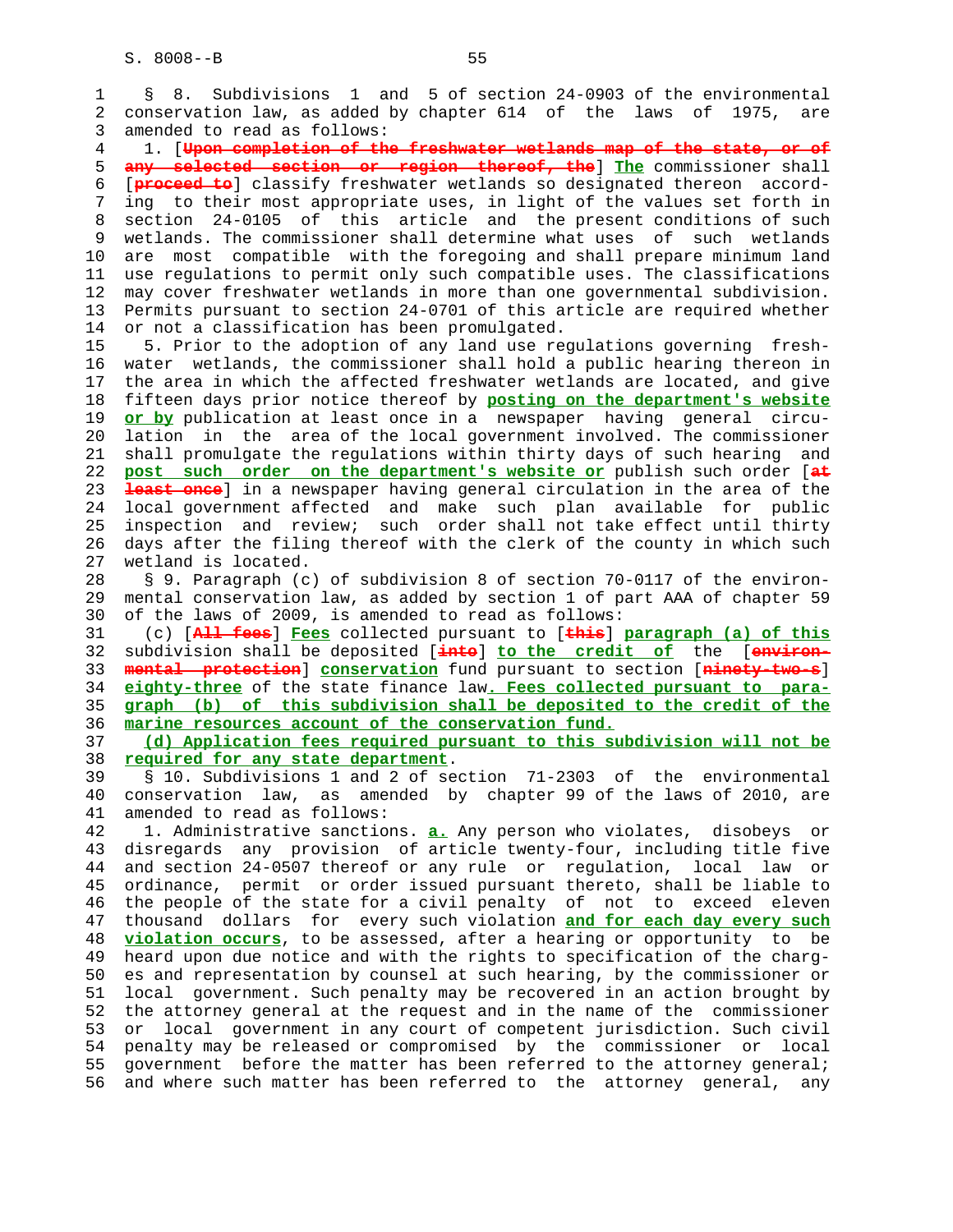1 such penalty may be released or compromised and any action commenced to 2 recover the same may be settled and discontinued by the attorney general 3 with the consent of the commissioner or local government. In addition, 4 the commissioner or local government shall have power, following a hear- 5 ing held in conformance with the procedures set forth in section 71-1709 6 of this article, to direct the violator to cease [**his violation of**] 7 **violating** the act and to restore the affected freshwater wetland to its 8 condition prior to the violation, insofar as that is possible within a 9 reasonable time and under the supervision of the commissioner or local 10 government. Any such order of the commissioner or local government shall 11 be enforceable in an action brought by the attorney general at the 12 request and in the name of the commissioner or local government in any 13 court of competent jurisdiction. Any civil penalty or order issued by 14 the commissioner or local government pursuant to this subdivision shall 15 be reviewable in a proceeding pursuant to article seventy-eight of the 16 civil practice law and rules.

**b. Upon determining that significant damage to the functions and bene- fits of a freshwater wetland is occurring or is imminent as a result of any violation of article twenty-four of this chapter, including but not limited to (i) activity taking place requiring a permit under article twenty-four of this chapter but for which no permit has been granted or (ii) failure on the part of a permittee to adhere to permit conditions, the commissioner or local government shall have power to direct the violator to cease and desist from violating the act. In such cases the violator shall be provided an opportunity to be heard with ten days of receipt of the notice to cease and desist.**

 27 2. Criminal sanctions. Any person who violates any provision of arti- 28 cle twenty-four of this chapter, including any rule or regulation, local 29 law or ordinance, permit or order issued pursuant thereto, shall, in 30 addition, for the first offense, be guilty of a violation punishable by 31 a fine of not less than two thousand nor more than [**four**] **five** thousand 32 dollars; for a second and each subsequent offense he **or she** shall be 33 guilty of a misdemeanor punishable by a fine of not less than four thou- 34 sand nor more than [**seven**] **ten** thousand dollars or a term of imprison- 35 ment of not less than fifteen days nor more than six months or both. 36 Instead of these punishments, any offender may be punishable by being 37 ordered by the court to restore the affected freshwater wetland to its 38 condition prior to the offense, insofar as that is possible. The court 39 shall specify a reasonable time for the completion of such restoration, 40 which shall be effected under the supervision of the commissioner or 41 local government. Each offense shall be a separate and distinct offense 42 and, in the case of a continuing offense, each day's continuance thereof 43 shall be deemed a separate and distinct offense.

 44 § 11. Subdivision 1 of section 71-2305 of the environmental conserva- 45 tion law, as added by chapter 614 of the laws of 1975, is amended to 46 read as follows:

 47 1. The attorney general, upon his **or her** own initiative or upon 48 complaint of the commissioner or local government, shall prosecute 49 persons alleged to have violated [**any such order of the commissioner or** 50 **local government pursuant to**] article twenty-four **of this chapter**.

 51 § 12. This act shall take effect immediately, provided, however, that 52 sections two, three, four, five, six, seven and eight of this act shall 53 take effect on January 1, 2023.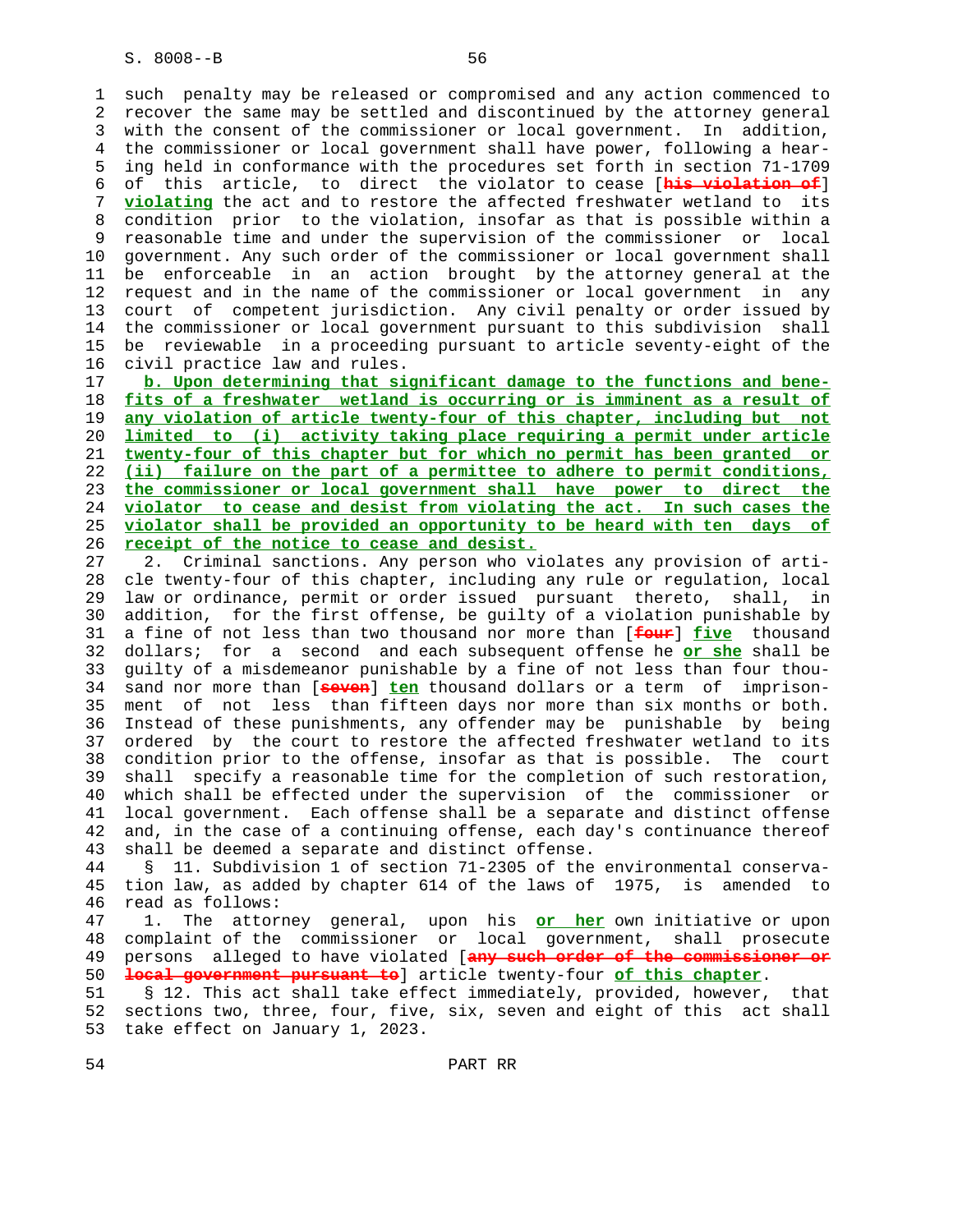1 Section 1. Legislative intent. The legislature finds the amount of 2 waste generated in New York is a threat to the environment. The legisla- 3 ture further finds and declares that it is in the public interest of the 4 state of New York for covered material and product producers to under- 5 take the responsibility for the development and implementation of strat- 6 egies to promote reduction, reuse, recovery, and recycling of covered 7 materials and products through investments in the end-of-product-life 8 management of products, printed paper, and product packaging.

| 9        | § 2. Article 27 of the environmental conservation law is amended by                                |
|----------|----------------------------------------------------------------------------------------------------|
| 10       | adding a new title 33 to read as follows:                                                          |
| 11       | TITLE 33                                                                                           |
| 12       | EXTENDED PRODUCER RESPONSIBILITY ACT                                                               |
| 13       | Section 27-3301. Definitions.                                                                      |
| 14       | 27-3303. Producer Responsibility advisory board.                                                   |
| 15       | 27-3305. Producer responsibilities.                                                                |
| 16       | 27-3307. Funding mechanism.                                                                        |
| 17       | 27-3309. Producer responsibility plan and needs assessment.                                        |
| 18       | 27-3311. Producer responsibility plan approval.                                                    |
| 19       | 27-3313. Collection and convenience.                                                               |
| 20       | 27-3315. Outreach and education.                                                                   |
| 21       | 27-3317. Reporting requirements and audits.                                                        |
| 22       | 27-3319. Antitrust protections.                                                                    |
| 23       | 27-3321. Penalties.                                                                                |
| 24       | 27-3323. State preemption.                                                                         |
| 25       | 27-3325. Authority to promulgate rules and regulations.                                            |
| 26       | 27-3327. Other assistance programs.                                                                |
| 27       | 27-3329. Severability.                                                                             |
| 28       | § 27-3301. Definitions.                                                                            |
| 29       | As used in this title:                                                                             |
| 30       | 1. "Covered materials and products" shall include, but are not limited                             |
| 31       | to, the following classes of materials:                                                            |
| 32       | (a) Containers and packaging: any part of a package or container,                                  |
| 33       | regardless of recyclability, that includes material used for the                                   |
| 34       | containment, protection, handling, delivery, or presentation of goods                              |
| 35       | that are sold, offered for sale, or distributed to consumers, via retail                           |
| 36       | commerce, in the state, including through an internet transaction. This                            |
| 37       | class includes all flexible, foam, or rigid material, including but not                            |
| 38<br>39 | limited to paper, carton, plastic, glass, or metal, and any combination<br>of such materials that: |
| 40       | (i) is intended at point of sale to contain, protect, wrap, present,                               |
| 41       | or deliver products from the responsible party to the ultimate user or                             |
| 42       | consumer, including tertiary packaging used for transportation or                                  |
| 43       | distribution directly to a consumer;                                                               |
| 44       | (ii) is intended for single or short-term use and designed to contain,                             |
| 45       | protect or wrap products, including secondary packaging intended for the                           |
| 46       | consumer market; or                                                                                |
| 47       | (iii) does not include packaging used for the long-term protection or                              |
| 48       | storage of a product or with a life of not less than five years.                                   |
| 49       | (b) Paper products: this class includes:                                                           |
| 50       | (i) paper and other cellulosic fibers;                                                             |
| 51       | (ii) containers or packaging used to deliver printed matter directly                               |
| 52       | to the ultimate consumer or recipient;                                                             |
| 53       | (iii) paper of any description, including but not limited to:                                      |
| 54       | $(1)$ flyers;                                                                                      |
| 55       | (2) brochures;                                                                                     |
|          |                                                                                                    |

**(3) booklets;**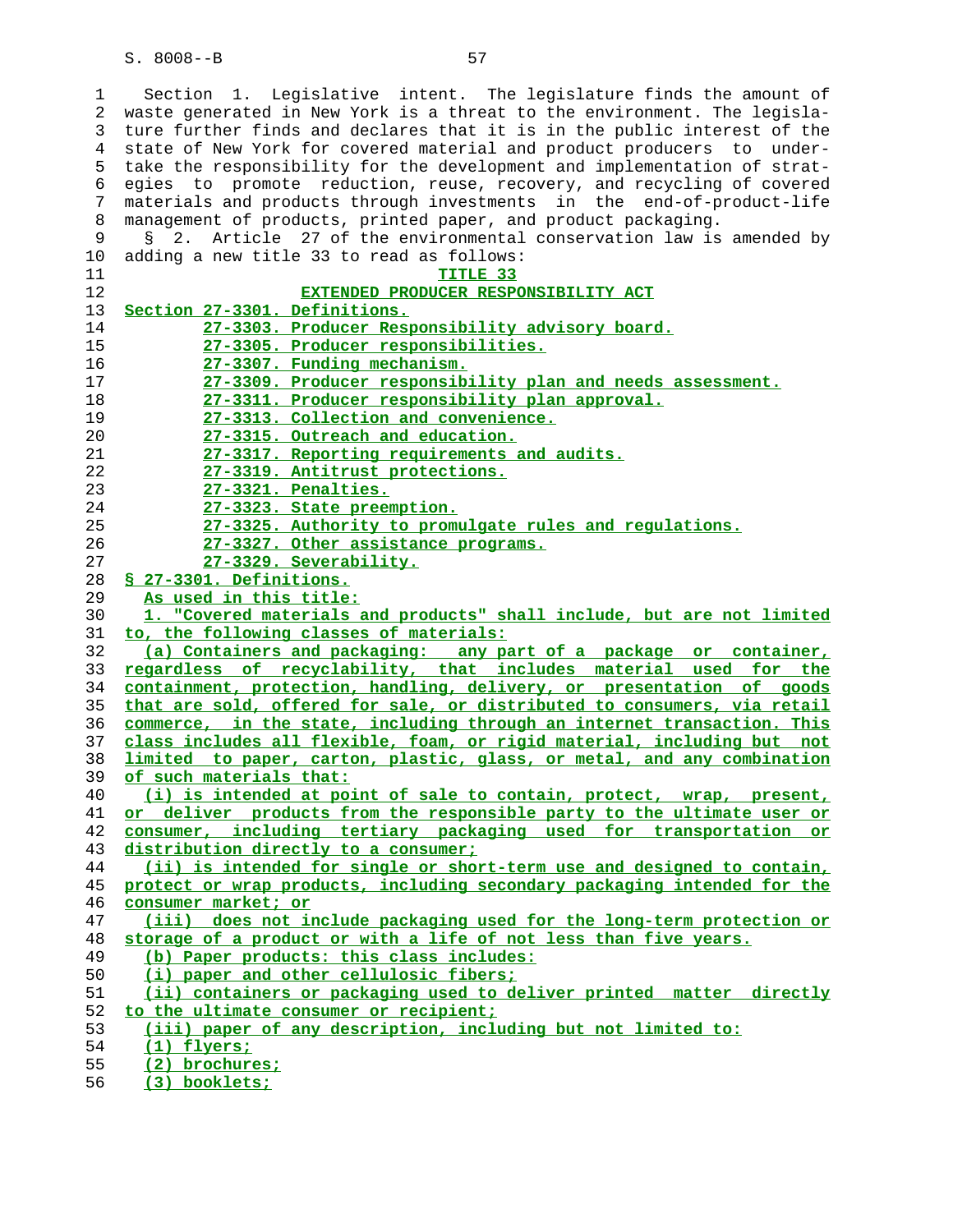| 1  | <u>(4) catalogs;</u>                                                     |
|----|--------------------------------------------------------------------------|
| 2  | (5) telephone directories;                                               |
| 3  | (6) paper fiber; and                                                     |
| 4  | (7) paper used for writing or any other purpose.                         |
| 5  | (c) Single-use plastics: this class includes plastic products as         |
| 6  | determined by the department through regulations, that frequent the      |
| 7  | residential waste stream or are plastic products that have the effect of |
| 8  | severely disrupting recycling processes, including, but not limited to,  |
| 9  | single use plastic items such as straws, utensils, cups, plates, and     |
| 10 | The producer responsibility organization or advisory<br>plastic bags.    |
| 11 | board may also make recommendations to the department regarding single-  |
| 12 | use plastics that should be covered under this title.                    |
| 13 | (d) For the purpose of this title, the products covered designation      |
| 14 | does not include the following:                                          |
| 15 | (i) covered materials or products that could become unsafe or unsani-    |
| 16 | tary to recycle by virtue of their anticipated use;                      |
| 17 | (ii) periodicals, magazines, newspapers or literary, text, and refer-    |
| 18 | ence bound books:                                                        |
| 19 | (iii) beverage containers as defined in section 27-1003 of this arti-    |
| 20 | cle on which a deposit is required to be initiated;                      |
| 21 | (iv) architectural paint containers collected and managed pursuant to    |
| 22 | title twenty of this article;                                            |
| 23 | (v) medical devices and covered materials and products requlated as a    |
| 24 | drug, medical device or dietary supplement by the U.S. Food and Drug     |
| 25 | Administration under the Federal Food, Drug, and Cosmetic Act, 21 U.S.C. |
| 26 | 321 et seq., sec. 3.2(e) of 21 U.S. Code of Federal Requlations or the   |
| 27 | Dietary Supplement Health and Education Act;                             |
| 28 | (vi) animal biologics, including vaccines, bacterins, antisera, diag-    |
| 29 | nostic kits, and other products of biological origin, and other covered  |
| 30 | materials regulated by the United States Department of Agriculture under |
| 31 | the Virus, Serum, Toxin Act, 21 U.S.C. 151-159;                          |
| 32 | (vii) covered materials used to contain toxic or hazardous materials,    |
| 33 | or regulated by the federal insecticide, fungicide, and rodenticide act, |
| 34 | 7 U.S.C. SEC.136 ET SEQ. or other applicable federal law, rule or regu-  |
| 35 | lation.                                                                  |
| 36 | 2. "Curbside recycling" means a recycling program that serves residen-   |
| 37 | tial units, or schools, state or local agencies, or institutions where   |
| 38 | such schools, state or local agencies, or institutions were eligible to  |
| 39 | be served under a contract with a municipality by a municipality or a    |
| 40 | private sector hauler as of the effective date of this title, and such   |
| 41 | recycling program is operated by a municipality or pursuant to a         |
| 42 | contract with the municipality, private sector hauler, or other public   |
| 43 | agency or through approved local solid waste management plans.           |
| 44 | 3. "Post-consumer material" means only those covered products or mate-   |
| 45 | rials generated by a business or consumer which have served their        |
| 46 | intended end use as consumer items and which have been separated or      |
| 47 | diverted from the waste stream for the purposes of collection and recy-  |
| 48 | cling as a secondary material feedstock, but shall not include waste     |
| 49 | material generated during or after the completion of a manufacturing or  |
| 50 | converting process.                                                      |
| 51 | 4. "Post-consumer recycled content" means the content of a product       |
| 52 | made from post-consumer recycled materials or feedstock.                 |
| 53 | "Producer" means an entity that shall be determined to be the            |
| 54 | producer, for the purposes of this title, based on the following hierar- |
| 55 | $chy$ :                                                                  |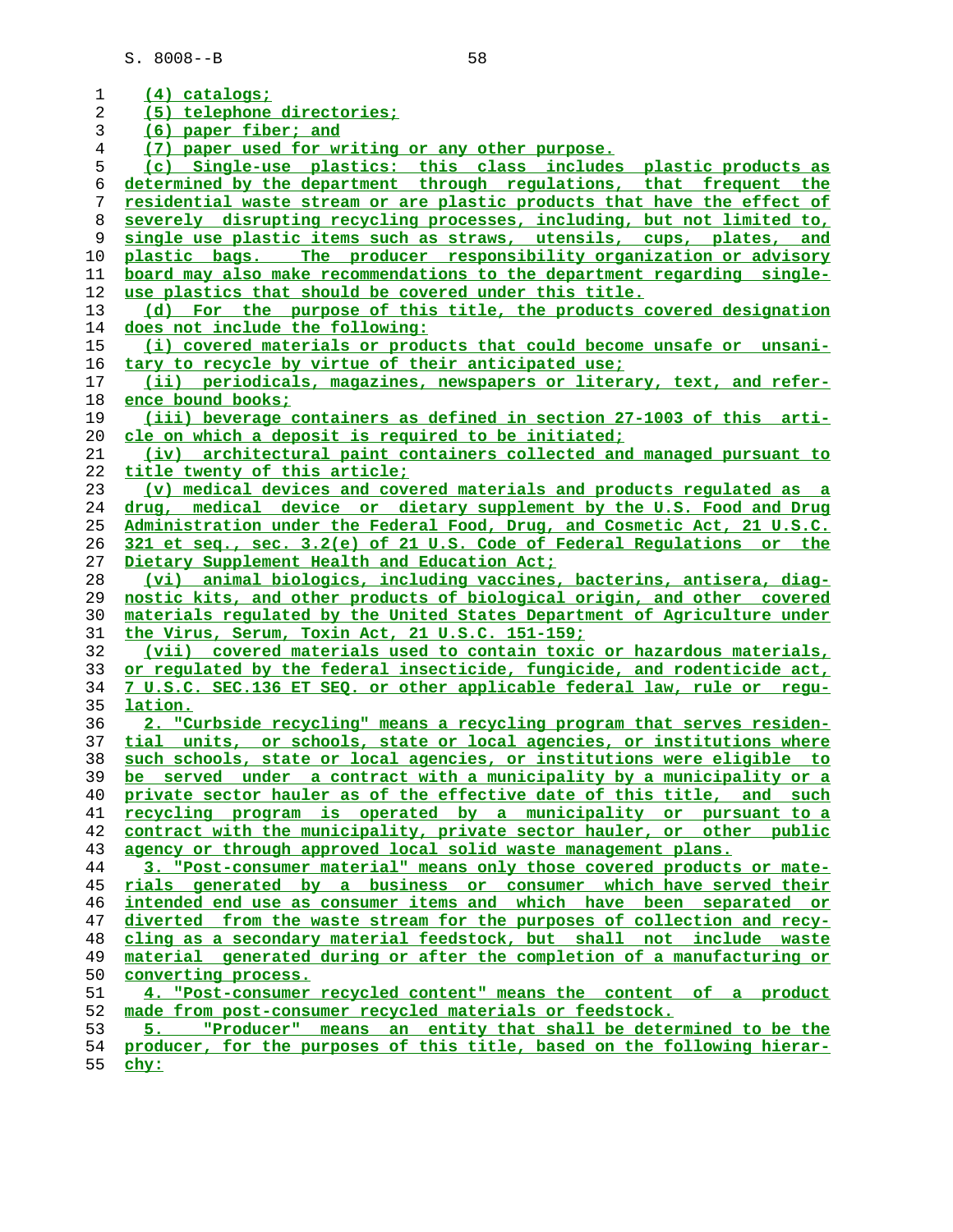| ı              | (a) the person or company who uses the covered material or product                                                                                  |
|----------------|-----------------------------------------------------------------------------------------------------------------------------------------------------|
| 2              | under such person's own name or brand and who sells or offers for sale                                                                              |
| 3              | the product that uses covered material in the state; or                                                                                             |
| $\overline{4}$ | (b) the person or company who imports the product that uses covered                                                                                 |
| 5              | material as the owner or licensee of a trademark or brand under which                                                                               |
| 6              | the product is sold or distributed in the state; or                                                                                                 |
| 7              | (c) the person or company that offers for sale, sells, or distributes                                                                               |
| 8              | the product that uses the covered material or product in the state.                                                                                 |
| 9              | A producer shall not include a municipality or a local government                                                                                   |
| 10             | planning unit, or a registered 501(c)(3) charitable organization or                                                                                 |
| 11             | 501(c)(4) social welfare organization.                                                                                                              |
| 12             | 6. "Producer responsibility organization" means a not-for-profit                                                                                    |
| 13             | organization designated by a group of producers to act as an agent on                                                                               |
| 14             | behalf of each producer to develop and implement a producer responsibil-                                                                            |
| 15             | ity plan, or a registered 501(c)(3) charitable organization. To the                                                                                 |
| 16             | extent applicable, a producer responsibility organization shall have a                                                                              |
| 17             | governing board that represents the diversity of producers and the                                                                                  |
| 18             | covered materials and product types and such board shall include non-                                                                               |
| 19             | voting members representing a diversity of material trade associations.                                                                             |
| 20             | 7. "Readily-recyclable" means covered materials or products included                                                                                |
| 21             | in the minimum recyclables list pursuant to subdivision 5 of section                                                                                |
| 22             | 27-3313 of this title. Readily-recyclable does not include materials                                                                                |
| 23             | that contain toxic substances, as defined in this title.                                                                                            |
| 24             | 8. "Recovery" means the diversion of covered materials or products                                                                                  |
| 25             | that might be disposed of or become waste.                                                                                                          |
| 26             | 9. "Recovery rate" means the amount of covered materials or products                                                                                |
| 27             |                                                                                                                                                     |
| 28             | recovered over a program year divided by the amount of product produced,                                                                            |
| 29             | expressed as a percentage.                                                                                                                          |
| 30             | "Recycling" means reprocessing, by means of a manufacturing proc-<br>10.<br>ess, of a used material into a product, a component incorporated into a |
|                |                                                                                                                                                     |
|                |                                                                                                                                                     |
| 31             | product, or a secondary (recycled) raw material. "Recycling", for                                                                                   |
| 32             | purposes of this title, does not include energy recovery or energy                                                                                  |
| 33             | generation by means of combustion, use as a fuel, or landfill disposal                                                                              |
| 34             | of discarded covered materials or products or discarded product compo-                                                                              |
| 35             | nent materials or chemical conversion processes, as determined by the                                                                               |
| 36             | department to not qualify in the state as recycling.                                                                                                |
| 37             | 11. "Recycling rate" means the percentage of discarded covered materi-                                                                              |
| 38             | als or products that is managed through recycling or reuse, as defined                                                                              |
| 39             | by this title, and is computed by dividing the amount of discarded                                                                                  |
| 40             | covered products recycled or reused by the total amount of discarded                                                                                |
| 41             | covered products collected over a program year.                                                                                                     |
| 42             | 12. "Reuse" means selling a discarded covered product back into the                                                                                 |
| 43             | market for its original intended use, when the discarded covered product                                                                            |
| 44             | retains its original performance characteristics and can be used for its                                                                            |
| 45             | original purpose or covered materials or products that are intended to                                                                              |
| 46             | be refilled for the same or similar purpose by the producer.                                                                                        |
| 47             | 13. "Retailer" means a person who sells or offers for sale a product                                                                                |
| 48             | to a consumer, including sales made through an internet transaction to                                                                              |
| 49             | be delivered to a consumer in the state.                                                                                                            |
| 50             | 14. "Toxic substance" means any intentionally added chemicals classi-                                                                               |
| 51             | fied by the European Union as carcinogens, mutagens, or reproductive                                                                                |
| 52             | toxicants pursuant to Category 1A or 1B in Annex VI to Regulation (EC)                                                                              |
| 53             | 1272/2008 or any substance which is identified or listed as a hazardous                                                                             |
| 54<br>55       | waste or acute hazardous waste in regulations promulgated pursuant to<br>section 27-0903 of this article.                                           |

**§ 27-3303. Producer responsibility advisory board.**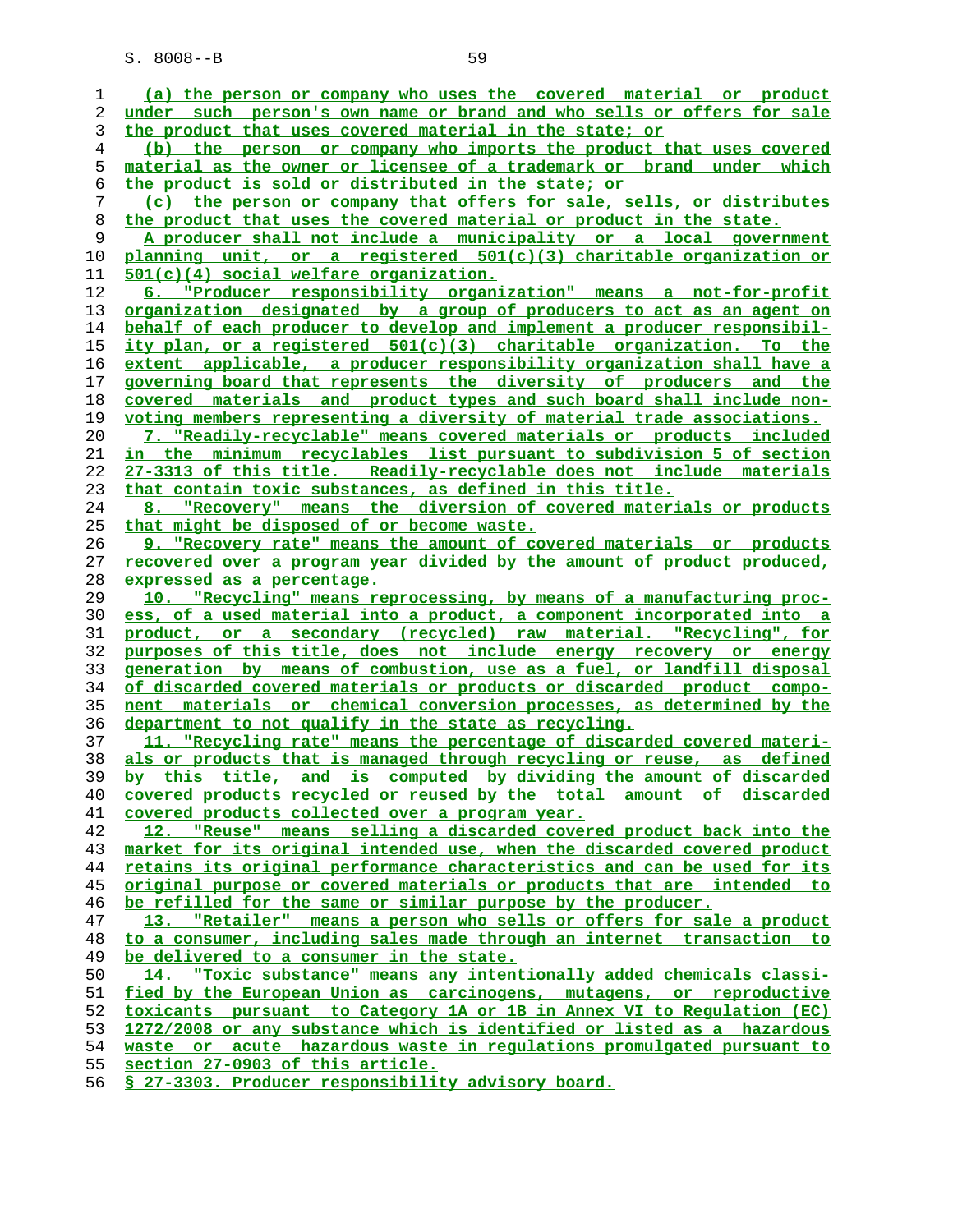| 1  | 1. There is hereby established within the department a producer          |
|----|--------------------------------------------------------------------------|
| 2  | responsibility advisory board, hereinafter the advisory board, to        |
| 3  | receive and review the producer responsibility plans required under this |
| 4  | title and to make recommendations to the department regarding the plan's |
| 5  | <u>approval.</u>                                                         |
| 6  | 2. (a) The advisory board shall be composed of an odd number of          |
| 7  | members and the commissioner shall appoint at least one member from each |
| 8  | of the following: a municipality association or municipal recycling      |
| 9  | program, including an additional municipal representative from cities    |
| 10 | with a population of one million or more residents; a statewide environ- |
| 11 | mental organization; a representative of environmental justice communi-  |
| 12 | ties or organizations; a statewide waste disposal association; a materi- |
| 13 | als recovery facility located within the state of New York; a recycling  |
| 14 | collection provider; a manufacturer of packaging materials utilizing     |
| 15 | post-consumer recycled content; a manufacturer of paper materials        |
| 16 | utilizing post-consumer recycled content; a consumer advocate; a retail- |
| 17 | er; a public health specialist; and a producer or producer responsibil-  |
| 18 | ity organization established under this title as non-voting members.     |
| 19 | (b) Appointments to the advisory board shall be made no later than one   |
| 20 | year after the effective date of this title.                             |
| 21 | 3. The advisory board shall meet at least once a year by the call of     |
| 22 | the chair or by request of more than half the voting members.            |
| 23 | 4. (a) Each producer responsibility plan prepared by a producer or       |
| 24 | producer responsibility organization pursuant to this title shall be     |
| 25 | submitted to the advisory board, which shall consider whether the plan   |
| 26 | meets the criteria and objectives of this title.                         |
| 27 | (b) The advisory board shall, within ninety days of the submission of    |
| 28 | the producer responsibility plan, either: (i) forward the plan to the    |
| 29 | commissioner with its recommendation for approval; or (ii) forward the   |
| 30 | plan to the commissioner with its disapproval and stated reasons there-  |
| 31 | for, including any recommended changes to the plan necessary for         |
| 32 | approval.                                                                |
| 33 | (c) A producer responsibility organization may resubmit a producer       |
| 34 | responsibility plan for approval at any time. Upon such resubmission,    |
| 35 | the advisory board shall, within ninety days, forward the plan to the    |
| 36 | commissioner with its recommendation for approval or disapproval.        |
| 37 | The advisory board shall review the submitted annual reports and<br>5.   |
| 38 | make such recommendations to the department and the producer responsi-   |
| 39 | bility organization for improving the plan.                              |
| 40 | 6. The decisions of the advisory board shall be by vote of the majori-   |
| 41 | <u>ty of its membership.</u>                                             |
| 42 | § 27-3305. Producer responsibilities.                                    |
| 43 | 1. Within four years after the effective date of this title, no          |
| 44 | producer shall sell, offer for sale, or distribute covered materials or  |
| 45 | products for use in New York unless the producer, or a producer respon-  |
| 46 | sibility organization acting as their designated agent, has a producer   |
| 47 | responsibility plan approved by the department, upon the recommendation  |
| 48 | of the advisory board. Producers may satisfy participation obligations   |
| 49 | individually or jointly with other producers or through a producer       |
| 50 | responsibility organization.                                             |
| 51 | 2. Producers or a producer responsibility organization shall meet        |
| 52 | jointly with the advisory board at least annually.                       |
| 53 | 3. The producer, or a producer responsibility organization shall be      |
| 54 | responsible for producers' compliance with the requirements of this      |
| 55 | title, including the preparation and implementation of a producer        |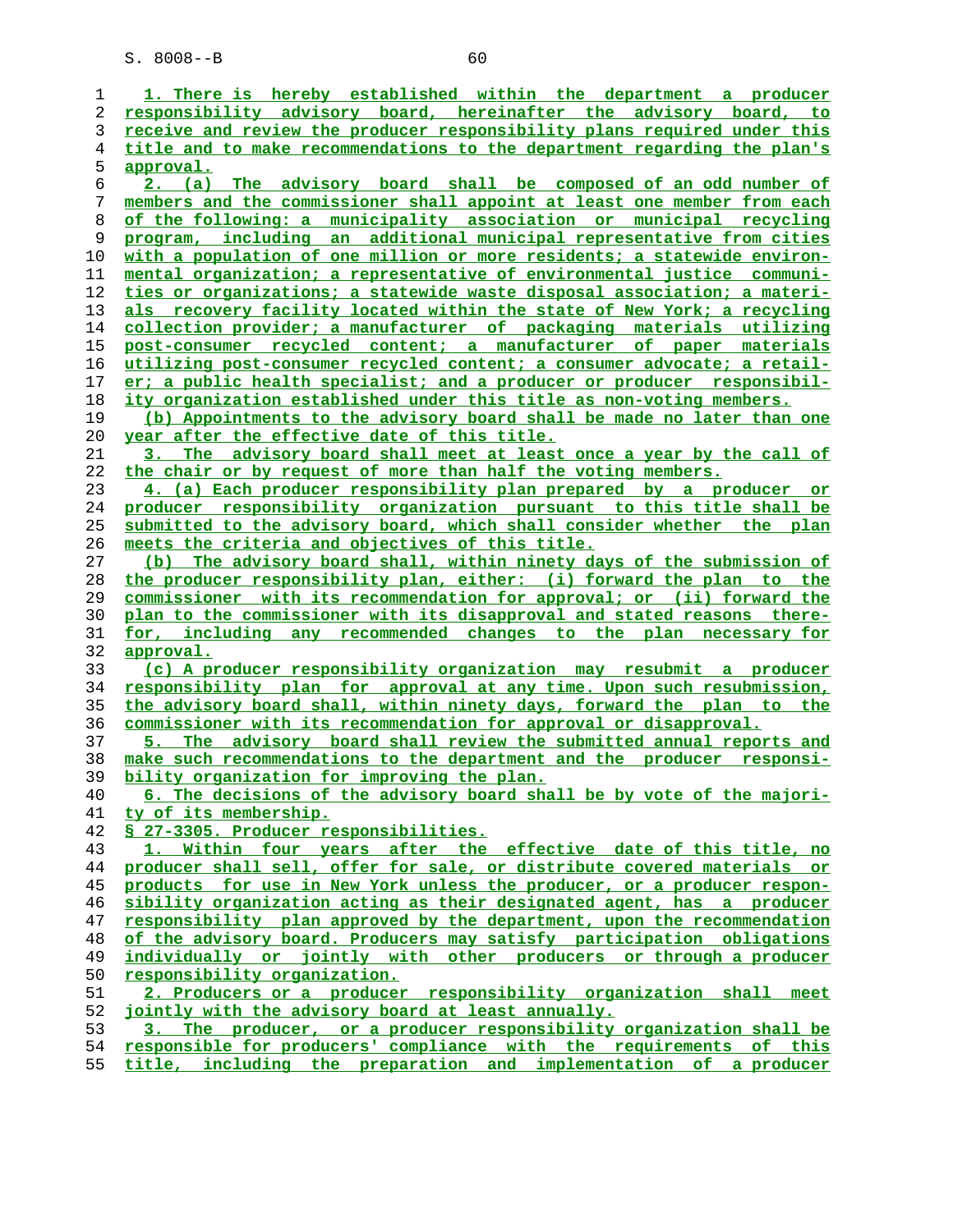| 1        | responsibility plan, the preparation and submission of annual audits,                                                                             |
|----------|---------------------------------------------------------------------------------------------------------------------------------------------------|
| 2        | and the annual reports to the department.                                                                                                         |
| 3        | 4. Within the first four years after the department approves a produc-                                                                            |
| 4        | er responsibility plan, producers shall be required to report, on an                                                                              |
| 5        | annual basis, progress reports describing in detail progress towards                                                                              |
| 6        | meeting or exceeding the recovery, recycling, and post-consumer recycled                                                                          |
| 7        | content rates by material type. Such progress reports shall also include                                                                          |
| 8        | an evaluation of whether they are on target to meet the approved recov-                                                                           |
| 9        | ery, recycling, and post-consumer recycled content rates by material                                                                              |
| 10       | type. If a producer or producer responsibility organization is not on                                                                             |
| 11       | target to meet the minimum post-consumer recycled material content                                                                                |
| 12       | rates, minimum recovery or recycling rates, or other required components                                                                          |
| 13       | of the plan, the department, in consultation with the advisory board,                                                                             |
| 14       | shall require an approved producer responsibility plan to be revised or                                                                           |
| 15       | <u>require the producer or producer responsibility organization to imple-</u>                                                                     |
| 16       | ment additional measures.                                                                                                                         |
| 17       | 5. Within five years after the department approves the producer                                                                                   |
| 18       | responsibility plan, producers shall be required to meet the minimum                                                                              |
| 19       | <u>recovery, recycling and post-consumer recycled material content rate for</u>                                                                   |
| 20       | a covered material or product as approved by the department in the                                                                                |
| 21       | producer responsibility plan.                                                                                                                     |
| 22       | 6. If the department has required a producer or producer responsibil-                                                                             |
| 23       | ity organization to revise their plan or meet additional measures due to                                                                          |
| 24       | failure to meet required rates established under the plan, the depart-                                                                            |
| 25       | ment may, after a reasonable period of time to take corrective action to                                                                          |
| 26       | cure the defaults or deficiencies, impose penalties.                                                                                              |
| 27       | 7. A producer shall be exempt from the requirements of this title if                                                                              |
| 28       | the producer:                                                                                                                                     |
| 29       | (a) Generates less than one million dollars in annual revenues;                                                                                   |
| 30       | (b) Generates less than one ton of covered materials or products                                                                                  |
| 31       | supplied to New York state residents per year; or                                                                                                 |
| 32       | (c) Operates as a single point of retail sale and is not supplied or                                                                              |
| 33       | operated as part of a franchise.                                                                                                                  |
| 34       | 8. Retailers that are not producers are exempt from the requirements                                                                              |
| 35       | of this title.                                                                                                                                    |
| 36       | 9. Producers may comply individually or may form a producer responsi-                                                                             |
| 37       | bility organization and discharge their responsibilities to such organ-                                                                           |
| 38       | <u>ization.</u>                                                                                                                                   |
| 39       |                                                                                                                                                   |
|          | The department shall establish regulations to allow voluntary<br>10.                                                                              |
| 40       | agreements to be made between responsible parties to permit a responsi-                                                                           |
| 41       | ble party to convey a different order of responsibility than defined in                                                                           |
| 42       | subdivision 5 of section 27-3301 of this title as long as both parties                                                                            |
| 43       | agree to the change in the hierarchy of responsibility.                                                                                           |
| 44       | § 27-3307. Funding mechanism.                                                                                                                     |
| 45       | 1. A producer or producer responsibility organization acting as their                                                                             |
| 46       | agent shall establish program participation charges for producers                                                                                 |
| 47       | through the producer responsibility plan pursuant to section 27-3309 of                                                                           |
| 48       | this title which shall be sufficient to ensure the obligations of the                                                                             |
| 49       | statewide needs assessment and the producer responsibility plan are met.                                                                          |
| 50       | 2. A producer responsibility organization shall structure program                                                                                 |
| 51       | charges to provide producers with financial incentives, to reward waste                                                                           |
| 52       | and source reduction and recycling compatibility innovations and prac-                                                                            |
| 53       | tices, and to disincentivize designs or practices that increase costs of                                                                          |
| 54<br>55 | managing the products or which contain toxic substances. The producer<br>responsibility organization may adjust charges to be paid by participat- |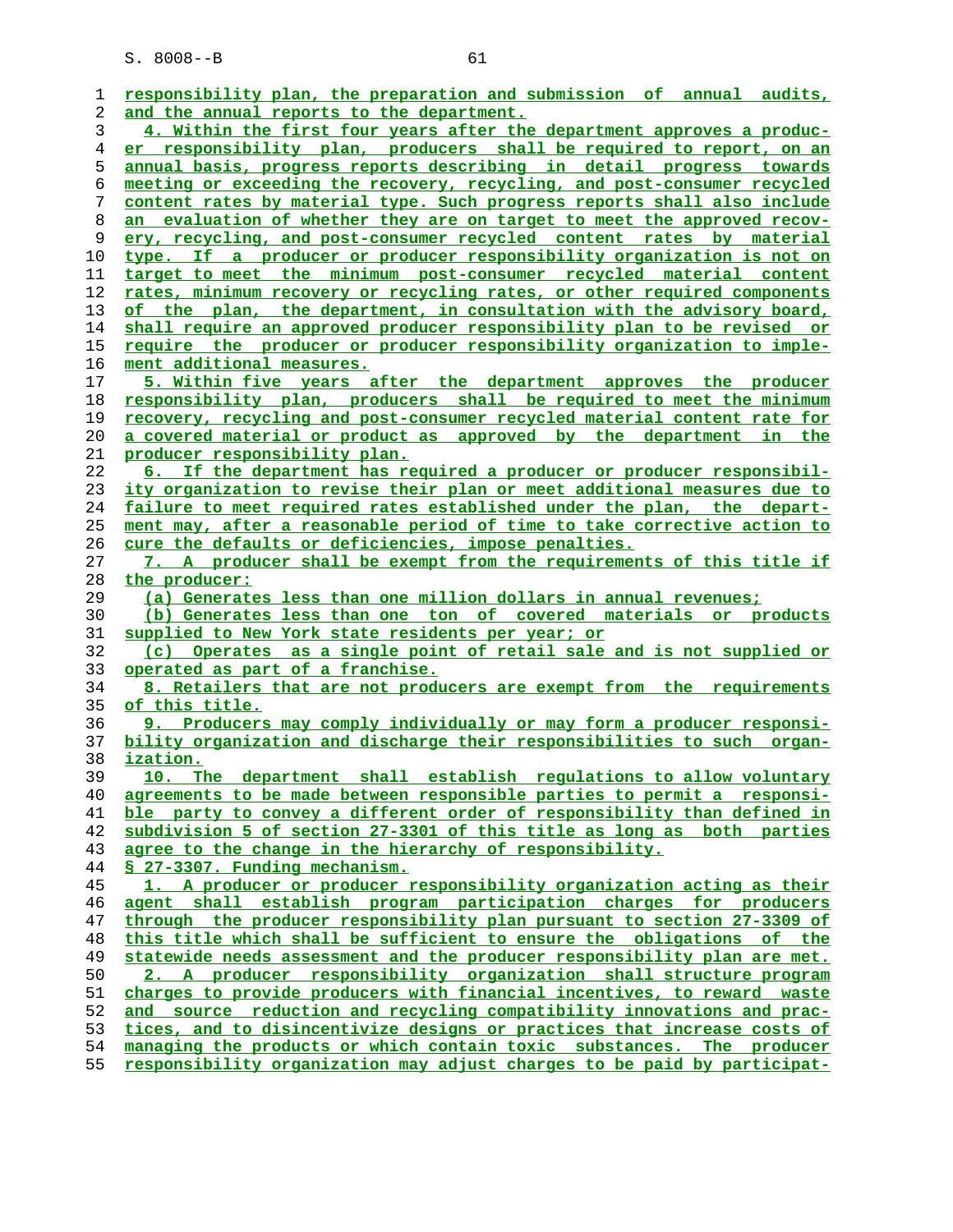| 1  | ing producers based on factors that affect system costs. At a minimum,        |
|----|-------------------------------------------------------------------------------|
| 2  | charges shall be variable based on:                                           |
| 3  | (a) Costs to provide curbside collection or other form of residential         |
| 4  | service that is, at minimum, as convenient as curbside collection or as       |
| 5  | convenient as the previous recycling collection plan in the particular        |
| 6  | jurisdiction or as convenient as the previous refuse collection plan in       |
| 7  | the particular jurisdiction should recycling collection not be provided;      |
| 8  | (b) Costs to process a producer's covered materials or products for           |
| 9  | acceptance by secondary material markets;                                     |
| 10 | (c) Whether the covered material or product would typically be readi-         |
| 11 | ly-recyclable except that as a consequence of the product's design, the       |
| 12 | product has the effect of disrupting recycling processes or the product       |
| 13 | includes labels, inks, and adhesives containing heavy metals or other         |
| 14 | toxic substances that would contaminate the recycling process;                |
| 15 | (d) Whether the covered materials or product is specifically designed         |
| 16 | to be reusable or refillable and has high reuse or refill rate;               |
|    | (e) the commodity value of a covered material or product.                     |
| 17 |                                                                               |
| 18 | 3. The charges shall be adjusted, or the producers may be provided a          |
| 19 | credit, based upon the percentage of post-consumer recycled material          |
| 20 | content and such percentage of post-consumer recycled content shall be        |
| 21 | verified by the producer responsibility organization or through an inde-      |
| 22 | pendent third party approved to perform verification services to ensure       |
| 23 | that such percentage exceeds the minimum requirements in the covered          |
| 24 | material, as long as the recycled content does not disrupt the potential      |
| 25 | <u>for future recycling.</u>                                                  |
| 26 | 4. In addition to the annual schedule of fees approved in the producer        |
| 27 | responsibility plan, the producer responsibility organization fee sched-      |
| 28 | ule may include a special assessment on specific categories of covered        |
| 29 | materials or products at the request of responsible entities represent-       |
| 30 | ing and approved by the advisory board if the nature of the covered           |
| 31 | material or product imposes unusual costs in collection or processing or      |
| 32 | requires special actions to address effective access to recycling or          |
| 33 | successful processing in municipal recycling facilities. The revenue          |
| 34 | from the special assessment shall be used to make system improvements         |
| 35 | for the specific covered materials or products on which the special           |
| 36 | assessment was applied.                                                       |
| 37 | 5. A producer responsibility organization shall be responsible for            |
| 38 | calculating and dispersing funding at a reasonable recycling program          |
| 39 | funding rate through an objective formula approved by the department,         |
| 40 | and such reasonable rate may be varied based on population density            |
| 41 | rates, for municipal services utilized by a producer responsibility           |
| 42 | organization if the municipality elects to be compensated by the produc-      |
|    | er responsibility organization in the recovery, recycling, and process-       |
| 43 |                                                                               |
| 44 | ing of covered materials and products, whether such services are              |
| 45 | provided directly by the municipality or through a contracted service         |
| 46 | provider. If a municipality does not elect to provide service, and has        |
| 47 | given notice to the department of its intent, the producer responsibil-       |
| 48 | ity organization shall be responsible for contracting with a private          |
| 49 | entity for services and shall be responsible for calculating<br>and           |
| 50 | funding<br>a reasonable recycling program rate for<br><u>disbursing</u><br>at |
| 51 | collection, recycling, recovery, and processing services provided by the      |
| 52 | private sector entity contracted to provide such services. The program        |
| 53 | funding mechanism shall be based on the cost of residential curbside          |
|    |                                                                               |
| 54 | collection, including the cost of curbside containers where relevant, as      |
| 55 | well as processing cost for each readily-recyclable material, cost of         |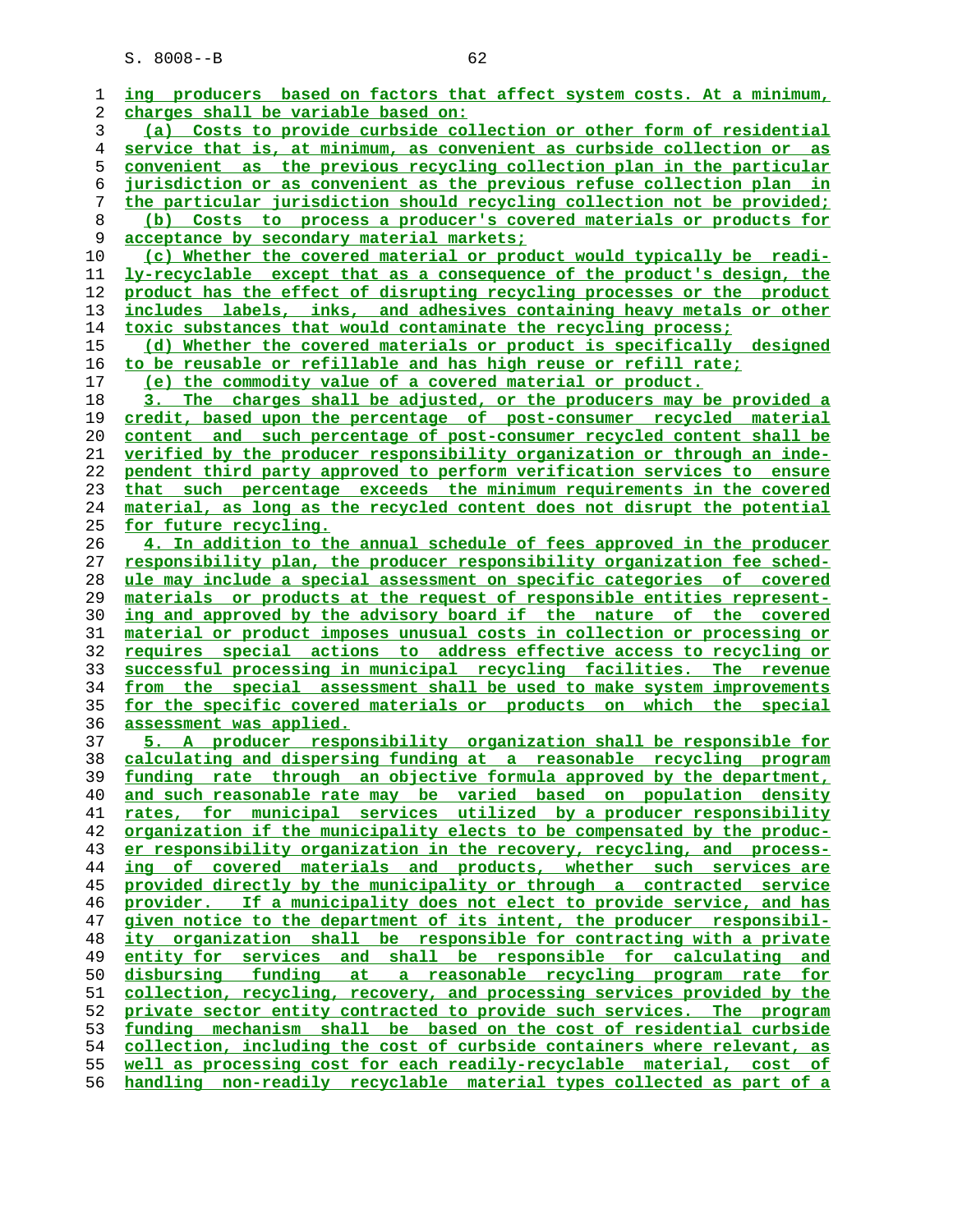| ı  | recycling operation, transportation cost of recycling for each material                   |
|----|-------------------------------------------------------------------------------------------|
| 2  | type, and any other cost factors as determined by the department. To                      |
| 3  | facilitate the producer responsibility organization's determination of                    |
| 4  | the reasonable cost of recycling, participating municipalities and                        |
| 5  | private sector haulers contracting with producer responsibility organ-                    |
| 6  | izations shall report data related to their costs and the value of mate-                  |
| 7  | rials to the producer responsibility organization. Cost calculations                      |
| 8  | shall take into consideration the amount received from the sale of                        |
| 9  | source separated materials.                                                               |
| 10 | 6. Any funds directly collected pursuant to this title shall not be                       |
| 11 | used to carry out lobbying activities on behalf of the producer respon-                   |
| 12 | <u>sibility organization.</u>                                                             |
| 13 | 7. No retailer may charge a point-of-sale or other fee to consumers to                    |
| 14 | facilitate a producer to recoup the costs associated with meeting the                     |
| 15 | <u>obligations under this title.</u>                                                      |
| 16 | 8. Nothing in this title shall require a municipality to participate                      |
| 17 | <u>in a producer responsibility program.</u>                                              |
| 18 | 9. The department shall make such rules and requlations which may be                      |
|    |                                                                                           |
| 19 | necessary for a producer responsibility organization to develop and                       |
| 20 | manage a funding mechanism.                                                               |
| 21 | \$ 27-3309. Producer responsibility plan and needs assessment.                            |
| 22 | 1. A statewide needs assessment shall be conducted prior to the                           |
| 23 | approval of a producer responsibility plan. The statewide needs assess-                   |
| 24 | ment shall be funded by the producers or producer responsibility organ-                   |
| 25 | ization, and shall be conducted by an independent third party approved                    |
| 26 | by the department and shall include an evaluation of the capacity,                        |
| 27 | costs, gaps, and needs for the following factors:                                         |
| 28 | (a) Current funding needs, both operational and capital, impacting                        |
| 29 | recycling access and availability;                                                        |
| 30 | (b) Existing state statutory provisions and funding sources for recy-                     |
| 31 | cling, reuse, reduction, and recovery;                                                    |
| 32 | (c) The collection and hauling system for recyclable materials in the                     |
| 33 | state;                                                                                    |
| 34 | (d) The processing capacity and infrastructure for recyclable materi-                     |
| 35 | als in the state and regionally and identifying necessary capital                         |
| 36 | investments to existing and future reuse and recycling infrastructure;                    |
| 37 | (e) The market conditions and opportunities for recyclable materials                      |
| 38 | in the state and regionally;                                                              |
| 39 | (f) Consumer education needs for recycling, reuse, and reduction of                       |
| 40 | covered materials and products.                                                           |
| 41 | 2. Producers, or a producer responsibility organization acting as                         |
| 42 | their designated agent, shall develop and submit a producer responsibil-                  |
| 43 | ity plan to the advisory board. Such plan shall cover five years and                      |
| 44 | shall be reviewed by the advisory board and updated every five years                      |
| 45 | following the approval of the original plan. The department shall have                    |
| 46 | the discretion to require the plan to be reviewed or revised prior to                     |
| 47 | the five-year period pursuant to section 27-3305 of this title. The                       |
| 48 | advisory board shall also have the discretion to recommend revision of                    |
| 49 | the plan to the department. The submitted plan shall include, but not be                  |
|    |                                                                                           |
| 50 | <u>limited to:</u><br>(a) contact information of the producer responsibility organization |
| 51 |                                                                                           |
| 52 | and the producer or producers covered under the plan;                                     |
| 53 | (b) a description of how comments of stakeholders were considered and,                    |
| 54 | if applicable, addressed in the development of the plan;                                  |
| 55 | (c) a comprehensive list of the covered materials or products for                         |

**which the producer or producer responsibility organization is responsi-**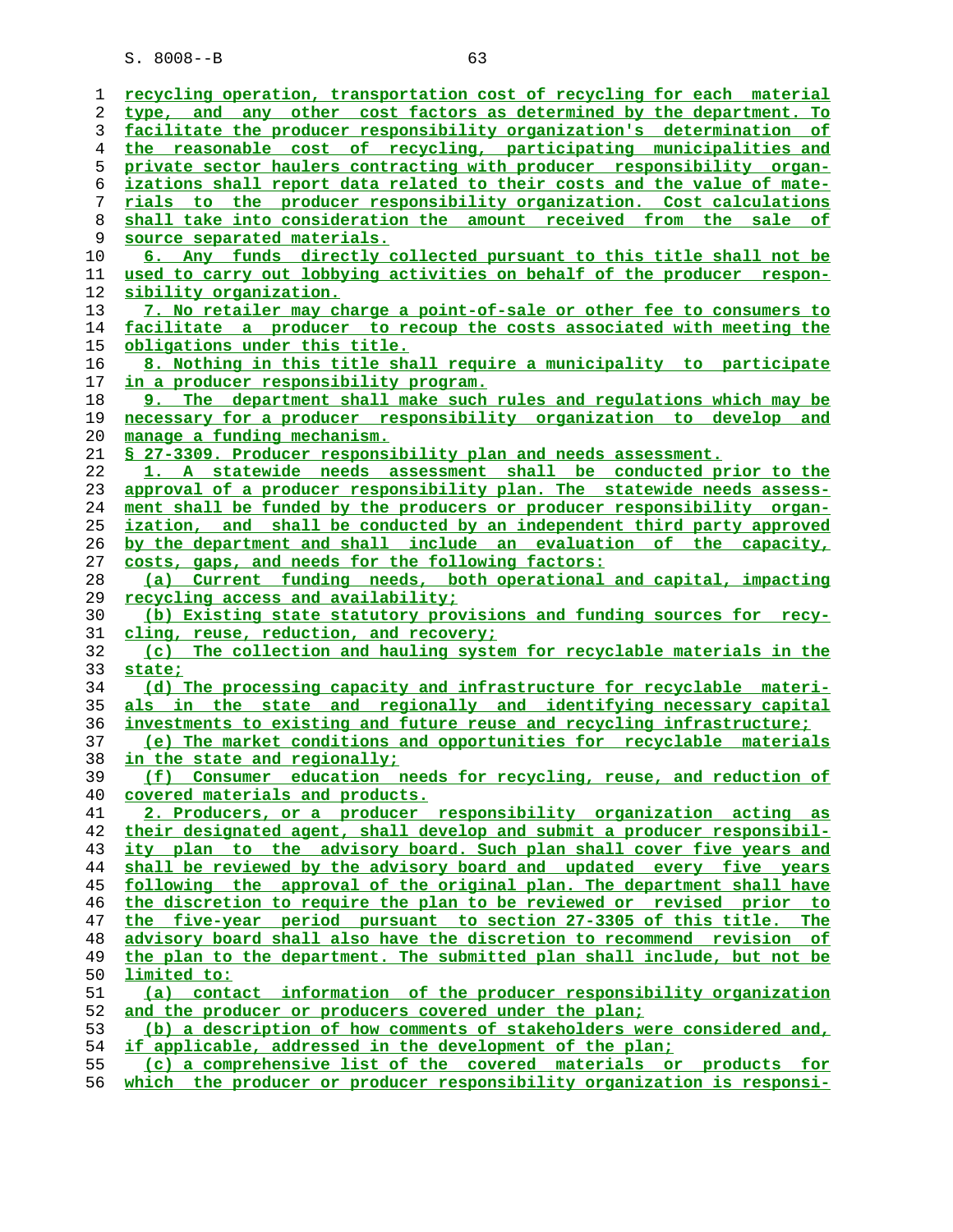**ble for, which shall be included in the minimum recyclable lists pursu- ant to section 27-3313 of this title; (d) a funding mechanism that allocates the costs to the producers to meet the requirements of this title and is sufficient to cover the cost of registering, operating and updating the plan, and maintaining a financial reserve sufficient to operate the program in a fiscally prudent and responsible manner; (e) an objective formula establishing a reimbursement rate, which covers obligations identified in the needs assessment and takes into account variable regional costs, for participating municipalities or private sector haulers; (f) a description of the process for participating municipalities or private sector haulers to recoup reasonable costs as established by the objective formula, from the producer or producer responsibility organ- ization, including, as applicable, any administrative, sorting, collection, transportation, public education, or processing costs, if the producer responsibility organization uses existing services through a municipality or obtains such services from a private sector hauler; (g) a detailed description of how the producer or the producer respon- sibility organization, consulted with the advisory board in the develop- ment of the plan prior to its submission to the department, and to what extent the producers or the producer responsibility organization specif- ically incorporated the advisory board's input into the plan. Producers or the producer responsibility organization shall also provide the advi- sory board a reasonable period of time to review and comment upon the draft plan prior to its submission to the department. Producers or the producer responsibility organization shall make an assessment of comments received and shall provide a summary and an analysis of the issues raised by the advisory board and significant changes suggested by any such comments, a statement of the reasons why any significant chang- es were not incorporated into the plan, and a description of any changes made to the plan as a result of such comments; (h) a proposed minimum post-consumer recycled material content rate requirement, minimum recovery, and minimum recycling rate for covered materials and products. The minimum rates shall be varied for each covered material and shall include paper products, glass, metal, and plastic; (i) a description of a public education program pursuant to section 27-3313 of this title; (j) how the producers, or the producer responsibility organization, will work with existing waste haulers, material recovery facilities, recyclers, and municipalities to operate or expand current collection programs to address material collection methods; (k) a description of how producers or the producer responsibility organization will use open, competitive, and fair procurement practices should they directly enter into contractual agreements with service providers, including municipalities and private entities; (l) a description of how a municipality will participate, on a volun- tary basis, with collection and how existing municipal recycling proc- essing and collection infrastructure will be used; (m) a description of how the producer, or producer responsibility organization, plans to meet the convenience requirements set forth in this title; (n) a description of how the producer, or producer responsibility organization, will meet or exceed the minimum rates required under this**

**title for covered materials or product;**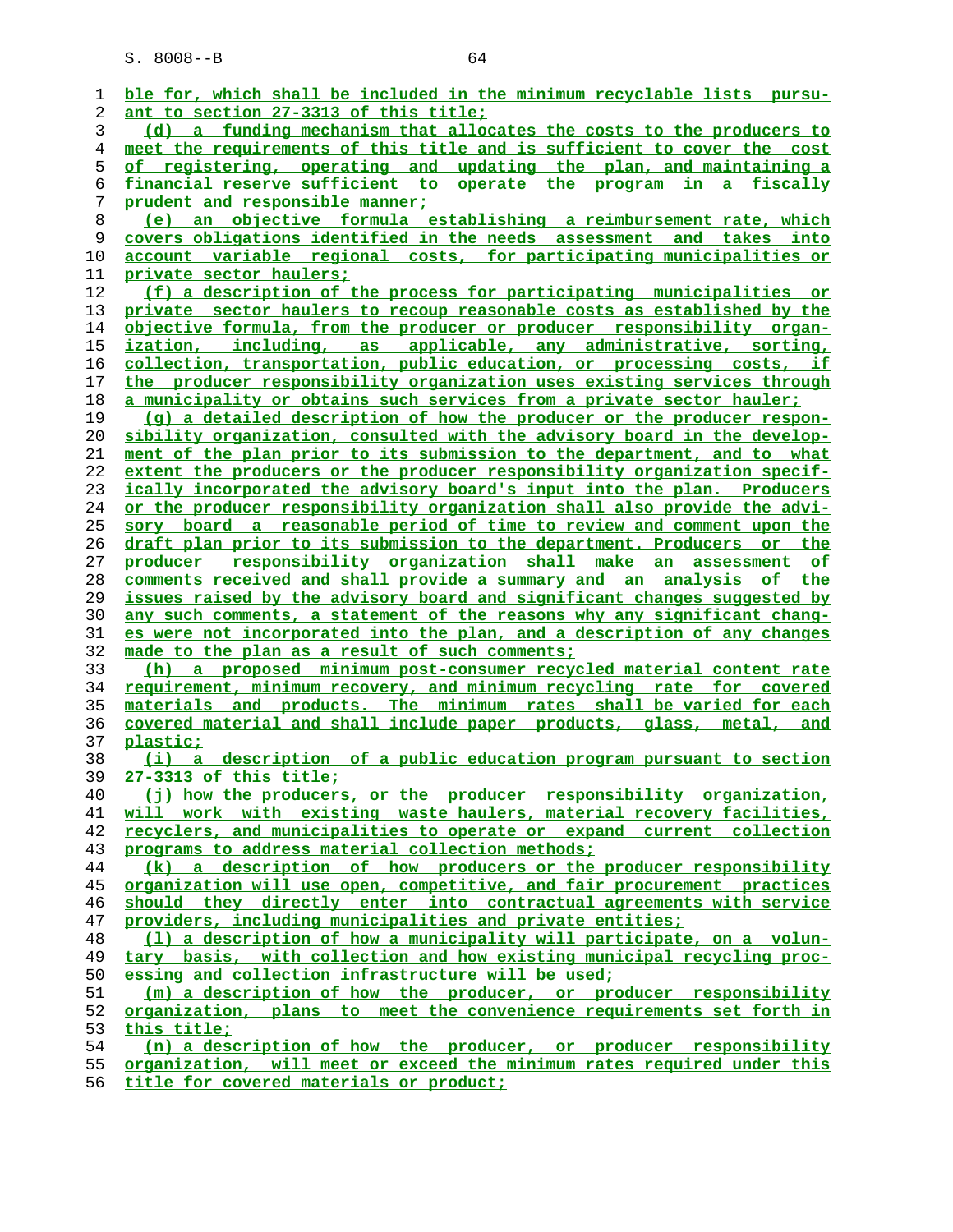| 1        | (o) a description of the process for end-of-life management, including                    |
|----------|-------------------------------------------------------------------------------------------|
| 2        | recycling and disposal of residuals collected for recycling, using envi-                  |
| 3        | ronmentally sound management practices;                                                   |
| 4        | (p) a description of how the producer responsibility organization                         |
| 5        | shall provide the option to purchase recycled materials from processors                   |
| 6        | on behalf of producer members interested in obtaining recycled feedstock                  |
| 7        | in order to achieve post-consumer recycled content objectives;                            |
| 8        | (q) a description of how a producer responsibility organization will                      |
| 9        | work with producers to reduce packaging through product design, systems                   |
| 10       | for reusable packaging, and program innovations;                                          |
| 11       | (r) a description of how a producer responsibility organization will                      |
| 12       | strategically invest in existing and future reuse and recycling infras-                   |
| 13       | tructure and market development in the state, including, but not limited                  |
| 14       | to, installing or upgrading equipment to improve sorting of covered                       |
| 15       | materials and products or mitigating the impacts of covered materials                     |
| 16       | and products to other commodities at existing sorting and processing                      |
| 17       | facilities, and capital expenditures for new technology, equipment, and                   |
| 18       | <u>facilities;</u>                                                                        |
| 19       | address concerns and questions from customers and<br>$(s)$ a process<br>to l              |
| 20       | residents; and                                                                            |
| 21       | (t) any other information as specified by the department through requ-                    |
| 22       | lations.                                                                                  |
| 23       | 3. The department shall promulgate a registration fee schedule to                         |
| 24       | cover administrative costs, including a schedule for re-evaluating the                    |
| 25       | fee structure on an annual basis and shall consider if fees should be                     |
| 26       | adjusted. Such fees collected by the department shall only be used for                    |
| 27       | the implementation, operation, and enforcement of this title, including                   |
| 28       | approved costs associated with the advisory board.                                        |
| 29       | S 27-3311. Producer responsibility plan approval.                                         |
| 30       | 1. Before rejection or approval of a producer responsibility plan can                     |
| 31       | be made in accordance with this title, the producer or producer respon-                   |
| 32       | sibility organization shall submit the plan to the producer responsibil-                  |
| 33       | ity advisory board.                                                                       |
| 34       | 2. Within sixty days of the advisory board making a recommendation to                     |
| 35       | the department, the department shall make a determination to approve the                  |
| 36       | plan as submitted; approve the plan with conditions; or deny the plan,                    |
| 37       | with reasons for the denial. The advisory board in recommending, and the                  |
| 38<br>39 | in approving a plan, shall consider the following in whether<br>department                |
| 40       | to approve a plan:<br>(a) the plan adequately addresses all elements described in section |
| 41       | 27-3309 of this title with sufficient detail to demonstrate that the                      |
| 42       | objective of the plan will be met;                                                        |
| 43       | (b) the producer has undertaken satisfactory consultation with the                        |
| 44       | advisory board, has provided an opportunity for the advisory board's                      |
| 45       | input in the implementation and operation of the plan prior to                            |
| 46       | submission of the plan, and has thoroughly described how the advisory                     |
| 47       | board's input will be addressed by and incorporated into the plan                         |
| 48       | pursuant to paragraph (q) of subdivision 2 of section 27-3309 of this                     |
| 49       | title;                                                                                    |
| 50       | (c) the plan adequately provides for: (i) the producer collecting and                     |
| 51       | funding the costs of collecting and processing products covered by the                    |
| 52       | plan or reimbursing a municipality; (ii) the funding mechanism to cover                   |
| 53       | the cost of the program; (iii) convenient and free consumer access to                     |
| 54       | collection facilities or collection services; (iv) a formulaic system                     |
|          |                                                                                           |
| 55       | for equitable distribution of funds; (v) comprehensive public education                   |

**and outreach; and (vi) an evaluation system for the fee structure, which**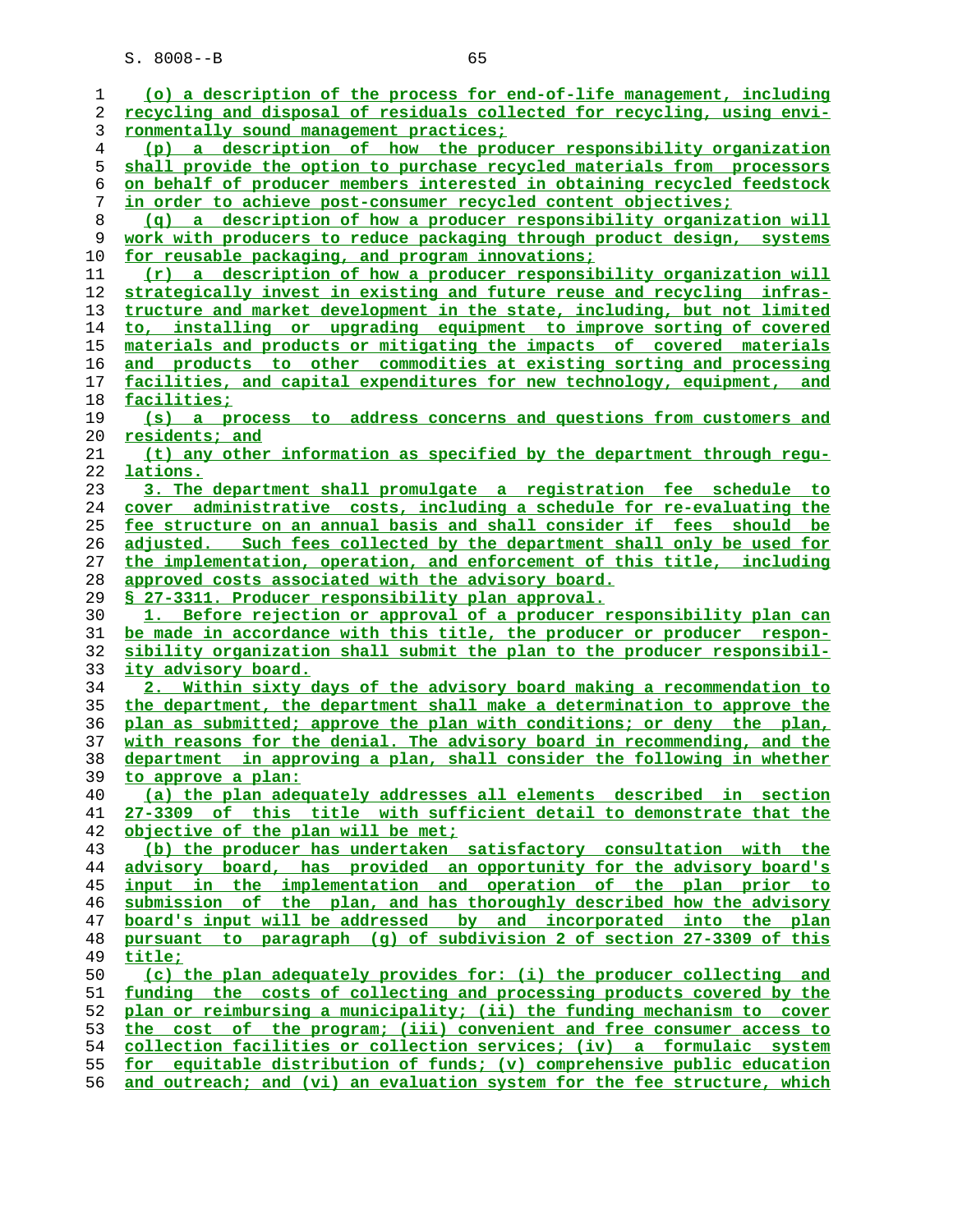| ı. | shall be evaluated on an annual basis by the producer responsibility            |
|----|---------------------------------------------------------------------------------|
| 2  | organization and re-submitted to the department annually;                       |
| 3  | (d) the plan takes into consideration a post-consumer content rate and          |
| 4  | recovery and recycling rates that will create or enhance markets for            |
| 5  | <u>recycled materials, there is a plan to adjust the minimum rates on an</u>    |
| 6  | annual basis, and the plan incentives waste prevention and reduction.           |
| 7  | Such post-consumer content rates, and such adjustments to the rates,            |
| 8  | shall take into consideration: (i) changes in market conditions,                |
| 9  | including supply and demand for post-consumer recycled plastics, recov-         |
| 10 | ery rates, and bale availability both domestically and globally; (ii)           |
| 11 | recycling rates; (iii) the availability of recycled materials suitable          |
| 12 | to meet the minimum recycled content goals, including the availability          |
| 13 | of high-quality recycled materials, and food-grade recycled materials;          |
| 14 | (iv) the capacity of recycling or processing infrastructure; (v) utili-         |
| 15 | zation rates of the material; and (vi) the progress made by producers in        |
| 16 | meeting the post-consumer recycled targets by material type;                    |
| 17 | (e) the plan creates a convenient system for consumers to recycle that          |
| 18 | <u>is, at minimum, as convenient as curbside collection or as convenient as</u> |
| 19 | the previous waste collection schema in the particular jurisdiction;            |
| 20 | (f) the plan adequately considers the state's solid waste management            |
| 21 | policy set forth in section 27-0106 of this article;                            |
| 22 | (q) The department may establish additional plan requirements in addi-          |
| 23 | tion to those identified herein to fulfill the intent of this title;            |
| 24 | provided, however, that any additional requirements shall be established        |
| 25 | one year prior to a required submission of a plan unless such additional        |
| 26 | <u>requirements are in relation to the power granted to the department in</u>   |
| 27 | subdivision 4 of section 27-3305 of this title.                                 |
| 28 | 3. No later than six months after the date the plan is approved, the            |
| 29 | producer, or producer responsibility organization, shall implement the          |
| 30 | approved plan. The department may rescind the approval of an approved           |
| 31 | plan at any time with cause and documented justification.                       |
| 32 | § 27-3313. Collection and convenience.                                          |
| 33 | A producer or producer responsibility organization shall provide for            |
| 34 | widespread, convenient, and equitable access to collection opportunities        |
| 35 | for the covered materials and products identified under the producer or         |
| 36 | producer responsibility organization's plan at no additional cost to            |
| 37 | residents. Such opportunities shall be provided to all residents of New         |
| 38 | York in a manner that is as convenient as the collection of municipal           |
| 39 | solid waste. A producer responsibility organization shall ensure                |
| 40 | services continue for curbside recycling programs that a municipality           |
| 41 | serves as of the effective date of this article, either directly or             |
| 42 | through a contract to provide services, and that such services are              |
| 43 | continued through the plan. A producer responsibility plan may not              |
| 44 | restrict a jurisdiction's resident's ability to contract directly with          |
| 45 | third parties to obtain recycling collection services if residents have         |
| 46 | the option to enter into such contracts as of the effective date of this        |
| 47 | title, as long as the resident still voluntarily chooses to contract            |
| 48 | directly with the third party. A producer responsibility organization           |
| 49 | may rely on a range of means to collect various categories of covered           |
| 50 | materials or products so long as covered materials and products                 |
| 51 | collection options include curbside recycling collection services               |
| 52 | provided by municipal programs, municipal contracted programs, solid            |
| 53 | waste collection companies, or other approved entities as identified by         |
|    |                                                                                 |

**the department if:**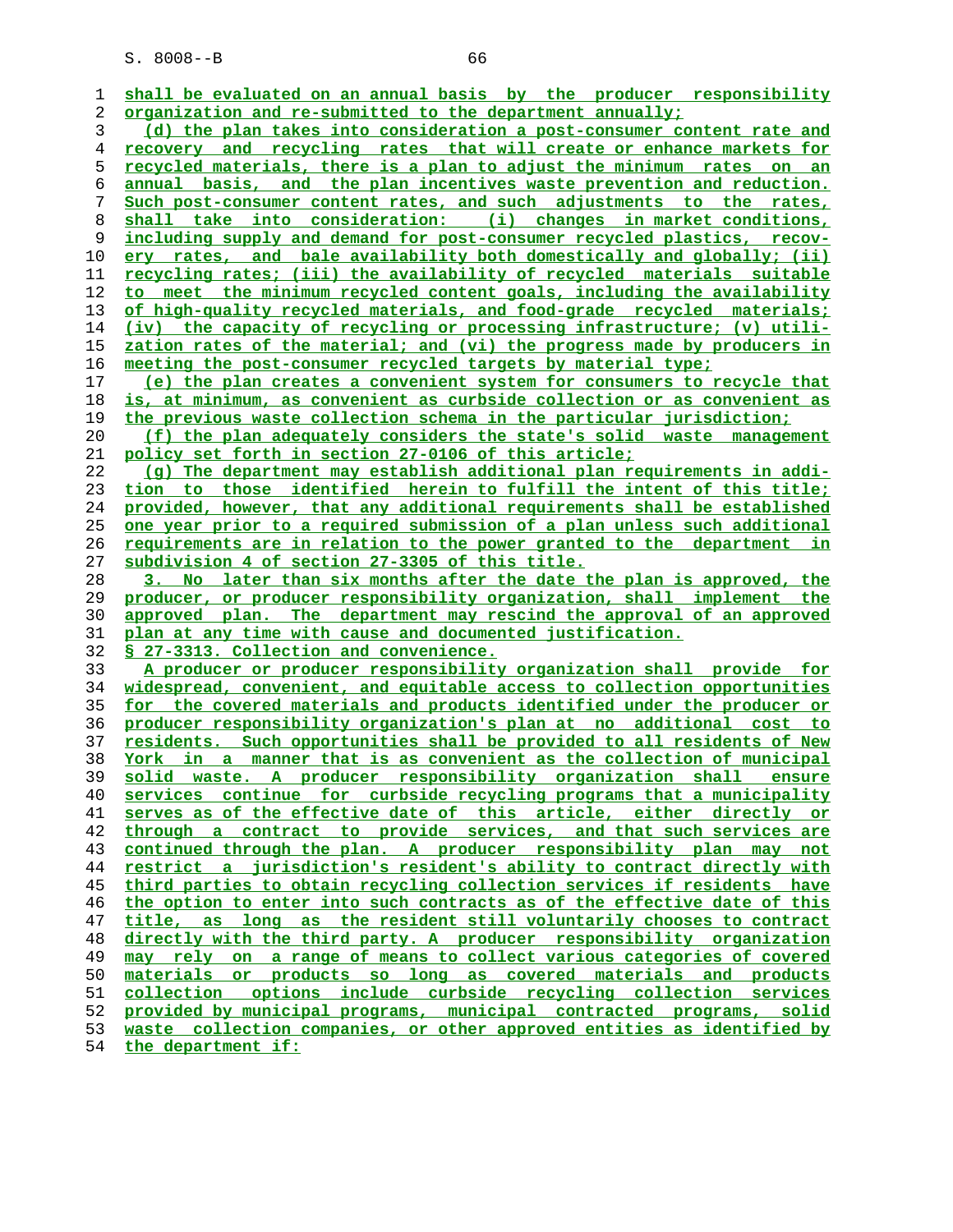**1. The category of covered materials and products is suitable for residential curbside recycling collection and can be effectively sorted by the facilities receiving the curbside collected material; 2. The recycling facility providing processing and sorting service agrees to include the category of covered materials and products as an accepted material; 3. The covered materials and products category is not handled through a deposit and return scheme or buy back system that relies on a collection system other than curbside or multi-family collection; and 4. The provider of the residential curbside recycling service agrees to the producer responsibility organization service provider costs arrangement. 5. (a) The producer or producer responsibility organization shall adopt a list of minimum types of readily recyclable materials and products based on available collection and processing infrastructure and recycling markets for covered materials and products. The producer or producer responsibility organization shall update and adopt the list on an annual basis, in consultation with the advisory board, in response to collection and processing improvements and changes in recycling end markets. If there are multiple lists, the department shall compile the lists and shall publish a compiled list to the public. Such lists may vary by geographic region depending on regional markets and regional collection and processing infrastructure. (b) All municipalities or private recycling service providers shall provide for the collection and recycling of all identified materials and products contained on the list of minimum recyclables, based on geographic regions, in order to be eligible for reimbursement; provided, however, nothing shall penalize a municipality or private recycling service for recovering and recycling materials that are generated in the municipality or geographic region that are not included on the list of minimum types of recyclable covered materials or products as long as it can be demonstrated that such materials have a market as determined by the department in consultation with the producer or producer responsi- bility organization. Reimbursement shall cover recycling of all covered materials and products so long as the program includes at least the minimum recyclable list. (c) The department may grant an exception of the requirements in para- graph (b) of this subdivision upon a written showing by the municipality or private recycling service that compliance with the requirement is not practicable for a specific identified product or material and if the department finds it is in the best interest of the intent of this title to grant them an extension; provided, however, that the extension grant- ed by the department shall not exceed twelve months. § 27-3315. Outreach and education. 1. The producer, or producer responsibility organization, shall provide effective outreach, education, and communications to consumers throughout New York state regarding: (a) proper end-of-life management of covered products and materials; (b) the location and availability of curbside recycling and additional drop-off collection opportunities; (c) how to prevent litter of covered materials and products in the process of collection; and (d) recycling instructions that are: consistent statewide, except as necessary to take into account differences among local laws and process- ing capabilities; easy to understand; and easily accessible.**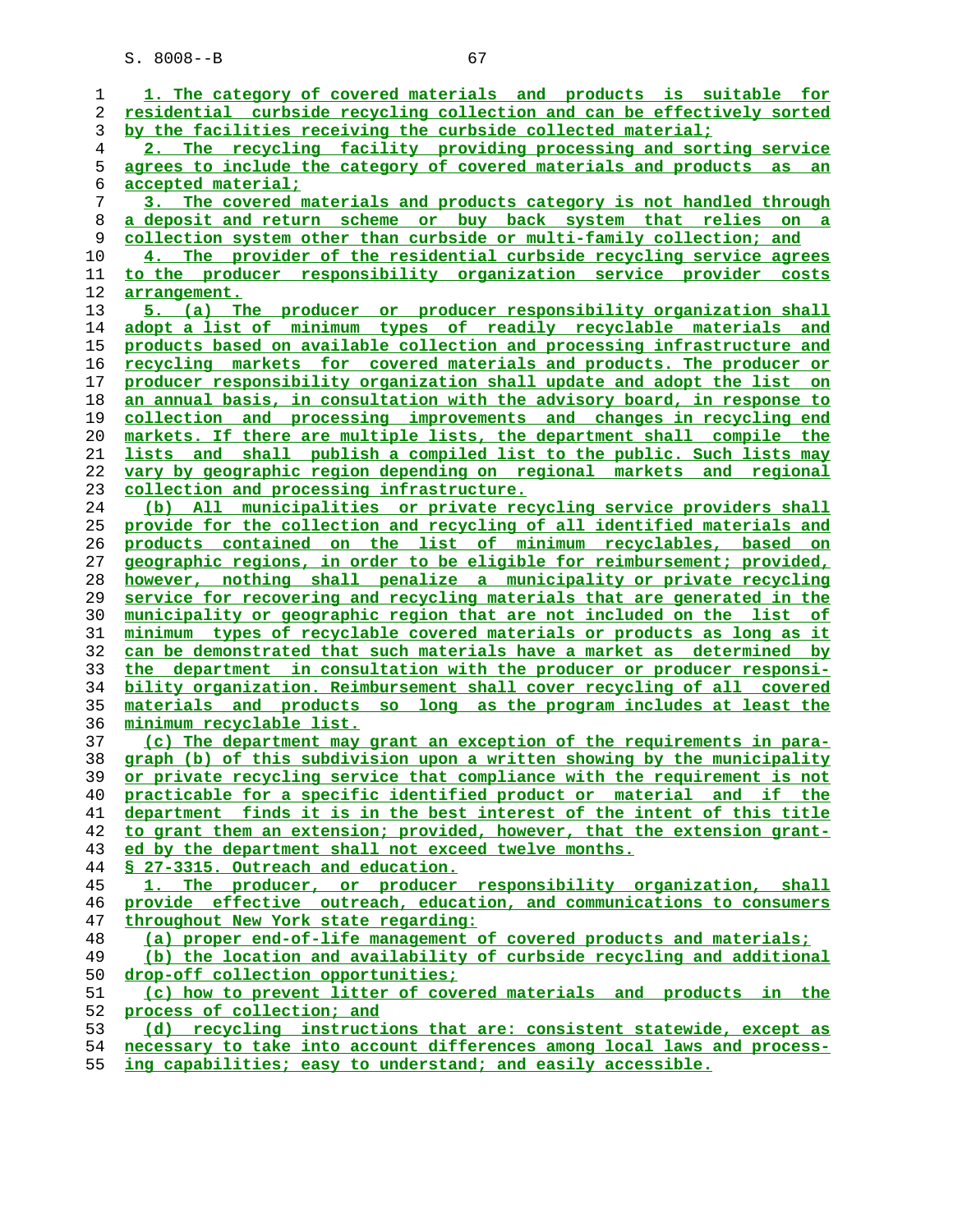| 1  | 2. The outreach and education required pursuant to subdivision 1 of             |
|----|---------------------------------------------------------------------------------|
| 2  | this section shall:                                                             |
| 3  | (a) be designed to achieve the management goals of covered products             |
| 4  | under this title, including the prevention of contamination of covered          |
| 5  | products;                                                                       |
| 6  | (b) incorporate, at a minimum, electronic, print, web-based, and                |
| 7  | elements that municipalities could utilize at their<br>social media             |
| 8  | discretion;                                                                     |
| 9  | (c) be coordinated across programs to avoid confusion for consumers;            |
| 10 | (d) include, at a minimum: consulting on education, outreach, and               |
| 11 | <u>communications with local governments and other stakeholders; coordinat-</u> |
| 12 | ing with and assisting local municipal programs, municipal contracted           |
| 13 | programs, solid waste collection companies, and other entities providing        |
| 14 | services; and developing and providing outreach and education to the            |
| 15 | diverse ethnic populations in the state; and                                    |
| 16 | (e) a plan to work with participating producers to label or mark                |
| 17 | covered products, in accordance with reasonable labeling standards, with        |
| 18 | information to assist consumers in responsibly managing and recycling           |
| 19 | covered materials and products.                                                 |
| 20 | 3. The producer or producer responsibility organization shall consult           |
| 21 | with municipalities on the development of educational materials and may         |
| 22 | coordinate with municipalities on outreach and communication.                   |
| 23 | 4. The department shall determine the effectiveness of outreach and             |
| 24 | education efforts under this section to determine whether changes are           |
| 25 | necessary to improve those outreach and education efforts and develop           |
| 26 | information that may be used to improve outreach and education efforts          |
| 27 | under this section.                                                             |
| 28 | 5. The producer responsibility organization shall undertake outreach,           |
| 29 | education, and communications that assist in attaining or exceeding the         |
| 30 | recovery and recycling rates.                                                   |
| 31 | § 27-3317. Reporting requirements and audits.                                   |
| 32 | 1. One year after a producer or producer responsibility organization's          |
| 33 | first plan is approved, and annually thereafter, each producer, or              |
| 34 | producer responsibility organization acting as their designated agent,          |
| 35 | shall submit a report to the department that details the performance for        |
| 36 | the prior year's program. The report shall be posted on the department's        |
| 37 | website and on the website of the producer, or producer responsibility          |
| 38 | organization acting as their designated agent. Such annual report shall         |
| 39 | include:                                                                        |
| 40 | (a) a detailed description of the methods used to collect, transport            |
| 41 | and process covered materials and products including detailing                  |
| 42 | collection methods made available to consumers and an evaluation of the         |
| 43 | program's collection convenience;                                               |
| 44 | (b) a description of the status of achieving the recovery and recycl-           |
| 45 | ing rates as set forth in the plan pursuant to this title and what              |
| 46 | efforts are proposed in the event of failing to achieve such rates;             |
| 47 | (c) a description on the status of achieving the post-consumer recy-            |
| 48 | cled content rates as set forth in the plan pursuant to this title, and         |
| 49 | what efforts are proposed in the event of failing to achieve such rates;        |
| 50 | (d) the amount of covered materials and products collected in the               |
| 51 | state by material type;                                                         |
| 52 | (e) the amount and type of covered materials and products collected in          |
| 53 | the state by the method of disposition by material type;                        |
| 54 | (f) the total cost of implementing the program, as determined by an             |
| 55 | independent financial audit, as performed by an independent auditor;            |
|    |                                                                                 |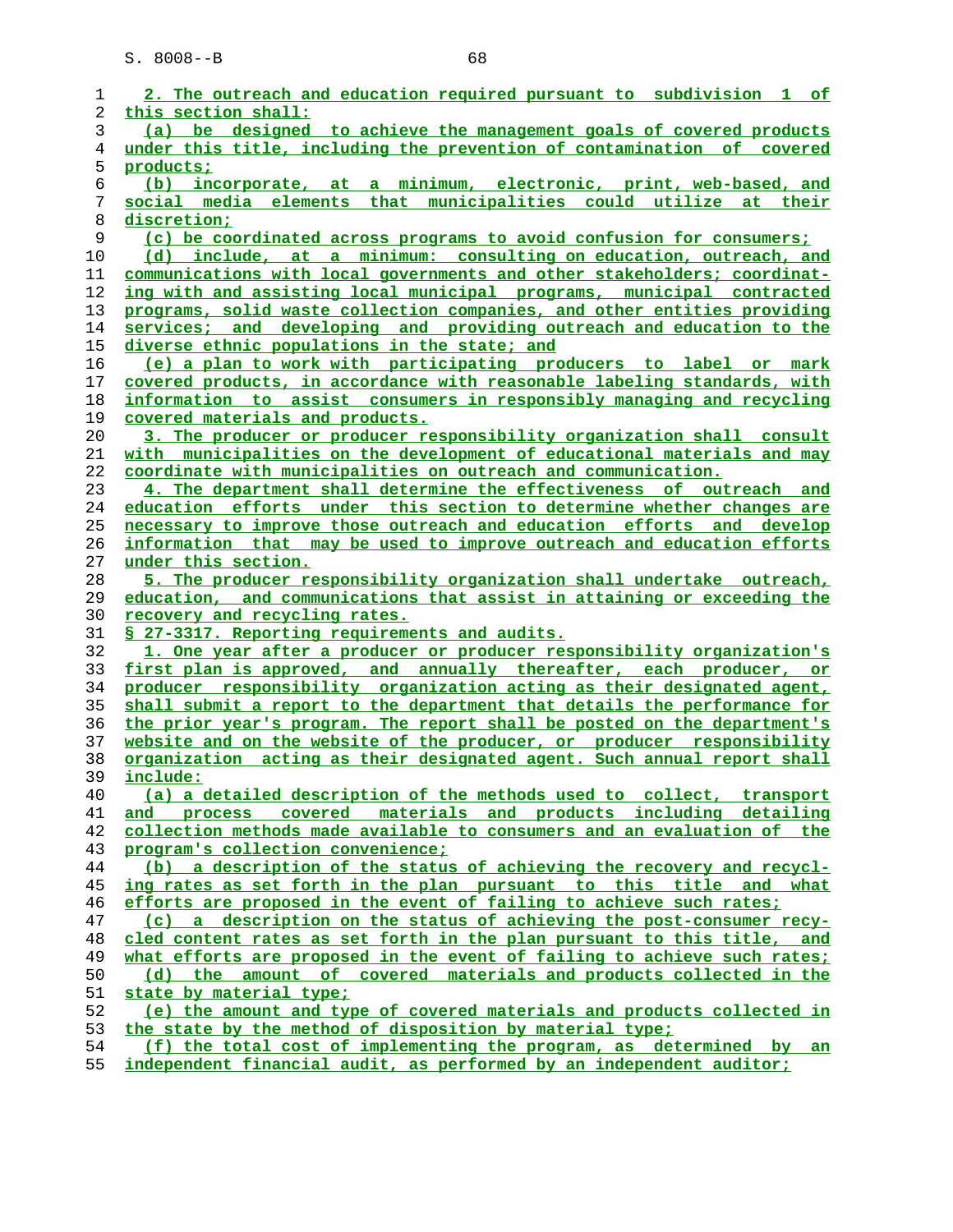**(g) information regarding the independently audited financial state- ments detailing all payments received and issued by the producers covered by the approved plan; (h) a copy of the independent audit; (i) a detailed description of whether the program compensates munici- palities, solid waste collection, sorting and processing facilities, and other approved entities for their recycling efforts and other related services provided by the above entities; (j) samples of all educational materials provided to consumers or other entities; (k) a detailed list of efforts undertaken and an evaluation of the methods used to disseminate such materials including recommendations, if any, for how the educational component of the program can be improved; and (l) a detailed description of investments made in infrastructure and market development as related to this title. 2. The department shall not require public reporting of any confiden- tial information that the department finds to be protected proprietary information. For purposes of this title, protected proprietary informa- tion shall mean information that, if made public, would divulge compet- itive business information, methods or processes entitled to protection as trade secrets of such producer or producer responsibility organiza- tion or information that would reasonably hinder the producer or produc- er responsibility organization's competitive advantage in the market- place. § 27-3319. Antitrust protections. A producer or producer responsibility organization that organizes the collection, transportation, and procession of covered materials and products, in accordance with a producer responsibility plan approved under this title, shall not be liable for any claim of a violation of antitrust, restraint of trade, or unfair trade practice arising from conduct undertaken in accordance with the program pursuant to this title; provided, however, this section shall not apply to any agreement establishing or affecting the price of a covered material, product, or the output or production of any agreement restricting the geographic area or customers to which a covered material or product will be sold. § 27-3321. Penalties. 1. Except as otherwise provided in this section, any person or entity that violates any provision of or fails to perform any duty imposed pursuant to this title or any rule or regulation promulgated pursuant thereto, or any term or condition of any registration or permit issued pursuant thereto, or any final determination or order of the commission- er made pursuant to this article or article 71 of this chapter shall be liable for a civil penalty not to exceed five hundred dollars for each violation and an additional penalty of not more than five hundred dollars for each day during which such violation continues. 2. (a) Any producer or producer responsibility organization who violates any provision of or fails to perform any duty imposed pursuant to this title or any rule or regulation promulgated pursuant thereto, including compliance with requirements related to the producer responsi- bility plan, or any term or condition of any registration or permit issued pursuant thereto, or any final determination or order of the commissioner made pursuant to this article or article 71 of this chapter shall be liable for a civil penalty not to exceed five thousand dollars for each violation and an additional penalty of not more than one thou- sand five hundred dollars for each day during which such violation**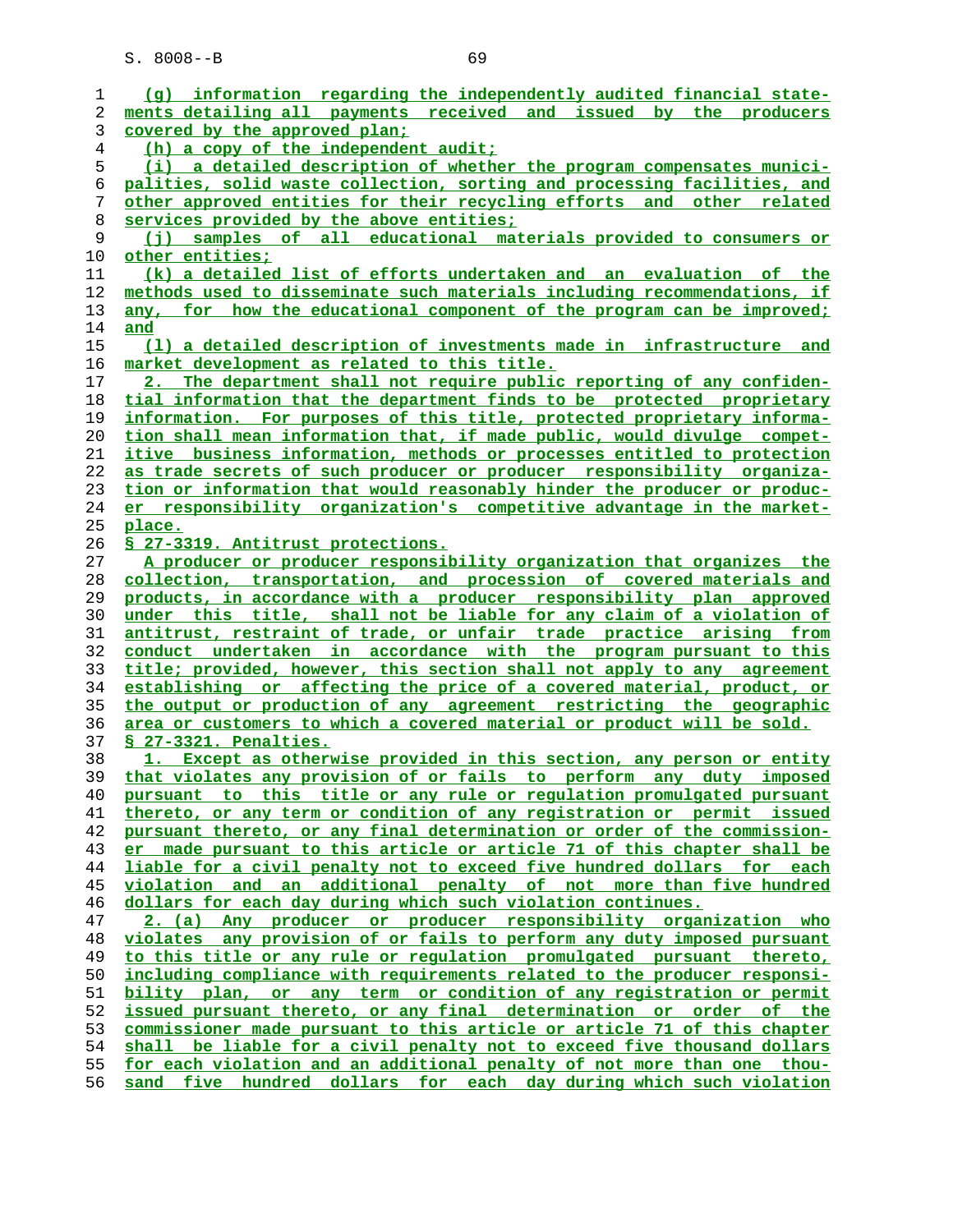| ı  | continues. For a second violation committed within twelve months of a    |
|----|--------------------------------------------------------------------------|
| 2  | prior violation, the producer or producer responsibility organization    |
| 3  | shall be liable for a civil penalty not to exceed ten thousand dollars   |
| 4  | and an additional penalty of not more than three thousand dollars for    |
| 5  | each day during which such violation continues. For a third or subse-    |
|    | quent violation committed within twelve months of any prior violation,   |
| 6  |                                                                          |
| 7  | the producer or producer responsibility organization shall be liable for |
| 8  | a civil penalty not to exceed twenty thousand dollars and an additional  |
| 9  | penalty of six thousand dollars for each day during which such violation |
| 10 | continues.                                                               |
| 11 | (b) All producers participating in a producer responsibility organiza-   |
| 12 | tion shall be jointly and severally liable for any penalties assessed    |
| 13 | against the producer responsibility organization pursuant to this title  |
| 14 | and article 71 of this chapter.                                          |
| 15 | 3. Civil penalties under this section shall be assessed by the depart-   |
| 16 | ment after an opportunity to be heard pursuant to the provisions of      |
| 17 | section 71-1709 of this chapter, or by the court in any action or        |
| 18 | proceeding pursuant to section 71-2727 of this chapter, and in addition  |
| 19 | thereto, such person or entity may by similar process be enjoined from   |
| 20 | continuing such violation and any permit, registration or other approval |
| 21 | issued by the department may be revoked or suspended or a pending        |
| 22 | <u>renewal denied.</u>                                                   |
| 23 | 4. The department and the attorney general are hereby authorized to      |
| 24 | enforce the provisions of this title and all monies collected shall be   |
| 25 | deposited to the credit of the environmental protection fund established |
| 26 | pursuant to section 92-s of the state finance law.                       |
| 27 | § 27-3323. State preemption.                                             |
| 28 | Jurisdiction in all matters pertaining to costs and funding mechanisms   |
| 29 | of producer responsibility organizations relating to the recovery of     |
| 30 | covered materials shall, by this title, be vested exclusively in the     |
| 31 | state; provided, however, that nothing in this section shall preclude    |
| 32 | any city, town, village or other local planning units from determining   |
| 33 | what materials shall be included for recycling in a municipal recycling  |
| 34 | collection program or shall preclude any person from coordinating, for   |
| 35 | recycling or reuse, the collection of covered materials and products.    |
| 36 | S 27-3325. Authority to promulgate rules and regulations.                |
| 37 | The commissioner shall have the power to promulgate rules and requ-      |
| 38 | lations necessary and appropriate for the administration of this title.  |
| 39 | § 27-3327. Other assistance programs.                                    |
| 40 | Nothing in this title shall impact an entity's eligibility for any       |
| 41 | state or local incentive or assistance program to which they are other-  |
| 42 | wise eligible.                                                           |
| 43 | § 27-3329. Severability.                                                 |
| 44 | The provisions of this title shall be severable and if any phrase,       |
| 45 | clause, sentence or provision of this title or the applicability thereof |
| 46 | to any person or circumstance shall be held invalid, the remainder of    |
| 47 | this title and the application thereof shall not be affected thereby.    |
| 48 | § 3. This act shall take effect on the one hundred eightieth day after   |
| 49 | it shall have become a law.                                              |
|    |                                                                          |
| 50 | PART SS                                                                  |
| 51 | Section 1. Title 2 of article 37 of the environmental conservation law   |
| 52 | is REPEALED and a new title 2 is added to read as follows:               |
| 53 | TITLE <sub>2</sub>                                                       |
| 54 | TOXICS IN PACKAGING ACT                                                  |
|    |                                                                          |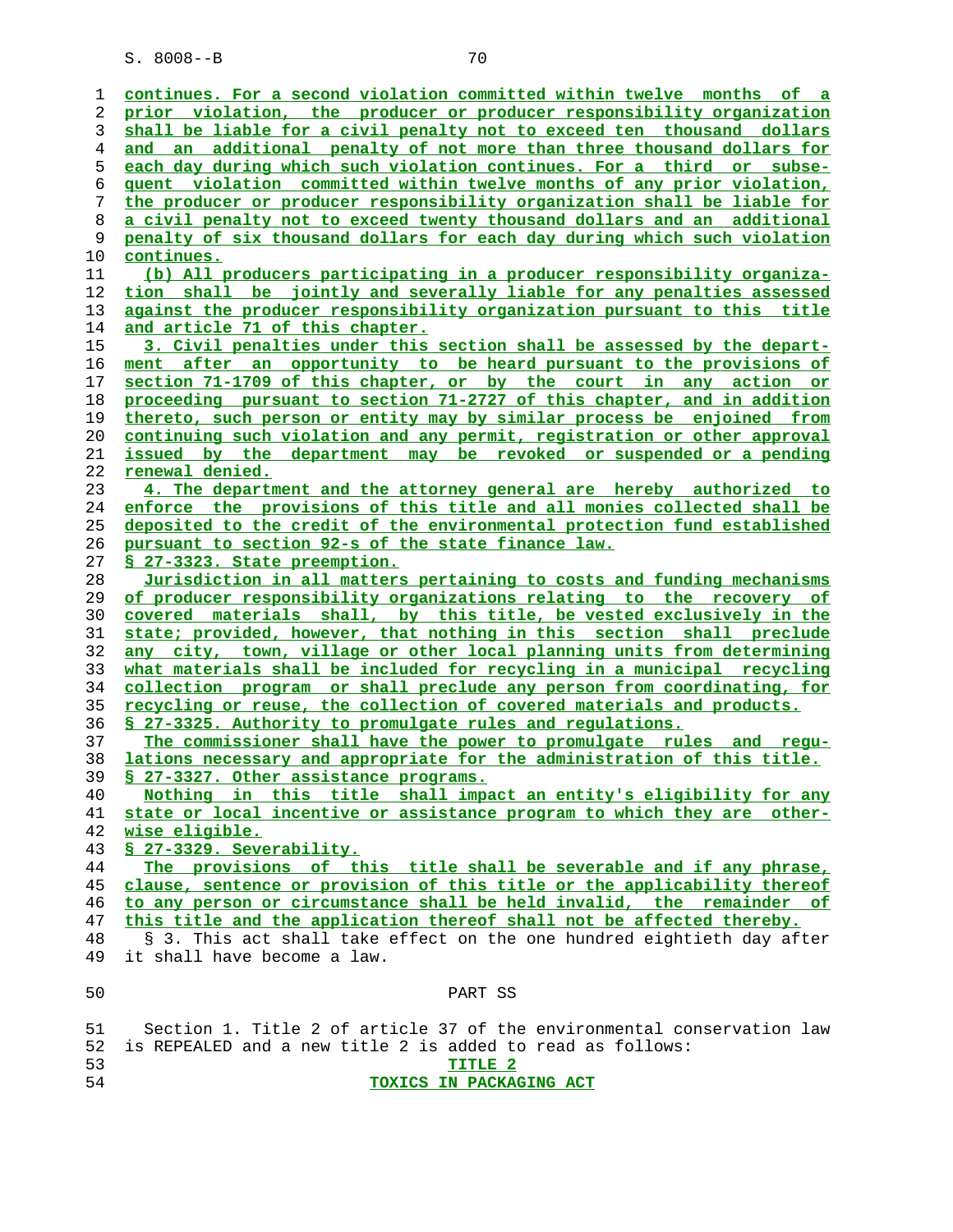| × |  |
|---|--|
|   |  |
|   |  |

| 1  | Section 37-0201. Legislative findings and intent.                        |
|----|--------------------------------------------------------------------------|
| 2  | 37-0203. Short title and definitions.                                    |
| 3  | 37-0205. Prohibitions.                                                   |
| 4  | 37-0207. Certificate of compliance.                                      |
| 5  | <u>37-0209. Violations.</u>                                              |
| 6  | 37-0211. Regulations.                                                    |
| 7  | 37-0213. Severability.                                                   |
| 8  | ; and to amend a chapter of the laws of 2014, enacting the state oper-   |
| 9  | ations budget § 37-0201. Legislative findings and intent.                |
| 10 | The legislature finds and declares that:                                 |
| 11 | 1. The management of solid waste can pose a wide range of hazards to     |
| 12 | public health and safety and to the environment; and                     |
| 13 | 2. Packaging comprises a significant percentage of the overall solid     |
| 14 | waste stream; and                                                        |
| 15 | 3. The presence of chemicals, such as heavy metals, in packaging is a    |
| 16 | part of the total concern in light of their likely presence in emissions |
| 17 | or ash when packaging is incinerated, or in leachate when packaging is   |
| 18 | landfilled; and                                                          |
| 19 | 4. Lead, mercury, cadmium, hexavalent chromium, PFAS, and phthalates,    |
| 20 | on the basis of available scientific and medical evidence, are of        |
| 21 | particular concern; and                                                  |
| 22 | 5. It is desirable as a first step in reducing the toxicity of packag-   |
| 23 | ing waste to eliminate the addition of these chemicals to packaging; and |
| 24 | 6. The intent of this title is to achieve this reduction in toxicity     |
| 25 | without impeding or discouraging the expanded use of post-consumer mate- |
| 26 | <u>rials in the production of packaging and its components.</u>          |
| 27 | § 37-0203. Short title and definitions.                                  |
| 28 | 1. This title shall be known as and may be cited as the "toxics in       |
| 29 | packaging act".                                                          |
| 30 | 2. For the purpose of this title, the term:                              |
| 31 | a. "Distribute" means to offer for sale, barter, exchange, give, or      |
| 32 | supply.                                                                  |
| 33 | b. "Distributor" means the importer, or first domestic distributor of    |
| 34 | a package or packaging component, if the person who currently manufac-   |
| 35 | turers or assembles the product does not have a presence in the United   |
| 36 | States. Persons involved solely in delivering a package or packaging     |
| 37 | component on behalf of third parties are not considered distributors.    |
| 38 | c. "Food packaging" means a package or packaging component that is       |
| 39 | intended for direct food contact and is comprised of in substantial      |
| 40 | part, but not limited to, paper, paperboard, or other materials          |
| 41 | originally derived from plant fibers.                                    |
| 42 | d. "Manufacturer" means any person who currently manufactures a pack-    |
| 43 | age or packaging component, or whose brand name is affixed to such pack- |
| 44 | age or packaging component. In the case of a package or packaging compo- |
| 45 | nent that was imported into the United States, "manufacturer" includes   |
| 46 | the importer or first domestic distributor of the package or packaging   |
| 47 | component if the person who currently manufactures or assembles the      |
| 48 | package or packaging component or whose brand name is affixed to such    |
| 49 | package or packaging component does not have a presence in the United    |
| 50 | States.                                                                  |
| 51 | e. "Package" means any container produced domestically or interna-       |
| 52 | tionally that markets, protects, or allows for the handling of a product |
| 53 | and shall include a unit package, an intermediate package, or a shipping |
| 54 | container. "Package" shall also mean and include such unsealed recepta-  |
| 55 | cles as carrying cases, crates, cups, pails, tubs, rigid foil and other  |

**trays, wrappers, wrapping films, and bags.**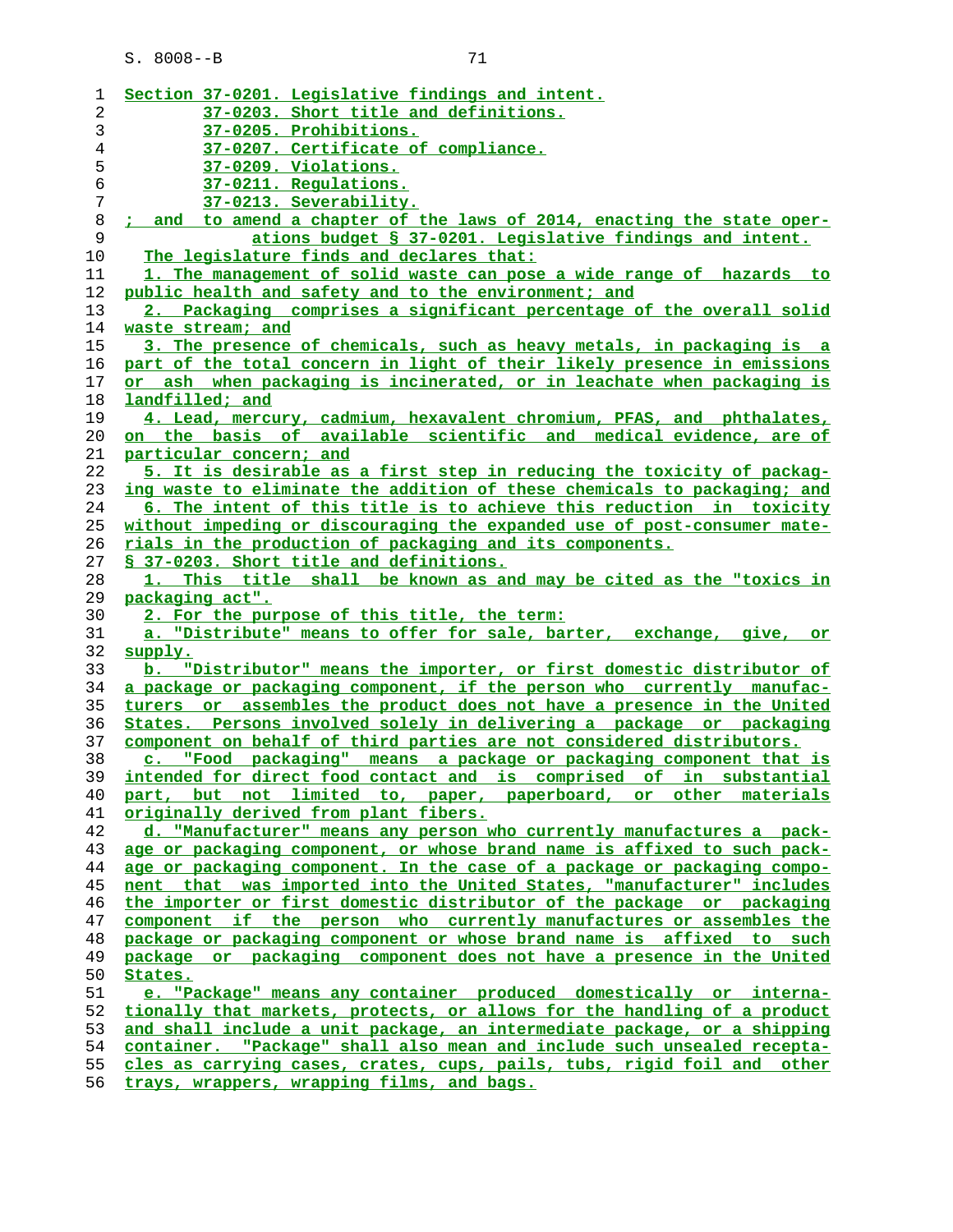**f. "Packaging component" means any individual assembled part of a package produced domestically or internationally, such as, but not limited to, any interior or exterior blocking, bracing, cushioning, weatherproofing, exterior strapping, coatings, closures, inks, dyes, pigments, adhesives, stabilizers, labels, or any other additives. g. "Perfluoroalkyl and polyfluoroalkyl substances" or "PFAS" means all members of the class of fluorinated organic chemicals containing at least one fully fluorinated carbon atom. h. "Person" means any individual, public or private corporation, poli- tical subdivision, government agency, municipality, industry, co-part- nership, association, firm, trust, estate, or any other legal entity. i. "Phthalates" or "ortho-phthalates" means all members of the class of organic chemicals that are esters of phthalic acid and that contain two carbon chains located in the ortho position. § 37-0205. Prohibitions. 1. No person shall distribute a package or packaging component, or any product that incorporates such package or packaging component, in which lead, cadmium, mercury, or hexavalent chromium are present, individually or in combination, in amounts exceeding 100 parts per million by weight. 2. Beginning December 31, 2024, no person shall distribute a package or packaging component, or any product that incorporates such package or packaging component, in which phthalates are present, individually or in combination, in amounts exceeding 100 parts per million by weight (0.01%). 3. Notwithstanding subdivision four of this section, beginning Decem- ber 31, 2022, no person shall distribute food packaging, or any product that incorporates such food packaging, in which PFAS is present, indi- vidually or in combination, in amounts exceeding 100 parts per million by weight (0.01%). 4. Beginning December 31, 2024, no person shall distribute a package or packaging component, or any product that incorporates such package or packaging component, in which PFAS is present, individually or in combi- nation, in amounts exceeding 100 parts per million by weight (0.01%). § 37-0207. Certificate of compliance. No person who distributes a package or packaging component, or any product that incorporates such package or packaging component, shall be held in violation of this title if they can show that they relied in good faith on the written assurance of the manufacturer or distributor of such package or packaging component that such a package or packaging component met the requirements of this title. Such written assurance shall take the form of a certificate of compliance, in a form and manner prescribed by the department, stating that such a package or packaging component is in compliance with the requirements of this title. The certificate of compliance shall be signed by an authorized officer of the manufacturer or distributor of such package or packaging component. A copy of the certificate of compliance shall be kept on file by the manufacturer or distributor of the package or packaging component, and shall be provided to the department, upon request. § 37-0209. Violations. A violation of any of the provisions of this title or any rule or regulation promulgated pursuant thereto shall be punishable in the case of a first violation, by a civil penalty not to exceed ten thousand dollars. In the case of a second and any further violation, the liabil- ity shall be for a civil penalty not to exceed twenty-five thousand dollars for each violation per day. The commissioner shall deposit all**

**money recovered or received by the department in satisfaction of penal-**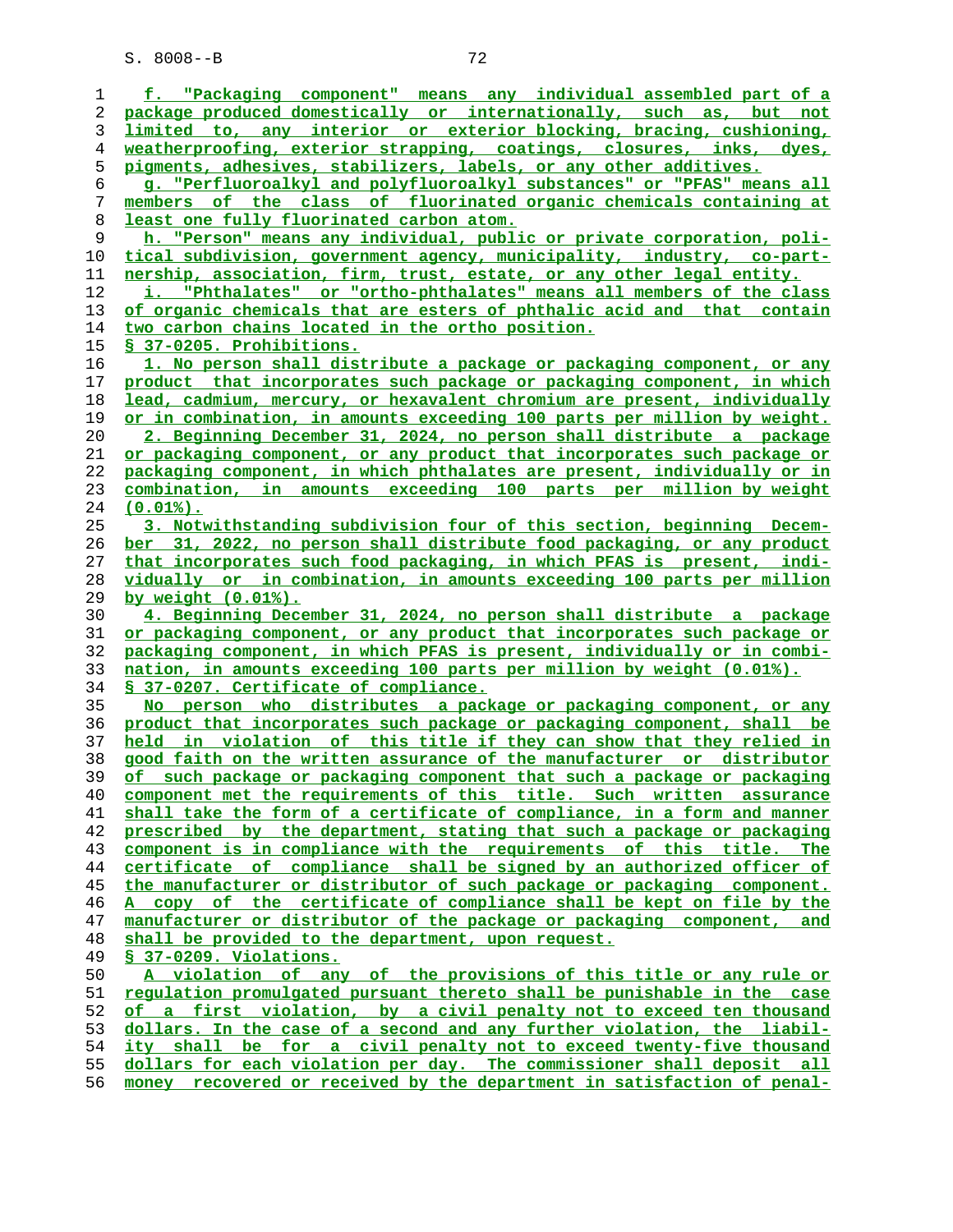|   | ties assessed for violations of this title or any rule or requlation       |
|---|----------------------------------------------------------------------------|
| 2 | promulgated pursuant thereto to the credit of the environmental regula-    |
| 3 | tory account.                                                              |
| 4 | § 37-0211. Regulations.                                                    |
|   | The department is authorized to promulgate any other such rules and        |
|   | requlations as it shall deem necessary to implement the provisions of      |
|   | this title. The department is authorized to evaluate other chemicals to    |
|   | review for potential requlation under this title. The department may       |
|   | provide a report based upon that evaluation to the governor and legisla-   |
|   | ture which may contain recommendations to add other chemicals contained    |
|   | in a package or packaging component to regulate in order to further        |
|   | reduce the toxicity of packaging waste.                                    |
|   | § 37-0213. Severability.                                                   |
|   | If any clause, sentence, paragraph, section or part of this title          |
|   | shall be adjudged by any court of competent jurisdiction to be invalid,    |
|   | such judgment shall not affect, impair or invalidate the remainder ther-   |
|   |                                                                            |
|   | eof, but shall be confined in its operation to the clause, sentence,       |
|   | paragraph, section or part thereof directly involved in the controversy    |
|   | in which such judgment shall have been rendered.                           |
|   | Subdivisions 1 and 2 of section 72-1009 of the environmental<br>2.<br>Š.   |
|   | conservation law, subdivision 1 as amended by chapter 60 of the laws of    |
|   | and subdivision 2 as added by chapter 166 of the laws of 1991, are<br>1993 |
|   | amended to read as follows:                                                |
|   | 1. The environmental regulatory account shall be credited with all         |
|   | received from fees and fee interest collected; all other moneys<br>moneys  |
|   | collected by the department pursuant to title twenty-seven of article      |
|   | twenty-three of this chapter, except as identified under article six of    |
|   | the public officers law; all moneys collected or received by the depart-   |
|   | ment pursuant to title two of article thirty-seven of this chapter;<br>and |
|   | any other contributions or donations by the public to such account.        |
|   | Moneys in the account, following appropriation by the legislature,<br>2.   |
|   | shall be allocated upon the certification of approval for availability     |
|   | by the director of the budget for the administration and enforcement of    |
|   | title twenty-seven of article twenty-three and title two of article        |
|   | thirty-seven of this chapter, including but not limited to monitoring,     |
|   | surveillance, enforcement, training, research, administration and coop-    |
|   | eration with any federal, state or local agency.                           |
|   | § 3. This act shall take effect immediately.                               |
|   |                                                                            |
|   | PART TT                                                                    |
|   |                                                                            |
|   | 1. Section 250 of the county law is amended by adding a new<br>Section     |
|   | subdivision 6-a to read as follows:                                        |
|   | 6-a. The territory of a county district established pursuant to this       |
|   | section may coincide with the territorial boundaries of the county.        |
|   | § 2. This act shall take effect immediately.                               |
|   |                                                                            |
|   | PART UU                                                                    |
|   |                                                                            |
|   |                                                                            |

 46 Section 1. Paragraph h of subdivision 1 of section 17-1909 of the 47 environmental conservation law, as added by chapter 565 of the laws of 48 1989, is amended to read as follows:<br>49 h. "Municipality" means any com

h. "Municipality" means any county, city, town, village, district 50 corporation, county or town improvement district, **school district,** Indi- 51 an reservation wholly within New York state, any public benefit corpo- 52 ration or public authority established pursuant to the laws of New York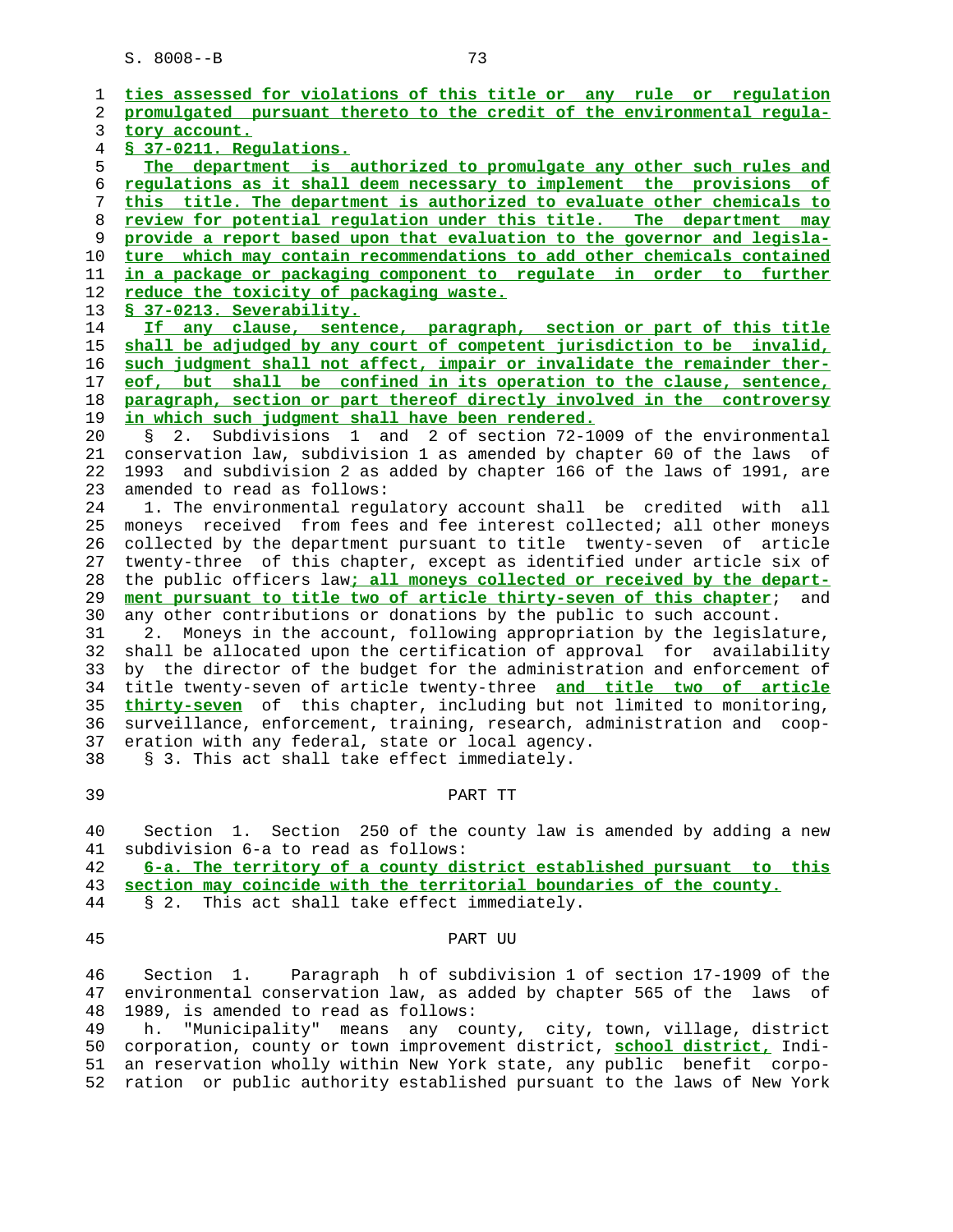1 or any agency of New York state which is empowered to construct and 2 operate an eligible project, or any two or more of the foregoing which 3 are acting jointly in connection with an eligible project.

4 § 2. This act shall take effect immediately.

## 5 PART VV

 6 Section 1. Subdivisions 2, 3, 4 and 5 of section 381 of the executive 7 law, as added by chapter 707 of the laws of 1981, subdivision 2 as 8 amended by chapter 560 of the laws of 2010, are amended, subdivision 6 9 is renumbered subdivision 8, and two new subdivisions 6 and 7 are added 10 to read as follows:

 11 2. Except as may be provided in regulations of the secretary pursuant 12 to subdivision one of this section, **and in accordance with the existing** 13 **provisions on cities with a population of over one million as set forth** 14 **by section three hundred eighty-three of this article,** every local 15 government shall administer and enforce the uniform fire prevention and 16 building code and the state energy conservation construction code on and 17 after the first day of January, nineteen hundred eighty-four, provided, 18 however, that a local government may enact a local law prior to the 19 first day of July in any year providing that it will not enforce such 20 codes on and after the first day of [**January**] **April** next succeeding. In 21 such event the county in which said local government is situated shall 22 administer and enforce such codes within such local government from and 23 after the first day of [**January**] **April** next succeeding the effective 24 date of such local law, in accordance with the provisions of paragraph b 25 of subdivision five of this section unless the county shall have **previ-** 26 **ously** enacted a local law providing that it will not enforce such codes 27 within that county. In such event the secretary in the place and stead 28 of the local government shall, directly or by [**contract**] **using the** 29 **services of any contractors or other third-party providers as the secre-** 30 **tary may deem to be qualified**, administer and enforce the uniform code 31 and the state energy conservation construction code **within such local** 32 **government on and after the first day of April next succeeding. A county** 33 **that is responsible for administering and enforcing such codes within a** 34 **local government pursuant to the foregoing provisions of this subdivi-** 35 **sion may enact a local law prior to the first day of October in any year** 36 **providing that it will not enforce such codes within such local govern-** 37 **ment on and after the first day of April next succeeding. In such event,** 38 **the secretary, in the place and stead of such local government, shall,** 39 **directly or by using the services of any contractors or other third-par-** 40 **ty providers as the secretary may deem to be qualified, administer and** 41 **enforce such codes in such local government from and after the first day** 42 **of April next succeeding. A local government that adopts a local law** 43 **providing that it will not enforce such codes on and after the first day** 44 **of April next succeeding shall promptly notify the county in which such** 45 **local government is located and the secretary of the adoption of such** 46 **local law. A county that adopts a local law providing that it will not** 47 **enforce such codes on and after the first day of April next succeeding** 48 **shall promptly notify each local government in which such county is** 49 **administering and enforcing such codes and the secretary of the adoption** 50 **of such local law**. A local government or a county may repeal a local law 51 which provides that it will not enforce such codes and shall thereafter 52 administer and enforce such codes as provided above. Two or more local 53 governments may provide for joint administration and enforcement of the 54 uniform code, the state energy conservation construction code, or both,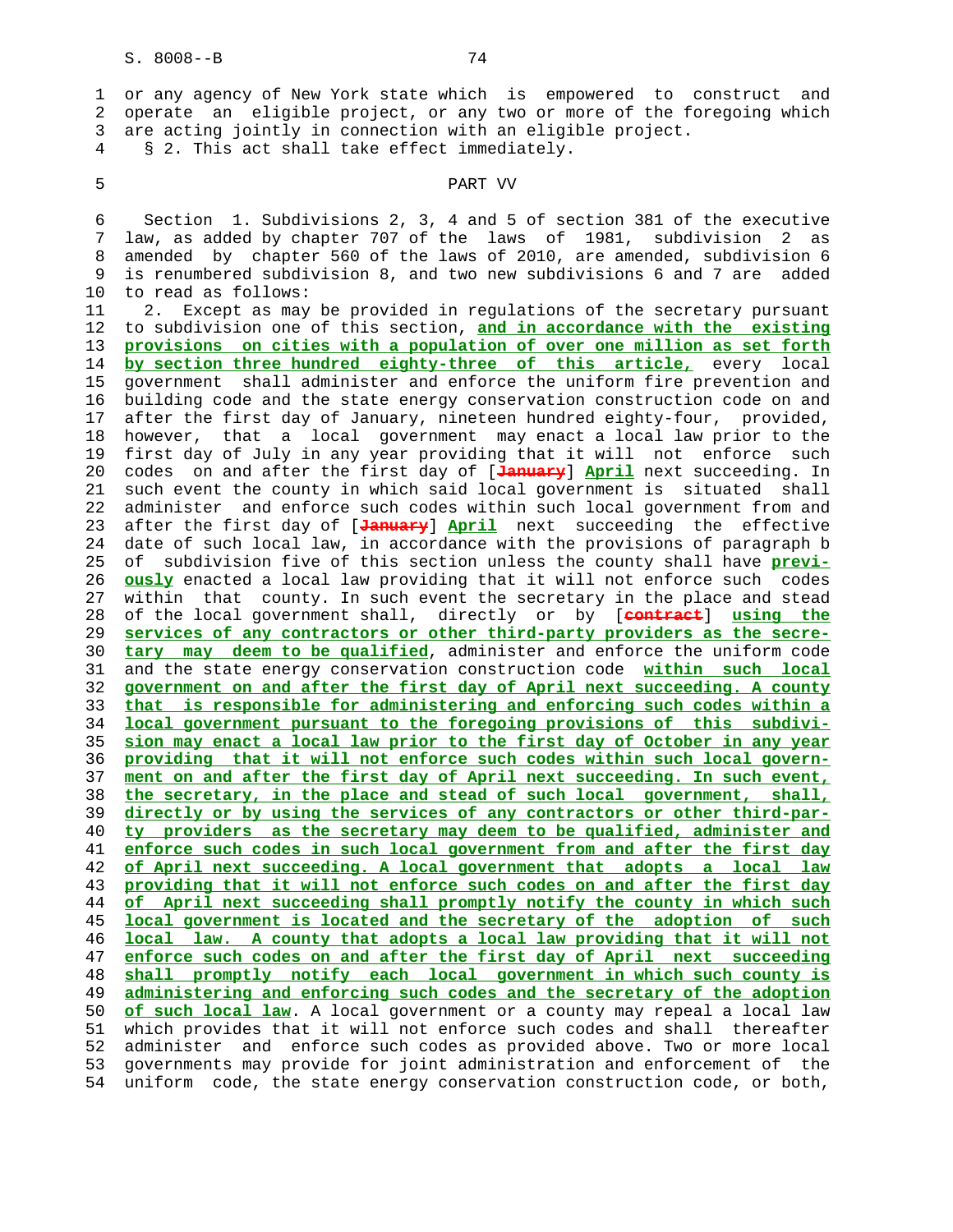1 by agreement pursuant to article five-G of the general municipal law. 2 Any local government may enter into agreement with the county in which 3 such local government is situated to administer and enforce the uniform 4 code, the state energy conservation construction code, or both, within 5 such local government. Local governments or counties **that administer and enforce the uniform code, the state energy conservation construction code, or both,** may charge **and collect** fees to defray the costs of admin- 8 istration and enforcement. **Where the secretary is responsible for administration and enforcement of the uniform code and state energy conservation construction code within a local government pursuant to this subdivision or pursuant to paragraph e of subdivision four of this section, (a) the secretary shall administer and enforce the codes in accordance with the provisions of rules and regulations promulgated pursuant to subdivision one of this section; (b) any person or entity who knowingly violates any provision of such rules and regulations shall be punishable by a fine not to exceed one thousand dollars per day of violation, imprisonment not to exceed one year, or both, and (c) the secretary may charge and collect fees to defray the costs of adminis- tration and enforcement.** 20 3. **a.** On and after the first day of July, nineteen hundred eighty- 21 five, the secretary shall have power to investigate [**and conduct hear- ings relative to**] whether administration and enforcement of the uniform 23 fire prevention and building code **and the state energy conservation construction code** complies with the minimum standards promulgated pursu- 25 ant to subdivision one of this section. **In connection with any such investigation, the secretary shall have the power to issue subpoenas compelling the testimony of witnesses, the production of documents, or both, and the power, at the secretary's discretion, to conduct one or more hearings.** At least ten days written notice of any such hearing 30 shall be provided to the elective or appointive chief executive officer 31 or, if there be none, the chairman of the legislative body of the local 32 government or county whose administration and enforcement of the uniform 33 code **and state energy conservation construction code** is at issue. **b. The elective or appointive chief executive officer or, if there be none, the chairman of the legislative body of a county may, with approval of a majority vote of the legislative body of such county, submit to the secretary a written notice requesting the secretary to authorize such county to investigate whether administration and enforce- ment of the uniform fire prevention and building code and the state energy conservation construction code by a local government located in such county complies with the minimum standards promulgated pursuant to subdivision one of this section. Upon receipt of such notice, the secre- tary may authorize such county to conduct such investigation and to provide a written report upon completion of such investigation to the secretary. In connection with any such investigation, the county shall have the power to issue subpoenas compelling the testimony of witnesses, the production of documents, or both, and the power, at the county's discretion, to conduct one or more hearings. At least ten days written notice of any such hearing shall be provided to the elective or appoin- tive chief executive officer or, if there be none, the chairman of the legislative body of the local government whose administration and enforcement of the uniform code and state energy conservation construction code is at issue. Upon receipt of the county's report, the secretary may issue a determination based on such report, conduct further investigations, or take such other action as the secretary deems**

**appropriate, and the secretary shall notify the county and the local**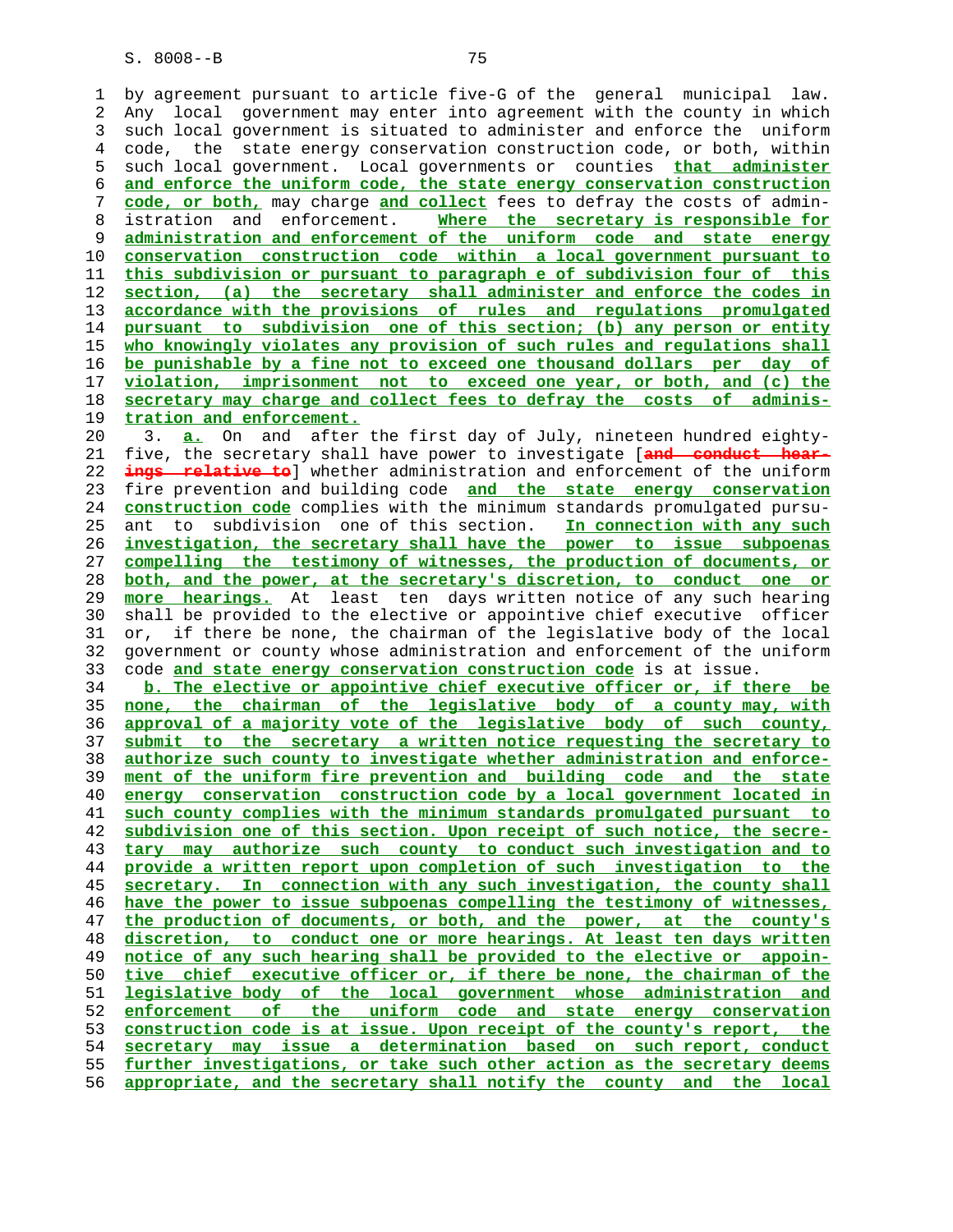**government of the actions to be taken by the secretary. Nothing in this paragraph shall limit or impair the secretary's power to investigate, issue subpoenas, and conduct hearings as provided in paragraph a of this subdivision. Nor shall the power of the secretary to investigate, issue subpoenas, and conduct hearings as provided in paragraph a of this subdivision be diminished or otherwise affected by reason of a county submitting, or not submitting, a notice pursuant to this paragraph.** 8 4. If the secretary determines that a local government has failed to 9 administer and enforce the uniform fire prevention and building code **and/or the state energy conservation construction code** in accordance 11 with the minimum standards promulgated pursuant to subdivision one of 12 this section, the secretary shall take any of the following actions, 13 either individually or in combination in any sequence: 14 a. The secretary may issue an order compelling compliance by such 15 local government with the **minimum** standards [**for administration and enforcement of the uniform code**] **promulgated pursuant to subdivision one of this section**. 18 b. **The secretary may appoint and remove any person deemed qualified by the secretary as an oversight officer, who shall have the power and authority to do any or all of the following, at the discretion of the oversight officer and at the expense of such local government: (i) observe and report on compliance by such local government with the minimum standards promulgated pursuant to subdivision one of this section; (ii) direct all or any part of the code enforcement activities of the local government's code enforcement personnel; (iii) hire, contract for, or otherwise obtain the services of quali- fied third parties to review building permit applications and plans and specifications submitted therewith, conduct construction inspections and periodic fire safety and property maintenance inspections, and perform other code enforcement activities within the local government; (iv) issue notices of violation, appearance tickets, orders to remedy, and other instruments related to code violations within the local government, or direct the local government to do so, and refer such violations to counsel for the local government or the district attorney for the county in which the local government is located for appropriate prosecution; and (v) take any other steps deemed by the oversight officer to be neces- sary or appropriate to ensure that the uniform code and state energy conservation construction code are administered and enforced within such local government in a due and proper manner and in compliance with the minimum standards promulgated pursuant to subdivision one of this section. Any person who is appointed as an oversight officer pursuant to this paragraph shall be deemed to be a state officer under section two of the public officers law. c.** The secretary may ask the attorney general to institute in the name 47 of the secretary an action or proceeding seeking appropriate legal or 48 equitable relief to require such local government to administer and 49 enforce the uniform code **and state energy conservation construction code in a due and proper manner and in compliance with the minimum standards promulgated pursuant to subdivision one of this section, including but not limited to requiring such local government to take specific remedial actions, such as establishing and enforcing an effective code enforce- ment program, conducting fire safety and property maintenance inspections, increasing the frequency of fire safety and property main- tenance inspections, and taking enforcement actions that are timely and**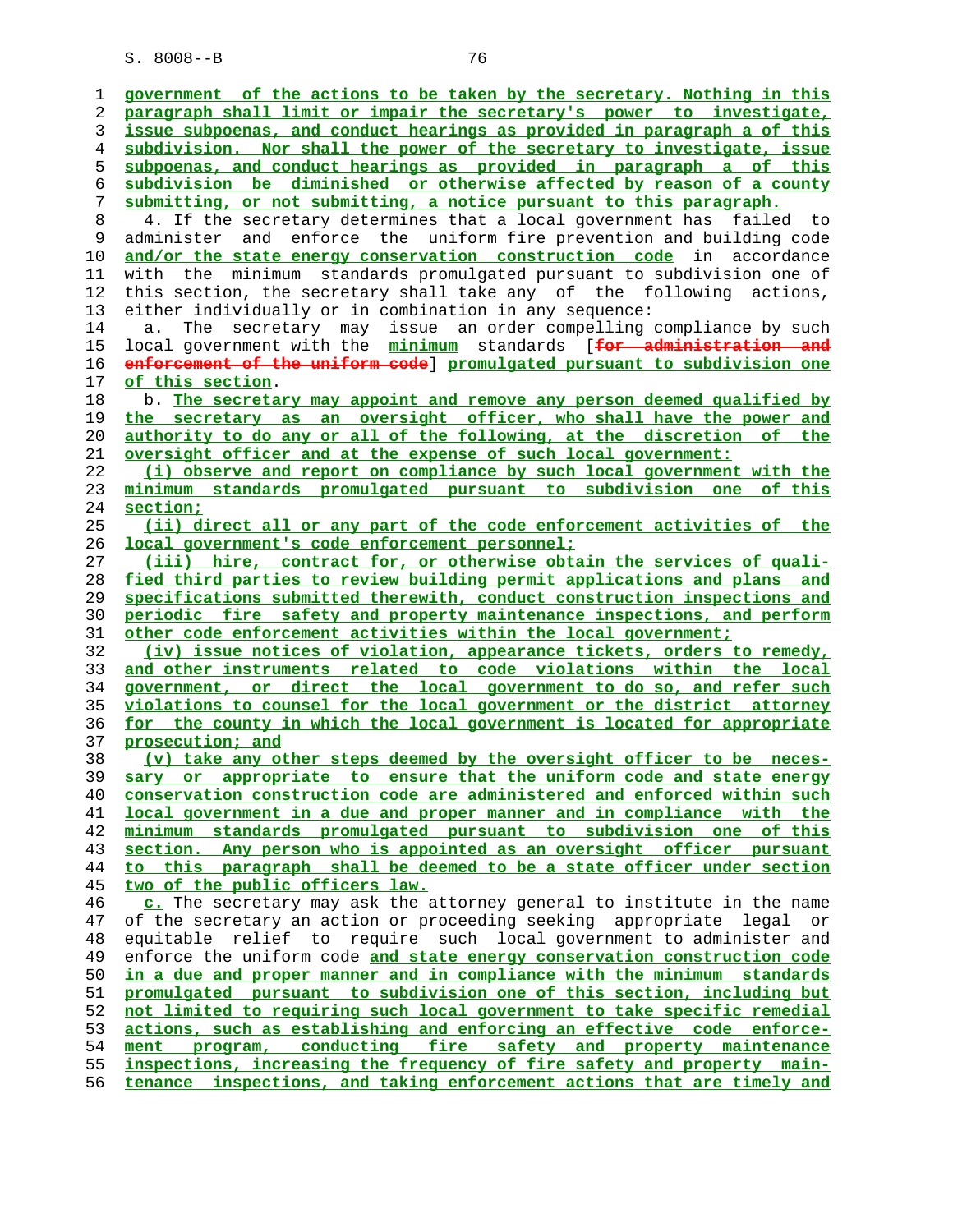1 **responsive to circumstances associated with the property in question** 2 **when violations are identified**. 3 [**c. the**] **d. The** secretary may designate the county in which such local 4 government is located**, or any other local government that adjoins or is** 5 **reasonably proximate to such local government,** to administer and enforce 6 the uniform code **and state energy conservation construction code** in such 7 local government. In the case of such designation, the provisions of 8 subdivision five of this section shall apply. 9 [**d.**] **e.** The secretary may, in the place and stead of the local govern- 10 ment, **directly or by using the services of any contractors or other** 11 **third-party providers as the secretary may deem to be qualified,** admin- 12 ister and enforce the uniform code **and state energy conservation** 13 **construction code in such local government** in accordance with the mini- 14 mum standards promulgated pursuant to subdivision one of this section. 15 In such event, the provisions of subdivision five of this section shall 16 apply. 17 **f. The secretary may designate the county in which such local govern-** 18 **ment is located, any other local government that adjoins or is reason-** 19 **ably proximate to such local government, or the department of state to** 20 **perform within such local government such types and classes of code** 21 **enforcement activities, such as permit application review and approval,** 22 **construction inspections, and fire safety and property maintenance** 23 **inspections, as the secretary may specify. In the case of such desig-** 24 **nation, the provisions of subdivision seven of this section shall apply.** 25 5. Where the secretary has designated a county **or adjoining or reason-** 26 **ably proximate local government** to administer and enforce the uniform 27 fire prevention and building code **and state energy conservation** 28 **construction code** within a local government **pursuant to paragraph d of** 29 **subdivision four of this section,** or has assumed authority for adminis- 30 tration and enforcement **of the uniform fire prevention and building code** 31 **and state energy conservation construction code within a local govern-** 32 **ment** pursuant to [**subdivision two or**] paragraph [**d**] **e** of subdivision 33 four of this section: 34 a. [**Such**] **The** local government [**or county government**] **that is not** 35 **administering or enforcing the uniform code and state energy conserva-** 36 **tion construction code in accordance with minimum standards** shall not 37 administer and enforce the uniform code **or state energy conservation** 38 **construction code**, and shall not charge or collect fees for such admin- 39 istration and enforcement. 40 b. [**Such**] **The designated** county **or local government or the secretary** 41 shall administer and enforce the uniform code within [**such**] **the** local 42 government **whose administration and enforcement of the uniform code and** 43 **state energy conservation construction code has not met the minimum** 44 **standards** from and after the date of such designation **or assumption**. 45 Such administration and enforcement shall apply the minimum standards 46 promulgated by the secretary pursuant to subdivision one of this 47 section. Notwithstanding any other provisions of law, such **designated** 48 county **or local government or the secretary** shall have full power to 49 administer and enforce the uniform code [**in accordance with such**] **and** state energy conservation construction code in the local government 51 **whose administration and enforcement of the uniform code and state ener-** 52 **gy conservation construction code has not met the** minimum standards, 53 including the power to charge and collect fees for such administration 54 and enforcement. 55 c. The secretary shall designate the local government [**or county** 56 **government**] **whose administration and enforcement of the uniform code and**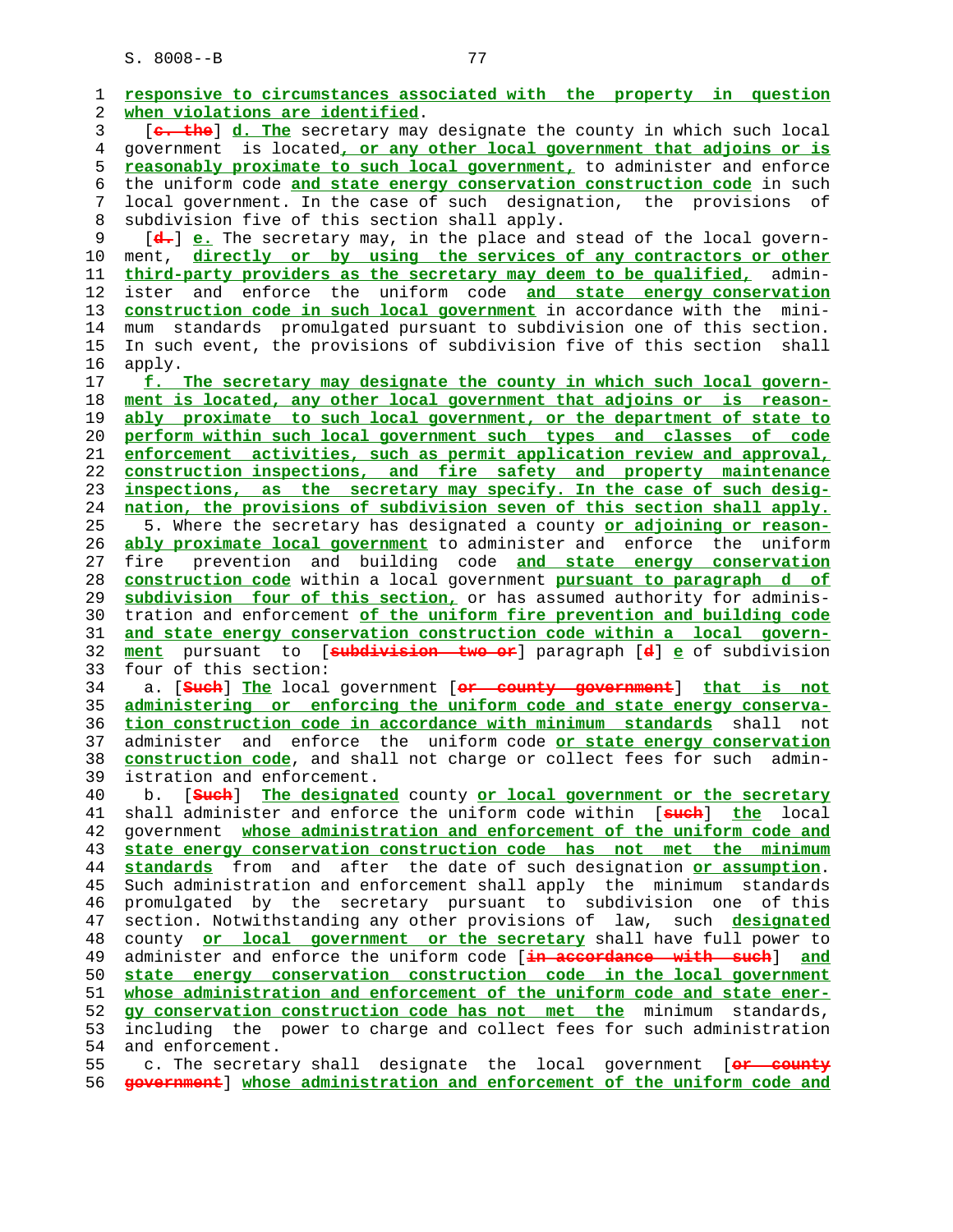**state energy conservation construction code did not meet the minimum standards** to resume administration and enforcement of the uniform code 3 when the secretary is satisfied that such local government [**or county**] 4 will provide such administration and enforcement in compliance with the 5 minimum standards promulgated pursuant to subdivision one of this 6 section. 7 d. The provisions of subdivisions three and four of this section shall 8 apply to counties [**which have been designated to administer and enforce the uniform code in such local government**] **that are responsible for administration and enforcement of the uniform code and state energy conservation construction code within a local government pursuant to subdivision two of this section, to counties that have been designated to administer and enforce the uniform code and state energy conservation construction code within a local government pursuant to paragraph d of subdivision four of this section, and to local governments that have been designated to administer and enforce the uniform code and state energy conservation construction code within another local government pursuant to paragraph d of subdivision four of this section. Where the provisions of subdivisions three and four of this section are applicable to a county, references in those subdivisions to a local government whose administration and enforcement of the uniform code and state ener- gy conservation construction code have been determined by the secretary to have not met the minimum standards shall be construed as references to such county**. **6. Where the secretary has designated a county, another local govern- ment, or the department to perform specified types and classes of code enforcement activities within a local government pursuant to paragraph f of subdivision four of this section: a. The local government whose administration and enforcement of the uniform code and state energy conservation construction code has not met the minimum standards shall not perform the types and classes of code enforcement activities specified in such designation and shall accept performance of such types and classes of code enforcement activities by the designee; b. The local government whose administration and enforcement of the uniform code and state energy conservation construction code has not met the minimum standards shall reimburse the designee for the costs and expenses incurred by the designee in performing the designated types and classes of code enforcement activities; and c. The secretary shall designate the local government whose adminis- tration and enforcement of the uniform code and state energy conserva- tion construction code has not met the minimum standards to resume performance of the designated types and classes of code enforcement activities when the secretary is satisfied that such local government will perform such activities in a due and proper manner and will other- wise provide administration and enforcement of the uniform code and state energy conservation construction code in compliance with the mini- mum standards promulgated pursuant to subdivision one of this section. 7. a. The term "authority having jurisdiction" as used in this subdi- vision shall mean a local government or county that is responsible for administering and enforcing the uniform code and/or the energy code within a local government; the term "default code enforcement program" shall mean the code enforcement program established by the rules and regulations promulgated pursuant to paragraph b of this subdivision; and the term "required features" shall mean the features required by the**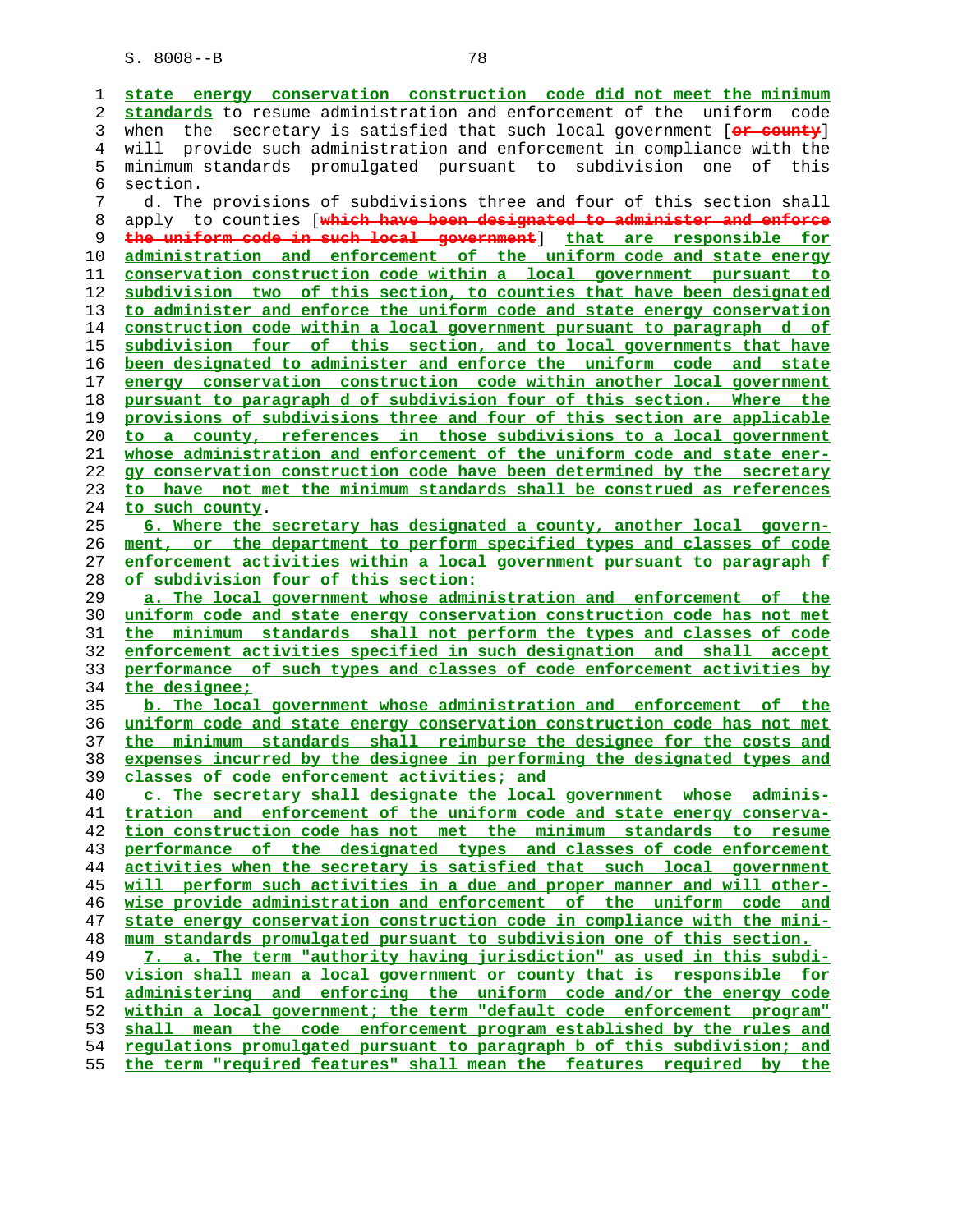**rules and regulations promulgated pursuant to subdivision one of this section to be included in a code enforcement program. b. The secretary is authorized to promulgate, and to amend from time to time, rules and regulations establishing a default code enforcement program. Such default code enforcement program shall include provisions establishing the required features and such other provisions as the secretary may deem to be appropriate for inclusion in a code enforcement program. Such default code enforcement program shall also establish fees to be charged by any authority having jurisdiction that administers and enforces the uniform code and/or energy code in accordance with the provisions of the default code enforcement program. c. Any authority having jurisdiction that has not established its own code enforcement program shall administer and enforce the uniform code and/or energy code in accordance with the provisions of the default code enforcement program. d. Any authority having jurisdiction that administers and enforces the uniform code and/or energy code in accordance with the provisions of the default code enforcement program pursuant to paragraph c of this subdi- vision shall, through its chief executive officer, have full power and authority to designate the public officer or agency authorized to issue an appearance ticket, and a public officer who, by virtue of office, title or position, is authorized or required to enforce the provisions of the uniform code and the state energy conservation construction code and the provisions of the default code enforcement program as fully and with the same force and effect as such authority having jurisdiction would have to enforce provisions established by a local law, ordinance, or regulation enacted or adopted by such authority having jurisdiction. The designation authorized by this paragraph shall not take effect until it has been filed with the department of state, and must be maintained on the website of such authority having jurisdiction unless and until such authority having jurisdiction passes a local law delegating the enforcement authority referenced in this paragraph. e. Where an authority having jurisdiction is administering and enforc- ing the uniform code and/or energy code in accordance with the provisions of the default code enforcement program pursuant to paragraph c of this subdivision, any person or entity who knowingly violates any applicable provision of the default code enforcement program shall be punishable by a fine of not more than one thousand dollars per day of violation, or imprisonment not exceeding one year, or both.** 40 § 2. Section 382 of the executive law is amended by adding two new 41 subdivisions 5 and 6 to read as follows: **5. Notwithstanding any other provision of law, all fines imposed and collected for any violation of this section shall be paid at least monthly into the treasury of the local government in which such violation occurred, unless: (i) the county is administering and enforc- ing the uniform fire prevention and building code and state energy conservation construction code in such local government as provided by subdivision two or four of section three hundred eighty-one of this article, in which case such fines and penalties collected in cases aris- ing out of the violation of this section shall be paid at least monthly into the treasury of the county, (ii) an adjoining or reasonably proxi- mate local government is administering and enforcing the uniform fire prevention and building code and state energy conservation construction code in such local government as provided by subdivision four of section three hundred eighty-one of this article, in which case such fines and penalties collected in cases arising out of the violation of this**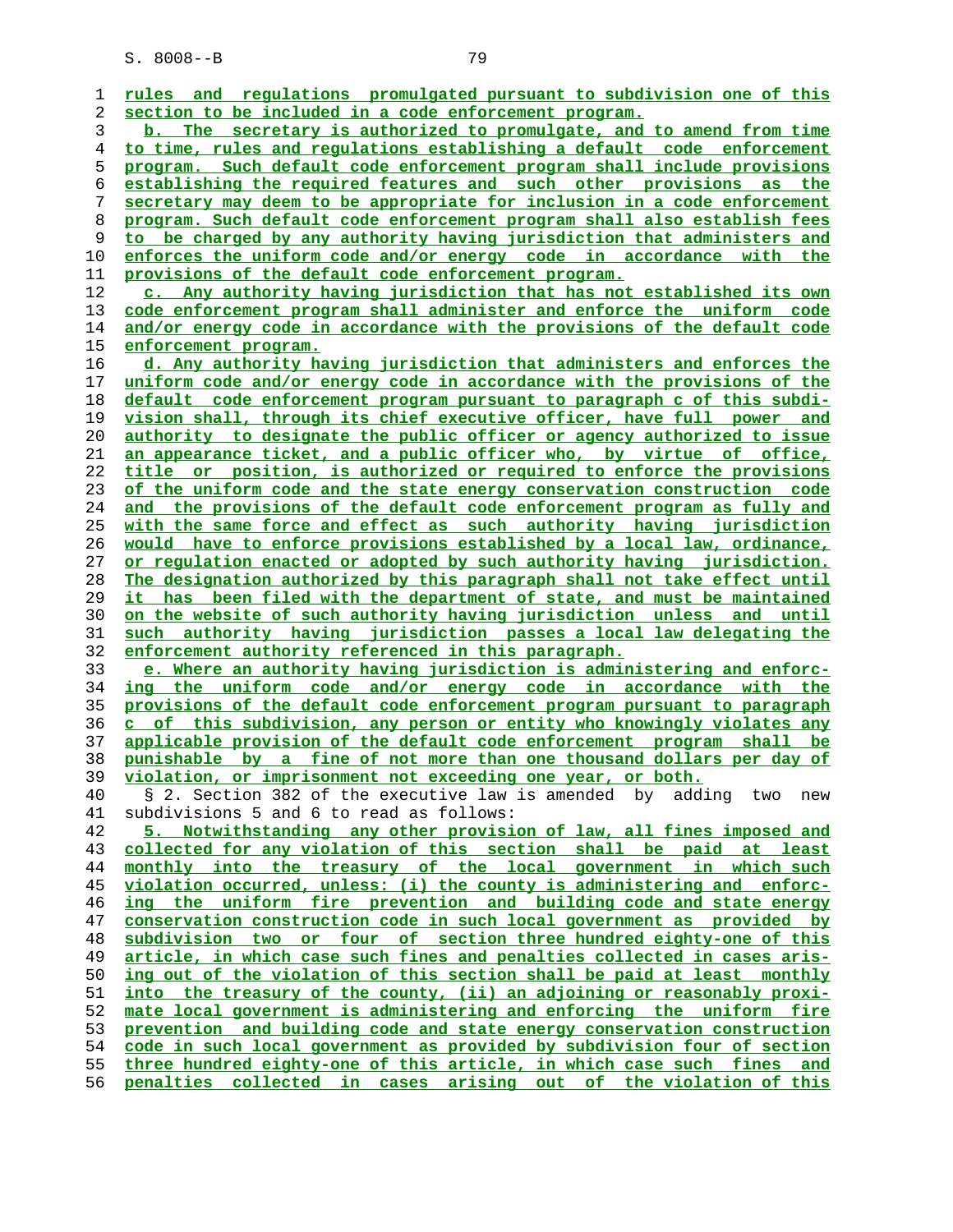**section shall be paid at least monthly into the treasury of such adjoin- ing or reasonably proximate local government, or (iii) the secretary is administering and enforcing the uniform fire prevention and building code and state energy conservation construction code in such local government as provided by subdivision two or four of section three hundred eighty-one of this article, in which case such fines and penal- ties collected in cases arising out of the violation of this section shall be paid at least monthly into the general fund established by section seventy-two of the state finance law. Where two or more local governments have provided for joint administration and enforcement of the uniform code, the state energy conservation construction code, or both, by agreement pursuant to article five-G of the general municipal law, such local governments may provide in such agreement for a differ- ent distribution of such fines.**

**6. The civil penalties provided in subdivision four of this section may be recovered in an appropriate action or proceeding commenced by the local government, county, or state agency responsible for administration and enforcement of the uniform code with respect to the building that was altered in violation of any provision of the uniform code or any lawful order obtained thereunder, and shall be payable to the treasury of such local government, the treasury of such county, or the general fund of the state of New York, as applicable.**

23 § 3. This act shall take effect immediately.

## **PART** WW

 25 Section 1. Subdivision 3 of section 2251 of the vehicle and traffic 26 law, as amended by section 5 of part G of chapter 59 of the laws of 27 2009, is amended to read as follows:

 28 3. Fees. The triennial fee for registration of a vessel shall be: 29 twenty-two dollars and fifty cents [**and a vessel surcharge of three dollars and seventy-five cents,**] if less than sixteen feet in length; 31 forty-five dollars [**and a vessel surcharge of twelve dollars and fifty cents,**] if sixteen feet or over but less than twenty-six feet in length; 33 seventy-five dollars [**and a vessel surcharge of eighteen dollars and seventy-five cents,**] if twenty-six feet or over. [**All funds derived from the collection of the vessel access surcharge pursuant to this subdivi- sion are to be deposited in a subaccount of the "I love NY waterways" vessel access account established pursuant to section ninety-seven-nn of the state finance law. The vessel access surcharge shall not be consid- ered a registration fee for purposes of section seventy-nine-b of the navigation law. Notwithstanding any inconsistent provision of this section, the differ-**

**ence collected between the fees set forth in this subdivision in effect on and after September first, two thousand nine and the fees set forth in this subdivision prior to such date shall be deposited to the credit of the dedicated highway and bridge trust fund. Notwithstanding any inconsistent provision of this section, the difference collected between**

**the vessel surcharge set forth in this subdivision in effect on and**

**after September first, two thousand nine and the vessel surcharge set forth in this subdivision in effect prior to such date shall be deposit- ed to the credit of the dedicated highway and bridge trust fund.**]

 51 § 2. Subdivision 2 of section 97-nn of the state finance law, as added 52 by chapter 524 of the laws of 2008, is amended to read as follows: 53 2. The "I love NY waterways" fund shall consist of [**two accounts: (a)**]

54 the "I love NY waterways" boating safety account[**; and (b) the "I love**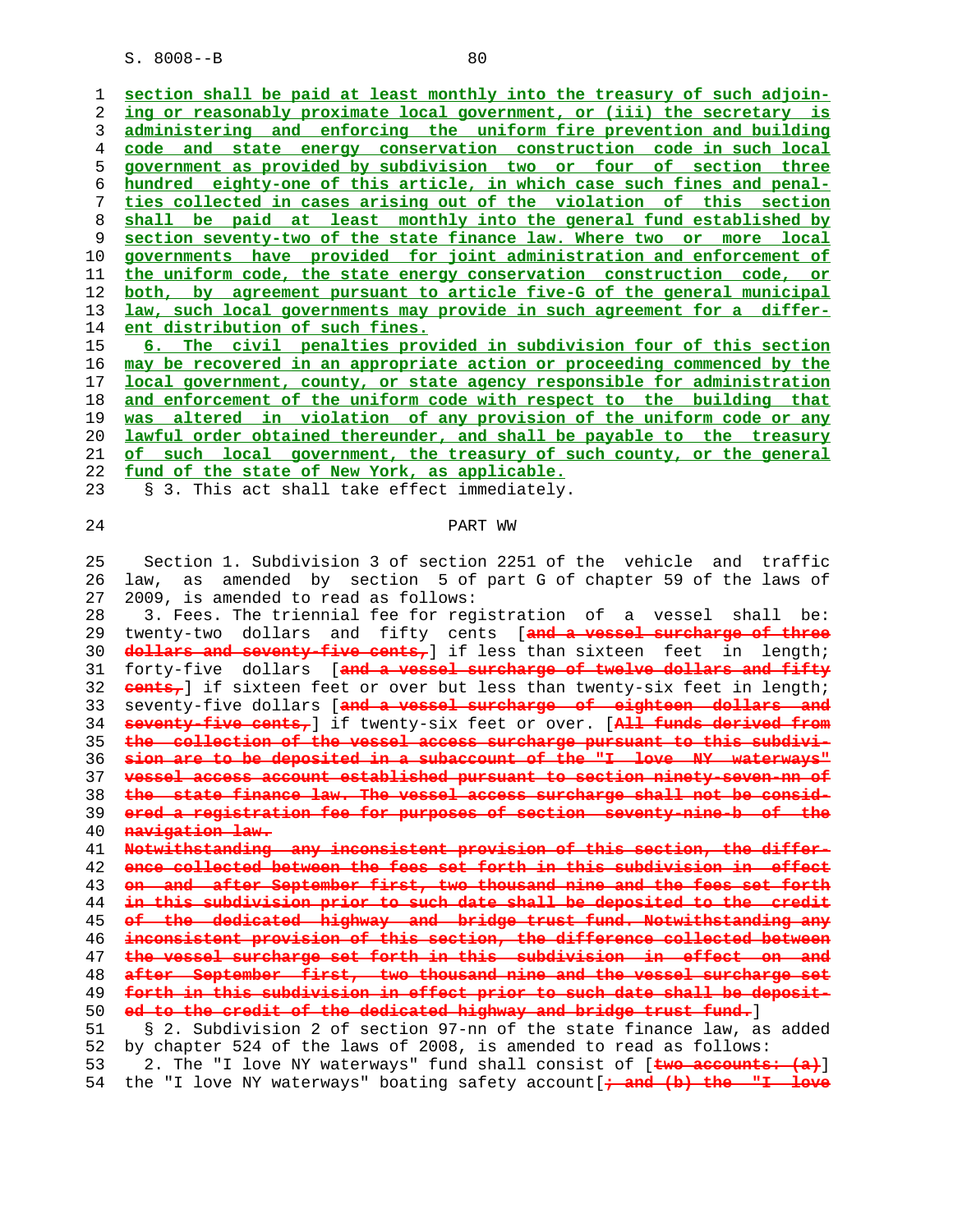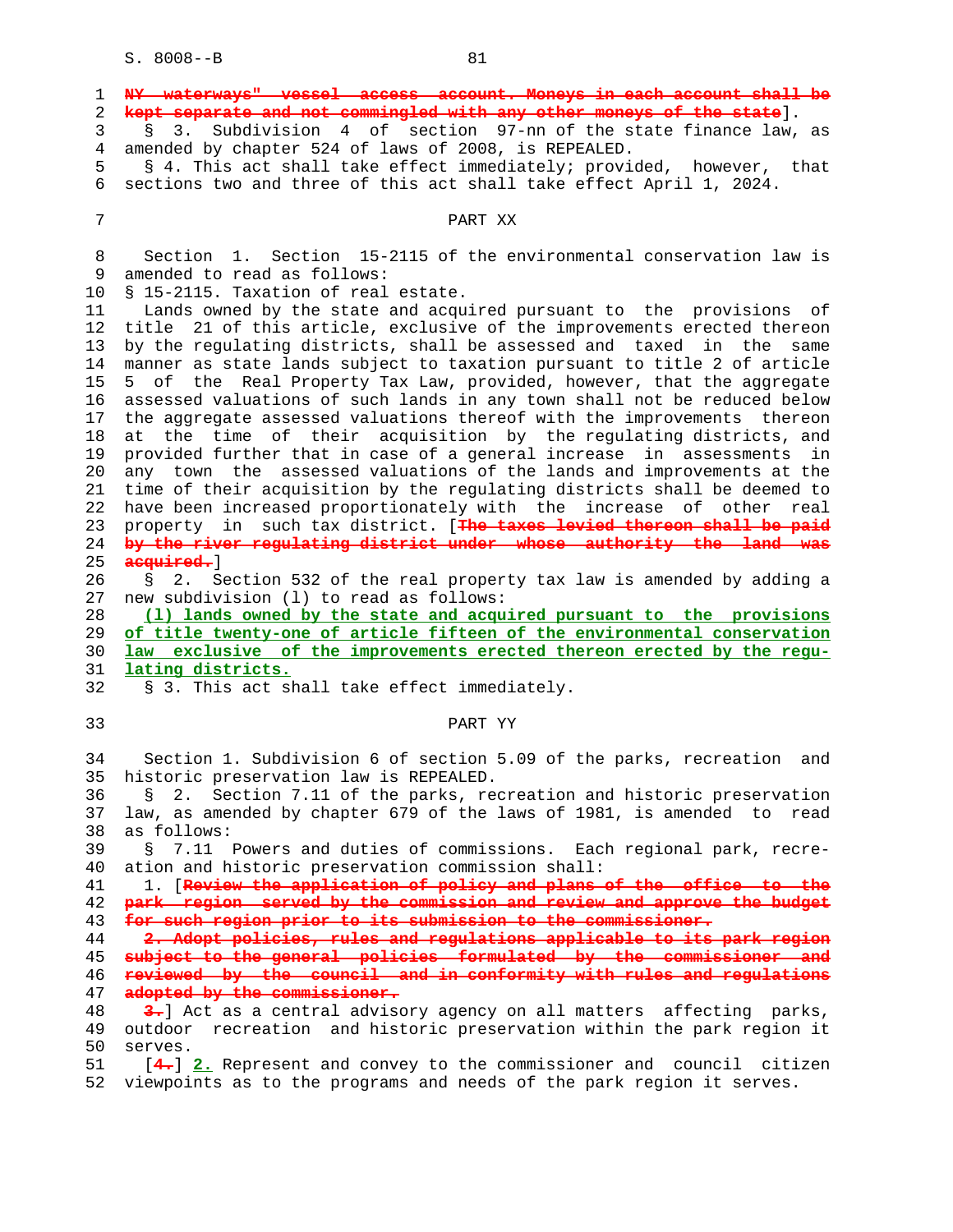1 [**5.**] **3.** Maintain close liaison with officials of the office having 2 administrative jurisdiction over the park region which it serves, and 3 advise such officials on local policy, operational and budgetary 4 matters.<br>5 § 3. 5 § 3. Section 7.13 of the parks, recreation and historic preservation 6 law is REPEALED. 7 § 4. This act shall take effect immediately. 8 PART ZZ 9 Intentionally Omitted 10 PART AAA 11 Section 1. Expenditures of moneys by the New York state energy 12 research and development authority for services and expenses of the 13 energy research, development and demonstration program, including 14 grants, the energy policy and planning program, the zero emissions vehi- 15 cle and electric vehicle rebate program, and the Fuel NY program shall 16 be subject to the provisions of this section. Notwithstanding the 17 provisions of subdivision 4-a of section 18-a of the public service law, 18 all moneys committed or expended in an amount not to exceed \$22,875,000 19 shall be reimbursed by assessment against gas corporations, as defined 20 in subdivision 11 of section 2 of the public service law and electric 21 corporations as defined in subdivision 13 of section 2 of the public 22 service law, where such gas corporations and electric corporations have 23 gross revenues from intrastate utility operations in excess of \$500,000 24 in the preceding calendar year, and the total amount assessed shall be 25 allocated to each electric corporation and gas corporation in proportion 26 to its intrastate electricity and gas revenues in the calendar year 27 2020. Such amounts shall be excluded from the general assessment 28 provisions of subdivision 2 of section 18-a of the public service law. 29 The chair of the public service commission shall bill such gas and/or 30 electric corporations for such amounts on or before August 10, 2022 and 31 such amounts shall be paid to the New York state energy research and 32 development authority on or before September 10, 2022. Upon receipt, the 33 New York state energy research and development authority shall deposit 34 such funds in the energy research and development operating fund estab- 35 lished pursuant to section 1859 of the public authorities law. The New 36 York state energy research and development authority is authorized and 37 directed to: (1) transfer up to \$4 million to the state general fund for 38 climate change related services and expenses of the department of envi- 39 ronmental conservation, \$150,000 to the state general fund for services 40 and expenses of the department of agriculture and markets, and 41 \$1,000,000 to the University of Rochester laboratory for laser energet- 42 ics from the funds received; and (2) commencing in 2016, provide to the 43 chair of the public service commission and the director of the budget 44 and the chairs and secretaries of the legislative fiscal committees, on 45 or before August first of each year, an itemized record, certified by 46 the president and chief executive officer of the authority, or his or 47 her designee, detailing any and all expenditures and commitments ascrib- 48 able to moneys received as a result of this assessment by the chair of 49 the department of public service pursuant to section 18-a of the public 50 service law. This itemized record shall include an itemized breakdown 51 of the programs being funded by this section and the amount committed to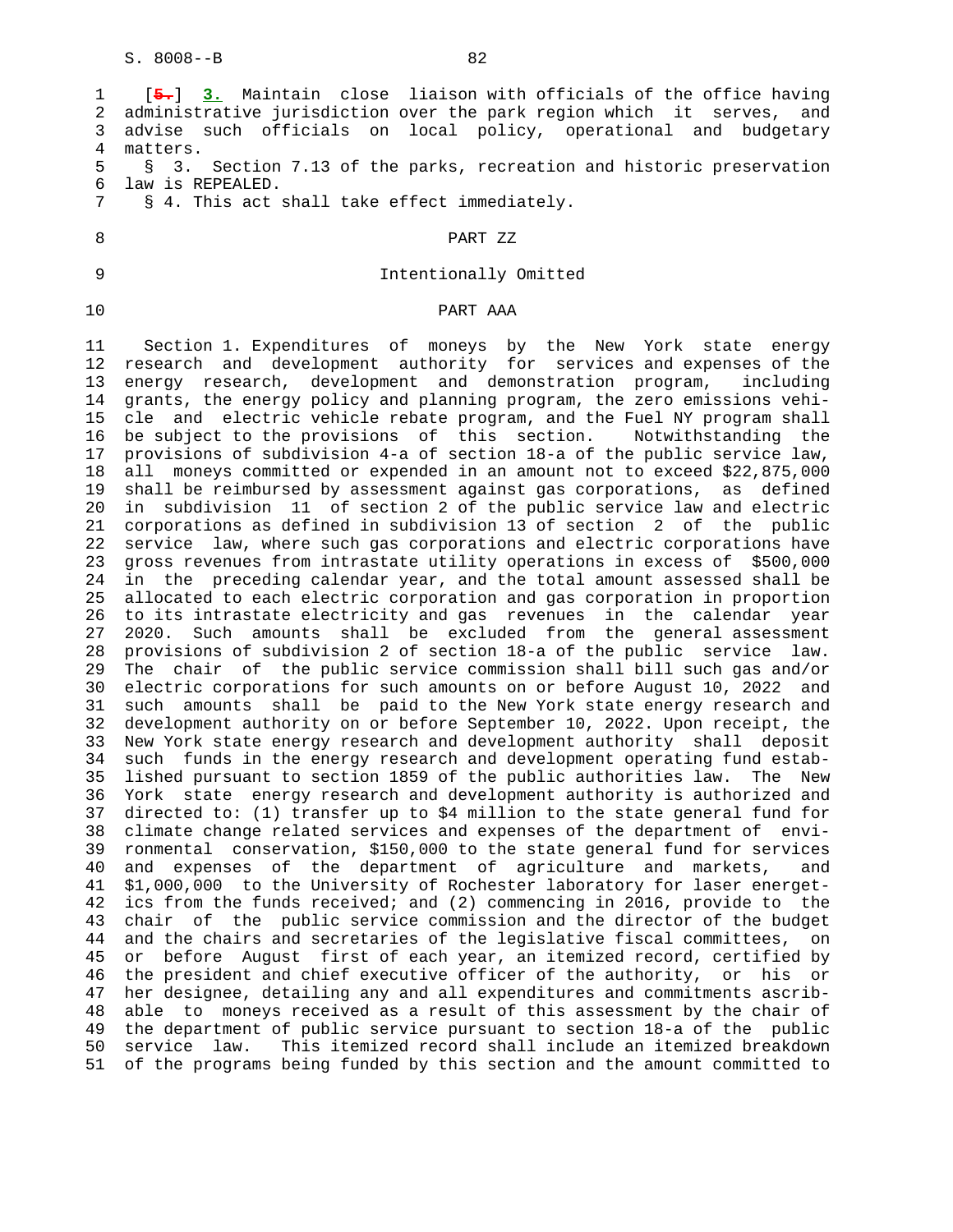1 each program. The authority shall not commit for any expenditure, any 2 moneys derived from the assessment provided for in this section, until 3 the chair of such authority shall have submitted, and the director of 4 the budget shall have approved, a comprehensive financial plan encom- 5 passing all moneys available to and all anticipated commitments and 6 expenditures by such authority from any source for the operations of 7 such authority. Copies of the approved comprehensive financial plan 8 shall be immediately submitted by the chair to the chairs and secre- 9 taries of the legislative fiscal committees. Any such amount not commit- 10 ted by such authority to contracts or contracts to be awarded or other- 11 wise expended by the authority during the fiscal year shall be refunded 12 by such authority on a pro-rata basis to such gas and/or electric corpo- 13 rations, in a manner to be determined by the department of public 14 service, and any refund amounts must be explicitly lined out in the 15 itemized record described above.

 16 § 2. This act shall take effect immediately and shall be deemed to 17 have been in full force and effect on and after April 1, 2022.

## 18 PART BBB

 19 Section 1. Expenditures of moneys appropriated in a chapter of the 20 laws of 2022 to the department of agriculture and markets from the 21 special revenue funds-other/state operations, miscellaneous special 22 revenue fund-339, public service account shall be subject to the 23 provisions of this section. Notwithstanding any other provision of law 24 to the contrary, direct and indirect expenses relating to the department 25 of agriculture and markets' participation in general ratemaking 26 proceedings pursuant to section 65 of the public service law or certif- 27 ication proceedings pursuant to article 7 or 10 of the public service 28 law, shall be deemed expenses of the department of public service within 29 the meaning of section 18-a of the public service law. No later than 30 August 15, 2023, the commissioner of the department of agriculture and 31 markets shall submit an accounting of such expenses, including, but not 32 limited to, expenses in the 2022--2023 state fiscal year for personal 33 and non-personal services and fringe benefits, to the chair of the 34 public service commission for the chair's review pursuant to the 35 provisions of section 18-a of the public service law.

 36 § 2. Expenditures of moneys appropriated in a chapter of the laws of 37 2022 to the department of state from the special revenue funds- 38 other/state operations, miscellaneous special revenue fund-339, public 39 service account shall be subject to the provisions of this section. 40 Notwithstanding any other provision of law to the contrary, direct and 41 indirect expenses relating to the activities of the department of 42 state's utility intervention unit pursuant to subdivision 4 of section 43 94-a of the executive law, including, but not limited to participation 44 in general ratemaking proceedings pursuant to section 65 of the public 45 service law or certification proceedings pursuant to article 7 or 10 of 46 the public service law, and expenses related to the activities of the 47 major renewable energy development program established by section 94-c 48 of the executive law, shall be deemed expenses of the department of 49 public service within the meaning of section 18-a of the public service 50 law. No later than August 15, 2023, the secretary of state shall submit 51 an accounting of such expenses, including, but not limited to, expenses 52 in the 2022--2023 state fiscal year for personal and non-personal 53 services and fringe benefits, to the chair of the public service commis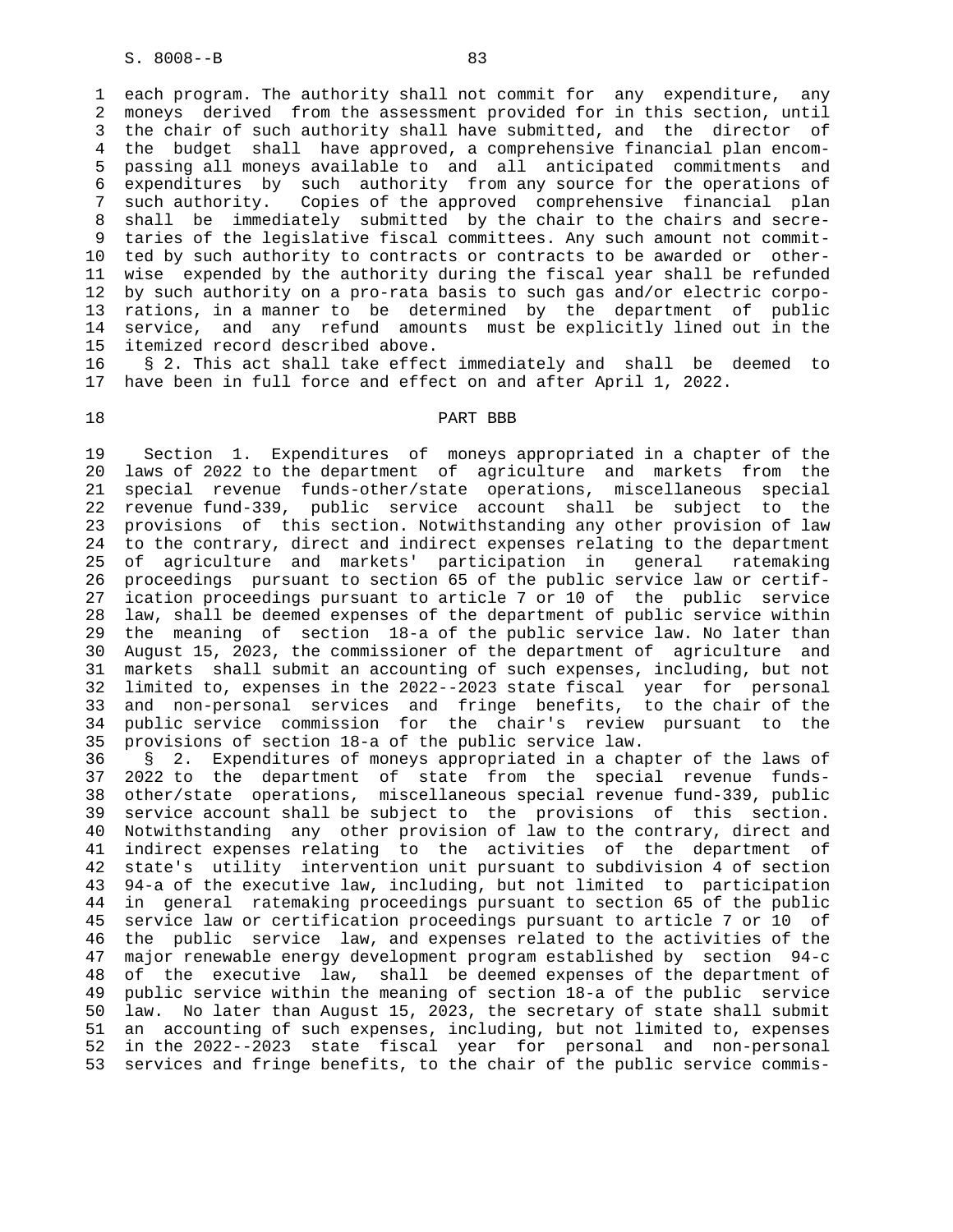1 sion for the chair's review pursuant to the provisions of section 18-a 2 of the public service law.

 3 § 3. Expenditures of moneys appropriated in a chapter of the laws of 4 2022 to the office of parks, recreation and historic preservation from 5 the special revenue funds-other/state operations, miscellaneous special 6 revenue fund-339, public service account shall be subject to the 7 provisions of this section. Notwithstanding any other provision of law 8 to the contrary, direct and indirect expenses relating to the office of 9 parks, recreation and historic preservation's participation in general 10 ratemaking proceedings pursuant to section 65 of the public service law 11 or certification proceedings pursuant to article 7 or 10 of the public 12 service law, shall be deemed expenses of the department of public 13 service within the meaning of section 18-a of the public service law. No 14 later than August 15, 2023, the commissioner of the office of parks, 15 recreation and historic preservation shall submit an accounting of such 16 expenses, including, but not limited to, expenses in the 2022--2023 17 state fiscal year for personal and non-personal services and fringe 18 benefits, to the chair of the public service commission for the chair's 19 review pursuant to the provisions of section 18-a of the public service 20 law.

 21 § 4. Expenditures of moneys appropriated in a chapter of the laws of 22 2022 to the department of environmental conservation from the special 23 revenue funds-other/state operations, environmental conservation special 24 revenue fund-301, utility environmental regulation account shall be 25 subject to the provisions of this section. Notwithstanding any other 26 provision of law to the contrary, direct and indirect expenses relating 27 to the department of environmental conservation's participation in state 28 energy policy proceedings, or certification proceedings pursuant to 29 article 7 or 10 of the public service law, shall be deemed expenses of 30 the department of public service within the meaning of section 18-a of 31 the public service law. No later than August 15, 2023, the commissioner 32 of the department of environmental conservation shall submit an account- 33 ing of such expenses, including, but not limited to, expenses in the 34 2022--2023 state fiscal year for personal and non-personal services and 35 fringe benefits, to the chair of the public service commission for the 36 chair's review pursuant to the provisions of section 18-a of the public 37 service law.

 38 § 5. Notwithstanding any other law, rule or regulation to the contra- 39 ry, expenses of the department of health public service education 40 program incurred pursuant to appropriations from the cable television 41 account of the state miscellaneous special revenue funds shall be deemed 42 expenses of the department of public service. No later than August 15, 43 2023, the commissioner of the department of health shall submit an 44 accounting of expenses in the 2022--2023 state fiscal year to the chair 45 of the public service commission for the chair's review pursuant to the 46 provisions of section 217 of the public service law.

 47 § 6. Any expense deemed to be expenses of the department of public 48 service pursuant to sections one through four of this act shall not be 49 recovered through assessments imposed upon telephone corporations as 50 defined in subdivision 17 of section 2 of the public service law.

 51 § 7. This act shall take effect immediately and shall be deemed to 52 have been in full force and effect on and after April 1, 2022 and shall 53 expire and be deemed repealed April 1, 2023.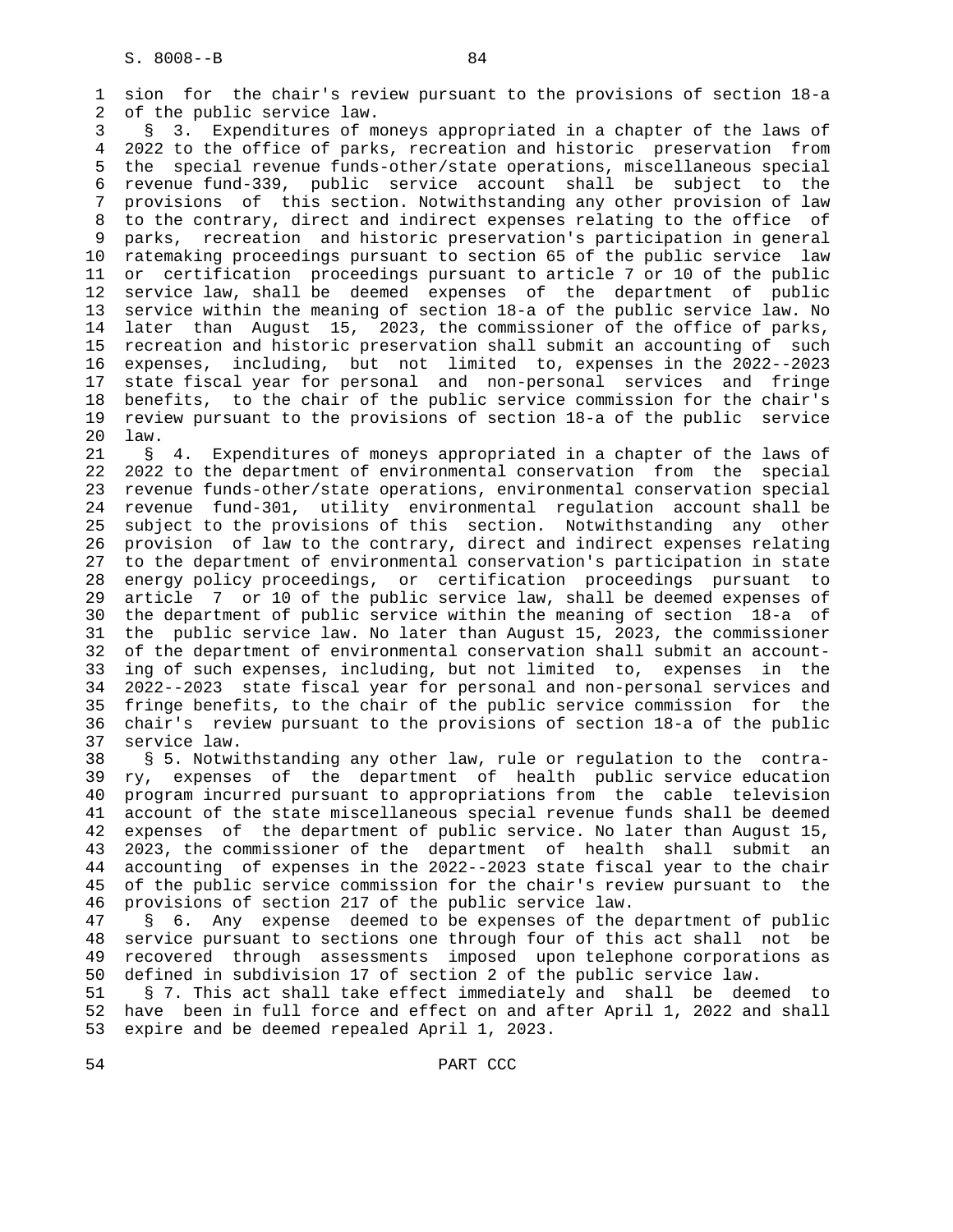| ٠   |     |
|-----|-----|
|     |     |
| e e | . . |
|     |     |

| $\mathbf 1$    | Intentionally Omitted                                                    |
|----------------|--------------------------------------------------------------------------|
| 2              | PART DDD                                                                 |
| 3              | Intentionally Omitted                                                    |
| $\overline{4}$ | PART EEE                                                                 |
| 5              | Section 1. The executive law is amended by adding a new section $382-c$  |
| 6              | to read as follows:                                                      |
| 7              | § 382-c. All-electric buildings. 1. As used in this section:             |
| 8              | a. "All-electric building or project" shall mean a building or project   |
| 9              | that uses a permanent supply of electricity as the sole source of energy |
| 10             | to meet building energy needs. An all-electric building or project shall |
| 11             | have no natural gas, propane, or oil heaters, boilers, piping systems,   |
| 12             | fixtures or infrastructure installed to meet building energy needs.      |
| 13             | b. "Building energy needs" shall mean all space conditioning including   |
|                | heating and cooling, water heating including pools and spas, cooking     |
| 14             |                                                                          |
| 15             | appliances and clothes drying appliances.                                |
| 16             | c. "All-electric ready" shall mean a building, project, or portion       |
| 17             | thereof that contains electrical systems and designs that provide suffi- |
| 18             | cient capacity for a future retrofit of a mixed-fuel building to an      |
| 19             | all-electric building, including sufficient space, drainage, electrical  |
| 20             | conductors or raceways, bus bar capacity, and overcurrent protective     |
| 21             | devices for such retrofit. The department of state shall promulgate      |
| 22             | quidelines for an electric-ready building on or before January first,    |
| 23             | two thousand twenty-three.                                               |
| 24             | d. "Initial application" shall mean the first site or building           |
| 25             | permit application associated with the building or project.              |
| 26             | e. "Mixed-fuel building" shall mean a commercial or residential build-   |
| 27             | ing that uses a combination of electricity and natural gas, propane, or  |
| 28             | oil to meet building energy needs. For the purposes of this section,     |
| 29             | "mixed-fuel building" shall not include buildings that use geothermal or |
| 30             | solar energy to meet heating and/or cooling building energy needs but    |
| 31             | <u>are otherwise all-electric buildings.</u>                             |
| 32             | f. "Mixed-use building" shall mean a building used for both residen-     |
| 33             | tial and commercial purposes.                                            |
| 34             | 2. a. No city, town or village shall issue a permit for the              |
| 35             | construction of any new commercial, residential, or mixed-use building   |
| 36             | that is not an all-electric building if the building is less than seven  |
| 37             | stories and the initial application for such permit was submitted after  |
| 38             | December thirty-first, two thousand twenty-three, or any new commercial, |
| 39             | residential, or mixed-use building that is not an all-electric building  |
| 40             | if the building is seven stories or more and the initial application for |
| 41             | such permit was submitted after July first, two thousand twenty-seven,   |
| 42             | unless the circumstances set forth in paragraph b of this subdivision    |
| 43             | apply.                                                                   |
| 44             | b. Notwithstanding the provisions of paragraph a of this subdivision,    |
| 45             | a city, town, or village may issue a permit for construction of a new    |
| 46             | mixed-fuel building upon a finding by the permitting body of such city,  |
| 47             | town, or village that constructing an all-electric building or project   |
| 48             | is physically or technically infeasible and that a modification is       |

**warranted. Financial considerations shall not be a sufficient basis to**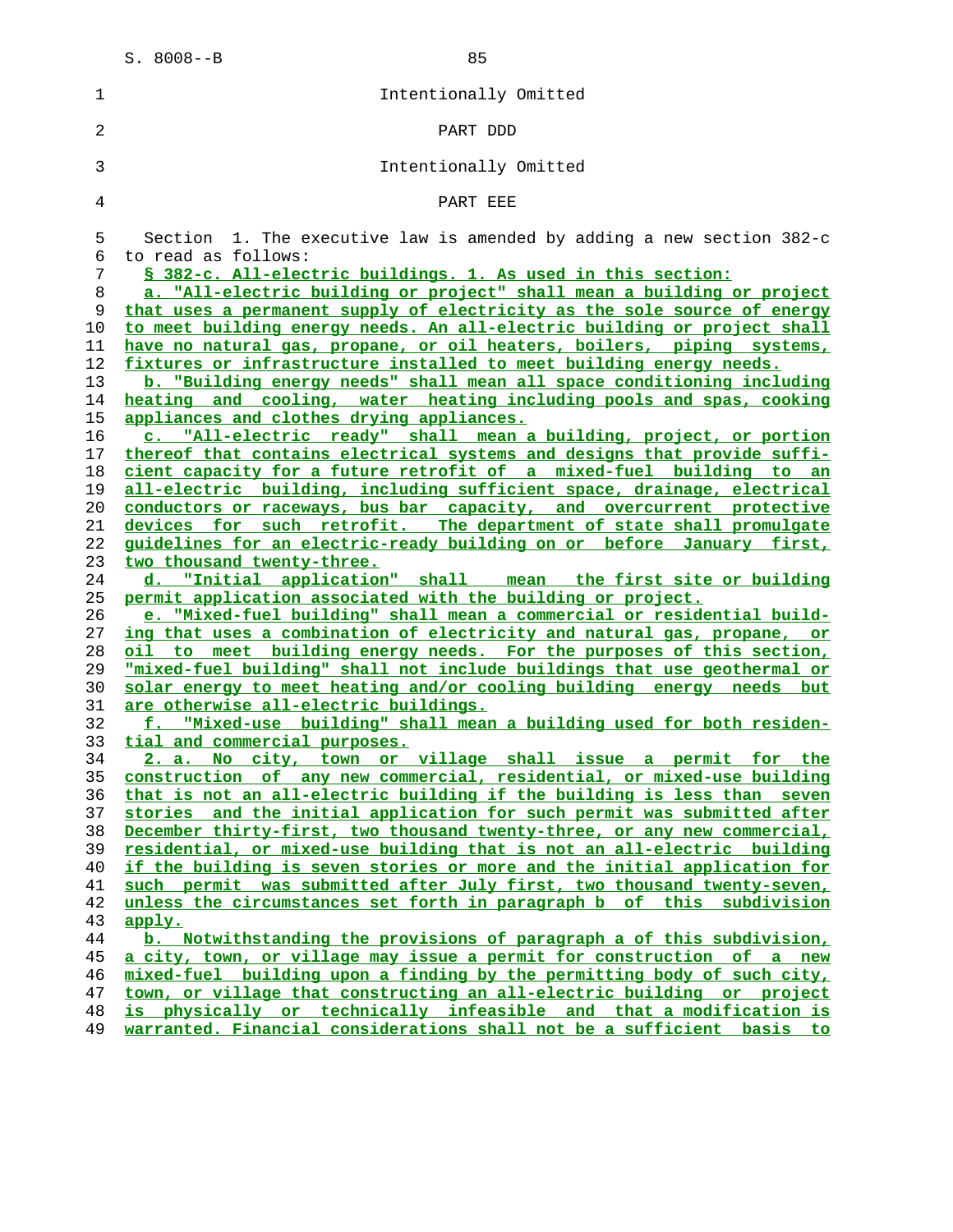| 1              | determine physical or technical infeasibility. Modifications shall only      |
|----------------|------------------------------------------------------------------------------|
| 2              | be issued under this exception where the permitting body finds that:         |
|                |                                                                              |
| 3              | (i) sufficient evidence was submitted to substantiate the infeasibil-        |
| $\overline{4}$ | ity of an all-electric building or project design. Such evidence must        |
| 5              | show that either:                                                            |
| 6              | A. the building is specifically designated for occupancy by a commer-        |
| 7              | cial food service establishment, laboratory, laundromat, hospital, or        |
| 8              | crematorium, and such establishment cannot feasibly operate using            |
| 9              | commercially available all-electric appliances; or                           |
| 10             | B. the natural gas or oil piping systems are used solely for the             |
| 11             | generation of emergency standby power;                                       |
| 12             | (ii) the installation of natural gas or oil piping systems, fixtures         |
| 13             | and/or infrastructure is strictly limited to the system and area of the      |
| 14             | building for which all-electric building or project design is infeasi-       |
| 15             | ble:                                                                         |
| 16             | (iii) the area or service within the project where gas or oil piping         |
| 17             | systems, fixtures and/or infrastructure are installed is all-electric        |
| 18             | ready; and                                                                   |
| 19             | (iv) the project's modified design provides equivalent health, safety        |
|                |                                                                              |
| 20             | and fire-protection to all-electric building or project design.              |
| 21             | 3. a. No city, town or village shall issue building or construction          |
| 22             | permits that would convert an all-electric building or project into a        |
| 23             | mixed-fuel building where the initial application was submitted after        |
| 24             | December thirty-first, two thousand twenty-two.                              |
| 25             | b. Notwithstanding the provisions of paragraph a of this subdivision,        |
| 26             | a city, town, or village may issue a permit to convert an all-electric       |
| 27             | building or project into a mixed-fuel building for the generation of         |
| 28             | emergency standby power or occupancy by a commercial food service            |
| 29             | establishment, laboratory, laundromat, hospital, or crematorium, and         |
| 30             | such establishment cannot feasibly operate using commercially available      |
| 31             | all-electric appliances, provided:                                           |
| 32             | (i) sufficient evidence is presented to substantiate the physical or         |
| 33             | technical infeasibility of an all-electric building or project design,       |
| 34             | financial considerations shall not be a sufficient basis to determine        |
| 35             | physical or technical infeasibility;                                         |
| 36             | (ii) the installation of natural gas or oil piping systems, fixtures         |
| 37             | and/or infrastructure is strictly limited to the system and area of the      |
| 38             | building for which all-electric building or project design is infeasi-       |
| 39             | ble:                                                                         |
| 40             | (iii) the area or service within the project where gas or oil piping         |
| 41             | systems, fixtures and/or infrastructure are installed is all-electric        |
| 42             | ready; and                                                                   |
| 43             | (iv) the project's modified design provides equivalent health, safety        |
| 44             | and fire-protection to all-electric building or project design.              |
| 45             | 4. On or before February first, two thousand twenty-three, the depart-       |
| 46             | ment of public service, the division of housing and community renewal,       |
| 47             | the department of state, and the New York state energy research and          |
| 48             | development authority shall report jointly to the governor, the tempo-       |
| 49             | rary president of the senate, the minority leader of the senate, the         |
| 50             | speaker of the assembly, and the minority leader of the assembly,            |
| 51             | regarding what changes to electric rate designs, new or existing subsidy     |
| 52             | programs, policies, or laws are necessary to ensure this section does        |
| 53             | not diminish the production of affordable housing or the affordability       |
| 54             | of electricity for customers in all-electric buildings. For the purpose      |
| 55             | of this subdivision, "affordability of electricity"<br>shall<br>that<br>mean |
|                |                                                                              |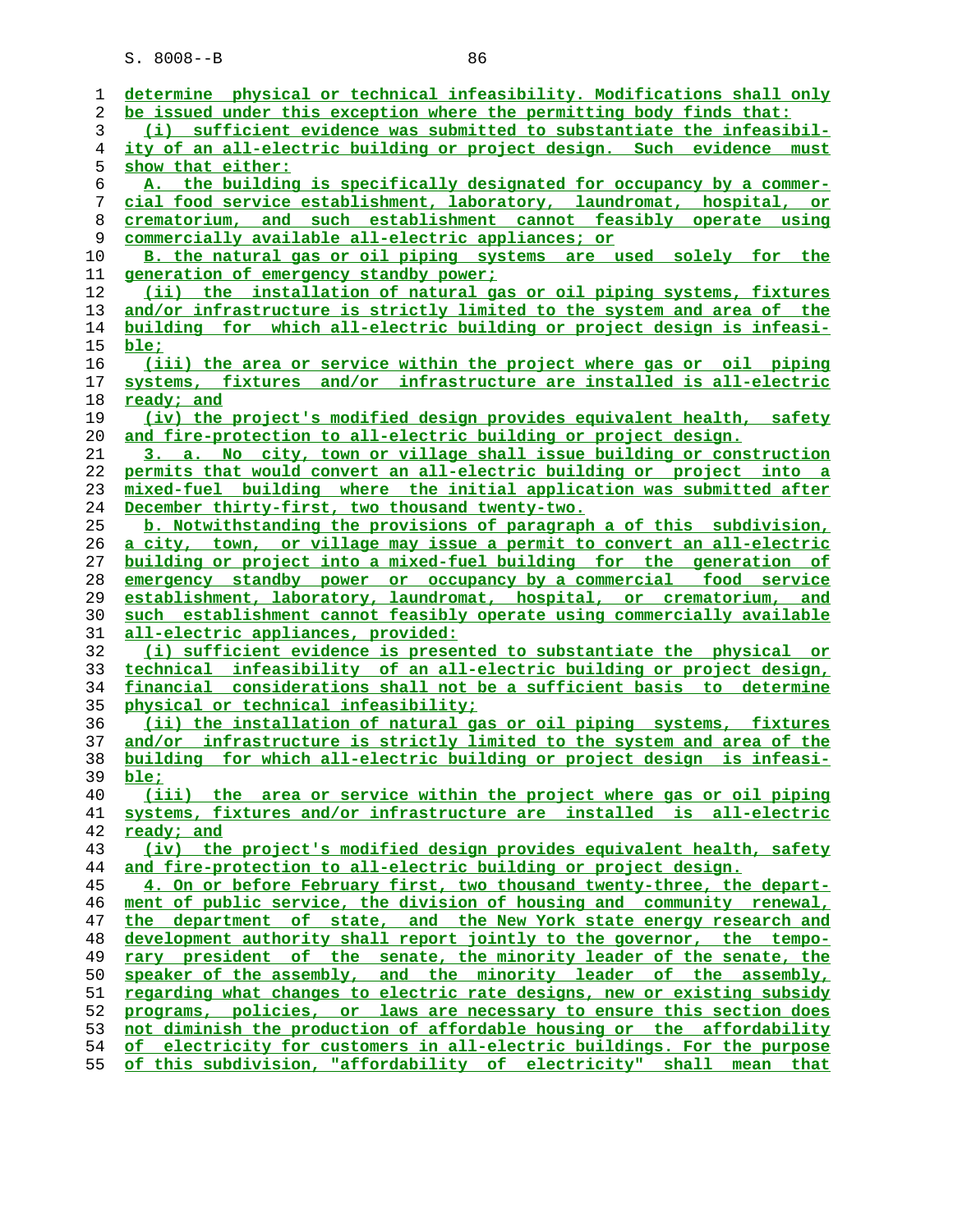**electricity does not cost more than six percent of a residential custom- er's income. 5. On or before December first, two thousand twenty-eight, the depart- ment of public service, the department of state, and the New York state energy research and development authority shall report jointly to the governor, the temporary president of the senate, the minority leader of the senate, the speaker of the assembly, and the minority leader of the assembly, regarding the continued need of waivers established under this section for commercial food establishments, laboratories, laundromats, hospitals, or crematoriums. The report shall make recommendations for the continuance or elimination of such waivers for both new construction and building conversions. 6. Nothing in this section shall be interpreted or otherwise construed as preempting a municipality from requiring all-electric buildings or otherwise prohibiting new gas service connections for new buildings and conversions.** 17 § 2. Subdivision 2 of section 3-101 of the energy law, as amended by 18 chapter 253 of the laws of 2013, is amended to read as follows: 19 2. to encourage conservation of energy **and to promote the clean energy and climate agenda, including but not limited to greenhouse gas reduction, set forth within chapter one hundred six of the laws of two thousand nineteen, also known as the New York state climate leadership and community protection act,** in the construction and operation of new 24 commercial, industrial, agricultural and residential buildings, and in 25 the rehabilitation of existing structures, through heating, cooling, 26 ventilation, lighting, insulation and design techniques and the use of 27 energy audits and life-cycle costing analysis; 28 § 3. Subdivisions 3 and 9 of section 11-102 of the energy law, as 29 added by chapter 560 of the laws of 2010, are amended, subdivisions 11, 30 12, 13, 14, and 15 are renumbered to be subdivisions 12, 13, 14, 15, and 31 16, and a new subdivision 11 is added to read as follows: 32 3. [**"ASHRAE 90.1-2007." ANSI/ASHRAE/IESNA**] **"ASHRAE 90.1." ANSI/ASHRAE/IES** Standard [**90.1-2007**] **90.1**, entitled "Energy [**Standards**] **Standard** for Buildings Except Low-Rise Residential Buildings," published 35 by American Society of Heating, Refrigerating and Air-Conditioning Engi- 36 neers, Inc. 37 9. "Historic building." Any building **or structure** that is **one or more of the following:** (a) listed**, or certified as eligible for listing,** on 39 the national register of historic places or on the state register of 40 historic places, (b) [**determined by the commissioner of parks, recre- ation and historic preservation to be eligible for listing on the state register of historic places**] **designated as historic under an applicable state or local law**, **or** (c) [**determined by the commissioner of parks, recreation and historic preservation to be a contributing building to an historic district that is listed or eligible for listing on the state or national registers of historic places, or (d) otherwise defined as an historic building in regulations adopted by the state fire prevention and building code council**] **certified as a contributing resource within a national register-listed, state register-listed, or locally designated an historic district**. **11. "Life-cycle cost." An estimate of the total cost of acquisition, operation, maintenance, and construction of any energy system within or related to a structure over the design life of the structure. "Life-cy- cle cost" includes, but is not limited to, the cost of fuel, materials, machinery, ancillary devices, labor, service, replacement, and repairs.**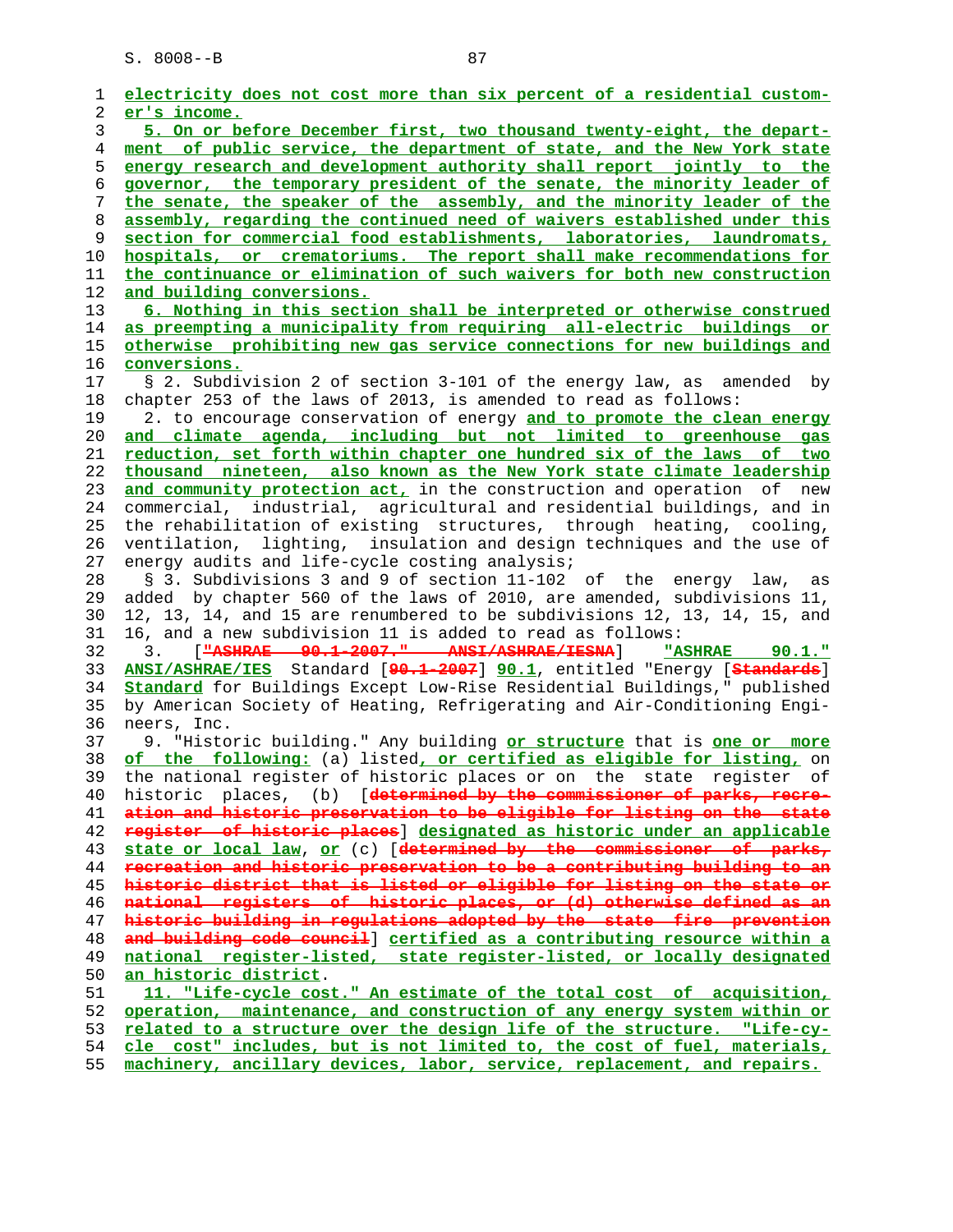1 § 4. Paragraph (b) of subdivision 1 and subdivisions 2 and 3 of 2 section 11-103 of the energy law, paragraph (b) of subdivision 1 as 3 added and subdivision 2 as amended by chapter 560 of the laws of 2010 4 and subdivision 3 as amended by chapter 292 of the laws of 1998, are 5 amended to read as follows: 6 (b) The code shall apply to the construction of any new building. The 7 code shall also apply to an addition to, and alteration of, any existing 8 building or building system; provided, however, that the code shall not 9 be interpreted to require any unaltered portion of the existing building<br>10 or building system to comply with the code. The code shall [not apply to 10 or building system to comply with the code. The code shall [**not apply to** 11 **the following provided that the energy use of the building is not** 12 **increased:** 13 **(1) storm windows installed over existing fenestration;** 14 **(2) glass only replacements in an existing sash and frame;** 15 **(3) existing ceiling, wall or floor cavities exposed during** 16 **construction provided that these cavities are filled with insulation;** 17 **(4) construction where the existing roof, wall or floor cavity is not** 18 **exposed;** 19 **(5) reroofing for roofs where neither the sheathing nor the insulation** 20 **is exposed; roofs without insulation in the cavity and where the sheath-** 21 **ing or insulation is exposed during reroofing shall be insulated either** 22 **above or below the sheathing;** 23 **(6) replacement of existing doors that separate conditioned space from** 24 **the exterior shall not require the installation of a vestibule or** 25 **revolving door, provided, however, that an existing vestibule that sepa-** 26 **rates such conditioned space from the exterior shall not be removed;** 27 **(7) alterations that replace less than fifty percent of the luminaires** 28 **in a space, provided that such alterations do not increase the installed** 29 **interior lighting power;** 30 **(8) alterations that replace only the bulb and ballast within the** 31 **existing luminaires in a space provided that the alteration does not** 32 **increase the installed interior lighting power; and** 33 **(9) any other exception**] **be subject to such other exceptions as may be** 34 adopted by the state fire prevention and building code council provided 35 that such [**exception will**] **exceptions shall** not prevent the attainment 36 of the compliance goals set forth in section 410(2)(c) of the American 37 Recovery and Reinvestment Act of 2009. 38 2. **(a)** The state fire prevention and building code council is author- 39 ized, from time to time as it deems appropriate and consistent with the 40 purposes of this article, to review and amend the code, or adopt a new 41 code, through rules and regulations provided that the code remains cost 42 effective with respect to building construction in the state. In deter- 43 mining whether the code remains cost effective, the code council shall 44 consider [**whether the cost of materials and their installation to meet** 45 **its standards would be equal to or less than the present value of energy** 46 **savings that could be expected over a ten year period in the building in** 47 **which such materials are installed**] **(i) whether the life-cycle costs for** 48 **a building or structure will be recovered through savings in energy** 49 **costs over the design life of the building or structure under a life-cy-** 50 **cle cost analysis performed under methodology as established by the New** 51 **York state energy research and development authority from time to time,** 52 **and (ii) secondary or societal effects, such as reductions in greenhouse** 53 **gas emissions**. For residential buildings, the code shall meet or exceed 54 the then most recently published International Energy Conservation Code, 55 or achieve equivalent or greater energy savings; and for commercial 56 buildings, the code shall meet or exceed **the then most recently**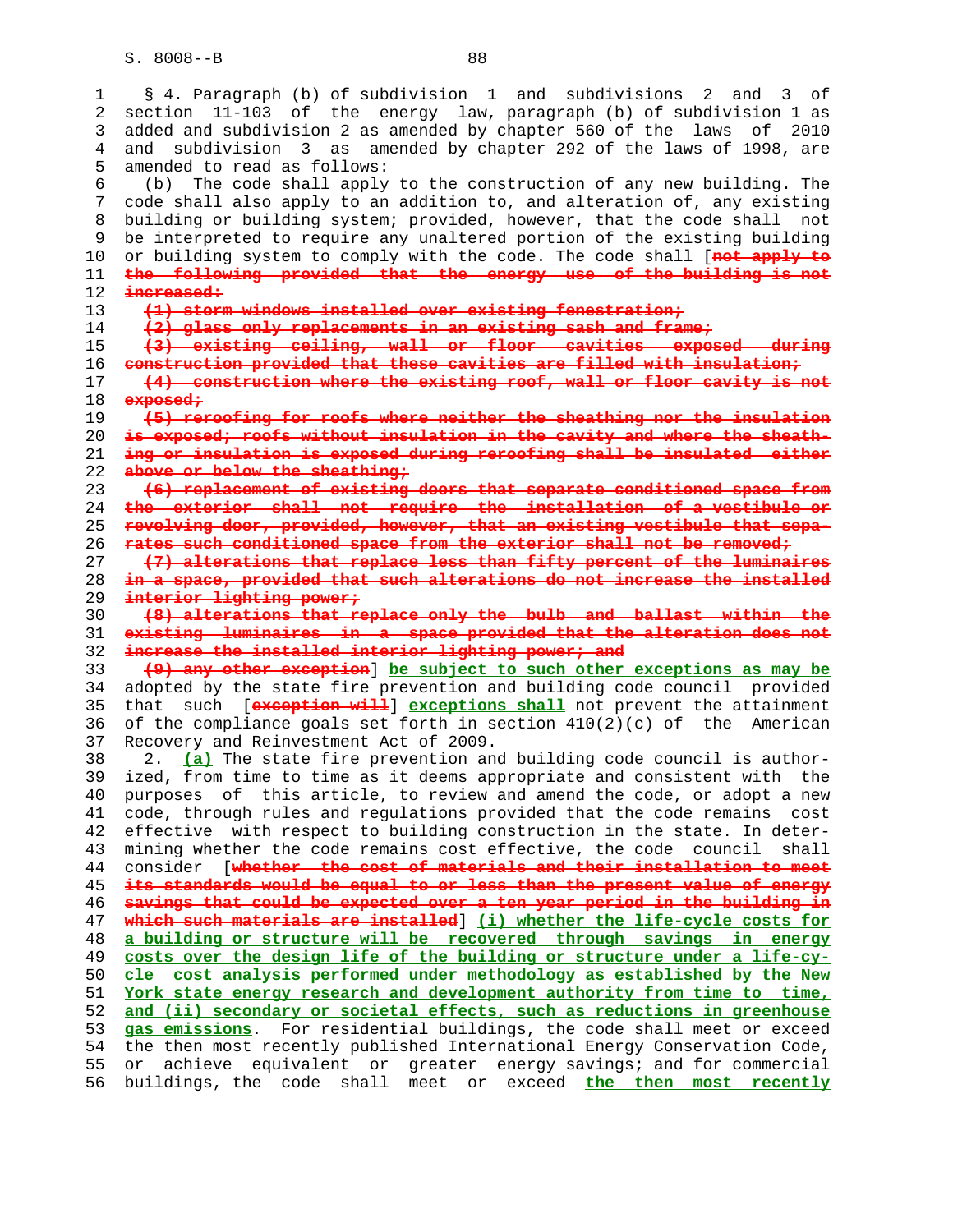| 1              | [90.1-2007] 90.1, or achieve equivalent or greater<br>published ASHRAE                                                                      |
|----------------|---------------------------------------------------------------------------------------------------------------------------------------------|
| 2              | energy savings.                                                                                                                             |
| 3              | (b) When adopting the first amended version of the code next following                                                                      |
| $\overline{4}$ | the effective date of the chapter of the laws of two thousand twenty-two                                                                    |
| 5              | that added this paragraph, the state fire prevention and building code                                                                      |
| 6              | council shall use its best efforts to adopt provisions for residential                                                                      |
| 7              | buildings that achieve energy savings greater than energy-savings                                                                           |
| 8              | achieved by the then most recently published International Energy                                                                           |
|                |                                                                                                                                             |
| 9              | Conservation Code and to adopt provisions for commercial buildings that                                                                     |
| 10             | achieve energy savings greater than energy savings achieved by the then                                                                     |
| 11             | most recently published ASHRAE 90.1, both at levels recommended by the                                                                      |
| 12             | New York state energy research and development authority, provided that                                                                     |
| 13             | the state fire prevention and building code council determines that such                                                                    |
| 14             | advanced energy savings can be achieved while still meeting the cost                                                                        |
| 15             | effectiveness considerations contemplated by this subdivision.                                                                              |
| 16             | Notwithstanding any other provision of law,<br>the state fire<br>3.                                                                         |
| 17             | prevention and building code council in accordance with the mandate                                                                         |
| 18             | under this article shall have exclusive authority among state agencies                                                                      |
|                |                                                                                                                                             |
| 19             | to promulgate a construction code incorporating energy conservation                                                                         |
| 20             | features and clean energy features, including but not limited to green-                                                                     |
| 21             | Any other code, rule or regulation heretofore<br>house gas reduction.                                                                       |
| 22             | promulgated or enacted by any other state agency, incorporating specific                                                                    |
| 23             | energy conservation and clean energy requirements applicable to the                                                                         |
| 24             | construction of any building, shall be superseded by the code promulgat-                                                                    |
| 25             | ed pursuant to this section.                                                                                                                |
| 26             | 5. Subdivision 5 of section 11-104 of the energy law, as amended by<br>S.                                                                   |
| 27             | chapter 560 of the laws of 2010, is amended and a new subdivision 6 is                                                                      |
| 28             | added to read as follows:                                                                                                                   |
| 29             | 5. The [code shall exempt from such uniform standards and requirements                                                                      |
|                |                                                                                                                                             |
|                |                                                                                                                                             |
| 30             | any historic building as defined in section 11-102 of this article]                                                                         |
| 31             | state fire prevention and building code council is authorized to provide                                                                    |
| 32             | exemptions to such uniform standards and requirements for historic                                                                          |
| 33             | buildings as defined in section 11-102 of this article, to the extent                                                                       |
| 34             | that the uniform standards and requirements would threaten, degrade, or                                                                     |
| 35             | destroy the historic form, fabric, or function of such historic build-                                                                      |
| 36             | <u>ings</u> .                                                                                                                               |
| 37             | 6. To the fullest extent feasible, the code shall be designed to help                                                                       |
|                |                                                                                                                                             |
| 38<br>39       | achieve the state's clean energy and climate agenda, including but not<br>limited to greenhouse gas reduction, set forth within chapter one |
|                |                                                                                                                                             |
| 40             | hundred six of the laws of two thousand nineteen, also known as the New                                                                     |
| 41             | York state climate leadership and community protection act, and as                                                                          |
| 42             | further identified by the New York state climate action council estab-                                                                      |
| 43             | lished pursuant to section 75-0103 of the environmental conservation                                                                        |
| 44             | law.                                                                                                                                        |
| 45             | 6. The article heading of article 16 of the energy law, as added by<br>$\mathbb{S}$                                                         |
| 46             | chapter 431 of the laws of 2005, is amended to read as follows:                                                                             |
| 47             | APPLIANCE AND EQUIPMENT [ENERGY] EFFICIENCY STANDARDS                                                                                       |
| 48             | § 7. Subdivision 4-a of section 16-102 of the energy law, as added by                                                                       |
|                |                                                                                                                                             |
| 49             | chapter 222 of the laws of 2010, is amended to read as follows:                                                                             |
| 50             | ["Bottle-type water dispenser" means a water dispenser that uses<br>4-a.                                                                    |
| 51             | a bottle or reservoir as the source of potable water. I The following                                                                       |
| 52             | definitions refer to water coolers:                                                                                                         |
| 53             | (a) "Bottle-type" means a water dispenser that uses a bottle or reser-                                                                      |
| 54<br>55       | voir as the source of potable water.<br>(b) "Water cooler" means a freestanding device that consumes energy to                              |

**cool and/or heat potable water.**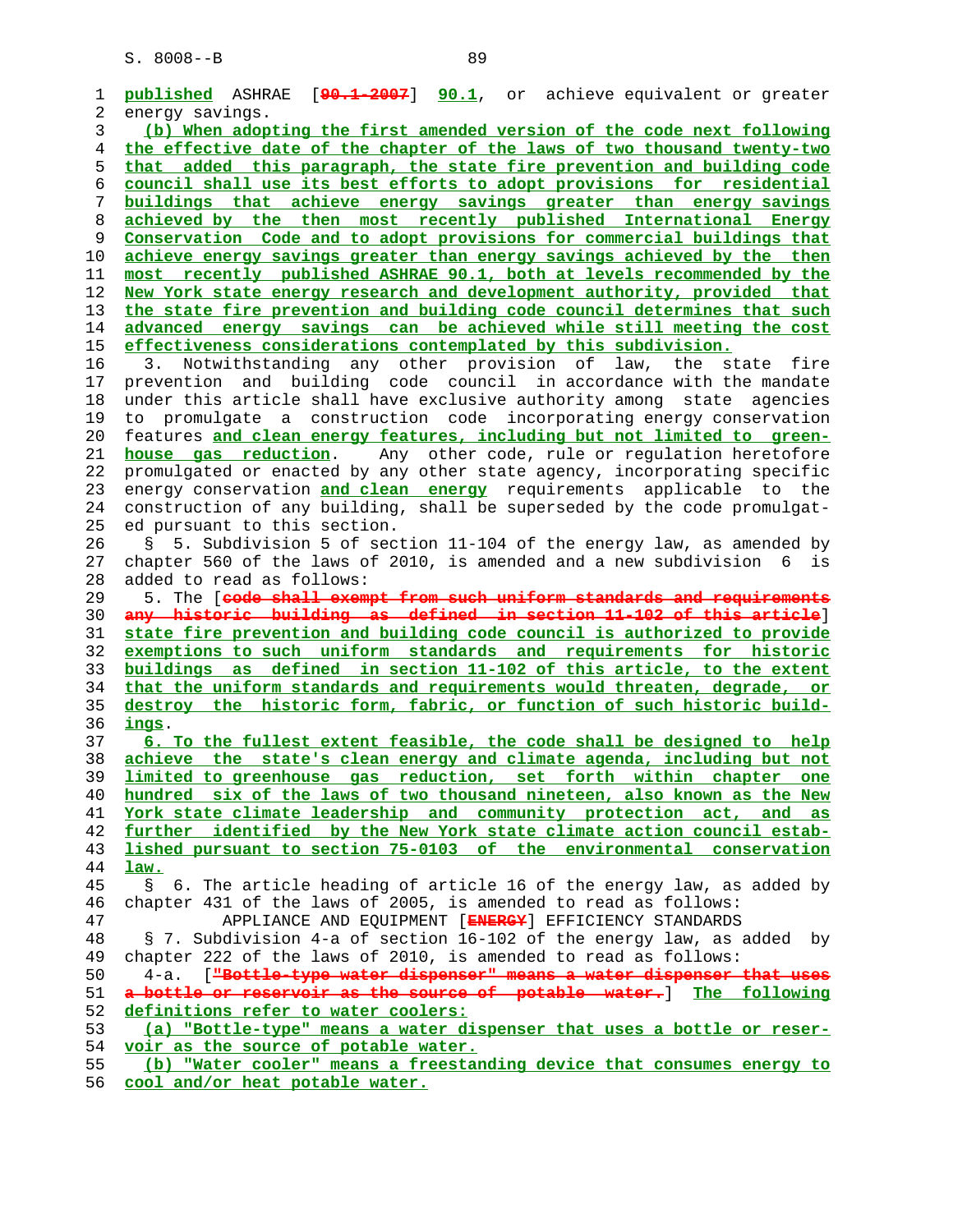| 1              | (c) "Cold only units" means units that dispense cold water only.                                                                                            |
|----------------|-------------------------------------------------------------------------------------------------------------------------------------------------------------|
| 2              | (d) "Hot and cold units" means units that dispense both hot and cold                                                                                        |
| 3              | water. Some units may also offer room-temperature water.                                                                                                    |
| $\overline{4}$ | (e) "Cook and cold units" means units that dispense both cold and                                                                                           |
| 5              | room-temperature water.                                                                                                                                     |
| 6              | "Point of use (POU)" means the water cooler is connected to a<br>(f)                                                                                        |
| 7              | pressurized water source.                                                                                                                                   |
| 8              | (g) "Conversion-type" means a unit that ships as either bottle-type or                                                                                      |
| 9              | POU and includes a conversion kit intended to convert the water cooler                                                                                      |
| 10             | from a bottle-type unit to a POU unit or to convert a POU unit to a                                                                                         |
| 11             | bottle-type unit.                                                                                                                                           |
| 12             | (h) "Storage-type" means thermally conditioned water is stored in a                                                                                         |
| 13             | tank in the water cooler and is available instantaneously.                                                                                                  |
| 14             | (i) "On demand" means the water cooler heats water as it is requested,                                                                                      |
| 15             | which typically takes a few minutes to deliver.                                                                                                             |
| 16             | Subdivision 11 of section 16-102 of the energy law, as added by<br>8.<br>g                                                                                  |
| 17             | chapter 431 of the laws of 2005, is amended to read as follows:                                                                                             |
| 18             | 11. "Consumer audio and video product" means a mains-connected product                                                                                      |
| 19             | that amplifies audio, offers optical, offers disc player functionality,                                                                                     |
| 20             | and/or receives and plays audio and/or video content. Examples of                                                                                           |
| 21             | consumer audio and video products include televisions, compact audio                                                                                        |
| 22             | products, digital versatile disc players, digital versatile disc record-                                                                                    |
| 23             | ers, [and] digital television adapters and streaming media players.                                                                                         |
| 24             | Subdivision 18 of section 16-102 of the energy law, as added by<br>S.<br>9.                                                                                 |
|                |                                                                                                                                                             |
| 25             | chapter 431 of the laws of 2005, is amended to read as follows:                                                                                             |
| 26             | 18. [ <del>"Energy efficiency performance standards"</del> ] "Efficiency standard"                                                                          |
| 27             | means [performance standards which prescribe a minimum level of energy<br>efficiency determined in accordance with test procedures prescribed by            |
|                |                                                                                                                                                             |
| 28             |                                                                                                                                                             |
| 29             | the secretary in consultation with the president] a standard that                                                                                           |
| 30             | defines performance metrics and/or defines prescriptive design require-                                                                                     |
| 31             | ments in order to reduce energy consumption, reduce water consumption,                                                                                      |
| 32             | reduce greenhouse gas emissions, and/or increase demand flexibility                                                                                         |
| 33             | associated with the requlated product category.                                                                                                             |
| 34             | Subdivisions 27-a and 27-b of section 16-102 of the energy law,<br>§ 10.                                                                                    |
| 35             | added by chapter 222 of the laws of 2010, are amended to read as<br>as                                                                                      |
| 36             | follows:                                                                                                                                                    |
| 37             | 27-a. "Portable electric spa" means a factory-built electric<br>spa<br>or                                                                                   |
| 38             | [supplied with equipment for heating and circulating water]<br>hot tub,                                                                                     |
| 39             | which may or may not include any combination of integral controls, water                                                                                    |
| 40             | heating or water circulating equipment.                                                                                                                     |
| 41             | 27-b. "Portable light fixture" means a light fixture which has a flex-                                                                                      |
| 42             | ible cord and an attachment plug for connection to a nominal one hundred                                                                                    |
| 43             | twenty-volt, fifteen- or twenty-ampere branch circuit;<br>which can be                                                                                      |
| 44             | relocated by the user without any rewiring; [and] which is typically                                                                                        |
| 45             | controlled with a switch located on the light fixture itself or on the                                                                                      |
| 46             | power cord; and which are intended for use in accordance with the                                                                                           |
| 47             |                                                                                                                                                             |
| 48             | national electrical code, ANSI/NFPA 70-2002. "Portable light fixture"<br>does not include direct plug-in nightlights; sun and heat lamps; aquari-           |
| 49             |                                                                                                                                                             |
|                | um lamps; medical and dental lights; portable electric hand lamps; signs                                                                                    |
| 50             | and commercial advertising displays; photographic lamps; germicidal                                                                                         |
| 51             | lamps; [metal halide lamp fixtures; torchiere lighting fixtures] illumi-                                                                                    |
| 52             | nated vanity mirrors; lava lamps not providing general or task illumi-                                                                                      |
| 53             | nation; industrial work lights rated for use with a lamp providing                                                                                          |
| 54             | greater than seven thousand lumens; portable lamp fixtures<br>for<br>marine                                                                                 |
| 55<br>56       | for use in hazardous locations as defined in the national elec-<br>or<br>use<br>trical code, ANSI/NFPA 70; or decorative lighting outfits<br>electric<br>or |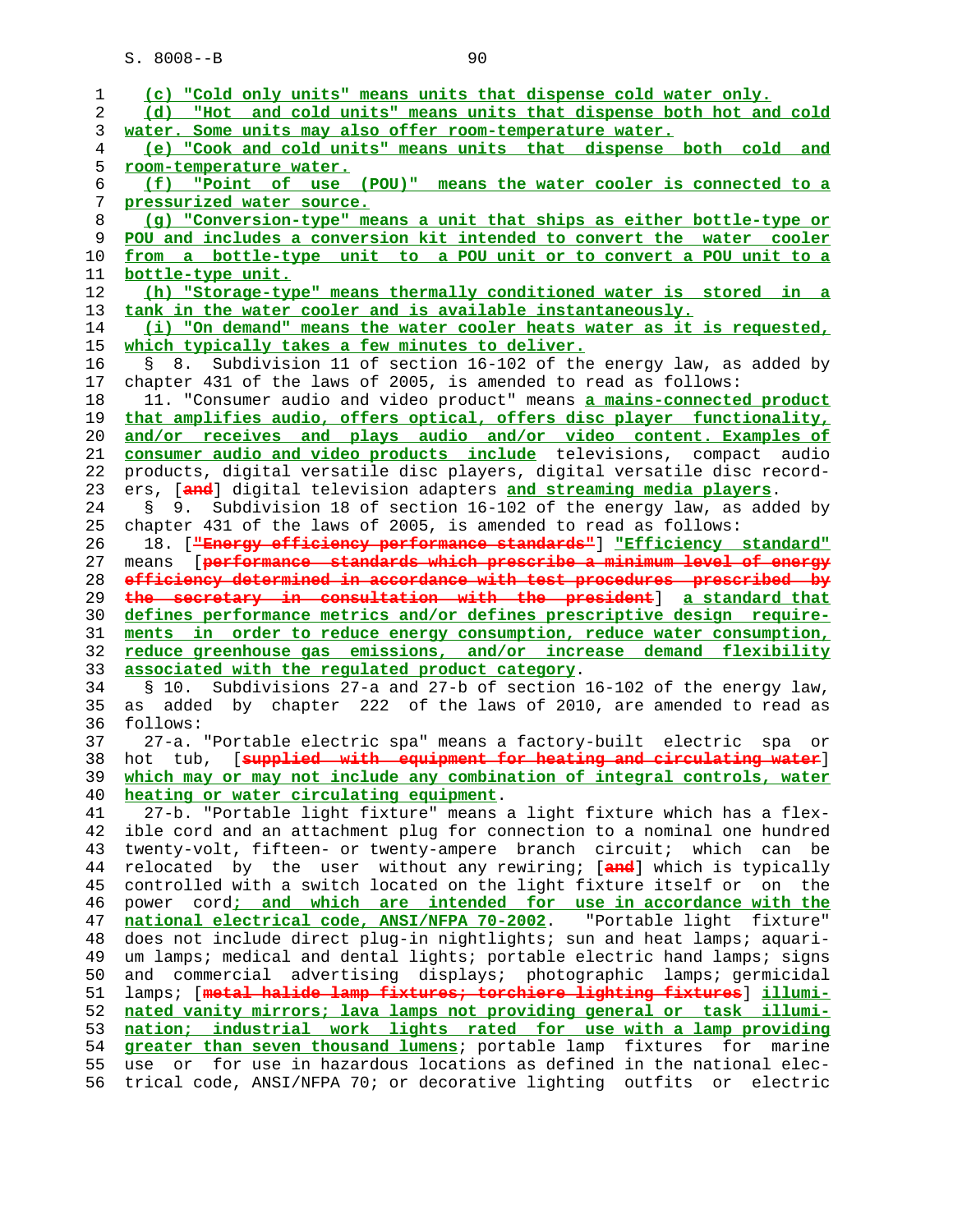1 candles and candelabras without lampshades that are covered by the stan- 2 dard for safety of seasonal and holiday decorative products, UL 588. 3 § 11. Subdivision 29-a of section 16-102 of the energy law, as added 4 by chapter 222 of the laws of 2010, is amended to read as follows: 5 29-a. "[**Residential**] **Replacement dedicated-purpose** pool pump **motor**" 6 means [**a product which is designed or used to circulate and filter resi- dential swimming pool water in order to maintain clarity and sanitation and which consists in part of a motor and an impeller**] **an electric motor that: (a) is single-phase or polyphase; (b) has a dedicated purpose pool pump motor total horsepower of less than or equal to five horsepower; (c) is marketed for use as a replacement motor in self-priming pool filter pump, non-self-priming pool filter pump or pressure cleaner booster pump applications; and (d) excludes polyphase replacement dedicated-purpose pool pump motors capable of operating without a drive, and is sold or offered for sale without a drive that converts single-phase power to polyphase power**. 19 § 12. Subdivision 33 of section 16-102 of the energy law, as added by 20 chapter 431 of the laws of 2005, is amended to read as follows: 21 33. "Television (TV)" means [**a commercially available electronic prod- uct consisting of a tuner/receiver and a monitor encased in a single housing, which is**] **an analog or digital device primarily** designed to 24 receive and display [**an analog or digital video television signal broad- cast by an antenna, satellite, cable, or broadband source**] **terrestrial, satellite, cable, Internet Protocol TV (IPTV), or other broadcast or recorded transmissions of analog or digital video and audio signals. TVs include combination TVs, television monitors, component TVs, and any unit that is marketed to the consumer as a TV**. "Television" does not 30 include [**multifunction TVs which have VCR, DVD, DVR, or EPG functions**] **computer monitors**. 32 § 13. Section 16-102 of the energy law is amended by adding thirty- 33 seven new subdivisions 18-a, 18-b, 21-c, 21-d, 38, 39, 40, 41, 41-a, 42, 34 43, 43-a, 44, 45, 46, 46-a, 47, 48, 49, 50, 51, 52, 53, 54, 55, 56, 57, 35 58, 59, 60, 61, 62, 63, 64, 65, 66 and 67 to read as follows: **18-a. "Greenhouse gas" means carbon dioxide, methane, nitrous oxide, hydrofluorocarbons, perfluorocarbons, sulfur hexafluoride, and any other substance emitted into the air that may be reasonably anticipated to cause or contribute to anthropogenic climate change. 18-b. "Demand flexibility" means the capability to schedule, shift, or curtail the electrical demand of a load-serving entity's customer through direct action by the customer or through action by a third party, the load-serving entity, or a grid balancing authority, with the customer's consent. 21-c. "Duv" means a metric that quantifies the distance between the chromaticity of a given light source and a blackbody radiator of equal correlated color temperature (CCT) on a CIE 1976 (u, v) chromatic diagram demonstrating how different two light sources of the same color temperature appear. 21-d. "Light Emitting Diode (LED) lamp" means a lamp capable of producing light with Duv between -0.012 and 0.012, and that has an E12, E17, E26, or GU-24 base, including LED lamps that are designed for retrofit within existing recessed can housings that contain one of the preceding bases. LED lamp does not include a lamp with a brightness of more than two thousand six hundred lumens or a lamp that cannot produce**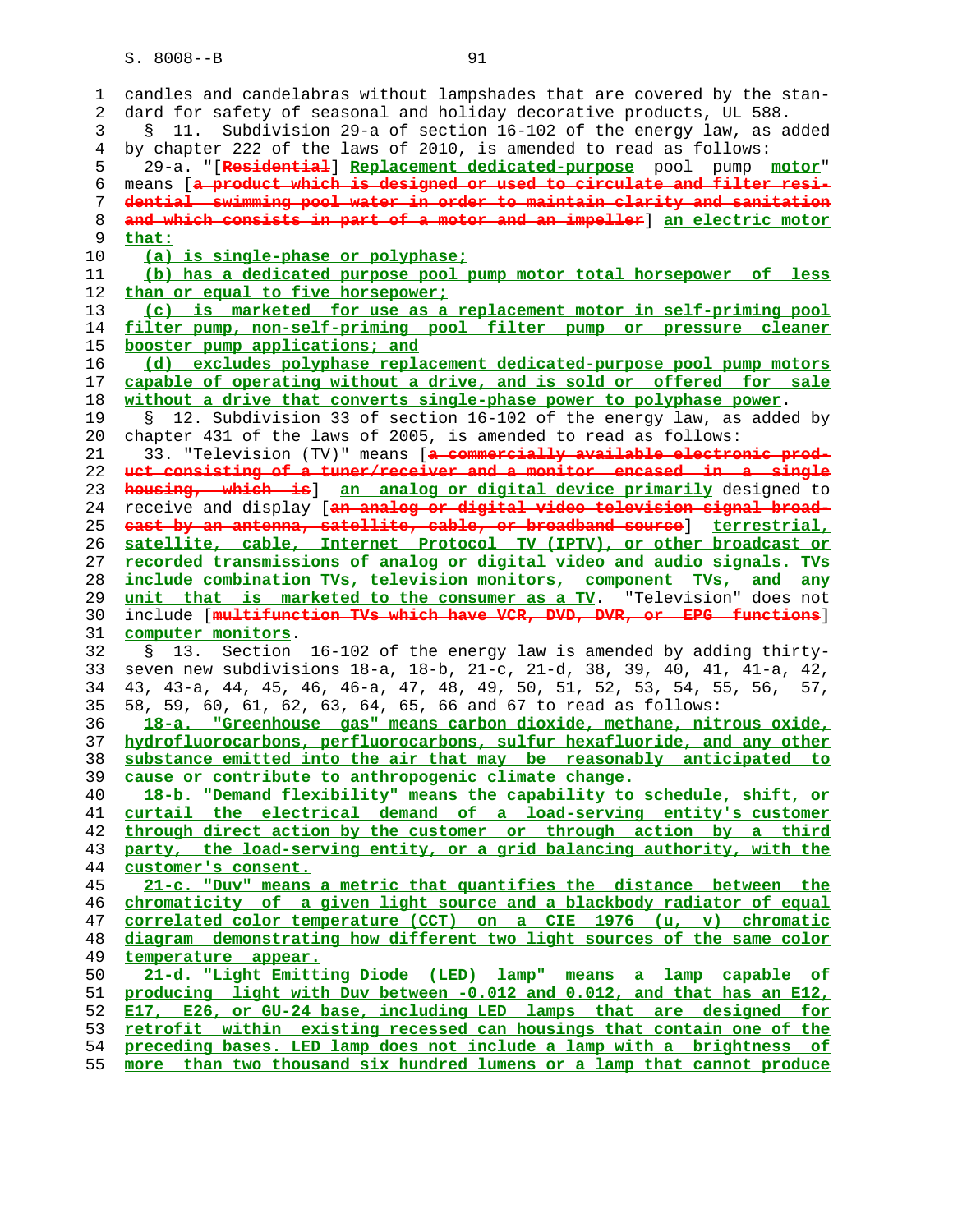| ı  | light with a correlated color temperature between two thousand two       |
|----|--------------------------------------------------------------------------|
| 2  | hundred Kelvin and seven thousand Kelvin.                                |
| 3  | 38. The following definitions refer to air compressors:                  |
| 4  | (a)<br>"Air compressor" means a compressor designed to compress air that |
| 5  | has an inlet open to the atmosphere or other source of air, and is made  |
| 6  | up of a compression element (bare compressor), driver or drivers mechan- |
| 7  | ical equipment to drive the compressor element, and any ancillary equip- |
| 8  |                                                                          |
|    | ment.                                                                    |
| 9  | (b) "Compressor" means a machine or apparatus that converts different    |
| 10 | types of energy into the potential energy of gas pressure for displace-  |
| 11 | ment and compression of gaseous media to any higher-pressure values      |
| 12 | above atmospheric pressure and has a pressure ratio at full-load operat- |
| 13 | ing pressure greater than 1.3.                                           |
| 14 | 39. The following definitions refer to air purifiers:                    |
| 15 | (a) "Air purifier", also known as "room air cleaner", means an elec-     |
| 16 | tric, cord-connected, portable appliance with the primary function of    |
| 17 | removing particulate matter from the air and which can be moved from     |
| 18 | room to room.                                                            |
| 19 | "Industrial air purifier" means an indoor air cleaning device<br>(b)     |
| 20 | manufactured, advertised, marketed, labeled, and used solely for indus-  |
| 21 | trial use that are marketed solely through industrial supply outlets or  |
| 22 | businesses and prominently labeled as "Solely for industrial use. Poten- |
| 23 | tial health hazard: emits ozone."                                        |
| 24 | 40. "Commercial dishwasher" means a machine designed to clean and        |
| 25 | sanitize plates, pots, pans, glasses, cups, bowls, utensils, and trays   |
|    |                                                                          |
| 26 | by applying sprays of detergent solution (with or without blasting media |
| 27 | granules) and a sanitizing rinse and is not a "compact dishwasher" or    |
| 28 | "standard dishwasher" (capacity less than eight place settings plus six  |
| 29 | serving pieces as specified in ANSI/AHAM DW-1 using the test load speci- |
| 30 | fied in section 2.7 of appendix C in subpart B of 10 CFR 430.2).         |
| 31 | 41. "Commercial fryer" means an appliance for non-residential use,       |
| 32 | including a cooking vessel, in which oil is placed to such a depth that  |
| 33 | the cooking food is essentially supported by displacement of the cooking |
| 34 | fluid rather than by the bottom of the vessel. Heat is delivered to the  |
| 35 | cooking fluid by means of an immersed electric element of band-wrapped   |
| 36 | vessel (electric fryers) or by heat transfer from gas burners through    |
| 37 | either the walls of the fryer or through tubes passing through the cook- |
| 38 | ing fluid (gas fryers).                                                  |
| 39 | 41-a. "Commercial oven" means a chamber designed for heating, roast-     |
| 40 | ing, or baking food by conduction, convection, radiation, and/or elec-   |
| 41 | tromagnetic energy.                                                      |
| 42 | 42. "Commercial steam cooker" also known as "compartment steamer",       |
| 43 | means a device for non-residential use with one or more food-steaming    |
| 44 | compartments in which the energy in the steam is transferred to the food |
| 45 | by direct contact. Models may include countertop models, wall-mounted    |
| 46 | models, and floor models mounted on a stand, pedestal, or cabinet-style  |
|    |                                                                          |
| 47 | base.                                                                    |
| 48 | 43. "Computer" means a device that performs logical operations and       |
| 49 | processes data. A computer includes both stationary and portable units   |
| 50 | and includes a desktop computer, a portable all-in-one, a notebook       |
| 51 | computer, a mobile gaming system, a high-expandability computer, a       |
| 52 | small-scale server, a thin client, and a workstation. Although a comput- |
| 53 | er is capable of using input devices and displays, such devices are not  |
| 54 | required to be included with the computer when the computer is shipped.  |
| 55 | A computer is composed of, at a minimum, (a) a central processing unit   |
| 56 | (CPU) to perform operations or, if no CPU is present, then the device    |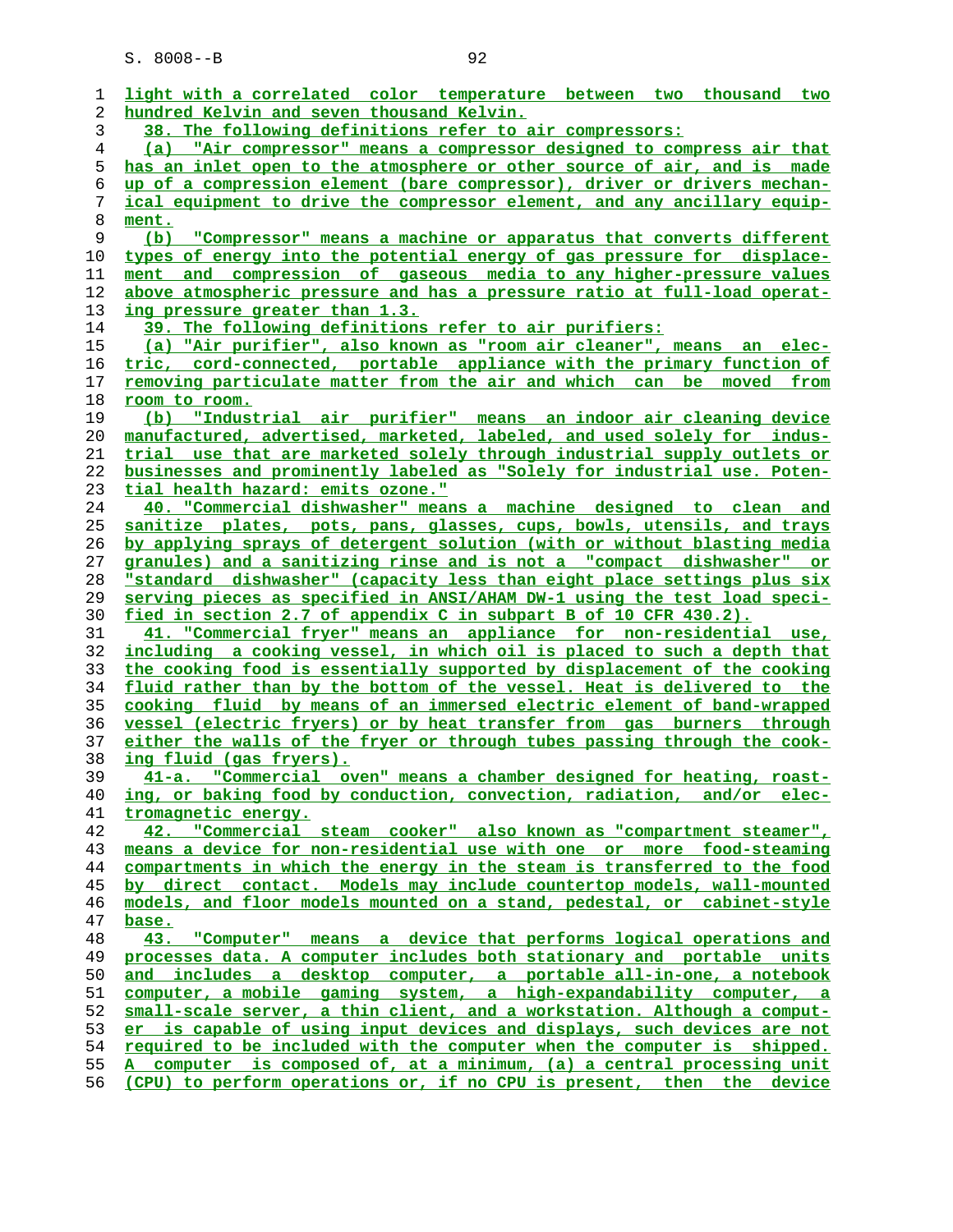**must function as a client gateway to a server, and the server acts as a computational CPU; (b) the ability to support user input devices such as a keyboard, mouse, or touch pad; and (c) an integrated display screen or the ability to support an external display screen to output information. The term "computer" does not include a tablet, a game console, a tele- vision, a device with an integrated and primary display that has a screen size of twenty square inches or less, a server other than a small-scale server, or an industrial computer. 43-a. "Computer monitor" means an analog or digital device of size greater than or equal to seventeen inches and less than or equal to sixty-one inches, that has a pixel density of greater than five thousand pixels per square inch, and that is designed primarily for the display of computer-generated signals for viewing by one person in a desk-based environment. A computer monitor is composed of a display screen and associated electronics. A computer monitor does not include, (a) displays with integrated or replaceable batteries designed to support primary operation without AC mains or external DC power (e.g. electronic readers, mobile phones, portable tablets, battery-powered digital picture frames); or (b) a television or signage display. 44. "General service lamp" shall include the following definitions: (a) "Compact fluorescent lamp (CFL)" means an integrated or non-inte- grated single-base, low-pressure mercury, electric-discharge source in which a fluorescing coating transforms some of the ultraviolet energy generated by the mercury discharge into light; this term shall not include circline or U-shaped lamps. (b) "General service incandescent lamp" means a standard incandescent or halogen type lamp that is intended for general service applications, has a medium screw base, has a lumen range of not less than three hundred ten lumens and not more than two thousand six hundred lumens, or in the case of a modified spectrum lamp, not less than two hundred thir- ty-two lumens and not more than one thousand nine hundred fifty lumens, and is capable of being operated at a voltage range at least partially within one hundred ten and one hundred thirty volts; provided, however, that this definition shall not apply to the following incandescent lamps: (i) Appliance lamps; (ii) Black light lamps; (iii) Bug lamps; (iv) Colored lamps; (v) G shape lamps (as defined in ANSI C78.20 and C79.1-2002) with a diameter of five inches or more; (vi) Infrared lamps; (vii) Left-hand thread lamps; (viii) Marine lamps; (ix) Marine signal service lamps; (x) Mine service lamps; (xi) Plant light lamps; (xii) Reflector lamps; (xiii) Sign service lamps; (xiv) Silver bowl lamps; (xv) Showcase lamps; (xvi) Rough service lamps; (xvii) Shatter-resistant lamps (including shatter-proof lamps and shatter-protected lamps); (xviii) 3-way incandescent lamps;**

**(xix) Vibration service lamps;**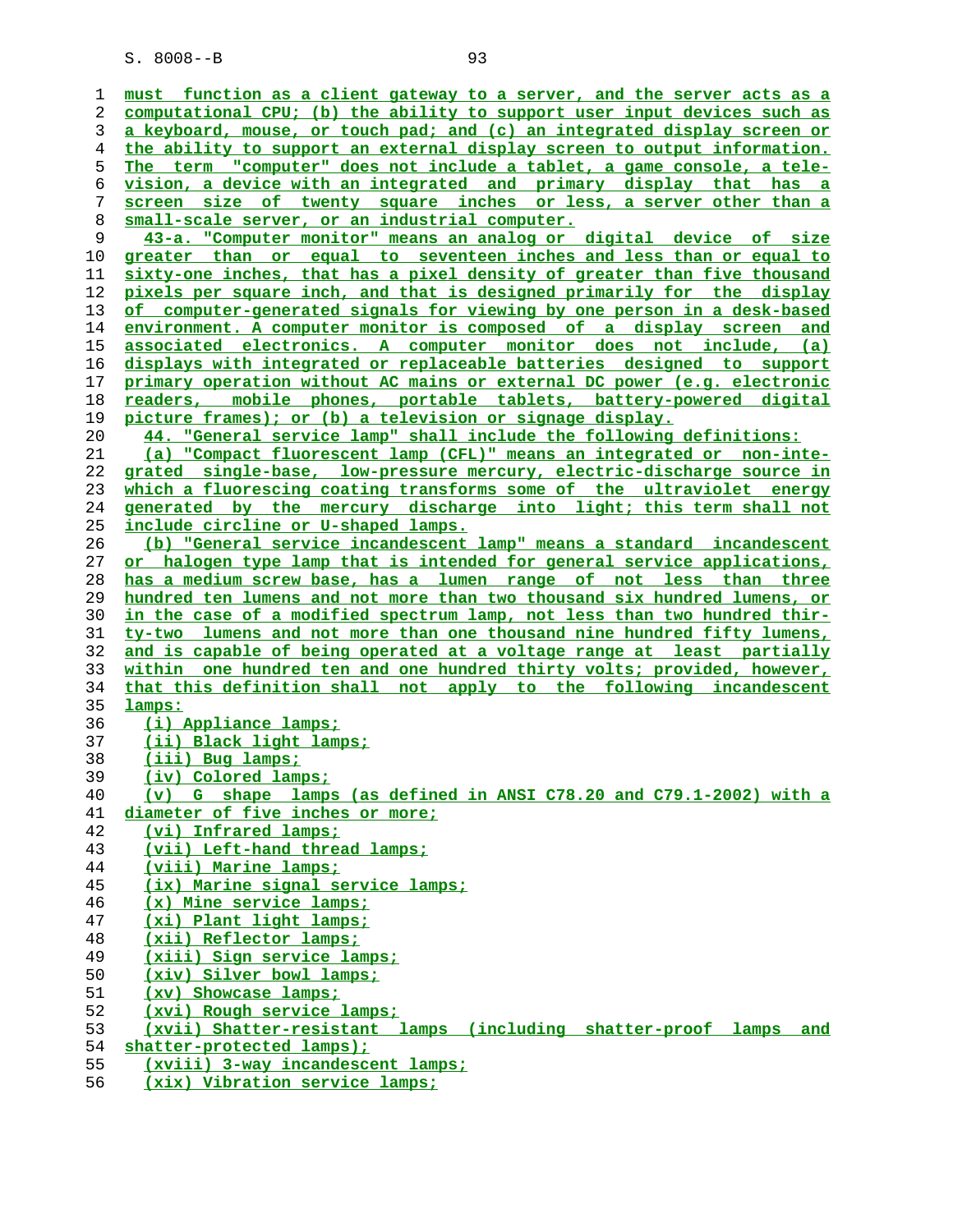| 1      | $(xx)$ AB, BA, CA, F, G16-1/2, G-25, G30, S, or M-14 lamps (as defined                                                                    |
|--------|-------------------------------------------------------------------------------------------------------------------------------------------|
|        |                                                                                                                                           |
| 2      | in ANSI C79.1-2002 and ANSI C78.20) of forty watts or less;                                                                               |
| 3<br>4 | (xxi) T shape lamps (as defined in ANSI C78.20 and ANSI C79.1-2002)                                                                       |
| 5      | and that uses not more than forty watts or has a length of more than ten<br>inches; and                                                   |
|        |                                                                                                                                           |
| 6      | (xxii) Traffic signal lamps.<br>(c) "General service lamp" means a lamp that has an ANSI base, is able                                    |
| 7      |                                                                                                                                           |
| 8<br>9 | to operate at a voltage of twelve volts or twenty-four volts, at or<br>between one hundred to one hundred thirty volts, at or between two |
| 10     | hundred twenty to two hundred forty volts, or of two hundred seventy-                                                                     |
| 11     | seven volts for integrated lamps, or is able to operate at any voltage                                                                    |
| 12     | for non-integrated lamps, has an initial lumen output of greater than or                                                                  |
| 13     | equal to three hundred ten lumens (or two hundred thirty-two lumens for                                                                   |
| 14     | modified spectrum general service incandescent lamps) and less than or                                                                    |
| 15     | equal to three thousand three hundred lumens, is not a light fixture, is                                                                  |
| 16     | not an LED downlight retrofit kit, and is used in general lighting                                                                        |
| 17     | applications. General service lamps shall include, but not be limited                                                                     |
| 18     | to, general service incandescent lamps, incandescent reflector lamps,                                                                     |
| 19     | compact fluorescent lamps, general service light emitting diode lamps,                                                                    |
| 20     | and general service organic light emitting diode lamps. General service                                                                   |
| 21     | lamps shall not include:                                                                                                                  |
| 22     | (i) Appliance lamps;                                                                                                                      |
| 23     | (ii) Black light lamps;                                                                                                                   |
| 24     | (iii) Bug lamps;                                                                                                                          |
| 25     | (iv) Colored lamps;                                                                                                                       |
| 26     | (v) G shape lamps with a diameter of five inches or more as defined in                                                                    |
| 27     | ANSI C79.1-2002;                                                                                                                          |
| 28     | (vi) General service fluorescent lamps;                                                                                                   |
| 29     | (vii) High intensity discharge lamps;                                                                                                     |
| 30     | (viii) Infrared lamps;                                                                                                                    |
| 31     | (ix) J, JC, JCD, JCS, JCV, JCX, JD, JS, and JT shape lamps that do not                                                                    |
| 32     | have Edison screw bases;                                                                                                                  |
| 33     | (x) Lamps that have a wedge base or prefocus base;                                                                                        |
| 34     | (xi) Left-hand thread lamps;                                                                                                              |
| 35     | (xii) Marine lamps;                                                                                                                       |
| 36     | (xiii) Marine signal service lamps;                                                                                                       |
| 37     | (xiv) Mine service lamps;                                                                                                                 |
| 38     | (xv) MR shape lamps that have a first number symbol equal to sixteen                                                                      |
| 39     | (diameter equal to two inches) as defined in ANSI C79.1-2002, operate at                                                                  |
| 40     | twelve volts and have a lumen output greater than or equal to 800;                                                                        |
| 41     | (xvi) Other fluorescent lamps;                                                                                                            |
| 42     | (xvii) Plant light lamps;                                                                                                                 |
| 43     | (xviii) R20 short lamps;                                                                                                                  |
| 44     | (xix) Reflector lamps that have a first number symbol less than                                                                           |
| 45     | sixteen (diameter less than two inches) as defined in ANSI C79.1-2002                                                                     |
| 46     | and that do not have E26/E24, E26d, E26/50x39, E26/53x39, E29/28,                                                                         |
| 47     | E29/53x39, E39, E39d, EP39, or EX39 bases;                                                                                                |
| 48     | (xx) S shape or G shape lamps that have a first number symbol less                                                                        |
| 49     | than or equal to 12.5 (diameter less than or equal to 1.5625 inches) as                                                                   |
| 50     | defined in ANSI C79.1-2002;                                                                                                               |
| 51     | (xxi) Sign service lamps;                                                                                                                 |
| 52     | (xxii) Silver bowl lamps;                                                                                                                 |
| 53     | (xxiii) Showcase lamps;                                                                                                                   |
| 54     | (xxiv) Specialty MR lamps;                                                                                                                |
| 55     | (xxv) T shape lamps that have a first number symbol less than or equal                                                                    |

**to 8 (diameter less than or equal to one inch) as defined in ANSI**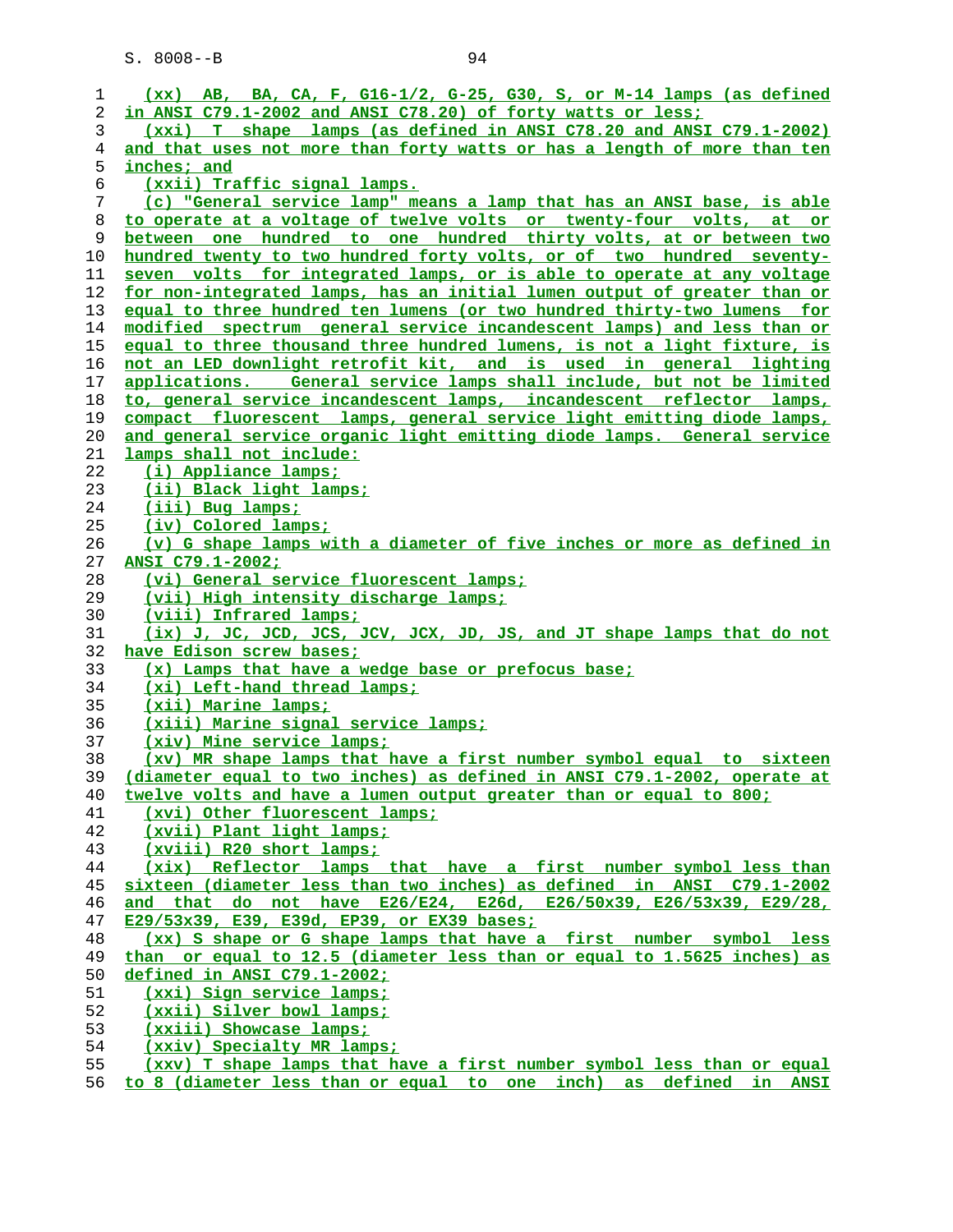| 1          | C79.1-2002, nominal overall length less than twelve inches, and that are        |
|------------|---------------------------------------------------------------------------------|
| 2          | not compact fluorescent lamps; and                                              |
| 3          | (xxvi) Traffic signal lamps.                                                    |
| 4          | (d) "General service light-emitting diode (LED) lamp" means an inte-            |
| 5          | grated or non-integrated LED lamp designed for use in general lighting          |
| 6          | applications and that uses light-emitting diodes as the primary source          |
| 7          | <u>of light.</u>                                                                |
| 8          | (e) "General service organic light-emitting diode (OLED) lamp" means a          |
|            |                                                                                 |
| 9          | thin-film light-emitting device that typically consists of a series of          |
| 10         | organic layers between two electrical contacts (electrodes).                    |
| 11         | (f) "Incandescent reflector lamp" or "reflector lamp" means any lamp            |
| 12         | in which light is produced by a filament heated to incandescence by an          |
| 13         | electric current, which: contains an inner reflective coating on the            |
| 14         | outer bulb to direct the light; is not colored; is not designed for             |
| 15         | rough or vibration service applications; is not an R20 short lamp; has          |
| 16         | <u>an R, PAR, ER, BR, BPAR, or similar bulb shapes with an E26 medium screw</u> |
| 17         | base; has a rated voltage or voltage range that lies at least partially         |
| 18         | <u>in the range of one hundred fifteen and one hundred thirty volts; has a</u>  |
| 19         | diameter that exceeds 2.25 inches; and has a rated wattage that is forty        |
|            |                                                                                 |
| 20         | watts or higher.                                                                |
| 21         | 45. "Federally exempt fluorescent lamp" means any linear lamps                  |
| 22         | excluded from the definition of general service fluorescent lamps in 10         |
| 23         | <u>CFR 430.32(n). Federally exempt fluorescent lamps include high-CRI line-</u> |
| 24         | ar fluorescent lamps, impact-resistant linear fluorescent lamps, cold-          |
| 25         | temperature linear fluorescent lamps, and less than four-foot linear            |
| 26         | fluorescent lamps.                                                              |
| 27         | 46. The following definitions refer to portable air conditioners:               |
| 28         | (a) "Portable air conditioner" means a portable encased assembly,               |
| 29         | other than a packaged terminal air conditioner, room air conditioner, or        |
| 30         | dehumidifier, that delivers cooled, conditioned air to an enclosed              |
| 31         | space, and is powered by single-phase electric current. Such portable           |
| 32         | <u>air conditioner includes a source of refrigeration and may include addi-</u> |
| 33         | tional means for air circulation and heating and may be a single-duct or        |
| 34         | a dual-duct portable air conditioner.                                           |
| 35         | (b) "Single-duct portable air conditioner" means a portable air condi-          |
| 36         | tioner that draws all of the condenser inlet air from the conditioned           |
| 37         | space without the means of a duct and discharges the condenser outlet           |
|            | air outside the conditioned space through a single-duct attached to an          |
| 38<br>39   | adjustable window bracket.                                                      |
| 40         | (c) "Dual-duct portable air conditioner" means a portable air condi-            |
|            |                                                                                 |
| 41         | tioner that draws some or all of the condenser inlet air from outside           |
| 42         | the conditioned space through a duct attached to an adjustable window           |
| 43         | bracket, may draw additional condenser inlet air from the conditioned           |
| 44         | space, and discharges the condenser outlet air outside the conditioned          |
| 45         | space by means of a separate duct attached to an adjustable window              |
| 46         | bracket.                                                                        |
| 47         | 46-a. "Residential ventilating fan" means a fan with the purpose to             |
| 48         | actively supply air to or remove air from the inside of a residence.            |
| 49         | This includes ceiling and wall-mounted fans or remotely mounted in-line         |
| 50         | fans designed to be used in a bathroom or utility room, supply fans             |
| 51         | designed to provide air to indoor space and kitchen range hoods. Supply         |
| 52         | fans may also be designed to filter incoming air.                               |
| 53         | 47. "Telephone" means an electronic product whose primary purpose is            |
| 54         | to transmit and receive sound over a distance using a voice or data             |
| 55         | network.                                                                        |
| $\epsilon$ | The fellowing definitions potential                                             |

**48. The following definitions refer to faucets and showerheads:**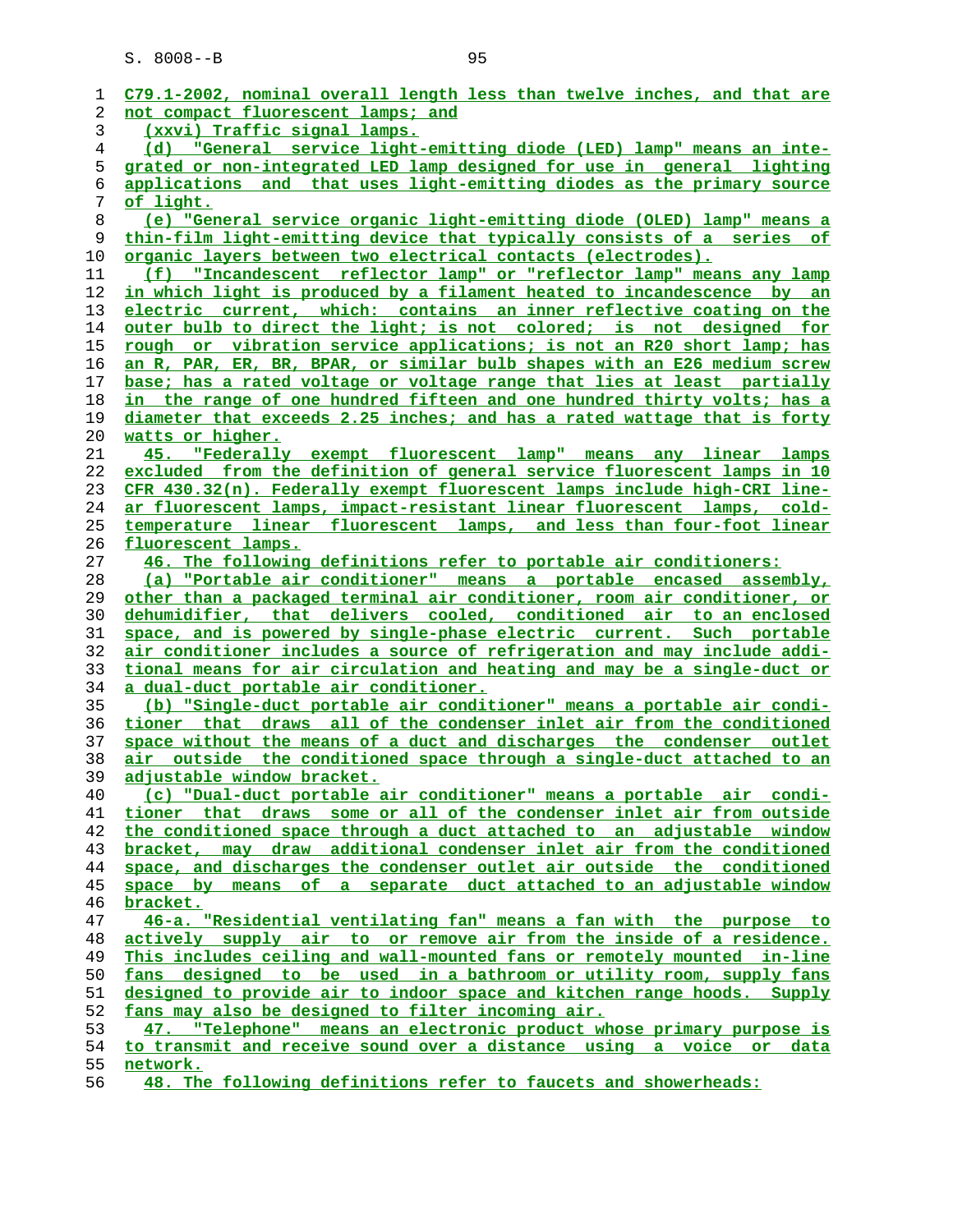| 1        | (a) "Faucet" means a lavatory faucet, kitchen faucet, metering faucet,                                                                         |
|----------|------------------------------------------------------------------------------------------------------------------------------------------------|
| 2        | public lavatory faucet, or replacement aerator for a lavatory, public                                                                          |
| 3        | lavatory or kitchen faucet.                                                                                                                    |
| 4        | (b) "Public lavatory faucet" means a fitting intended to be installed                                                                          |
| 5        | <u>in nonresidential bathrooms that are exposed to walk-in traffic.</u>                                                                        |
| 6        | (c) "Metering faucet" means a faucet that, when turned on, will gradu-                                                                         |
| 7        | ally shut itself off over a period of several seconds.                                                                                         |
| 8        | (d) "Replacement aerator" means an aerator sold as a replacement,                                                                              |
| 9        | separate from the faucet to which it is intended to be attached.                                                                               |
| 10       | (e) "Showerhead" means a device through which water is discharged for                                                                          |
| 11       | a shower bath and includes a hand-held showerhead but does not include a                                                                       |
| 12       | safety shower showerhead.                                                                                                                      |
| 13       | (f) "Hand-held showerhead" means a showerhead that can be held or                                                                              |
| 14       | fixed in place for the purpose of spraying water onto a bather and that                                                                        |
| 15       | is connected to a flexible hose.                                                                                                               |
| 16       | 49. The following definitions refer to urinals and water closets:                                                                              |
| 17<br>18 | (a) "Plumbing fixture" means an exchangeable device, which connects to                                                                         |
| 19       | a plumbing system to deliver and drain away water and waste.<br>(b) "Urinal" means a plumbing fixture that receives only liquid body           |
| 20       | waste and, conveys the waste through a trap into a drainage system.                                                                            |
| 21       | "Water closet" means a plumbing fixture having a water-containing<br>(c)                                                                       |
| 22       | receptor that receives liquid and solid body waste through an exposed                                                                          |
| 23       | <u>integral trap into a drainage system.</u>                                                                                                   |
| 24       | (d) "Dual-flush effective flush volume" means the average flush volume                                                                         |
| 25       | of two reduced flushes and one full flush.                                                                                                     |
| 26       | (e) "Dual-flush water closet" means a water closet incorporating a                                                                             |
| 27       | feature that allows the user to flush the water closet with either a                                                                           |
| 28       | reduced or a full volume of water.                                                                                                             |
| 29       | (f) "Trough-type urinal" means a urinal designed for simultaneous use                                                                          |
| 30       | by two or more persons.                                                                                                                        |
| 31       | 50. The following definitions refer to spray sprinkler bodies:                                                                                 |
| 32       | (a) "Pressure regulator" means a device that maintains constant oper-                                                                          |
| 33       | ating pressure immediately downstream from the device, given higher                                                                            |
| 34       | pressure upstream.                                                                                                                             |
| 35       | (b) "Spray sprinkler body" means the exterior case or shell of a                                                                               |
| 36       | sprinkler incorporating a means of connection to the piping system                                                                             |
| 37       | designed to convey water to a nozzle or orifice.                                                                                               |
| 38       | 51. "Uninterruptable power supply" means a battery charger consisting                                                                          |
| 39       | of a combination of convertors, switches and energy storage devices                                                                            |
| 40       | (such as batteries), constituting a power system for maintaining conti-                                                                        |
| 41       | nuity of load power in case of input power failure.                                                                                            |
| 42       | 52. "Commercial battery charger system (BCS)" or "state-regulated BCS"                                                                         |
| 43       | means a battery charger coupled with its batteries or battery chargers                                                                         |
| 44       | coupled with their batteries, which together are referred to as state-                                                                         |
| 45       | regulated battery charger systems. This term covers all rechargeable                                                                           |
| 46       | batteries or devices incorporating a rechargeable battery and the char-                                                                        |
| 47       | gers used with them. Battery charger systems include, but are not                                                                              |
| 48       | limited to:                                                                                                                                    |
| 49       | (a) electronic devices with a battery that are normally charged from                                                                           |
| 50       | AC line voltage or DC input voltage through an internal or external                                                                            |
| 51       | power supply and a dedicated battery charger;                                                                                                  |
| 52       | (b) the battery and battery charger components of devices that are                                                                             |
|          |                                                                                                                                                |
| 53<br>54 | designed to run on battery power during part or all of their operations;<br>(c) dedicated battery systems primarily designed for electrical or |

**emergency backup; and**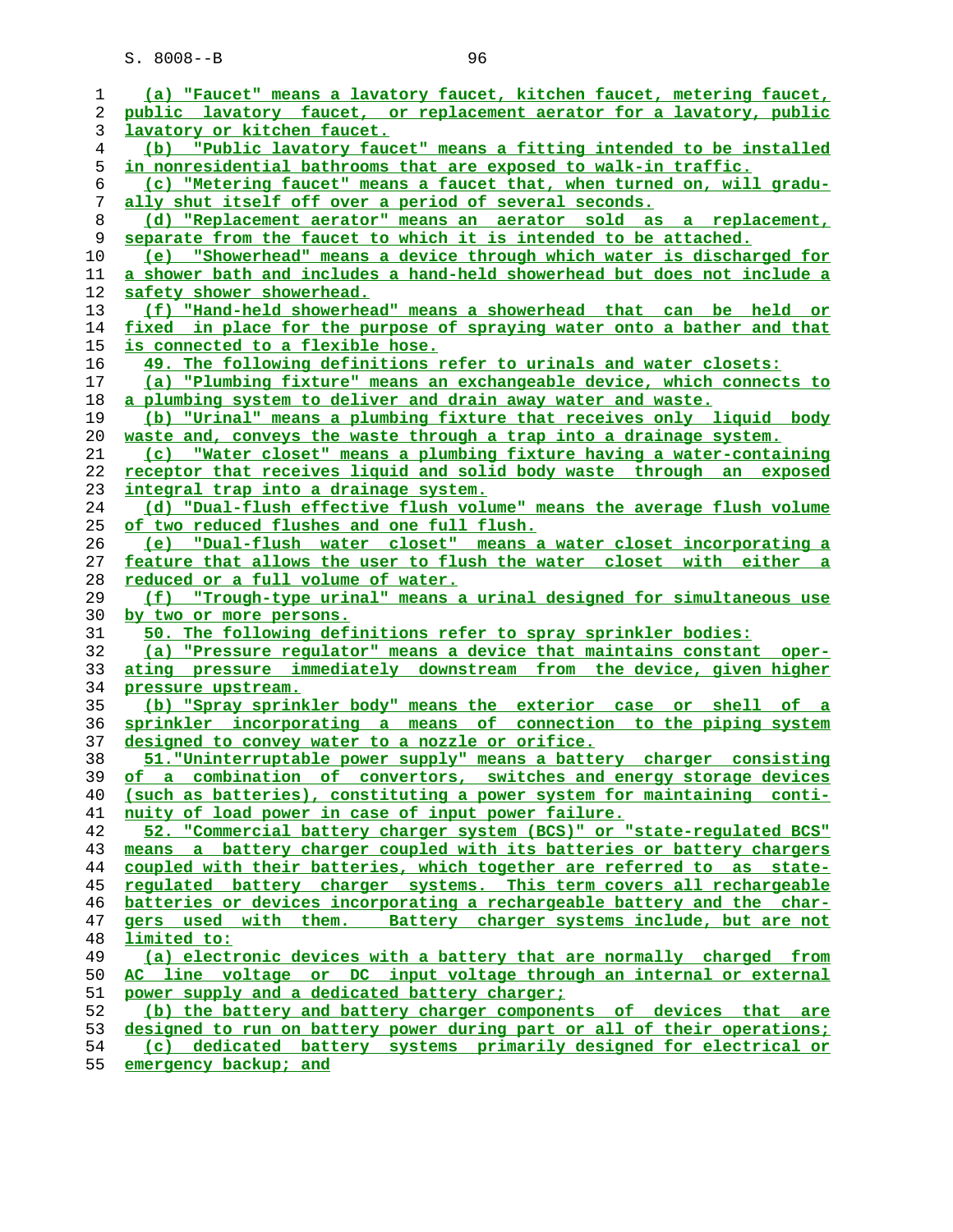| I  | ٠ |
|----|---|
| ۰. |   |

| 1  | (d) devices whose primary function is to charge batteries, along with    |
|----|--------------------------------------------------------------------------|
| 2  | the batteries they are designed to charge. These units include chargers  |
| 3  | for power tool batteries and chargers for automotive, AA, AAA, C, D, or  |
| 4  | 9V rechargeable batteries, as well as chargers for batteries used in     |
| 5  | larger industrial motive equipment and a la carte chargers.              |
| 6  | The charging circuitry of battery charger systems may or may not be      |
| 7  | located within the housing of the end-use device itself. In many cases,  |
| 8  | the battery may be charged with a dedicated external charger and power   |
| 9  | supply combination that is separate from the device that runs on power   |
| 10 | from the battery. State-regulated battery charger systems do not include |
| 11 | federally regulated battery chargers that are covered under standards in |
| 12 | <u>10 C.F.R. section 430.32(z).</u>                                      |
| 13 |                                                                          |
|    | "Business entity" means any corporation, association, limited            |
| 14 | liability company, partnership, limited partnership, limited liability   |
| 15 | partnership, or other legal entity of any kind or description.           |
| 16 | "Manufactured home" has the meaning ascribed to that term by<br>54.      |
| 17 | subdivision seven of section six hundred one of the executive law.       |
| 18 | 55. "Recreational vehicle" means a van or utility vehicle used for       |
| 19 | recreational purposes.                                                   |
| 20 | 56. "Uniform code" means the New York state uniform fire prevention      |
| 21 | and building code adopted pursuant to article eighteen of the executive  |
| 22 | law.                                                                     |
| 23 | "Energy code" means the New York state energy conservation<br>57.        |
| 24 | construction code adopted pursuant to article eleven of this chapter.    |
| 25 | 58. "Electric vehicle supply equipment (EVSE)" means equipment that      |
| 26 | supplies electricity in an appropriate form to storage devices, includ-  |
| 27 | ing batteries and super capacitators, that are part of electric vehi-    |
| 28 | cles. Such term shall include equipment that performs this function and  |
| 29 | equipment that is embedded in electric vehicles.                         |
| 30 | 59. "Electric vehicle" means an on-road vehicle that draws electricity   |
| 31 | for propulsion from a traction battery with a least five kilowatt-hours  |
| 32 | (kWh) of capacity, and uses an external source of energy to recharge the |
| 33 | battery. Such term shall include a plug-in hybrid electric vehicle       |
| 34 | (PHEV) with a second source of energy for propulsion, and a battery      |
|    |                                                                          |
| 35 | electric vehicle (BEV), which is powered solely by externally supplied   |
| 36 | electricity stored on-board such electric vehicle.                       |
| 37 | 60. "Commercial clothes dryer" means a clothes dryer designed to dry     |
| 38 | fabrics in a tumble-type drum with forced air circulation and is         |
| 39 | designed for use in:                                                     |
| 40 | (a) Applications in which the occupants of more than one household       |
| 41 | will be using the clothes dryer, including multi-family housing common   |
| 42 | areas and coin laundries; or                                             |
| 43 | (b) Other commercial applications.                                       |
| 44 | 61. "Commercial and industrial fans and blowers" means a rotary-bladed   |
| 45 | machine used to convert power to air power, with a brake horsepower      |
| 46 | greater than or equal to either one kilowatt or one horsepower, and an   |
| 47 | air horsepower less than or equal to one hundred fifty, and used for     |
| 48 | commercial and industrial purposes.                                      |
| 49 | "Imaging equipment" means copiers, printers, scanners, fax<br>62.        |
| 50 | machines, and multifunction devices used both in homes and businesses.   |
| 51 | 63. "Landscape irrigation controller" means a device intended to         |
| 52 | remotely control valves to operate an irrigation system for landscapes,  |
| 53 | which may consist of grass, shrubs, trees and/or other vegetation. This  |
| 54 | term shall not include devices that are typically sold separately and    |
| 55 | used primarily for other purposes, such as a network router, and may be  |
| 56 | used incidentally for a landscape irrigation controller. This term shall |
|    |                                                                          |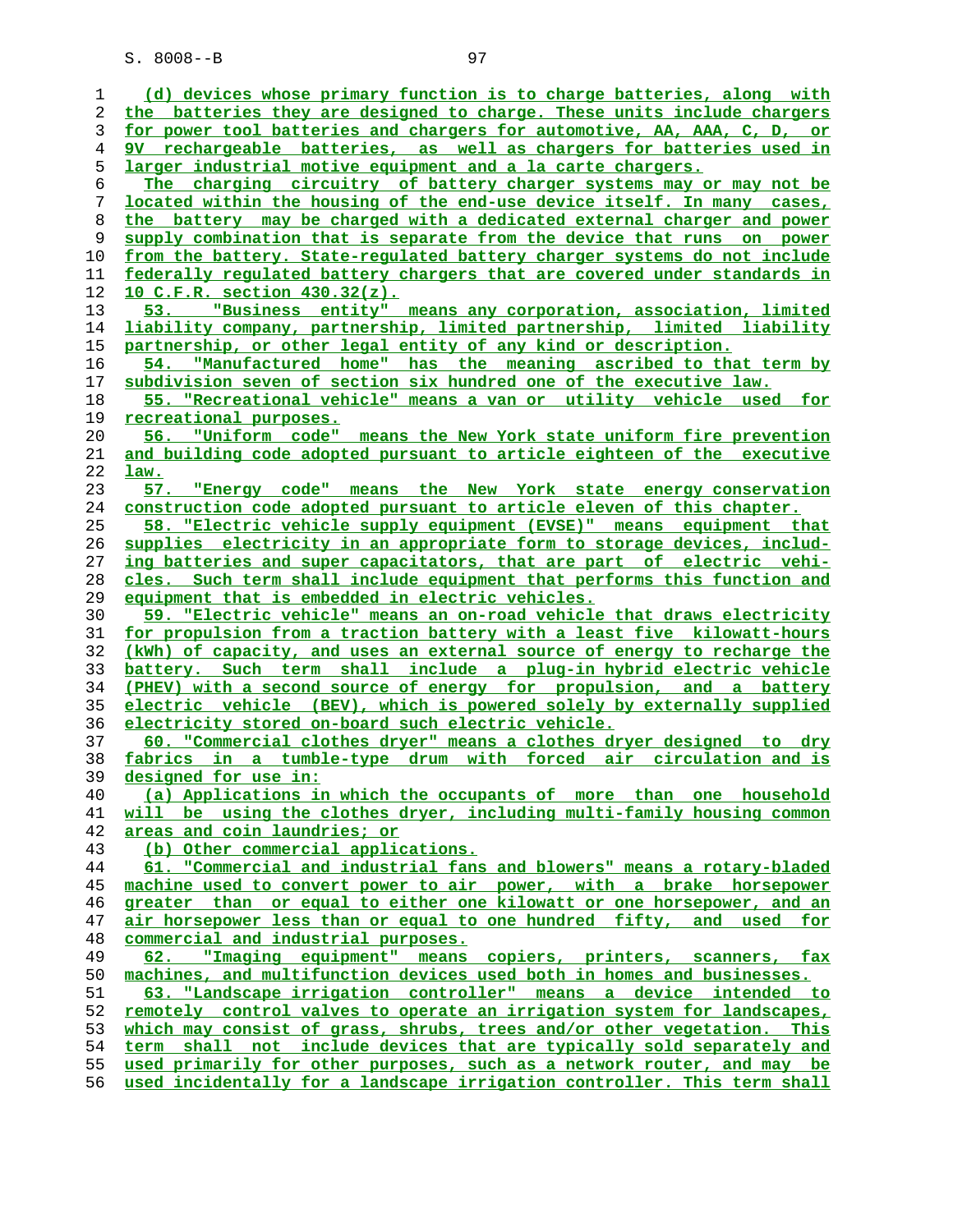**not include battery powered hose-end timers or devices used primarily in agricultural applications. 64. "Outdoor lighting" means electrical lighting used to illuminate outdoor areas, including parking lots, streetlights, highways and area luminaires. 65. "Plug-in luminous signs" means a self-contained, luminous sign unit that plugs into 120V AC building mains power and is intended for indoor use only. Signs may be intended for use in commercial outlets in business establishments or in residences. 66. "Small network equipment" means a device whose primary function is to pass internet protocol (IP) traffic among various network interfaces or ports intended for use in residential and small business settings. 67. "Tub spout diverters" means the following definitions: (a) A bath and shower diverter whose diverter mechanism is located in the tub spout; and/or (b) Bath and shower diverter means a device used to direct the flow of water either toward a tub spout or toward a secondary outlet intended for showering purposes, including a showerhead or body spray.** 19 § 14. Section 16-104 of the energy law, as added by chapter 431 of the 20 laws of 2005, subdivision 1 as amended by chapter 222 of the laws of 21 2010, is amended to read as follows: 22 § 16-104. Applicability, conduct prohibited. 1. The provisions of 23 this article apply to the **establishment of,** testing **for compliance with**, 24 certification **of compliance with,** and enforcement of efficiency stand- 25 ards for the following new products which are sold, **or** offered for sale**, leased or offered for lease, rented or offered for rent** or installed **or offered to install** in New York state: (a) automatic commercial ice cube 28 machines; (b) ceiling fan light kits; (c) commercial pre-rinse spray 29 valves; (d) commercial refrigerators, freezers and refrigerator-freez- 30 ers; (e) consumer audio and video products; (f) illuminated exit signs; 31 (g) incandescent reflector lamps; (h) very large commercial packaged 32 air-conditioning and heating equipment; (i) metal halide lamp fixtures; 33 (j) pedestrian traffic signal modules; (k) power supplies; (l) torchiere 34 lighting fixtures; (m) unit heaters**;** (n) vehicular traffic signal 35 modules; (o) portable light fixtures; (p) bottle-type water dispensers; 36 (q) commercial hot food holding cabinets; (r) portable electric spas; 37 [**and**] (s) [**residential**] **replacement dedicated-purpose** pool [**pumps**] **pump motors; (t) air compressors; (u) air purifiers; (v) commercial dishwash- ers; (w) commercial fryers; (x) commercial steam cookers; (y) computers and computer monitors; (z) general service lamps; (aa) federally exempt fluorescent lamps; (bb) portable air conditioners; (cc) residential ventilating fans; (dd) telephones; (ee) faucets; (ff) showerheads; (gg) urinals; (hh) water closets; (ii) sprinkler bodies; (jj) uninterruptable power supplies; (kk) light emitting diode lamps; (ll) electric vehicle supply equipment; (mm) commercial battery charger systems; (nn) commer- cial ovens; (oo) commercial clothes dryers; (pp) commercial and indus- trial fans and blowers; (qq) imaging equipment; (rr) landscape irri- gation controllers; (ss) outdoor lighting; (tt) plug-in luminous signs; (uu) small network equipment; (vv) tub spout diverters; (ww) products for which efficiency standards shall have been established pursuant to paragraph (b) or (c) of subdivision one of section 16-106 of this arti- cle; and (xx) products that are subject to any federal efficiency stand- ard referred to in section 16-105 of this article that shall have been continued in this state pursuant to such section 16-105**. 55 2. No person **or business entity** shall sell[**,**] **or** offer for sale, **lease or offer to lease, or rent or offer to rent,** or install **or offer to**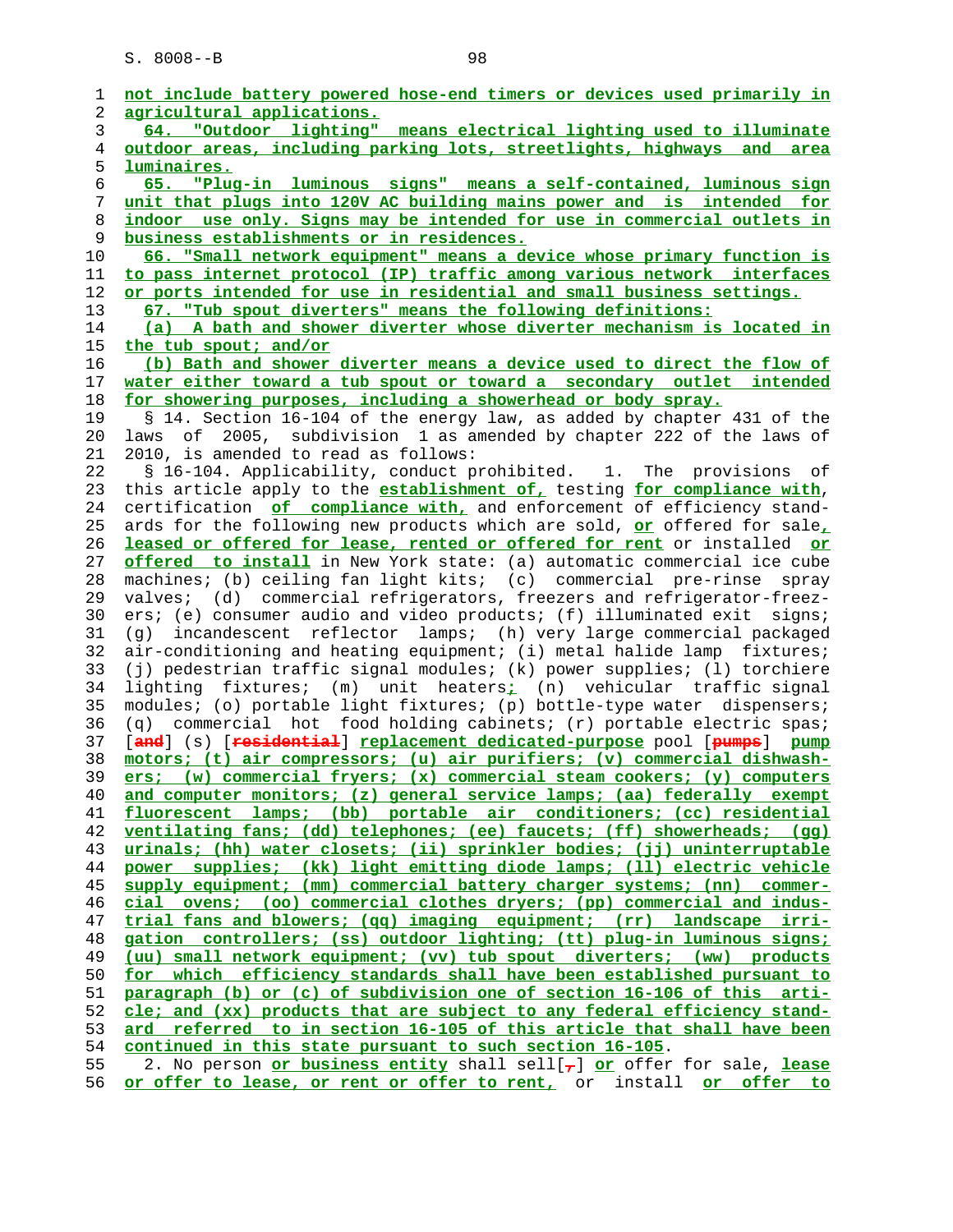**install** in New York state any new product of the types enumerated in **paragraphs (a) through (vv) of** subdivision one of this section**,** or any 3 [**of the**] new [**products identified**] **product for which efficiency stand- ards shall have been established** pursuant to **paragraph (b) or (c) of** 5 subdivision [**four**] **one** of section 16-106 of this article, [**unless: (a) the product meets minimum energy performance standards adopted pursuant to this article upon the effective date of such standards; and, if required by regulations promulgated**] **or any new product that is subject to any federal efficiency standard that shall have been continued in**<br>10 **this state** pursuant to [**this**] section[, (b) the manufacturer of such **this state** pursuant to [**this**] section[**, (b) the manufacturer of such product certifies that the product meets said minimum energy performance standards.**] **16-105 of this article, unless: (a) the product meets the efficiency standards applicable to such product as of the date of manufacture of such product or as of such other date as may be determined in accordance with the regulation estab- lishing the standard for such product; and (b) if required by regulations adopted pursuant to this article, the manufacturer of such product certifies that the product meets said effi- ciency standards. As used within this subdivision, reference to any new product means any individual product subject to the requirements of this article.** 22 3. The prohibitions contained in [**subdivisions one and**] **subdivision** 23 two of this section shall not apply to: 24 (a) products manufactured in the state and sold outside the state; 25 (b) products manufactured outside the state and sold at wholesale 26 inside the state for final retail sale outside the state; 27 (c) products installed in [**mobile**] manufactured homes at the time of 28 construction; or 29 (d) products designed expressly for installation and use in recre- 30 ational vehicles. 31 § 15. The energy law is amended by adding a new section 16-105 to read 32 as follows: **§ 16-105. Adoption of certain federal efficiency standards. 1. The federal efficiency standard established in 10CFR Parts 430 and 431, as in effect on January first, two thousand eighteen shall be applicable to products which are subject to such federal efficiency standards and which are sold, offered for sale, or installed in New York state. So long as such federal efficiency standards remain in effect as federal efficiency standards, they shall be enforced as provided by federal law. 2. If any federal efficiency standard referred to in subdivision one of this section is withdrawn, repealed, voided, or otherwise ceases to remain in effect as a federal efficiency standard: (a) such efficiency standard shall be deemed to be continued in this state and shall be deemed to be an efficiency standard adopted pursuant to this article; (b) the president shall file with the secretary a written description of such efficiency standard, the terms and conditions of such efficiency standard, and the product or products that are subject to such efficien- cy standard, such description to be in a format consistent with the regulations adopted pursuant to this article and in form acceptable to the secretary, together with a certificate, in form acceptable to the secretary, signed and dated by the president and certifying that such efficiency standard is no longer in effect as a federal efficiency stan- dard, that such efficiency standard continues in effect in this state pursuant to this section, and that such efficiency standard is adopted pursuant to this section;**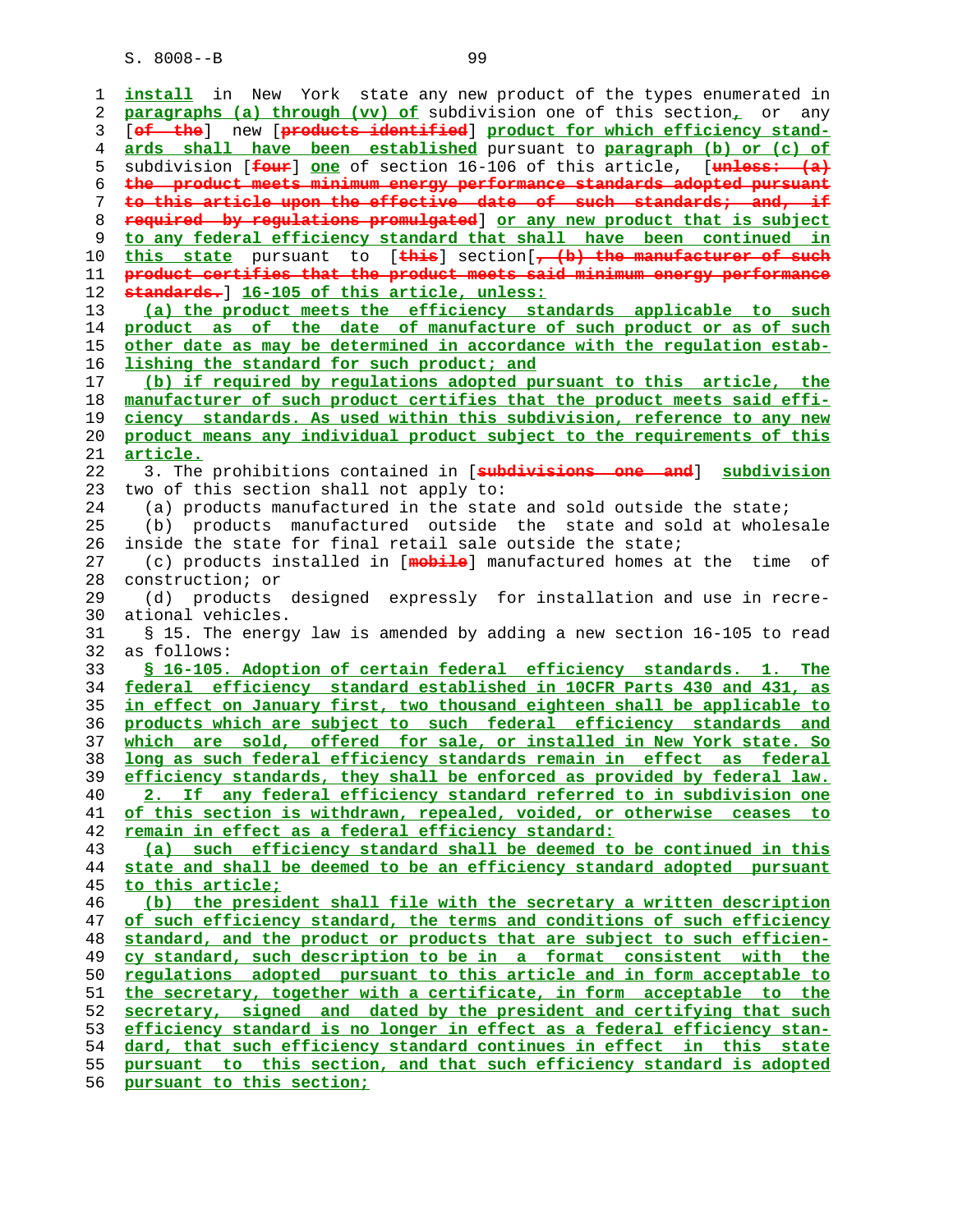**(c) the secretary shall cause such written description and certif- ication to be published in the state register, and shall cause the offi- cial compilation of codes, rules and regulations of the state of New York to include such written description; (d) the president shall be authorized to adopt regulations establish- ing procedures for testing the energy reduction, water conservation, greenhouse gas reduction, and/or increased demand flexibility associated with such product; (e) the president shall be authorized to adopt regulations establish- ing procedures for manufacturers of such product to certify that such product meets such efficiency standard, if the president determines that such manufacturer's certifications should be required; and (f) the president shall be authorized to adopt regulations amending such efficiency standard from time to time, including regulations that repeal such efficiency standard, decrease the stringency of such effi- ciency standard, or increase the stringency of such efficiency standard. 3. The actions to be taken pursuant to paragraphs (b) and (c) of subdivision two of this section to confirm that a federal efficiency standard that shall have been withdrawn, repealed, voided, or that otherwise shall have ceased to remain in effect as a federal efficiency standard, continues to be applicable in this state, and is adopted pursuant to this section, shall be exempt from the provisions of the state administrative procedure act, and the certification to be filed pursuant to paragraph (c) of subdivision two of this section shall so state. 4. This section shall not apply to any federal efficiency standard set aside by a court upon the petition of a person who will be adversely affected, as provided in 42 U.S.C. § 6306(b).** 29 § 16. Section 16-106 of the energy law, as added by chapter 431 of the 30 laws of 2005, paragraph (c) of subdivision 2 as added by chapter 222 of 31 the laws of 2010 and subdivision 4 as amended by chapter 69 of the laws 32 of 2020, is amended to read as follows: 33 § 16-106. [**Administration of article**] **Powers and duties of the presi- dent and the secretary**. 1. The [**secretary, in consultation with the**] 35 president[**,**] **in consultation with the secretary** shall have and be enti- 36 tled to exercise the following powers and duties: 37 (a) To [**establish energy**] **adopt regulations establishing** efficiency 38 [**performance**] standards for the products listed in **paragraphs (a) through (vv) of** subdivision one of section 16-104 of this article, 40 including but not limited to, establishing [**energy**] efficiency [**perform- ance**] standards for power supplies in the active mode and no-load mode 42 or other such products while in the active mode and in the standby-pas- 43 sive-mode[**. (b) To promulgate regulations to achieve the purposes of this article provided however that no energy efficiency performance standard shall become effective for a product less than one hundred eighty days after it shall become final, provided, however, that no standard adopted pursuant to this article shall go into effect if federal government energy efficiency performance standards regarding such product preempt state standards unless preemption has been waived pursuant to federal law; (c) To administer and enforce the provisions of this article and any rule or regulation promulgated thereunder or order issued pursuant ther- eto; (d) To order, pursuant to section 16-104 of this article, the immedi-**

**ate cessation of any distribution, sale or offer for sale, import or**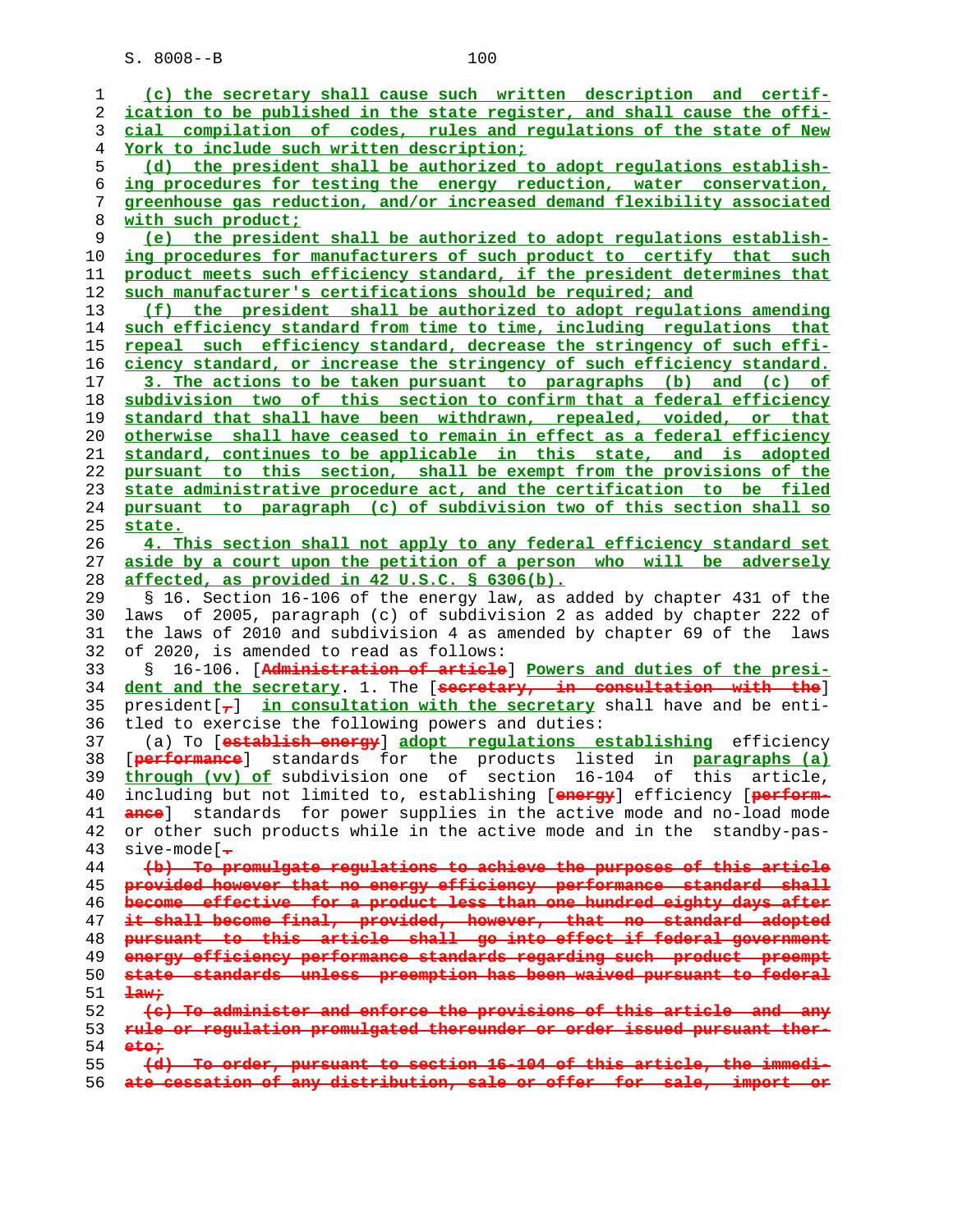| 1  | installation of any product for which the secretary, in consultation                |
|----|-------------------------------------------------------------------------------------|
| 2  | with the president, determines that the certification of such<br><del>product</del> |
| 3  | listed in subdivision one of section 16-104 of this article was achieved            |
| 4  | in violation of section 16-108 of this article];                                    |
| 5  | To adopt regulations establishing efficiency standards for<br>(b)                   |
| 6  | products not specifically listed in paragraphs (a) through (vv) of                  |
| 7  | subdivision one of section 16-104 of this article, provided that the                |
| 8  | president determines that establishing such efficiency standards would              |
| 9  | serve to promote energy reduction, water conservation, greenhouse gas               |
| 10 | reduction, and/or increased demand flexibility associated with the requ-            |
| 11 | lated product categories in this state. Any regulation adopted pursuant             |
| 12 | to this paragraph may include provisions establishing procedures for                |
| 13 | testing the efficiency of the covered products and provisions establish-            |
| 14 | ing procedures for manufacturers of such product to certify that such               |
| 15 | products meet the efficiency standards, if the president determines that            |
| 16 | such manufacturer's certifications should be required;                              |
| 17 | (c) To review efficiency standards as adopted from time to time by                  |
| 18 | other states for products not listed in paragraphs (a) through (vv) of              |
| 19 | subdivision one of section 16-104 of this article, and to adopt regu-               |
| 20 | lations establishing efficiency standards similar to those adopted by               |
| 21 | any other state for such products, provided that the president deter-               |
| 22 | mines that establishing such efficiency standards would serve to promote            |
| 23 | energy reduction, water conservation, greenhouse gas reduction, and/or              |
| 24 | increased demand flexibility associated with the regulated product cate-            |
| 25 | <u>gories in this state. Any regulation adopted pursuant to this paragraph</u>      |
| 26 | may include provisions establishing procedures for testing the efficien-            |
| 27 | cy of the covered products and provisions establishing procedures for               |
| 28 | manufacturers of such product to certify that such products meet the                |
| 29 | efficiency standards, if the president determines that such manufactur-             |
| 30 | er's certifications should be required;                                             |
| 31 | (d) To adopt regulations to achieve the purposes of this article;                   |
| 32 | To conduct investigations, test, and obtain data with respect to<br>(e)             |
| 33 | research experiments and demonstrations, and to collect and disseminate             |
| 34 | information regarding the purposes to be achieved pursuant to this arti-            |
| 35 | cle;                                                                                |
| 36 | (f)<br>accept grants or funds for purposes of administration and<br>To              |
| 37 | enforcement of this article. Notwithstanding any other provision of law             |
| 38 | to the contrary, the president is hereby authorized to accept grants or             |
| 39 | funds, including funds directed through negotiated settlements or                   |
| 40 | consent orders pursuant to this article, and is authorized to establish             |
| 41 | the appliance standards administration account to be administered by the            |
| 42 | New York state energy research and development authority, in consulta-              |
| 43 | tion with the secretary, and maintained in a segregated account in the              |
| 44 | custody of the commissioner of taxation and finance. All funds accepted             |
| 45 | by the president for the purposes of this article shall be deposited in             |
| 46 | the efficiency standards administration account established by the New              |
| 47 | York state energy research and development authority and maintained in a            |
| 48 | segregated account in the custody of the commissioner of taxation and               |
| 49 | finance. All expenditures from the efficiency standards administration              |
| 50 | account pursuant to this article shall be made by the New York state                |
| 51 | energy research and development authority to carry out studies, investi-            |
| 52 | gations, research, expenses to provide for expert witness, consultant,              |
| 53 | enforcement, administrative and legal fees, including disbursements to              |
| 54 | the department of state to support enforcement activities authorized by             |
| 55 | the secretary pursuant to this section, and other related expenses                  |

**pursuant to this article. All deposits made to the efficiency standards**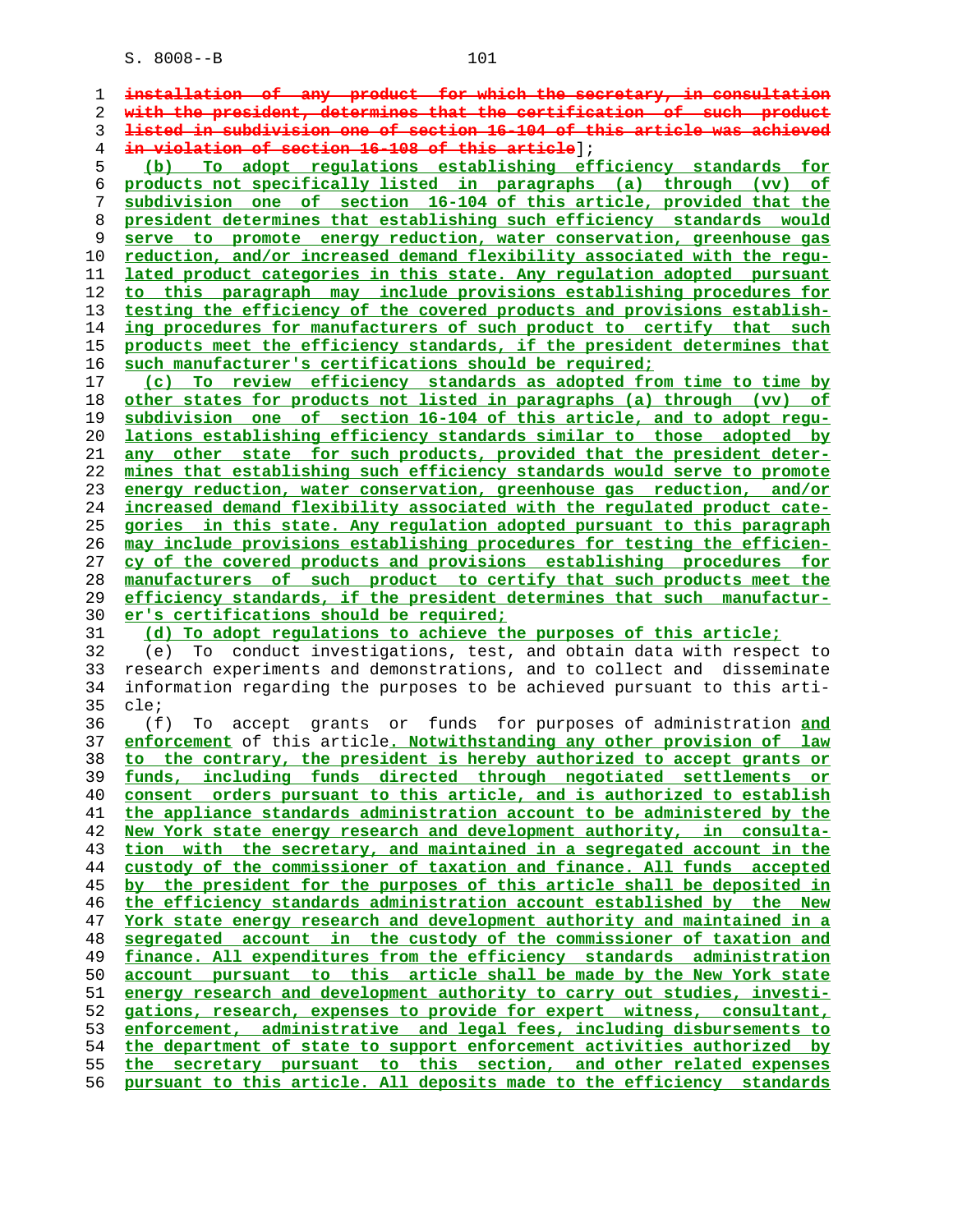**administration account made by the New York state energy research and development authority, all funds maintained in the efficiency standards administration account, and disbursements therefrom, made pursuant to this article shall be subject to an annual independent audit as part of such authority's audited financial statements, and such authority shall prepare an annual report summarizing efficiency standards administration account balance and activities for each fiscal year ending March thir- ty-first and provide such report to the secretary no later than ninety days after commencement of such fiscal year**;

 10 (g) [**To impose a fine and/or impose injunctive relief for any violation of this article after notice and an opportunity to be heard; (h) The secretary and the president shall consult with the appropriate federal agencies, including, but not limited to, the federal department of energy, industry and other potentially affected parties in carrying out the provisions of this article**] **To consult with the appropriate**

**federal agencies, including, but not limited to, the federal department of energy, the federal department of industry and other potentially affected parties in carrying out the provisions of this article; and**

**(h) To conduct investigations, in consultation with the secretary, to determine if products covered by standards adopted pursuant to this article comply with such standards; to conduct tests to determine if products covered by standards adopted pursuant to this article comply with such standards; to prepare written reports of the results of such investigations and tests; to provide such reports to the secretary; in consultation with the secretary, to negotiate settlement agreements with any person or business entity that violates the provisions of subdivi- sion two of section 16-104 of this article, or fails to perform any duty imposed by this article, or violates or fails to comply with any rule, regulation, determination, or order adopted, made, or issued by the president or the secretary pursuant to this article, pursuant to which such person or business entity shall agree to cease such violation and to pay such civil penalty as may be specified in such agreement, the terms of which will be incorporated into a consent order signed by such person or business entity, the president, and the secretary; to consult with the secretary in connection with determinations made by the secre- tary pursuant to paragraph (b) of subdivision five of this section; and to cooperate with the secretary in enforcement proceedings conducted by the secretary pursuant to this article**.

**1-a. Notwithstanding any other provision of this article, no efficien- cy standard adopted pursuant to paragraph (a) of subdivision one of this section shall become effective less than one hundred eighty days after publication of the notice of adoption of such standard in the state register; no efficiency standard adopted pursuant to paragraph (b) or (c) of subdivision one of this section shall become effective less than one year after publication of the notice of adoption of such efficiency standard in the state register; no amendment of any efficiency standard adopted pursuant to this article or of any efficiency standard continued in this state pursuant to section 16-105 of this article shall become effective less than one hundred eighty days after publication of the notice of adoption of such amendment in the state register; and no new or amended efficiency standard, or water conservation standard adopted pursuant to this article shall go into effect if federal government efficiency standards regarding such product preempt state standards unless preemption has been waived pursuant to federal law.** 55 2. (a) On or before [**June thirtieth**] **January first**, two thousand [**six**]

**twenty-three**, the [**secretary, in consultation with the**] president, shall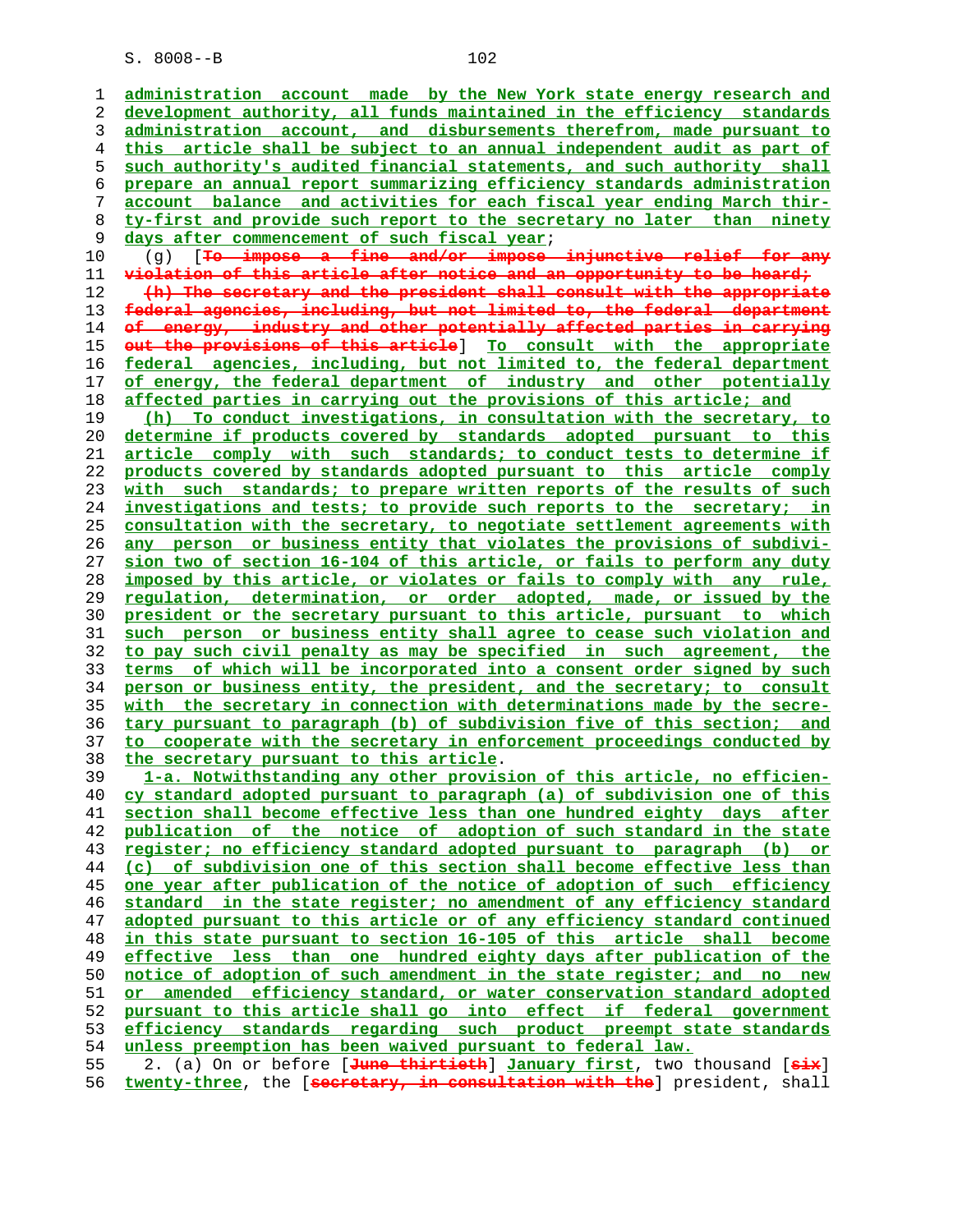```
 1 adopt regulations in accordance with the provisions of this article
 2 establishing:
 3 (i) [energy] efficiency [performance] standards for new products of
 4 the types [set forth] referred to in paragraphs (a) through [(n)] (f)
 5 and paragraphs (h) through (y), paragraphs (aa) through (jj) and para-
 6 graphs (mm) through (vv) of subdivision one of section 16-104 of this
7 article[, with the exception of such paragraph (g) (incandescent reflec-
8 tor lamps)];
9 (ii) procedures for testing the [energy] efficiency of the new
   10 products [covered by] of the types referred to in paragraphs (a) through
11 [(n)] (f) and paragraphs (h) through (vv) of subdivision one of section
12 16-104 of this article;
13 (iii) procedures for manufacturers to certify that new products
14 [covered under] of the types referred to in paragraphs (a) through (f)
15 and paragraphs (h) through (vv) of subdivision one of section 16-104 of
16 this article meet the [energy] efficiency standards to be [promulgated
17 under this article] adopted pursuant to this article, if the president
18 determines that such manufacturer's certifications should be required;
19 and
20 (iv) such further matters as are necessary to insure the proper imple-
21 mentation and enforcement of the provisions of this article.
22 (a-1) With respect to [incandescent reflector lamps, included] the
23 types of products referred to in [paragraph] paragraphs (g), (z) or (kk)
24 of subdivision one of section 16-104 of this article (incandescent
25 reflector lamps, general service lamps, and light emitting diode lamps),
26 the [secretary, in consultation with the] president[,] shall conduct a
27 study by December thirty-first, two thousand twenty-two to determine
28 whether an [energy] efficiency [performance] standard for such [product]
29 products should be established, taking into account factors including
30 the potential impact on electricity usage, product availability and
31 consumer and environmental benefits. If [it is determined] the president
32 determines based on this study that such a standard would reduce energy
33 use and would not be preempted by the federal law, the [secretary, in
34 consultation with the] president[,] shall adopt regulations in accord-
35 ance with the provisions of this article establishing [energy perform-
36 ance] efficiency standards for such [product on or before January first,
37 two thousand eight] products.
38 (b) With respect to the types of products [defined] referred to in
39 paragraphs (a), (d), (h) and (i) of subdivision [seven] one of section
40 [16-102] 16-104 of this article (very large commercial package air
41 conditioning and heating equipment[), subdivision nine of section 16-102
42 of this article (], commercial refrigerators, freezers and refrigera-
43 tor-freezers[), subdivision twenty-three of section 16-102 of this arti-
44 cle (], metal halide lamp fixtures[) and subdivision three of section
45 16-102 of this article (], and automatic commercial ice-cube makers),
46 the [secretary shall issue] regulations adopted by the president pursu-
47 ant to paragraph [a] (a) of this subdivision [establishing energy] shall
48 establish the following efficiency [performance] standards [for such
49 products at the following levels] and [with] the following compliance
  dates:
51 (i) [very] Very large commercial package air conditioning and heating
52 equipment. Each very large commercial package air conditioning and heat-
53 ing equipment sold, offered for sale or installed in New York state on
54 or after January first, two thousand [ten] twenty-three shall, when
55 tested according to the test standard specified in Air-Conditioning and
```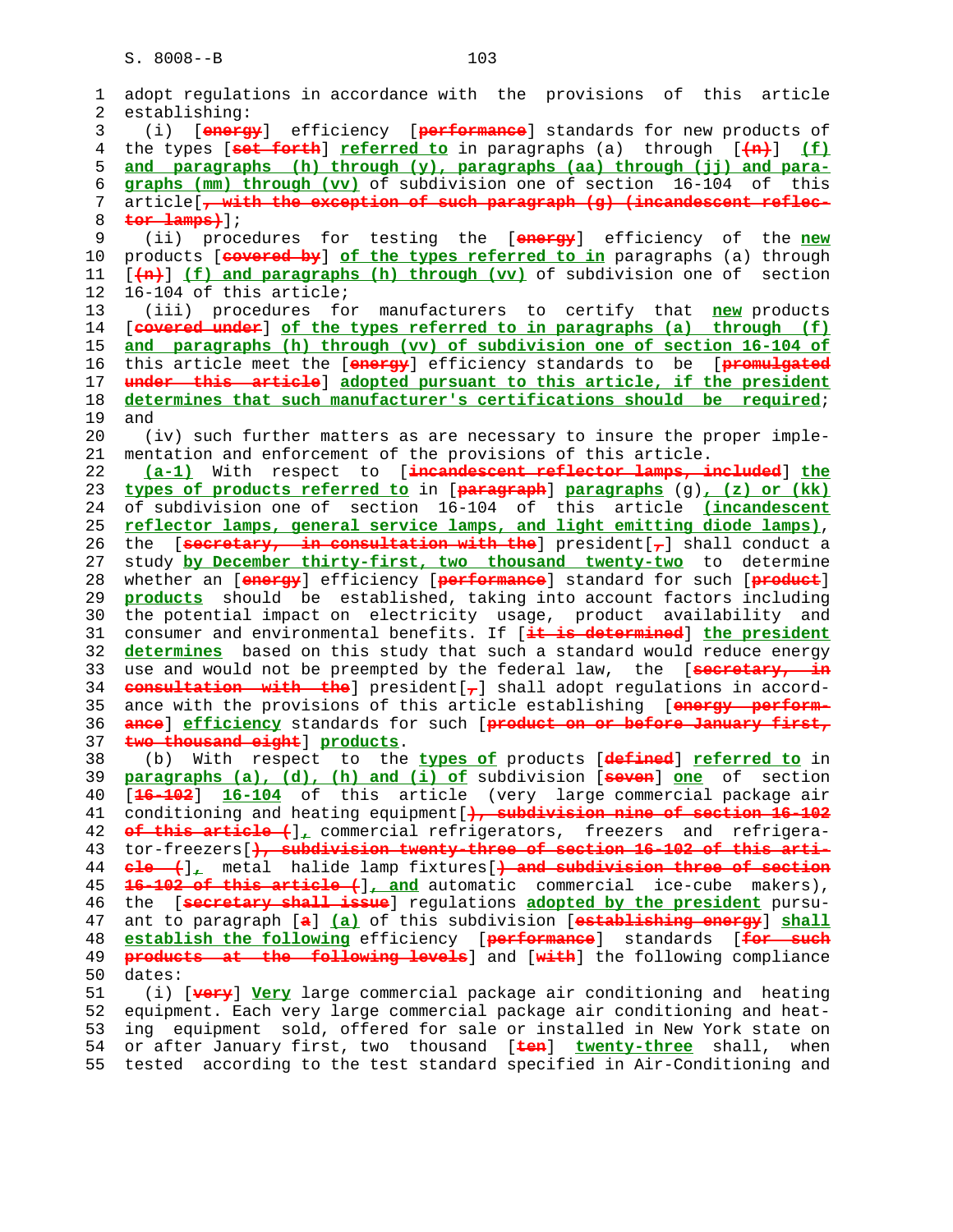1 Refrigeration Institute standard 340/360-2004, meet the following stand- 2 ards: 3 (A) The minimum energy efficiency ratio of air-cooled central air 4 conditioners at or above two hundred forty thousand BTU per hour (cool- 5 ing capacity) and less than seven hundred sixty thousand BTU per hour 6 (cooling capacity) shall be 7 (I) 10.0 for equipment with no heating or electric resistance heating**;** 8 and[**;**] 9 (II) 9.8 for equipment with all other heating system types that are 10 integrated into the equipment (at a standard rating of ninety-five 11 degrees Fahrenheit dB). 12 (B) the minimum energy efficiency ratio of air-cooled central air 13 conditioner heat pumps at or above two hundred forty thousand BTU per 14 hour (cooling capacity) and less than seven hundred sixty thousand BTU 15 per hour (cooling capacity) shall be 16 (I) 9.5 for equipment with no heating or electric resistance heating; 17 and 18 (II) 9.3 for equipment with all other heating system types that are 19 integrated into the equipment (at a standard rating of ninety-five 20 degrees Fahrenheit dB). 21 (C) the minimum coefficient of performance in the heating mode of 22 air-cooled central air conditioning heat pumps at or above two hundred 23 forty thousand BTU per hour (cooling capacity) and less than seven 24 hundred sixty thousand BTU per hour (cooling capacity) shall be 3.2 (at 25 a high temperature rating of forty-seven degrees Fahrenheit dB)[**;**]**.** 26 (ii) [**commercial**] **Commercial** refrigerators**,** [**and**] freezers**, and refri-** 27 **gerator-freezers**. (A) Each commercial refrigerator, freezer, and refri- 28 gerator-freezer with a self-contained condensing unit designed for hold- 29 ing temperature applications sold, offered for sale or installed in New 30 York state on or after January first, two thousand [**ten**] **twenty-three** 31 shall have a daily energy consumption (in kilowatt hours per day) not to 32 exceed: 33 (I) refrigerators with solid doors 0.10 V + 2.04 34 (II) refrigerators with transparent doors 0.12 V + 3.34 35 (III) freezers with solid doors 0.40 V + 1.38 36 (IV) freezers with transparent doors 0.75 V + 4.10 37 (V) refrigerators/freezers with solid doors the greater of: 38 0.27AV-0.71 or 0.70**.** 39 (B) Each commercial refrigerator with a self-contained condensing unit 40 designed for pull-down temperature applications sold, offered for sale 41 or installed in New York state on or after January first, two thousand 42 [**ten**] **twenty-two** shall have a daily energy consumption (in kilowatt 43 hours per day) not to exceed: refrigerators with transparent doors 0.126 44 V + 3.51. 45 (iii) [**metal**] **Metal** halide lamp fixtures. Each metal halide lamp 46 fixture that is sold, offered for sale or installed in New York state on 47 or after January first, two thousand [**eight**] **twenty-three** and that oper- 48 ates a lamp in a vertical position (including fixtures that operate 49 lamps rated for use within fifteen degrees of vertical) and that is 50 capable of operating lamps rated equal to or greater than one hundred 51 fifty Watts and less than or equal to five hundred Watts shall not 52 contain a probe start metal-halide ballast. 53 (iv) [**automatic**] **Automatic** commercial ice-cube maker. Each automatic

 54 commercial ice-cube maker, that produces cube-type ice with capacities 55 between fifty and two thousand five hundred pounds per twenty-four hour 56 period sold, offered for sale or installed in New York state on or after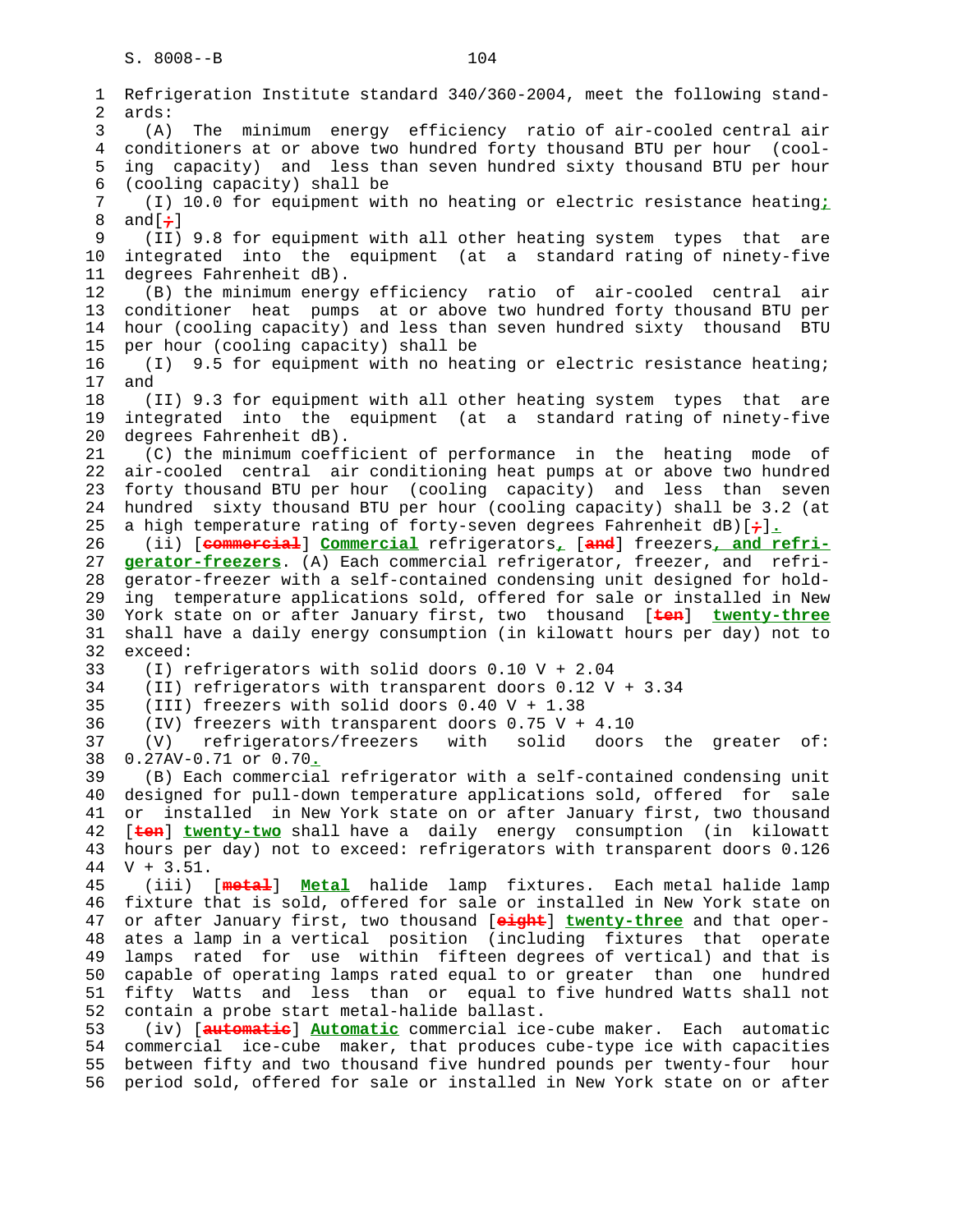1 January first, two thousand [**ten**] **twenty-three**, when tested according to 2 the test standard specified in air-conditioning and refrigeration insti- 3 tute standard 810-2003, as in effect on January first, two thousand 4 five, shall meet the following standard levels: 5 (A) H means the harvest rate in pounds per twenty-four hours. For 6 water-cooled equipment, water use is for the condenser only and does not 7 include potable water used to make ice. 8 (B) For ice making head water-cooled equipment the maximum condenser 9 water use in gal/one hundred pounds of ice shall be 200-0.022H and the 10 maximum energy use with a harvest rate of: 11 (I) < 500 shall be 7.8-0.0055H; 12 (II) 500 and < 1,436 shall be 5.58-0.0044H 13 (III) 1,436 and < 2,500 shall be 4.0 14 (C) For ice making head air-cooled equipment the maximum energy use 15 with a harvest rate of: 16 (I) < 450 shall be 10.26-0.0086H; 17 (II) 450 and < 2,500 shall be 6.89-0.0011H 18 (D) For remote condensing but not remote compressor air-cooled equip- 19 ment the maximum energy use with a harvest rate of: 20 (I) < 1,000 shall be 8.85 - 0.0038H; 21 (II) 1,000 and < 2,500 shall be 5.10 22 (E) For remote condensing and remote compressor air-cooled equipment 23 the maximum energy use with a harvest rate of: 24 (I) < 934 lbs shall be 8.85 - 0.0038H; 25 (II) 934 and < 2,500 shall be 5.3 26 (F) For self-contained water-cooled equipment the maximum condenser 27 water use in gal/100 lbs of Ice shall be 191 - 0.0315H and the maximum 28 energy use with a harvest rate of: 29 (I) < 200 shall be 11.4 - 0.019H; 30 (II) 200 and < 2,500 shall be 7.6 31 (G) For self-contained air-cooled equipment the maximum energy use 32 with a harvest rate of: 33 (I) < 175 shall be 18.0 - 0.0469H 34 (II) 175 and < 2,500 shall be 9.8 35 [**(c) On or before December thirty-first, two thousand ten, the secre-** 36 **tary, in consultation with the president, shall adopt regulations in** 37 **accordance with the provisions of this article establishing: (i) energy** 38 **efficiency performance standards for new products of the types set forth** 39 **in paragraphs (o) through (s) of subdivision one of section 16-104 of** 40 **this article; (ii) procedures for testing the energy efficiency of the** 41 **products covered by paragraphs (o) through (s) of subdivision one of** 42 **section 16-104 of this article; (iii) procedures for manufacturers to** 43 **certify that products covered by paragraphs (o) through (s) of subdivi-** 44 **sion one of section 16-104 of this article meet the energy efficiency** 45 **standards promulgated under this article; and (iv) such further matters** 46 **as are necessary to insure the proper implementation and enforcement of** 47 **the provisions of this article with respect to the products covered by** 48 **paragraphs (o) through (s) of subdivision one of section 16-104 of this** 49 **article.**] 50 3. Subsequent to adopting regulations pursuant to subdivisions one and 51 two of this section, the [**secretary, in consultation with the**] presi- 52 dent, **in consultation with the secretary,** may amend such regulations, 53 including increasing the stringency of the [**energy**] efficiency [**perform-** 54 **ance**] standards[**, provided however that no energy efficiency performance** 55 **standard shall become effective for a product less than one hundred**

56 **eighty days after it shall become final**].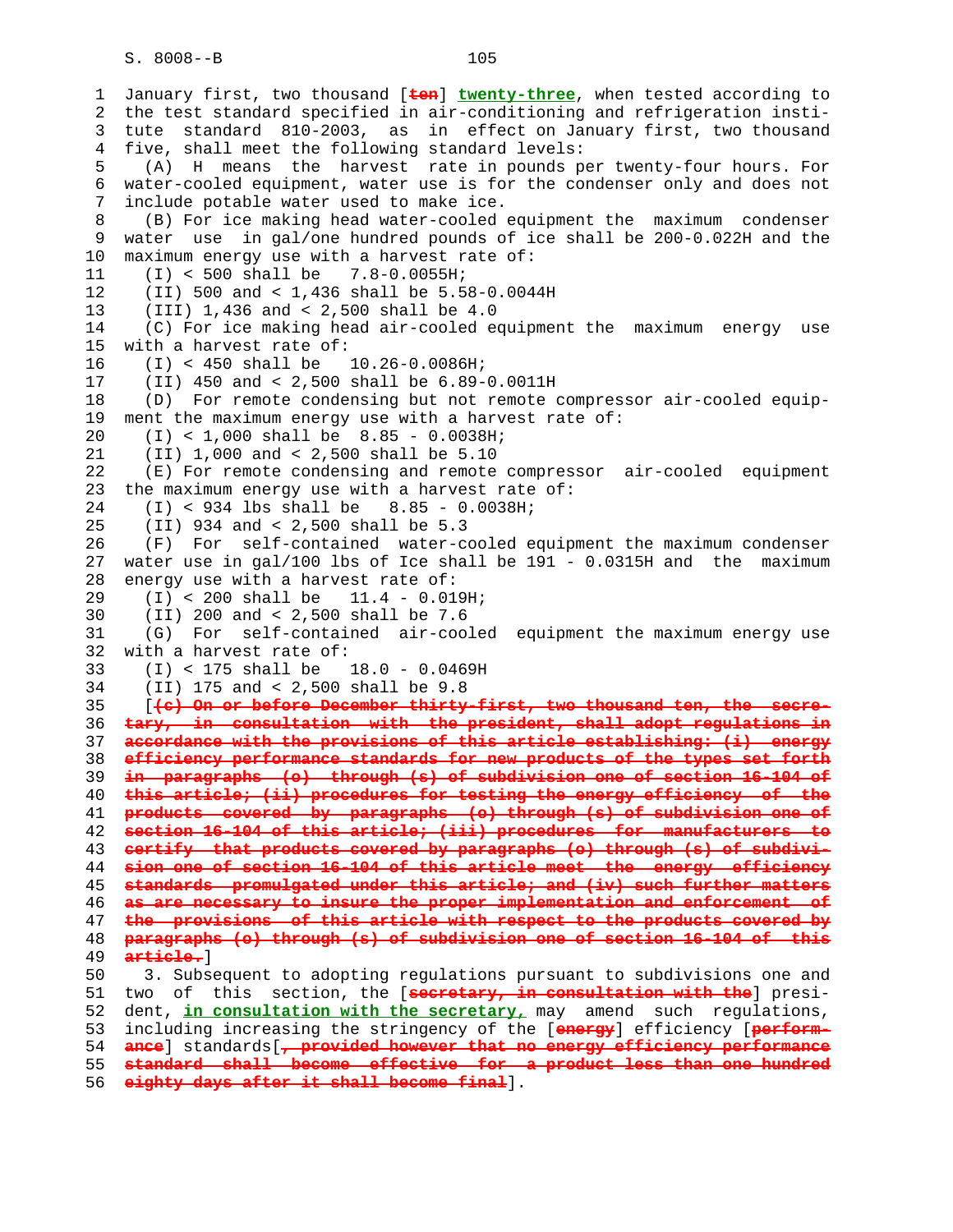1 4. By March fifteenth of two thousand twenty-one, the secretary and 2 the president shall produce a report to the governor, the speaker of the 3 assembly, the temporary president of the senate, the chair of the assem- 4 bly committee on energy and the chair of the senate committee on energy 5 and telecommunications on the status of regulations establishing [**ener- gy**] efficiency [**performance**] standards pursuant to this article, which 7 shall indicate for each product enumerated in subdivision one of section 8 16-104 of this article the status of the implementation of [**performance**] **efficiency** standards. The report shall also set forth the estimated 10 potential annual reductions in energy use and potential utility bill 11 savings resulting from adopted [**performance**] **efficiency** standards for 12 the years two thousand twenty-five and two thousand thirty-five and the 13 potential cumulative reductions in energy use through the year two thou- 14 sand thirty-five. Such report shall be updated by March fifteenth, two 15 thousand thirty and a copy shall be posted by March fifteenth, two thou- 16 sand thirty on the websites of the authority and the department of 17 state. **5. (a) In addition to all other powers and authority given to the secretary by this article, the secretary shall have and be entitled to exercise the following powers and duties: (i) To request the president to conduct investigations to determine if products covered by efficiency standards adopted pursuant to this arti- cle comply with such efficiency standards; to consult with the president in connection with the president's performance of such investigations; to request the president to conduct tests to determine if products covered by efficiency standards adopted pursuant to this article comply with such efficiency standards; and to request the president's cooper- ation in connection with enforcement proceedings conducted by the secre- tary pursuant to this article; (ii) To order the immediate cessation of any distribution, sale or offer for sale, lease or offer to lease, rent or offer to rent, import, or offer to import, or installation or offer of installation of any product listed in paragraphs (a) through (vv) of subdivision one of section 16-104 of this article, or of any product for which efficiency standards shall have been established pursuant to paragraph (b) or (c) of subdivision one of this section, or any product that is subject to a federal efficiency standard that shall have been continued in this state pursuant to section 16-105 of this article, if the secretary, in consul- tation with the president, determines that such product does not meet the applicable efficiency standard or if such product does not satisfy the testing procedures or manufacturer's certification procedures adopted pursuant to the regulations authorized by this article; (iii) To accept grants or funds for purposes of administration and enforcement of this article; (iv) To impose, after notice and an opportunity to be heard, civil penalties and/or injunctive relief for any violation of this article or any regulation adopted pursuant to this article. Any penalties collected by the secretary under this section shall be placed in the account established under section ninety-seven-www of the state finance law,**

**relating to the consumer protection account; and**

**(v) To adopt such rules and regulations as the secretary may deem necessary or appropriate for the purpose of carrying out the powers and duties granted to the secretary by this article.**

**(b) The secretary may exercise the powers and authority granted to the secretary by this subdivision, or by any other provision of this arti- cle, through the consumer protection division established by the secre-**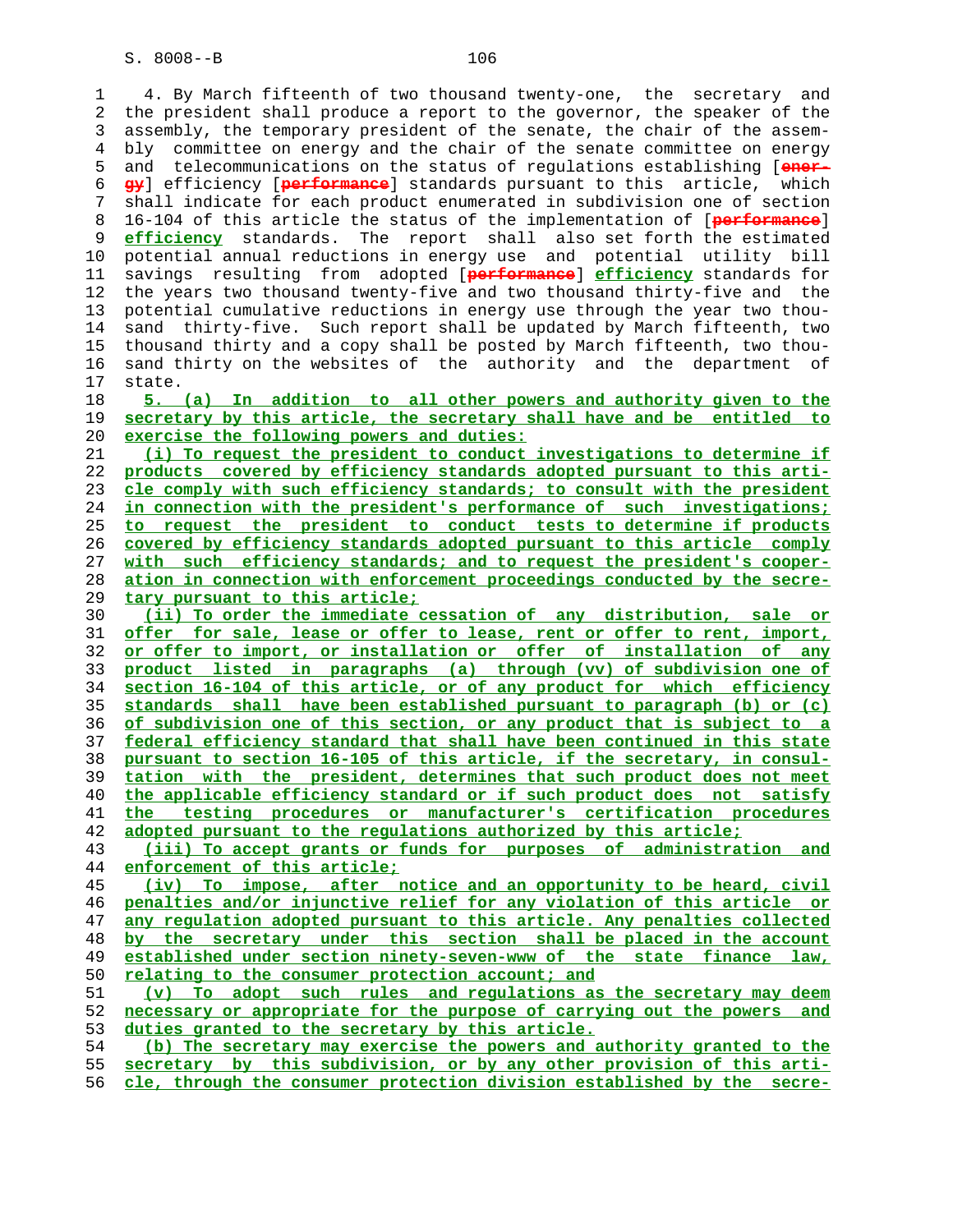**tary pursuant to section ninety-four-a of the executive law or through such other divisions, officers, or employees of the department of state as the secretary may designate from time to time.** 4 § 17. The energy law is amended by adding a new section 16-107 to read 5 as follows: **§ 16-107. Subpoenas, information and document production, enforcement procedures, referrals. 1. (a) In addition to all other powers provided by this article, the secretary or his or her designee shall have the power and authority to subpoena any person or business entity doing business in this state and bring such person or business entity before such officer or person in the department of state as may be designated in such subpoena, and to administer an oath to and take testimony of any person or cause any person's deposition to be taken. (b) In addition to all other powers provided by this article, the president or his or her designee shall have the power and authority to subpoena any person or business entity in this state to compel testimo- ny, the protection of documents, or both, and bring such person before such officer or person in the authority as may be designated in such subpoena, and to administer an oath to and take testimony of any person or cause any person's deposition to be taken. (c) A subpoena issued under this subdivision shall be regulated by the civil practice law and rules, and is in addition to and not in limita- tion of the power to make information and document requests under subdi- vision two of this section. 2. Any person or business entity that sells or offers for sale, leases or offers for lease, rents or offers for rent, or installs or offers to install, manufactures or tests in New York state any new product of a type listed in paragraphs (a) through (vv) of subdivision one of section 16-104 of this article, or any new product for which efficiency stand- ards shall have been established pursuant to paragraph (b) or (c) of subdivision one of section 16-106 of this article, or any product that is subject to federal efficiency standards that shall have been contin- ued in this state pursuant to section 16-105 of this article, shall be obliged, on the request of the secretary or his or her designee, or the request of the president or his or her designee, to supply the secretary and/or the president with such information and documentation as may be required concerning such person's or such business entity's business, business practices, or business methods, or proposed business practices or methods. The obligations contained in this subdivision shall not apply to any person or business entity that sells or offers for sale, leases or offers for lease, rents or offers for rent, or installs or offers to install only products described in subdivision three of section 16-104 of this article. The power to make information and docu- ment requests is in addition to and not in limitation of the power to issue subpoenas. 3. A subpoena may be issued pursuant to subdivision one of this section, and a request for information and documentation may be made pursuant to subdivision two of this section, at any time and in any situation, without regard to whether such subpoena or request is or is not issued or made in connection with an investigation conducted by the president or an enforcement proceeding conducted by the secretary. 4. The secretary shall, before ordering the immediate cessation of any distribution, sale or offer for sale, lease or offer to lease, rent or offer to rent, import or offer to import, or installation or offer of installation of any product, or imposing any civil penalty, injunctive relief, or other relief pursuant to this article upon any person or**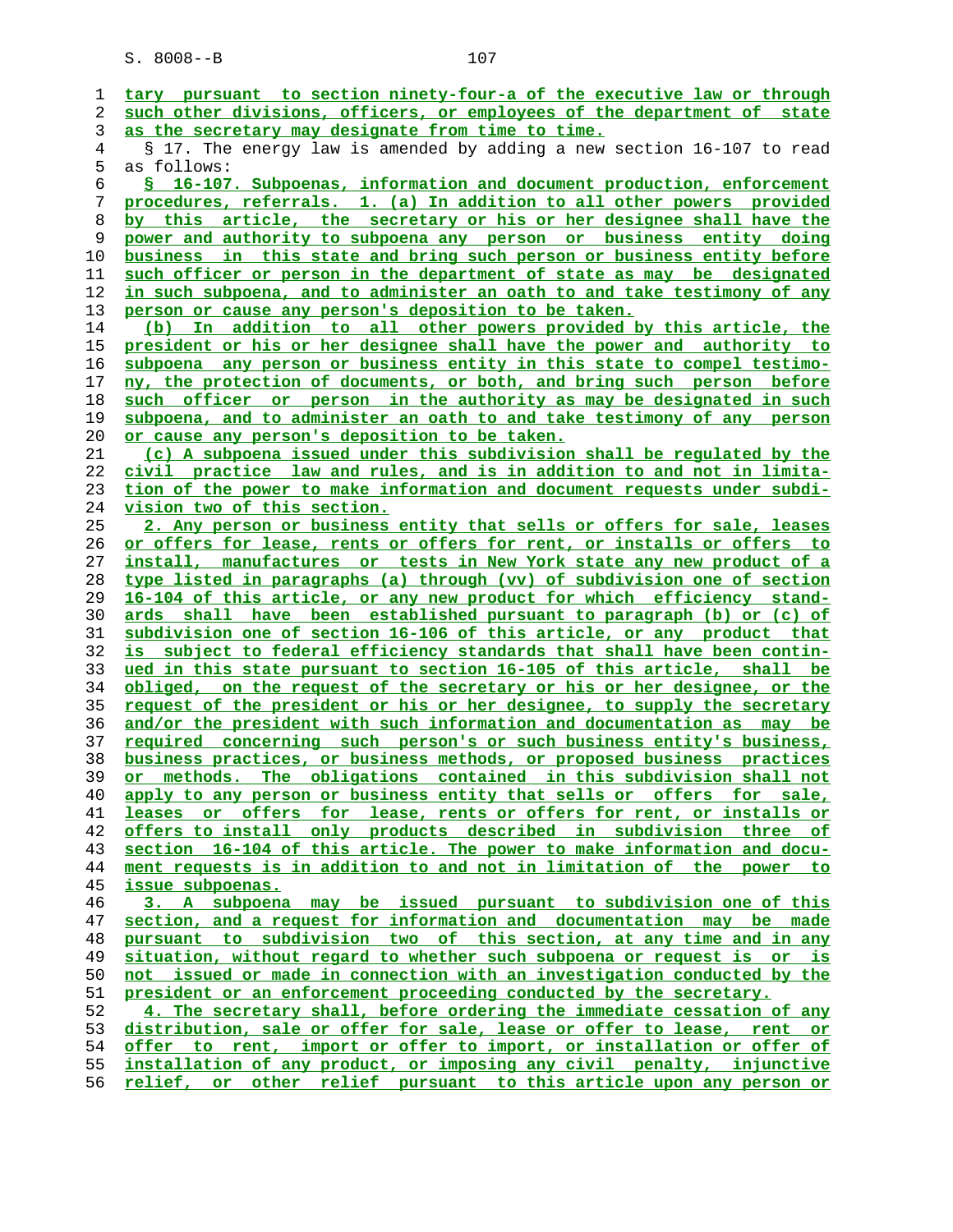**business entity who is alleged to be in violation of any provision of this article or of any regulation adopted pursuant to this article, and at least ten days prior to the date set for the hearing, notify in writ- ing and shall afford such person or business entity an opportunity to be heard in person or by counsel in reference thereto. Such written notice may be served by delivery of same personally, or by mailing same by certified mail to the last known business address of such person or business entity, or by any method authorized by the civil practice law and rules. The hearing on such charges shall be at such time and place as the department of state shall prescribe. A hearing held by this subdivision shall be held pursuant to the state administrative procedure act, and any applicable regulations adopted by the secretary. 5. A final action of the secretary in imposing a civil penalty, or other order, may be subject to review by a proceeding instituted under article seventy-eight of the civil practice law and rules at the instance of the person or business entity aggrieved. Final actions that may be subject to judicial review under article seventy-eight of the civil practice law and rules include: (a) a determination that a person or business entity is in violation of any provision of this article or of any regulation adopted under this article; (b) an order directing the immediate cessation of the sale or offer for sale, installation or offer to install, lease or offer to lease, rent or offer to rent, or import any product in violation of any provision of this article or of any regulation adopted under this arti- cle; (c) an order granting or imposing any other type of injunctive relief; and (d) the imposition of a civil penalty, excluding any consent order, any determination made in a consent order and any civil penalty and/or injunctive relief imposed by a consent order. 6. In addition to all other powers provided by this article, the secretary and the president, are authorized, individually or jointly, to refer the results of any investigation conducted by the president pursu- ant to this article to the attorney general and to request the attorney general to institute, in the name of the secretary and/or the president, an action or proceeding to enforce the provisions of this article. The attorney general shall, at the request of the secretary or president, or may, on his or her own initiative, institute proceedings to enforce the provisions of this article including the imposition of civil penalties or injunctive relief. Nothing in this subdivision shall limit or impair the power and authority of the secretary to conduct enforcement proceedings, to issue orders pursuant to paragraph (b) of subdivision five of section 16-106 of this article, and to impose penalties pursuant to section 16-108 of this article.** 46 § 18. Section 16-108 of the energy law, as added by chapter 431 of the 47 laws of 2005, is amended to read as follows: 48 § 16-108. Violations, civil liability. 1. Any person who **or business entity that** issues**: (a)** a certification that a product listed in **paragraphs (a) through (vv) of** subdivision one of section 16-104 of this article complies with 52 the [**energy**] efficiency standards **for such product** established by **or pursuant to** this article[**,**]**; (b) a certification that a product not listed in paragraphs (a) through (vv) of subdivision one of section 16-104 of this article complies with efficiency standards for such product established pursuant**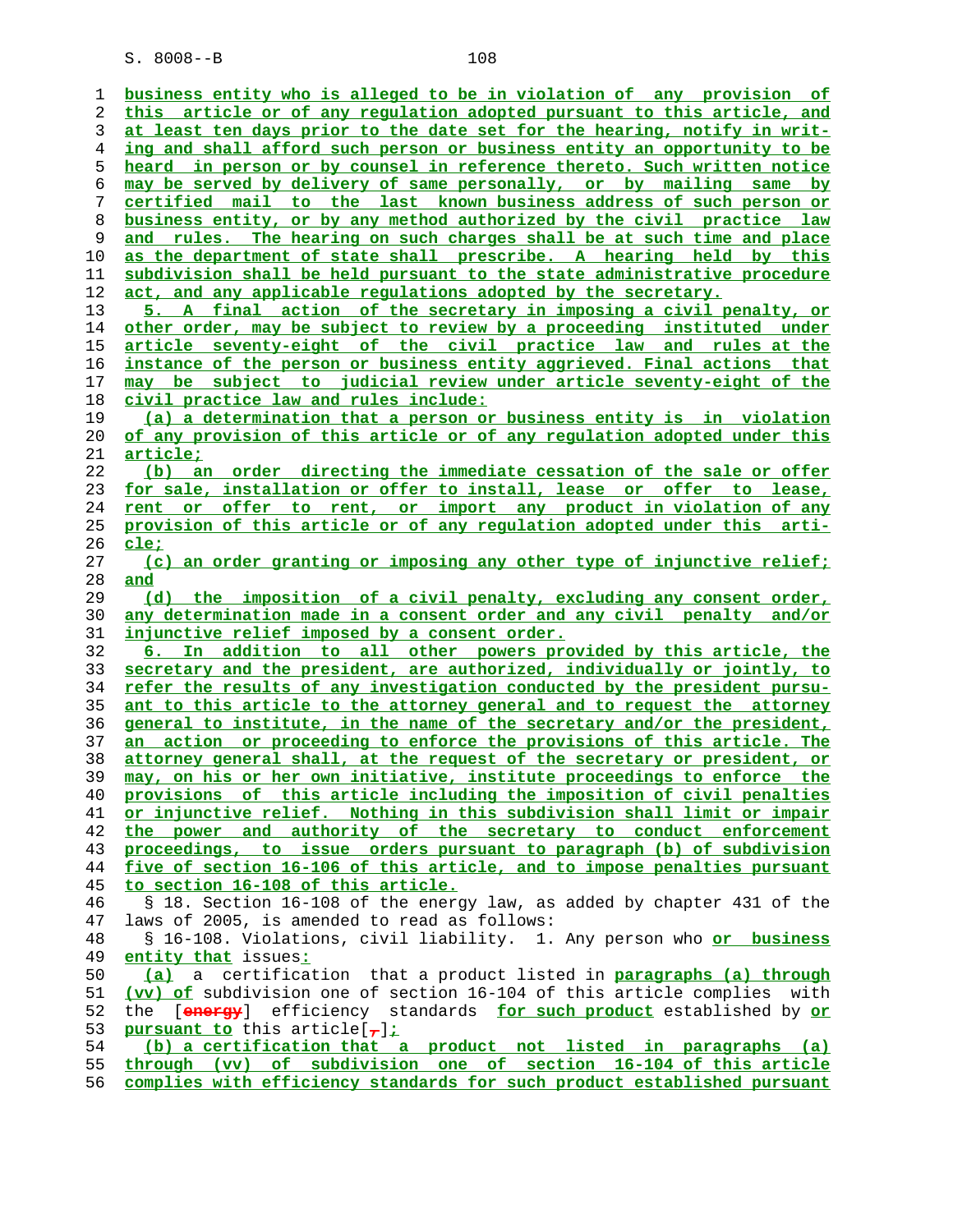| 1<br>2 |                                                                                                       |
|--------|-------------------------------------------------------------------------------------------------------|
|        | to paragraph (b) or (c) of subdivision one of section 16-104 of this                                  |
|        | article; or                                                                                           |
| 3      | (c) a certification that a product that is subject to federal effi-                                   |
| 4      | ciency standards that shall have been continued in this state pursuant                                |
| 5      | to section 16-105 of this article complies with such efficiency stand-                                |
| 6      | ards, knowing that such product does not comply with [these] such effi-                               |
| 7      | ciency standards, shall be liable for a civil penalty of not more than                                |
| 8      | ten thousand dollars for each such product certified and an additional                                |
| 9      | penalty of not more than ten thousand dollars for each day during which                               |
| 10     | such violation continues.                                                                             |
| 11     | 2. Any person who or business entity that violates the provisions of                                  |
| 12     | subdivision two of section 16-104 of this article, or [whe] fails to                                  |
| 13     | perform any duty imposed by this article, or [whe] violates or fails to                               |
| 14     | comply with any rule, regulation, determination, or order [ef] adopted,                               |
| 15     | made, or issued by the president or the secretary [of state promulgated]                              |
| 16     | pursuant to this article, shall be liable for a civil penalty of not                                  |
| 17     | more than five hundred dollars for each such violation and an additional                              |
| 18     | penalty of not more than one hundred dollars for each day during<br>civil                             |
| 19     | which such violation continues, and, in addition thereto, such person or                              |
| 20     | business entity may be enjoined from continuing such violation.                                       |
| 21     | 3. [The secretary may cause an investigation to be made of complaints                                 |
| 22     | received concerning violations of this article and may refer the results                              |
| 23     | of such investigations to the attorney general. The attorney general                                  |
| 24     | shall, at the request of the secretary, or may, on his own initiative,                                |
| 25     | institute proceedings to enforce the provisions of this article.                                      |
| 26     | 4. An action or cause of action for the recovery of a penalty under                                   |
| 27     | this section may be settled or compromised in an amount to be approved                                |
| 28     | secretary either before or after proceedings are brought to<br>by the                                 |
| 29     | recover such penalties and prior to the entry for judgment therefor.                                  |
| 30     | § 19. The energy law is amended by adding a new section 16-109 to read                                |
| 31     | as follows:                                                                                           |
| 32     | \$ 16-109. Conflicts with other laws. Nothing in this article or in                                   |
| 33     | any regulation adopted pursuant to this article shall limit, impair, or                               |
| 34     | supersede the provisions of subdivision one of section three hundred                                  |
| 35     | eighty-three of the executive law or the provisions of subdivision three                              |
|        |                                                                                                       |
| 36     | of section 11-103 of this chapter.                                                                    |
| 37     | Subparagraphs 14 and 15 of paragraph (a) of subdivision 3 of<br>Š.<br>20.                             |
| 38     | section 94-a of the executive law, as added by section 21 of part A of                                |
| 39     |                                                                                                       |
| 40     | chapter 62 of the laws of 2011, are amended and a new subparagraph 16 is<br>added to read as follows: |
| 41     | cooperate with and assist consumers in class actions in proper<br>(14)                                |
| 42     | cases; [ <del>and</del> ]                                                                             |
| 43     | (15) create an internet website or webpage pursuant to section three                                  |
| 44     | hundred ninety-c of the general business $law[-]$ , as added by chapter                               |
| 45     | five hundred nine of the laws of two thousand seven; and                                              |
| 46     | (16) exercise such powers and duties granted to the secretary by arti-                                |
| 47     | cle sixteen of the energy law as the secretary may direct, including,                                 |
| 48     | but not limited to: consult with such president of the New York state                                 |
| 49     | energy research and development authority in connection with investi-                                 |
| 50     | gations conducted by such president pursuant to article sixteen of the                                |
| 51     | energy law; make determinations relating to compliance by products with                               |
| 52     | the standards adopted pursuant to article sixteen of the energy law;                                  |
| 53     | order the immediate cessation of any distribution, sale or offer for                                  |
| 54     | sale, import, or installation of any product that does not meet such                                  |
| 55     | standards; and impose civil penalties as contemplated by article sixteen                              |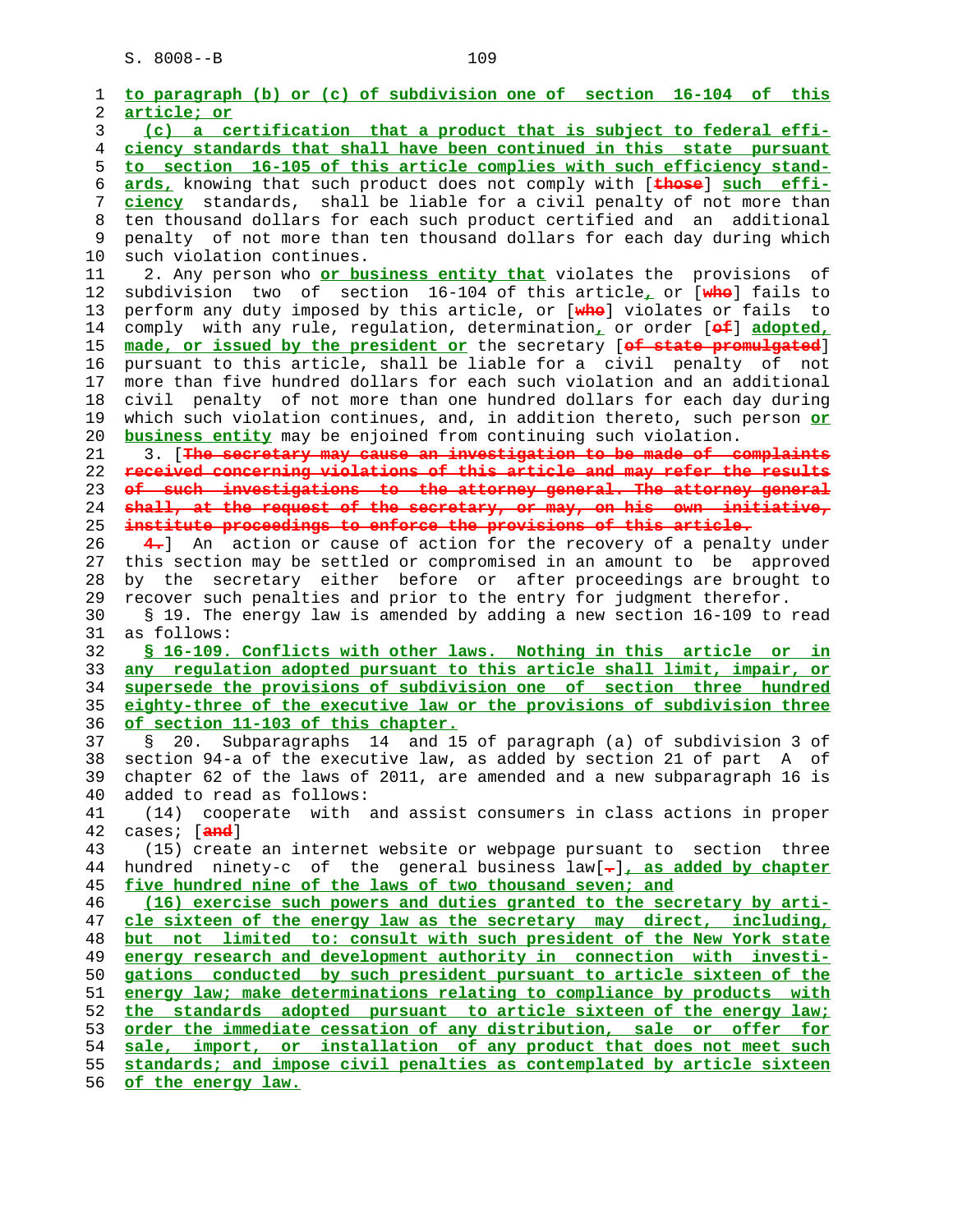1 § 21. The opening paragraph and paragraphs a and c of subdivision 1 2 and subdivision 3 of section 374 of the executive law, the opening para- 3 graph of subdivision 1 as amended by chapter 309 of the laws of 1996, 4 paragraph a of subdivision 1 as amended by section 96 of subpart B of 5 part C of chapter 62 of the laws of 2011 and as further amended by 6 section 104 of part A of chapter 62 of the laws of 2011, paragraph c of 7 subdivision 1 as amended by chapter 920 of the laws of 1985, and subdi- 8 vision 3 as added by chapter 707 of the laws of 1981, are amended to 9 read as follows:

 10 There is hereby created and established in the department of state a 11 council, to be known as the state fire prevention and building code 12 council. Such council shall consist of the secretary of state, as chair- 13 man, the state fire administrator**, the president of the New York state** 14 **energy research and development authority,** and [**fifteen**] **sixteen** other 15 members to be appointed as follows:

 16 a. [**Two**] **Three** members, to be appointed by the governor, from among 17 the commissioners of [**the departments of economic development, corrections and community supervision, education, health, labor, mental health and social services, office of general services, division of housing and community renewal,**] **economic development; corrections and community supervision; education; health; labor; mental health; general services; housing and community renewal; environmental conservation; parks, recreation and historic preservation; and temporary and disabili- ty assistance;** and the superintendent of financial services.

 25 c. Seven members, to be appointed by the governor with the advice and 26 consent of the senate, one of whom shall be a fire service official, one 27 of whom shall be a registered architect, one of whom shall be a profes- 28 sional engineer, one of whom shall be a code enforcement official, one 29 of whom shall represent builders, one of whom shall represent trade 30 unions, and one of whom shall be a person with a disability as defined 31 in section two hundred ninety-two of this chapter who would directly 32 benefit from the provisions of [**article thirteen of**] the state uniform 33 fire prevention and building code **relating to accessibility**. The regis- 34 tered architect and professional engineer shall be duly licensed to 35 practice their respective professions in the state of New York. After 36 the certification of code enforcement personnel pursuant to this chapter 37 shall have begun said code enforcement official shall be so certified. 38 3. **(a)** The council shall meet at least quarterly at the call of the 39 chairman. Additional meetings may be called upon at least five [**days**] 40 **days'** notice by the chairman or by petition of five members of the coun- 41 cil.

**(b) Notwithstanding the provisions of any other law to the contrary, a majority, but no fewer than seven, of the members of the council then in office, gathered together in the presence of each other or through the use of videoconferencing, at a meeting duly held at a time fixed by law or by any by-law duly adopted by the council, or at any meeting duly held upon reasonable notice to all members of the council then in office, or at any duly adjourned meeting of such meeting, shall consti- tute a quorum, and a majority, but no fewer than seven, of the members of the council then in office may perform and exercise any power, authority, or duty of the council at any such meeting or adjourned meet-** 52 **ing.**

 53 § 22. Subdivision 2 of section 97-www of the state finance law, as 54 amended by section 53 of part A of chapter 62 of the laws of 2011, is 55 amended to read as follows: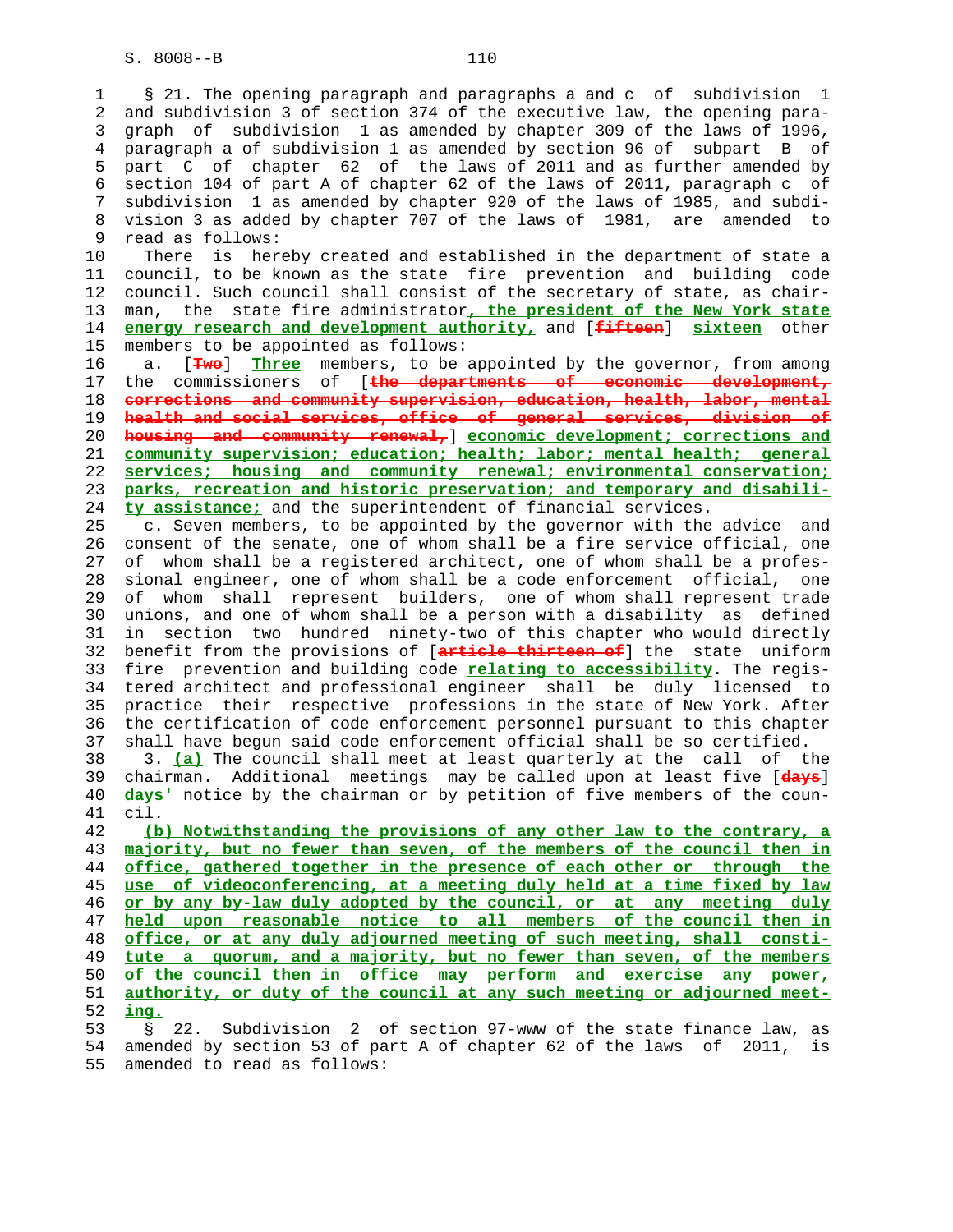1 2. Such account shall consist of all penalties received by the depart- 2 ment of state pursuant to section three hundred ninety-nine-z of the 3 general business law**, section 16-106 of the energy law** and any addi- 4 tional monies appropriated, credited or transferred to such account by 5 the Legislature. Any interest earned by the investment of monies in such 6 account shall be added to such account, become part of such account, and 7 be used for the purposes of such account.

 8 § 23. This act shall take effect immediately; provided, however, that 9 sections six through twenty and section twenty-two of this act shall 10 take effect on the one hundred eightieth day after it shall have become 11 a law; provided, however, that the amendments to subdivision 4 of 12 section 16-106 of the energy law made by section sixteen of this act 13 shall not affect the repeal of such subdivision and shall be deemed 14 repealed therewith. Effective immediately, the addition, amendment, 15 and/or repeal of any rule or regulation necessary for the timely imple- 16 mentation of this act on or before its effective date are hereby author- 17 ized to be made and completed on or before such effective date.

#### 18 PART PER

# 19 Intentionally Omitted

# 20 PART GGG

 21 Section 1. Paragraph (d) of subdivision 5 of section 502 of the vehi- 22 cle and traffic law, as added by chapter 618 of the laws of 2021, is 23 amended read as follows:

 24 (d) **(i)** The commissioner shall not issue a class A commercial driver's 25 license to a person who is eighteen, nineteen or twenty years old 26 unless, in addition to meeting the requirements of this chapter with 27 respect to the issuance of commercial driver's licenses, such person 28 submits [**acceptable**] proof **in a form prescribed by the commissioner** of 29 successful completion of the commercial driver's license (CDL) class A 30 young adult training program established [**by the commissioner of trans-** 31 **portation pursuant to subdivision thirty-six of section fourteen of the** 32 **transportation law, and proof of completion of the minimum hours of** 33 **supervised driving required by such subdivision**] **pursuant to subpara-** 34 **graph (ii) of this paragraph**. The commissioner shall place an "intra- 35 state only" restriction on any class A commercial driver's license 36 issued to a person who is eighteen, nineteen or twenty years old and 37 such restriction shall remain until such person turns twenty-one years 38 of age.

**(ii) The commissioner shall establish a class A young adult training program which shall consist of the entry-level driver training require- ments prescribed by the federal motor carrier safety administration under appendices A, C, D and E of part 380 of title 49 of the code of federal regulations, as may be amended from time to time and include no less than three hundred hours of behind-the-wheel training under the immediate supervision and control of an experienced driver. For purposes of this paragraph, the following terms shall have the following meanings:**

- 50 **(B) "Experienced driver" shall mean an individual who:**
- 51 **(1) is not less than twenty-one years of age;**

 <sup>48</sup> **(A) "Young adult" shall mean an individual who is eighteen, nineteen** 49 **or twenty years old.**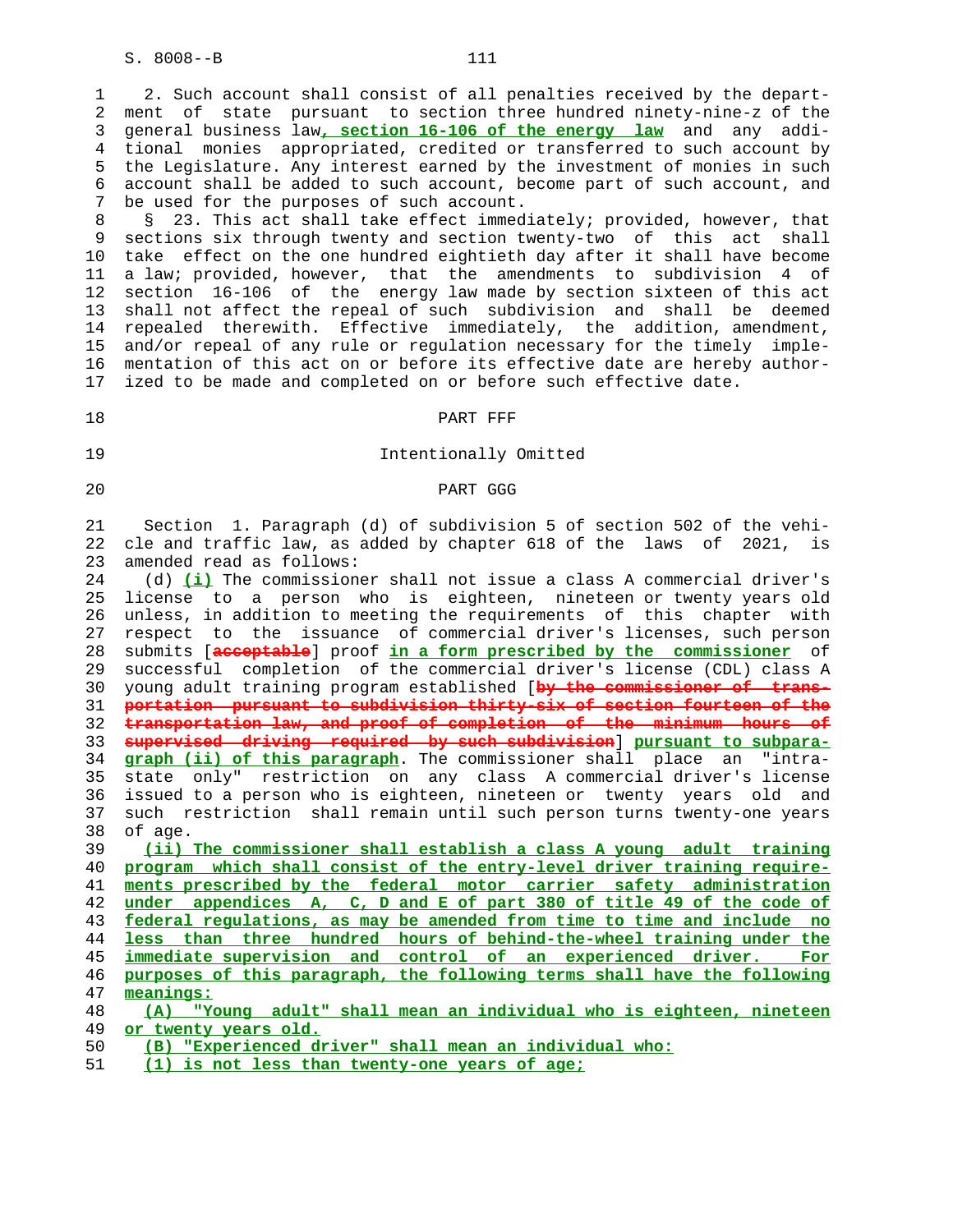1 **(2) holds a valid class A commercial driver's license which is not** 2 **suspended, revoked or cancelled pursuant to the provisions of this chap-** 3 **ter or rules and regulations promulgated thereunder and has held such** 4 **commercial driver's license for at least two years;** 5 **(3) has not, for at least a one-year period: been the operator of a** 6 **motor vehicle involved in an accident reportable to the federal motor** 7 **carrier safety administration, or been the operator of a commercial** 8 **motor vehicle involved in an accident reportable to the commissioner, or** 9 **been convicted of a serious traffic violation, or been convicted of any** 10 **violation of title VII of this chapter for which the commissioner** 11 **assesses points, or been disqualified from operating a commercial motor** 12 **vehicle pursuant to this chapter or rules and regulations promulgated** 13 **thereunder; and** 14 **(4) has a minimum of one year of experience driving, in commerce, a** 15 **commercial motor vehicle which can only be operated with a class A** 16 **commercial driver's license.** 17 **(C) "Serious traffic violation" shall have the same meaning as such** 18 **term is defined in subdivision four of section five hundred ten-a of** 19 **this chapter.** 20 § 2. Subdivision 36 of section 14 of the transportation law, as added 21 by chapter 618 of the laws of 2021, is REPEALED. 22 § 3. This act shall be deemed repealed if any federal agency deter- 23 mines in writing that this act would render New York state ineligible 24 for the receipt of federal funds or any court of competent jurisdiction 25 finally determines that this act would render New York state out of 26 compliance with federal law or regulation. 27 § 4. Severability. If any clause, sentence, subdivision, paragraph, 28 section or part of this act be adjudged by any court of competent juris- 29 diction to be invalid, such judgment shall not affect, impair or invali- 30 date the remainder thereof, but shall be confined in its operation to 31 the clause, sentence, subdivision, paragraph, section or part thereof 32 directly involved in the controversy in which such judgment shall have 33 been rendered. 34 § 5. This act shall take effect on the same date and in the same 35 manner as chapter 618 of the laws of 2021; provided that the commission- 36 er of motor vehicles shall notify the legislative bill drafting commis- 37 sion upon the occurrence of the repeal of this act provided for in 38 section three of this act in order that the commission may maintain an 39 accurate and timely effective data base of the official text of the laws 40 of the state of New York in furtherance of effectuating the provisions 41 of section 44 of the legislative law and section 70-b of the public 42 officers law. 43 PART HHH 44 Section 1. Subdivisions 3, 4 and 5 of section 16-n of section 1 of

 45 chapter 174 of the laws of 1968 constituting the New York state urban 46 development corporation act, as added by section 2 of part C-2 of chap- 47 ter 109 of the laws of 2006, are amended to read as follows:

 48 3. Property assessment list. To be eligible for the demolition and 49 deconstruction program or rehabilitation and reconstruction program 50 assistance, as established in subdivisions four and five of this 51 section, municipalities shall conduct an assessment of vacant, aban- 52 doned, surplus or condemned buildings in communities within their juris- 53 diction. Such real property may include both residential and commercial 54 real properties. Such properties shall be selected for the purpose of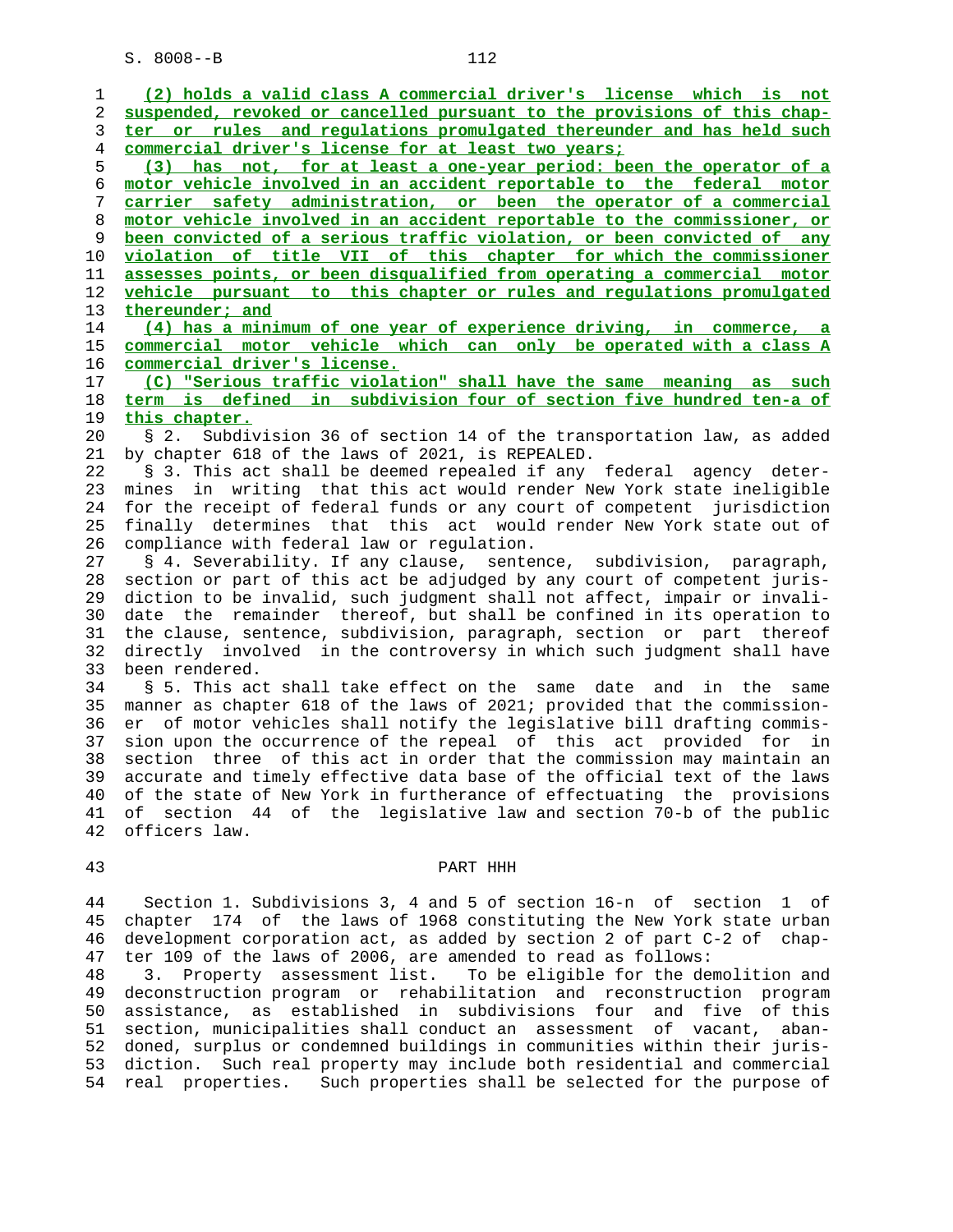1 revitalizing urban centers **or rural areas**, encouraging commercial 2 investment and adding value to the municipal housing stock. The proper- 3 ty assessment list shall be organized to indicate the location, size, 4 whether the building is residential or commercial and whether the build- 5 ing will be demolished, deconstructed, rehabilitated or reconstructed. 6 Such properties shall be published in a local daily newspaper for no 7 less than three consecutive days. Additionally, the municipality shall 8 conduct public hearings in the communities where the buildings are iden- 9 tified.<br>10 4. De

4. Demolition and deconstruction program. Real property in need of 11 demolition or deconstruction on the property assessment list may receive 12 grants of up to [**twenty**] **thirty** thousand dollars per residential real 13 property. The corporation shall determine the cost of demolition and 14 deconstruction of commercial properties on a per-square foot basis and 15 establish maximum grant awards accordingly. The corporation shall also 16 consider geographic differences in the cost of demolition and decon- 17 struction in the establishment of maximum grant awards.

 18 5. Rehabilitation and reconstruction program. Real property in need of 19 rehabilitation or reconstruction on the property assessment list may 20 receive grants of up to one hundred **fifty** thousand dollars per residen- 21 tial real property**; notwithstanding such limitation, a residential** 22 **apartment unit may receive a grant of up to seventy thousand dollars per** 23 **unit**. The corporation shall determine the cost of rehabilitation and 24 reconstruction of commercial properties on a per-square foot basis and 25 establish maximum grant awards accordingly. The corporation shall also 26 consider geographic differences in the cost of rehabilitation and recon- 27 struction in the establishment of maximum grant awards. Provided, 28 however, to the extent possible, all such rehabilitation and recon- 29 struction program real property shall be architecturally consistent with 30 nearby and adjacent properties or in a manner consistent with a local 31 revitalization or urban development plan. Provided, further, such grant 32 may be used for site development needs including but not limited to 33 water, sewer and parking.

 34 § 2. Paragraph (b) and (d) of subdivision 6 of section 16-n of section 35 1 of chapter 174 of the laws of 1968 constituting the New York state 36 urban development corporation act, as added by section 2 of part C-2 of 37 chapter 109 of the laws of 2006, is amended to read as follows:

 38 (b) Priority in granting such assistance shall be given to properties eligible under this section that have approved applications or are 40 receiving grants pursuant to other state or federal redevelopment, reme- 41 diation or planning programs including, but not limited to, to the 42 brownfield opportunity areas program adopted pursuant to section 970-r 43 of the general municipal law or [**empire zone development plans pursuant** 44 **to article 18-B**] **an investment zone designated pursuant to paragraph (i)** 45 **of subdivision (a) or subdivision (d) of section 958** of the general 46 municipal law.

 47 (d) A municipality that is granted an award or awards under this 48 section shall provide a matching contribution of no less than ten 49 percent of the aggregated award or awards amount. Such matching contrib- 50 ution may be in the form of a financial and/or in kind contribution. 51 Financial contributions may include grants from federal, state and local 52 entities. In kind contributions may include but shall not be limited to 53 the efforts of municipalities to conduct an inventory and assessment of 54 vacant, abandoned, surplus, condemned, and deteriorated properties and 55 to manage and administer grants pursuant to subdivisions four and five 56 of this section. **A municipality that is granted an award or awards under**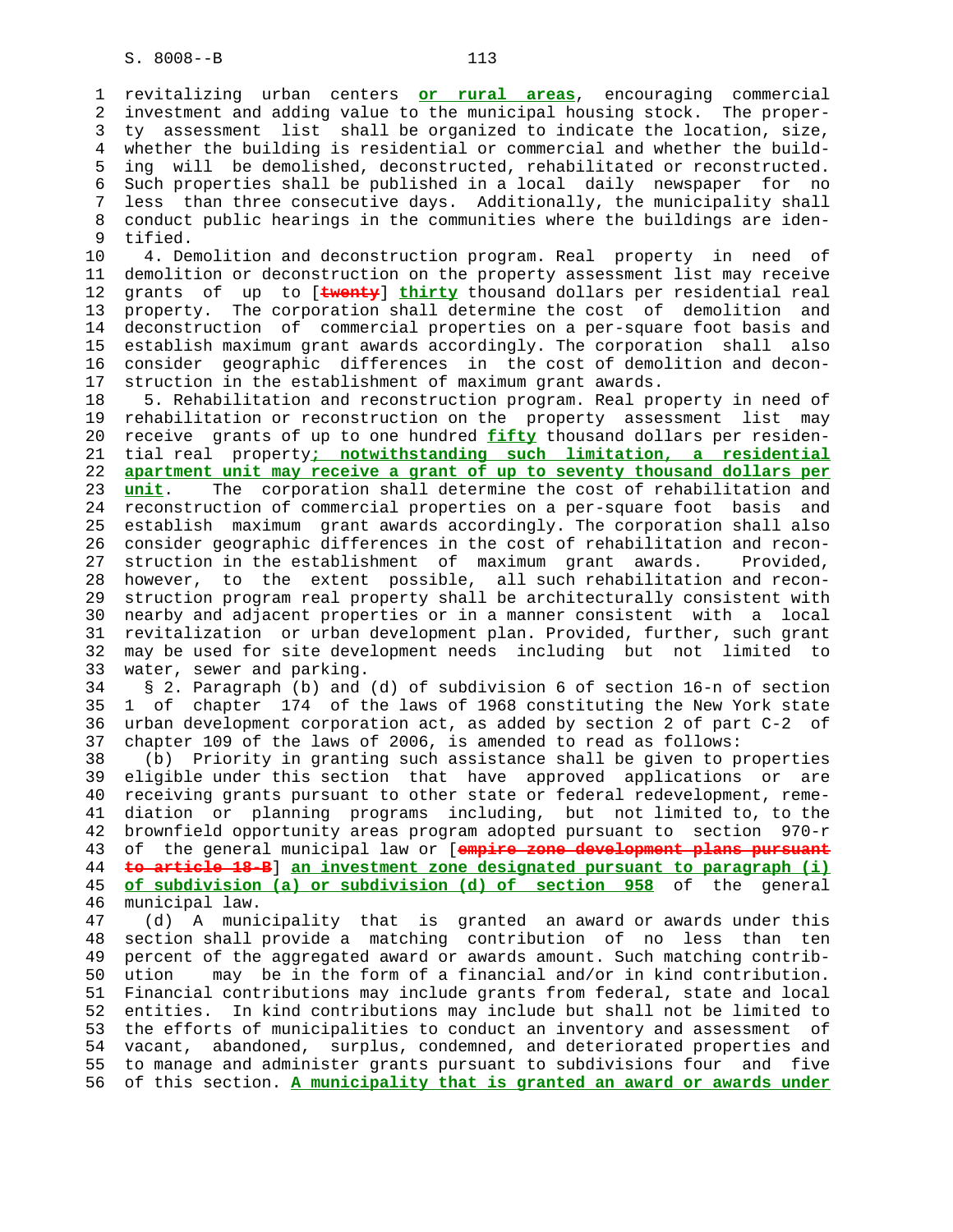**this section shall: (i) make best efforts to ensure that minority-owned and women-owned business enterprises certified pursuant to article fifteen-A of the executive law are given the opportunity for maximum feasible participation in any municipal contracting opportunities; and**

**(ii) when the basis for a municipal contract to be let pursuant to this section is best value and where a responsible and reliable bidder certi- fied pursuant to article fifteen-A of the executive law submits a bid on such contract, deem the bid of the certified minority or women-owned business enterprise as the lowest bid unless it exceeds the bid of the lowest bidder by more than ten percent.** 11 § 3. This act shall take effect immediately. 12 PART III 13 Section 1. Section 1 of chapter 174 of the laws of 1968, constituting

 14 the New York state urban development corporation act, is amended by 15 adding a new section 58 to read as follows: **§ 58. Reporting. (1) Definitions. For the purposes of this section, the following terms shall have the following meanings: (a) "Economic development benefits" shall mean and include the follow- ing: (i) available state resources and/or funds including, but not limited to, state grants, loans, loan guarantees, loan interest subsidies,**

**and/or subsidies; and/or (ii) tax credits, tax exemptions or reduced tax rates and/or benefits which are applied for and preapproved or certified by a state agency; and**

**(a-1) "Empire state economic development benefits" shall mean those economic development benefits made available to the urban development corporation and/or the department of economic development to award such benefits to qualified recipients, or those economic development benefits which are allocated to the corporation and/or such department but are subsequently allocated to another state agency or other independent entities for them to make such awards to qualified recipients;**

**(a-2) "Aggregate economic development benefits" shall mean those bene- fits provided for in paragraphs (a) and (a-1) of this subdivision and displayed separately in the database created pursuant to subdivision two of this section;**

**(b) "Qualified participant" shall mean an individual, business, limit- ed liability corporation or any other entity that has applied for and received approval for and/or is the beneficiary of, any aggregate economic development benefits of ten thousand dollars or more per project;**

**(c) "New York state agency" shall mean any state department, board, bureau, division, commission, committee, public authority, public corpo- ration, council, office or other state governmental entity performing a governmental or proprietary function for the state, as well as entities created by any of the preceding or that are governed by a board of directors or similar body a majority of which is designated by one or more state officials;**

**(d) "Full-time job" shall mean a job in which an individual is employed by a qualified participant for at least thirty-five hours a week;**

**(e) "Full-time equivalent" shall mean a unit of measure which is equal to one filled, full-time, annual-salaried position;**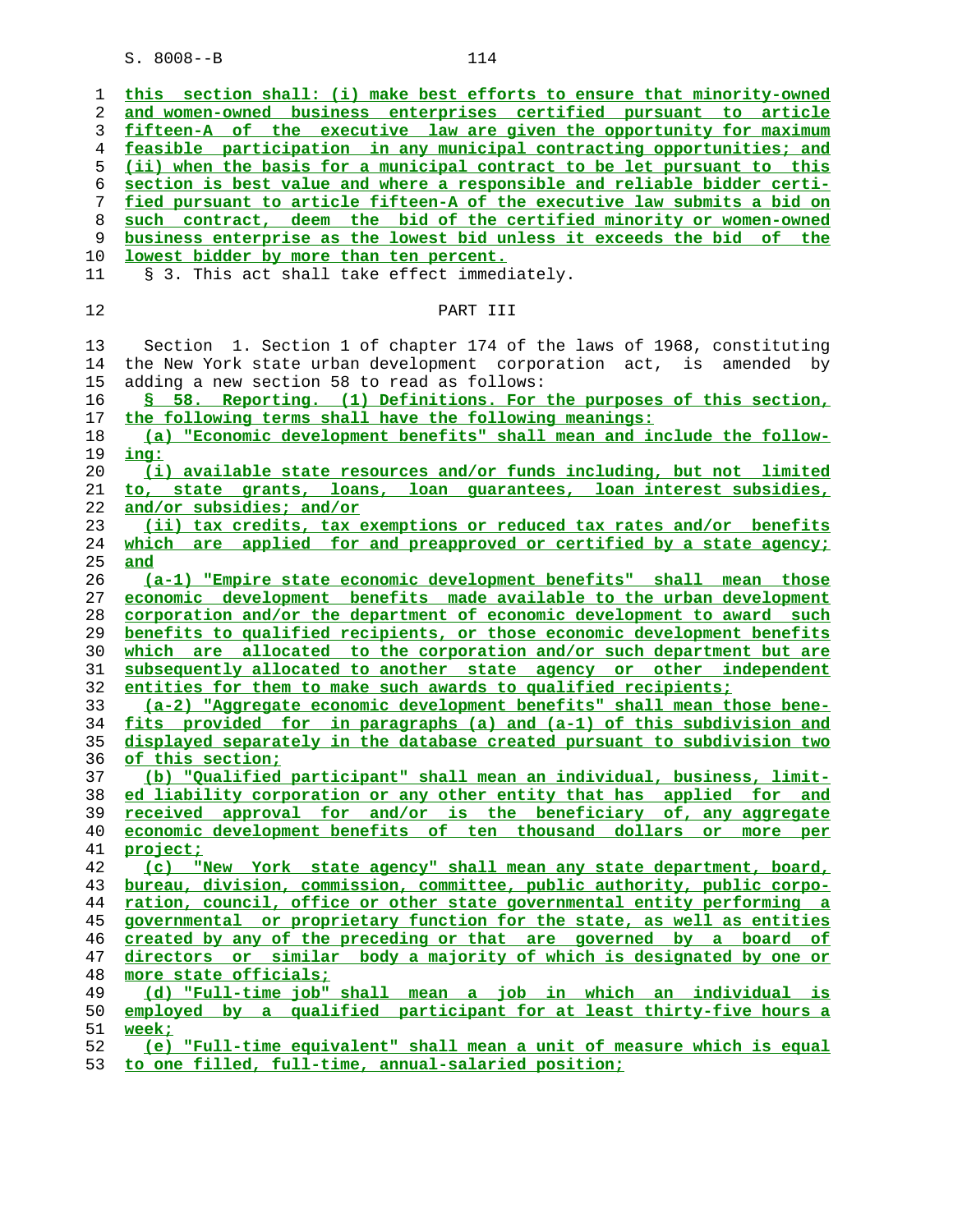| 1        | (f) "Part-time job" shall mean a job in which an individual is                                                                           |
|----------|------------------------------------------------------------------------------------------------------------------------------------------|
| 2        | employed by a qualified participant for less than thirty-five hours a                                                                    |
| 3        | week; and                                                                                                                                |
| 4        | (g) "Contract job" shall mean a job in which an individual is hired                                                                      |
| 5        | for a season or for a limited period of time.                                                                                            |
| 6        | (2) Searchable state subsidy and aggregate economic development bene-                                                                    |
| 7        | fits database. Notwithstanding any laws to the contrary, the corpo-                                                                      |
| 8        | ration, in cooperation with the department of economic development,                                                                      |
| 9        | shall create a searchable database, or modify an existing one, display-                                                                  |
| 10       | ing Empire state economic development benefits that a qualified partic-                                                                  |
| 11       | <u>ipant has been awarded. Such database shall also display other Empire</u>                                                             |
| 12       | state economic development benefits such qualified participant has                                                                       |
| 13       | received from another state agency provided that it is for the same                                                                      |
| 14       | particular project which received the Empire state economic development                                                                  |
| 15       | benefits. Such searchable database shall include, at a minimum, the                                                                      |
| 16       | following features and functionality:                                                                                                    |
| 17       | (a) the ability to search the database by each of the reported infor-                                                                    |
| 18       | mation to the corporation and for the public viewer to show a qualified                                                                  |
| 19       | participant which is a recipient of an aggregate economic development                                                                    |
| 20       | <u>benefit and view a list of all types and amounts of benefits received by</u>                                                          |
| 21       | <u>a qualified participant;</u>                                                                                                          |
| 22       | (b) for the prior state fiscal year, the following information:                                                                          |
| 23       | (i) a qualified participant's name and project, project location,                                                                        |
| 24       | project's complete address, including the postal or zip code in a sepa-                                                                  |
| 25       | <u>rate searchable field, and the economic region of the state;</u>                                                                      |
| 26       | <u>(ii) the time span over which a qualified participant is to receive or</u>                                                            |
| 27       | has received aggregate economic development benefits;                                                                                    |
| 28<br>29 | (iii) the type of such aggregate economic development benefits<br>provided to a qualified participant, including the name of the program |
| 30       | or programs through which aggregate economic development benefits are                                                                    |
| 31       | <u>provided;</u>                                                                                                                         |
| 32       | (iv) the total number of employees at all sites utilizing such aggre-                                                                    |
| 33       | gate economic development benefits at the time of the agreement includ-                                                                  |
| 34       | ing the number of permanent full-time jobs, the number of permanent                                                                      |
| 35       | part-time jobs, the number of full-time equivalents, and the number of                                                                   |
| 36       | contract employees;                                                                                                                      |
| 37       | (v) for any aggregate economic development benefit that provides for                                                                     |
| 38       | job retention and creation that a qualified participant receiving aggre-                                                                 |
| 39       | gate economic development benefits is contractually obligated to retain                                                                  |
| 40       | and create over the life of the project utilizing such aggregate econom-                                                                 |
| 41       | ic development benefits, except that such information shall be reported                                                                  |
| 42       | annual basis for agreements containing annual job retention or<br>an<br><b>on</b>                                                        |
| 43       | creation requirements, and for each reporting year, the base employment                                                                  |
| 44       | level the entity receiving aggregate economic development benefits                                                                       |
| 45       | agrees to retain over the life of the project utilizing such aggregate                                                                   |
| 46       | economic development benefits, any job creation scheduled to take place                                                                  |
| 47       | as a result of the project utilizing such aggregate economic development                                                                 |
| 48       | benefits and where applicable, any job creation targets for the current                                                                  |
| 49       | reporting year;                                                                                                                          |
| 50       | (vi) the amount of aggregate economic development benefits received by                                                                   |
| 51       | qualified participant during the year covered by the report, the<br>a                                                                    |
| 52       | amount of aggregate economic development benefits received by a quali-                                                                   |
| 53       | fied participant since the beginning of the project period, and the                                                                      |
| 54       | present value of the further aggregate economic development benefits                                                                     |
| 55       | committed to by the state, but not yet received by a qualified partic-                                                                   |
| 56       | ipant for the duration of the project;                                                                                                   |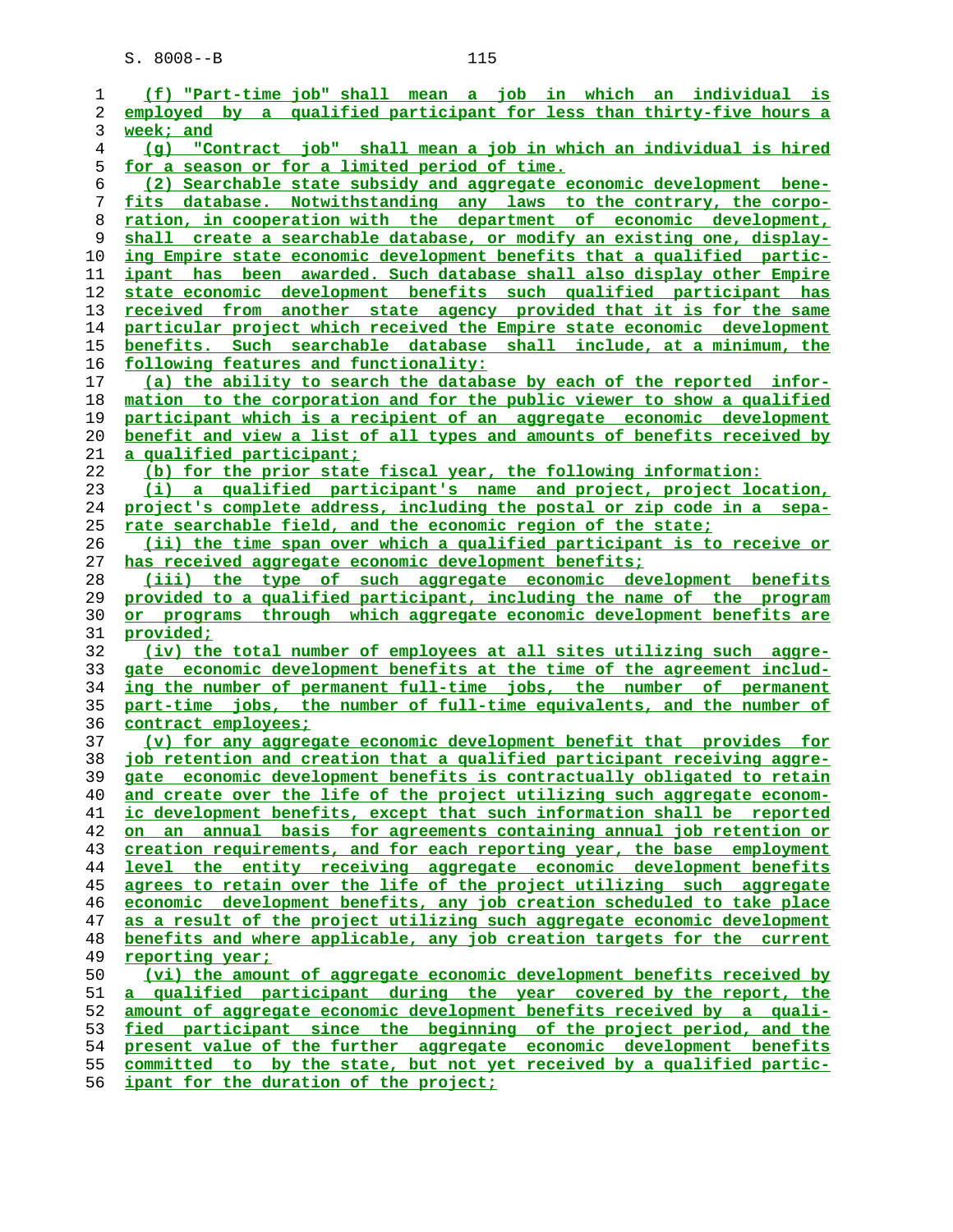| 1  | (vii) for the current reporting year, the total actual number of              |
|----|-------------------------------------------------------------------------------|
| 2  | employees at all sites covered by the project utilizing such aggregate        |
| 3  | economic development benefits, including the number of permanent full-        |
| 4  | time jobs, the number of permanent part-time jobs, the number of              |
| 5  | contract jobs, the number of jobs filled by minorities or women.              |
| 6  | (viii) a statement of compliance indicating whether, during the               |
| 7  | current reporting year, the corporation and/or any other state agency         |
| 8  | has reduced, cancelled or recaptured aggregate economic development           |
| 9  | benefits from a qualified participant, and, if so, the total amount of        |
|    |                                                                               |
| 10 | the reduction, cancellation or recapture, and any penalty assessed and        |
| 11 | the reasons therefor.                                                         |
| 12 | (c) the ability to digitally select defined individual fields corre-          |
| 13 | sponding to any of the reported information from qualified participants       |
| 14 | <u>to create unique database views;</u>                                       |
| 15 | (d) the ability to download the database in its entirety, or in part,         |
| 16 | <u>in a common machine readable format;</u>                                   |
| 17 | (e) the ability to view and download contracts or award agreements for        |
| 18 | each aggregate economic development benefit received by the qualified         |
| 19 | participant to the extent such contracts or award agreements are avail-       |
| 20 | able to the public pursuant to article six of the public officers law;        |
| 21 | (f) a definition or description of terms for fields in the database;          |
| 22 | and                                                                           |
| 23 | (q) a summary of each aggregate economic development benefit available        |
| 24 | to qualified participants.                                                    |
| 25 | (3) Certification regarding reporting. The corporation shall certify          |
| 26 | to the New York state authorities budget office, the corporation's board      |
| 27 | of directors and post to its website that it has fulfilled all of its         |
| 28 | reporting requirements as required by law, rules, requlations, or execu-      |
| 29 | tive orders. The corporation shall provide a list of all reports, the         |
| 30 | due dates of such reports, and certify to the New York state authorities      |
| 31 | budget office and the corporation's board of directors, that each report      |
| 32 | has been submitted to the individual, office, or entity as prescribed by      |
| 33 | applicable laws, rules, and regulations.                                      |
| 34 | (4) Database reporting. The corporation may request any data from             |
| 35 | qualified participants, which is necessary and required in developing,        |
| 36 | updating and maintaining the searchable database. Such qualified              |
| 37 | participants shall provide any such information requested by the corpo-       |
| 38 | ration. Beginning on June first, two thousand twenty-two, the corpo-          |
| 39 | ration shall make all reported data on such database available to the         |
| 40 | public on its website. Such database shall be updated on a quarterly          |
| 41 | basis with qualified participants added to any programs and any new data      |
| 42 | provided by existing qualified participants required reporting.               |
| 43 | (5) Reporting. The corporation's senior staff shall report on a quar-         |
| 44 | terly basis, to the corporation's board of directors with a status            |
| 45 | update on the development and maintenance of the searchable database.         |
| 46 | § 2. Section 100 of the economic development law is amended by adding         |
| 47 | a new subdivision 18-j to read as follows:                                    |
| 48 | 18-j. to assist the urban development corporation to establish a              |
| 49 | searchable database pursuant to section fifty-eight of the urban devel-       |
| 50 | opment corporation act.                                                       |
| 51 | act shall take effect on the ninetieth day after it shall<br>This<br>Š.<br>3. |
| 52 | have become a law. Effective immediately, the addition, amendment and/or      |
| 53 | repeal of any rule or regulation necessary for the<br>implementation of       |
| 54 | act on its effective date are authorized to be made and completed<br>this     |
| 55 | on or before such effective date.                                             |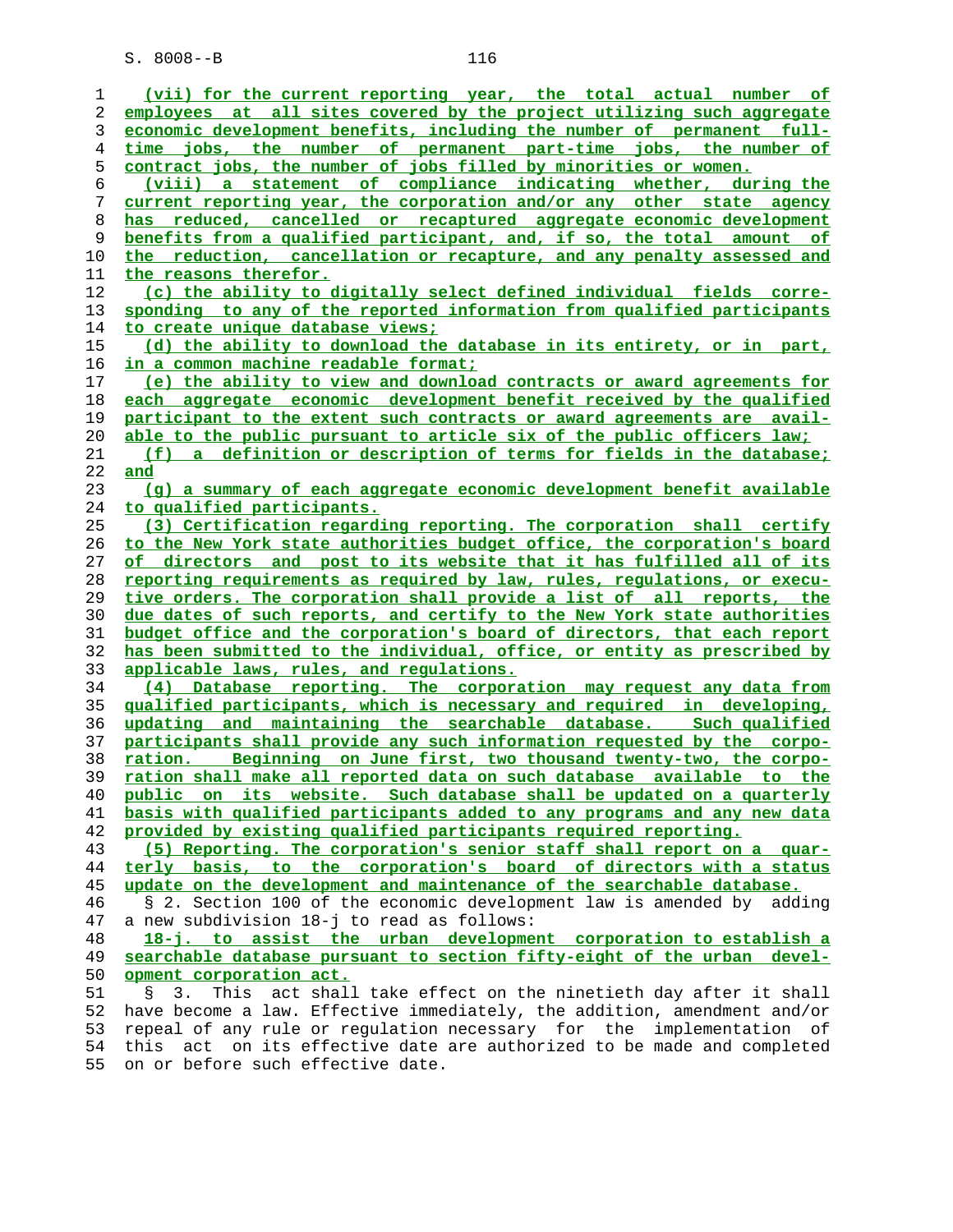| 1  | PART JJJ                                                                 |
|----|--------------------------------------------------------------------------|
|    |                                                                          |
| 2  | Section 1. The administrative code of the city of New York is amended    |
| 3  | by adding a new section 19-611 to read as follows:                       |
| 4  | \$ 19-611 School bus parking on a city street. No school bus operated    |
| 5  | by or pursuant to a contract with the board of education shall:          |
| 6  | (a) park on a city street on weekdays between the hours of five p.m.     |
| 7  | and five a.m., or                                                        |
| 8  | (b) park on a city street on weekends between the hours of five p.m.     |
| 9  | on Friday and five a.m. on Monday.                                       |
| 10 | § 2. This act shall take effect on the one hundred eightieth day after   |
| 11 | it shall have become a law.                                              |
| 12 |                                                                          |
|    | PART KKK                                                                 |
| 13 | Section 1. The transportation law is amended by adding a new article     |
| 14 | 23 to read as follows:                                                   |
| 15 | <b>ARTICLE 23</b>                                                        |
| 16 | HYPERLOOP AND HIGH SPEED RAIL COMMISSION                                 |
| 17 | Section 490. Hyperloop and high speed rail commission.                   |
| 18 | 491. Powers and duties of the commission.                                |
| 19 | 492. Reporting.                                                          |
| 20 | 493. Assistance of other agencies.                                       |
| 21 | § 490. Hyperloop and high speed rail commission. 1. There is hereby      |
| 22 | established in the department a commission, to be known as the hyperloop |
| 23 | and high speed rail commission.                                          |
| 24 | 2. (a) Such commission shall consist of the president of the Metro-      |
| 25 | North Railroad and eleven other members to be appointed as follows:      |
| 26 | three shall be appointed by the governor; two shall be appointed by the  |
| 27 | majority leader of the senate and two by the minority leader of the      |
| 28 | senate; and two shall be appointed by the speaker of the assembly and    |
| 29 | two by the minority leader of the assembly. A majority of the commis-    |
| 30 | sion shall elect a member of the commission to serve as the chairperson  |
| 31 | of such commission.                                                      |
| 32 | (b) For purposes of this article, "high speed rail" shall mean inter-    |
| 33 | city passenger rail services capable of operating at no less than one    |
| 34 | hundred ten miles per hour.                                              |
| 35 | 3. The commission members shall be appointed within thirty days after    |
| 36 | effective date of this article and shall meet publicly at least<br>the   |
| 37 | quarterly.                                                               |
| 38 | § 491. Powers and duties of the commission. The commission shall have    |
| 39 | the following powers and duties:                                         |
| 40 | 1. assess and study the benefits and implications, including financial   |
| 41 | implications, of creating a hyperloop system within New York state;      |
| 42 | 2. plan and advise the department on future improvements to the          |
| 43 | state's rail systems that are necessary to implement a hyperloop system  |
| 44 | in the state, including making recommendations for the best governmental |
| 45 | structure to design, build, operate, maintain and finance a hyperloop    |
| 46 | system;                                                                  |
| 47 | 3. evaluate all available hyperloop technologies, systems and opera-     |
| 48 | tors, and make recommendations on an appropriate hyperloop system;       |
| 49 | 4. research options, in coordination with the department, with respect   |
| 50 | to agreements with private entities necessary to permit hyperloop        |
| 51 | systems, including but not limited to agreements relating to track       |
| 52 | improvements and agreements to operate a hyperloop system, and to        |
|    |                                                                          |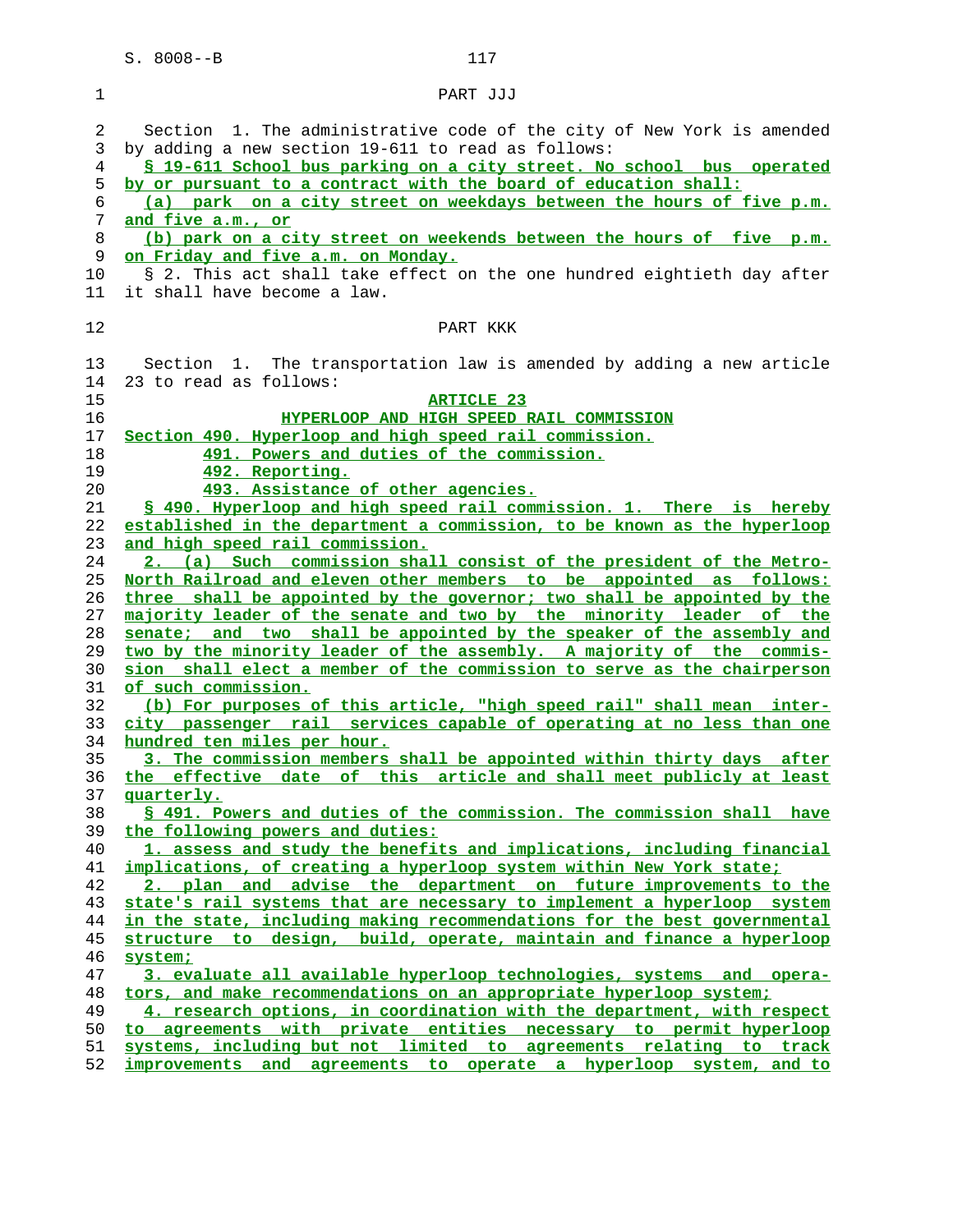| 1              | provide the department with recommendations on the form any such agree-     |
|----------------|-----------------------------------------------------------------------------|
| 2              | ment should take;                                                           |
| 3              | 5. advise and work with the department on making application for any        |
| $\overline{4}$ | additional funding that may be available for the development and opera-     |
| 5              | tion of a hyperloop system in the state, provided, however, that no such    |
| 6              | funding that requires a state match of funds may be sought except on        |
| 7              | approval of the governor and the director of the division of the budget;    |
| 8              | 6. assess and study the benefits and implications, including financial      |
| 9              | implications, of creating or implementing a high speed rail system with-    |
| 10             | in New York state;                                                          |
| 11             | 7. plan and advise the department on future improvements to the             |
| 12             | state's rail systems that are necessary to implement high speed rail        |
| 13             | service in the state, including making recommendations for the best         |
| 14             | governmental structure to design, build, operate, maintain and finance a    |
| 15             | high speed rail system;                                                     |
| 16             | 8. evaluate all available high speed rail technologies, systems and         |
| 17             | operators, and make recommendations on an appropriate high speed rail       |
| 18             | system, as well as assess and compare the positive and negative impacts     |
| 19             | of implementing a high speed rail system in contrast with implementing a    |
| 20             | hyperloop system;                                                           |
| 21             | 9. research options, in coordination with the department, with respect      |
| 22             | to agreements with private entities necessary to permit high speed rail     |
| 23             | trains, including but not limited to agreements relating to track           |
| 24             | improvements and agreements to operate a high speed rail system, and to     |
| 25             | provide the department with recommendations on the form any such agree-     |
| 26             | ment should take;                                                           |
| 27             | 10. advise and work with the department on making applications for any      |
| 28             | additional funding that may be available for the development and opera-     |
| 29             | tion of a high speed rail system in the state, provided, however, that      |
| 30             | no such funding that requires a state match of funds may be sought          |
| 31             | except on approval of the governor and the director of the division of      |
| 32             | the budget; and                                                             |
| 33             | 11. to issue requests for information from all companies that operate       |
| 34             | hyperloop and high speed rails around the world including, but not          |
| 35             | limited to, companies in Japan, China, South Korea and Germany, and to      |
| 36             | collect and present a comprehensive outline of potential companies that     |
| 37             | could operate a hyperloop and high speed rail system in the state.          |
| 38             | § 492. Reporting. The commission shall make a report with its findings      |
| 39             | to the governor and the legislature and shall publish such report within    |
| 40             | two years of the effective date of this article and annually thereafter.    |
| 41             | Upon the transmission of the initial report to the governor, the legis-     |
| 42             | lature and the public, the commissioner shall within thirty days deter-     |
| 43             | mine whether the commission shall continue in operation, whether there      |
| 44             | are amendments that could improve the commission, or whether it shall be    |
| 45             | dissolved. The commissioner shall report his or her findings and recom-     |
| 46             | mendations to the governor and the legislature. In the event the            |
| 47             | commission is dissolved, the commissioner shall notify the legislative      |
| 48             | bill drafting commission upon such dissolution in order that such           |
| 49             | commission may maintain an accurate and timely effective database of the    |
| 50             | <u>official text of the laws of the state of New York in furtherance of</u> |
| 51             | effectuating the provisions of section forty-four of the legislative law    |
| 52             | and section seventy-b of the public officers law.                           |
| 53             | \$ 493. Assistance of other agencies. To effectuate the purposes of         |
| 54             | this article, the commission may request and shall receive from any         |
| 55             | department, division, board, bureau, commission or other agency or          |
| 56             | authority of the state such assistance, information and data as will        |
|                |                                                                             |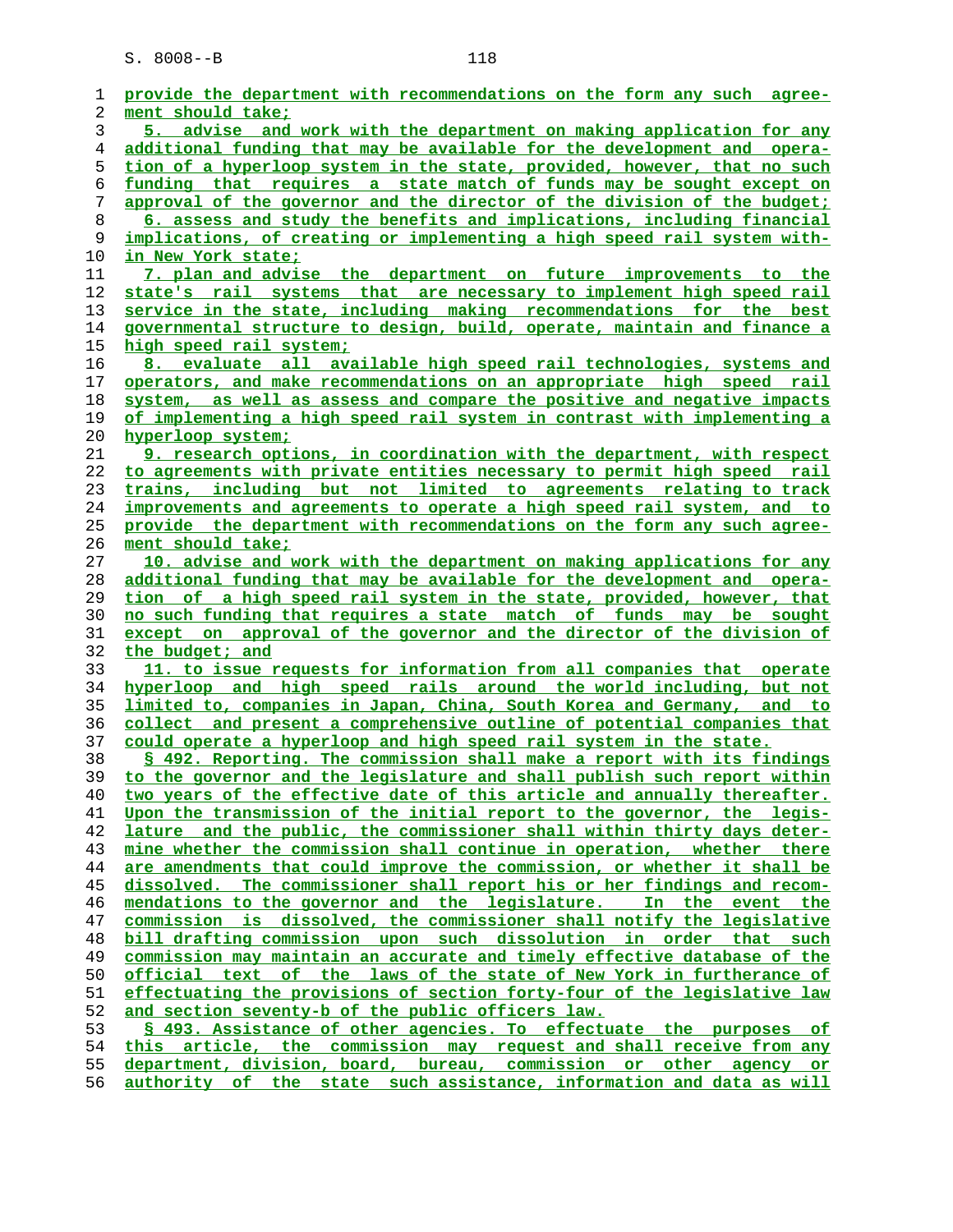| $S. 8008--B$<br>119                                                                                                                                                                                                                                                                                                                                                                                                                                                                                                                                                                                                                                                                                                                                                                                                                                                                                                                                                                                                                                                                                                                                                  |
|----------------------------------------------------------------------------------------------------------------------------------------------------------------------------------------------------------------------------------------------------------------------------------------------------------------------------------------------------------------------------------------------------------------------------------------------------------------------------------------------------------------------------------------------------------------------------------------------------------------------------------------------------------------------------------------------------------------------------------------------------------------------------------------------------------------------------------------------------------------------------------------------------------------------------------------------------------------------------------------------------------------------------------------------------------------------------------------------------------------------------------------------------------------------|
| enable the commission to properly carry out its powers and duties as<br>described in section four hundred ninety one of this article. Such<br>assistance shall not waive or impair the terms of an existing agreement<br>negotiated between the relevant employer and employee organization nor<br>limit any obligation to bargain terms and conditions of employment<br>pursuant to article fourteen of the civil service law.<br>§ 2. This act shall take effect immediately.                                                                                                                                                                                                                                                                                                                                                                                                                                                                                                                                                                                                                                                                                      |
| PART LLL                                                                                                                                                                                                                                                                                                                                                                                                                                                                                                                                                                                                                                                                                                                                                                                                                                                                                                                                                                                                                                                                                                                                                             |
| Section 1. Subdivision (a) of section 331 of the highway law, as added<br>by chapter 398 of the laws of 2011, is amended to read as follows:<br>(a) For all state, county and local transportation projects that are<br>undertaken by the department or receive both federal and state funding<br>and are subject to department of transportation oversight, the depart-<br>ment or agency with jurisdiction over such projects shall consider the<br>convenient access and mobility on the road network by all users of all<br>ages, including motorists, pedestrians, bicyclists, and public transpor-<br>tation users through the use of complete street design features<br>in the<br>planning, design, construction, reconstruction and rehabilitation, [but<br>not including resurfacing, maintenance, or pavement recycling of such<br><del>projects</del> ]<br>resurfacing, maintenance and pavement recycling of such<br>projects.<br>§ 2. Paragraph (iii) of subdivision (c) of section 331 of the highway<br>law, as added by chapter 398 of the laws of 2011, is amended to read as                                                                       |
| follows:<br>(iii) demonstrated lack of need as determined by factors, including,<br>but not limited to, land use, current and projected traffic volumes,<br>including population density, or [demonstrates] demonstrated lack of<br>community support; or<br>This act shall take effect immediately, provided that it shall<br>3.<br>Ş.                                                                                                                                                                                                                                                                                                                                                                                                                                                                                                                                                                                                                                                                                                                                                                                                                              |
| not apply to transportation projects undertaken or approved prior to the<br>date on which this act shall have become a law.                                                                                                                                                                                                                                                                                                                                                                                                                                                                                                                                                                                                                                                                                                                                                                                                                                                                                                                                                                                                                                          |
| PART MMM                                                                                                                                                                                                                                                                                                                                                                                                                                                                                                                                                                                                                                                                                                                                                                                                                                                                                                                                                                                                                                                                                                                                                             |
| Section 1. Subdivision 4 of section 15-b of the transportation law, as<br>amended by chapter 385 of the laws of 1985, is amended to read<br>as<br>follows:<br>4. Accessible buses. The system shall include access by transportation<br>disabled persons, including persons in wheelchairs, to not less than<br>sixty-five percent of buses in the regularly operated fleet of the<br>authority, which shall be properly operated and maintained to facilitate<br>their use by transportation disabled persons. To meet this sixty-five<br>percent requirement, all buses purchased, leased, or otherwise brought<br>newly into service on the bus lines of the authority and its subsid-<br>iaries, except buses leased or otherwise put into service to<br>relieve<br>temporary, unplanned shortages of buses in service, shall be accessible<br>to transportation disabled persons until the sixty-five percent require-<br>ment is met. Accessible buses shall be available within a service area<br>measuring three miles from any bus line of the authority and its subsid-<br>iaries.<br>8.2 Subdivision 4 of section 15-c of the transportation law as added |
|                                                                                                                                                                                                                                                                                                                                                                                                                                                                                                                                                                                                                                                                                                                                                                                                                                                                                                                                                                                                                                                                                                                                                                      |

 49 § 2. Subdivision 4 of section 15-c of the transportation law, as added 50 by chapter 61 of the laws of 1990, is amended to read as follows:<br>51 4. Required level of fixed-route accessibility. a. Each transpor

4. Required level of fixed-route accessibility. a. Each transportation 52 provider shall provide access to one hundred percent of its regularly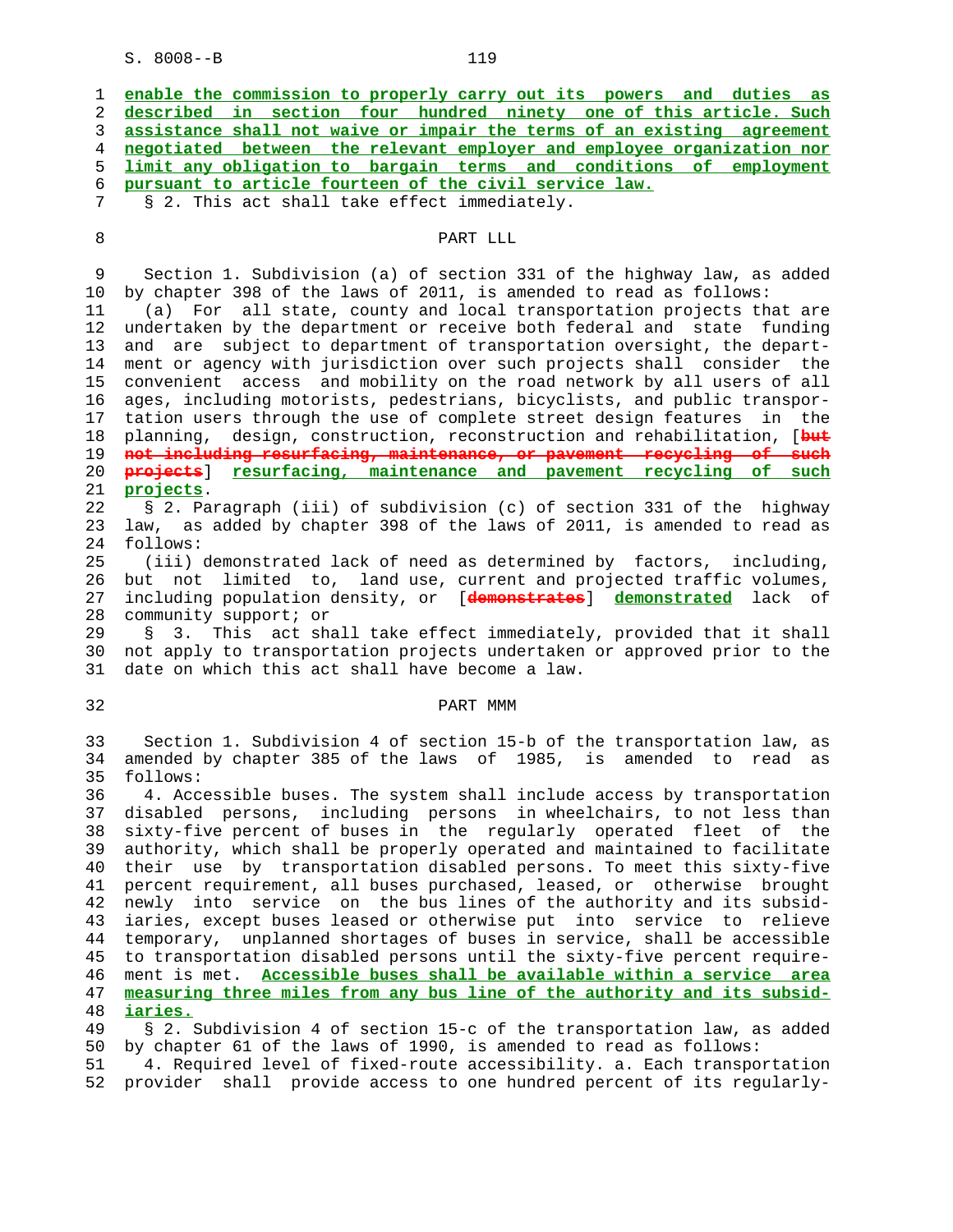1 operated buses that provide local, fixed-route service. To implement 2 this requirement on and after the effective date of this section, all 3 buses purchased, leased or otherwise brought into service on the bus 4 lines of each transportation provider shall be lift-equipped except any 5 bus which a provider has under contract of purchase on July first, nine- 6 teen hundred ninety for delivery after that date. Such lift-equipped 7 buses shall be properly operated and maintained to facilitate their use 8 by transit-disabled persons.

 9 b. The provisions of paragraph a of this subdivision shall not apply 10 to buses that are purchased, leased or otherwise brought into service 11 that have a useful life of six years or less.

 12 **c. Accessible buses shall be available within a service area measuring** 13 **three miles from any bus line of the authority and its subsidiaries.**

 14 § 3. This act shall take effect on the thirtieth day after it shall 15 have become a law.

# 16 PART NNN

 17 Section 1. Subdivision 1 of section 80-b of the highway law, as 18 amended by section 3 of part A of chapter 57 of the laws of 2014, is 19 amended to read as follows:

 20 1. In connection with the undertaking of any project for which the 21 commissioner is authorized to use moneys of the federal government 22 pursuant to the provisions of subdivision thirty-four-a of section ten 23 and section eighty of this chapter to assure the effective discharge of 24 state responsibilities with respect to regional transportation needs, on 25 highways, roads, streets, bicycle paths or pedestrian paths that are not 26 on the state highway system, the commissioner shall submit such project 27 to the governing body or bodies of the affected municipality or munici- 28 palities together with estimates of costs thereof. If such project 29 includes a municipal project, as that term is defined in accordance with 30 article thirteen of the transportation law, the state share of such 31 municipal project shall also be included. If such project includes a 32 project affecting a highway, road, street, bicycle path or pedestrian 33 path not on the state highway system, the state share shall be equal to 34 eighty percent of the difference between the total project cost and the 35 federal assistance, **provided, however, the state share shall be equal to** 36 **eighty-seven and one-half percent of the difference between the total** 37 **project cost and the federal assistance where, in conjunction with such** 38 **project, the municipality agrees to fund a complete street design** 39 **feature as defined in section three hundred thirty-one of this chapter,** 40 provided, [**however**] **further**, the commissioner may increase the state 41 share to an amount equal to one hundred percent of the difference 42 between the total project cost and the federal assistance where he **or** 43 **she** determines that the need for the project results substantially from 44 actions undertaken pursuant to section ten of this chapter. No such 45 project shall proceed without the approval of the governing body of a 46 municipality. Such governing body may request the commissioner to under- 47 take the provision of such project. If the commissioner agrees to such 48 undertaking he **or she** shall notify the local governing body which shall 49 appropriate sufficient moneys to pay the estimated amount of the munici- 50 pal share. Such moneys shall be deposited with the state comptroller who 51 is authorized to receive and accept the same for the purposes of such 52 project, subject to the draft or requisition of the commissioner. When 53 the work of such project has been completed, the commissioner shall 54 render to the governing body of such municipality an itemized statement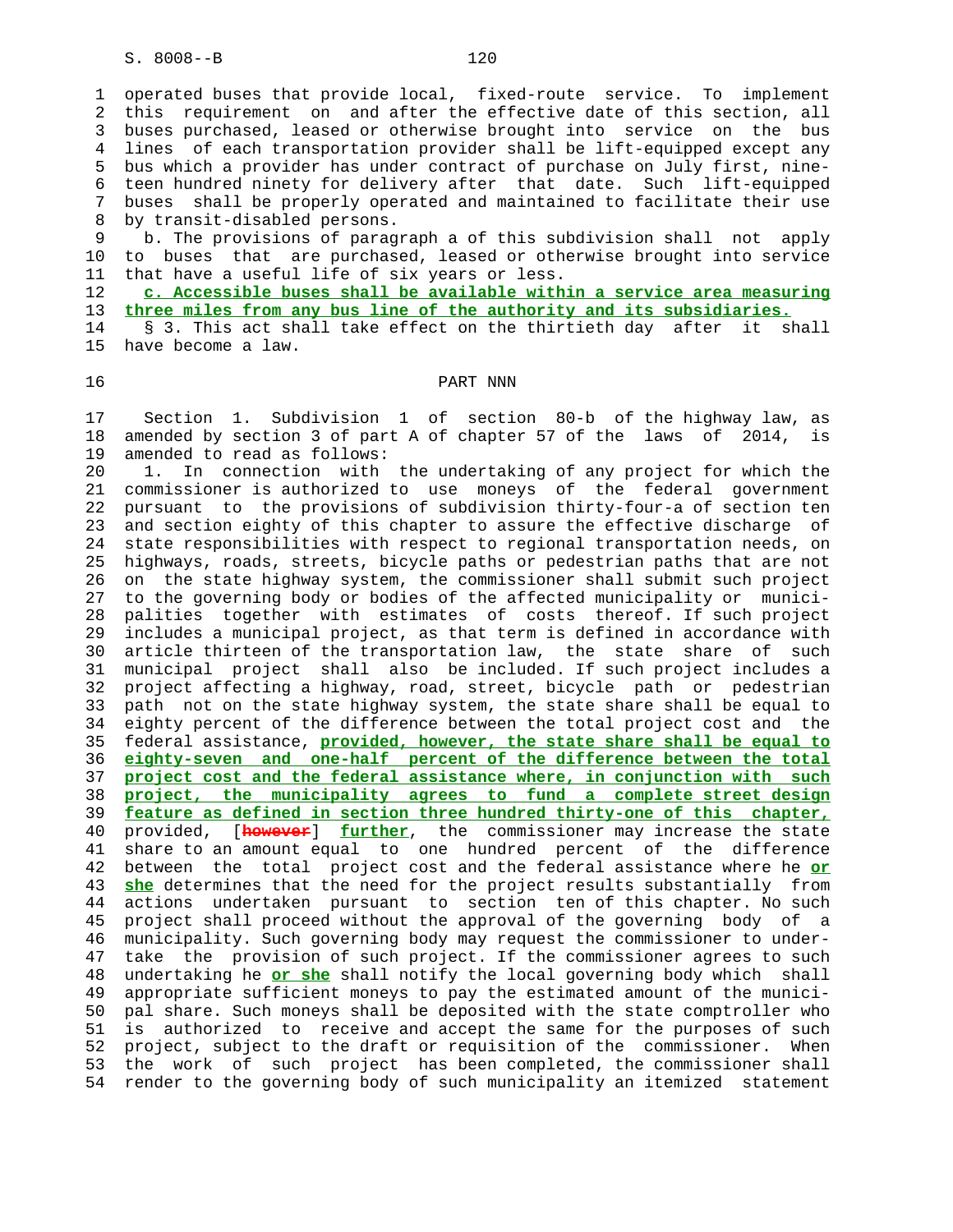1 showing in full (a) the amount of money that has been deposited by such 2 municipality with the state comptroller as hereinbefore provided, and 3 (b) all disbursements made pursuant to this section for such project. 4 Any surplus moneys shall be paid to such municipality on the warrant of 5 the comptroller on vouchers therefor approved by the commissioner. When 6 the work of such project has been completed and it is determined by the 7 commissioner that the amount of the cost to be borne by the municipality 8 is in excess of the amount deposited by such municipality with the state 9 comptroller, the commissioner shall then notify the municipality of the<br>10 deficiency of funds. The municipality shall then within ninety davs of deficiency of funds. The municipality shall then within ninety days of 11 the receipt of such notice, pay such amount to the state comptroller. 12 For purposes of this section, the term "municipality" shall include a 13 city, county, town, village or two or more of the foregoing acting 14 jointly.

 15 § 2. This act shall take effect one year after it shall have become a 16 law and shall apply to project agreements entered into on and after such 17 date.

#### 18 PART OOO

 19 Section 1. The opening paragraph of subdivision 5-a of section 340-b 20 of the highway law, as amended by chapter 30 of the laws of 1987, is 21 amended to read as follows:

 22 The commissioner of transportation and the city of New York, acting 23 through the mayor or other administrative head thereof, pursuant to a 24 resolution of the governing body of such city, are authorized to enter 25 into a written agreement for the maintenance and repair, under the 26 supervision and subject to the approval of the commissioner of transpor- 27 tation, of any state interstate highway or portion thereof, exclusive of 28 service roads and pavement on intersecting street bridges, which is 29 within the boundaries of such city and which is now or which shall here- 30 after be designated in section three hundred forty-a of this [**chapter**] 31 **article** and which has been constructed or which shall have been 32 constructed as authorized by section three hundred forty-a of this 33 [**chapter**] **article**. Such agreement may provide that the state shall pay 34 annually to such city a sum to be computed at the rate of (a) not more 35 than [**eighty-five**] **one dollar and eighty-seven** cents per square yard of 36 the pavement area that is included in the state highway system according 37 to the provisions of this section, and (b) an additional [**ten**] **twenty** 38 cents per square yard of such pavement area where such pavement area is 39 located on any elevated bridge**, such rate shall be increased in each** 40 **year of the agreement by the percentage change in the consumer price** 41 **index for all urban consumers (CPI-U), New York-Northern New Jersey-Long** 42 **Island, NY-NJ-CT-PA, as published by the United States department of** 43 **labor bureau of labor statistics, over the prior five years**.

 44 § 2. The opening paragraph of subdivision 7 of section 349-c of the 45 highway law, as amended by chapter 30 of the laws of 1987, is amended to 46 read as follows:

 47 The commissioner of transportation and any city named in this article, 48 acting through the mayor or other administrative head thereof, pursuant 49 to a resolution of the governing body of such city except the city of 50 New York, are authorized to enter into a written agreement for the main- 51 tenance and repair, under the supervision and subject to the approval of 52 the commissioner, of any public street, main route or thoroughfare or 53 portion thereof, exclusive of service roads and pavement on intersecting 54 street bridges, which is within the boundaries of such city and which is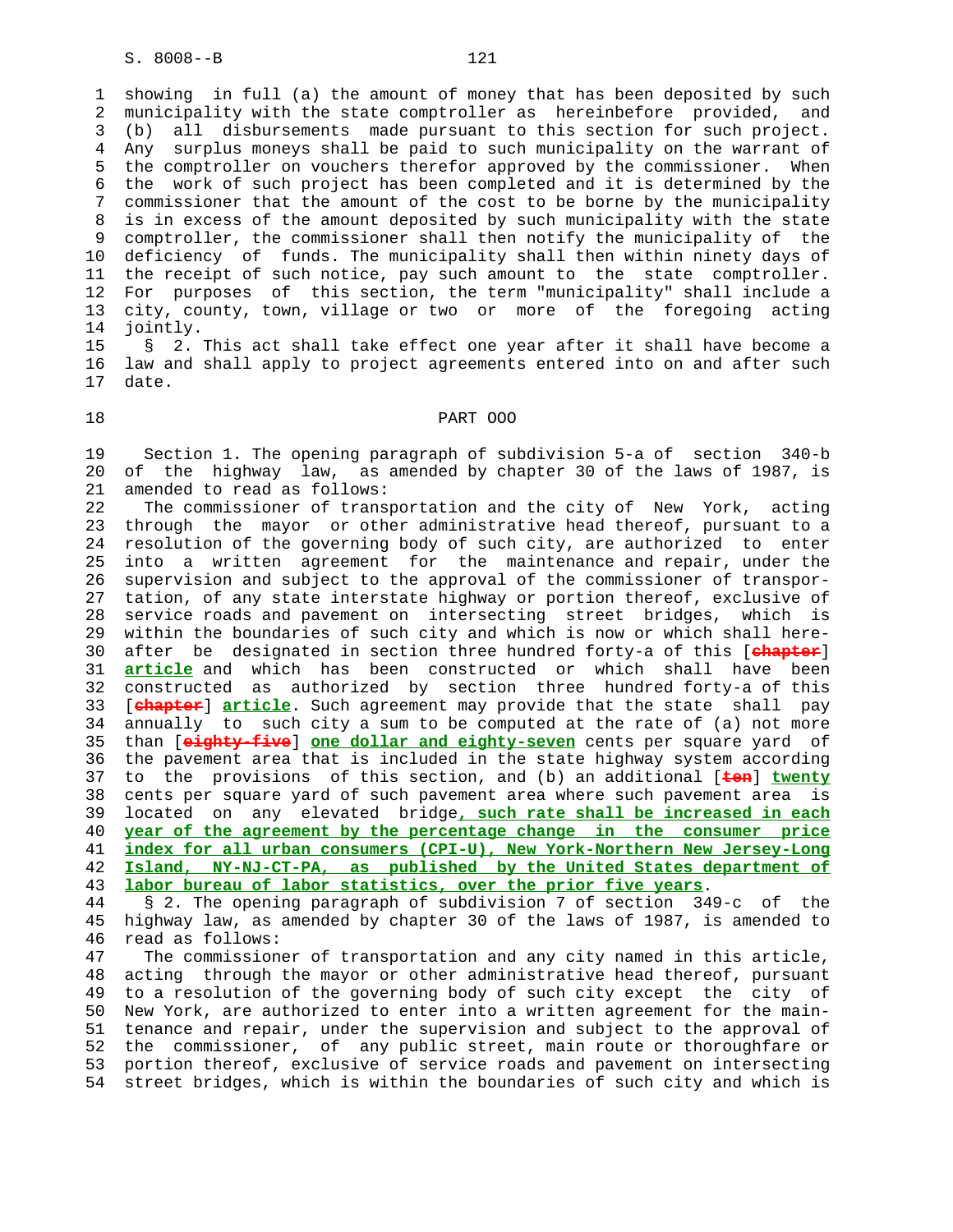1 now or which shall hereafter be designated in this article and which has 2 been constructed or which shall have been constructed as authorized by 3 [**articles**] **this article and article** four [**and twelve-B**] of this chapter 4 and with grants made available by the federal government pursuant to the 5 federal aid highway act of nineteen hundred forty-four, being public law 6 five hundred twenty-one of the seventy-eighth congress, chapter six 7 hundred twenty-six, second session, as approved on the twentieth day of 8 December, nineteen hundred forty-four. Such agreement may provide that 9 the state shall pay annually to such city a sum to be computed at the<br>10 rate of (a) not more than [**eighty-five**] one dollar and eighty-seven 10 rate of (a) not more than [**eighty-five**] **one dollar and eighty-seven** 11 cents per square yard of the pavement area that is included in the state 12 highway system according to the provisions of this section, and (b) an 13 additional [**ten**] **twenty** cents per square yard of such pavement area 14 where such pavement area is located on any elevated bridge**, such rate** 15 **shall be increased in each year of the agreement by the percentage** 16 **change in the consumer price index for all urban consumers (CPI-U), New** 17 **York-Northern New Jersey-Long Island, NY-NJ-CT-PA, as published by the** 18 **United States department of labor bureau of labor statistics, over the** 19 **prior five years**. 20 § 3. This act shall take effect on the first of April next succeeding 21 the date on which it shall have become a law. 22 PART PPP 23 Section 1. Subdivision (a) of section 1642 of the vehicle and traffic 24 law is amended by adding a new paragraph 28 to read as follows: 25 **28. (a) Establishment of scramble crosswalks leading to and from** 26 **school buildings during times of student arrival and dismissal. Such** 27 **scramble crosswalks shall include, but not be limited to, the following** 28 **requirements:** 29 **(i) scramble crosswalks shall operate on weekdays between 8:00 A.M.** 30 **and 4:00 P.M.;** 31 **(ii) pedestrians shall wait until a pedestrian-control signal indi-** 32 **cates a sign to walk;** 33 **(iii) vehicles shall not turn right at the intersection while the** 34 **traffic signal indicates a red light;** 35 **(iv) bicyclists may proceed with pedestrians when a pedestrian-control** 36 **signal indicates a sign to walk, provided however, such bicyclists shall** 37 **yield the right of way to all pedestrians in the intersection;** 38 **(v) bicyclists may proceed with vehicular traffic while the traffic** 39 **signal indicates a green light; and** 40 **(vi) signs shall be erected at such intersections with a scramble** 41 **crosswalk indicating that no person shall enter the intersection unless** 42 **a pedestrian-control signal indicates that all pedestrians may walk.** 43 **(b) For the purposes of this paragraph, "scramble crosswalk" means a** 44 **crosswalk with a traffic signal which temporarily stops all vehicular** 45 **traffic while a pedestrian-control signal indicates that all pedestrians** 46 **at the intersection shall cross the intersection at the same time.** 47 § 2. This act shall take effect on the ninetieth day after it shall 48 have become a law. 49 PART QQQ

 50 Section 1. Subdivision 6 of section 51 of the public authorities law 51 is REPEALED.

52 § 2. This act shall take effect immediately.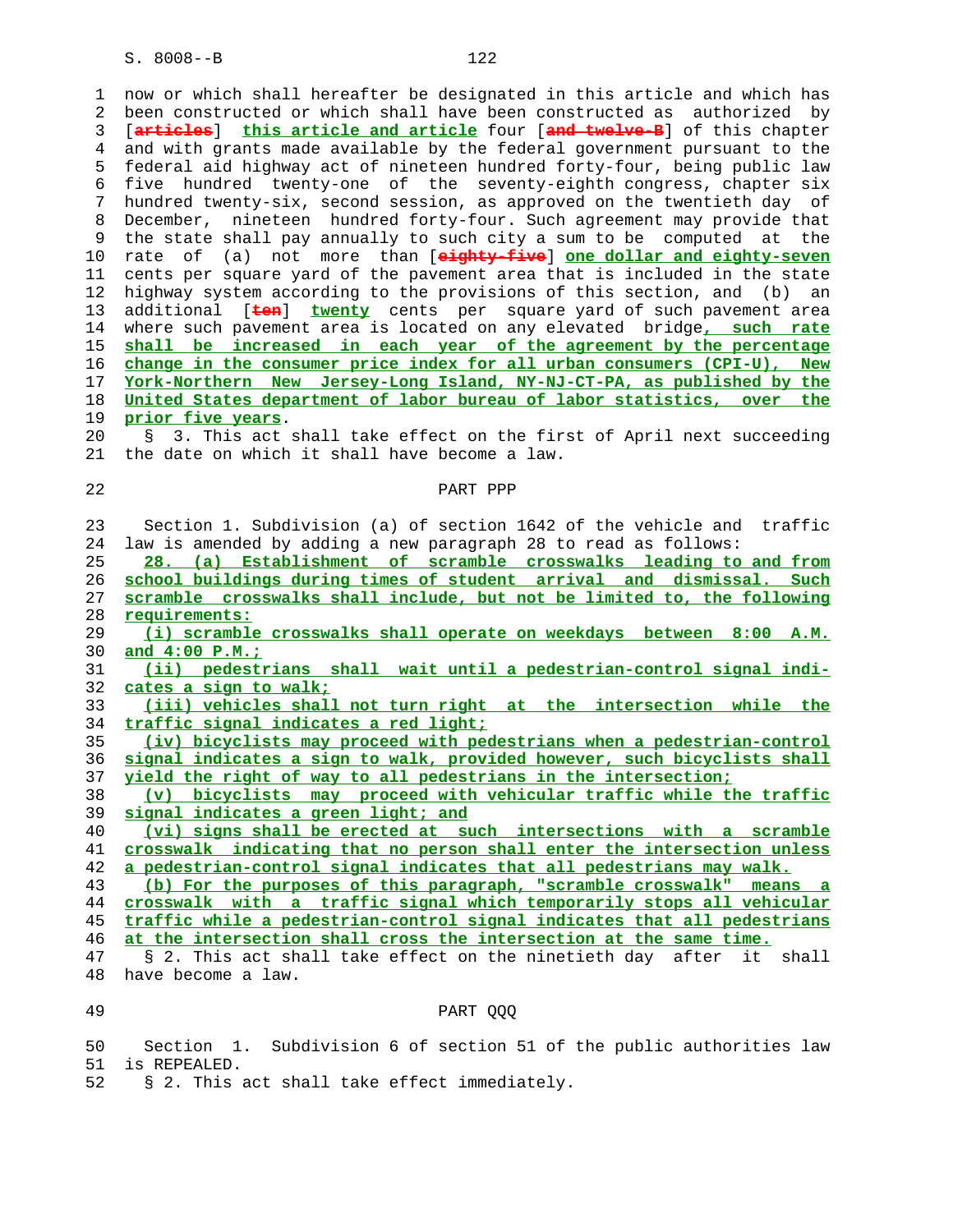| 1        | PART RRR                                                                                                                                             |
|----------|------------------------------------------------------------------------------------------------------------------------------------------------------|
| 2        | Section 1. The state finance law is amended by adding a new section                                                                                  |
| 3        | 99-pp to read as follows:                                                                                                                            |
| 4        | § 99-pp. Climate disaster and hurricane relief program fund. 1. There                                                                                |
| 5        | is hereby established in the joint custody of the state comptroller and                                                                              |
| 6        | the commissioner of taxation and finance a special fund to be known as                                                                               |
| 7        | the "climate disaster and hurricane relief program fund" to be adminis-                                                                              |
| 8        | tered in accordance with this section and section twenty-nine-1 of the                                                                               |
| 9        | executive law.                                                                                                                                       |
| 10       | 2. The climate disaster and hurricane relief program fund shall                                                                                      |
| 11       | consist of all moneys received therefor, including but not limited to                                                                                |
| 12       | appropriations, monetary grants, gifts or bequests received by the state                                                                             |
| 13       | for the purposes of the fund, and all other moneys credited or trans-                                                                                |
| 14       | ferred thereto from any other fund or source. Moneys of such fund shall                                                                              |
| 15       | be expended only for climate disaster and hurricane relief financial                                                                                 |
| 16       | assistance and disaster relief services in accordance with section twen-                                                                             |
| 17       | ty-nine-1 of the executive law.                                                                                                                      |
| 18       | 3. Moneys in such fund shall be kept separate from and shall not be                                                                                  |
| 19       | commingled with any other moneys in the custody of the comptroller or                                                                                |
| 20       | the commissioner of taxation and finance. Any moneys of the fund not                                                                                 |
| 21       | required for immediate use may, at the discretion of the comptroller, in                                                                             |
| 22       | consultation with the director of the budget, be invested by the comp-                                                                               |
| 23       | troller in obligations of the United States or the state, or in obli-                                                                                |
| 24       | gations the principal and interest on which are quaranteed by the United                                                                             |
| 25       | States or by the state. Any income earned by the investment of such                                                                                  |
| 26       | moneys shall be added to and become a part of and shall be used for the                                                                              |
| 27       | purposes of such fund.                                                                                                                               |
| 28       | 4. Money expended from such fund shall be used to supplement and not                                                                                 |
| 29       | supplant or replace any other available recovery or relief funds,                                                                                    |
| 30       | including federal or state funding, which would otherwise have been                                                                                  |
| 31       | expended for reimbursement of damages caused by climate disasters or                                                                                 |
| 32       | hurricanes.                                                                                                                                          |
| 33       | 5. Moneys of the fund, when received pursuant to subdivision two of                                                                                  |
| 34       | this section, shall be available to the commissioner of the division of                                                                              |
| 35       | homeland security and emergency services to provide authorized compen-                                                                               |
| 36       | sation or reimbursements to eligible individuals, households and busi-                                                                               |
| 37<br>38 | nesses who suffered damages caused by climate disasters or hurricanes                                                                                |
| 39       | for which insurance, state assistance, and federal assistance are either<br>not available or do not adequately meet the needs of such eligible indi- |
| 40       | vidual, household or business with respect to such damages in accordance                                                                             |
| 41       | with section twenty-nine-1 of the executive law.                                                                                                     |
| 42       | 6. The monies of the fund shall be paid out, without appropriation, on                                                                               |
| 43       | the audit and warrant of the state comptroller on vouchers certified or                                                                              |
| 44       | approved by the commissioner of the division of homeland security and                                                                                |
| 45       | emergency services as provided in section twenty-nine-1 of the executive                                                                             |
| 46       | law. The comptroller shall, in consultation with the commissioner of the                                                                             |
| 47       | division of homeland security and emergency services, prescribe by requ-                                                                             |
| 48       | lation the manner in which moneys of the fund shall be distributed to                                                                                |
| 49       | eligible applicants.                                                                                                                                 |
| 50       | § 2. The executive law is amended by adding a new section 29-1 to read                                                                               |
| 51       | as follows:                                                                                                                                          |
| 52       | § 29-1. Climate disaster and hurricane relief program. 1. The division                                                                               |
| 53       | of homeland security and emergency services, in conjunction with the                                                                                 |
| 54       | comptroller, shall establish and administer a supplemental state disas-                                                                              |
| 55       | ter aid program to be known as the "climate disaster and hurricane                                                                                   |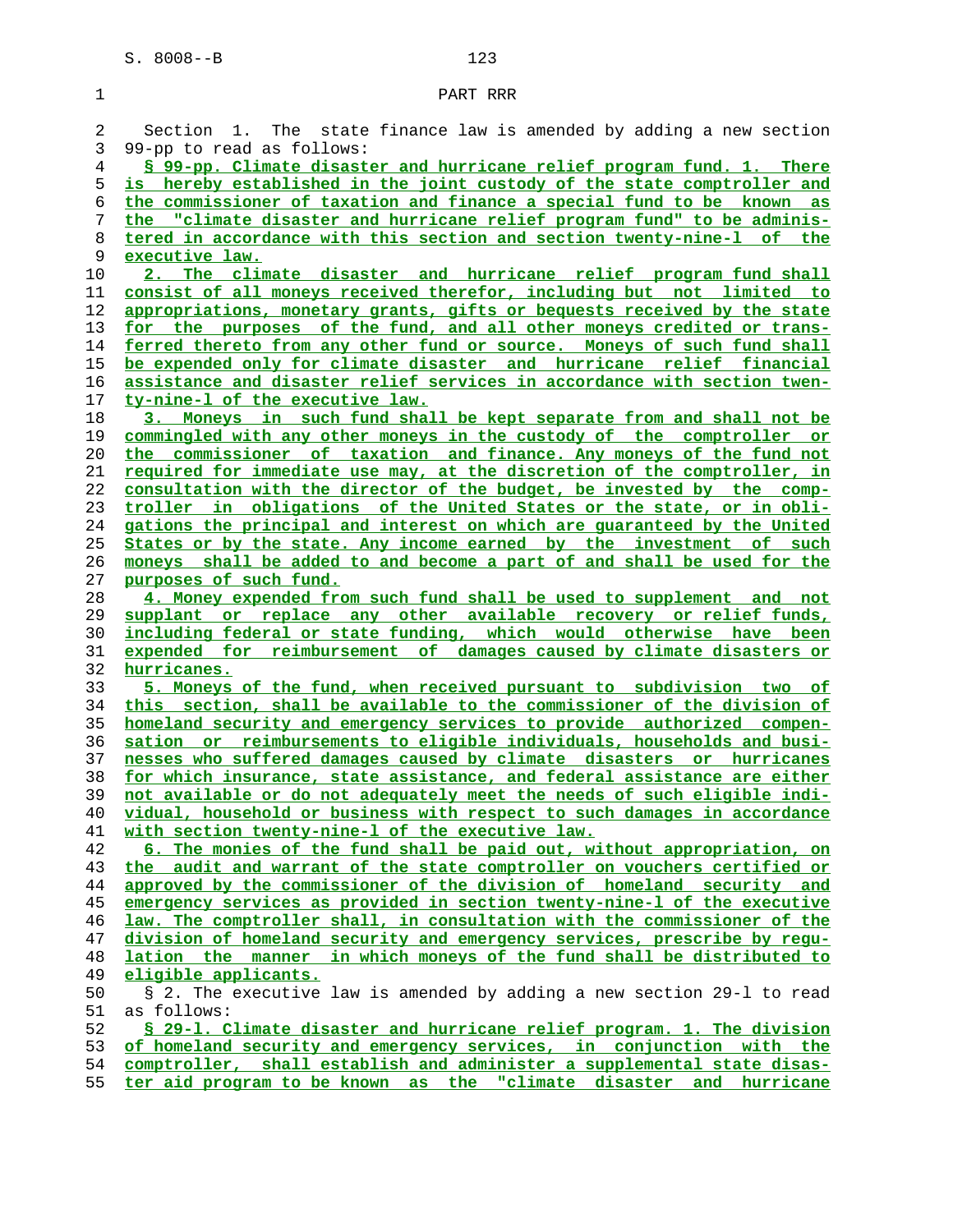| 1  | relief program" or the "program" as provided in this section. Such       |
|----|--------------------------------------------------------------------------|
| 2  | program shall be in addition to any funds provided by the federal        |
| 3  | government and expended or provided through the division for disaster    |
| 4  | recovery and relief, and shall not duplicate assistance provided by the  |
| 5  | federal government or insurance.                                         |
| 6  | 2. For the purposes of this section, the following terms<br>shall have   |
| 7  | the following meanings:                                                  |
| 8  | (a) "Applicant" means an individual, household or business entity that   |
| 9  | has applied for assistance pursuant to subdivision three of this         |
| 10 | section.                                                                 |
| 11 | (b) (i) "Division" means the division of homeland security and<br>emer-  |
| 12 | gency services.                                                          |
| 13 | (ii) "Commissioner" means the commissioner of the division of homeland   |
| 14 | security and emergency services.                                         |
| 15 | (iii) "FEMA" means the federal emergency management administration.      |
| 16 | (c) "Eligible applicant" means an applicant that suffered damages        |
| 17 | caused by a climate disaster or hurricane, and:                          |
| 18 | (i) insurance, or financial assistance as defined in paragraph (d) of    |
| 19 | this section, or any combination of such insurance and financial assist- |
|    |                                                                          |
| 20 | ance are not available to the applicant; or                              |
| 21 | (ii) such insurance, or financial assistance, or combination thereof     |
| 22 | are available to the applicant but cannot adequately compensate or reim- |
| 23 | burse such applicant for such damages.                                   |
| 24 | (d) "Financial assistance" means money provided to an eligible appli-    |
| 25 | cant as defined in paragraph (c) of this subdivision, as compensation or |
| 26 | reimbursement for damages caused by a climate disaster or hurricane in   |
| 27 | accordance with the provisions of this section and section ninety-nine-  |
| 28 | pp of the state finance law but shall not include financial assistance   |
| 29 | for damages caused by climate disasters or hurricanes provided by FEMA's |
| 30 | individual assistance program, or any other federal, state, or municipal |
| 31 | disaster recovery, relief, assistance or aid program or fund other than  |
| 32 | the program established pursuant to this section. Such financial assist- |
| 33 | ance shall in no event exceed ten thousand dollars nor be less than one  |
| 34 | hundred dollars.                                                         |
| 35 | (e) "Fund" means the climate disaster and hurricane relief program       |
| 36 | fund established pursuant to section ninety-nine-pp of the state finance |
| 37 | <u>law.</u>                                                              |
| 38 | "Household" means all persons, including adults and minors, who<br>(E)   |
| 39 | request assistance, as well as any persons, such as infants, spouse, or  |
| 40 | part-time residents who were not present at the time of the disaster,    |
| 41 | but who are expected to return during the assistance period.             |
| 42 | (q) "Climate disaster or hurricane" means any severe weather event       |
| 43 | attributable to climate change which causes damage to persons or proper- |
| 44 | ty which has been declared a disaster emergency by the governor pursuant |
| 45 | to section twenty-eight of this chapter.                                 |
| 46 | "Business entity" means a corporation, association, partnership,<br>(h)  |
| 47 | limited liability company, limited liability partnership, or other legal |
| 48 | entity.                                                                  |
| 49 | 3. (a) The commissioner shall, in consultation with the comptroller,     |
| 50 | develop and implement procedures governing the submission and receipt of |
| 51 | applications for financial assistance pursuant to this section. Such     |
| 52 | procedures shall provide for expedited relief to eligible applicants,    |
| 53 | and each such application shall be submitted to the division in such     |
| 54 | form and in such manner as the commissioner deems appropriate.           |
| 55 | (b) Such application for financial assistance shall be made available    |

**for all potential applicants in accordance with subdivision six of this**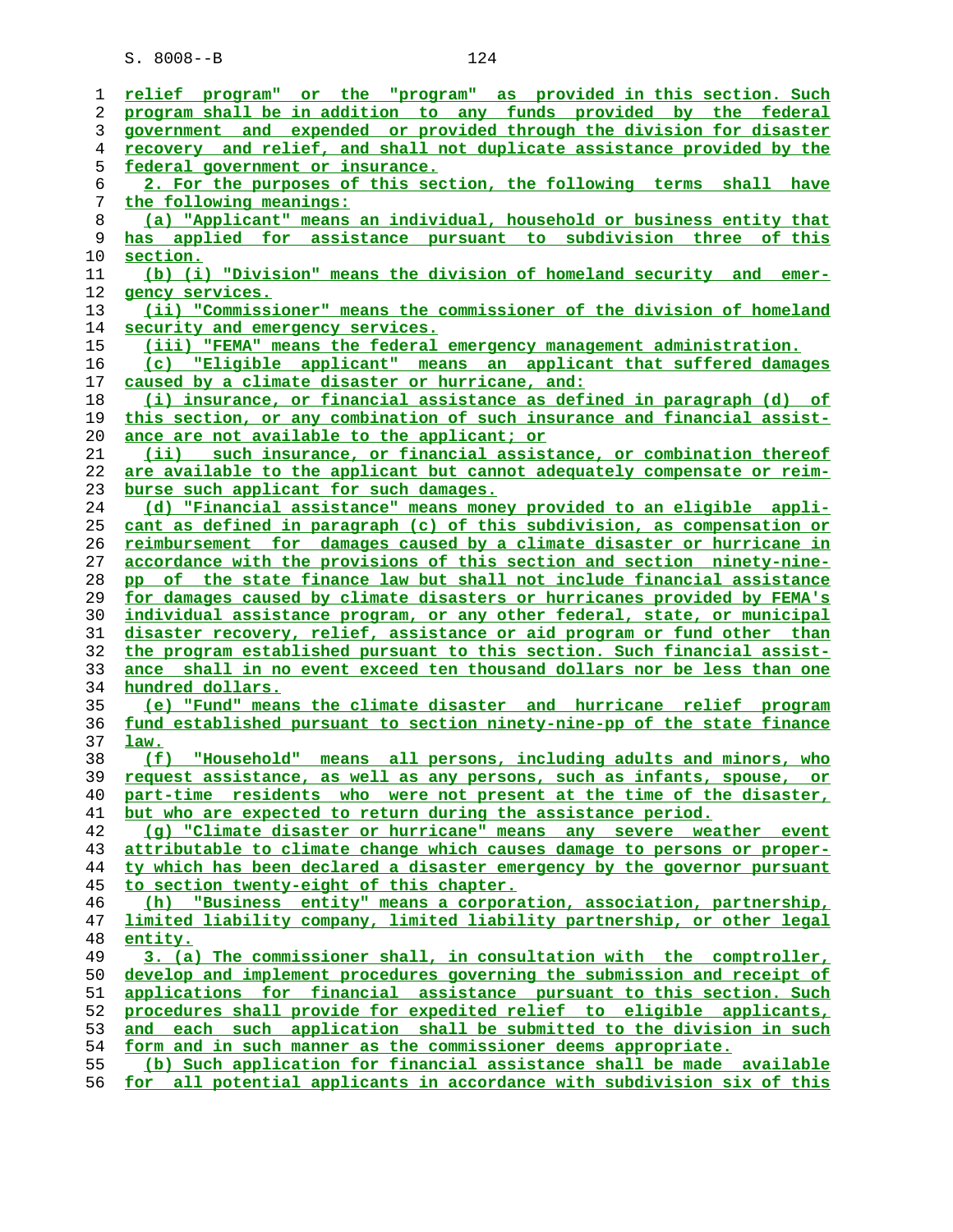| ı  | section, and at minimum, shall require the applicant to certify on a           |
|----|--------------------------------------------------------------------------------|
| 2  | form prepared by the commissioner:                                             |
| 3  | (i) the amount and nature of damages sustained by the applicant;               |
| 4  | (ii) that such damages were in fact caused by a climate disaster or            |
| 5  | hurricane;                                                                     |
| 6  | (iii) the amount of any compensation or reimbursement for such damages         |
| 7  | already received, if any;                                                      |
| 8  | (iv) the amount of any compensation or reimbursement for such damages          |
| 9  | which the applicant has yet to receive but expects to receive at a             |
| 10 | future date, and the date such compensation or reimbursement is                |
| 11 | expected;                                                                      |
| 12 | (v) any amount for which the applicant has applied for relief or made          |
| 13 | a claim for financial assistance or disaster relief for damages caused         |
| 14 | by a climate disaster or hurricane from FEMA or any other federal,             |
| 15 | state, or municipal disaster relief program for which a determination is       |
| 16 | pending; and                                                                   |
| 17 | (vi) that the amount of financial assistance applied for reflects              |
| 18 | damages incurred which (A) have not been compensated or reimbursed by          |
| 19 | any other source; or (B) such damages have been partially compensated or       |
| 20 | <u>reimbursed and the amount applied for reflects a portion of damages not</u> |
| 21 | so compensated or reimbursed.                                                  |
| 22 | (c)(i) The division shall review each application for assistance               |
| 23 | submitted pursuant to this subdivision and shall approve or reject such        |
| 24 | application and notify the applicant of such approval or rejection no          |
| 25 | later than thirty days after receipt of such application. If the divi-         |
| 26 | sion approves such application, the applicant shall receive financial          |
| 27 | assistance no later than thirty days after such approval pursuant to           |
| 28 | subdivision five of this section and section ninety-nine-pp of the state       |
| 29 | finance law.                                                                   |
| 30 | (ii) The division shall conduct the review, and determination required         |
| 31 | by subparagraph (i) of this paragraph, in accordance with rules and            |
| 32 | requlations promulgated by the commissioner for such purpose. To the           |
| 33 | extent possible, such rules and requlations shall integrate the                |
| 34 | prescribed protocols required under FEMA's individual assistance program       |
| 35 | regarding verification, confirmation, assessment, and approval or denial       |
| 36 | <u>of applications for assistance, and appeals.</u>                            |
| 37 | 4. Beginning on the effective date of this subdivision and thereafter,         |
| 38 | the division, in conjunction with the comptroller shall make financial         |
| 39 | assistance available to compensate or reimburse eligible applicants in         |
| 40 | accordance with this section and section ninety-nine-pp of the state           |
| 41 | finance law. The commissioner shall by requlation determine which types        |
| 42 | of damages shall be eligible for compensation or reimbursement and the         |
| 43 | amount to be paid therefor, provided such damages shall include, but not       |
| 44 | be limited to damage to real and personal property, structures located         |
| 45 | <u>on real property, vehicles, and other personal property as the commis-</u>  |
| 46 | sioner deems appropriate. The comptroller, in consultation with the            |
| 47 | commissioner, shall prescribe by requlation the manner in which such           |
| 48 | financial assistance shall be distributed to eligible beneficiaries.           |
| 49 | The division shall cooperate with the office of the state comp-<br>5.          |
| 50 | troller to provide for the provision of periodic audits of the climate         |
| 51 | and hurricane relief program, to ensure that all aid provided<br>disaster      |
| 52 | was given only to those eligible to receive such assistance and in the         |
| 53 | amounts so required, and that such funds were used only for their              |
| 54 | intended purposes. Funds for the climate disaster and hurricane relief         |
| 55 | program shall not duplicate assistance provided by other sources,              |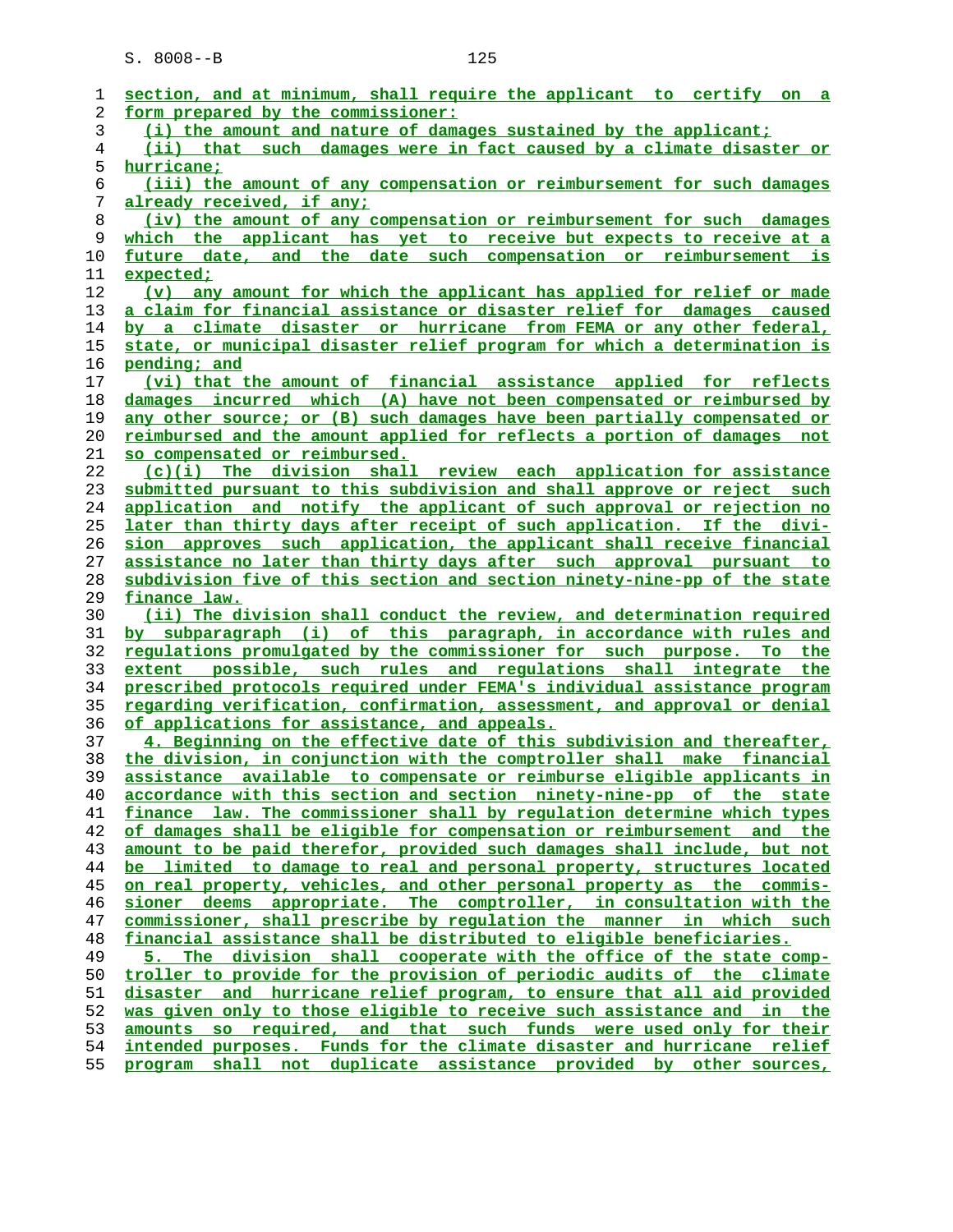| 1  | including but not limited to those provided by the federal government,                                                                           |
|----|--------------------------------------------------------------------------------------------------------------------------------------------------|
| 2  | the state, a municipality, or insurance.                                                                                                         |
| 3  | 6. Beginning on the effective date of this subdivision and thereafter:                                                                           |
| 4  | (a) The division shall attempt to notify all individuals, households and                                                                         |
| 5  | businesses who suffered damages caused by a climate disaster or hurri-                                                                           |
| 6  | cane of the climate disaster and hurricane relief program established                                                                            |
| 7  | pursuant to this section and shall encourage all such individuals,                                                                               |
| 8  | households and businesses to apply.                                                                                                              |
| 9  | (b) The division shall establish and publicize a toll-free telephone                                                                             |
| 10 | number for use by prospective applicants seeking information on the                                                                              |
| 11 | program. The division shall publish quidance and instructions regarding                                                                          |
| 12 | the application process, criteria for review and determinations, and                                                                             |
| 13 | other relevant information, including an application form and related                                                                            |
| 14 | materials. All such materials shall be accessible to the public on any                                                                           |
| 15 | website maintained by the division and available for download by                                                                                 |
| 16 | prospective applicants.                                                                                                                          |
| 17 | This act shall take effect on the ninetieth day after it shall<br>$\mathcal{S}$<br>3.                                                            |
| 18 | have become a law, provided, however, that the provisions of subdivision                                                                         |
| 19 | 6 of section 29-1 of the executive law, as added by section two of this                                                                          |
| 20 | shall take effect immediately. Effective immediately, the addition,<br>act                                                                       |
| 21 | amendment and/or repeal of any rule or regulation necessary for the                                                                              |
| 22 | implementation of this act on its effective date are authorized to be                                                                            |
| 23 | made and completed on or before such effective date.                                                                                             |
|    |                                                                                                                                                  |
| 24 | PART SSS                                                                                                                                         |
|    |                                                                                                                                                  |
| 25 | Section 1. Subdivision 2-a of section 1269-b of the public authorities                                                                           |
| 26 | law is amended by adding three new paragraphs (c), (d) and (e) to read                                                                           |
| 27 | as follows:                                                                                                                                      |
| 28 |                                                                                                                                                  |
| 29 | (c) The authority shall publish all data pertaining to capital<br>programs of the authority and any amendments to such programs as               |
| 30 | required by this section on the authority's website in a common, machine                                                                         |
| 31 | readable format, as defined by executive order number ninety-five of two                                                                         |
| 32 |                                                                                                                                                  |
| 33 | thousand thirteen, "Using Technology to Promote Transparency, Improve<br>Government Performance and Enhance Citizen Engagement" or any successor |
| 34 |                                                                                                                                                  |
| 35 | order. Such data shall include, but not be limited to:<br>(i) all data required by paragraph (c) of subdivision one of this                      |
| 36 | section, including estimates of capital funding required each year and                                                                           |
| 37 | expected sources of such funding;                                                                                                                |
| 38 | (ii) all data required by subdivision two of this section, including                                                                             |
| 39 | proposed expenditures or commitments of funding for individual capital                                                                           |
| 40 | elements required; and                                                                                                                           |
| 41 | (iii) all data regarding proposed expenditures or commitments of indi-                                                                           |
| 42 | vidual projects in each capital element.                                                                                                         |
| 43 | (d) Individual capital project data shall be included in a capital                                                                               |
| 44 | program dashboard maintained by the authority on its website. Any summa-                                                                         |
| 45 | ry views provided on the website shall include the original budgets,                                                                             |
| 46 | project scopes, and schedules, in addition to current or amended budg-                                                                           |
| 47 | ets, project scopes, and schedules. Data pertaining to individual                                                                                |
| 48 | projects shall include, but not be limited to:                                                                                                   |
| 49 | (i) the capital project identification number;                                                                                                   |
| 50 | (ii) the capital plan years;                                                                                                                     |
| 51 | (iii) the agency or authority undertaking the project;                                                                                           |
| 52 | (iv) a project description;                                                                                                                      |
|    | (v) the project location;                                                                                                                        |
| 53 |                                                                                                                                                  |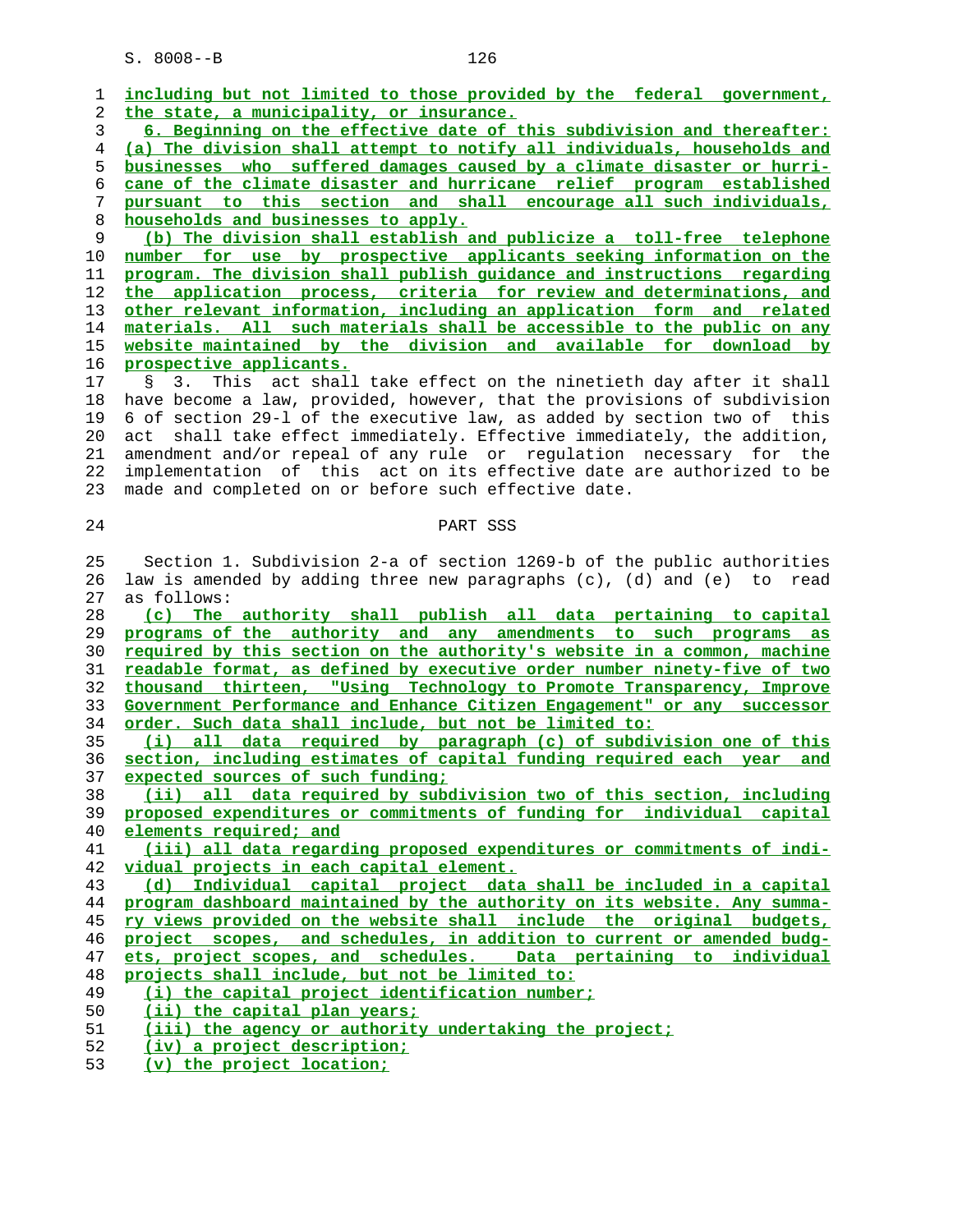**(vi) the capital need met by the project, such as state of good repair, normal replacement, system improvement, system expansion or other category; (vii) all associated contact numbers and vendors; (viii) budget information including the original budget, all amend- ments, the current budget and planned annual allocations; and (ix) a schedule for project delivery including original, amended and current start and completion dates. The status of projects shall be provided and state the current phase of the project, such as planning, design, construction or completion, and shall state how close such project is to completion as measured in percentage. The dashboard shall measure progress based on original budg- ets, project scope and schedules rather than amended budgets, project scope and schedules. All changes to planned budgets, project scope or schedules shall be provided in narrative form and describe the reason for each change or amendment. All projects related to accessibility, resiliency, or sustainability should be coded as such. The dashboard shall include a glossary or data dictionary which contains plain language descriptions of the data and information provided on the dash- board. The dashboard shall be updated, at a minimum, on a quarterly basis, and all data fields available on the dashboard shall be made available for download on the authority's website in a single tabular data file in a common, machine readable format. Capital dashboard data shall also be made available on the data.ny.gov website or such other successor website maintained by, or on behalf of, the state, as deemed appropriate by the New York state office of information technology services under executive order number ninety-five of two thousand thir- teen, or any successor agency or order. (e) The data required to be published pursuant to this subdivision shall be made in a single tabular data file in a common, machine read- able format and shall be accessible on the authority's website and the website data.ny.gov or such other successor website maintained by, or on**

**behalf of, the state, as deemed appropriate by the New York state office of information technology services under executive order number ninety- five of two thousand thirteen, or any successor agency or order.**

 36 § 2. This act shall take effect on the one hundred eightieth day after 37 it shall have become a law.

## 38 PART TTT

 39 Section 1. Section 16-ff of section 1 of chapter 174 of the laws of 40 1968, constituting the New York state urban development corporation act, 41 as added by section 2 of part VV of chapter 59 of the laws of 2021, is 42 amended to read as follows:

 43 § 16-ff. COVID-19 pandemic small business recovery grant program. 1. 44 Definitions. As used in this section, the following terms shall have the 45 following meanings:

 46 (a) "Small business" shall mean a business which is resident in this 47 state, independently owned and operated, not dominant in its field, and 48 employs one hundred or less persons.

 49 (b) "Micro-business" shall mean a business which is a resident in this 50 state, independently owned and operated, not dominant in its field, and 51 employs ten or less persons.

 52 (c) "The program" shall mean the COVID-19 pandemic small business 53 recovery grant program established pursuant to subdivision two of this 54 section.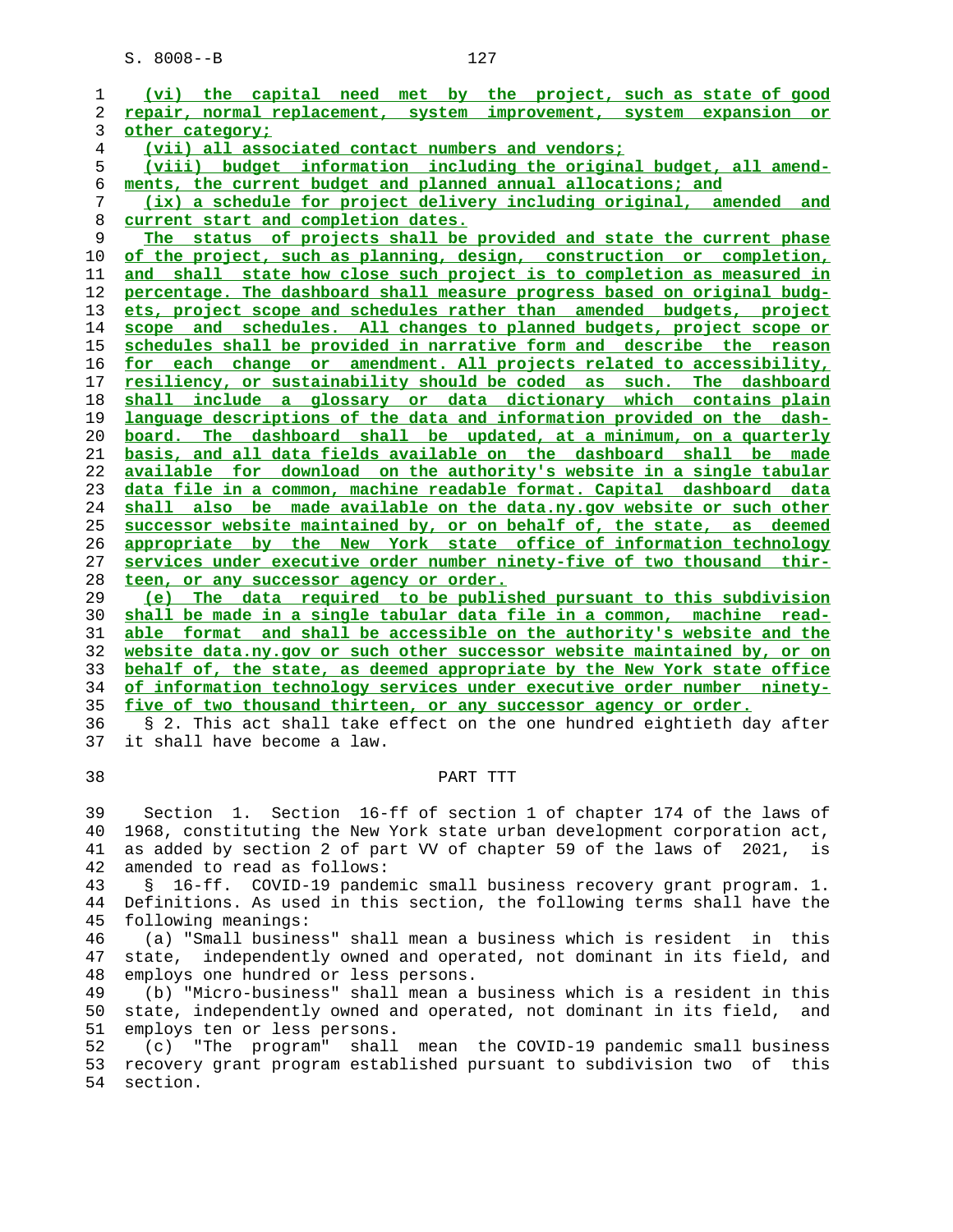1 (d) "Applicant" shall mean a small business or for-profit independent 2 arts and cultural organization submitting an application for a grant 3 award to the program. 4 (e) "COVID-19 health and safety protocols" means any restrictions 5 imposed on the operation of businesses by executive order 202 of 2020 6 issued by the governor, or any extension or subsequent executive order 7 issued in response to the novel coronavirus (COVID-19) pandemic, or any 8 other statute, rule, or regulation imposing restrictions on the opera- 9 tion of businesses in response to the novel coronavirus (COVID-19) 10 pandemic. 11 (f) "For-profit independent arts and cultural organization" shall mean 12 a small or medium sized private for-profit, independently operated live- 13 performance venue, promoter, production company, or performance related 14 business located in New York state negatively impacted by COVID-19 15 health and safety protocols, and having one hundred or less full-time 16 employees, excluding seasonal employees. The qualifying organizations 17 under this definition may include businesses engaged in a field includ- 18 ing, but not limited to, architecture, dance, design, film, music, thea- 19 ter, opera, media, literature, museum activities, visual arts, folk arts 20 and casting. 21 **(g) "Independent arts contractor" shall mean an individual employed** 22 **through independent contracts or agreements with for-profit independent** 23 **arts and culture organizations or live performance tours to perform as** 24 **part of a production, located in New York state negatively impacted by** 25 **COVID-19 health and safety protocols. The qualifying individuals under** 26 **this definition may include, but are not limited to, musicians, bands** 27 **consisting of 6 or fewer persons, solo artists, music production techni-** 28 **cians and those engaged in a field including, but not limited to, music,** 29 **theater, opera, media, literature, museum activities, visual arts, and** 30 **folk arts.** 31 2. COVID-19 pandemic small business recovery grant program estab- 32 lished. The COVID-19 pandemic small business recovery grant program is 33 hereby created to provide assistance to small businesses and for-profit 34 independent arts and cultural organizations who have experienced econom- 35 ic hardship during the COVID-19 pandemic. 36 3. Authorization. The corporation is hereby authorized, using avail- 37 able funds, to issue grants and provide technical assistance and 38 outreach to small businesses, for-profit independent arts and cultural 39 organizations, and technical assistance partners for the purpose of 40 aiding the recovery of the New York state economy, and may promulgate 41 guidelines or regulations to effectuate the purposes herein. 42 4. Selection criteria and application process. (a) In order to be 43 eligible for a grant or additional form of support under the program, an 44 eligible small business or for-profit independent arts and cultural 45 organization shall: 46 (i) Be incorporated in New York state or licensed or registered to do 47 business in New York state; 48 (ii) Be a currently viable small business [**or**]**,** for-profit independent 49 arts and cultural organization**, or an independent arts contractor** that 50 has been in operation since before March 1, 2019; 51 (iii) Be able to demonstrate [**lost revenue or other**] economic hardship 52 **such as, but not limited to, loss of revenue or additional business** 53 **expenses,** due to the COVID-19 pandemic or compliance with COVID-19 54 health and safety protocols which resulted in business modifications, 55 interruptions, or closures. To demonstrate lost revenue or other econom- 56 ic hardship, the applicant shall show a loss **of revenue or COVID-19**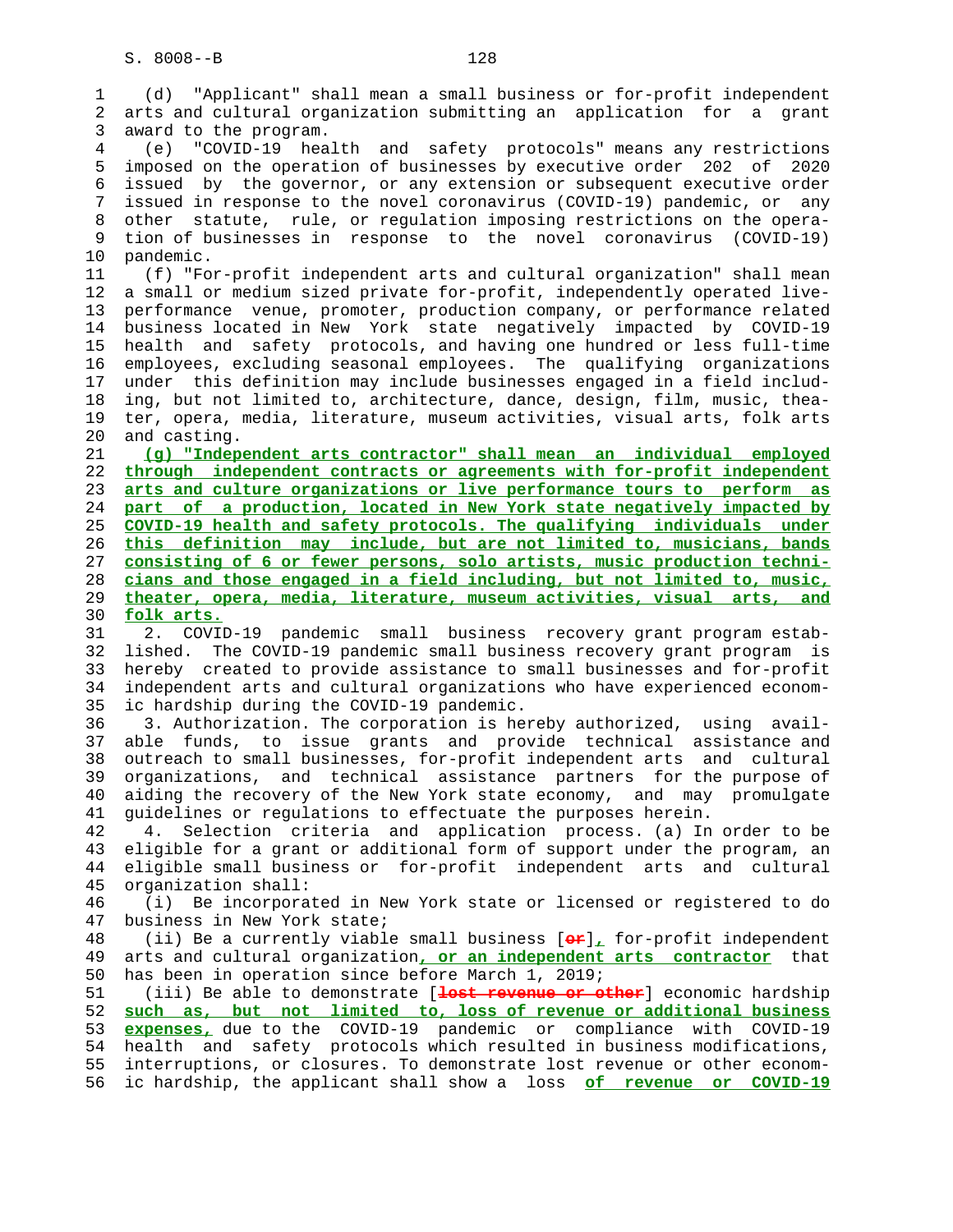1 **related business expenses** in year-to-date revenue **or receipts** as of 2 December 31, 2020, compared with the same period in 2019;

 3 (iv) Be in substantial compliance with applicable federal, state and 4 local laws, regulations, codes and requirements; and

 5 (v) Not owe any federal, state or local taxes prior to July 15, 2020, 6 or have an approved repayment, deferral plan, or agreement with appro- 7 priate federal, state and local taxing authorities.

8 (b) Grants awarded from this program shall be available to**:**

 9 **(i)** eligible micro-businesses, small businesses, and for-profit inde- 10 pendent arts and cultural organizations that do not qualify for business 11 assistance grant programs under the federal American Rescue Plan Act of 12 2021 or any other available federal COVID-19 economic recovery or busi- 13 ness assistance grant programs, including loans forgiven under the 14 federal Paycheck Protection Program, or**;**

 15 **(ii) those who** are unable to obtain sufficient business assistance 16 from such federal programs [**with priority**]**. Receipt of the maximum** 17 **assistance award from such federal programs including, but not limited** 18 **to, the Paycheck Protection Program, the Economic Injury Disaster Loan,** 19 **or the Restaurant Revitalization Fund shall not exclude a business from** 20 **eligibility under this program. Priority shall be** given to socially and 21 economically disadvantaged business owners including, but not limited 22 to, minority and women-owned business enterprises, service-disabled 23 veteran-owned businesses, and veteran-owned businesses, or businesses 24 located in communities that were economically distressed prior to March 25 1, 2020, as determined by the most recent census data.

 26 5. Eligible costs. (a) Eligible costs shall be considered for micro- 27 businesses, small businesses, [**and**] for-profit independent arts and 28 cultural organizations**, and independent arts contractor,** negatively 29 impacted by the COVID-19 pandemic or by their compliance with COVID-19 30 health and safety protocols which resulted in lost revenue, business 31 modifications, interruptions, or closures. Such eligible costs shall 32 have been incurred between March 1, 2020 and April 1, 2021.

 33 (b) The following costs incurred by a micro-business, small business, 34 [**or**] for-profit independent arts and cultural organization**, or independ-** 35 **ent arts contractor** shall be considered eligible under the program at a 36 minimum: payroll costs; costs of rent or mortgage as provided for in 37 subparagraph (i) of this paragraph; costs of repayment of local property 38 or school taxes associated with such small business's location as 39 provided for in subparagraph (ii) of this paragraph; insurance costs; 40 utility costs; costs of personal protection equipment (PPE) necessary to 41 protect worker and consumer health and safety; heating, ventilation, and 42 air conditioning (HVAC) costs, or other machinery or equipment costs, or 43 supplies and materials necessary for compliance with COVID-19 health and 44 safety protocols, and other documented COVID-19 costs as approved by the 45 corporation.

 46 (i) Mortgage payments or commercial rent shall be considered eligible 47 costs.

 48 (ii) Payment of local property taxes and school taxes shall be consid- 49 ered eligible costs.

 50 (c) Grants awarded under the program shall not be used to re-pay or 51 pay down any portion of a loan obtained through a federal coronavirus 52 relief package for business assistance or any New York state business 53 assistance programs.

 54 6. Application and approval process. (a) An eligible micro-business, 55 small business, [**or**] for-profit independent arts and cultural organiza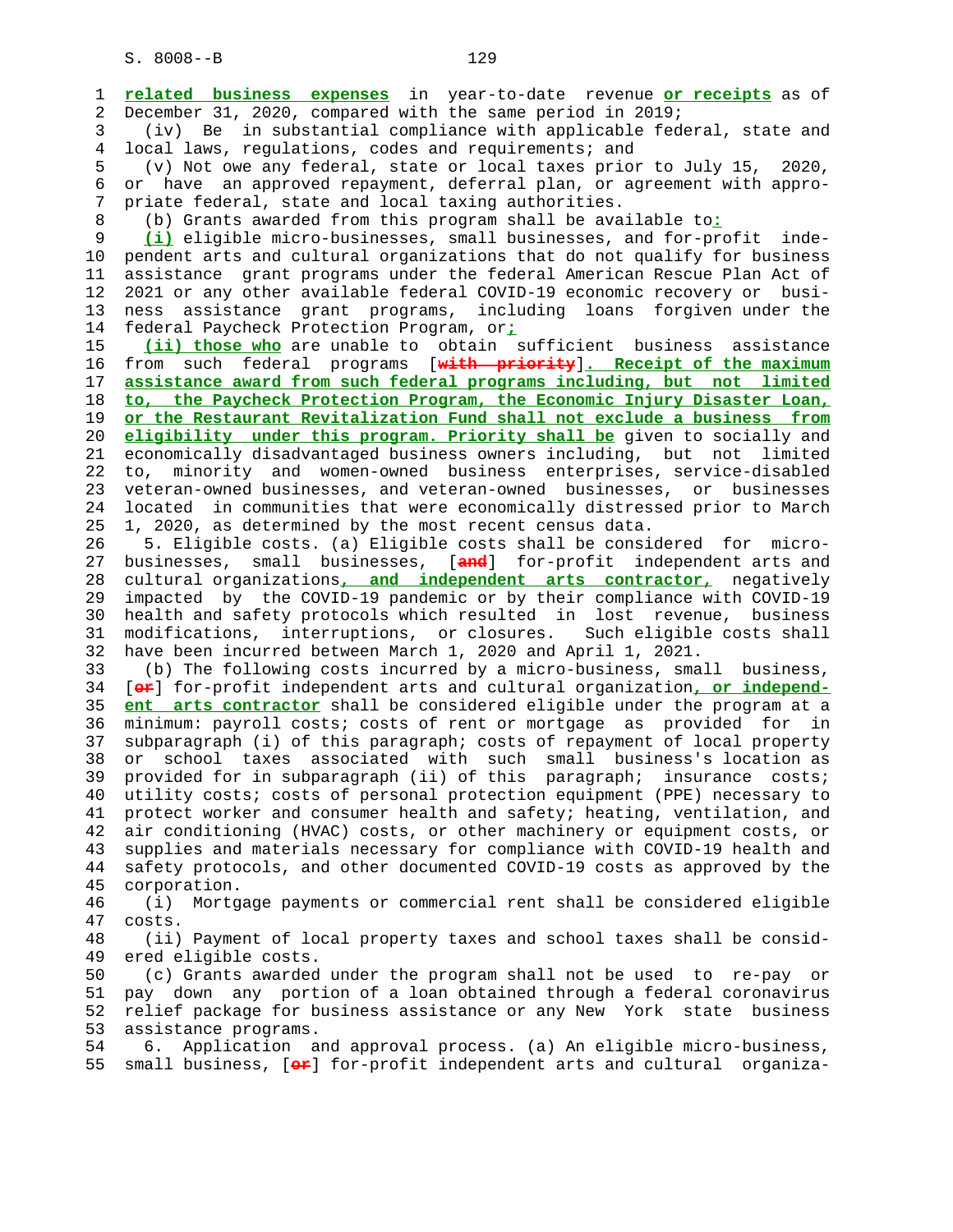1 tion**, or independent arts contractor** shall submit a complete application 2 in a form and manner prescribed by the corporation.

 3 (b) The corporation shall establish the procedures and time period for 4 micro-businesses, small businesses, [**or**] for-profit independent arts and 5 cultural organizations**, or independent arts contractor** to submit appli- 6 cations to the program. As part of the application each micro-business, 7 small business, [**or**] for-profit independent arts and cultural organiza- 8 tion**, or independent arts contractor** shall provide sufficient documenta- 9 tion in a manner prescribed by the corporation to demonstrate hardship, 10 and prevent fraud, waste, and abuse.

 11 7. Reporting. The corporation, on a quarterly basis beginning Septem- 12 ber 30, 2021, and ending when all program funds are expended, shall 13 submit a separate and distinct report to the governor, the temporary 14 president of the senate, and the speaker of the assembly setting forth 15 the activities undertaken by the program. Such quarterly report shall 16 include, but need not be limited to: the number of applicants and their 17 county locations; the number of applicants approved by the program and 18 their county location; the total amount of grants awarded, and the aver- 19 age amount of such grants awarded; and such other information as the 20 corporation determines necessary and appropriate. Such report shall be 21 included on the corporation's website and any other publicly accessible 22 state database that list economic development programs, as determined by 23 the commissioner.

 24 8. Technical assistance and outreach. The corporation may offer or 25 make available to all applicants, regardless of approval status, direct 26 or indirect access to financial and business planning, legal consulta- 27 tion, language assistance services, mentoring services for post-pandemic 28 planning, reopening planning assistance and other assistance and support 29 as determined by the corporation. Assistance, support, outreach and 30 other services may be provided by or through partner organizations, 31 including but not limited to chambers of commerce, local business devel- 32 opment corporations, trade associations and other community organiza- 33 tions that have expertise and background in providing technical assist- 34 ance, at the discretion of the corporation.

35 § 2. This act shall take effect immediately.

### 36 PART UUU

37 Section 1. Legislative findings and declarations:

 38 1. The transportation sector in New York is a leading source of crite- 39 ria pollutants and the leading source of greenhouse gas emissions that 40 endanger public health and welfare by causing and contributing to 41 increased air pollution and dangerous climate change. Meeting the 42 pollution reduction requirements of the Climate Leadership and Communi- 43 ties Protection Act will require sharp decreases in transportation-re- 44 lated emissions.

 45 2. Shifting from today's petroleum-based transportation fuels to 46 alternative fuels has the potential to significantly reduce transporta- 47 tion emissions of air pollutants and greenhouse gases and is recommended 48 by the Intergovernmental Panel on Climate Change as an important pathway 49 for holding global warming to 1.5 degrees Celsius.

 50 3. The Climate Leadership and Communities Protection Act directs the 51 Department of Environmental Protection to promulgate regulations that 52 will reduce greenhouse gas emissions, including from on-road vehicles.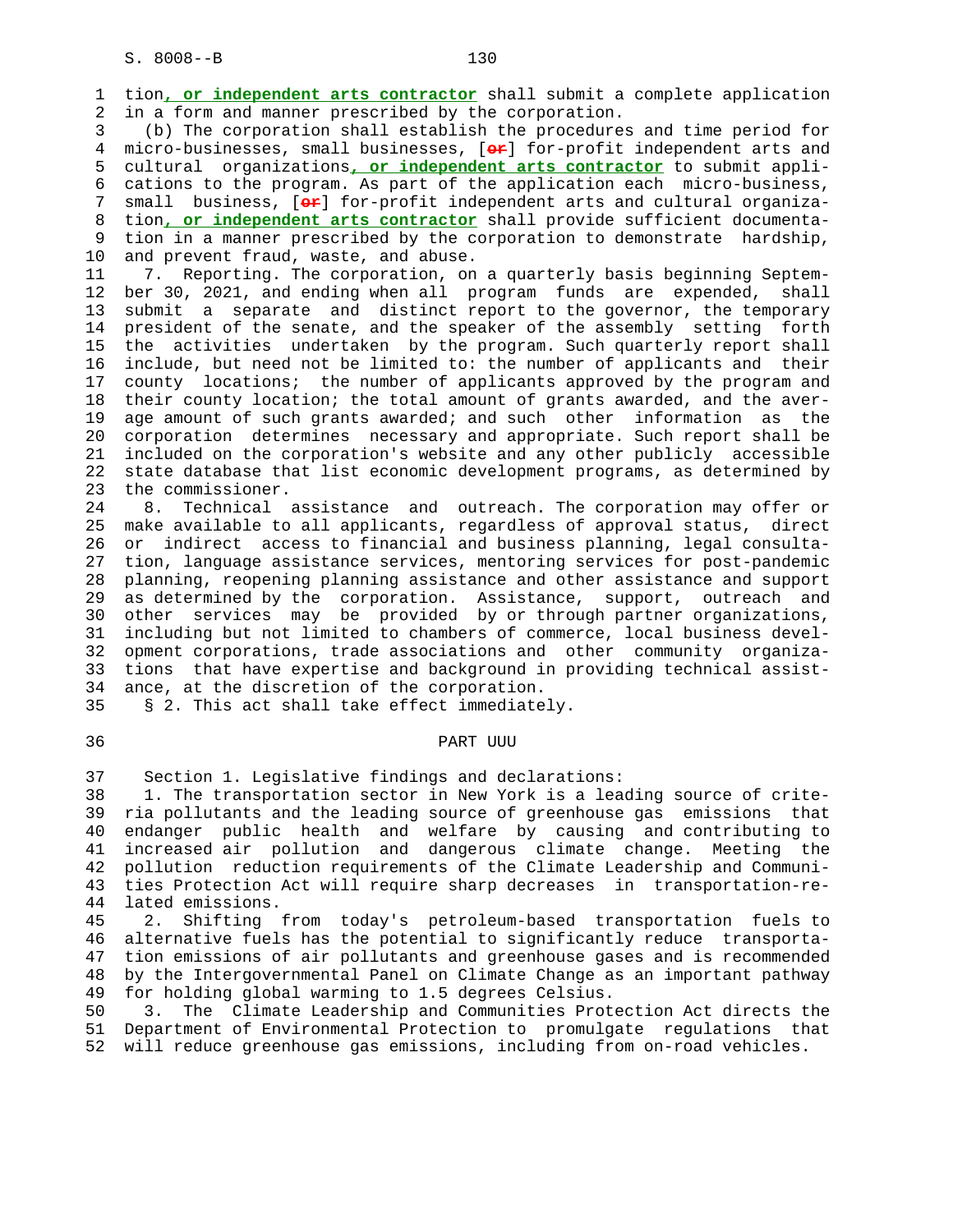1 4. New York signed a 15-state Memorandum of Understanding to develop 2 an action plan to reduce toxic diesel emissions from medium and heavy- 3 duty vehicles by 2050. 4 5. A clean fuels standard regulation will promote innovation 5 production and use of non-petroleum fuels that reduce vehicle and fuel- 6 related air pollution that endangers public health and welfare and 7 disproportionately impacts disadvantaged communities. 8 § 2. Short title. This act shall be known and may be cited as the 9 "clean fuel standard of 2022". 10 § 3. The environmental conservation law is amended by adding a new 11 section 19-0331 to read as follows: **§ 19-0331. Clean fuel standard. (1) A clean fuel standard is hereby established. The clean fuel stand- ard is intended to reduce carbon intensity from the on-road transporta- tion sector by twenty percent by two thousand thirty, with further reductions to be implemented based upon advances in technology as deter- mined by the commissioner. Aviation fuels shall be exempted from the clean fuel standard due to federal preemption, but sustainable aviation fuel shall be eligible to generate credits on an opt-in basis. (2) The clean fuel standard shall apply to all providers of transpor- tation fuels, including electricity, in New York, shall be measured on a full fuels lifecycle basis and may be met through market-based methods by which providers exceeding the performance required by the clean fuel standard shall receive credits that may be applied to future obligations or traded to providers not meeting the clean fuel standard. The gener- ation of credits must use a lifecycle emissions performance-based approach that is technology and feedstock neutral to achieve fuel decar- bonization. In addition to fuel decarbonization, credits generated through the use of clean fuel types will help promote innovation and investment in such clean fuels. For purposes of this section the term "providers" shall include, but shall not be limited to, all refiners, blenders, producers or importers of transportation fuels, or enablers of electricity used as transportation fuel, "carbon intensity" means the quantity of lifecycle greenhouse gas emissions per unit of fuel energy, and "full fuels lifecycle" means the aggregate of greenhouse gas emis- sions, including direct emissions and significant indirect emissions, such as significant emissions from land use changes as determined by the commissioner. The full fuels lifecycle includes all stages of fuel and feedstock production and distribution, from feedstock generation or extraction through the distribution and delivery and use of the finished fuel by the ultimate consumer. In calculating full fuels lifecycle greenhouse gas emissions, the mass values for all non-carbon-dioxide greenhouse gases must be adjusted to account for their relative global warming potentials. This conversion shall use the most appropriate conversion relative to global warming potentials as determined by the commissioner based on the best available science. (3) Within twenty-four months of the effective date of this section, the commissioner, in consultation with the New York state energy research and development authority, shall promulgate regulations estab- lishing a clean fuel standard with performance objectives to implement subdivision one of this section. Such regulations may be phased into effect giving priority to the heavy-duty transportation sector consist- ing of vehicles with the classification of six or higher as classified by the Federal Highway Administration. The clean fuel standard shall take into consideration the low carbon fuel standard adopted in Califor-**

**nia and other states, may rely upon the carbon intensity of values**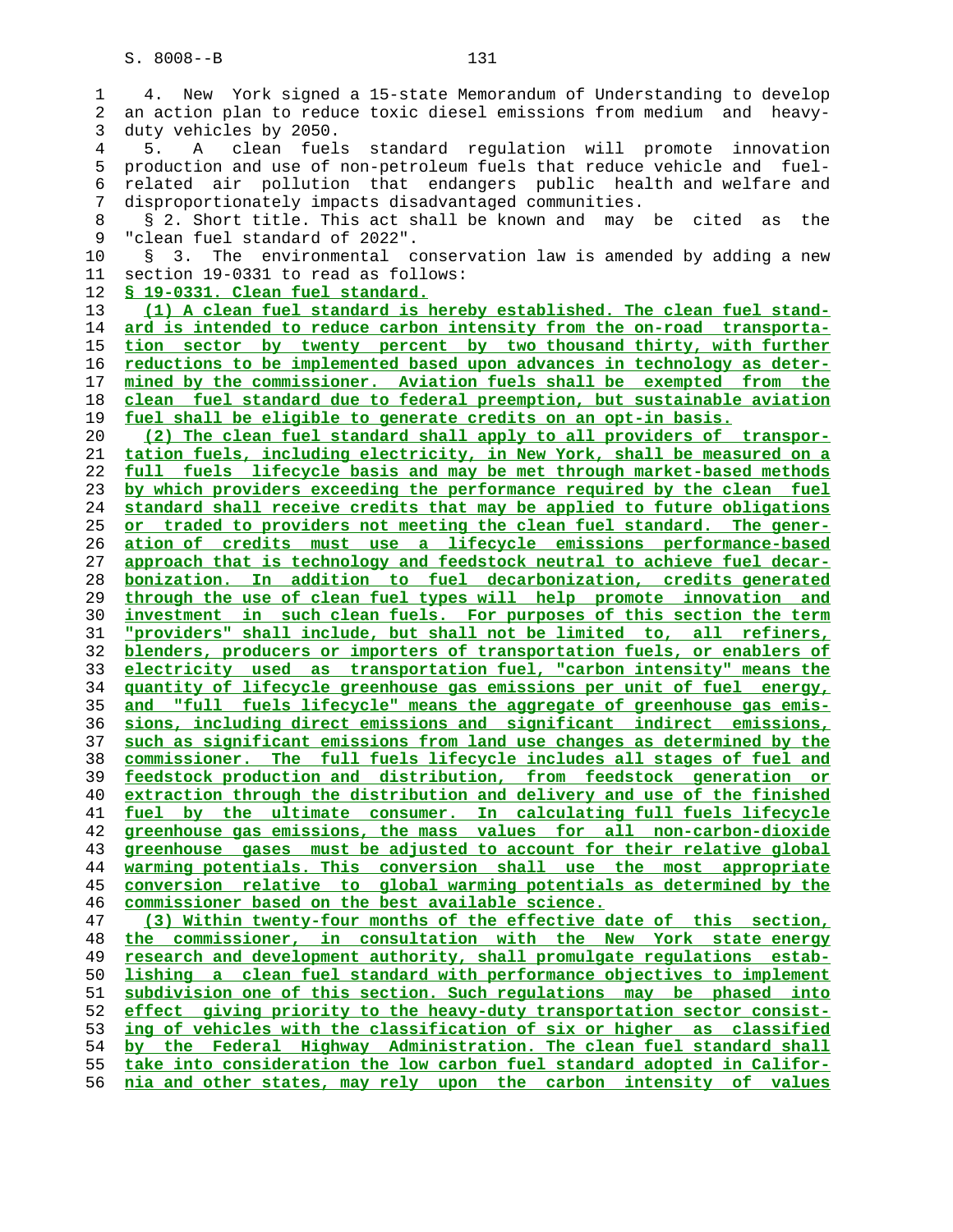| 1   | established for transportation fuels in such states and shall include        |
|-----|------------------------------------------------------------------------------|
| 2   | coordination with other Northeastern states to promote regional              |
| 3   | reductions in greenhouse gas emissions.                                      |
| 4   | (4) The regulations adopted pursuant to this section shall include           |
| 5   | fees for the registration of providers to offset the costs associated        |
| 6   | with implementation of the clean fuel standard.                              |
| 7   | (5) Within twenty-four months following the adoption of regulations          |
| 8   | implementing a clean fuel standard, the commissioner shall report to the     |
| 9   | legislature regarding the implementation of the program, the reductions      |
| 10  | in greenhouse gas emissions that have been achieved through the clean        |
| 11  | fuel standard and targets for future reductions in greenhouse gas emis-      |
| 12  | sions from the transportation sector.                                        |
| 13  | (6) Nothing in this section shall preclude the department from enact-        |
| 14  | ing or maintaining other programs to reduce greenhouse gas emissions         |
| 15  | from the transportation sector.                                              |
| 16  | § 4. This act shall take effect immediately.                                 |
|     |                                                                              |
| 17  | PART VVV                                                                     |
|     |                                                                              |
| 18  | Section 1. The tax law is amended by adding a new section 180 to read        |
| 19  | as follows:                                                                  |
| 20  | § 180. Independent analysis. 1. The department shall contract with a         |
| 21  | certified public accounting firm for the provision of an independent,        |
| 22  | comprehensive, analysis of each tax credit, tax deduction and tax incen-     |
| 23  | tive established in this chapter or any other chapter of the law which       |
| 24  | relates to increasing economic development including, but not limited        |
| 25  | to, increasing employment, developing the state's workforce, increasing      |
| 26  | existing business activity or attracting new business to the state.          |
| 27  | Such analysis shall be performed in accordance with generally accepted       |
| 28  | government auditing standards. Such analysis shall be directed at the        |
| 29  | relevant and appropriate state agencies, commissions, and other govern-      |
| 30  | ment run entities, and shall not include an analysis of individual           |
| 31  | private entities or individual taxpayers. Such analysis shall include,       |
| 32  | but not be limited to, a complete and thorough evaluation of the return      |
| 33  | on investment for each tax credit, tax deduction and tax incentive. For      |
| 34  | the purposes of this section, "return on investment" means: (a) the          |
| 35  | effects on job creation by each tax credit, tax deduction and tax incen-     |
| 36  | tive; and (b) whether the expenditures by the state on each tax credit,      |
| 37  | tax deduction or tax incentive result in an increase or decrease in tax      |
| 38  | revenues for the state.                                                      |
| 39  | 2. Prior to the analysis pursuant to subdivision one of this section,        |
| 40  | the certified public accounting firm that the department contracts with      |
| 41  | may solicit input from leaders in the business community, organized          |
| 42  | labor and economic development reform stakeholders, including, but not       |
| 43  | <u>limited to representatives from nonprofits and academic institutions.</u> |
| 44  | 3. Such analysis shall be completed and submitted to the department no       |
| 45  | later than January first, two thousand twenty-three and shall be posted      |
| 46  | publicly on the department's website within thirty days of submission to     |
| 47  | the department. The analysis shall also be submitted to the governor,        |
| 48  | the temporary president of the senate, the speaker of the assembly, and      |
| 49  | the chair of the senate finance committee and the chair of the assembly      |
| 50  | ways and means committee.                                                    |
| 51  | 4. The certified independent public accounting firm providing the            |
| 52  | department's, comprehensive analysis shall adhere to the requirements in     |
| 53  | paragraphs (a), (b) and (c) of this subdivision; provided, however, the      |
| E A |                                                                              |

**department may contract with an accounting firm notwithstanding para-**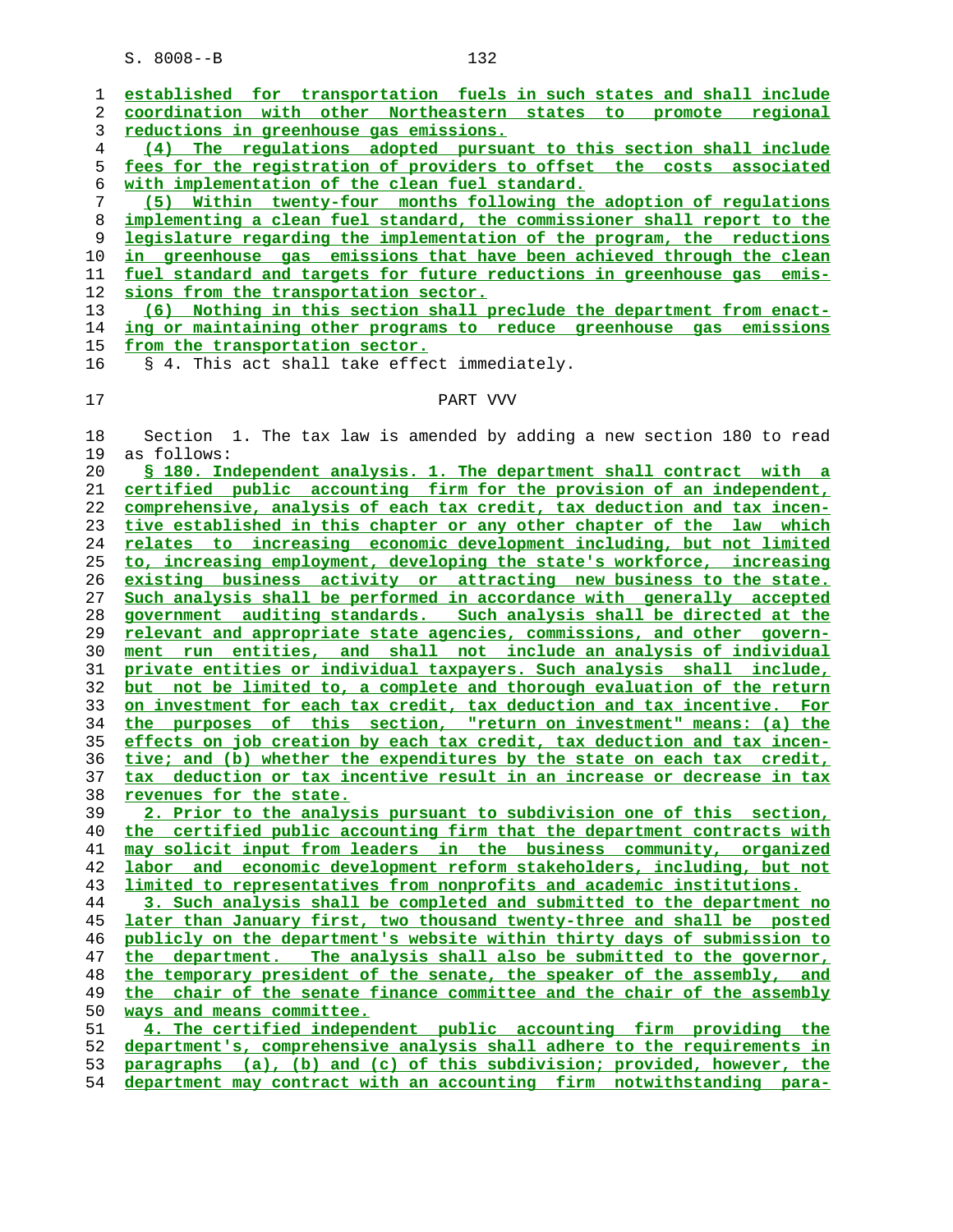| ı  | graphs (a), (b) and (c) of this subdivision upon a written determination        |
|----|---------------------------------------------------------------------------------|
| 2  | by the commissioner which shall detail that such accounting firm was            |
| 3  | awarded such contract on the basis that no accounting firm meets the            |
| 4  | requirements set forth in paragraphs (a), (b) and (c) of this subdivi-          |
| 5  | sion.                                                                           |
| 6  | (a) Such certified independent public accounting firm shall be prohib-          |
| 7  | ited from providing analysis services to the department if the analysis         |
| 8  | partner having primary responsibility for the analysis, or the analysis         |
| 9  |                                                                                 |
|    | partner responsible for reviewing the analysis, has performed analysis          |
| 10 | services for the department in the past three fiscal years.                     |
| 11 | (b) Such certified independent public accounting firm shall be prohib-          |
| 12 | ited from performing any non-analysis services to the department contem-        |
| 13 | poraneously with the analysis, including: (1) bookkeeping or other              |
| 14 | services related to the accounting records or financial statements of           |
| 15 | such department; (2) financial information systems design and implemen-         |
| 16 | tation; (3) appraisal or valuation services, fairness opinions, or              |
| 17 | <u>contribution-in-kind reports; (4) actuarial services; (5) internal anal-</u> |
| 18 | ysis outsourcing services; (6) management functions or human services;          |
| 19 | (7) broker or dealer, investment advisor, or investment banking                 |
| 20 | services; and (8) legal services and expert services unrelated to the           |
| 21 | analysis.                                                                       |
| 22 | (c) Such certified independent public accounting firm shall be prohib-          |
| 23 | ited from providing analysis services to the department if an employee          |
| 24 | assigned to the analysis has performed analysis services for the depart-        |
| 25 | ment or has been employed by the department in the past three fiscal            |
| 26 | years.                                                                          |
|    |                                                                                 |
| 27 | § 2. This act shall take effect immediately.                                    |
| 28 | PART WWW                                                                        |
| 29 | Section 1. Short title. This act shall be known and may be cited as             |
| 30 |                                                                                 |
|    | the "working to implement reliable and equitable deployment of broadband        |
| 31 | act (WIRED broadband act)".                                                     |
| 32 | The economic development law is amended by adding a new article<br>2.<br>Š.     |
| 33 | 26 to read as follows:                                                          |
| 34 | <b>ARTICLE 26</b>                                                               |
| 35 | DIVISION of BROADBAND DEVELOPMENT                                               |
| 36 | Section 500. Definitions.                                                       |
| 37 | 501. Division of broadband development.                                         |
| 38 | 502. Power and duties of the division of broadband development.                 |
| 39 | 503. Assistance of other agencies.                                              |
| 40 | 504. Broadband development advisory board; creation.                            |
| 41 | 505. Rules and regulations.                                                     |
| 42 | 506. ConnectAll deployment program.                                             |
| 43 | 507. ConnectAll municipal assistance program.                                   |
| 44 | 508. ConnectAll innovation grants program.                                      |
| 45 | 509. ConnectAll digital literacy grants program.                                |
| 46 | 510. ConnectAll affordable housing broadband assistance program.                |
| 47 | 511. Audit of New NY Broadband Program.                                         |
| 48 | 512. New NY Broadband Program; transfer.                                        |
| 49 | § 500. Definitions. The following definitions apply throughout this             |
|    | article unless the context clearly requires otherwise:                          |
| 50 |                                                                                 |
| 51 | "Advisory board" or "board" shall mean the broadband development                |
| 52 | advisory board created by this article.                                         |
| 53 | 2. "Broadband", "broadband service", or "broadband internet" shall              |
| 54 | mean a mass-market retail service that provides the capability to trans-        |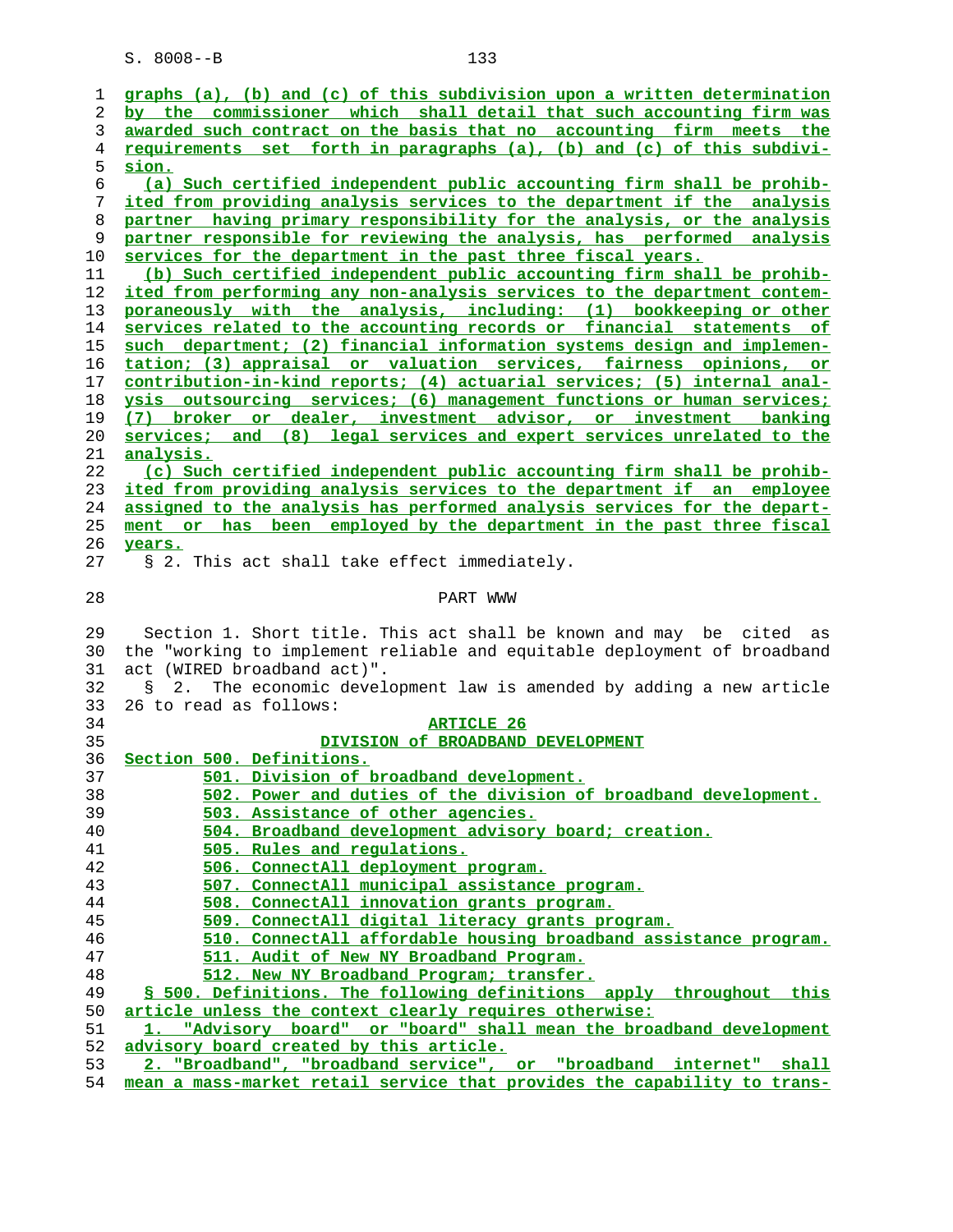| ı  | mit data to and receive data from all or substantially all internet            |
|----|--------------------------------------------------------------------------------|
| 2  | endpoints, including any capabilities that are incidental to and enable        |
| 3  | the operation of the communications service, but shall not include dial-       |
| 4  | up service. For the purposes of this article, unless specified other-          |
| 5  | wise, a service with speeds lower than 100 megabits per second (mbps)          |
| 6  | for download and at least 10 mbps for upload shall not be considered           |
| 7  | broadband.                                                                     |
| 8  | 3. "Division" shall mean the division of broadband development created         |
| 9  | by this article.                                                               |
| 10 | \$ 501. Division of broadband development. There is hereby created             |
| 11 | within the department a division of broadband development. The director        |
| 12 | of such division shall be appointed by the governor, with the advice and       |
| 13 | consent of the senate, and shall report directly to the commissioner on        |
| 14 | the activities of the division, and shall hold office at the pleasure of       |
| 15 | the commissioner. The commissioner may appoint such officers, employees,       |
| 16 | agents, consultants and special committees as he or she may deem neces-        |
| 17 | sary to carry out the provisions of this article and prescribe their           |
| 18 | duties. Vacancy occurring otherwise than by expiration of term shall be        |
| 19 | filled in the same manner as original appointment for the balance of the       |
| 20 | unexpired term, provided the governor shall designate an acting director       |
| 21 | for a period not to exceed six months or until a successor director has        |
| 22 | been confirmed by the senate, whichever comes first.                           |
| 23 | § 502. Powers and duties of the division of broadband development. The         |
|    |                                                                                |
| 24 | division shall have the power and duty to:                                     |
| 25 | 1. Coordinate the activities of all state agencies performing func-            |
| 26 | tions affecting the deployment and accessibility of the internet in the        |
| 27 | state;                                                                         |
| 28 | 2. Conduct investigations, research, studies and analyses of matters           |
| 29 | affecting deployment, accessibility and adoption of the internet;              |
| 30 | 3. Provide advisory assistance to municipalities, state and local              |
| 31 | <u>authorities, and entities established pursuant to section ninety-nine-y</u> |
| 32 | of the general municipal law to expand access to reliable broadband;           |
| 33 | 4. Establish and implement the ConnectAll programs as established in           |
| 34 | sections five hundred six, five hundred seven, five hundred eight, five        |
| 35 | hundred nine, and five hundred ten of this article, within amounts             |
| 36 | appropriated therefor, pursuant to quidelines and requlations promulgat-       |
| 37 | ed by the commissioner;                                                        |
| 38 | <u>5. Maintain records and oversight of the assistance provided by the</u>     |
| 39 | state agencies for the development of broadband;                               |
| 40 | 6. Conduct investigations, research, studies and analyses of anti-com-         |
| 41 | petitive behavior in internet service providers' markets, and the lack         |
| 42 | consumer choice, and promote competition in the industry and the<br>оf         |
| 43 | deployment of open-access infrastructure;                                      |
| 44 | 7. Study gaps in adoption, access and utilization of broadband in              |
| 45 | urban centers and recommend policy and legislative changes to address          |
| 46 | such gaps;                                                                     |
| 47 | 8. Increase awareness of and enrollment in state or federal internet           |
| 48 | subsidy programs;                                                              |
| 49 | 9. Work with the state education department and private partners to            |
| 50 | ensure schools, libraries and other locations with public and communal         |
| 51 | internet, have access to reliable high-speed broadband, and to assist          |
| 52 | school districts in ensuring availability of affordable broadband              |
| 53 | services to students for remote learning; and                                  |
| 54 | 10. Implement the statewide broadband policy developed by the advisory         |
| 55 | board, in consultation with the public service commission.                     |
|    |                                                                                |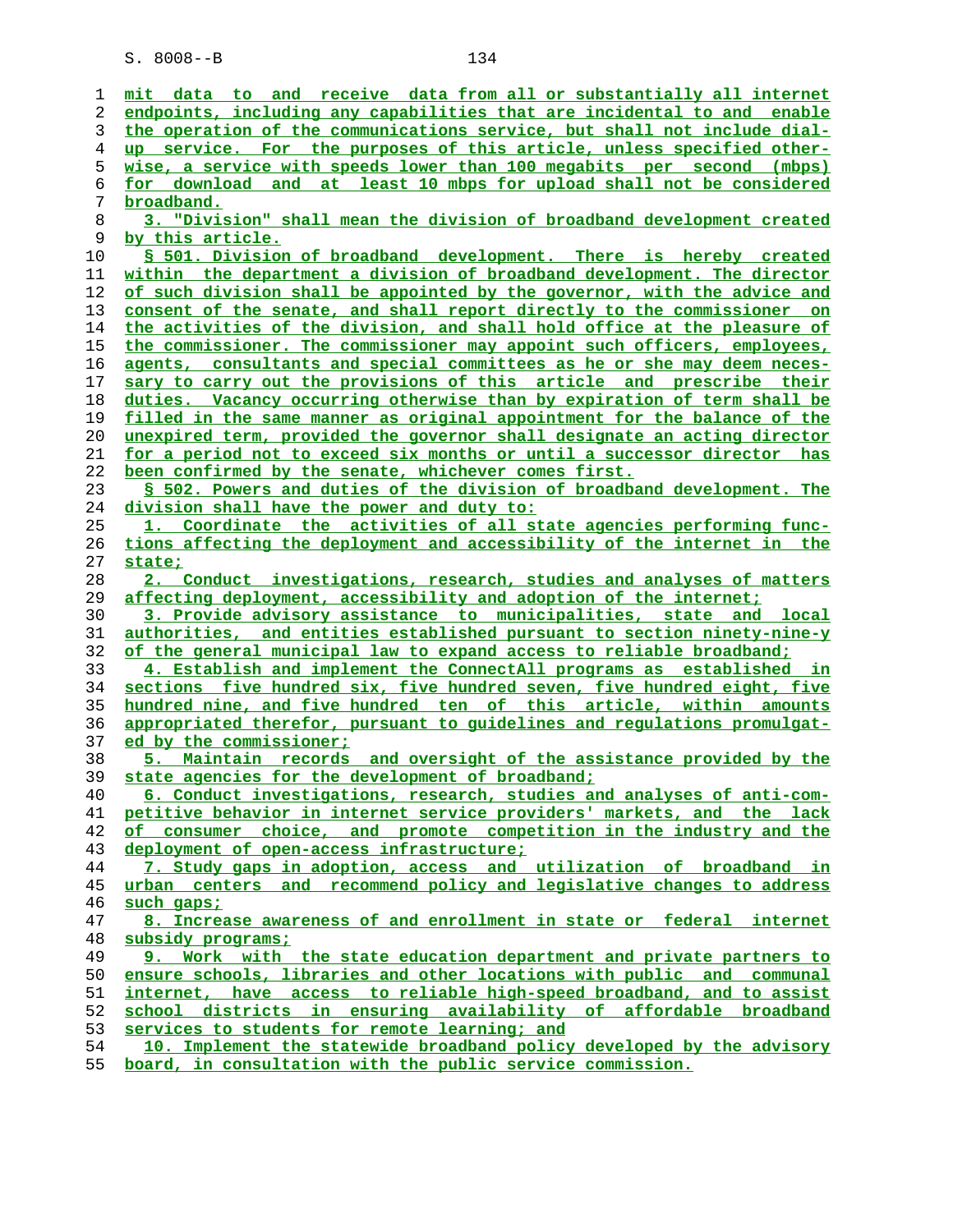| 1  | § 503. Assistance of other agencies. To effectuate the purposes of       |
|----|--------------------------------------------------------------------------|
| 2  | this article, the commissioner may request and shall receive from any    |
| 3  | department, division, board, bureau, commission or other agency of the   |
| 4  | state or from any public corporation or district, and the same are       |
| 5  | authorized to provide, such assistance, services and data as will enable |
| 6  | the office to properly carry out its functions, powers and duties here-  |
| 7  | under.                                                                   |
| 8  | \$ 504. Broadband development advisory board; creation. 1. There is      |
| 9  | hereby created in the division of broadband development a broadband      |
|    |                                                                          |
| 10 | development advisory board. The board shall consist of eleven members,   |
| 11 | nine of which are to be appointed by the governor with the advice and    |
| 12 | consent of the senate. The commissioners of the department of public     |
| 13 | service and the state education department shall serve as ex-officio     |
| 14 | members. The governor shall designate a chairperson from the members of  |
| 15 | the advisory board, to serve as such at the pleasure of the governor. In |
| 16 | appointing the members of the advisory board the governor shall ensure   |
| 17 | that at least six of the members are individuals who have substantial    |
| 18 | expertise in telecommunications policy, broadband development, grant-    |
| 19 | making, and/or internet regulation, at least one member with substantial |
| 20 | expertise in labor relations, and compliance in the broadband deployment |
| 21 | sector, and at least one member with substantial expertise in accounting |
| 22 | controls and audits.                                                     |
| 23 | 2. All members of the advisory board, other than the ex-officio          |
| 24 | members, shall serve for terms of three years, such terms to commence on |
| 25 | May first, and expire on April thirtieth; provided, however, that of the |
| 26 | six members first appointed three shall be appointed for one-year terms  |
| 27 | expiring on April thirtieth, two thousand twenty-three, three shall be   |
| 28 | appointed for two-year terms expiring on April thirtieth, two thousand   |
| 29 | twenty-four, three shall be appointed for three-year terms expiring on   |
| 30 | April thirtieth, two thousand twenty-five, and every three years there-  |
| 31 | after. Any vacancies occurring otherwise than by expiration of term      |
| 32 | shall be filled in the same manner as original appointments for the      |
| 33 | balance of the unexpired term, provided the governor shall designate an  |
| 34 | acting member for a period not to exceed six months or until a successor |
| 35 | has been confirmed by the senate, whichever comes first.                 |
| 36 | 3. The advisory board shall meet regularly at least twice in each        |
| 37 | year. Special meetings may be called by its chairperson and shall be     |
| 38 | called by the chairperson at the request of the director of the division |
| 39 | of broadband development.                                                |
| 40 | 4. No member of the advisory board shall be disqualified from holding    |
| 41 | any other public office or employment, nor forfeit any such office or    |
| 42 | employment by reason of appointment hereunder, notwithstanding the       |
| 43 | provisions of any general, special or local law, ordinance or city char- |
| 44 | ter.                                                                     |
| 45 | 5. The members of the advisory board shall receive no compensation for   |
|    | their services but shall be allowed their actual and necessary expenses  |
| 46 | incurred in the performance of their duties hereunder.                   |
| 47 |                                                                          |
| 48 | 6. The board shall have the power and duty to:                           |
| 49 | advise the commissioner in carrying out the functions, powers and<br>(a) |
| 50 | duties of the division, as set forth in this article;                    |
| 51 | (b) advise the commissioner, the governor, and the legislature           |
| 52 | concerning recommended legislation, or changes thereof, necessary to     |
| 53 | promote expansion and development of reliable, affordable and accessible |
| 54 | high-speed broadband;                                                    |
| 55 | (c) advise the commissioner, the governor, and the legislature           |
| 56 | concerning existing laws, rules, regulations and practices of state      |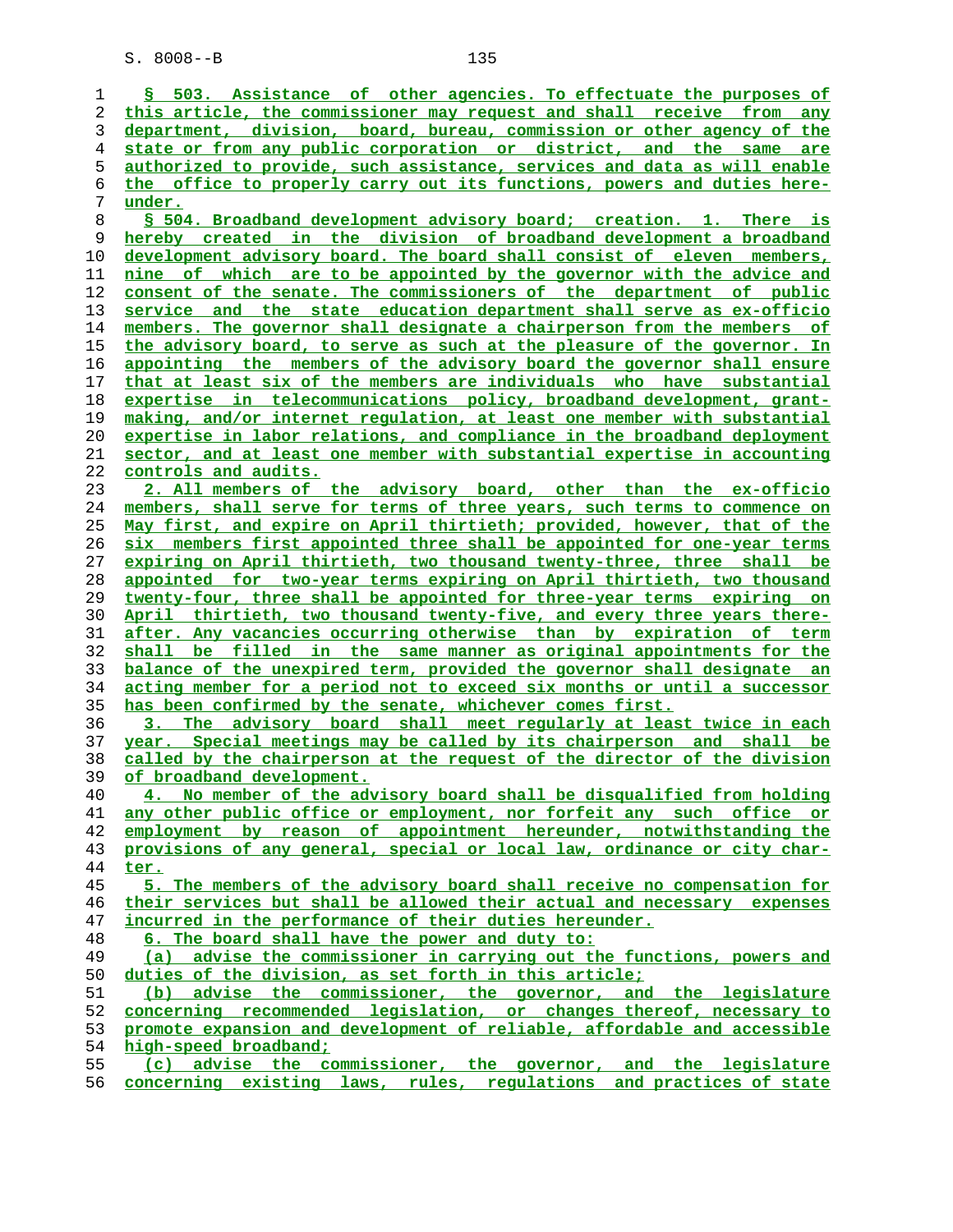| 1              | agencies which are counter-productive or inimical to promote expansion                                        |
|----------------|---------------------------------------------------------------------------------------------------------------|
| 2              | and development of reliable, affordable and accessible high-speed broad-                                      |
| 3              | band;                                                                                                         |
| $\overline{4}$ | (d) advise the commissioner, the governor, and the legislature                                                |
| 5              | <u>concerning the development of inter-governmental cooperation among agen-</u>                               |
| 6              | cies of the federal, state and local governments and cooperation between                                      |
| 7              | private industry and government so as to promote expansion, development                                       |
| 8              | and continued provision of reliable, affordable, and accessible high-                                         |
| 9              | speed broadband;                                                                                              |
| 10             | (e) advise the commissioner, the governor, and the legislature on                                             |
| 11             | addressing the lack of consumer choice, increasing competition in the                                         |
| 12             | broadband industry, and promoting open-access infrastructure;                                                 |
| 13             | (f) recommend to the commissioner, in consultation with the division                                          |
| 14             | of broadband development, guidelines and/or regulations for implementa-                                       |
| 15             | tion of the ConnectAll programs pursuant to sections five hundred six,                                        |
| 16             | five hundred seven, five hundred eight and five hundred nine of this                                          |
| 17             | article including but not limited to the requirements set forth in such                                       |
| 18             | sections;                                                                                                     |
| 19             | (g) recommend to the commissioner, in consultation with the division                                          |
| 20             | of housing and community renewal, quidelines and/or requlations for                                           |
| 21             | implementation of the ConnectAll affordable housing broadband assistance                                      |
| 22             | program established pursuant to section five hundred ten of this arti-                                        |
| 23             | cle, including but not limited to, the requirements set forth therein;                                        |
| 24             | (h) in consultation with the public service commission, and using the                                         |
| 25             | study and maps produced pursuant to section two hundred twenty-four-c of                                      |
| 26             | the public service law and the definitions provided therein, designate,                                       |
| 27             | and periodically update, the appropriate locations in the state as                                            |
| 28             | served, unserved and underserved for the purposes of any programs estab-                                      |
| 29             | lished by the division;                                                                                       |
| 30             | (i) advise the commissioner, the governor, and the legislature on                                             |
| 31             | development of wireless and cellular services, including deployment of                                        |
| 32<br>33       | small cell networks for access to 5G; and<br>(i) in consultation with the public service commission, develop, |
| 34             | publish, and periodically update, a statewide broadband policy that:                                          |
| 35             | (i) supports the development of infrastructure to support universal                                           |
| 36             | access to reliable high-speed broadband;                                                                      |
| 37             | (ii) stimulates competition among internet service providers, to                                              |
| 38             | improve quality and reduce cost for both business and residential users;                                      |
| 39             | (iii) increases digital literacy, adoption and use of high-speed                                              |
| 40             | broadband and reduces digital divide;                                                                         |
| 41             | (iv) incorporates affordable broadband service in affordable housing                                          |
| 42             | projects; and                                                                                                 |
| 43             | (v) identifies regulatory obstacles and provides recommendations to                                           |
| 44             | streamline regulations or enforcement practices.                                                              |
| 45             | 7. The commissioner shall provide the board with such staff assistance                                        |
| 46             | and support services as necessary for the board to perform the functions                                      |
| 47             | required of it under this section.                                                                            |
| 48             | § 505. Rules and regulations. The commissioner shall adopt rules and                                          |
| 49             | regulations to effectuate the purposes of this article. The broadband                                         |
| 50             | development advisory board shall recommend to her or him criteria for                                         |
| 51             | inclusion therein.                                                                                            |
| 52             | § 506. ConnectAll deployment program. 1. Definitions. As used in this                                         |
| 53             | section, the following terms shall have the following meanings:                                               |
| 54             | (a) "Applicant" shall mean any entities requesting grants for one or                                          |
| 55             | more eligible projects, including but not limited to:                                                         |
| 56             | $(i)$ One or more incorporated organizations:                                                                 |

**(i) One or more incorporated organizations;**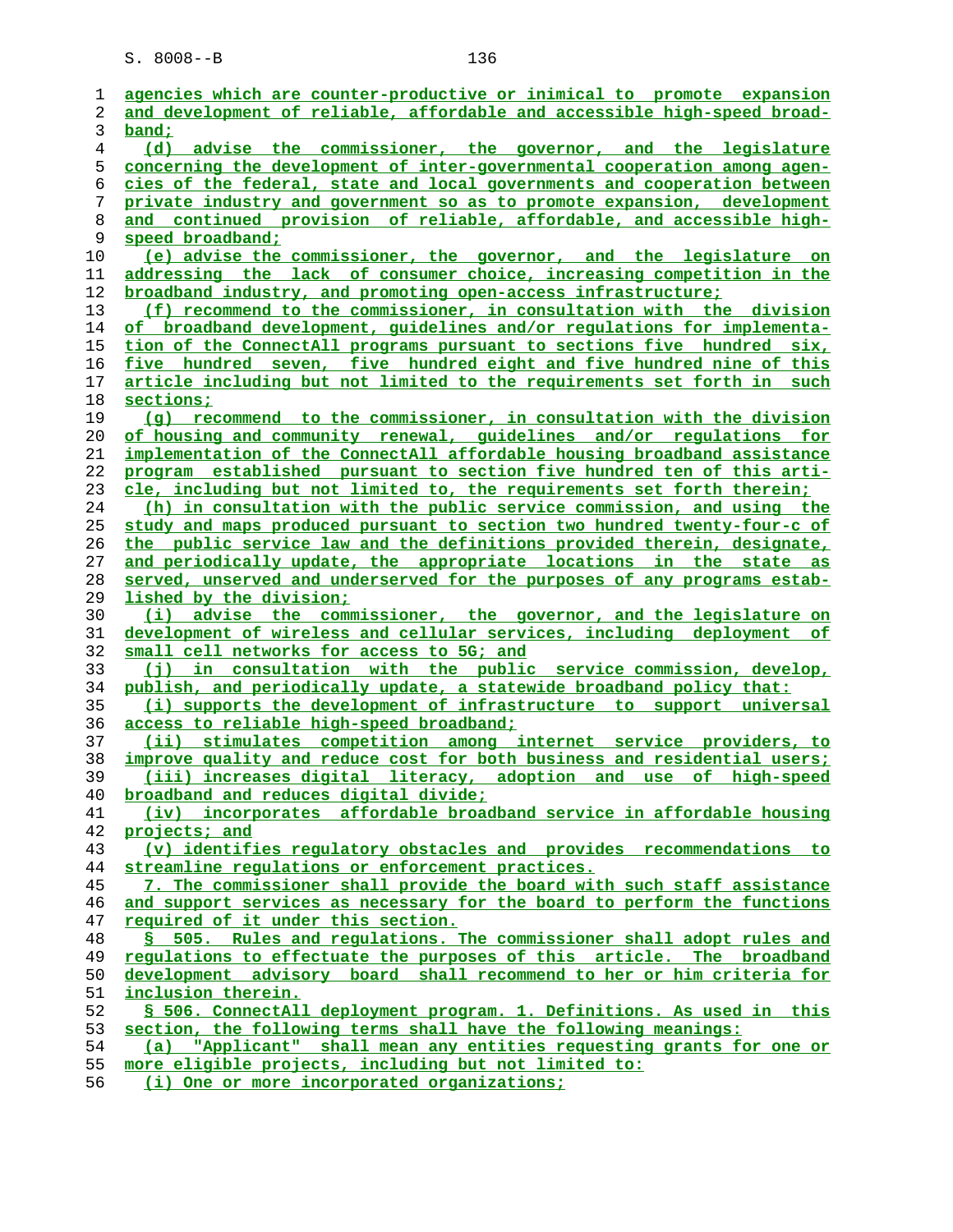| 1              | (ii) Native American tribes or tribal organizations;                                                                |
|----------------|---------------------------------------------------------------------------------------------------------------------|
| $\overline{c}$ | (iii) A local unit of government, or a group of multiple units of                                                   |
| 3              | qovernment;                                                                                                         |
| $\overline{4}$ | (iv) A cooperative, private corporation or limited liability company,                                               |
| 5              | <u>organized on a for-profit or not-for-profit basis; or</u>                                                        |
| 6              | (v) A group of public and/or private sector partners.                                                               |
| 7              | (b) "Program" shall mean the ConnectAll deployment program established                                              |
| 8              | pursuant to subdivision two of this section.                                                                        |
| 9              | (c) "Project" shall mean an applicant's underlying proposal to develop                                              |
| 10             | infrastructure necessary to provide access to broadband, as prescribed                                              |
| 11             | in this program and consistent with the regulations promulgated by the                                              |
| 12             | commissioner therefor.                                                                                              |
| 13             | (d) "Last-mile" shall mean communications infrastructure that bridges                                               |
| 14             | the transmission distance between the internet service provider's                                                   |
| 15             | network and the customer premises equipment.                                                                        |
| 16             | (e) "Middle-mile" shall mean open-access communications infrastructure                                              |
| 17             | that connects last-mile networks to global internet networks.                                                       |
| 18             | (f) "Unserved" shall mean any location which has no access to fixed                                                 |
| 19             | wireless service or wired service with download speeds of 25 mbps or                                                |
| 20             | more.                                                                                                               |
| 21             | (g) "Underserved" shall mean any location which has access to fixed                                                 |
| 22             | wireless service or wired service with download speeds of 25 mbps or                                                |
| 23             | more but less than 100 mbps.                                                                                        |
| 24             | (h) "Served" shall mean any location which has access to fixed wire-                                                |
| 25             | less service or wired service with download speeds of 100 mbps or more.                                             |
| 26             | 2. Establishment. The ConnectAll deployment program is hereby estab-                                                |
| 27             | lished to provide grant funding to applicants to build infrastructure                                               |
| 28             | necessary to provide broadband services to unserved and underserved                                                 |
| 29             | locations in the state as designated by the board.                                                                  |
| 30             | 3. Authorization. The division is hereby authorized, using funds                                                    |
| 31             | appropriated for such purpose, to issue grants to facilitate broadband                                              |
| 32             | deployment to expand access and availability of broadband internet to                                               |
| 33             | unserved and underserved locations in the state, pursuant to quidelines                                             |
| 34             | and regulations promulgated by the commissioner at the recommendation of                                            |
| 35             | the advisory board to effectuate the purposes herein.                                                               |
| 36             | 4. Eligible projects. Grants from this program shall only be awarded                                                |
| 37             | to projects that:                                                                                                   |
| 38             | (a) (i) constitute entirely of middle-mile and last-mile deployment                                                 |
| 39             | necessary to provide internet service to unserved and underserved                                                   |
| 40             | locations in the state as designated by the board;                                                                  |
| 41             | (ii) upgrade existing internet service in underserved areas of the                                                  |
| 42             | state, where the applicant can demonstrate to the division's satisfac-                                              |
| 43             | tion that the project is necessary to reach minimum service requirements                                            |
| 44             | of the program pursuant to paragraph (b) of this subdivision; or                                                    |
| 45             | (iii) Are necessary to provide internet services to libraries, hospi-                                               |
| 46             | tals, schools, or public buildings with public or communal access to the                                            |
| 47             | internet, and deemed to be in the public interest by the division;                                                  |
| 48             | (b) Provide at minimum reliable internet service with consistent                                                    |
| 49             | speeds of at least 100 mbps for download and at least 10 mbps for                                                   |
| 50             | upload, unless this requirement is waived for a specific project or                                                 |
| 51             |                                                                                                                     |
|                | location and a different speed level is approved by the division, but                                               |
| 52             | under no circumstances less than 25 mbps download and 3 mbps upload;                                                |
| 53             | (c) Do not, and shall not in the future, impose caps on bandwidth<br>usage on the service provided to the end-user; |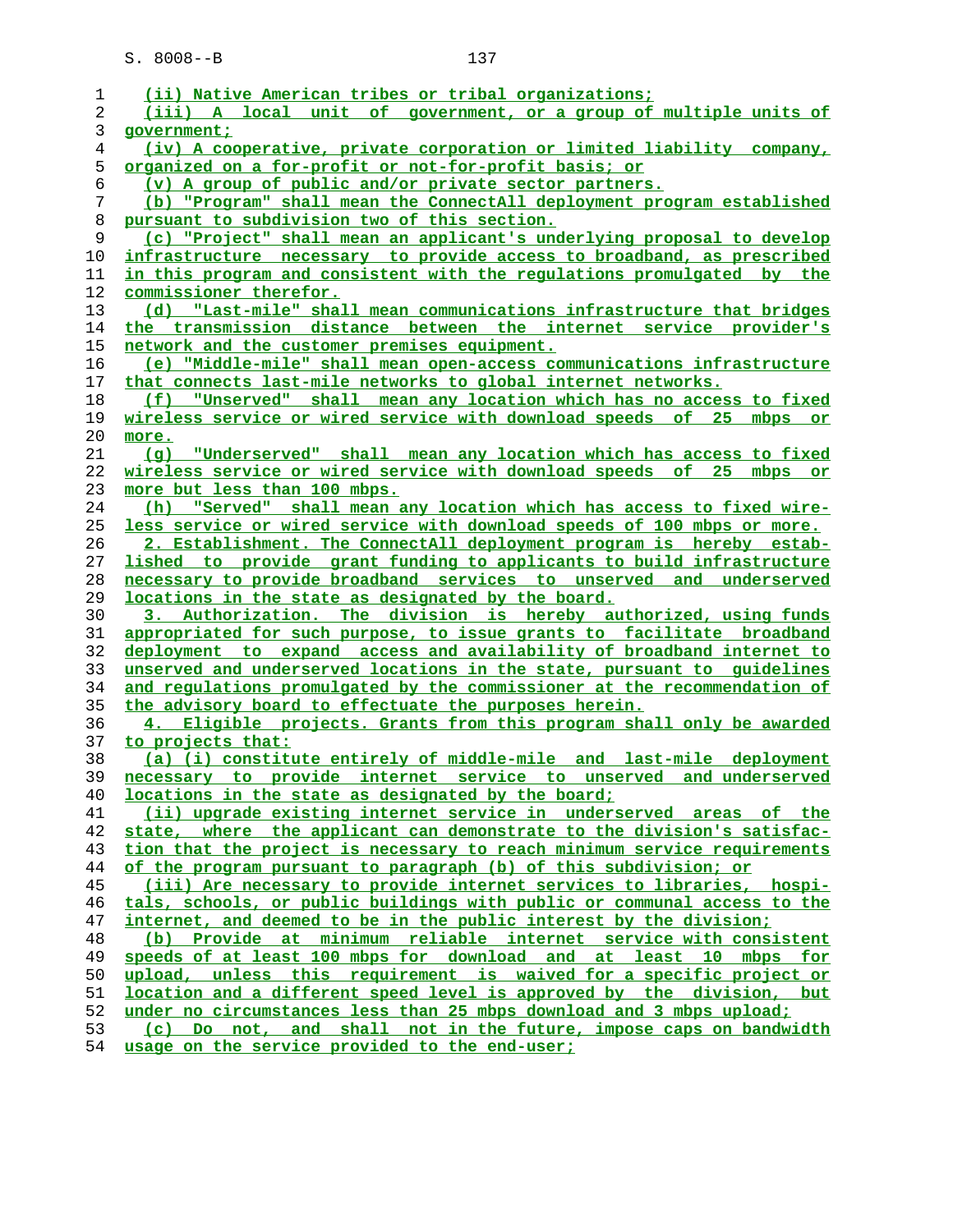| (d) Provide the service required under this program at prices consist-                       |
|----------------------------------------------------------------------------------------------|
| ent with the price structure established by the advisory board for the                       |
| region; and                                                                                  |
| (e) Solely utilize fiber-to-the-home, unless the division, upon                              |
| receiving a written request including explanation of the cost and tech-                      |
| nical feasibility factors that make fiber-to-the-home unviable or                            |
| unsuitable, approves the use of other technologies for any part of the                       |
| project.                                                                                     |
|                                                                                              |
| 5. Selection criteria and requirements. (a) In order to be eligible                          |
| for any grant or form of financial support under the program, an appli-                      |
| cant shall:                                                                                  |
| (i) Demonstrate the need for the funding to undertake the project, and                       |
| the necessity of the project to provide services to unserved and under-                      |
| served areas consistent with the requirements of the program;                                |
| (ii) Demonstrate suitable fiscal, technical, operational, and manage-                        |
| ment capabilities to the satisfaction of the division;                                       |
| (iii) Provide a completion date and make a commitment to complete the                        |
| project, as prescribed by the division;                                                      |
| (iv) Be in substantial compliance with applicable federal, state<br>and                      |
| local laws, requlations, codes and requirements; and                                         |
| (v) Provide data regarding their workforce plan as requested by the                          |
| division, including but not limited to:                                                      |
| (1) Whether the workforce will be directly employed or whether work                          |
| will be performed by a subcontracted workforce;                                              |
| (2) The entities that the proposed subgrantee plans to subcontract                           |
| with in carrying out the proposed work;                                                      |
| (3) The job titles and size of the workforce required to carry out the                       |
|                                                                                              |
|                                                                                              |
| proposed work over the course of the project and the entity that will                        |
| employ each portion of the workforce; and                                                    |
| (4) For each job title required to carry out the proposed work:                              |
| (A) a description of safety training, certification, licensure                               |
| requirements, and/or in-house training program with established require-                     |
| ments tied to certifications, titles, and uniform wage scales;                               |
| (B) a description of information on the professional certifications                          |
| and/or in-house training in place to ensure that deployment is done at a                     |
| high standard;                                                                               |
| (C) a description of wages, including overtime rates, and benefits;                          |
| and                                                                                          |
| (D) a description of applicable wage scales and descriptions<br>of how                       |
| wages are calculated.                                                                        |
| (b) Grants awarded from this program shall be used for funding:                              |
| (i) the cost of construction and improvement of middle-mile networks,                        |
| equipment, or other investments required to deliver last-mile service to                     |
| unserved or underserved locations in the state;                                              |
| (ii) reimbursement of up to fifty percent of the maintenance and oper-                       |
| ational expenses of the project for the first year of operation after                        |
| completion of the project;                                                                   |
| (iii) the cost of long-term leases, defined as leases for a duration                         |
| longer than one year, of facilities required to provide broadband                            |
| service consistent with the program requirements;                                            |
| (iv) reasonable make-ready expenses incurred as a result of providing                        |
| broadband service;                                                                           |
| (v) reasonable indirect costs associated with the grant application                          |
| and implementation of the project as approved by the division; and/or                        |
| (vi) any other expenses the division may deem reasonable, and neces-<br>sary to the project. |
|                                                                                              |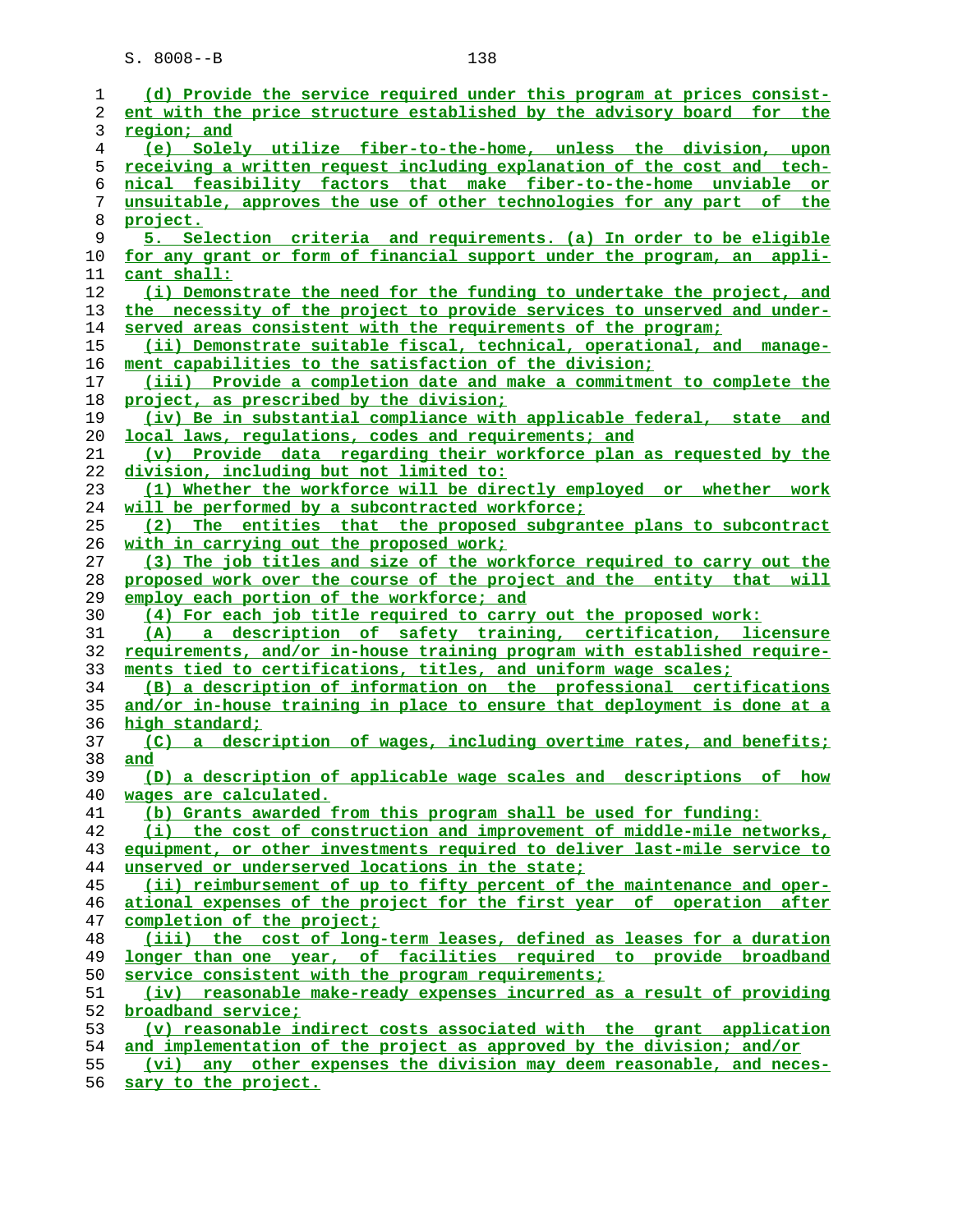| 1              | (c) Expenses incurred prior to the date of the grant award announce-     |
|----------------|--------------------------------------------------------------------------|
| 2              | ment shall not be eligible use of funds under this program.              |
| 3              | (d) Preference shall be given to proposals that:                         |
| $\overline{4}$ | (i) provide service to locations in unserved areas as designated by      |
| 5              | the advisory board;                                                      |
| 6              | (ii) provide service to locations with communal or public broadband      |
| 7              | including but not limited to libraries, schools, healthcare facilities,  |
| 8              | municipal buildings, and public spaces; or                               |
| 9              | (iii) are accompanied by a written recommendation from the relevant      |
| 10             | municipality or regional economic development council explaining, to the |
| 11             | satisfaction of the division, the immediate need for such project.       |
| 12             |                                                                          |
|                | (e) Preference shall be given to applicants who can demonstrate, to      |
| 13             | the division's satisfaction, that the workforce performing the contract  |
| 14             | <u> will:</u>                                                            |
| 15             | (i) have high standards of workplace safety practices, safety train-     |
| 16             | ing, certification, and/or licensure for all relevant workers, for exam- |
| 17             | ple, a ten or more hour course under the United States department of     |
| 18             | labor's outreach training program, aerial and confined space training,   |
| 19             | traffic control, excavation and trenching safety, or other training as   |
| 20             | relevant depending on title and work;                                    |
| 21             | (ii) have a high level of training tied to certifications, titles,       |
| 22             | and/or uniform wage scales to ensure that deployment is done at a high   |
| 23             | standard including, apprenticeship or in-house training on fiber splic-  |
| 24             | ing, placing, pulling, and hanging fiber, fiber optic association's      |
| 25             | certified fiber optic technician certification, and the building indus-  |
| 26             | try consulting service international certifications;                     |
| 27             | (iii) have policies that support job pipelines for locally-based and     |
|                |                                                                          |
| 28             | traditionally marginalized communities;                                  |
| 29             | (iv) have the relevant work performed by a directly employed workforce   |
| 30             | or employer that has policies and/or practices to ensure that any        |
| 31             | employees of contractors used meet the criteria as described above; and  |
| 32             | (v) have robust compliance with workplace protections including the      |
| 33             | Occupational Safety and Health Act, the Fair Labor Standards Act, Title  |
| 34             | VII of the Civil Rights Act of 1964, and state labor and employment      |
| 35             | laws, or have mitigated violations with labor compliance agreements; and |
| 36             | the applicant will have measures in place to ensure future labor compli- |
| 37             | ance.                                                                    |
| 38             | 6. Private match. The division shall not require a private match of      |
| 39             | more than ten percent of the cost of the project. A private match of     |
| 40             | over ten percent shall not be used as a factor to determine preference   |
| 41             | in awarding grants under the program.                                    |
| 42             | 7. Application and approval process. (a) The division shall establish    |
| 43             | the procedures and set a time period to solicit, receive and evaluate    |
| 44             | applications to the program consistent with the regulations and guide-   |
| 45             | lines provided by the commissioner.                                      |
| 46             | (b) As part of the application each applicant shall provide sufficient   |
|                |                                                                          |
| 47             | documentation in a manner prescribed by the division to demonstrate      |
| 48             | suitability of the project for grant funding under the program and       |
| 49             | commit to providing such documentation as may be needed by the division  |
| 50             | to ensure compliance.                                                    |
| 51             | (c) All awards shall be subject to continued oversight of disbursement   |
| 52             | by the division, and to any recapture terms set by the division.         |
| 53             | 8. Consumer choice. The division shall ensure that a project receiving   |
| 54             | assistance under this program does not limit or make difficult the       |
| 55             | provision of broadband services by internet service providers other than |
|                |                                                                          |

**the awardee and does not limit consumer choice for the future.**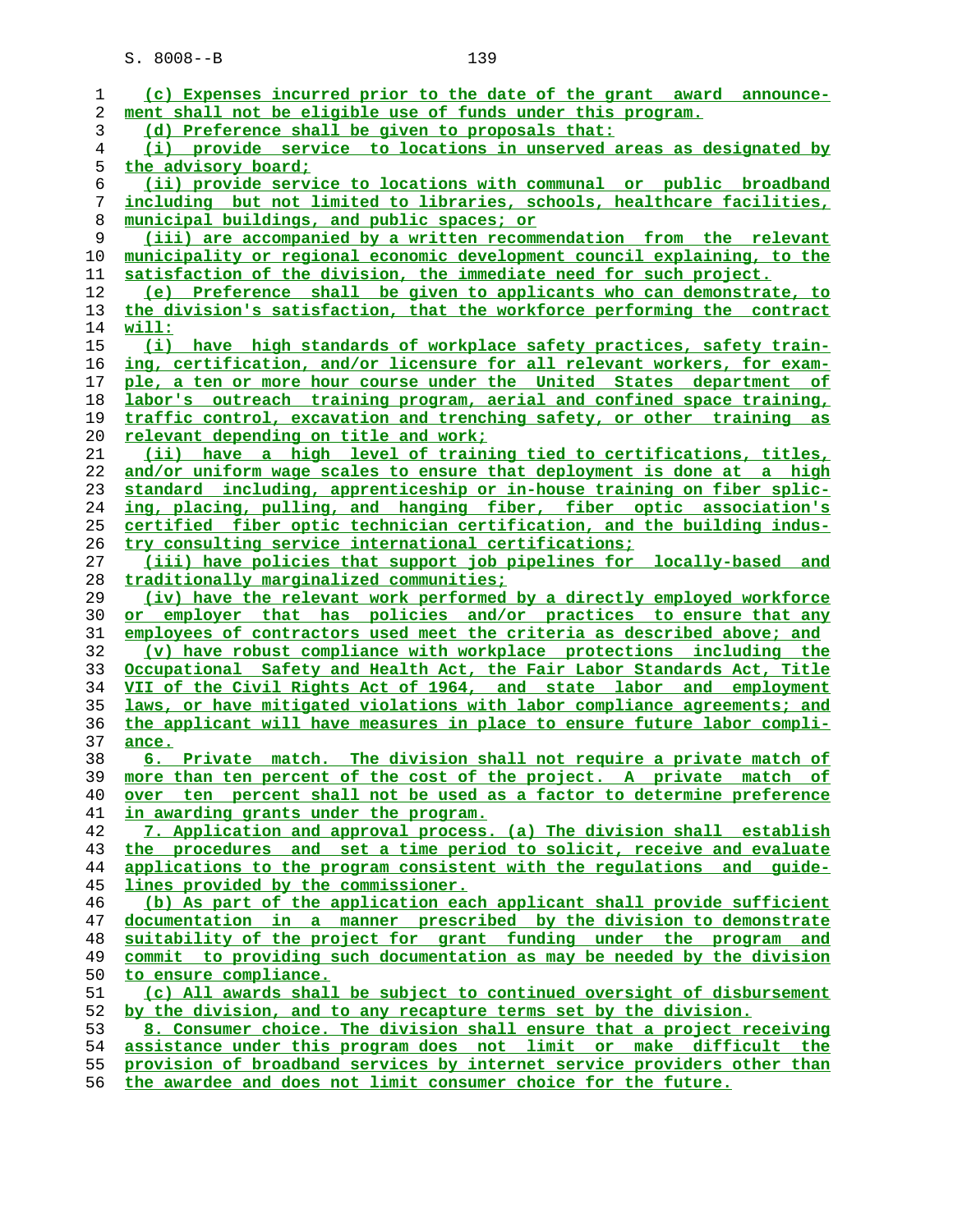**9. Reporting. (a) The division, every six months, beginning six months after the establishment of the program, until the program has been discontinued or concluded, shall submit a separate and distinct report to the governor, the temporary president of the senate, and the speaker of the assembly setting forth the activities undertaken by the program. Such reports shall include, but need not be limited to, the details of the grants and recipients, locations of the projects, the effectiveness of the program in expanding broadband access in underserved and unserved areas, and such other information as the division deems necessary and appropriate. Such reports shall be included on the department's website and any other publicly accessible state database that list economic development programs as determined by the commissioner. (b) The division shall maintain a database of all grants awarded in the program along with information on the awardees, amount of the award, project for which an award was made, and progress on completion of a project. Such database shall be published and made available on the department's website in a downloadable and searchable format. § 507. ConnectAll municipal assistance program. 1. As used in this section, the term "program" shall mean the ConnectAll municipal assist- ance program established pursuant to subdivision two of this section. 2. There is hereby established a ConnectAll municipal assistance program to be administered by the division. 3. The division is hereby authorized, using funds appropriated for this program, to solicit and receive proposals from municipalities, state and local authorities, and entities established pursuant to section ninety-nine-y of the general municipal law, on open-access deployment and/or increasing adoption of broadband services, and to issue grants for planning and implementation of such proposals, pursuant to guidelines and regulations promulgated by the commissioner at the recommendation of the advisory board to effectuate the purposes herein. 4. Grants for deployment from this program shall only be awarded to proposals that: (a) have a completed feasibility study and business plan demonstrating long-term financial viability and sustainability to the satisfaction of the division; (b) create open-access communications infrastructure; (c) provide at minimum reliable internet service with consistent speeds of at least 100 mbps for download and at least 10 mbps for upload, unless this requirement is waived for a specific project or location and a different speed level is approved by the division, but under no circumstances less than 25 mbps download and 3 mbps upload; (d) solely utilize fiber-to-the-home, unless the division, upon receiving a written request including explanation of the cost and tech- nical feasibility factors that make fiber-to-the-home unviable or unsuitable, approves the use of other technologies for any part of the project; and (e) identify and engage any and all private partners to undertake and manage the proposal, or demonstrate to the division's satisfaction that a private or private-public partnership model is not viable, practical or suitable to meet the needs of the consumers covered by the proposal. 5. Grants awarded from this program shall be used for funding: (a) the cost of construction and improvement of middle-mile networks, equipment, or other investments required to deliver last-mile service; (b) reimbursement of up to fifty percent of the maintenance and opera- tional expenses for the first year of operation after build-out of the infrastructure;**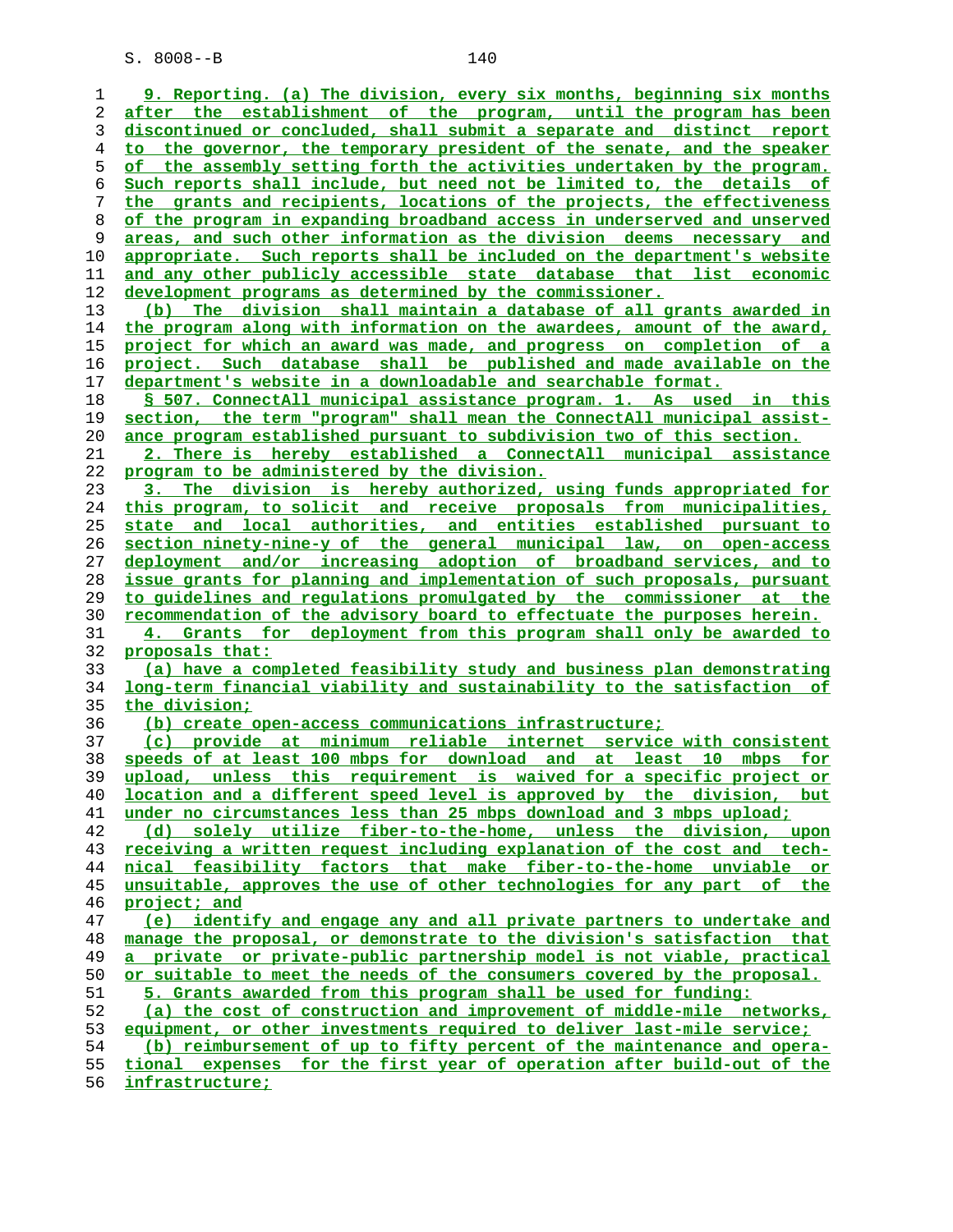| ı  | (c) the cost of long-term leases, defined as leases for a duration       |
|----|--------------------------------------------------------------------------|
| 2  | longer than one year, of facilities required to provide broadband        |
| 3  | service consistent with the program requirements;                        |
| 4  | (d) reasonable make-ready expenses incurred as a result of providing     |
| 5  | broadband service;                                                       |
| 6  | (e) reasonable indirect costs associated with the grant application      |
| 7  | and implementation of the proposal as approved by the division; and/or   |
| 8  | (f) any other expenses the division may deem reasonable, and necessary   |
| 9  | to the proposal.                                                         |
| 10 | 6. In order to be eligible for any grant or form of financial support    |
| 11 | under the program, an applicant shall:                                   |
| 12 | (a) demonstrate suitable fiscal, technical, operational, and manage-     |
| 13 | ment capabilities to the satisfaction of the division;                   |
| 14 | (b) provide information and data regarding their workforce plan as       |
| 15 | requested by the division, including but not limited to:                 |
| 16 | (i) whether the workforce will be directly employed or whether work      |
| 17 | will be performed by a subcontracted workforce;                          |
| 18 | (ii) the entities that the proposed subgrantee plans to subcontract      |
| 19 | with in carrying out the proposed work;                                  |
| 20 | (iii) the job titles and size of the workforce required to carry out     |
| 21 | the proposed work over the course of the project and the entity that     |
| 22 | will employ each portion of the workforce; and                           |
| 23 | (iv) for each job title required to carry out the proposed work:         |
| 24 | (1) a description of safety training, certification, licensure           |
| 25 | requirements, and/or in-house training program with established require- |
| 26 | ments tied to certifications, titles, and uniform wage scales;           |
| 27 | (2) a description of information on the professional certifications      |
| 28 | and/or in-house training in place to ensure that deployment is done at a |
| 29 | high standard;                                                           |
| 30 | (3) a description of wages, including overtime rates, and benefits;      |
| 31 | and                                                                      |
| 32 | (4) a description of applicable wage scales and descriptions of how      |
| 33 | wages are calculated.                                                    |
| 34 | 7. In awarding the grants, the division shall give preference to:        |
| 35 | (a) proposals that have a business plan based on a public-private        |
| 36 | partnership model or a provide a mechanism for transition of services to |
| 37 | a private entity in the future; and                                      |
| 38 | (b) applicants who can demonstrate, to the division's satisfaction,      |
| 39 | that the workforce performing the contract will:                         |
| 40 | (i) have high standards of workplace safety practices, safety train-     |
| 41 | ing, certification, and/or licensure for all relevant workers, for exam- |
| 42 | ple, a ten or more hour course under the United States department of     |
| 43 | labor's outreach training program, aerial and confined space training,   |
| 44 | traffic control, excavation and trenching safety, or other training as   |
| 45 | relevant depending on title and work;                                    |
| 46 | (ii) have a high level of training tied to certifications, titles,       |
| 47 | and/or uniform wage scales to ensure that deployment is done at a high   |
| 48 | standard including, apprenticeship or in-house training on fiber splic-  |
| 49 | ing, placing, pulling, and hanging fiber, fiber optic association's      |
| 50 | certified fiber optic technician certification, and the building indus-  |
| 51 | try consulting service international certifications;                     |
| 52 | (iii) have policies that support job pipelines for locally-based and     |
| 53 | traditionally marginalized communities;                                  |
| 54 | (iv) have the relevant work performed by a directly employed workforce   |
| 55 | or employer has policies and/or practices to ensure that any employees   |
|    |                                                                          |

**of contractors used meet the criteria as described above; and**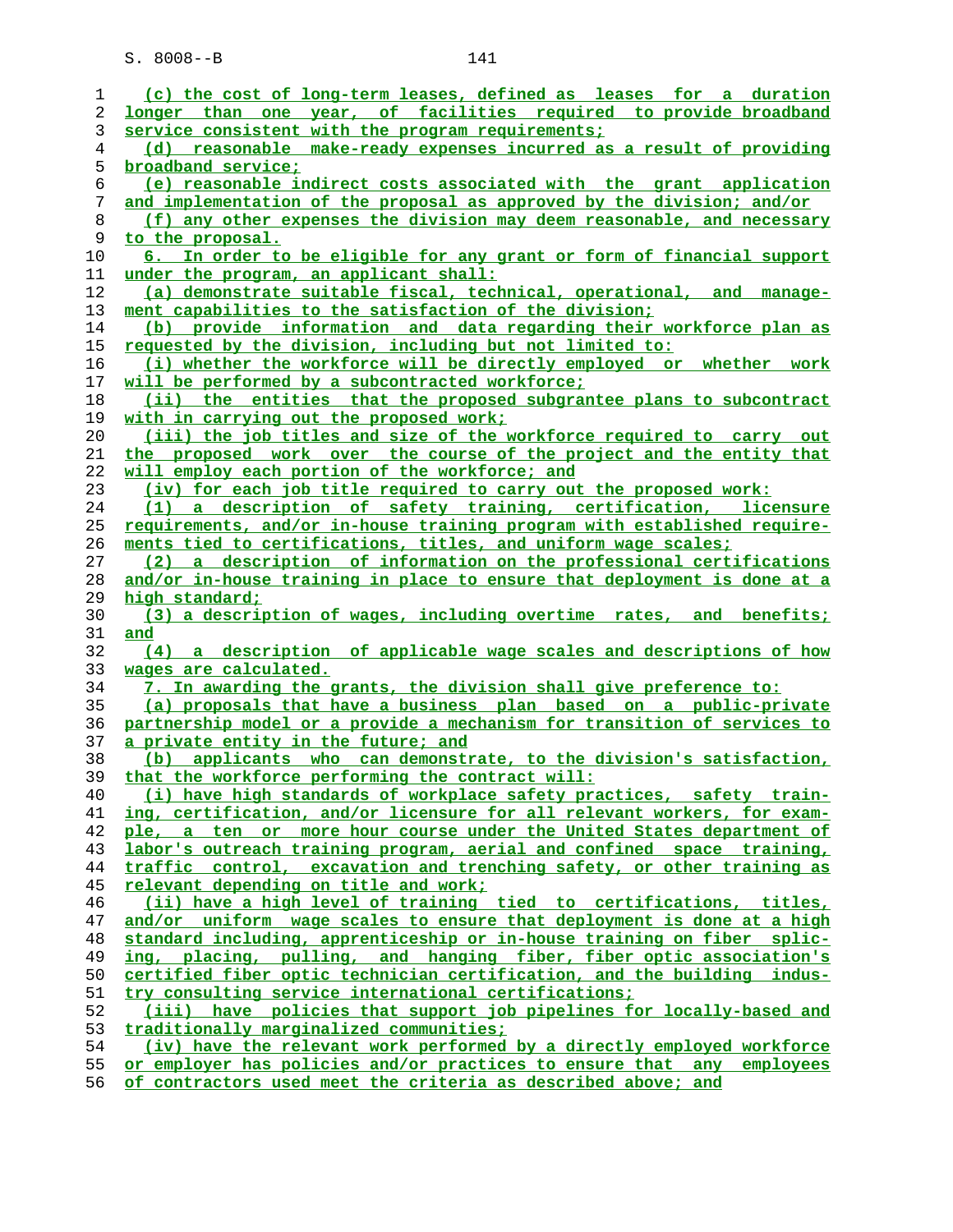| 1  | (v) have robust compliance with workplace protections including the      |
|----|--------------------------------------------------------------------------|
| 2  | Occupational Safety and Health Act, the Fair Labor Standards Act, Title  |
| 3  | VII of the Civil Rights Act of 1964, and state labor and employment      |
| 4  | laws, or have mitigated violations with labor compliance agreements; and |
| 5  | the applicant will have measures in place to ensure future labor compli- |
| 6  | ance.                                                                    |
| 7  | 8. (a) The division, every six months, beginning six months after the    |
| 8  | establishment of the program, until the program has been discontinued or |
| 9  | concluded, shall submit a separate and distinct report to the governor,  |
| 10 | the temporary president of the senate, and the speaker of the assembly   |
| 11 | setting forth the activities undertaken by the program. Such reports     |
| 12 | shall include, but need not be limited to, the details of the grants and |
| 13 | recipients, locations of the projects, the effectiveness of the program, |
| 14 | and such other information as the division deems necessary and appropri- |
| 15 | ate. Such reports shall be included on the department's website and any  |
| 16 | other publicly accessible state database that list economic development  |
| 17 | programs as determined by the commissioner.                              |
| 18 | (b) The division shall maintain a database of all grants awarded in      |
| 19 | the program along with information on the awardees, amount of the award, |
| 20 | project for which an award was made, and progress on completion of a     |
| 21 | project. Such database shall be published and made available on the      |
| 22 | department's website in a downloadable and searchable format.            |
| 23 | § 508. ConnectAll innovation grants program. 1. As used in this          |
| 24 | section "program" shall mean the ConnectAll innovation grants program    |
| 25 | established pursuant to subdivision two of this section.                 |
| 26 | 2. There is hereby established a ConnectAll innovation grants program    |
| 27 | to be administered by the division.                                      |
| 28 | 3. The division is hereby authorized, using funds appropriated for       |
| 29 | this program, to issue grants to develop and commercialize innovative    |
| 30 | and new broadband solutions and technologies, to promote critical        |
| 31 | private sector investment in such technologies, to provide seed funding  |
| 32 | for the development of such technologies and products, and/or to foster  |
| 33 | collaboration between the academic research community and the business   |
| 34 | sector for such purposes, pursuant to guidelines and regulations promul- |
| 35 | gated by the commissioner at the recommendation of the advisory board to |
| 36 | effectuate the purposes herein.                                          |
| 37 | 4. The following conditions shall apply to the program:                  |
| 38 | (a) In awarding grants under this section, the division shall give       |
| 39 | preference to:                                                           |
| 40 | (i) proposals that receive one-to-one investment or more in private      |
| 41 | match;                                                                   |
| 42 | (ii) proposals where an academic institution is a collaborator and       |
| 43 | provides in-kind assistance and access to institutions resources;        |
| 44 | (iii) proposals that test or implement technologies that are not wide-   |
| 45 | <u>ly applied across the state;</u>                                      |
| 46 | (iv) proposals that include a path to commercialization; and/or          |
| 47 | (v) applicants who are based within the state or plan to establish       |
| 48 | business in the state.                                                   |
| 49 | (b) Eligible grant applicants shall include but not be limited to        |
| 50 | private persons, students, government, nonprofit organizations, and      |
| 51 | for-profit businesses.                                                   |
| 52 | (c) Grantees shall provide a business plan for a potential solution      |
| 53 | and shall include engineering and design plans, and financing models.    |
| 54 | (d) Proposals eligible for grants under this program shall provide       |
| 55 | internet speeds no less than 100 mbps for download and 10 mbps for       |
| 56 | upload.                                                                  |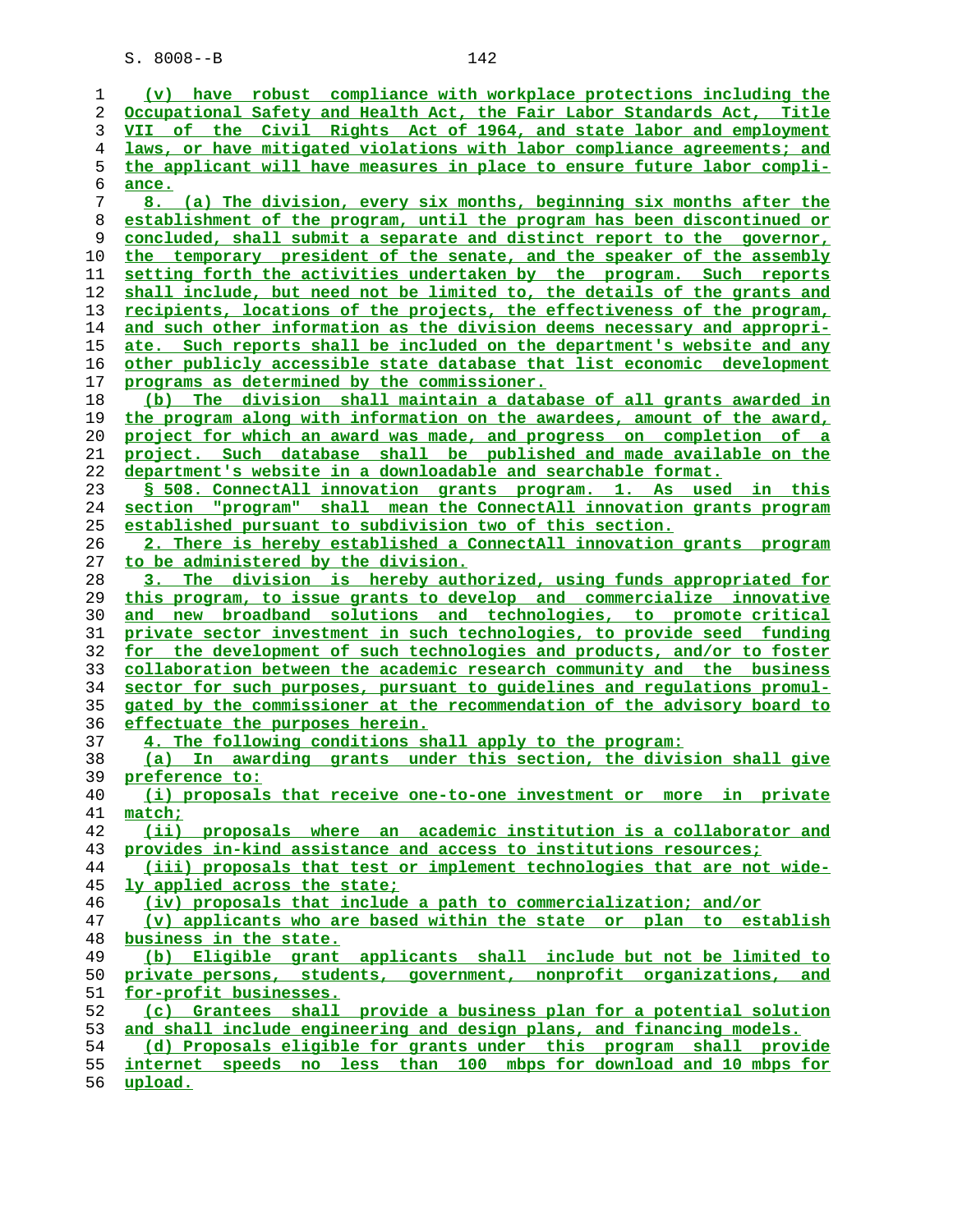| 1              | (e) A grant award under this program shall not exceed fifty thousand           |
|----------------|--------------------------------------------------------------------------------|
| 2              | dollars.                                                                       |
| 3              | (f) Not more than ten percent of a grant may be used for grant manage-         |
| $\overline{4}$ | ment.                                                                          |
| 5              | 5. (a) The division, every six months, beginning six months after the          |
| 6              | establishment of the program, until the program has been discontinued or       |
| 7              | concluded, shall submit a separate and distinct report to the governor,        |
| 8              | the temporary president of the senate, and the speaker of the assembly         |
| 9              | setting forth the activities undertaken by the program. Such reports           |
| 10             | shall include, but need not be limited to, the details of the grants and       |
| 11             | <u>recipients, locations of the projects, the effectiveness of the program</u> |
| 12             | in developing, testing and commercializing new broadband technologies,         |
| 13             | and such other information as the division deems necessary and appropri-       |
| 14             | ate. Such reports shall be included on the department's website and any        |
| 15             | other publicly accessible state database that list economic development        |
| 16             | programs as determined by the commissioner.                                    |
| 17             | (b) The division shall maintain a database of all grants awarded in            |
| 18             | the program along with information on the awardees, amount of the award,       |
| 19             | proposals for which an award was made, and progress on development and         |
| 20             | commercialization of the selected proposals. Such database shall be            |
| 21             | published and made available on the department's website in a downloada-       |
| 22             | ble and searchable format.                                                     |
| 23             | § 509. ConnectAll digital literacy grants program. 1. As used in this          |
| 24             | section "program" shall mean the ConnectAll digital literacy grants            |
| 25             | program established pursuant to subdivision two of this section.               |
| 26             | 2. There is hereby established a ConnectAll digital literacy grants            |
| 27             | program to be administered by the division, to provide grants and              |
| 28             | assistance to schools, public libraries, universities, and other educa-        |
| 29             | tional institutions in the state to advance digital literacy and train-        |
| 30             | <u>ing.</u>                                                                    |
| 31             | 3. A grant award under this program shall not exceed fifty thousand            |
| 32             | dollars.                                                                       |
| 33             | 4. Preference shall be given to proposals that:                                |
| 34             | (a) are located in census tracts where fifty percent of households             |
| 35             | have incomes below sixty percent of the area median gross income or have       |
| 36             | a poverty rate of twenty-five percent or more or are otherwise located         |
| 37             | in areas of high unemployment; and/or                                          |
| 38             | (b) are focused on creating employment opportunities or providing              |
| 39             | skills training.                                                               |
| 40             | 5. (a) The division, every six months, beginning six months after the          |
| 41             | establishment of the program, until the program has been discontinued or       |
| 42             | concluded, shall submit a separate and distinct report to the governor,        |
| 43             | the temporary president of the senate, and the speaker of the assembly         |
| 44             | setting forth the activities undertaken by the program. Such reports           |
| 45             | shall include, but need not be limited to, the details of the grants and       |
| 46             | recipients, locations of the projects, the effectiveness of the program,       |
| 47             | and such other information as the division deems necessary and appropri-       |
| 48             | ate. Such reports shall be included on the department's website and any        |
| 49             | other publicly accessible state database that list economic development        |
| 50             | programs as determined by the commissioner.                                    |
| 51             | (b) The division shall maintain a database of all grants awarded in            |
| 52             | the program along with information on the awardees, amount of the award,       |
| 53             | project for which an award was made, and progress on completion of a           |
| 54             | project. Such database shall be published and made available on the            |
|                |                                                                                |

**department's website in a downloadable and searchable format.**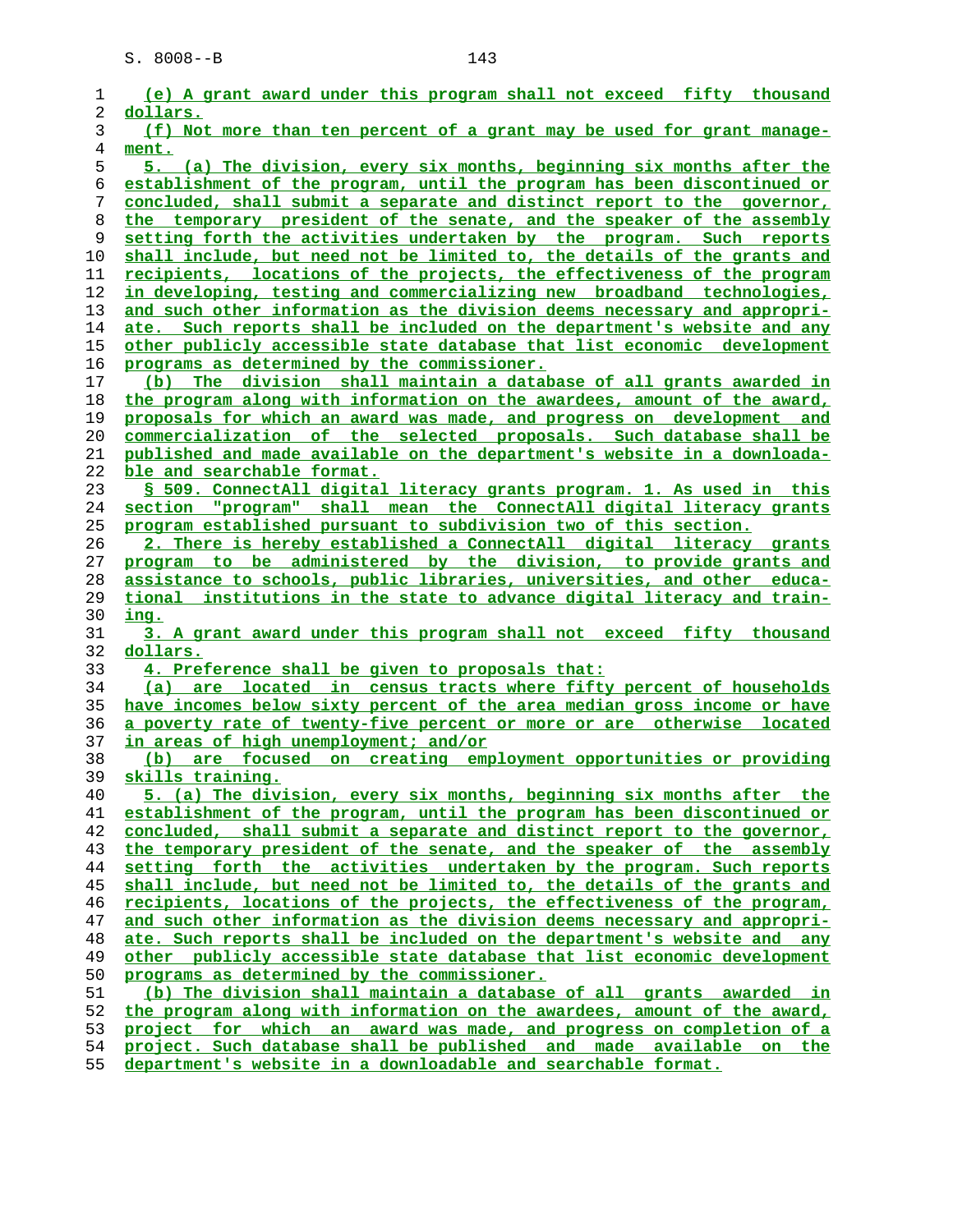| 1        | § 510. ConnectAll affordable housing broadband assistance program. 1.                                                                       |
|----------|---------------------------------------------------------------------------------------------------------------------------------------------|
| 2        | As used in this section "program" shall mean the ConnectAll affordable                                                                      |
| 3        | housing broadband assistance program established pursuant to subdivision                                                                    |
| 4        | two of this section.                                                                                                                        |
| 5        | 2. There is hereby established a ConnectAll affordable housing broad-                                                                       |
| 6        | band assistance program to be administered by the division, to work with                                                                    |
| 7        | the division of homes and community renewal to fund the retrofitting of                                                                     |
| 8        | affordable housing projects with broadband installations.                                                                                   |
| 9        | 3. (a) The division, every six months, beginning six months after the                                                                       |
| 10       | establishment of the program, until the program has been discontinued or                                                                    |
| 11       | concluded, shall submit a separate and distinct report to the governor,                                                                     |
| 12       | the temporary president of the senate, and the speaker of the assembly                                                                      |
| 13       | setting forth the activities undertaken by the program. Such reports                                                                        |
| 14       | shall include, but need not be limited to, the details of the grants and                                                                    |
| 15       | recipients, locations of the projects, the effectiveness of the program,                                                                    |
| 16       | and such other information as the division deems necessary and appropri-                                                                    |
| 17       | ate. Such reports shall be included on the department's website and any                                                                     |
| 18       | other publicly accessible state database that list economic development                                                                     |
| 19       | programs as determined by the commissioner.                                                                                                 |
| 20       | (b) The division shall maintain a database of all grants awarded in                                                                         |
| 21       | the program along with information on the awardees, amount of the award,                                                                    |
| 22       | project for which an award was made, and progress on completion of a<br>project. Such database shall be published and made available on the |
| 23<br>24 | department's website in a downloadable and searchable format.                                                                               |
| 25       | S 511. Audit of New NY Broadband Program. The state comptroller shall                                                                       |
| 26       | audit the New NY Broadband Program for the period commencing on its                                                                         |
| 27       | inception and ending June thirtieth, two thousand twenty-one and shall                                                                      |
| 28       | make a report, not later than March first, two thousand twenty-three                                                                        |
| 29       | relating thereto to the governor, the temporary president of the senate                                                                     |
| 30       | and the speaker of the assembly.                                                                                                            |
| 31       | 512. New NY Broadband Program; transfer. All the functions and<br>S.                                                                        |
| 32       | powers possessed by and all the obligations and duties of the state                                                                         |
| 33       | broadband program office and the New NY Broadband Program are hereby                                                                        |
| 34       | transferred and assigned to and assumed by the division.                                                                                    |
| 35       | § 3. The general municipal law is amended by adding a new section 99-y                                                                      |
| 36       | to read as follows:                                                                                                                         |
| 37       | § 99-y. Internet access and communications. The governing body of any                                                                       |
| 38       | county, city, town or village is hereby authorized and empowered to                                                                         |
| 39       | establish, construct, and maintain broadband and related telecommuni-                                                                       |
| 40       | cations infrastructure, or to contract for the construction and mainte-                                                                     |
| 41       | nance of such services with a corporation or nonprofit organization, and                                                                    |
| 42       | for the maintenance, care, and replacement of infrastructure in                                                                             |
| 43       | connection therewith, if such governing body finds that such facilities                                                                     |
| 44       | are necessary. For the purposes of this section, "nonprofit organiza-                                                                       |
| 45       | tion" shall mean a corporation having tax exempt status under section                                                                       |
| 46       | 501 (c) (3) of the United States internal revenue code, or any organiza-                                                                    |
| 47       | tion incorporated under the not-for-profit corporation law.                                                                                 |
| 48<br>49 | § 4. Section 119-a of the public service law is amended by<br>adding a<br>new subdivision 5 to read as follows:                             |
| 50       | 5. The commission shall direct pole owners to identify and submit a                                                                         |
| 51       | report within six months to the commission and the division for broad-                                                                      |
| 52       | band development of the necessary make ready work for pole attachments                                                                      |
| 53       | in any unserved and underserved areas as identified by the broadband map                                                                    |
| 54       | created pursuant to section two hundred twenty-four-c of this chapter.                                                                      |
| 55       | The information in such reports shall be made available to grantees of                                                                      |
| 56       | the ConnectAll deployment program established by section five hundred                                                                       |
|          |                                                                                                                                             |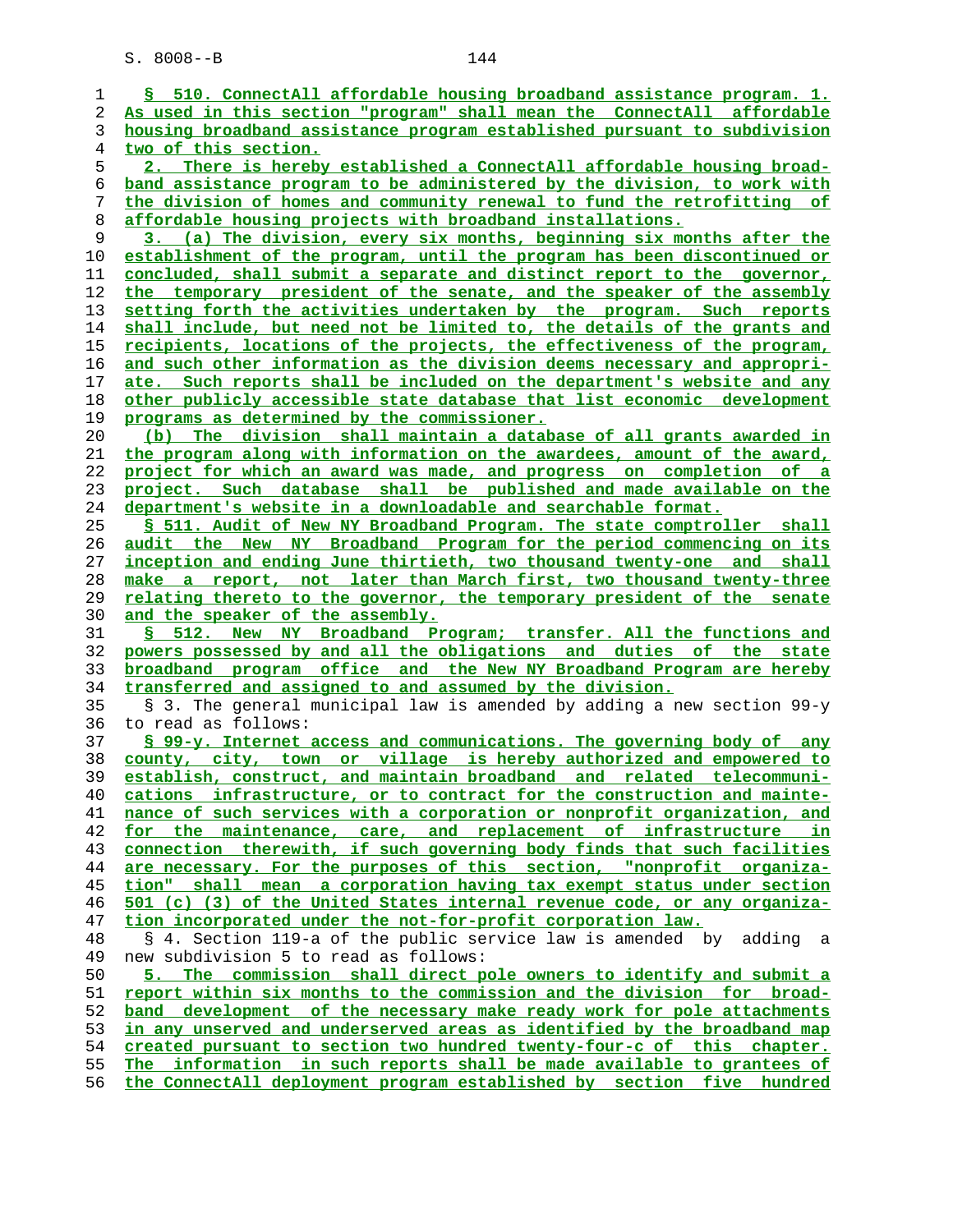1 **six of the economic development law to streamline actions related to** 2 **utility pole attachments.** 3 § 5. Subdivision 24-e of section 10 of the highway law, as added by 4 section 1 of part RRR of chapter 59 of the laws of 2019, is amended to read as follows: 6 24-e. The commissioner of transportation is hereby authorized to enter 7 into an agreement with any fiber optic utility for use and occupancy of 8 the state right of way for the purposes of installing, modifying, relo- 9 cating, repairing, operating, or maintaining fiber optic facilities.<br>10 Such agreement [may] shall not include [a] any fee for use and occupancy 10 Such agreement [**may**] **shall not** include [**a**] **any** fee for use and occupancy 11 of the right of way[**, provided, however, such fee shall not be greater** 12 **than fair market value. Any provider using or occupying a right of way** 13 **in fulfillment of a state grant award through the New NY Broadband** 14 **Program shall not be subject to a fee for such use or occupancy. Any fee** 15 **for use or occupancy charged to a fiber optic utility shall not be** 16 **passed through in whole or in part as a fee, charge, increased service** 17 **cost, or by any other means by a fiber optic utility to any person or** 18 **entity that contracts with such fiber optic utility for service**]. Any 19 compensation received by the state pursuant to such agreement shall be 20 deposited by the comptroller into the special obligation reserve and 21 payment account of the dedicated highway and bridge trust fund estab- 22 lished pursuant to section eighty-nine-b of the state finance law. Noth- 23 ing herein shall impair, inhibit, or otherwise affect the ability of any 24 municipality to regulate zoning, land use, or any other power or author- 25 ity granted under the law. For purposes of this subdivision, "munici- 26 pality" shall include a county, city, village, or town. 27 § 6. Section 7 of the transportation corporations law, as added by 28 section 2 of part RRR of chapter 59 of the laws of 2019, is amended to 29 read as follows: 30 § 7. Agreement for fiber optic utility use and occupancy of state 31 right of way. The commissioner of transportation is hereby authorized to 32 enter into an agreement with any fiber optic utility for use and occu- 33 pancy of the state right of way for the purposes of installing, modify- 34 ing, relocating, repairing, operating, or maintaining fiber optic facil- 35 ities. Such agreement [**may**] **shall not** include [**a**] **any** fee for use and 36 occupancy of the right of way[**, provided, however, such fee shall not be** 37 **greater than fair market value. Any provider using or occupying a right** 38 **of way in fulfillment of a state grant award through the New NY Broad-** 39 **band Program shall not be subject to a fee for such use or occupancy.** 40 **Any fee for use or occupancy charged to a fiber optic utility shall not** 41 **be passed through in whole or in part as a fee, charge, increased** 42 **service cost, or by any other means by a fiber optic utility to any** 43 **person or entity that contracts with such fiber optic utility for** 44 **service**]. Any compensation received by the state pursuant to such agree- 45 ment shall be deposited by the comptroller into the special obligation 46 reserve and payment account of the dedicated highway and bridge trust 47 fund established pursuant to section eighty-nine-b of the state finance 48 law. Nothing herein shall impair, inhibit, or otherwise affect the abil- 49 ity of any municipality to regulate zoning, land use, or any other power 50 or authority granted under the law. For purposes of this section, "muni- 51 cipality" shall include a county, city, village, or town. 52 § 7. Notwithstanding any provision of law to the contrary, any 53 provision of an agreement made pursuant to subdivision 24-e of section 54 10 of the highway law or section 7 of the transportation corporations

 55 law that provide for a fee for use and occupancy of a right of way shall 56 be deemed unenforceable, provided however, that the remaining provisions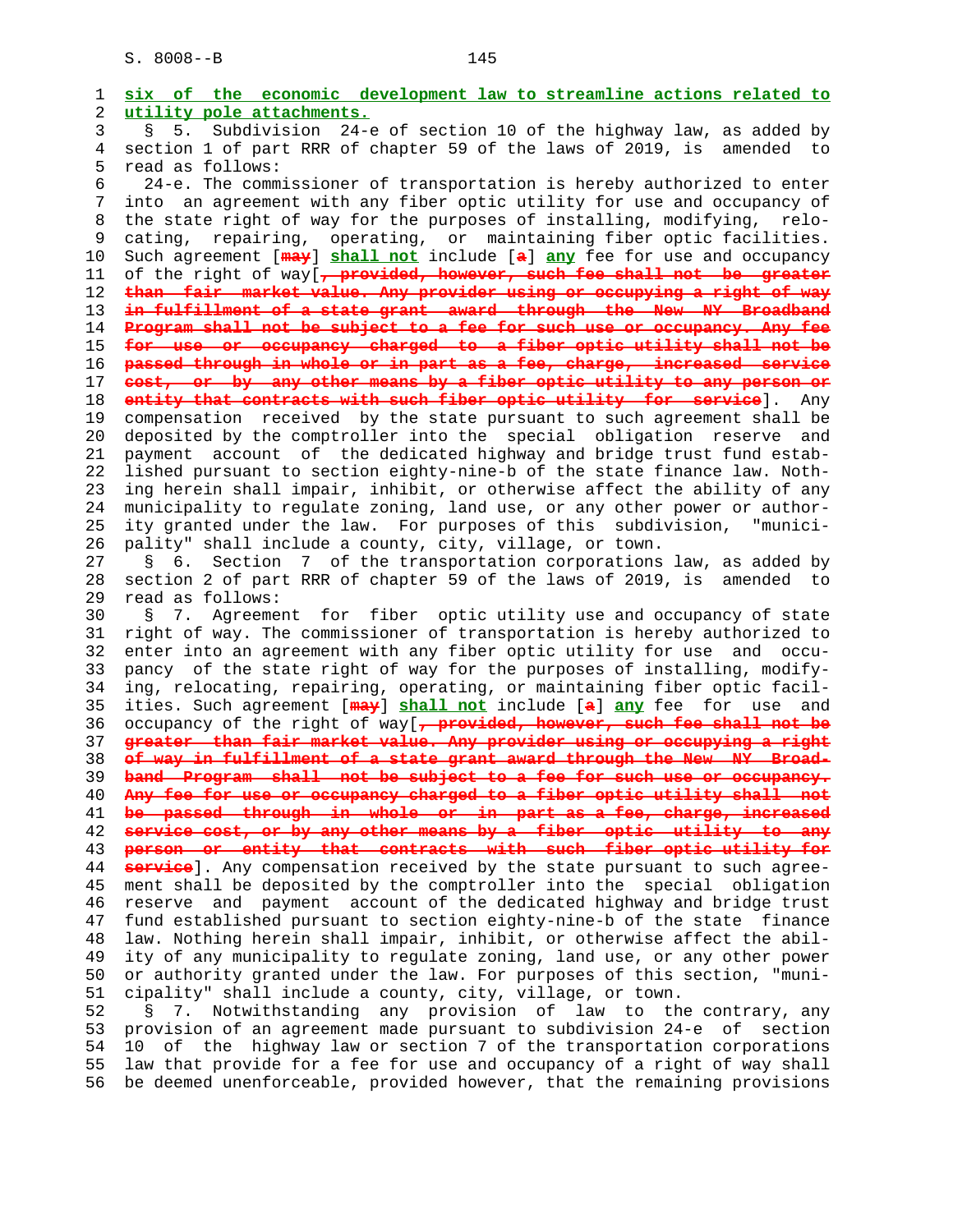1 of such agreement shall be enforceable. Any fees for use and occupancy 2 of a right of way collected prior to the effective date of this act 3 pursuant to such an agreement, may be retained by the state.

 4 § 8. The second undesignated paragraph of section 52 of the highway 5 law, as amended by chapter 297 of the laws of 1972, is amended to read 6 as follows:

 7 The commissioner of transportation shall establish regulations govern- 8 ing the issuance of highway work permits, including the fees to be 9 charged therefor, a system of deposits of money or bonds guaranteeing 10 the performance of the work and requirements of insurance to protect the 11 interests of the state during performance of the work pursuant to a 12 highway work permit. **With respect to accommodation of fiber optic util-** 13 **ities within the state highway right of way, the regulations shall addi-** 14 **tionally provide that the department shall issue a written notice of** 15 **complete application to an applicant for a highway work permit or use** 16 **and occupancy permit within twenty-one days of receipt of the work** 17 **permit application. Within such time of submission for an accommodation** 18 **of fiber optic utilities, an initial review of the application shall be** 19 **conducted and the department shall either make a determination that the** 20 **application is complete, or identify any additional information required** 21 **to be submitted by the applicant for the application to be considered** 22 **complete. With respect to accommodation of fiber optic utilities, the** 23 **regulations shall also provide that the department shall: complete the** 24 **review of the application and either issue or deny a work permit and/or** 25 **use and occupancy permit within forty-five days of issuing the written** 26 **notice of complete application; and provide that any application that is** 27 **pending for more than forty-five days without a permit being issued** 28 **shall be deemed approved. If the work permit and/or use and occupancy** 29 **permit is denied, the department shall identify and provide specific** 30 **reasoning and basis for the denial.** With respect to driveway entrance 31 permits, the regulations shall take into consideration the prospective 32 character of the development, the traffic which will be generated by the 33 facility within the reasonably foreseeable future, the design and 34 frequency of access to the facility, the effect of the facility upon 35 drainage as related to existing drainage systems, the extent to which 36 such facility may impair the safety and traffic carrying capacity of the 37 existing state highway and any proposed improvement thereto within the 38 reasonably foreseeable future, and any standards governing access, non- 39 access or limited access which have been established by the department 40 of transportation.

 41 § 9. The labor law is amended by adding a new section 224-e to read as 42 follows:

**§ 224-e. Wage requirements for certain broadband projects. 1. For purposes of this section, a "covered broadband project" means a broad- band project funded by programs established pursuant to section five hundred six or five hundred seven of the economic development law.**

**2. Notwithstanding the provisions of section two hundred twenty-four-a of this article, a covered broadband project shall be subject to prevailing wage requirements in accordance with sections two hundred twenty and two hundred twenty-b of this article, provided that a covered broadband project may still otherwise be considered a covered project pursuant to section two hundred twenty-four-a of this article if it meets the definition therein.**

 54 **3. For purposes of this section, the "fiscal officer" shall be deemed** 55 **to be the commissioner. The enforcement of any covered broadband project** 56 **under this section shall be subject to the requirements of sections two**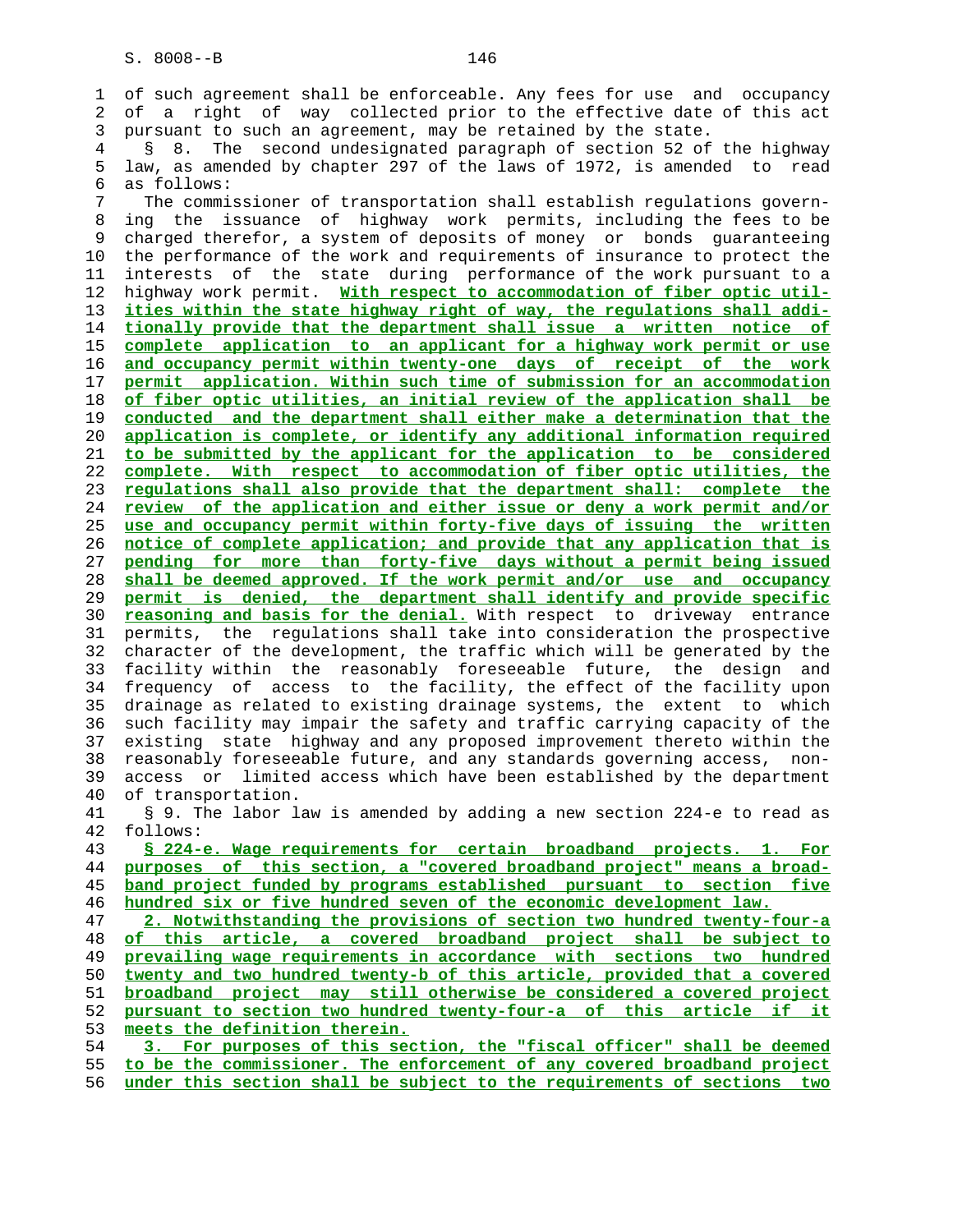S. 8008--B 147

**hundred twenty, two hundred twenty-a, two hundred twenty-b, two hundred twenty-three, two hundred twenty-four-b of this article, and section two hundred twenty-seven of this chapter and within the jurisdiction of the fiscal officer; provided, however, nothing contained in this section shall be deemed to construe any covered broadband project as otherwise being considered public work pursuant to this article. 4. The fiscal officer may issue rules and regulations governing the provisions of this section. Violations of this section shall be grounds for determinations and orders pursuant to section two hundred twenty-b of this article. 5. Each owner and developer subject to the requirements of this section shall comply with the objectives and goals of certified minority and women-owned business enterprises pursuant to article fifteen-A of the executive law and certified service-disabled veteran-owned busi- nesses pursuant to article seventeen-B of the executive law. The depart- ment in consultation with the directors of the division of minority and women's business development and of the division of service-disabled veterans' business development shall make training and resources avail- able to assist minority and women-owned business enterprises and service-disabled veteran-owned business enterprises undertaking covered broadband projects to achieve and maintain compliance with prevailing wage requirements. The department shall make such training and resources available online and shall afford minority and women-owned business enterprises and service-disabled veteran-owned business enterprises an opportunity to submit comments on such training. 6. (a) The fiscal officer shall report to the governor, the temporary president of the senate, and the speaker of the assembly by July first, two thousand twenty-three and annually thereafter, on the participation of minority and women-owned business enterprises undertaking covered broadband projects subject to the provisions of this section as well as the diversity practices of contractors and subcontractors employing workers on such projects. (b) Such reports shall include aggregated data on the utilization and participation of minority and women-owned business enterprises, the employment of minorities and women in construction-related jobs on such projects, and the commitment of contractors and subcontractors on such projects to adopting practices and policies that promote diversity with- in the workforce. The reports shall also examine the compliance of contractors and subcontractors with other equal employment opportunity requirements and anti-discrimination laws, in addition to any other employment practices deemed pertinent by the commissioner. (c) The fiscal officer may require any owner or developer to disclose information on the participation of minority and women-owned business enterprises and the diversity practices of contractors and subcontrac- tors involved in the performance of any covered broadband project. It shall be the duty of the fiscal officer to consult and to share such information in order to effectuate the requirements of this section.** 48 § 10. This act shall take effect immediately; provided, however, that 49 section eight of this act shall take effect on the thirtieth day after 50 it shall have become a law; provided, further, that if chapter 68 of the 51 laws of 2022 shall not have taken effect on or before the effective date 52 of this act then section four of this act shall take effect on the same 53 date and in the same manner as such chapter of the laws of 2022 takes 54 effect; and provided, further, that the amendments to subdivision 24-e 55 of section 10 of the highway law made by section five of this act and 56 the amendments to section 7 of the transportation corporations law made